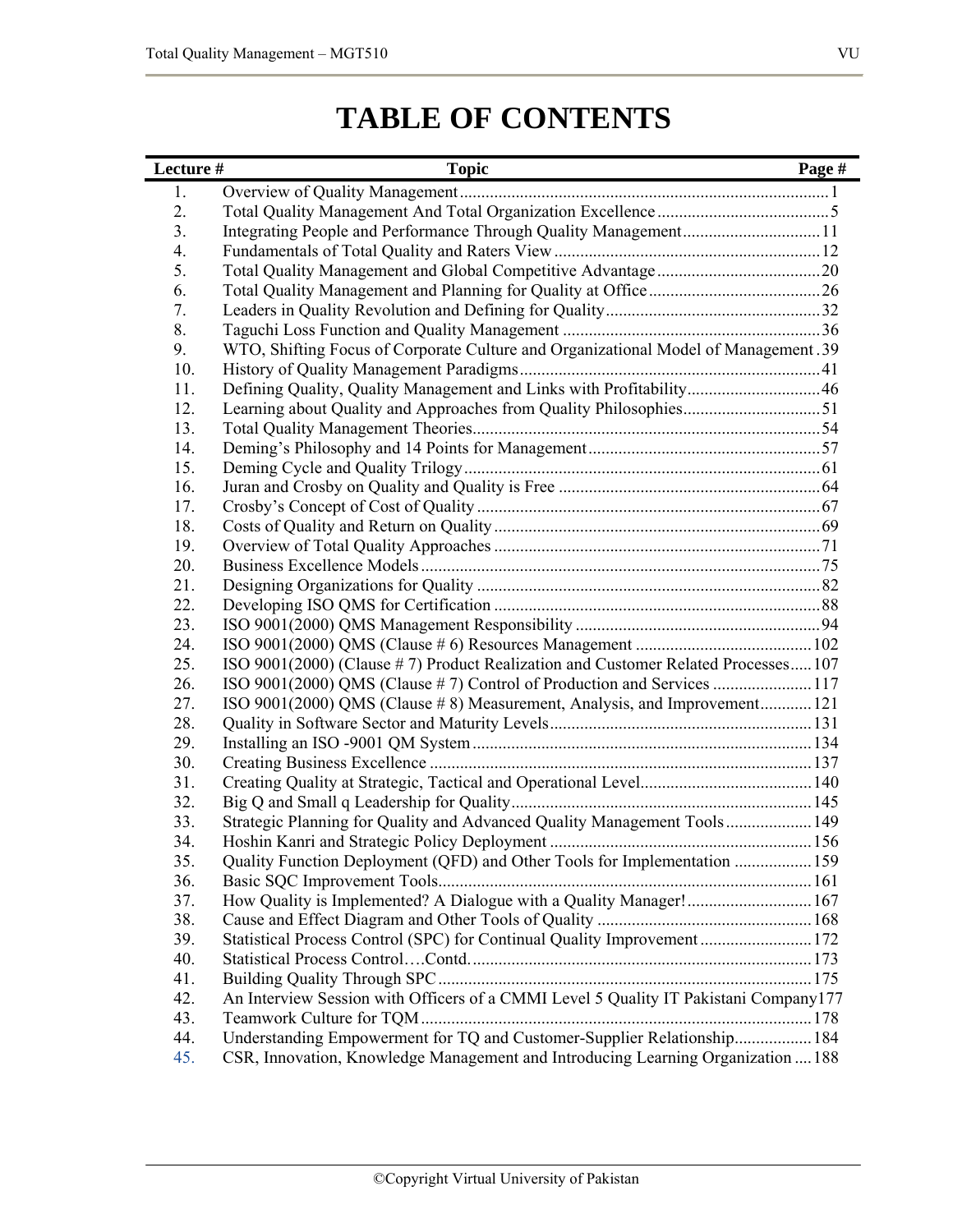## **Lesson # 01**

## **OVERVIEW OF QUALITY MANAGEMENT**

#### **PROFESSIONAL MANAGERIAL ERA (1950)**

In our present age of market driven capitalism and futuristic knowledge driven economic markets, the decision are made and the trends are set by the professional managers. Unlike their predecessors, the captains of today's business do not own their own companies. They must know the whole business but have control over only one small part. They must be product oriented, process conscious, financially responsible, and public spirited. They must be all things to all people, yet still function as only one cog in the wheel.

If the history of management tells us anything, it is that, no matter what happens; peace or war, prosperity or famine, this world will always be in need of good managers . . . the kind who can get society from "where it is" to "where it wants to be." Can you be one?

#### **What is an Organization?**

#### "**An organization is an entity where two or more persons work together to achieve a goal or a common purpose."**

There are so many organizations around us. Daily we visit and see many organizations, Hospitals, Colleges, Factories, Farms and Government offices. Mosque/Church is also an example of an organization. People go there and say prayers. Activities of praying are to achieve a certain goal. Similarly, any unit in which two or more persons are working together for some purpose is called an organization.

#### **Unit of Organization:**

- **People**
- **Purpose**
- **Process**
- **POLCA**

If there is an organization, then there must be some people. They work as whole for a common purpose, so there must be a defined purpose. If an organization doesn't have any purpose, it will not survive for long run. To achieve the purposes by using people, the processes are needed. Without any process, you cannot achieve any type of purpose or goal. If we see in our daily life, we have some goals. For achieving these goals, we use some processes. So that process is also obvious and important for an organization. The last important thing for any organization is that it requires main pillars of management i.e. **POLCA:** 

- **Planning**
- **Organizing**
- **Leading**
- **Controlling**

A manager must perform all theses management functions with **Assurance!** 

#### **Quality Assurance**

Quality assurance refers to any planned and systematic activity directed toward providing consumers with products (goods and services) of appropriate, along with the confidence that products meet consumers' requirements. Quality assurance usually associated with some form of measurement and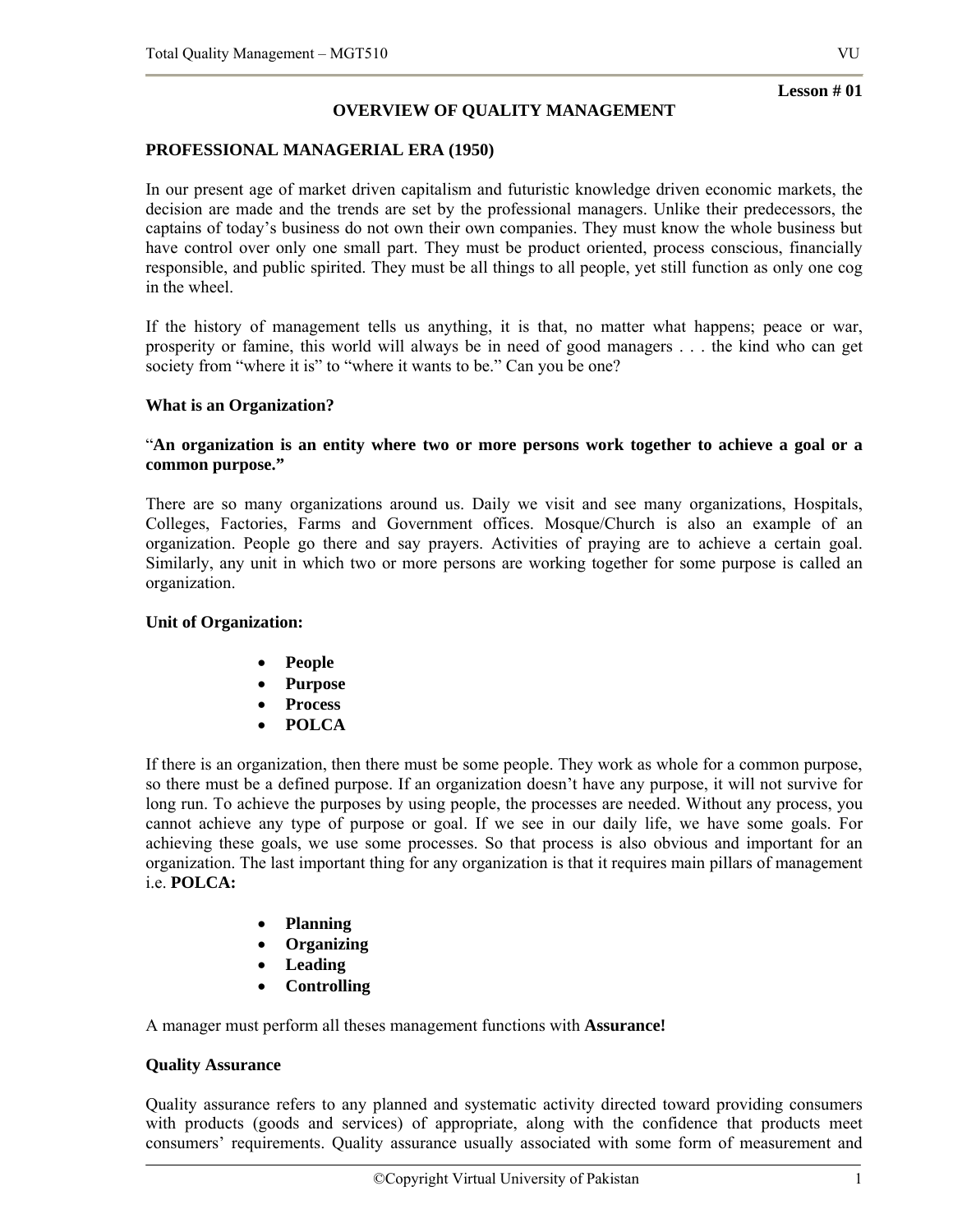inspection activity has been an important aspect of production operations throughout history. Egyptian wall paintings circa 1450 B.C. show evidence of measurement and inspection. Stones for the pyramids were cut so precisely that even today it is impossible to put a knife blade between the blocks. The Egyptians' success was due to the consistent use of well-developed methods and procedures and precise measuring devices.

Quality is, in fact, not just functional excellence of products or services, but it is about whole aspects of product characteristics. Take a high quality watch produced by Company A for example. No matter if the craftsmanship is exceptionally high, if the production cost and sales price are so high that nobody can afford to buy such watches, no one can claim that the watch quality is truly high. In other words, quality assurance is not just about functional excellence, but includes all aspects of production.

When a company produces a product, its major tasks are to assure that its quality is beyond customers' needs and that no defective units are delivered to customers. This, however, does not mean that it is acceptable for a company to produce defective units, as long as they are not delivered to customers. Why? Because producing non-conforming articles will bring financial loss to the company. In other words, if a company's products cannot be sold in the market, it will have to bear the entire cost of production. Therefore, the fewer the non-conforming articles produced, the lower the production cost, thus the lower their price.

In this respect, it is important that not only does the company not circulate defective products in the market, but also it does not manufacture such products in the first place. Quality assurance is to bridge gaps in the dispersion of quality, aiming to attain the expected value.



Disparity is caused by defective units, to reduce the number of defective articles means to manage the disparity (Karatsu 1995, 38). The causes of disparity can be found in various factors, such as raw materials, machinery conditions, and the weather. Quality assurance does not necessarily mean the achievement of the highest quality, but neither does it mean achieving the minimum quality that one can expect. It has to be value for money for both consumers and producers, where disparity suggests the ranges within the possible frequencies.

#### **Source:**

'Handbook for TQM and QCC' Volume I What are TQM and QCC? A Guide for Managers

#### **Quality Focus Approach to Management**

"There are really only three types of people: those who make things happen, those who watch things happen, and those who say, 'What happened?"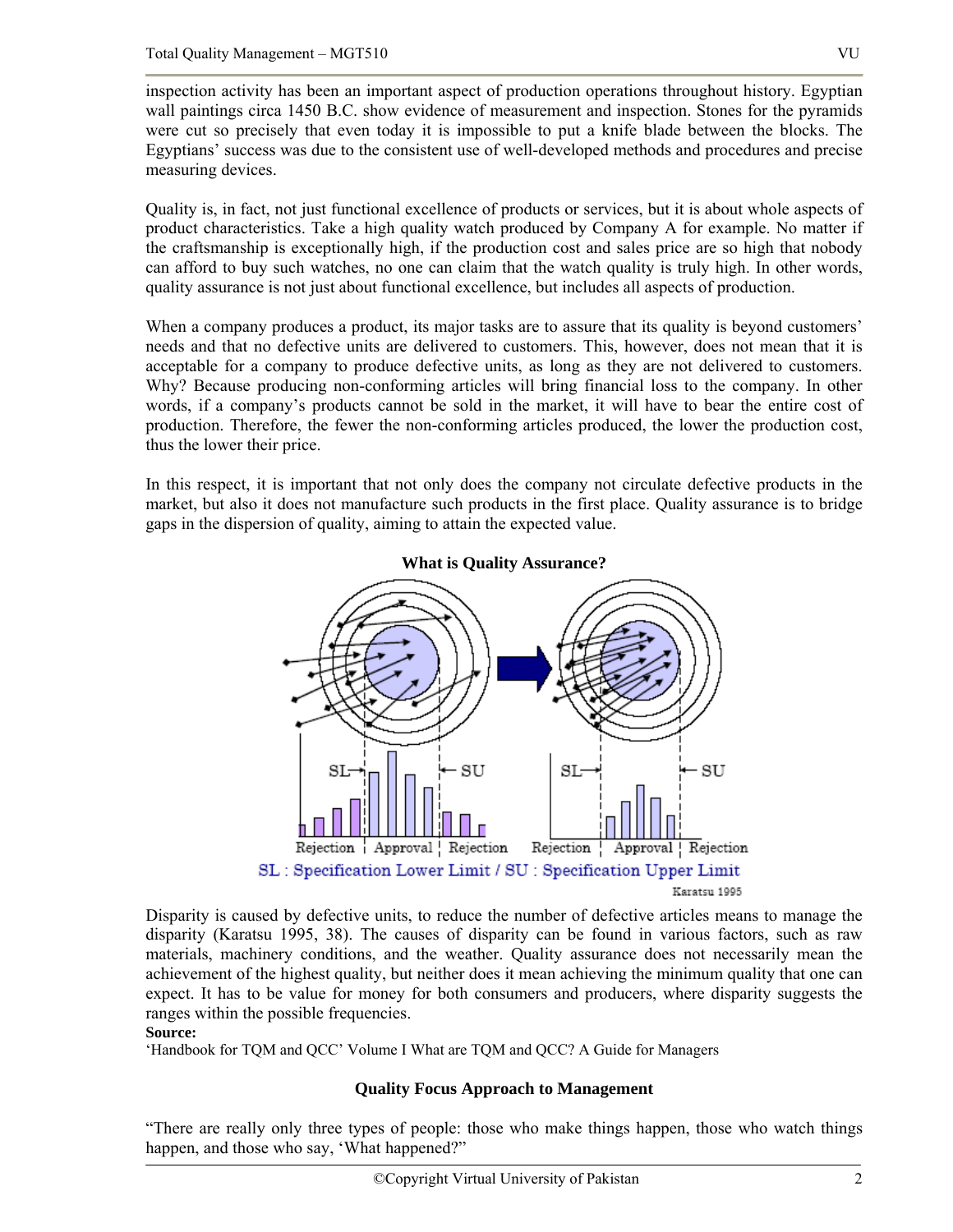The total quality concept as an approach to doing business began to gain wide acceptance in the west in the late 1980s and early 1990s. However, individual elements of the concept – such as the use of statistical data, teamwork, continual improvement, customer satisfaction, and employee involvement – have been used by visionary organizations for years. It is the pulling together and coordinated use of these and other previously disparate elements that gave birth to the comprehensive concept known as total quality.

## **Why Focus on Quality?**

To understand total quality, one must first understand quality. Customers of businesses will define quality very clearly using specifications, standards, and other measures. This makes the point that quality can be defined and measured. Although few consumers could define quality if asked, all know it when they see it. This makes the critical point that quality is in the eye of the beholder. With the total quality approach, customers ultimately define quality.

People deal with the issue of quality continually in their daily lives. We concern ourselves with quality when grocery shopping, eating in a restaurant, and making a major purchase such as an automobile, a home, a television, or a personal computer. Perceived quality is a major factor by which people make distinctions in the market place. Whether we articulate them openly or keep them in the back of our minds. We all apply a number of criteria when making a purchase. The extent to which a purchase meets these criteria determines its quality in our eyes.

One way to understand quality as a consumer-driven concept is to consider the example of eating at a restaurant. How will you judge the quality of the restaurant? Most people apply such criteria as the following:

- ◆ Service
- ♦ Response time
- ♦ Food preparation
- ♦ Environment/atmosphere
- ♦ Price
- ◆ Selection

The example gets at one aspect of quality the results aspect. Does the product or service meet or exceed customer expectations? This is a critical aspect of quality, but it is not the only one. Total quality is a much broader concept that encompasses not just the results aspect but also the quality f people and the quality of processes.

## **How is Total Quality Different?**

What distinguishes the total quality approach from traditional ways of doing business can be found in how it is achieved. The distinctive characteristics of total quality are these: customer focus (internal and external), obsession with quality, use of the scientific approach in decision making and problem solving, long-term commitment, teamwork, employee involvement and empowerment, continual process improvement, bottom-up education and training, freedom through control, and unity of purpose, all deliberately aimed at supporting the organizational strategy. Each of these characteristics is explained later in this chapter.

## **The Historic Development of Total Quality**

The total quality movement had its roots in the time and motion studies conducted by Frederick Taylor in the 1920s. Taylor is now known as "the father of scientific management."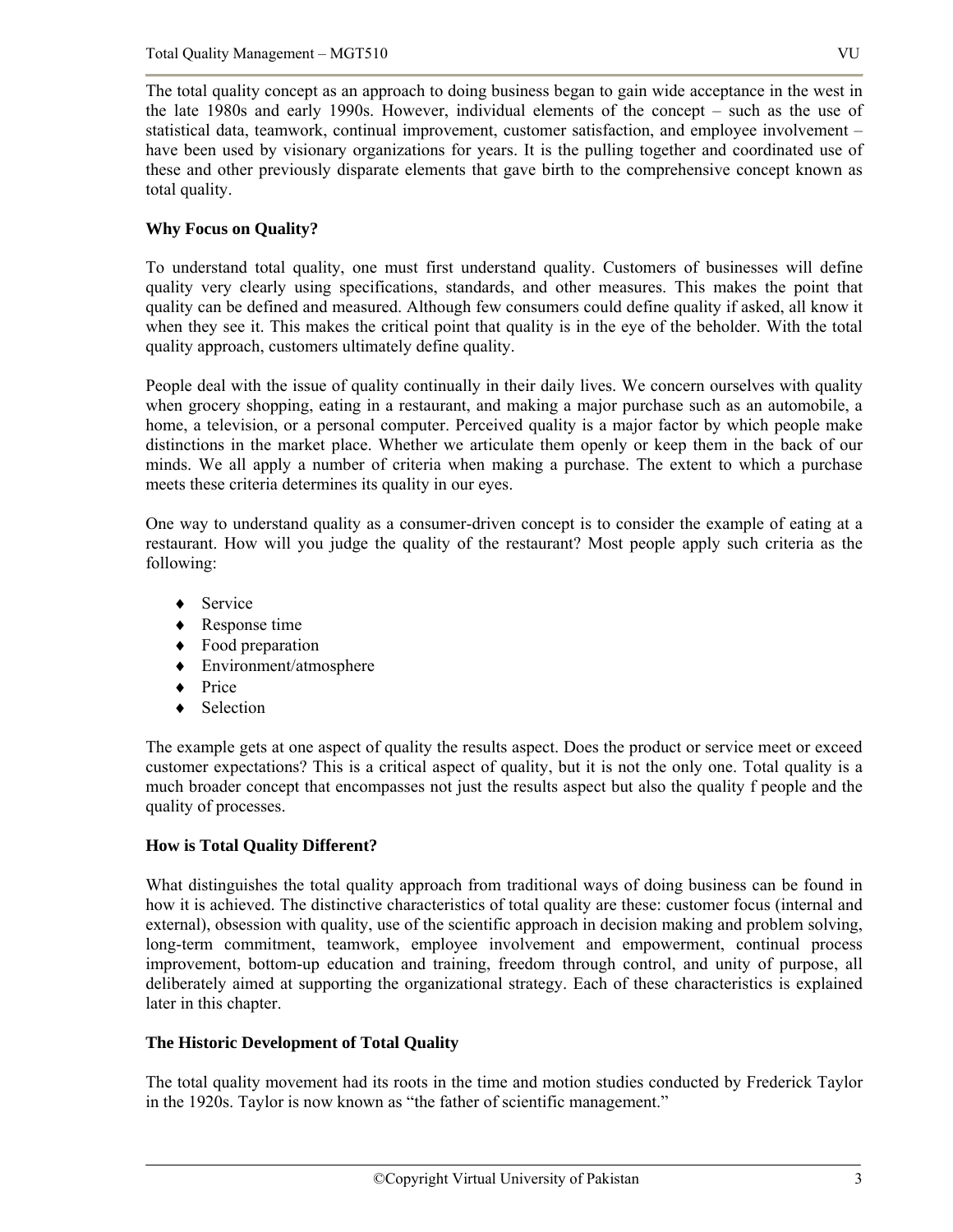The most fundamental aspect of scientific management was the separation of planning and execution. Although the division of labor spawned tremendous leaps forward in productivity, it virtually eliminated the old concept of craftsmanship in which one highly skilled individual performed all the tasks required to produce a quality product. In a sense, a craftsman was CEO, production worker, and quality controller all rolled into one person. Taylor's scientific management did away with this by making planning the job of management and production the job f labor. To keep quality from falling through the cracks, it was necessary to create a separate quality department. Such departments had shaky beginnings, and just who was responsible for quality became a clouded issue.

As the volume and complexity of manufacturing grew, quality became an increasingly difficult issue. Volume and complexity together gave birth to quality engineering in the 1920s and reliability engineering in the 1950s. Quality engineering, in turn, resulted in the use of statistical methods in the control of quality, which eventually led to the concepts of control charts and statistical process control, which are now fundamental aspects of the total quality approach.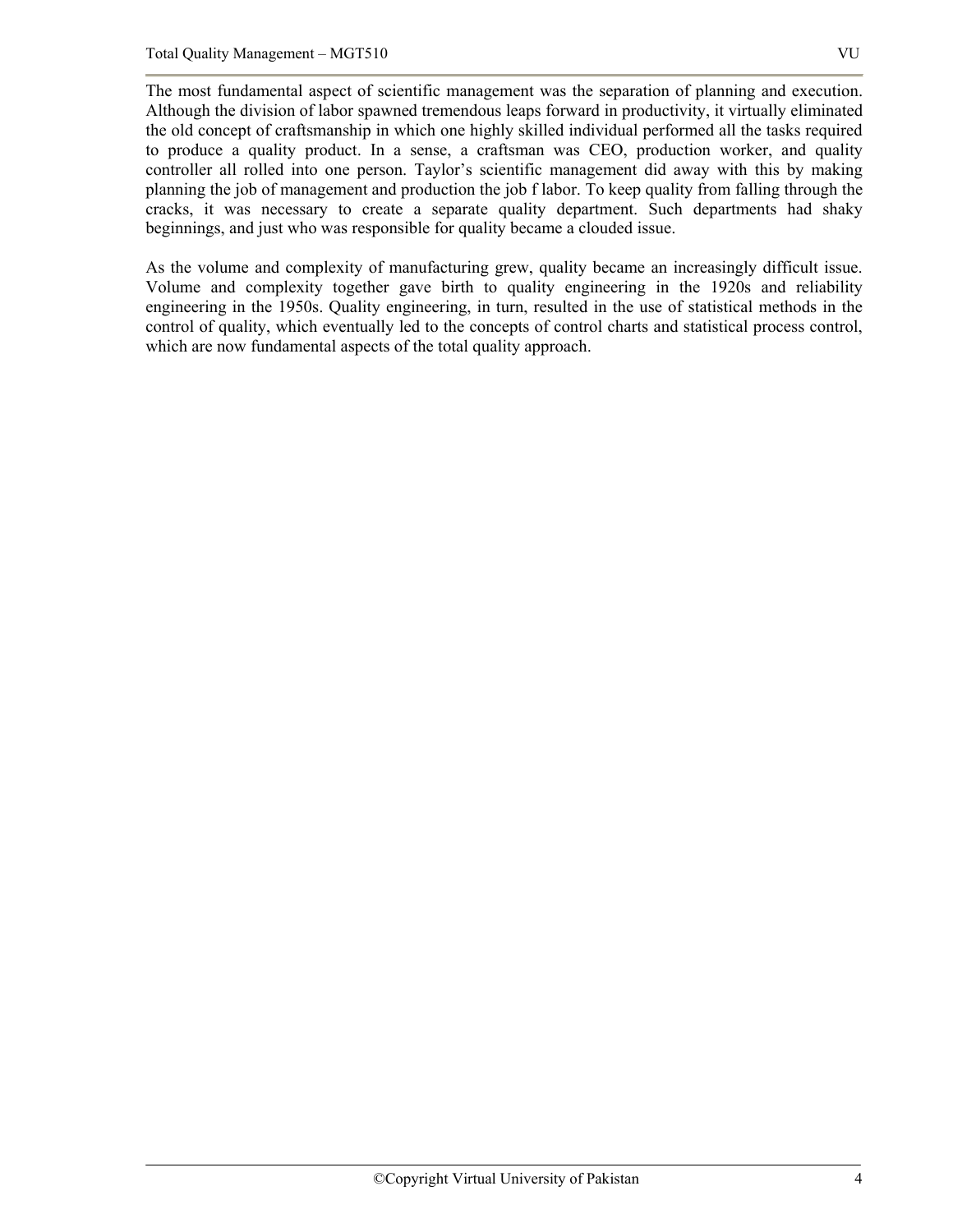#### **Lesson # 02 TOTAL QUALITY MANAGEMENT AND TOTAL ORGANIZATION EXCELLENCE TRADITIONAL MANAGEMENT AND QUALITY MANAGEMENT:**

Twentieth-century management has been strongly influenced by Taylor's scientific management and Weber's theory of bureaucracy. These approaches have led managers to work within functional hierarchies, with their responsibilities divided according to specialized activities, such as accounting, marketing, engineering, and manufacturing. Economic principles for competing in well-defined markets emphasized economies of scale, efficiencies, mass production, and technological innovation.

While there had been competition, competitors often played according to a "live and let live" strategy. Because monopolies were precluded by law, companies had little incentive to completely drive competitors from the marketplace.

Even when new product technologies created new markets, such as plastics in the 1950s, management practices changed very little. Managers set goals for productivity, efficiency, and profitability, using management set goals for productivity, efficiency, and profitability, using Management by Objectives (MBO) to link strategy and operations through the hierarchy. Managers motivated employees to fulfill those goals by inducements such as profit sharing, stock options, and bonuses, or other rewards such as job enrichment or participative management. However, the job of management remained much the same: set goals, define roles, provide technologies, and motivate employees. Accounting, marketing, engineering, and manufacturing practices also did not change. Occasionally, new techniques were introduced within the traditional functions, such as quality control in manufacturing. But such changes went largely unnoticed by the rest of the organization.

No one challenged this approach to management as long as it served society well. While managers in Japan were rewriting the rules of business practice and management and planning to win the world markets by focusing on quality management, U.S. managers continued in the stage of normality. The US, and western society in general, was focused on another agenda: the cold war in the 1950s and 1960s.

#### **The Stage of Replacement: A New Paradigm**

The stage of replacement means shifting to a new paradigm. Managers must shift to a new paradigm for managing organizations because of the anomalies that threaten their survival and prosperity. To make this shift, however, they must understand the new paradigm and how it differs from the old paradigm. To initiate this understanding, we will contrast the new (but still emerging) paradigm with the old paradigm.

#### **Themes of the New Paradigm**

**The differences between the new and the old paradigm are organized around three themes: customer value strategy, cross-functional systems, and continuous improvement.** 

#### **Theme 1: Customer Value Strategy**

Customer value is defined as the combination of benefits derived from using a product (or service) and the sacrifices required of the customer. The customer value strategy is the business plan for offering value to customers, including product characteristics, attributes, mode of delivery, support services, and so on. The theme of customer value strategy may be addressed in many topics, including quality, measurement, positioning, key stakeholder, and product design.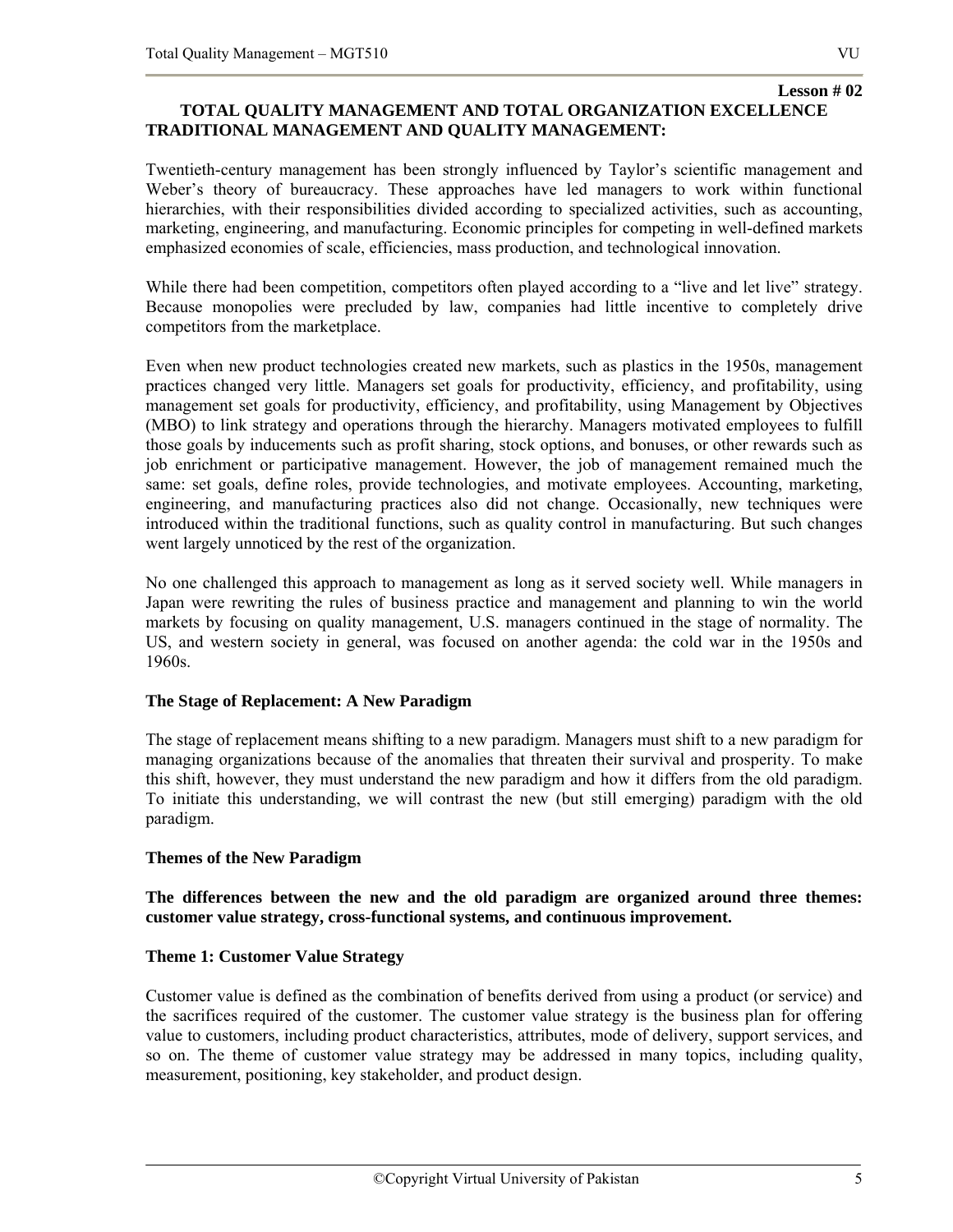| <b>Topics</b>   | <b>Old Paradigm</b>                         | <b>New (Emerging) Paradigm</b>          |
|-----------------|---------------------------------------------|-----------------------------------------|
| Quality         | Meeting specifications, inspected into      | One component of customer value,        |
|                 | product, make tradeoffs among quality,      | managed<br>seek<br>into<br>process.     |
|                 | cost, schedule                              | quality,<br>synergies<br>cost,<br>among |
|                 |                                             | schedule.                               |
| Measurement     | of efficiency,<br>Internal<br>measures      | All measures linked to customer         |
|                 | productivity, costs, and profitability, not | value                                   |
|                 | necessarily linked to customers             |                                         |
| Positioning     | Competition                                 | Customer segments                       |
| Key stakeholder | Stockholder, boss                           | Customer (other stakeholders are        |
|                 |                                             | beneficiaries)                          |
| Product design  | Internal, sell what we can build            | External, build what customers need     |

## **Quality**

In the old paradigm, managers define quality in terms of meeting specifications. Quality is assured by weeding out the "bad" products before they are shipped to customers. Managers make tradeoffs among quality, cost, and scheduling under the assumption that relationships among these outcomes are fixed. By contrast, in the new paradigm, managers recognize that product quality is only one component of customer value, and managers seek synergies among quality, cost, and schedule, not just tradeoffs. For example, improving quality by reducing variation in outputs reduces defects, reduces costs, and makes performance to schedule more predictable. Further, quality is more broadly defined than just product quality. Quality applies to every aspect of the organization. It must be managed into processes and systems, and not jut inspected into products. Systems' thinking included to think of all interdependent parts of the system into one whole.

#### **Measurement**

In the old paradigm, measurement systems are focused on internal measures of efficiency, productivity, costs, and profitability. This is the tradition of management by objectives. Managers do not necessarily understand how these internally focused measures are related to customer value. In the new paradigm, managers may use internally focused measures, but they are linked to customer value in a broader measurement system. Managers interpret measures in terms of the impact on customer value in the long term and short term.

#### **Positioning**

In the old paradigm, managers make strategic positioning decisions based primarily on warfare models on the competition. In the new paradigm, managers make strategic positioning decisions with a focus on market segmentation and customer needs, wants and demands.

## **Key Stakeholder**

In the old paradigm, the key external stakeholder is the stockholder, and the key internal stakeholder is one's boss. All other stakeholders, such as customers, employees, suppliers, and business partners, are pawns to serve the goals of the key stakeholders. In the new paradigm, the key stakeholders are customers, both internal and external customers. Providing value to customers is the key to serving all other stakeholders over the long term.

## **Product Design**

In the old paradigm, the product design process is internally driven, based on the assumption that "we know what is bet for the customer." Managers enact a "push" strategy that aims to "sell what we can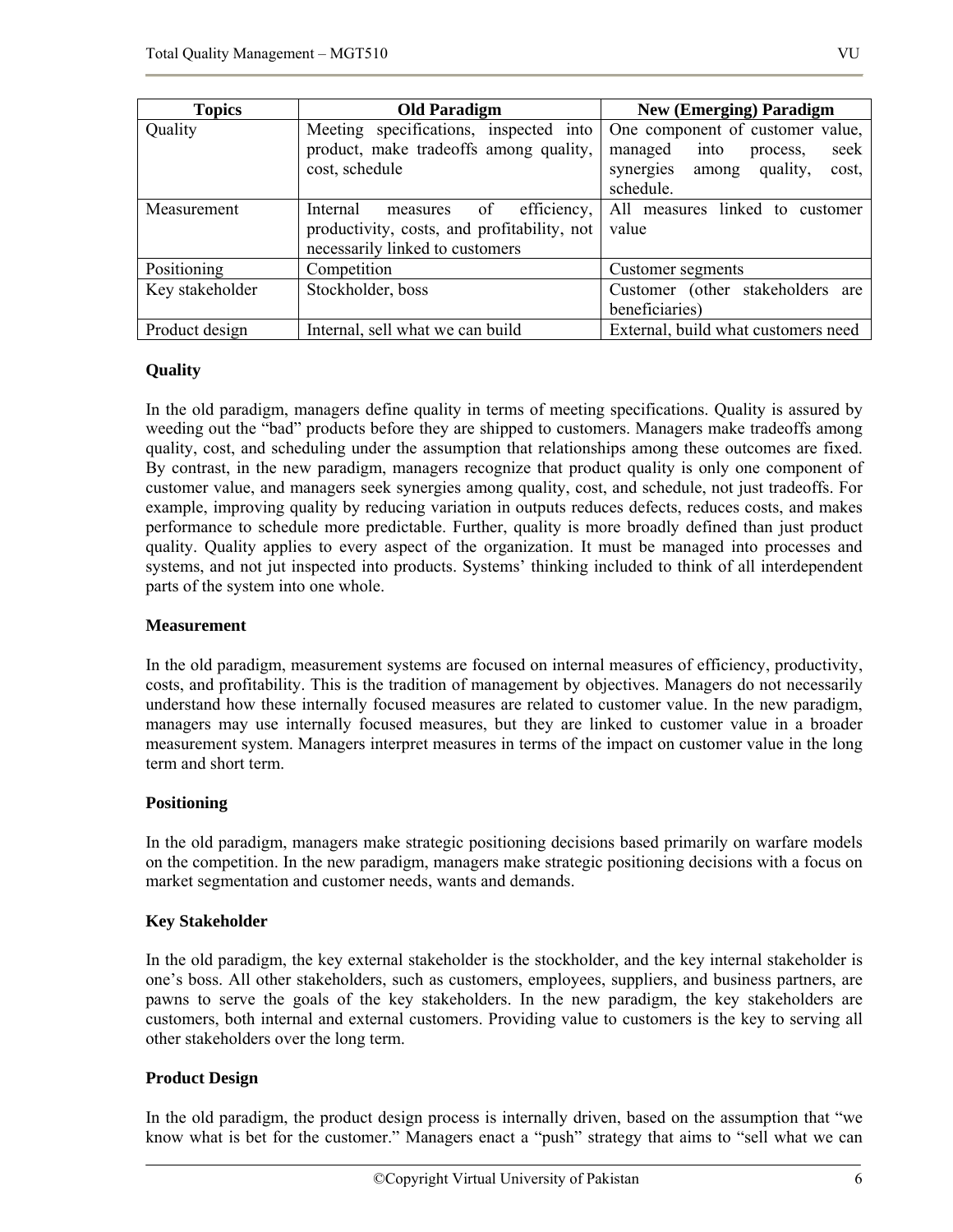build." In the new paradigm, managers develop products after first determining what customers need. Managers both react to improve products in existing markets and actively seek to create new markets with new products.

#### **Theme 2: Organizational Systems**

Organizational systems are the means that provide customer value. These systems broadly include material and human inputs, process technology, operating methods and work practices, streams of work activity, information flows, and decision making. The approaches to managing these systems in the old and new paradigms are discussed below.

| <b>Topics</b>    | <b>Old Paradigm</b>                          | <b>New (Emerging) Paradigm</b>         |
|------------------|----------------------------------------------|----------------------------------------|
| Cross-functional | Negotiation across functional interfaces     | Cross-functional systems defined,      |
| approach         | to obtain cooperation                        | owned, and optimized                   |
| Technology       | To deal with complexity, to eliminate        | To reduce complexity, source of        |
|                  | people problems                              | optimization for customer value        |
| Employee         | Focused on hygiene factors                   | Focused on strategic factors           |
| involvement      |                                              |                                        |
| Human resource   | responsibility,<br>Regarded as a staff       | Regarded as a critical<br>resource.    |
| management       | administration of personnel hiring, firing,  | managed as system input                |
|                  | handling complaints                          |                                        |
| Role definition  | Task and job descriptions set limits         | Vision inspires flexibility            |
| Culture          | emotional<br>Social<br>and<br>issues<br>are  | Connect with individual sense of       |
|                  | suppressed, politics and power dominate      | emotions,<br>and<br>social<br>purpose, |
|                  |                                              | meaning                                |
| Structure        | with<br>Specialization,<br>tall<br>hierarchy | Integration, flat hierarchy with team  |
|                  | functional emphasis                          | emphasis                               |

#### **Cross-Functional Approach**

The old paradigm does not acknowledge systems that cut across functional or unit boundaries. Managers simply negotiate across functional interfaces to obtain minimal cooperation. In the new paradigm, managers define, own, and optimize cross-functional systems for customer value.

#### **Technology**

In the old paradigm, managers use technology to help them deal with the overly complex systems that have grown up in the organization. Also, they use technology to eliminate people problems (robots don't talk back). In the new paradigm, managers prefer to eliminate complexity rather than automate it or computerize it. Managers use technology only to optimize systems for customer value.

#### **Employee Involvement**

In the old paradigm, employee involvement programs are implemented without a focus to contribute to systems. Employee involvement in improvement programs tends to focus on quality of work life issues and some limited operational changes. In the new paradigm, employee involvement is strategically focused and contributes to system purposes.

#### **Human Resource Management**

In the old paradigm, managers regard human resource management (HRM) as a staff responsibility. HR specialists process paperwork to hire and fire, and handle personnel complaints. In the new paradigm, line managers regard human resources as critical resources and strategically manage them as inputs to systems.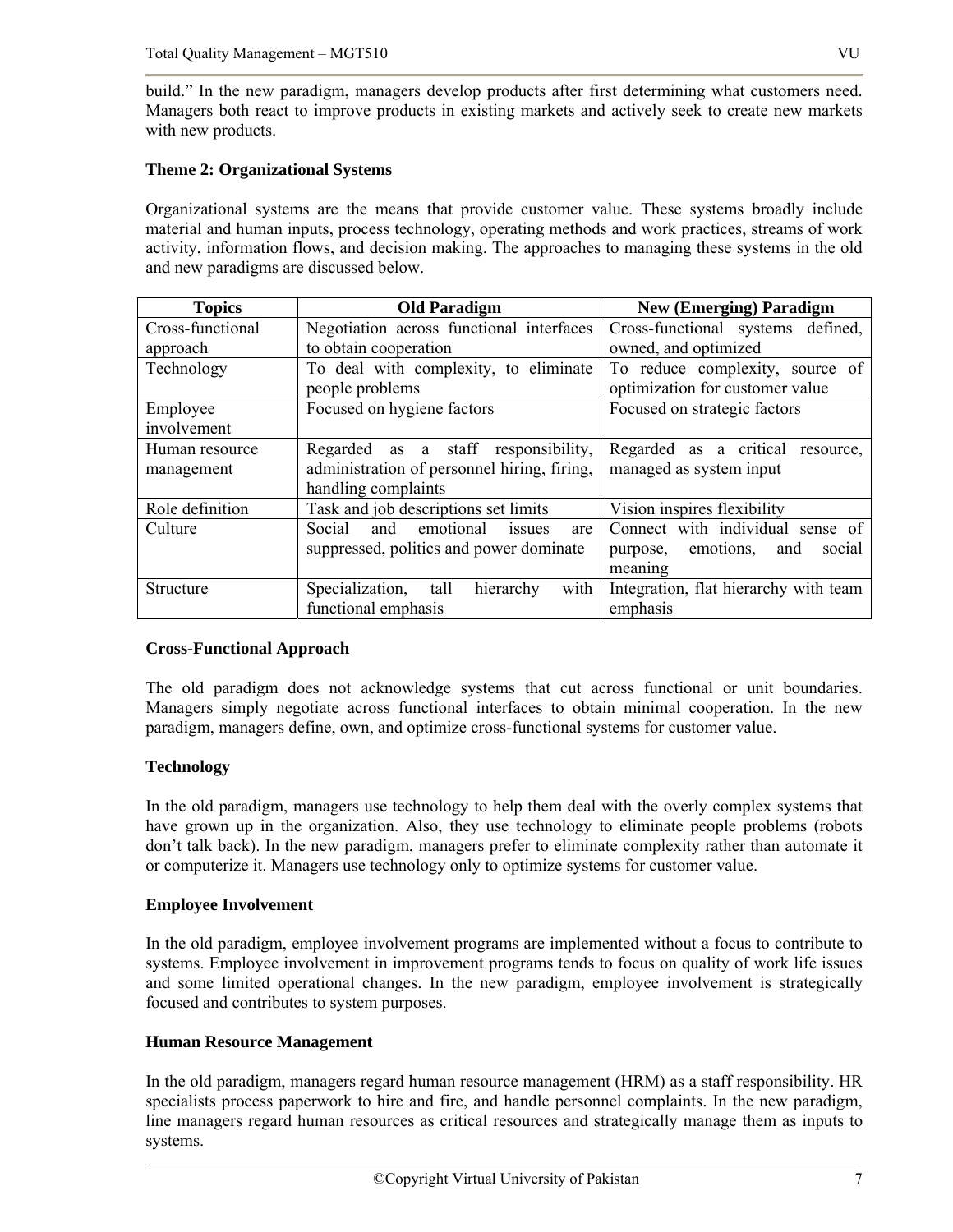#### **Role Definition**

In the old paradigm, managers use task and job descriptions to prescribe and set limits to personal responsibilities. In the new paradigm, managers convey a vision to lead and inspire flexibility. Employees participate in any activities required to provide superior value to customers.

#### **Culture**

In the old paradigm, managers suppress social and emotional issues that are regarded as irrational and sources of distraction away from goals and objectives. Power and politics dominate the culture, with individuals jockeying for personal gain. In the new paradigm, managers connect organizational mission and purpose with each individual's sense of purpose, emotions, and social meaning. Individuals channel their needs for pride in workmanship toward strategic purposes.

#### **Structure**

In the old paradigm, organizational structure is based on specialization of tasks. The hierarchy is tall, with many levels of managers, and it emphasizes functional lines of authority. In the new paradigm, the hierarchy is flat, with fewer levels of managers, and it emphasizes teamwork to serve super ordinate objectives.

#### **Theme 3: Continuous Improvement**

To keep pace with the changes in the external environment, managers have to change the organization. Managers have always made improvements. However, with rates of change increasing in the external environment, managers must improve differently and more frequently than in the past. They must pursue continuous improvement, which is a constant striving to change and make things better.

| <b>Topics</b>     | <b>Old Paradigm</b>                                                   | <b>New (Emerging) Paradigm</b>                                                  |
|-------------------|-----------------------------------------------------------------------|---------------------------------------------------------------------------------|
| Occasion          | product development,<br>Focused new                                   | Focused<br>on broader<br>systems,                                               |
|                   | episodic, reactive to problems, big                                   | unending, proactive to opportunities,                                           |
|                   | breakthroughs only                                                    | big breakthroughs and small steps                                               |
| Approach          | Trial and error                                                       | Scientific method                                                               |
| Response to error | Punish, fear, cover-up, seek people fix,<br>employees are responsible | Learning, openness,<br>seek<br>process/system fix, management is<br>responsible |
| Decision-making   | Individual political expediency,<br>short                             | Strategic, long-term, purposeful for                                            |
| perspective       | term                                                                  | organization                                                                    |
| Managerial roles  | Administer and maintain status quo,<br>control other                  | Challenge status<br>quo,<br>prompt<br>strategic improvement                     |
| Authority         | Top-driven via rules and policies                                     | Customer-driven through vision,                                                 |
|                   |                                                                       | enablement, and empowerment                                                     |
| Focus             | Business results through quotas and                                   | Business results through capable                                                |
|                   | targets                                                               | systems, means tied to results                                                  |
| Control           | Scoring, reporting evaluating                                         | Statistical study of variation to                                               |
|                   |                                                                       | understand causes                                                               |
| Means             | Delegated by<br>managers to staff and                                 | Owned by managers who lead staff                                                |
|                   | subordinates                                                          | and subordinates                                                                |

#### **Occasion**

In the old paradigm, the occasions for improvement were primarily new product development and reaction to salient problems. Mangers mostly looked for big breakthroughs to get improvement. In the new paradigm, the occasions for improvement are everywhere, every day. Managers improve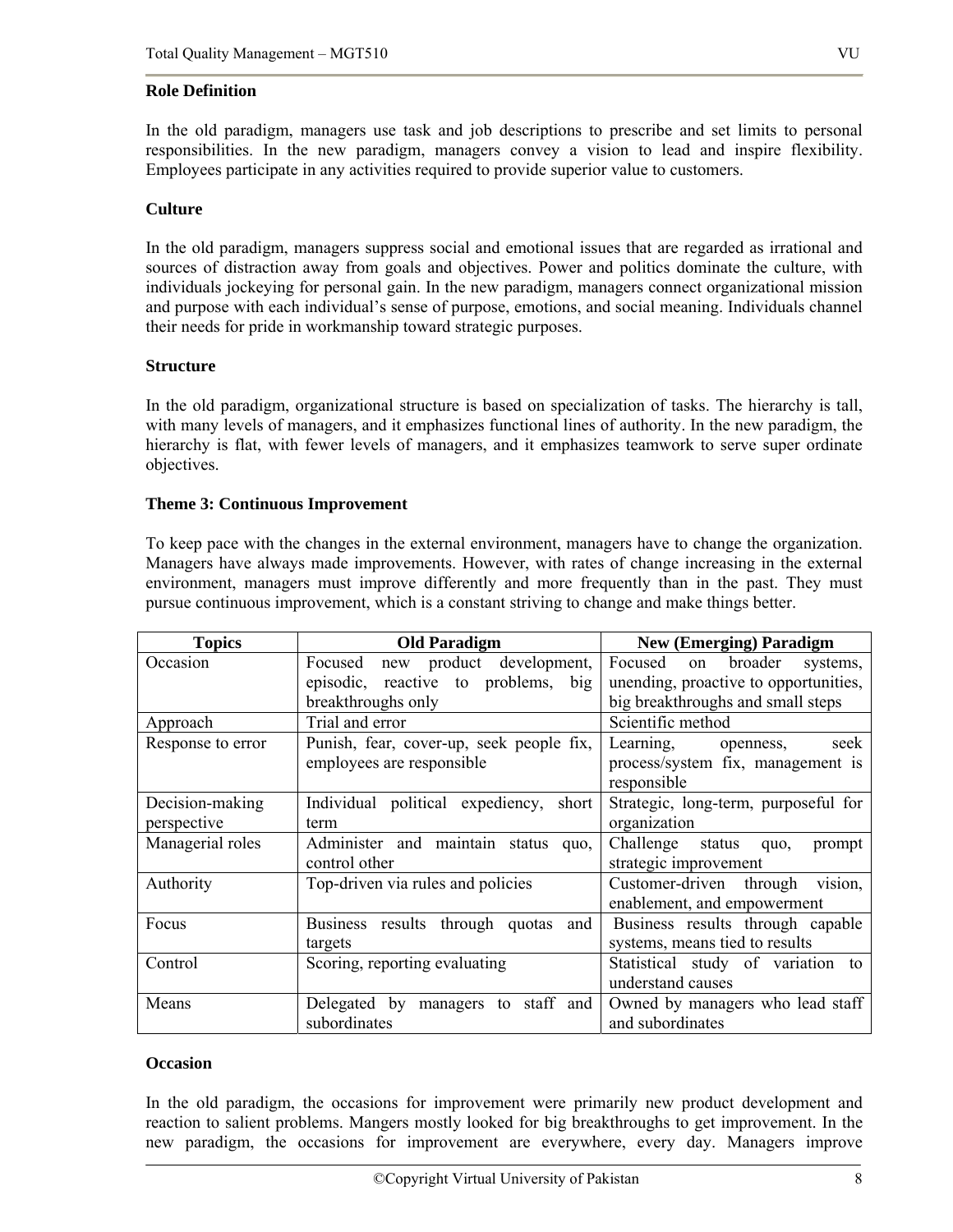proactively at every opportunity, even in the absence of salient problems. Managers improve all aspects of the organization's systems through both big breakthroughs and small steps.

## **Approach**

In the old paradigm, managers accomplish improvements through trial and error. In the new paradigm, managers use the scientific method to study proposed changes and their effects.

#### **Response to Error**

In the old paradigm, if they care at all, managers are intolerant of error. They regard error as a personal failure, and they respond with punishment to instill fear in those blamed. The result is fear and cover-up in the future. In the new paradigm, error is not desired; however, managers view error as an opportunity for learning. People openly acknowledge error because managers do not assign personal blame, but seek to fix a process or system.

#### **Decision-Making Perspective**

In the old paradigm, managers make decisions that are politically expedient or that serve short-term personal objectives. In the new paradigm, managers make decisions that serve long-term strategic purposes.

#### **Managerial Roles**

In the old paradigm, managers primarily administer existing systems and maintain the status quo. In the new paradigm, managers challenge the status quo for strategic improvement to meet future demands. At the same time, they consistently execute existing systems to meet current demands.

#### **Authority**

In the old paradigm, managers impose authority from the top down via rules and policies. In the new paradigm, top managers still hold authority but they impose it by communicating a vision, enabling people wit systems, and empowering them to make the vision real.

#### **Focus**

In the old paradigm, managers focus on improving business results through the imposition of quotas and targets. They delegate responsibility, often without giving real authority to change broader systems that constrain results. In the new paradigm, managers focus on improving business results through improving the capabilities of systems. They focus on the means as well as the results, because they have retained responsibility for improving systems.

#### **Control**

In the old paradigm, managers control the organization through scoring individual performance, reviewing regular reports, and evaluating performance as either good or bad. In the new paradigm, managers statistically study variation to understand the causes of poor performance and make changes in systems to improve performance.

#### **Means**

In the old paradigm, managers delegate the means of improvement to staff and subordinates who must figure out how t meet established targets. In the new paradigm, managers assume responsibility for the means of improvement. They lead improvement by staff and subordinates.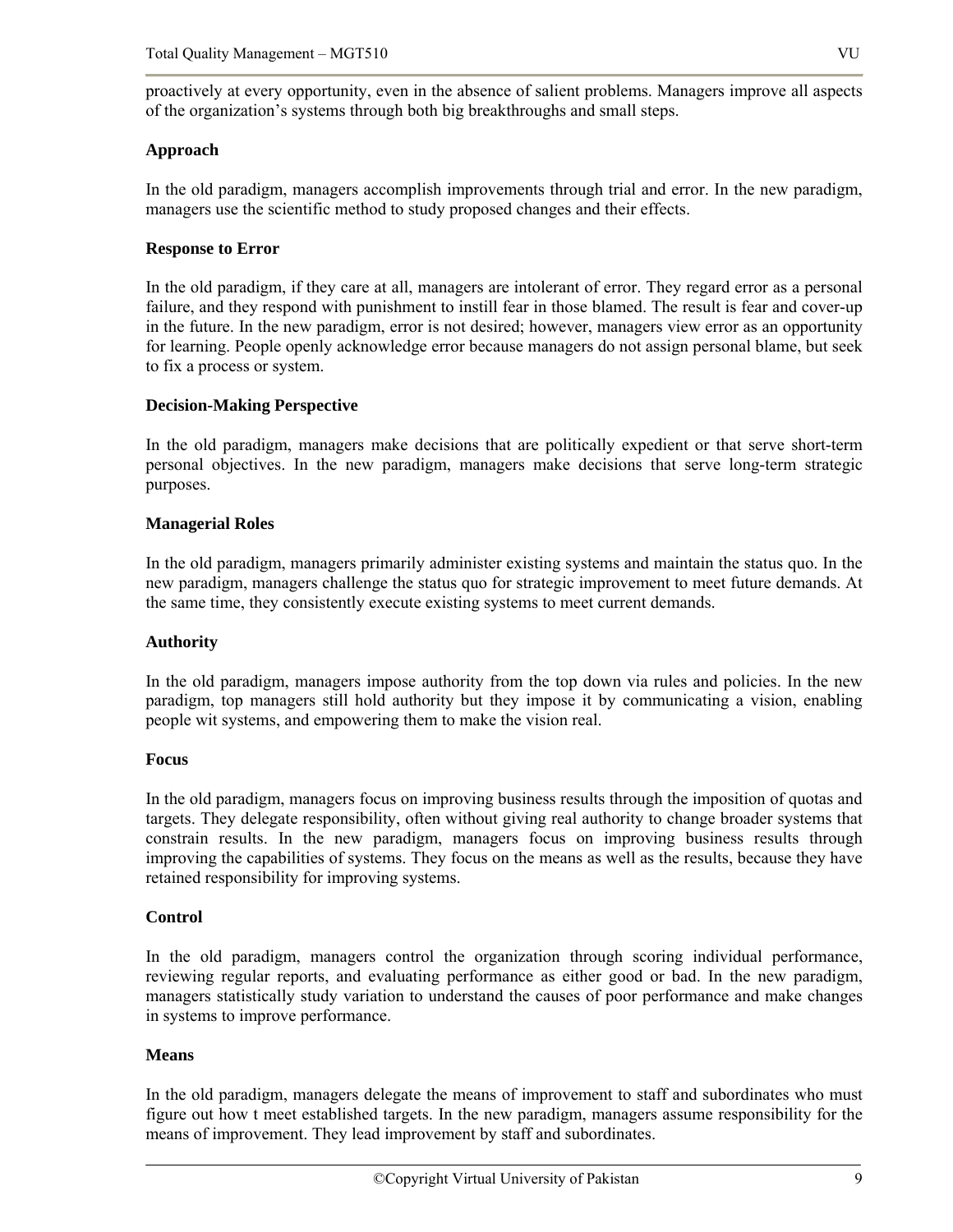## **The Relationship between Quality and Competitiveness**

At each successive level of competition the quality of the competitors increased. A similar phenomenon happens to businesses in the marketplace. Companies that used to compete only on a local, regional, or national level now find themselves competing against companies from throughout the world. Some of these companies find the competition to be more intense than any they have ever encountered. Only those who are able to produce world-class quality can compete at this level. In practical terms, it is extremely important for a country's businesses to be able to compete globally. When they can't, jobs are lost and the quality of life in that country declines correspondingly.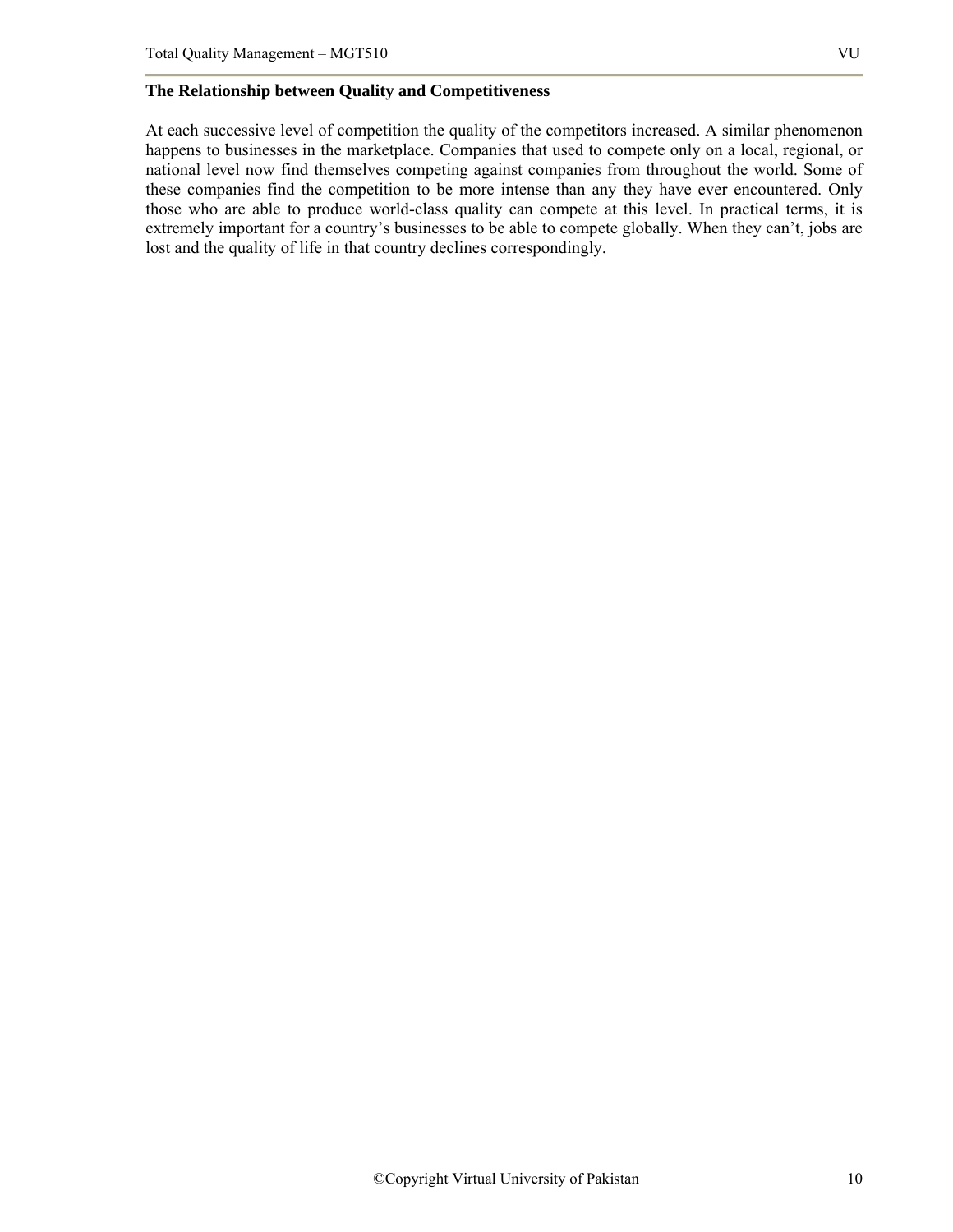**Lesson # 03** 

## **INTEGRATING PEOPLE AND PERFORMANCE THROUGH QUALITY MANAGEMENT**

#### **VIEWS ON QUALITY**

The total quality philosophy introduced a whole new way of looking at performance of a company through people and managing the quality of products and processes. The traditional view of quality measured process performance in defective parts per hundred produced. With total quality the same measurement is thought of I parts per million. The traditional view focused on after-the-fact inspections of products. With total quality the emphasis is on continuous improvement of products, processes, and people in order to prevent problems before they occur. The traditional view of quality saw employees as passive workers who followed orders given by supervisors and managers. It was their labor, not their brains that was wanted. With total quality, employees are empowered to think and make recommendations for continual improvement. They are also shown the control boundaries within which they must work and are given freedom to make decisions within those boundaries.

The traditional view of quality expected one improvement per year per employee. Total quality organizations expect to make at least 10 or more improvements per employee per year. Organizations that think traditionally focus on short-term profits. The total quality approach focuses on long-term profits and continual improvement.

The following statements summarize some of the major differences between the traditional view of quality and the total quality perspective:

- ♦ **Productivity versus quality.** The traditional view is that productivity and quality are always in conflict. You cannot have both. The total quality view is that lasting productivity gains are made only as a result of quality improvement.
- ♦ **How quality is defined.** The traditional view is that quality is defined solely as meeting customer specifications. The total quality view is that quality means satisfying customer needs and exceeding customer expectations.
- ♦ **How quality is measured.** The traditional view is that quality is measured by establishing an acceptable level of nonconformance and measuring against that benchmark. The total quality view is that quality is measured by establishing high-performance benchmarks for customer satisfaction and then continually improving performance.
- ♦ **How quality is achieved.** The traditional view is that quality is inspected into the product. The total quality view is that quality is determined by product design and achieved by effective control techniques.
- ♦ **Attitude toward defects.** The traditional view is that defects are an expected part of producing a product. Measuring defects per hundred is an acceptable standard. The total quality view is that defects are to be prevented using effective control systems and should be measured in defects per million (Six Sigma)
- ♦ **Quality as a function.** The traditional view is that quality is a separate function. The total quality view is that quality should be fully integrated throughout the organization – it should be everybody's responsibility.
- ♦ **Responsibility for quality.** The traditional view is that employees are blamed for quality. The total quality view is that 80 percent of quality problems are management's fault.
- ♦ **Supplier relationships.** The traditional view is that supplier relationships are short term and cost driven. The total quality view is that supplier relationships are long term and quality oriented.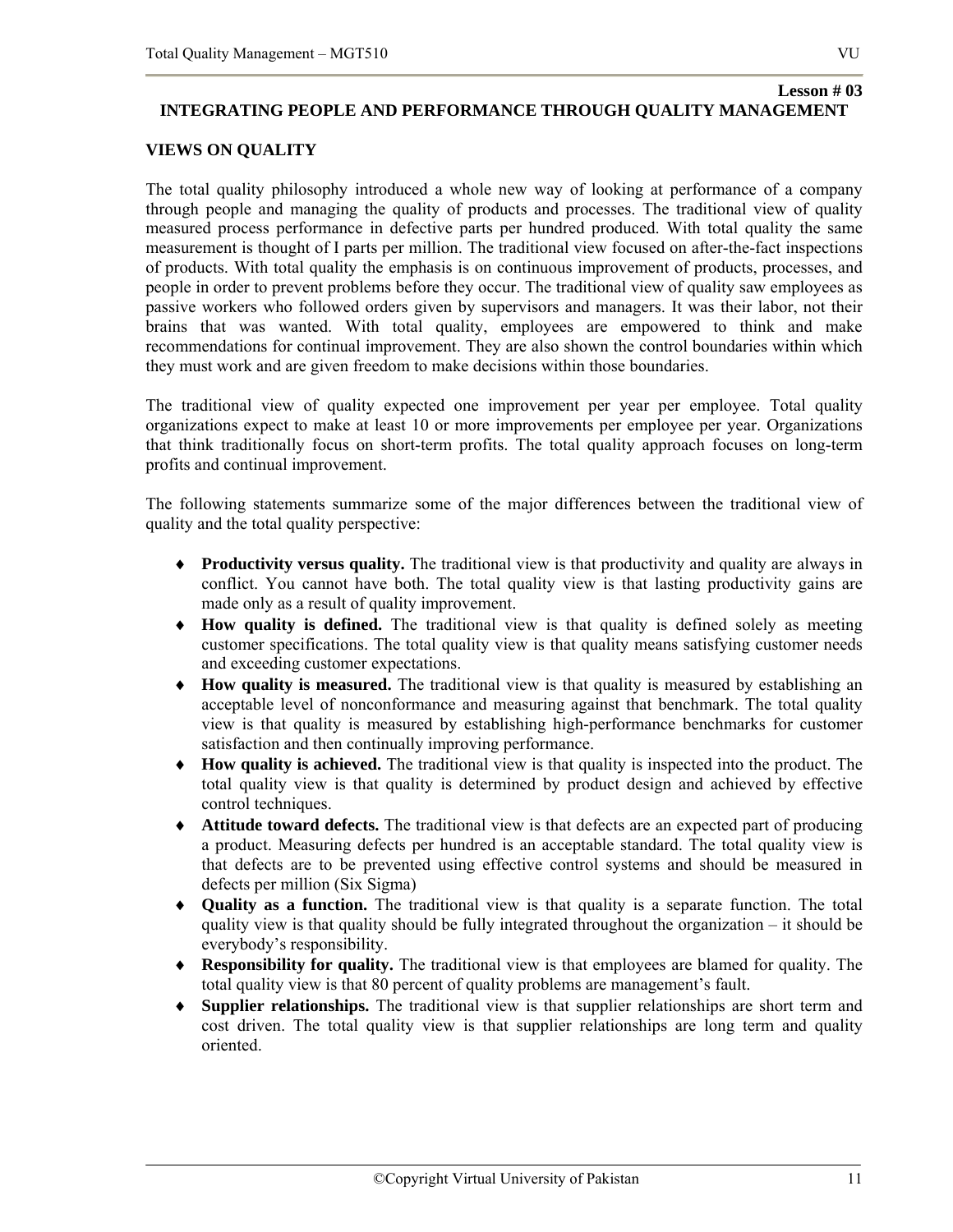#### **Lesson # 04**

## **FUNDAMENTALS OF TOTAL QUALITY AND RATERS VIEW**

**Total quality**–a comprehensive, organization-wide effort to improve the quality of products and service–applies not only to large manufacturers, but to small companies alike. All organization–large and small, manufacturing and service, profit and not-for-profit-can benefit from applying the principles of total quality.

During the 1990s, health care, government, and education began to pay increased attention to quality. As more public and government attention focuses on the nation's health care system, its providers turn toward quality as a means of achieving better performance and lower costs. One hospital, for example, lowered its rate of post-surgical infections to less than one-fifth of the acceptable national norms through the use of quality tools.

Although quality initiatives focused initially on reducing defects and errors in products and services through the use of measurement, statistics, and other problem-solving tools, organizations began to recognize that lasting improvement could not be accomplished without significant attention to the quality of the management practices used on a daily basis. Managers began to realize that the approaches they use to listen to customers and develop long-term relationships, develop strategy, measure performance and analyze data, reward and train employees, design and deliver products and services, and act as leaders in their organizations are the true enablers of quality, customer satisfaction, and business results. In other words, they recognized that the "quality of management" is as important as the "management of quality." As organizations began to integrate quality principles into their management systems, the notion of total quality management, or TQM, became popular. Quality took on a new meaning of organization-wide performance excellence rather than an engineering-based technical discipline.

As quality principles have matured in organizations, attention to quality as "something new" has faded, and the term "total quality management (TQM)," which was popular throughout the 1980s and early 1990s has all but fallen out of the business vernacular. Critics suggested that "TQM is as dead as a pet rock" (Business Week, June 23, 1997, p. 47). Perhaps it is unfortunate that a three-letter acronym was chosen to represent such as powerful management concept. It is equally unfortunate that people point to the demise of faddish terminology as a generalization of the concepts themselves. Reasons for failure of quality initiatives are rooted in organizational approaches and systems. As the editor of Quality Digest put it: "No, TQM isn't dead….TQM failures just prove that bad management is still alive and kicking." The most successful organizations have found that the fundamental principles of total quality are essential to effective management practice, and continue to represent a sound approach for achieving business success.

The real challenge today is to ensure that managers do not lose sight of the basic principles on which quality management and performance excellence are based. The global marketplace and domestic and international competition has made organizations around the world realize that their survival depends on high quality. Many countries, such as Korea and China, are mounting national efforts to increase quality awareness, including conferences, seminars, radio shows, school essay contests, and pamphlet distribution. Spain and Brazil are encouraging the publication of quality books in their native language to make them more accessible. These trends will only increase the level of competition in the future. Even the tools used to achieve quality a decade ago are no longer sufficient to achieve the performance levels necessary to compete in today's world. Many organizations are embracing highly sophisticated, statistically based tools as part of popular "Six Sigma" initiatives. These require increased levels of training and education for managers and frontline employees alike, as well as the development of technical staff. As Tom Engibous, president and chief executive officer of Texas Instruments commented on the present and future importance of quality in 1997: Quality will have to be everywhere, integrated into all aspects of a winning organization.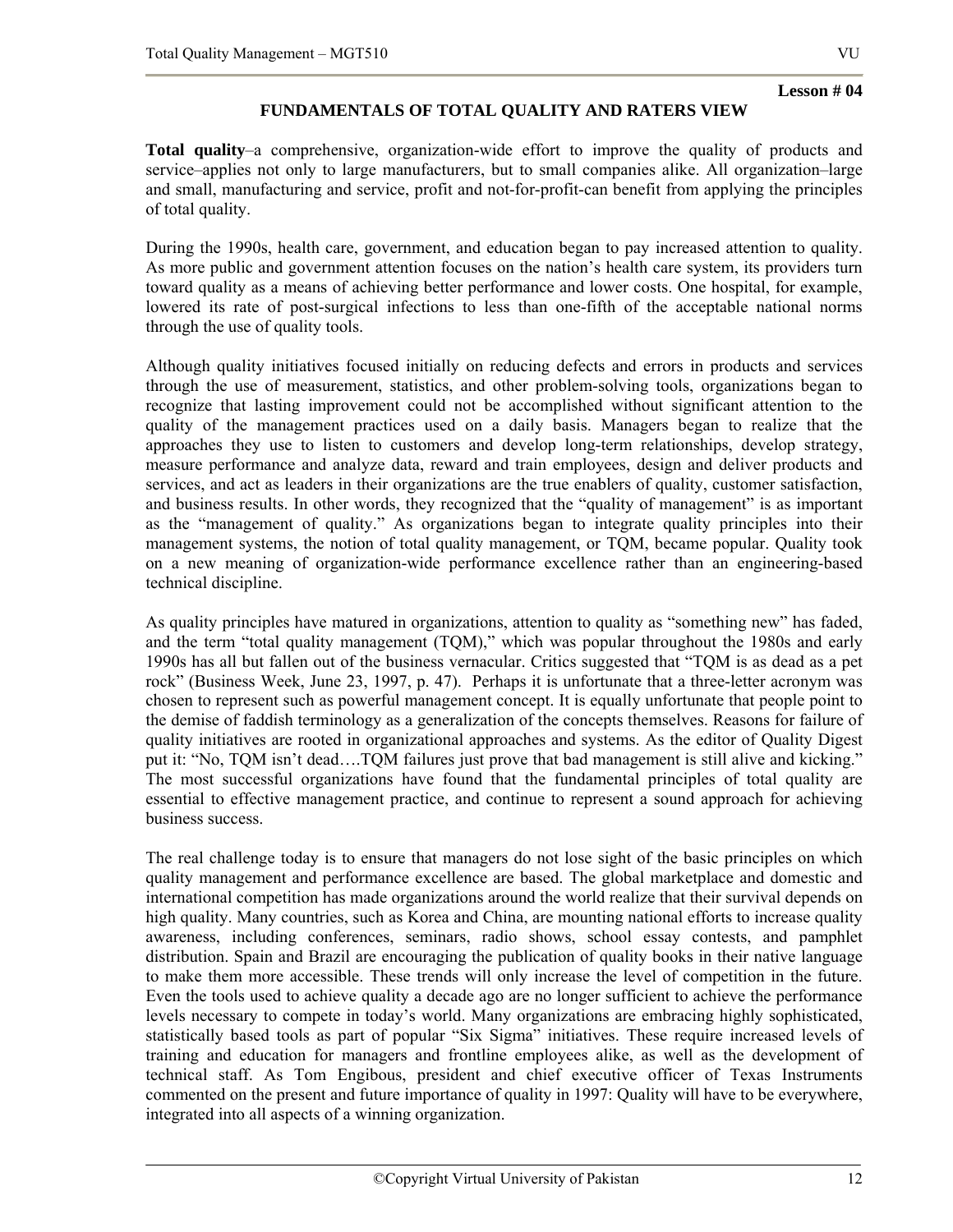## **The Concept of Quality**

People define quality in many ways. Some think of quality as superiority or excellence, others view it as a lack of manufacturing or service defects, still others think of quality as related to product features or price. Followings are some of many ways to look at quality.

- 1. perfection
- 2. consistency
- 3. eliminating waste
- 4. speed of delivery
- 5. compliance with policies and procedures
- 6. providing a good, usable product
- 7. doing it right the first time
- 8. delighting or pleasing customers
- 9. total customers service and satisfaction

Today most managers agree that the main reason to pursue quality is to satisfy customers. The American National Standards Institute (ANSI) and the American Society for Quality (ASQ) define quality as ""the totality of features and characteristics of a product or service that bears on its ability to satisfy given needs." The view of quality as the satisfaction of customer needs is often called fitness for use. In highly competitive markets, merely satisfying customer needs will not achieve success. To beat the competition, organizations often must exceed customer expectations. Thus, one of the most popular definitions of quality is meeting or exceeding customer expectations.

## **QUALITY IN MANUFACTURING**

Well-developed quality systems have existed in manufacturing for some time. However, these systems focused primarily on technical issues such as equipment reliability, inspections, defect measurement, and process control. The transition to a customer-driven organization has caused fundamental changes in manufacturing practices, changes that are particularly evident in areas such as product design, human resource management, and supplier relations. Product design activities, for example, now closely integrate marketing, engineering, and manufacturing operations. Human resource practices concentrate on empowering workers to collect and analyze data, make critical operations decisions, and take responsibility for continuous improvements, thereby moving the responsibility for quality from the quality control department onto the factory floor. Suppliers have become partners in product design and manufacturing efforts. Many of these efforts were stimulated by the automobile industry, which forced their network of suppliers to improve quality.

Manufactured products have several quality dimensions including the following:

- 1. **Performance:** a product's primary operating characteristics.
- 2. **Feature:** the "bells and whistles" of a product.
- 3. **Reliability:** the probability of a product's surviving over a specified period of time under stated conditions of use.
- 4. **Conformance:** the degree to which physical and performance characteristics of a product match pre-established standards.
- 5. **Durability:** the amount of use one gets from a product before it physically deteriorates or until replacement is preferable.
- 6. **Serviceability:** the ability to repair a product quickly and easily.
- 7. **Aesthetics:** how a product looks, feels, sounds, tastes, or smells.
- 8. **Perceived quality:** subjective assessment resulting from image, advertising, or brand names.

Most of these dimensions revolve around the design of the product.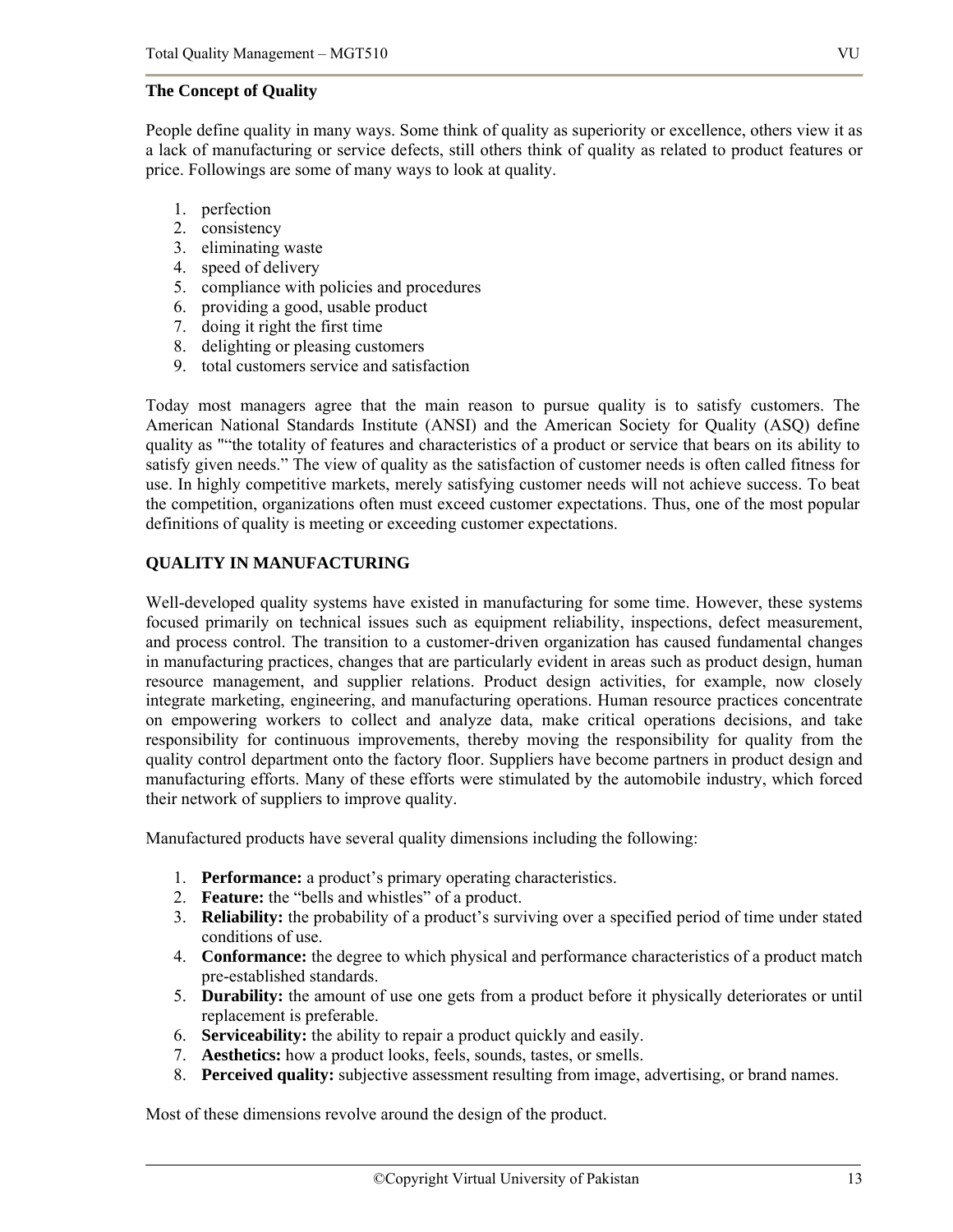Quality control in manufacturing is usually based on conformance, specifically conformance to specifications. Specifications are targets and tolerances determined by designers of products and services. Targets are the ideal values for which production strives; tolerances are acceptable deviations from these ideal values. For example, a computer chip manufacturer might specify that the distance between pins on a computer chip should be  $0.095 \pm 0.005$  inches. The value 0.090 and 0.100 would be acceptable.

## **QUALITY IN SERVICES**

Service can be defined as "any primary or complementary activity that does not directly produce a physical product–that is, the non goods part of the transaction between buyer (customer) and seller (provider)." A service might be as simple as handling a complaint or as complex as approving a home mortgage. Service organizations include hotels; health, legal, engineering, and other professional services; educational institutions; financial services; retailers; transportation; and public utilities.

Today services account for nearly 80 percent of the U.S., Singapore and Sweden workforce. The importance of quality in services cannot be underestimated, as statistics from a variety of studies reveals:

- The average company never hears from more than 90 percent of its unhappy customers. For every complaint it receives, the company has at least 25 customers with problems, about onefourth of which are serious.
- Of the customers who make a complaint, more than half will do business again with that organization is their complaint is resolved. If the customer feels that the complaint was resolved quickly, this figure jumps to about 95 percent.
- The average customer who has had a problem will tell nine or ten others about it. Customers who have had complaints resolved satisfactorily will only tell about five others.
- It costs six times more to get a new customer than to keep a current customer.

So why do many companies treat customers as commodities? In Japan the notion of customer is equated with "honored guest." Service clearly should be at the forefront of a firm's priorities.

The service sector began to recognize the importance of quality several years after manufacturing had done so. This can be attributed to the fact that service industries had not confronted the same aggressive foreign competition that faced manufacturing. Another factor is the high turnover rate in service industry jobs, which typically pay less than manufacturing jobs. Constantly changing personnel makes establishing a culture for continuous improvement more difficult.

The production of services differs from manufacturing in many ways, and these differences have important implications for managing quality. The most critical differences are:

- 1. Customer needs and performance standards are often difficult to identify and measure, primarily because the customers define what they are, and each customer is different.
- 2. The production of services typically requires a higher degree of customization than does manufacturing. Doctors, lawyers, insurance salespeople, and food-service employees must tailor their services to individual customers. In manufacturing, the goal is uniformity.
- 3. The output of many service systems is intangible, whereas manufacturing produces tangible, visible products. Manufacturing quality can be assessed against firm design specifications, but service quality can only be assessed against customers' subjective, nebulous expectations and past experiences. Manufactured goods can be recalled or replaced by the manufacturer, but poor service can only be followed up by apologies and reparations.
- 4. Services are produced and consumed simultaneously, whereas manufactured goods are produced prior to consumption. In addition, many services must be performed at the convenience of the customer. Therefore, services cannot be stored, inventoried, or inspected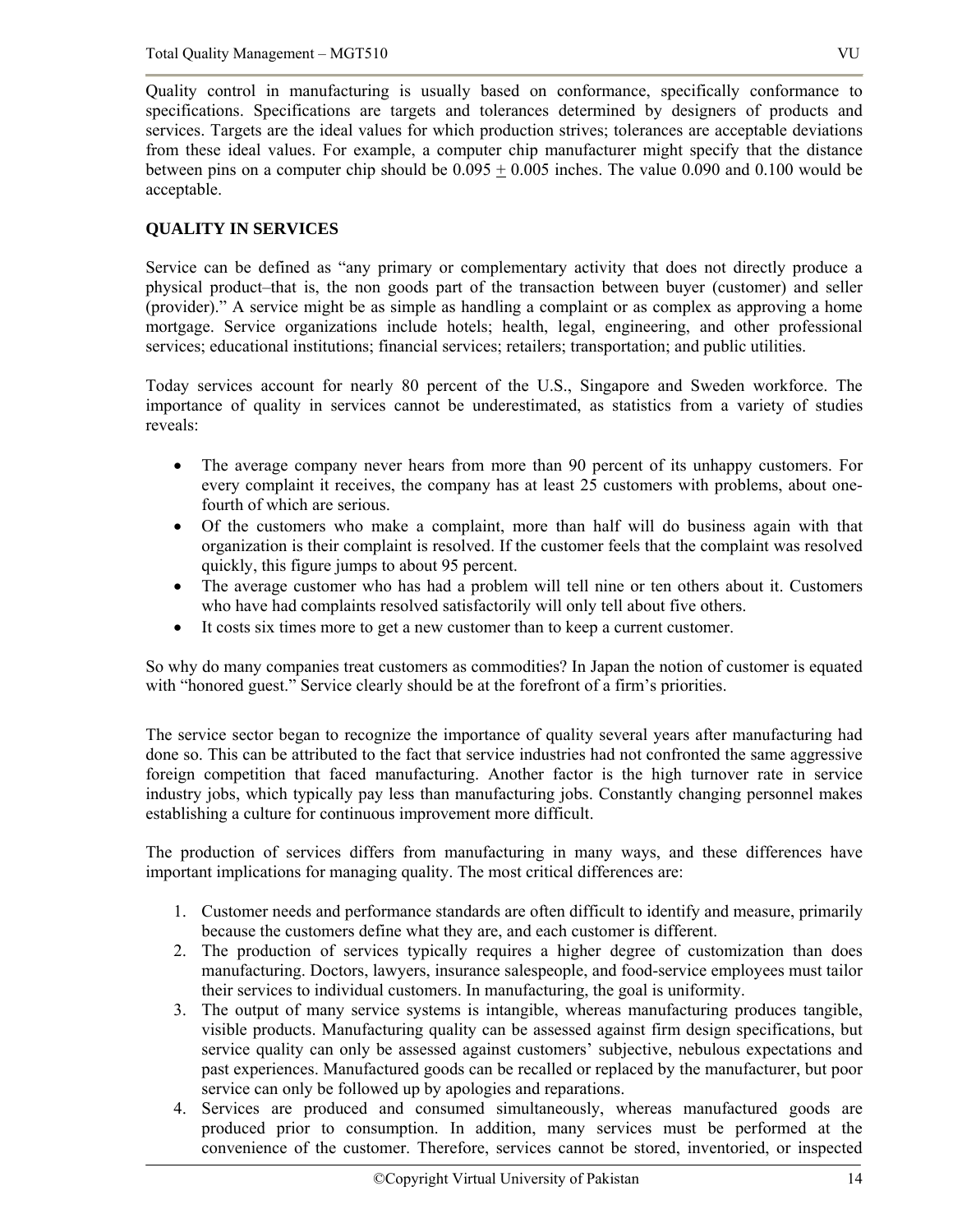prior to delivery as manufactured goods are. Much more attention must therefore be paid to training and building quality into the service as a means of quality assurance.

- 5. Customers often are involved in the service process and present while it is being performed, whereas manufacturing is performed away from the customer. For example, customers of a quick-service restaurant pace their own orders, carry their food to the table, and are expected to clear the table when they have finished eating.
- 6. Services are generally labor intensive, whereas manufacturing is more capital intensive. The quality of human interaction is a vital factor for services that involve human contact. For example, the quality of hospital care depends heavily on interactions among the patients, nurses, doctors, and other medical staff. Hence, the behavior and morale of service employees is critical in delivering a quality service experience.
- 7. Many service organizations must handle very large numbers of customer transactions. For example, on a given business day, the National Bank of Pakistan might process more than 5.5 million transactions for 7.5 million customer through 1,600 branches and more than 3,500 banking machines, and TCS or Fed Ex might handle more than 1.5 million shipments across the globe. Such large volumes increase the opportunity for error.

These differences have made it difficult for many service organizations to apply total quality principles.

Many service organization have well-developed quality assurance systems. Most of them, however, are based on manufacturing analogies and tend to be more product-oriented than service-oriented. Many of the key dimensions of product quality apply to services. For instance, "on time arrival" for an airline is a measure of service performance; frequent flyer awards and "business class" sections represent features. A typical hotel's quality assurance systems focus on technical specifications such as properly made-up rooms. However, service organizations have special requirements that manufacturing systems cannot fulfill. The most important dimensions of service quality include the following; you may remember the most important ones by **RATER:**

- **Reliability:** How much reliable is the service provider?
- **Accessibility and convenience:** Is the service easy to obtain?
- **Timeliness:** Will a service be performed when promised?
- **Completeness:** Are all items in the order included?
- **Consistency:** Are services delivered in the same fashion for every customer, and every time for the same customer?
- **Tangibility:** After the service is over, is there any thing to take home to remind the service experience?
- **Empathy or Courtesy:** Do frontline employees greet each customer cheerfully?
- **Responsiveness**: Can service personnel react quickly and resolve unexpected problems?

Service organizations must look beyond product orientation and pay significant attention to customer transactions and employee behavior. Several points that service organizations should consider are as follows:

- The quality characteristics that a firm should control may not be the obvious ones. Customer perceptions are critical although it may be difficult to define what the customer wants. For example, speed of service is an important quality characteristic, yet perceptions of speed may differ significantly among different service organization and customers. Marketing and consumer research can play a significant role.
- Behavior is a quality characteristic. The quality of human interaction is vital in every transaction that involves human contact. For example, banks have found that the friendliness of tellers is a principal factor in retaining depositors.
- Image is a major factor in shaping customer expectations of a service and in setting standards by which customers evaluate that service. A breakdown in image can be as harmful as a breakdown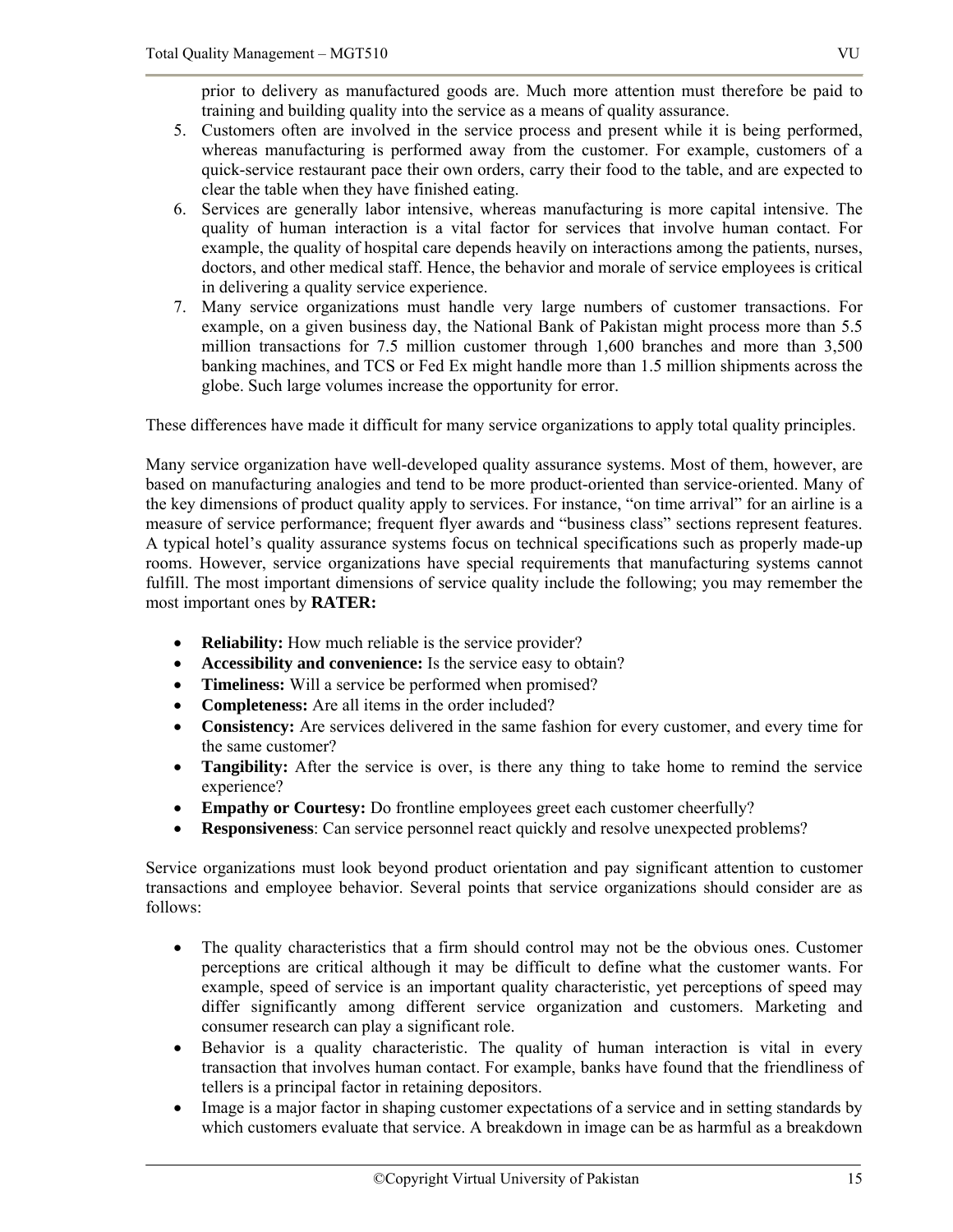in delivery of the service itself. Top management is responsible for shaping and guiding the image that the firm projects.

- Establishing and measuring service levels may be difficult. Service standards, particularly those relating to human behavior, are often set judgmentally and are hard to measure. In manufacturing, it is easy to quantify output, scrap, and rework. Customer attitudes and employee competence are not as easily measured.
- Quality control activity may be required at times or in places where supervision and control personnel are not present. Often work must be performed at the convenience of the customer. This calls for more training of employees and self-management.

These issues suggest that the approach to managing quality in services differs from that used in manufacturing. However, manufacturing can be seen as a set of interrelated services, not only between the company and the ultimate consumer, but within the organization. Manufacturing is a customer of product design; assembly is a customer of manufacturing; sales are a customer of packaging and distribution. If quality is meeting and exceeding customer expectations, then manufacturing takes on a new meaning, far beyond product orientation. Total quality provides the umbrella under which everyone in the organization can strive to create customer satisfaction.

#### **Quality in ICT Sector**

Quality in IT and IS was taken seriously only after SW Engineering principles were established. SWE Institute at CM University developed the CMM levels to indicate the maturity levels of an organization taking care of RATER along with issues of Configuration Management, Verification and Validation issues along with Scalability and Reusability issues.

## **PRINCIPLES OF TOTAL QUALITY**

A definition of total quality was endorsed in 1992 by the chairs and CEOs of nine major U.S. corporations in cooperation with deans of business and engineering departments of major universities, and recognized consultants:

Total Quality (TQ) is a people-focused management system that aims at continual increase in customer satisfaction at continually lower real cost. TQ is a total system approach (not a separate area or program) and an integral part of high-level strategy; it works horizontally across functions and departments, involves all employees, top to bottom, and extends backward and forward to include the supply chain and the customer chain. TQ stresses learning and adaptation to continual change as keys to organizational success.

The foundation of total quality is philosophical: TQ includes systems, methods, and tools. The systems permit change; the philosophy stays the same. TQ is anchored in values that stress the dignity of the individual and the power of community action.

There probably are as many different approaches to TQ as there are businesses. However, most share some basic elements: (1) customer focus, (2) a process orientation, (3) continuous improvement and learning, (4) empowerment and teamwork, (5) management by fact, and (6) leadership and strategic planning.

#### **Customer Focus**

The customer is the judge of quality. Understanding customer needs, both current and future, and keeping pace with changing markets requires effective strategies for listening to and learning from customers, measuring their satisfaction relative to competitors, and building relationships, Customer needs–particularly differences among key customer groups – must be linked closely to an organization's strategic planning, product design, process improvement, and workforce training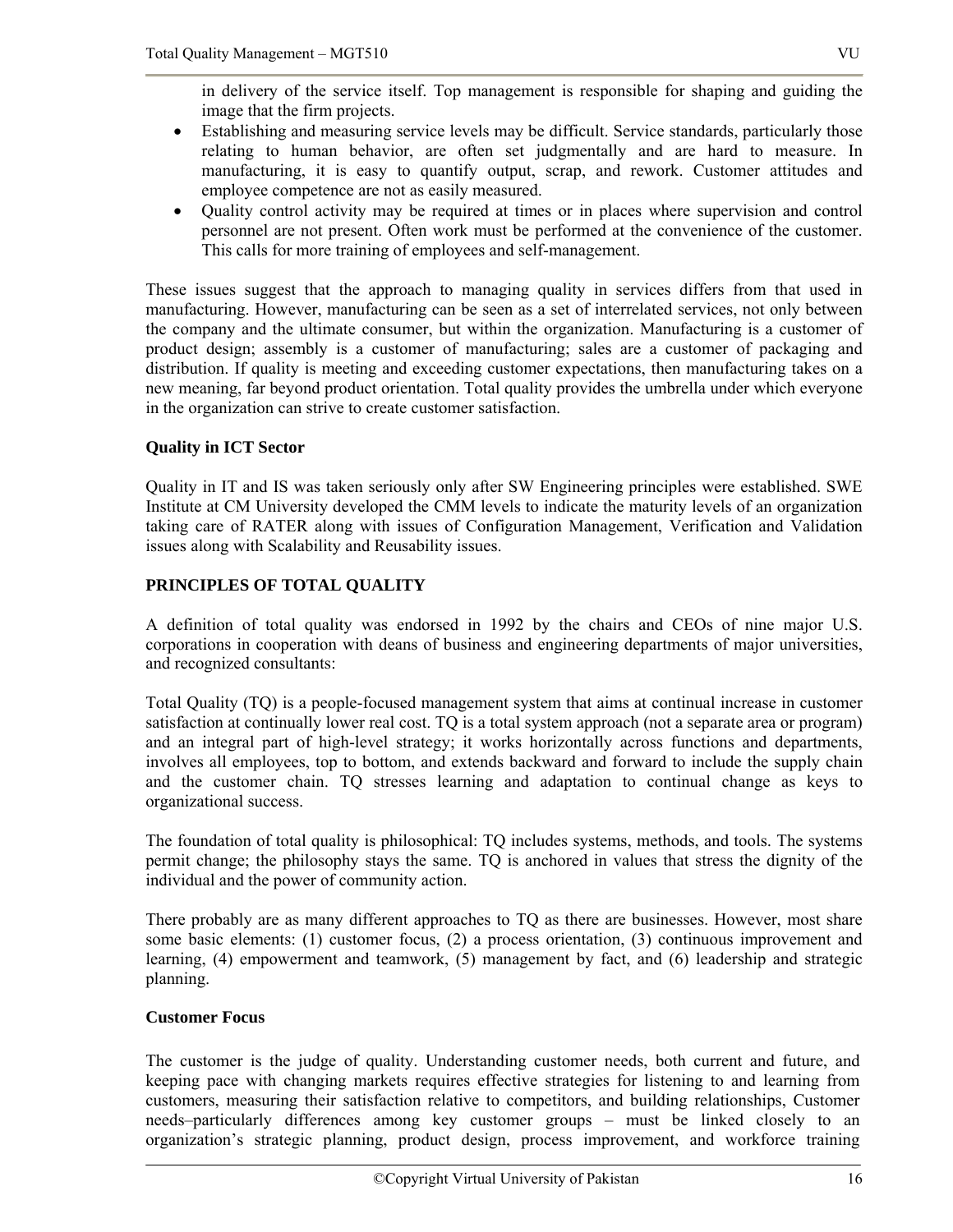activities. Satisfaction and dissatisfaction information are important because understanding them leads to the right improvements that can create satisfied customers who reward the company with loyalty, repeat business, and positive referrals. Creating satisfied customers includes prompt and effective response and solutions to their needs and desires as well as building and maintaining good relationships. A business can achieve success only by understanding and fulfilling the needs of customers. From a total quality perspective, all strategic decisions a company makes are "customer-driven." In other words, the company shows constant sensitivity to emerging customer and market requirements. This requires an awareness of developments in technology and rapid and flexible response to customer and market needs.

Customer-driven firms measure the factors that drive customer satisfaction. A company close to its customer knows what the customer wants, how the customer uses its products, and anticipates the needs that the customer may not even by able to express. It also continually develops new techniques to obtain customer feedback. Customer opinion surveys and focus groups can help companies understand customer requirements and values. Some companies require their sales and marketing executives to meet with random group of key customers on a regular basis. Other companies bring customers and suppliers into internal product design and development meetings.

A firm also must recognize that internal customers–the recipients of any work output, such as the next department in a manufacturing process or the order-picker who receives instructions from an order entry clerk – are as important in assuring quality as are external customers who purchase the product. Failure to meet the needs of internal customers will likely affect external customers. Employees must view themselves as customers of some employees and suppliers to others. Employees who view themselves as both customers of and suppliers to other employees understand how their work links to the final product. After all, the responsibility of any supplier is to understand and meet customer requirements in the most efficient and effective manner possible.

Customer focus extends beyond the consumer and internal relationships, however. Society represents an important customer of business. A world-class company, by definition, is an exemplary corporate citizen. Business ethics, public health and safety measures, concern for the environment, and sharing quality-related information in the company'' business and geographic communities are required. In addition, company support–within reasonable limits of its resources–of national, industry, trade, and community activities and the sharing of nonproprietary quality-related information demonstrate farreaching benefits.

Customers may be of following types:

- 1. External Customer
- 2. Internal Customer
- 3. Investor Customer
- 4. Social or Society Customer

## **Process Orientation**

The traditional way of viewing an organization is by surveying the vertical dimension – by keeping an eye on an organization chart. However, work gets done (or fails to get done) horizontally or crossfunctionally, not hierarchically. A process is a sequence of activities that is intended to achieve some result. According to AT&T, a process is how work creates value for customers. We typically think of processes in the context of production: the collection of activities and operations involved in transforming inputs-physical facilities, materials, capital, equipment, people, and energy-into outputsproducts and services. Common types of production processes include machining, mixing, assembly, filling orders, or approving loans. However, nearly every major activity within an organization involves a process that crosses traditional organizational boundaries. For example, an order fulfillment process might involve a salesperson placing the order; a marketing representative entering it on the company'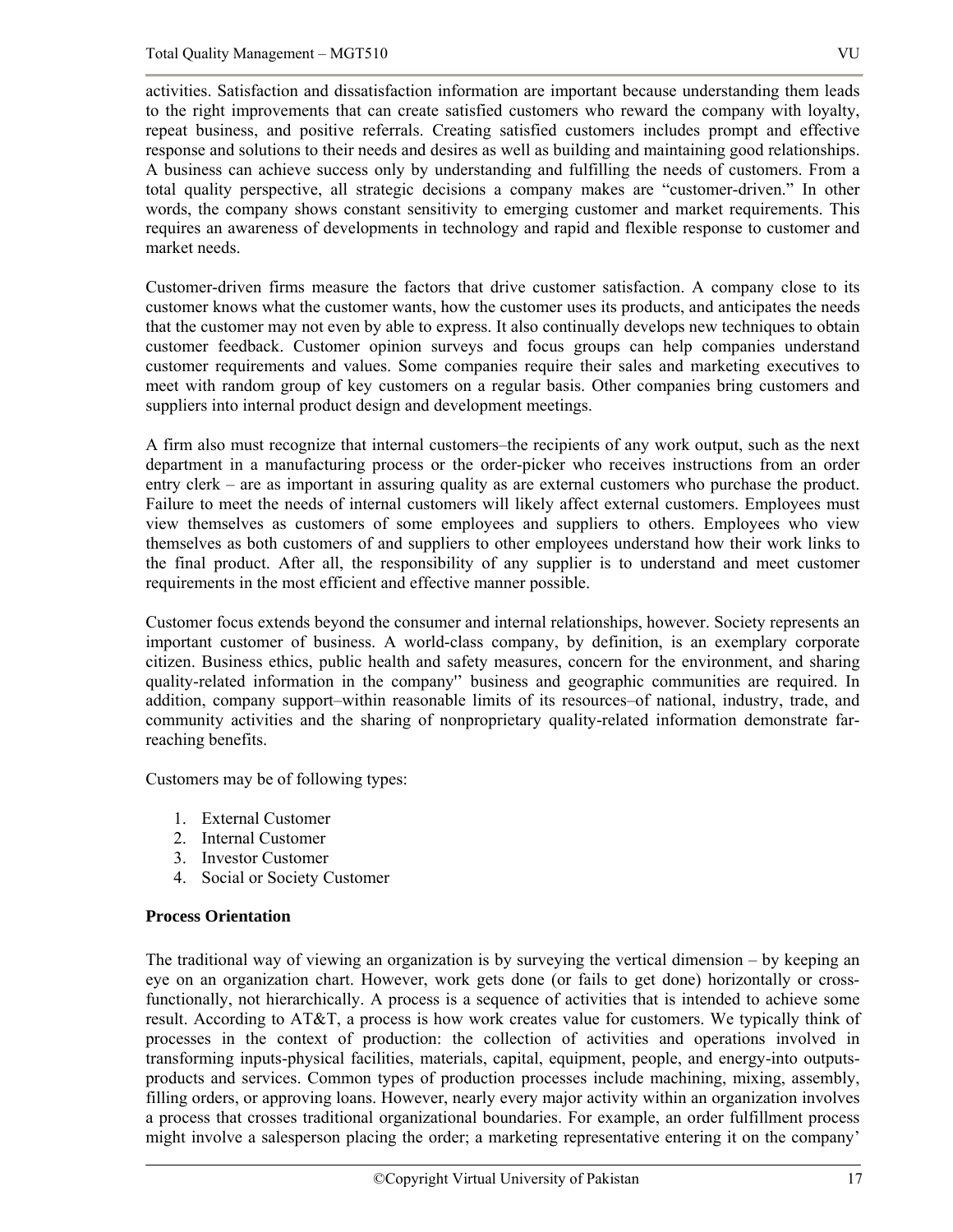computer system; a credit check by finance; picking, packaging, and shipping by distribution and logistics personnel; invoicing by finance; and installation by field service engineers. A process perspective links all necessary activities together and increases one's understanding of the entire system, rather than focusing on only a small part. Many of the greatest opportunities for improving organizational performance lie in the organizational interfaces – those spaces between the boxes on an organization chart.

## **CONTINUOUS IMPROVEMENT AND LEARNING**

Continuous improvement is part of the management of all systems and processes. Achieving the highest levels of performance requires a well-defined and well-executed approach to continuous improvement and learning. "Continuous improvement" refers to both incremental and "breakthrough" improvement. Improvement and learning need to be embedded in the way an organization operates. This means they should be a regular part of daily work, seek to eliminate problems at their source, and be driven by opportunities to do better as well as by problems that need to be corrected. Improvements may be of several types:

- Enhancing value to the customer through new and improved products and services;
- Improving productivity and operational performance through better work processes and reductions in errors, defects, and waste; and
- Improving flexibility, responsiveness, and cycle time performance.

## **MANAGEMENT BY FACT**

Organizations needs performance measures for three reasons:

- To lead the entire organization in a particular direction; that is, to drive strategies and organizational change,
- To manage the resources needed to travel in this direction by evaluating the effectiveness of action plans, and
- To operate the processes that makes the organization work and continuously improves.

Data and information support analysis at all organizational levels. The types of information and how it is disseminated and aligned with organizational levels are equally vital to success. At the work level, data provide real-time information to identify assignable reasons for variation, determine root causes, and take corrective action as needed. This might require lean communication a channel consisting of bulletins, computerized quality reports, and digital readouts of part dimensions to provide immediate information on what is happening and how things are progressing. At the process level, operational performance data such as yields, cycle times, and productivity measures help manager determine whether they are doing the right job, whether they are using resources effectively, and whether they are improving. Information at this level generally is aggregated; for example daily or weekly scrap reports, customer complaint data obtained from customer service representatives or monthly sales and cost figures faxed in from field offices. At the organization level, quality and operational performance data from all areas of the firm, along with relevant financial, market, human resources, and supplier data, form the basis for strategic planning and decision making. Such information is highly aggregated and obtained from many different sources throughout the organization.

A company should select performance measures and indicator that best represent the factor that lead to improved customer, operational, and financial performance. These typically include:

- Customer satisfaction,
- Product and service performance,
- Market assessments,
- Competitive comparisons,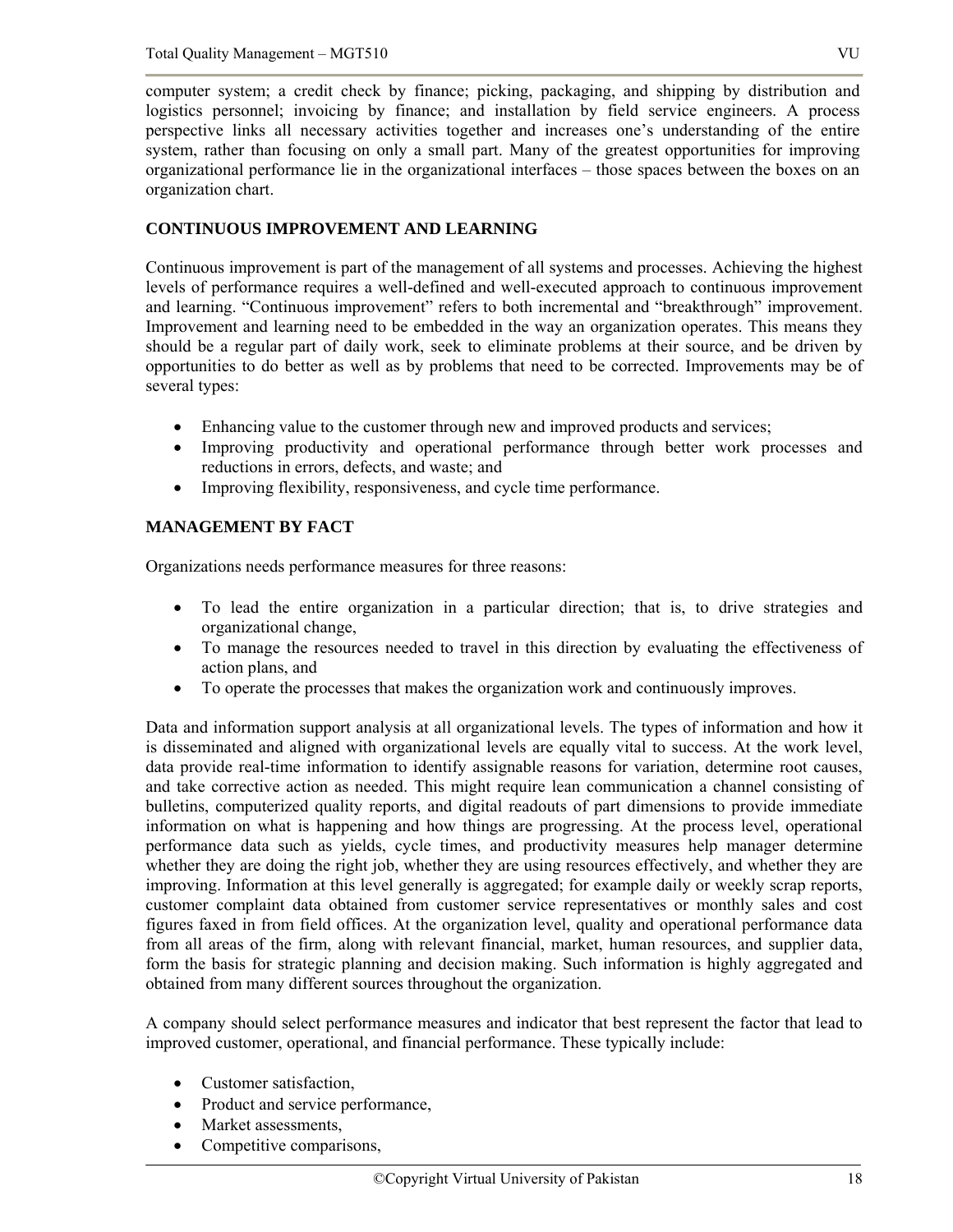- Supplier performance,
- Employee performance, and
- Cost and financial performance.

A comprehensive set of measures and indicators tied to customer and company performance requirements provides a clear basis for aligning all activities of the company with its goals.

## **LEADERSHIP AND STRATEGIC PLANNING**

Leadership for quality is the responsibility of top management. Senior leadership must set directions; create a customer orientation, clear quality values, and high expectations that address the needs of all stakeholders; and build them into the way the company operates. Senior leaders need to commit to the development of the entire workforce and should encourage participation, learning, innovation, and creativity throughout the organization. Reinforcement of the values and expectations requires the substantial personal commitment and involvement of senior management. Through their personal roles in planning, reviewing company quality performance, and recognizing employees for quality achievement, the senior leaders serve as role models, reinforcing the values and encouraging leadership throughout the organization.

If commitment to quality is not a priority, any initiative is doomed to failure. Lip service to quality improvement is the kiss of death. Many companies have a corporate quality council made up of top executives and managers, which sets quality policy and reviews performance goals within the company. Quality should be a major factor in strategic planning and competitive analysis processes.

Many of the management principles and practices required in a TQ environment may be contrary to long-standing practice. Top managers, ideally starting with the CEO, must be the organization's TQ leaders. The CEO should be the focal point providing broad perspectives and vision, encouragement, and recognition. The leader must be determined to establish TQ initiatives and committed to sustain TQ activities through daily actions in order to overcome employees' inevitable resistance to change.

Unfortunately, many organizations do not have the commitment and leadership of their top managers. This does not mean that these organizations cannot develop a quality focus. Improved quality can be fostered through the strong leadership of middle managers and the involvement of the workforce. In many cases, this is where quality begins. In the long run, however, an organization cannot sustain quality initiatives without strong top management leadership.

Achieving quality and market leadership requires a strong future orientation and a willingness to make long-term commitments to key stakeholders-customers, employees, suppliers, stockholders, the public, and the community. Strategic business planning should be the driver for quality excellence throughout the organization and needs to anticipate many changes, such as customer's expectations, new business and partnering opportunities, the global and electronic marketplaces, technological developments, new customer segments, evolving regulatory requirements, community / societal expectations, and strategic changes by competitors. Plans, strategies, and resource allocations need to reflect these influences. Improvements do not happen overnight. The success of market penetration by Japanese manufacturers evolved over several decades.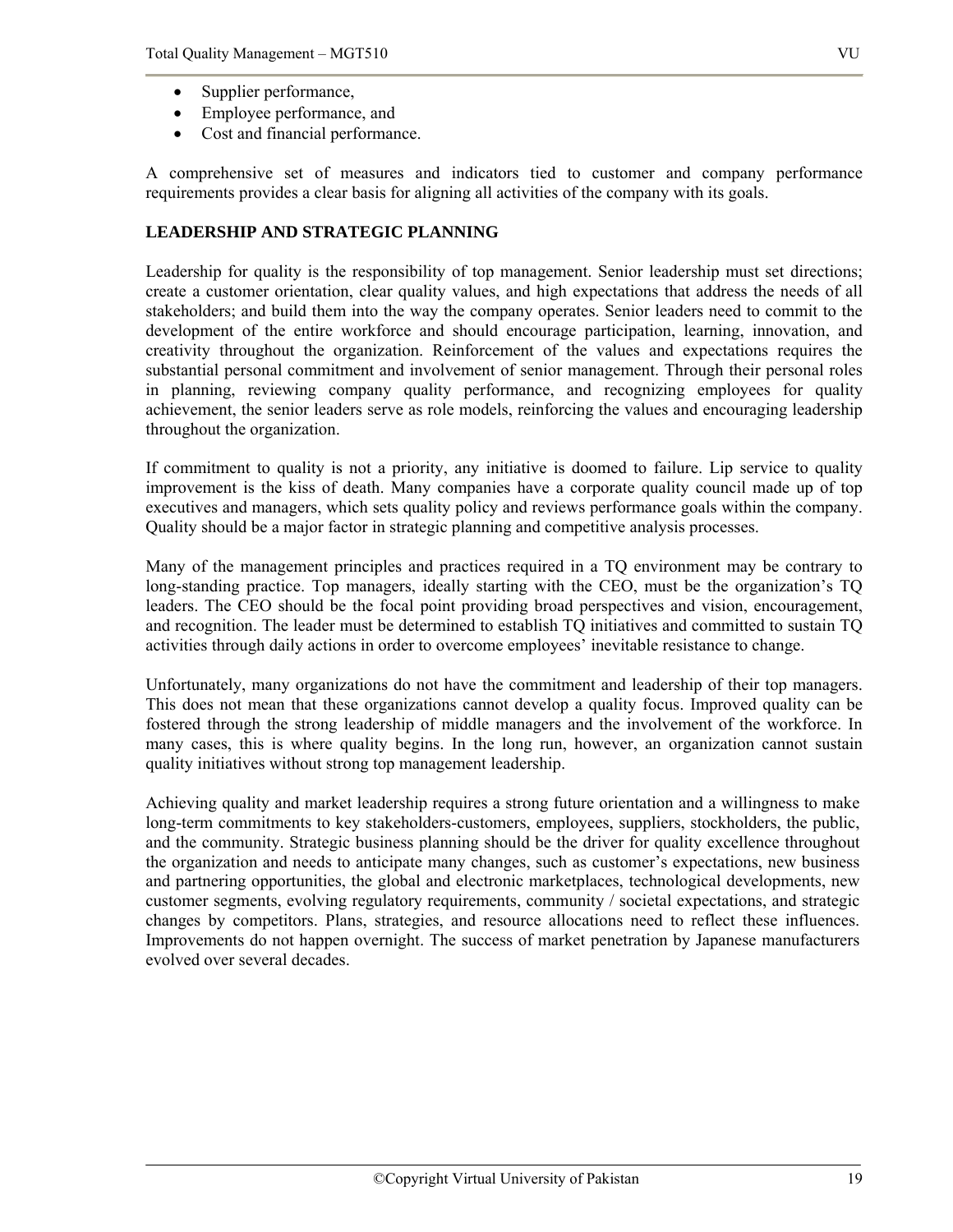## **TOTAL QUALITY MANAGEMENT AND GLOBAL COMPETITIVE ADVANTAGE Bringing TQ to Life at ABC Engineering Company:**

ABC is a contract manufacturer of precision sheet metal and machined components for telecommunications semi-conductor, and medical equipment industries. Some of the ways it exemplifies the principles of TQ are described below.

## **Customer Focus**

ABC made a strategic decision to carefully select customers that support it's values–particularly a systematic approach to business and performance management, desire for long-term partnerships, and global leadership. Management and Team Leaders work with each customer to establish current requirements and future needs, and each customer is assigned a three-person Customer Service team that is on call 24 hours a day for day-to-day production issues.

#### **Process Orientation**

Processes such as prototype development, scheduling, production setup, fabrication, assembly, and delivery have process owners responsible for maintaining the process to customer requirements. A Quality Assurance team member works with manufacturing teams to create process documentation.

## **Continuous Improvement and Learning**

Teams use a structured approach to evaluate and improve their processes, documenting them, and presenting a status report of improvements to senior leaders and the ABC Steering Committee. Teams benchmark competitors, "best practice" companies, and customers to learn from others.

## **Empowerment and Teamwork**

Production and delivery processes are designed around cell manufacturing. Teams are responsible for knowing their customer's requirements and producing according to those requirements. Teams are empowered to change targets recommended during strategic planning if they believe it will help them achieve higher performance, as well as to schedule work, manage inventory, and design the layout of their work areas.

#### **Management by Fact**

Team analyzes defect data, customer-reported problems, and control charters generated during production to identify problems and opportunities for improvement. Every business goal and project has defined methods for measurement, and senior leaders meet weekly to review company performance and ensure alignment with directions and plans.

## **Leadership and Strategic Planning**

Senior Executive Leaders (SELs) and the Leadership Committee (LC) set the strategic direction of the company, and communicate and reinforce values and expectations through performance reviews, participation in improvement or strategic projects, regular interactions with customers and team members, and recognition of team member achievements.

All this has contributed to an annual average increase in sales growth of 35 percent from 1995 to 2000, and high levels of customer and employee satisfaction, and quality and operational performance.

**Lesson # 05**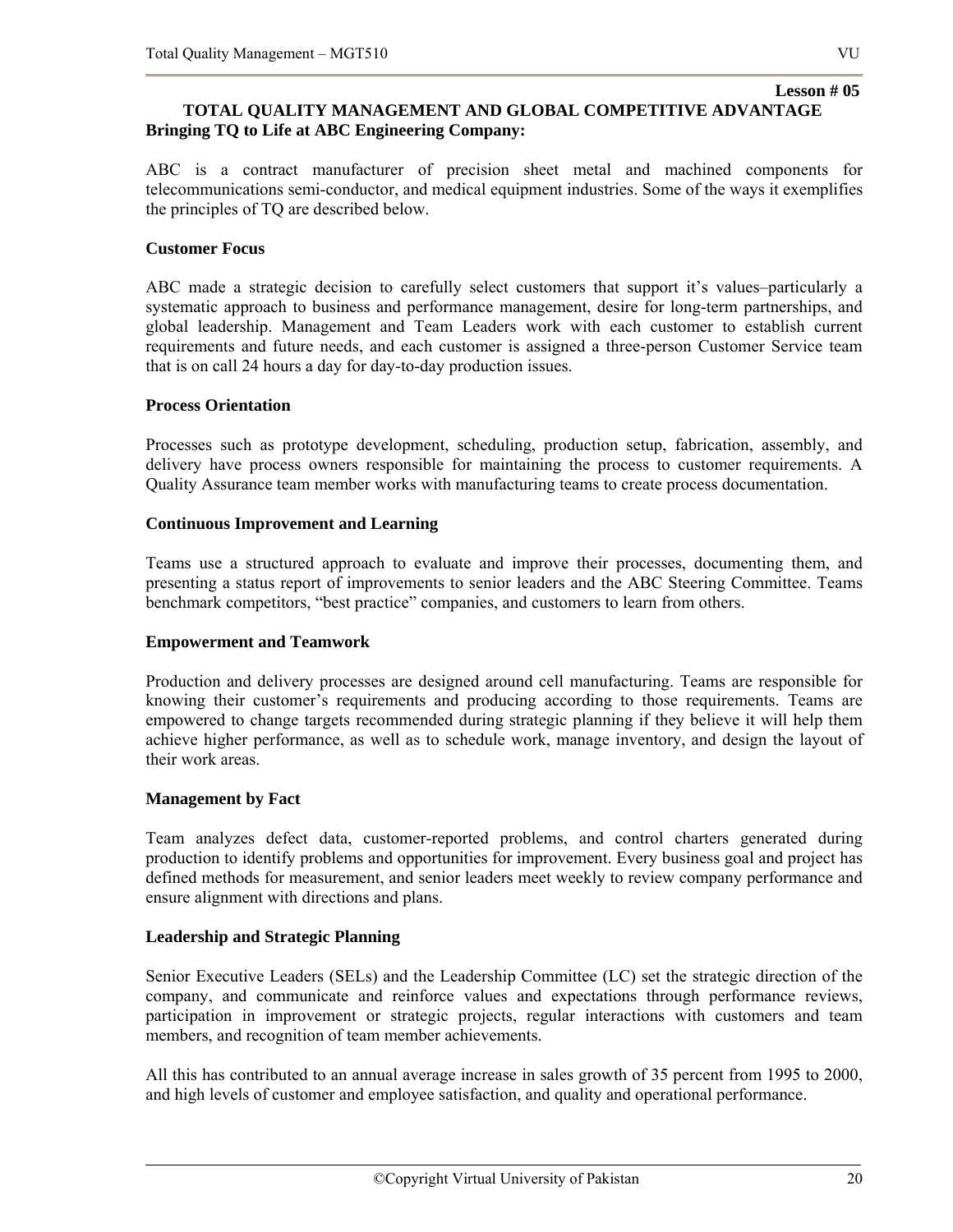## **TQM and Strategic Focus**

The nature of TQ differs from common management practices in many respects.

## **1. Strategic Planning and Management**

In traditional management, financial and marketing issues such as profitability, return on investments, and market share drive strategic planning. Quality planning activities are delegated to the "quality control" department. Long-term quality initiatives are viewed as being costly and not contributing to the ultimate performance measure – profit. Quality planning and strategic business planning are indistinguishable in TQ. Quality goals are the cornerstone of the business plan. Measures such as customer satisfaction, defect rates, and process cycle times receive as much attention in the strategic plan as financial and marketing objectives.

## **2. Changing Relationship with Customers and Supplier**

In traditional management, quality is defined as adherence to internal specifications and standards. Quality is defined as adherence to internal specifications and standards. Quality is measured only by the absence of defects. Inspection of people's work by others is necessary to control defects. In TQ, quality is defined as products and services beyond present needs and expectations of customers. Innovation is required to meet and exceed customers' needs.

Traditional management places customers outside of the enterprise and within the domain of marketing and sales. TQ views everyone inside the enterprise as a customer of an internal or external supplier, and a supplier of an external or internal customer. Marketing concepts and tools can be used to assess internal customer needs and to communicate internal supplier capabilities.

## **3. Organizational Structure**

Traditional management views an enterprise as a collection of separate, highly specialized individual performers and units, loosely linked by a functional hierarchy. Lateral connections are made by intermediaries close to the top of the organization. TQ views the enterprise as a system of interdependent processes, linked laterally over time through a network of collaborating (internal and external) suppliers and customers. Each process is connected to the enterprise's mission and purpose through a hierarchy of micro-and macro processes. Every process contains sub processes and is also contained within a higher process. This structure of processes is repeated throughout the hierarchy.

## **4. Organizational Change**

Once a traditional organization has found a formula for success, it keeps following it. Management's job is to prevent change, to maintain the status quo. In TQ the environment in which the enterprise interacts is changing constantly. If the enterprise continues to do what it has done in the past, its future performance relative to the competition will deteriorate. Management's job, therefore, is to provide the leadership for continual improvement and innovation in processes and systems, products, and services. External change is inevitable, but a favorable future can be shaped.

#### **5. Teamwork**

In traditional management, individuals and departments work for themselves. Individuals are driven by short-term performance measures, have narrowly defined jobs, and rarely see how they fit into the whole process or system. Little communication and cooperation exists between design and manufacturing, manufacturing and marketing, and sales / service and design. In TQ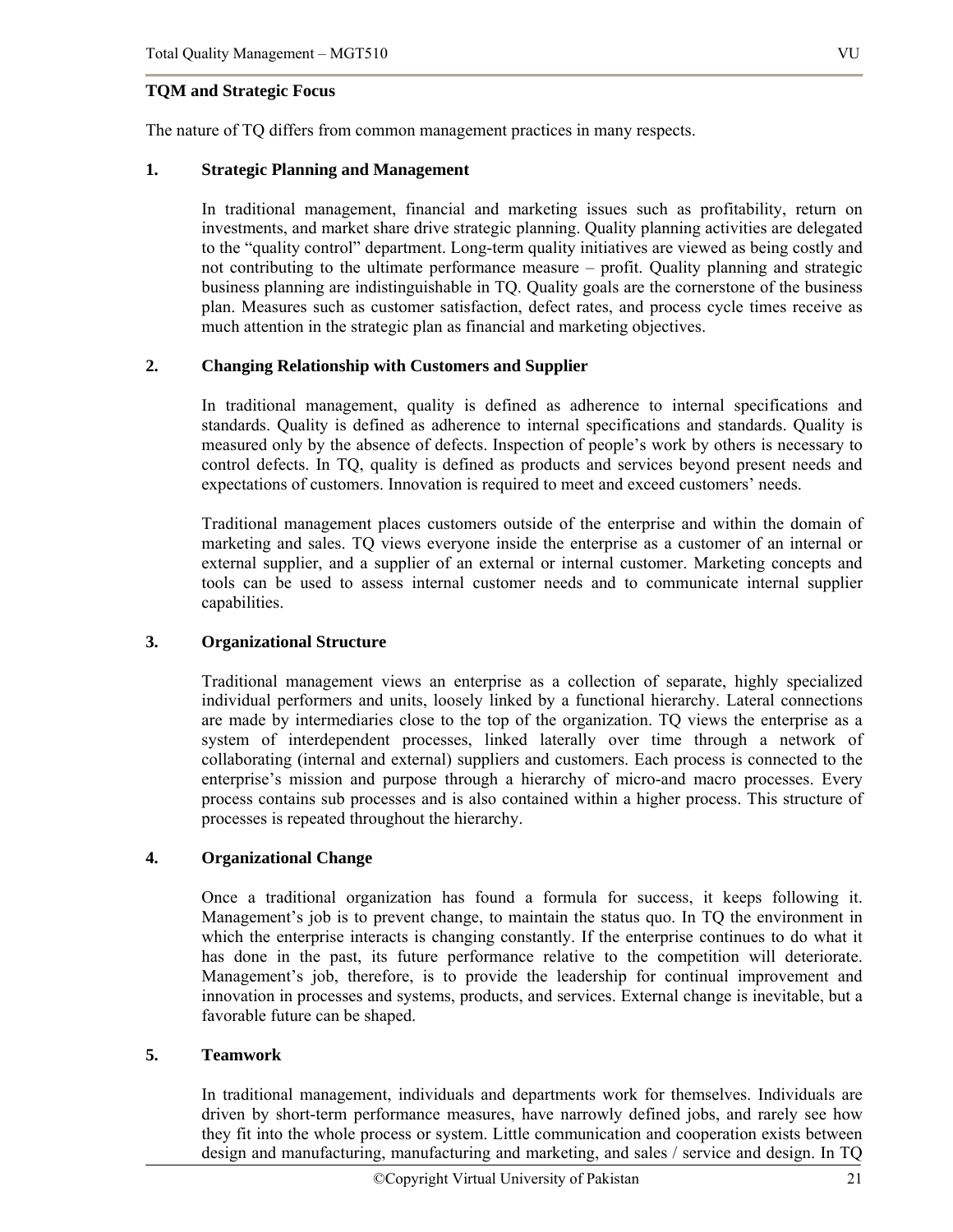individuals cooperate in team structures such as quality circles, steering committees, and selfdirected work teams. Departments work together toward system optimization through crossfunctional teamwork.

The adversarial relationship between union and management is inevitable in traditional management. The only room for negotiation is in areas such as wages, health, and safety. In TQ the union is a partner and a stakeholder in the success of the enterprise. The areas for partnership and collaboration are broad, particularly in education, training, and meaningful involvement of employees in the improvement of processes that they affect and that affect their work.

## **6. Motivation and Job Design**

Motivation untraditional management is often akin to McGregor's Theory X model of motivation: worker dislike work and require close supervision and control. TQ organizations support the premise of Theory Y: workers are self-motivated, seek responsibility, and exhibit a high degree of imagination and creativity at work. TO managers provide leadership rather than overt intervention in the processes of their subordinates, who are viewed as process managers rather than functional specialists. People are motivated to make meaningful contributions to what they believe is an important and noble cause, of value to the enterprise and society.

In traditional management, competition is inevitable and inherent in human nature. Performance appraisal, recognition, and reward systems place people in an internally competitive environment. Individualism is reinforced to the detriment of teamwork. Competitive behavior – one person against another or one group against another – is not a natural state in TQ. TQ reward systems recognize individual as well as team contributions and reinforce cooperation.

## **7. Management and Leadership**

Traditional management views people as interchangeable commodities, developed to meet the perceived needs of the enterprise. People are passive contributors with little autonomy-doing what they are told and nothing more. TQ views people as the enterprise's true competitive edge. Leadership provides people with opportunities for personal growth and development. People are able to take pride and joy in learning and accomplishment, and the ability of the enterprise to succeed is enhanced. People are active contributors, valued for their creativity and intelligence. Every person is a process manager presiding over the transformation of inputs to outputs of greater value to the enterprise and to the ultimate customer.

## **Competitive Advantage on basis of Quality Strategy**

• A firm has many options in defining its long-terms goals and objectives, the customers it wants to serve, the products and services it produces and delivers, and the design of the production and service system to meet these objectives. Strategic planning is the process by which the members of an organization envision its future and develop the necessary procedures and operations to carry out that vision. Strategy – the result of strategic planning – is the patter of decisions that determines and reveals a company's goals, polices, and plans to meet the needs of its stakeholders. An effective strategy allows a business to create a sustainable competitive advantage.

## **Quality as a Strategy**

The concept of strategy has different meanings to different people. James Brian Quinn characterizes strategy as follows: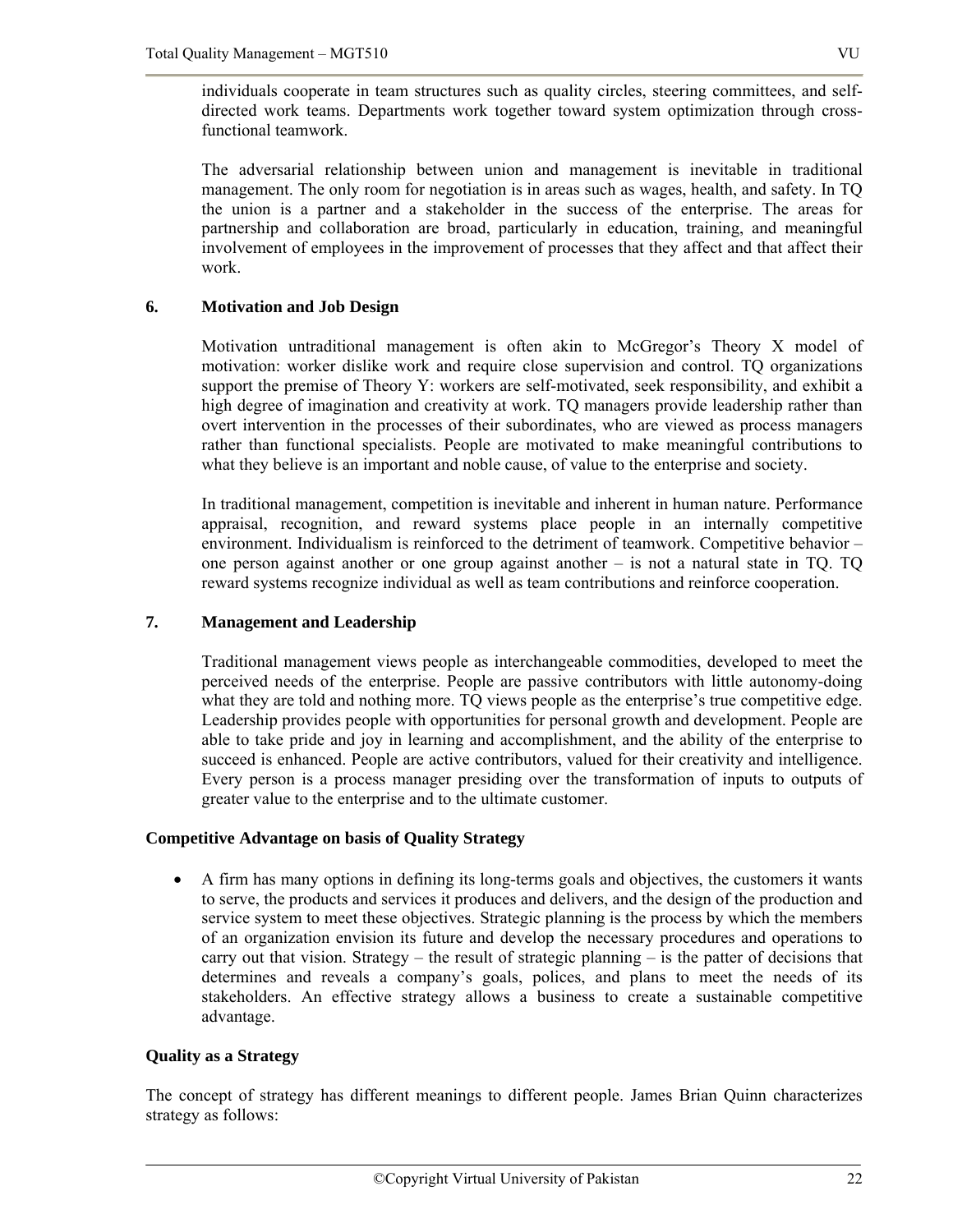A strategy is a pattern or plan that integrates an organization's major goals, policies, and action sequences into a cohesive whole. A well formulated strategy helps to marshal and allocate an organization's resources into a unique and viable posture based on its relative internal competencies and shortcomings, anticipated changes in the environment, and contingent moves by intelligent opponents.

Formal strategies contain three elements:

- 1. Goals to be achieved,
- 2. Policies that guide or limit action, and
- 3. Action sequences, or programs, that accomplish the goals.

Effective strategies develop around a few key concepts and thrusts that provide focus. The essence of strategy is t build a posture that is so strong in selective ways that the organization can achieve its goals despite unforeseeable external forces that may arise.

The traditional focus of business strategies has been finance and marketing. These parallel two of the principal sources of competitive advantage i.e. cost and differentiation. Total quality – with a focus on people – leads t improvements in both areas. Therefore, quality can be viewed as a strategy in itself.

The role of quality in business strategy has taken two significant steps since 1980. First, many firms have recognized that a strategy driven by quality can lead to significant market advantages. Second, the lines between quality strategy and generic business strategies have become blurred to the point where TQ principles are integrated into most businesses' normal business planning; that is, TQ is a basic operating philosophy that provides the foundation for effective management.

For most companies, integration of TQ into strategic business planning is the result of a natural evolution. For most new companies – or those that have enjoyed a reasonable measure of success – quality takes a back seat to increasing sales, expanding capacity, or boosting production. Strategic planning usually focuses on financial and marketing strategies.

As a company begins to face increasing competition and rising consumer expectations, cost-cutting objectives take precedence. Some departments or individuals may champion quality improvement efforts, but quality is not integrated in the company's strategic business plan. In the face of market crises, which many U.S. firms experienced in the 1970s and 1980s, top management begins to realize the importance of quality as a strategic operating policy. In many cases, however, quality is considered separate from financial and marketing plans. Companies that aspire to world-class status reach the highest level of evolution where quality becomes an integral part of the overall strategic plan and is viewed as a central operating strategy.

Competitive advantage denotes a firm's ability to achieve market superiority over its competitors. In the long run, a sustainable competitive advantage provides above-average performance. A strong competitive advantage has six characteristics:

- 1. It is driven by customer wants and needs. A company provides value to its customers that competitors do not.
- 2. It makes a significant contribution to the success of the business.
- 3. It matches the organization's unique resources with the opportunities in the environment. No two companies have the same resources; a good strategy uses them effectively.
- 4. It is durable and lasting and difficult for competitors to copy. A superior research and development department, for example, can consistently develop new products or processes to remain ahead of competitors.
- 5. It provides a basis for further improvement.
- 6. It provides direction and motivation to the entire organization.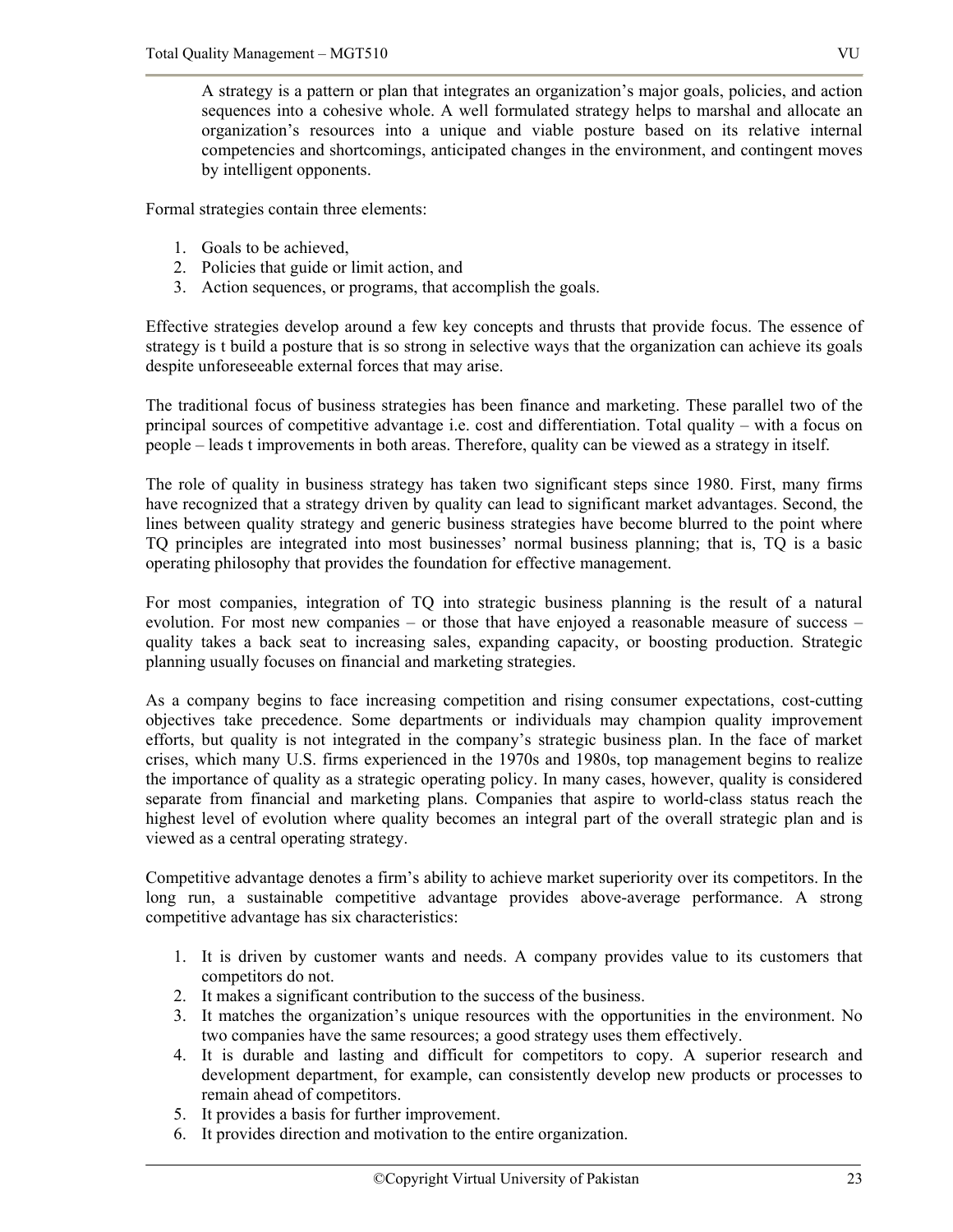As each of these characteristics relates to quality, quality can be an important means of gaining competitive advantage. Let us see how total quality contributes to competitive advantage.

- Discuss cost leadership, differentiation, and people as principal sources of competitive advantage, and their relationship to quality;
- Relate quality to the achievement of higher profitability;
- Describe the importance of quality in meeting customer expectations in product design, service, flexibility and variety, innovation, and rapid response; and
- Discuss empirical results showing the impact of quality on business results.

## **Sources of Competitive Advantage**

The classic literature on competitive strategy suggests that a firm can posses' two basic types of competitive advantage: low cost and differentiation.

## **Cost Leadership**

Many firms gain competitive advantage by establishing themselves as the low-cost leader in an industry. These firms produce high volumes of mature products and achieve their competitive advantage through low prices. Such firms often enter markets that were established by other firms. They emphasize achieving economies of scale and finding cost advantages from all sources. Low cost can result from high productivity and high capacity utilization. More importantly, improvements in quality lead to improvements in productivity, which in turn lead to lower costs. Thus a strategy of continuous improvement is essential to achieve a low-cost competitive advantage.

To achieve cost leadership for high volume products, companies use a variety of approaches:

- Early manufacturing involvement in the design of the product both for make-versus-buy decisions and for assurance that the production processes can achieve required tolerances.
- Product design to take advantage of automated equipment by minimizing the number of parts, eliminating fasteners, making parts symmetric whenever possible, avoiding rigid and stiff parts and using one-sided assembly designs.
- Limited product models and customization in distribution centers rather than in the factory.
- A manufacturing system designed for a fixed sequence of operations. Every effort is made to ensure zero defects at the time of shipment. Work-in-process inventory is reduced as much as possible, and multi skilled, focused teams of employees are used.

A cost leader can achieve above-average performance if it can command prices at or near the industry average. However, it cannot do so with an inferior product. The product must be perceived as comparable with competitors or the firm will be forced to discount prices well below competitors' prices to gain sales. This can cancel any benefits that result from cost advantage.

## **Differentiation**

To achieve differentiation, a firm must be unique in its industry along some dimensions that are widely valued by customers. It selects one or more attributes that customers perceive as important and positions it uniquely to meet those needs. For instance, Dell's direct business model was the first of its kind in the computer industry and continues to be a principal source of the company's success.

Often, a firm with a differentiation strategy can command premium prices and achieve higher profits. Juran cites an example of a power tool manufacturer that improved reliability well beyond that of competitors. Field data showing that the differences in reliability resulted in significantly lower operating cost were publicized, and the company was able to secure a premium price.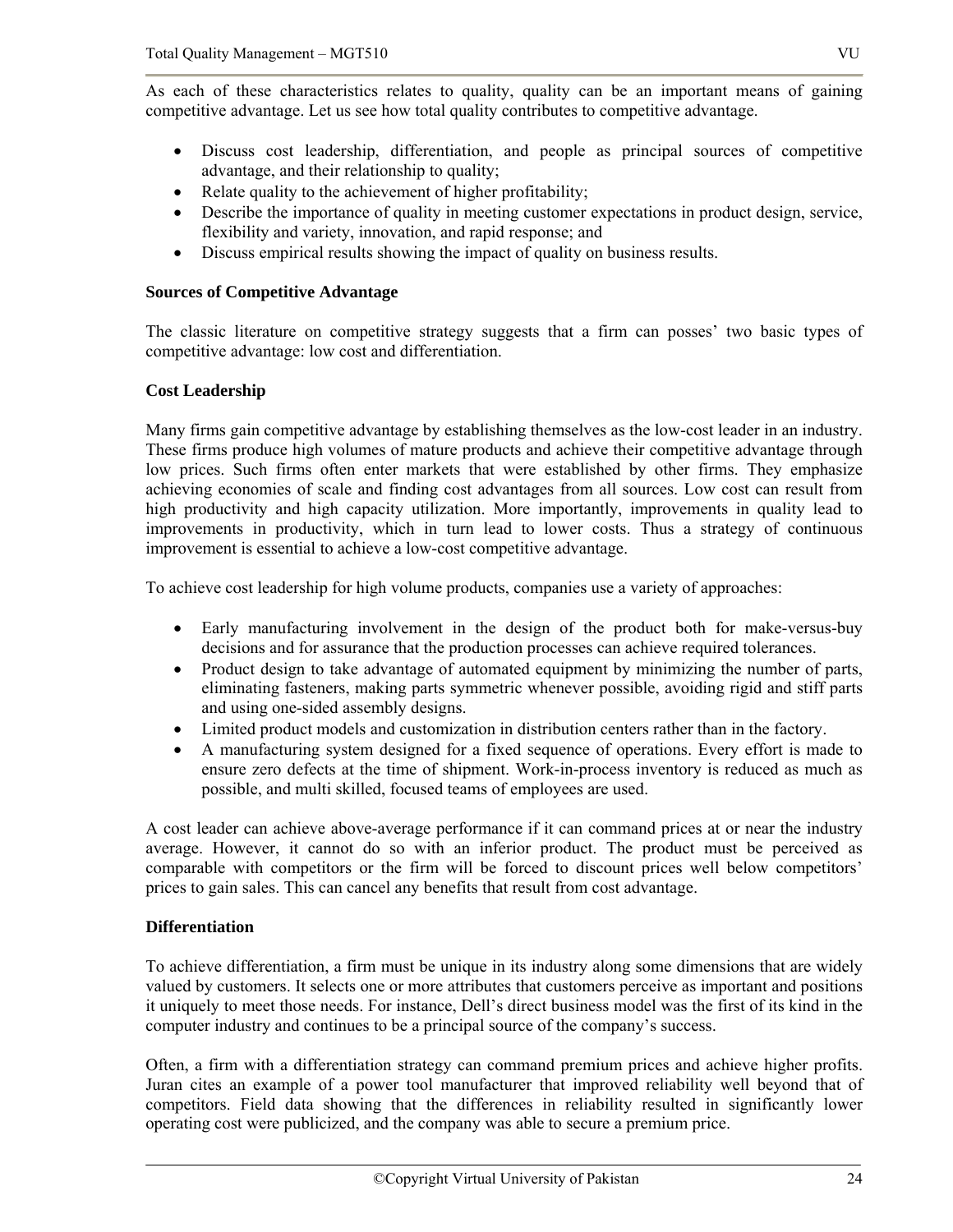However, a firm that uses differentiation as its source of competitive advantage must make its products or systems difficult to copy. Often this involves culture, habits, and sunk costs. For example, why doesn't every company copy Dell's superior direct business model? Dell's approaches are hardly a secret; even Michael Dell has written a book about it. Competitors have copied its Web site with stunning precision, but they face far greater difficulty copying the supporting activities–purchasing, scheduling, and logistics–that Dell has built around its direct model over several decades. Competitors are burdened by long-standing relationships with suppliers and distributors and by a different culture.

## **People**

The competitive advantage resulting from an organization's people can drive low cost and differentiation. For example, over several decades, Southwest Airlines has been the most profitable U.S. carrier. It has fewer employees per aircraft and flies more passengers per employee. Much of its cost advantage comes from its very productive, motivated, and unionized workforce. Is its competitive advantage low cost, or is it the people? It would appear that the real driver of Southwest's competitive advantage is its people. Herb Kelleher, former CEO, once stated, "It's the intangibles that are the hardest things for competitors to imitate. You can get on an airplane. You can get ticket-counter space, you can get baggage conveyors. But it is our esprit de corp.–the culture, the spirit–that is truly our most valuable competitive asst." Providing a work environment that foster cooperation, initiative, and innovation; educating and training the workforce; and enhancing the factors that affect well-being, satisfaction, and motivation are very difficult for competitors to copy. This is a significantly different philosophy from the work environment that came into being during the Industrial Revolution.

## **The Importance of Quality to Competitive Advantage**

The role of quality in achieving competitive advantage was demonstrated by several research studies during the 1980s. PIMS Associates, Inc., a subsidiary of the Strategic Planning Institute, maintains a database of 1,200 companies and studies the impact of product quality on corporate performance.11 PIMS researchers have found that:

- Product quality is the most important determinant of business profitability.
- Business offering premium quality products and services usually have large market shares and were early entrants into their markets.
- Quality is positively and significantly related to a higher return on investment for almost all kinds of products and market situations. PIMS studies have shown that firms with products of superior quality can more than triple return on sales over products perceived as having inferior quality.
- A strategy of quality improvement usually leads to increased market share, but at a cost in terms of reduced short-run profitability.
- High quality producers can usually charge premium prices.

The value of product in the marketplace is influenced by the quality of its design. Improvements in performance, features, and reliability will differentiate the product from its competitors, improve a firm's quality reputation, and improve the perceived value of the product. This allows the company to command higher prices and achieve an increased market share. This, in turn, leads to increased revenues that offset the added costs of improved design and provides sustainable basis for the competitive advantage.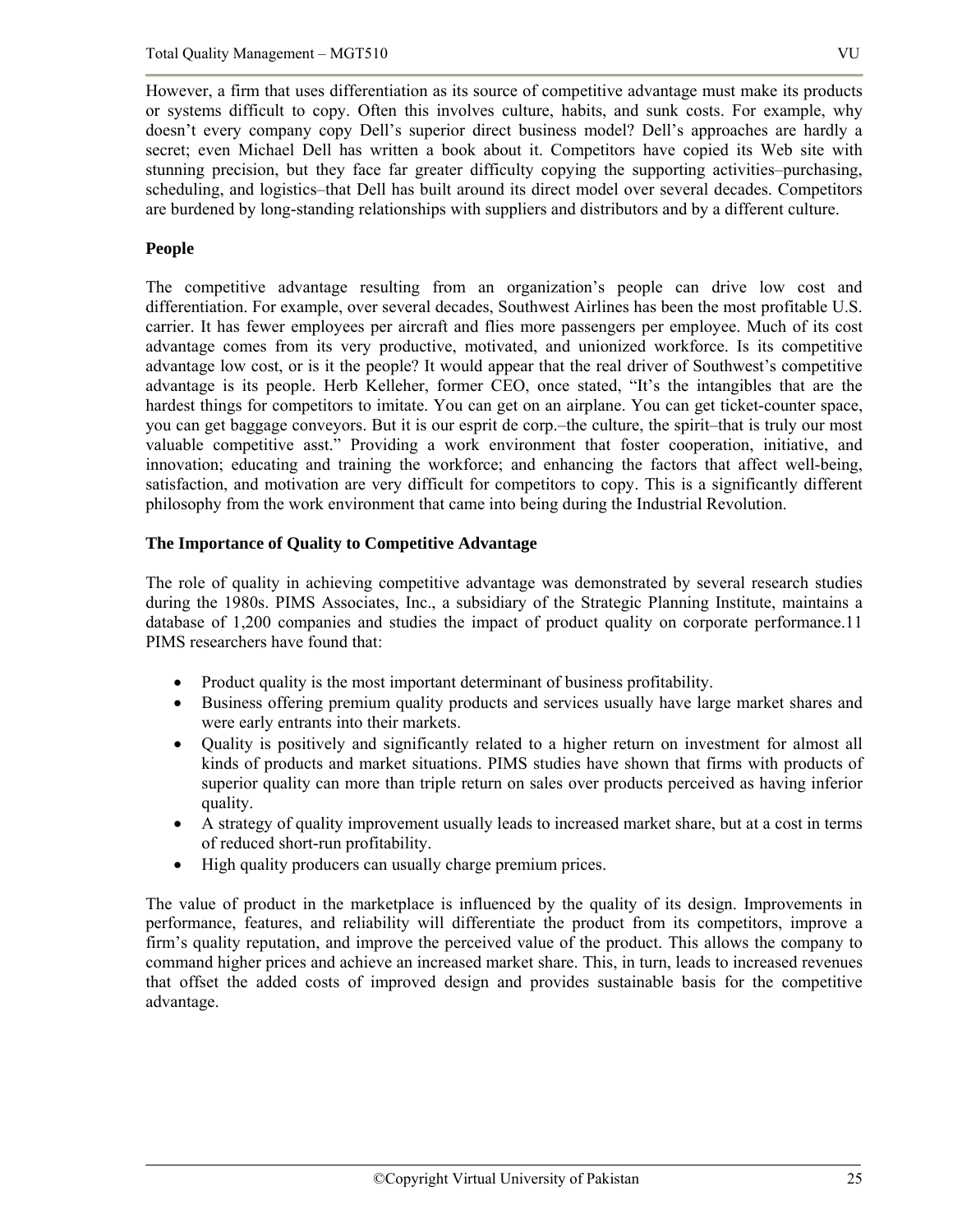**Lesson # 06** 

## **TOTAL QUALITY MANAGEMENT AND PLANNING FOR QUALITY AT OFFICE**

Total Quality Management is an organization wide process based on:

- best use of the resources of the total organization
- organizational flexibility and response to change
- defined internal and external customer/supplier relationships embracing:
	- $\blacksquare$  external customers
	- $\blacksquare$  internal customers
	- $\blacksquare$  external suppliers
	- $\blacksquare$  internal suppliers

Bound together in long term business relationships

- Measurement of performance. The standard is the "agreed customer requirement "and the required performance is
	- $\triangleright$  absolute conformance to agreed customer requirements
	- $\triangleright$  customer satisfaction
	- $\triangleright$  process efficiency
	- $\triangleright$  anticipating customer needs and expectations
	- $\triangleright$  delivering products and services that delight customers
	- $\triangleright$  benchmarking identifying and adopting world-wide best practice
	- $\triangleright$  measuring and monitoring continuous improvement

TQM principles provide a framework and model how to spend the time in organizations to do the quality work. Conducting meetings and making decision is also one the important task of managers.

Now we are going to discuss in detail the nine basics steps which professional managers can use in their meetings in order to improve the performance and productivity .After implementing these basic skills in any organization company can save their valuable and precious time and can come to conclusion easily.

#### **Nine Discussion Skills**

- 1. Open the discussion
- 2. Listen
- 3. Ask for clarification
- 4. Manage participation
- 5. Summarize
- 6. Manage time
- 7. Contain digressions
- 8. Test for agreement
- 9. Close the discussion

#### **MEETING/GROUP DISCUSSION SKILLS/QUALITY MEETINGS**

#### **1.1 Definition of Meeting**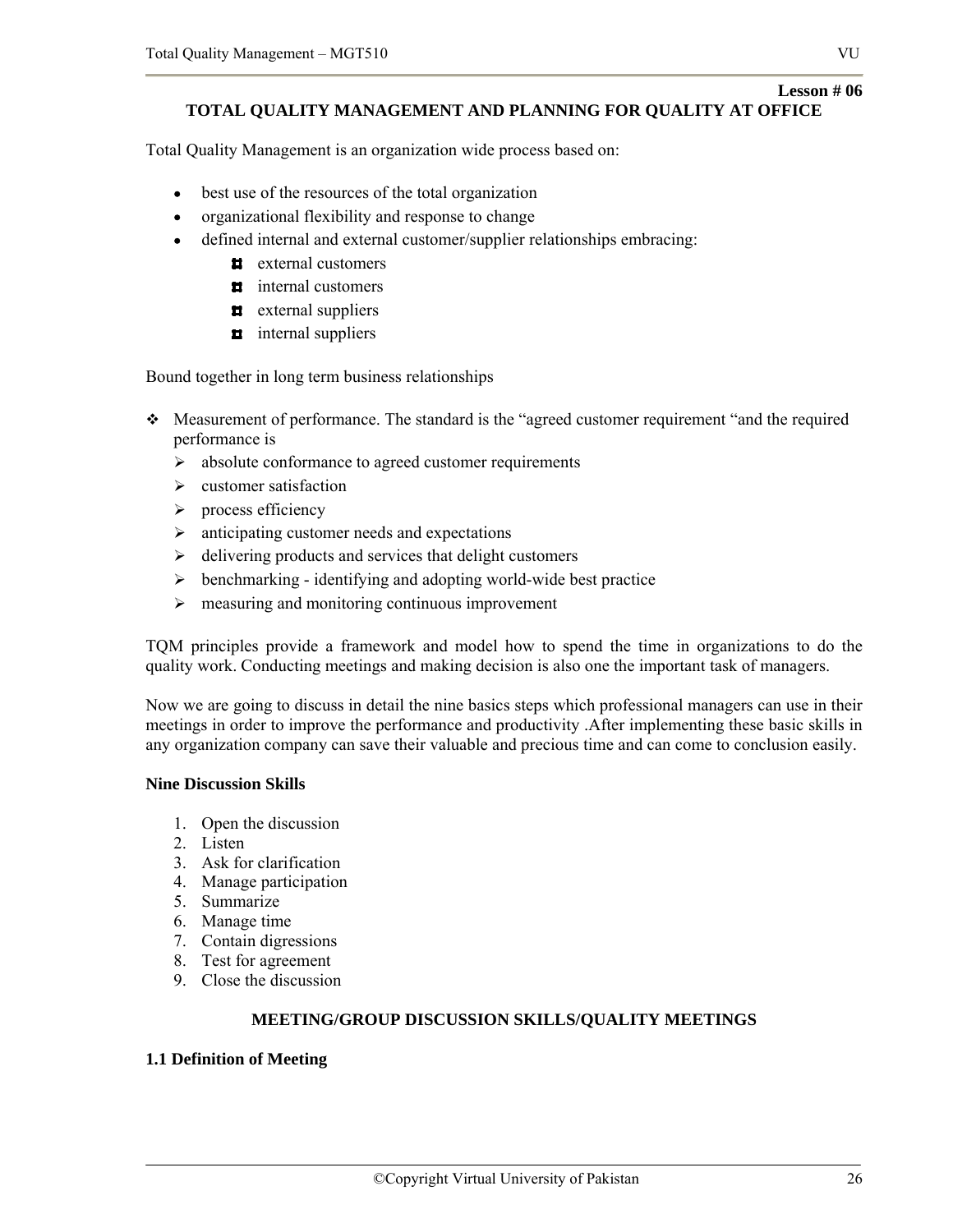A meeting can be defined as a gathering of two or more people who interact face to face, verbally and nonverbally, to achieve an expected outcome and are interdependent on each other.

Clearly meetings are not always formal occasions held in company boardrooms but happen whenever people get together to work on something, even a tutorial assignment.

The most important thing is that meetings should be structured, that is everybody should be working towards the expected outcome in some sort of orderly manner.

#### **1.2 Time Spent in Meetings**

Meetings need to be managed as effectively as possible because it is a fact that managers and executives spend a great deal of time in them.

- Average professional/manager > 25%
- Upper-and middle-level manager > 40%
- Some senior executives 4 days/week

Thus, clearly it is important to make meetings worthwhile. To ensure this you need to develop good meeting skills, which will:

- make the meetings you attend more worthwhile.
- help you to get ahead in your career.

#### **1.3 Things Meetings Reveal**

Whenever you arrange or attend a meeting the way you communicate in that group setting tells other people how competent you are. Other people judge your communication and people skills during every meeting you attend, whether you are the leader or a participant. They can also judge your knowledge and your ability to solve problems while working as part of a team.

#### **1.4 The Importance of Meetings**

Meetings are an important management tool for information sharing and decision making in an organization. Effective meetings:

- enable members to contribute personally
- allow various points of view to be presented
- give participants a sense of involvement and importance

All this increases the sense of commitment. Staff feel their point of view has been considered as part of the decision making process. This means that they will be more committed to making decisions work.

## **2 Various Meeting Behaviors**

At any meeting, people may behave in various ways. There are mainly three categories of behaviors, which are important in this context.

#### **2.1 Task Facilitating Behaviors**

These are good for the group as they help the meeting to move through each step or operation. They will help the group to achieve the purpose of the meeting by, for example:

- o Initiating ― getting the group started on a line of enquiry
- o Giving or seeking information ― focusing on information relevant to issues facing the group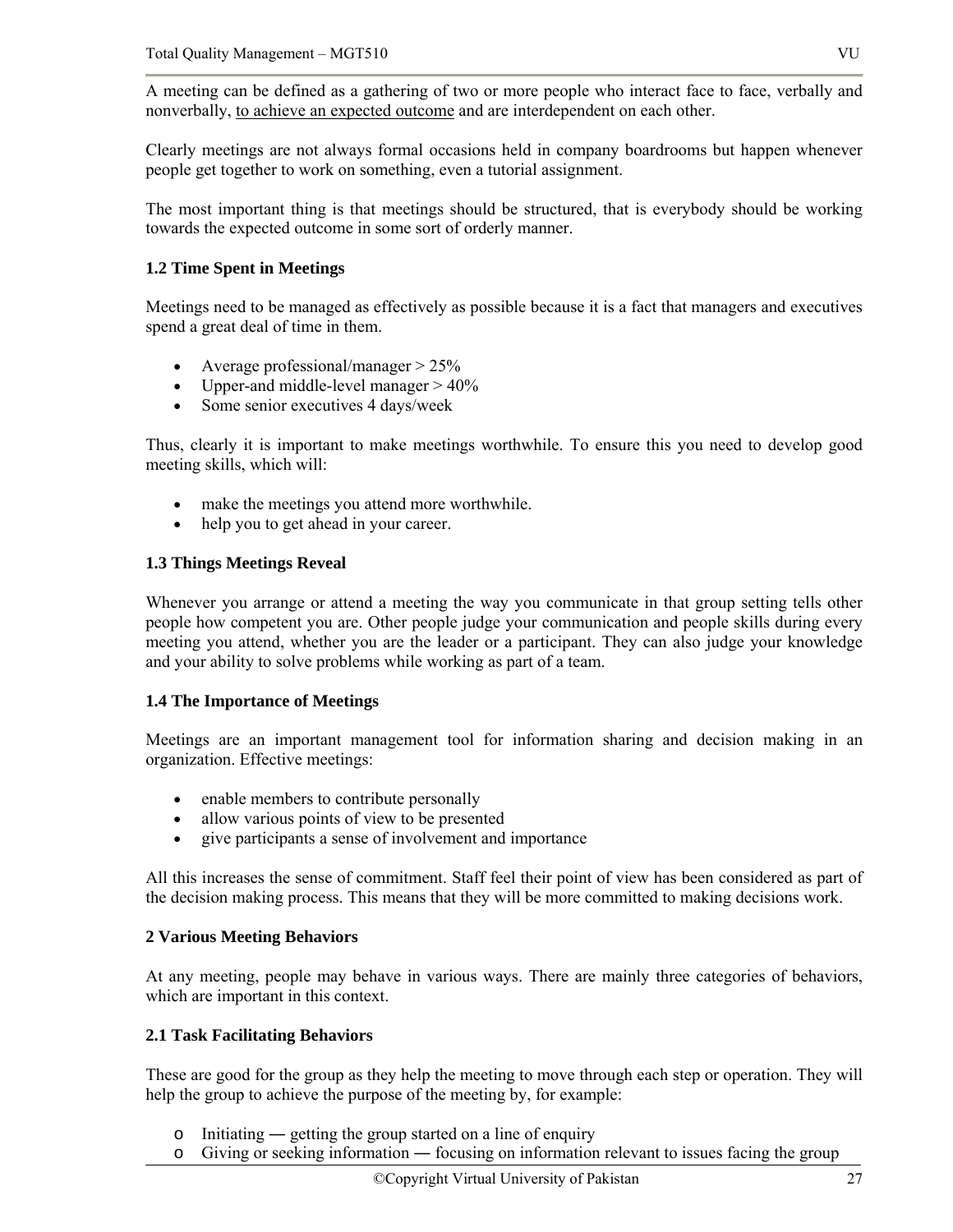- what has been done o Setting procedure ― suggesting decision-making procedures to help move the group towards a
- goal

## **2.2 Group Maintenance Behaviors**

These are behaviors, which support and encourage contributions from group members because they create a positive atmosphere, which helps the group work well together, and feel good about working together. In other words, these behaviors take care of the emotional and psychological needs of the group. They include things such as:

- o Encouraging ― drawing other members out by showing verbal and non-verbal support, praise or agreement
- o Harmonizing ― reconciling differences among group members perhaps by mediation or the use of humor to reconcile differences
- o Compromising ― offering to give way on a point in order to reach a mutually acceptable decision

## **2.2 Self-Oriented Behaviors**

Self-oriented group members are mainly focused on fulfilling their own personal needs. They do not attend to the needs of the group. They may do any of the following:

- o Controlling ― dominating others by showing superiority or authority
- o Withdrawing ― retiring from the group, being silent or refusing to deal with a particular aspect of the group's work
- o Seeking attention ― calling attention to themselves and demanding recognition from others
- o Diverting ― trying to focus the group discussion on topics of interest to them rather than the group
- o Excluding ― deliberately ignoring some group members, either because they do not like them or they are not interested in what those people have to say
- o Belittling ― not giving respect to other people's contributions
- o Blocking ― constantly raising objections and bringing up the same issue after the group has considered or rejected it, thus delaying progress towards the goal

So obviously, for a productive and successful meeting you need to have group maintenance and task facilitating behaviors, not self-oriented ones.

#### **3 Responsibilities of a Meeting Participant**

Remember you have a lot at stake at a meeting. You are there because the leader feels you have something to contribute so you must be an active participant. Your involvement begins before you enter the meeting.

## **3.1 Prepare Carefully**

- o Study the agenda ― spends some time thinking about what will be discussed.
- o Anticipate ― think about what you need to do and to bring to the meeting.
- o List questions ― think about what you need to ask.
- o Prepare your case ― come prepared to support your point of view. Prepare data or a brief presentation if you think you may be called on to give one. All this is task-facilitating behavior.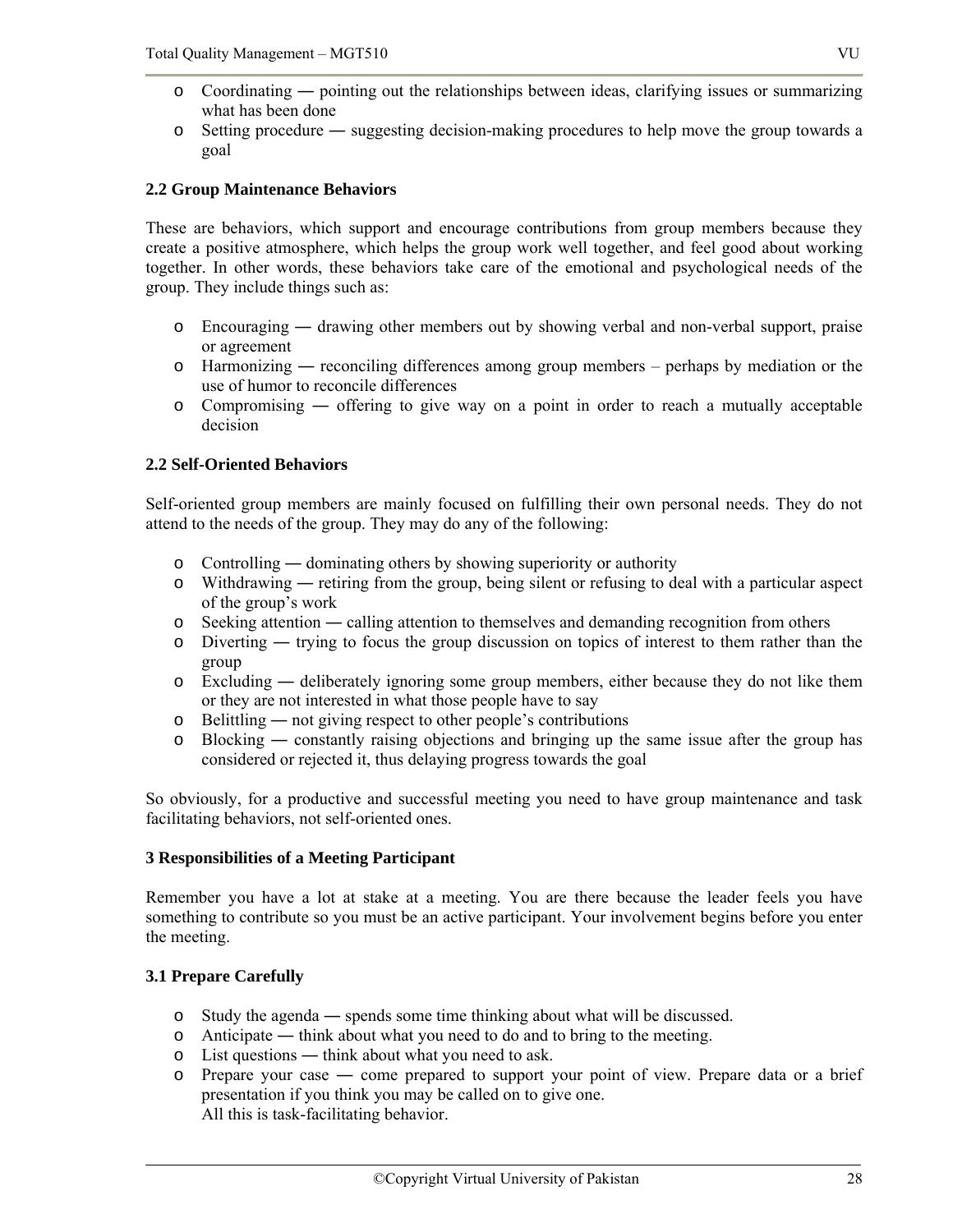## **3.2 Contribute Positively**

- o Be punctual
- o Speak up ― offer any information that you have which is relevant to the discussion. If the issue is one you really care about you should say something early on in the discussion. Research has shown that a person who contributes early in the discussion is more likely to influence the subsequent discussion and eventual decision.
- o Whenever you speak, build on other people's ideas, show relationships between ideas clarify ideas or summarize what has been said so far and show where your ideas fit in. All these are task-facilitating behaviors. Avoid withdrawing or controlling.
- o Follow the agenda ― focus only on issues on the agenda, which has been set to lead you to achieving the goal of the meeting. Do not bring up non-agenda items, comment on other people's non-agenda items or divert the discussion to topics, which interest you rather than those, which are relevant to the task.

## **3.3 Listen Actively**

When you are part of a team the way you listen can be as important as what you say. You must keep alert even if parts of the discussion do not seem relevant to you. You need to concentrate so you have a complete grasp of what is going on. A lot of time is wasted in meetings because participants misunderstand when they do not listen carefully therefore, everything has to be explained again. This is the task facilitating aspect. Listening carefully is also group maintenance behavior. When you show others that you are listening carefully, you are encouraging them to contribute positively because you are showing them that you value their contribution.

- o Look interested ― keep a relaxed alert posture. Avoid fidgety behavior and nervous gestures. If you must do something, take notes. This shows the speaker you are concentrating on what he is saying.
- o Maintain eye contact ― project a friendly, trustworthy image.
- o Welcome contributions ― even if you disagree with something show you welcome the contribution. That is good group maintenance behavior. Ask questions if you are unclear about something but avoid cutting a speaker off. If you do not listen, people will not speak – then you lose all their ideas, including the good ones.

You should put as much effort into listening as you put into speaking.

## **3.4 Act Promptly**

Make sure that you identify your personal responsibilities and do what you have to do after a meeting. Delivering the goods is a very important task facilitating behavior.

## **4 Responsibilities of a Meeting Leader**

If you take care of all your responsibilities as a participant at meetings, you will hopefully move up through your organization and then you will find yourself chairing meetings. As chairperson, you will have even greater influence on the success of meetings.

#### **4.1 Plan, Inform and Prepare**

- o Consider the purpose ― decide if a meeting objective can in fact best be achieved at a meeting. If not, do not call a meeting. Meetings are expensive.
- o Fix a time ― remember certain times are better for meetings that are more effective. The best times are mid-morning or mid-afternoon (and mid-week days are better than Monday or Friday).
- o Fix a place ― make sure it is conducive to the goals of the meeting and portrays the image you want to portray if you are meeting clients.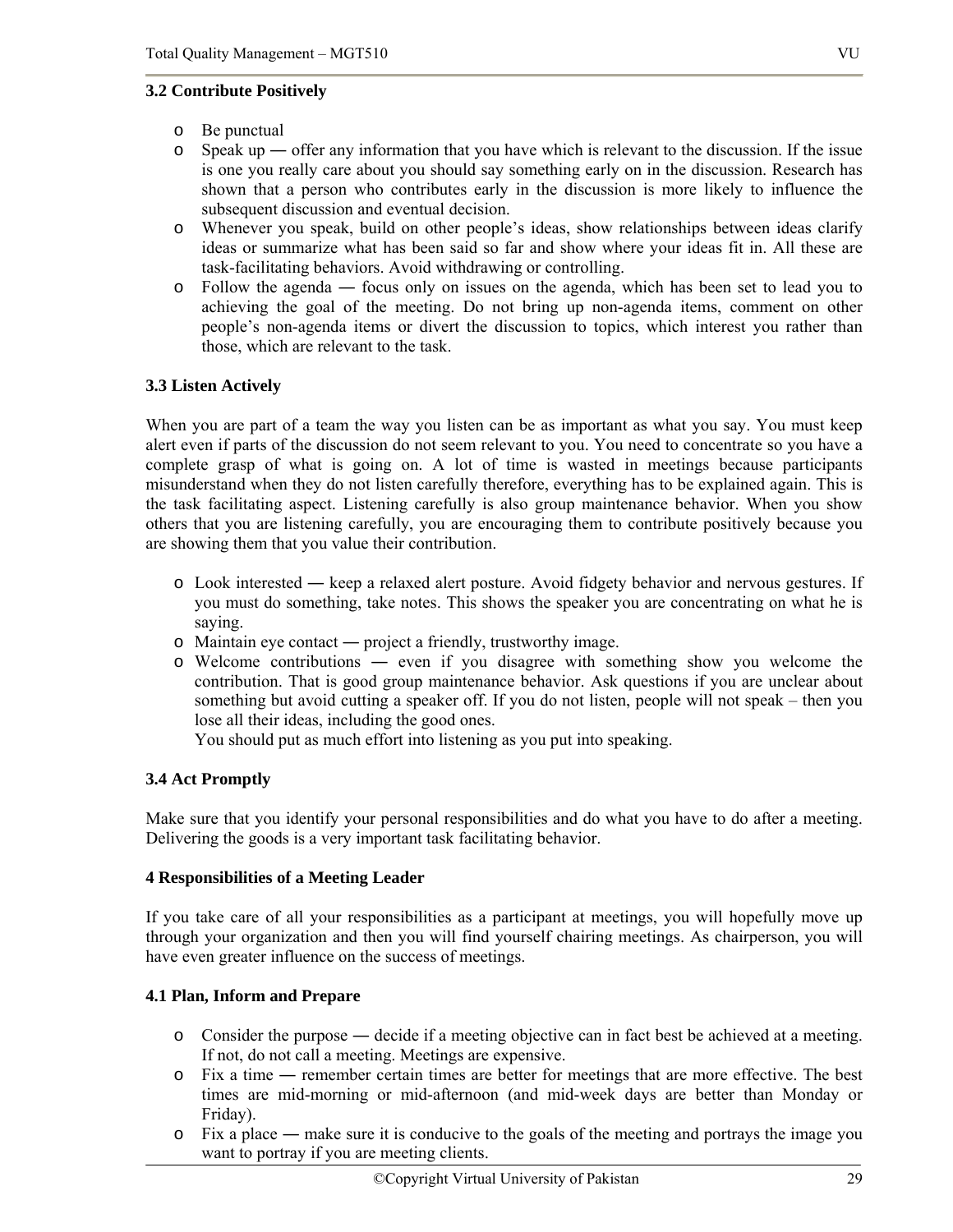- o Draw up the team ― makes sure you call all the essential people. Group communication works best when everyone present has a reason for being there and can really contribute. Limit the group to no more than 10 or 12 people.
- o Send a notice ― inform people of the time, date, place and purpose of the meeting. A clear purpose statement ensures that the meeting does in fact have a definite purpose in your head and the heads of the participants.
- o Prepare the agenda ― list the topics to be discussed in order of discussion. Sometimes a time schedule is given so that most time is spent on the most important items. Most meetings are too long because the discussion is allowed to meander on.

Arrange the items in ascending then descending order of complexity (according to Tropman's agenda bell).

The best meetings do not last more than 1 or  $1\frac{1}{2}$  hours so do not try to cover too much.

## **4.2 Maintain Structure and Control**

- o Start punctually ― do not waste the time of people who are there by waiting for latecomers. The punctual people will come late next time.
- o Restate purpose ― focus the group's attention on the specific tasks you hope to accomplish.
- o Keep the group focused ― use the agenda to keep the meeting on track. For example:
	- Use group maintenance behaviors to stop participants engaging in self-oriented behaviors.
	- Use task-facilitating behaviors like summarizing or asking questions to help long-winded participants get to the point.
	- Watch out for emotional build-ups and be alert to signs of anger and frustration. Never take sides – ask for a third party's viewpoint.
- Mobilize the group encourage everyone to participate. You can ask direct questions to quiet people and try to control voluble people.

You need to employ group maintenance behavior even more as the leader than as a participant. Always look interested and appear pleased when a participant contributes, even if you disagree with it.

What all this means really is that the leader should look for opportunities to make group members feel good about themselves and their contributions ― group maintenance behaviors, while helping the group with questions, summaries and redirections to achieve the goal of the meeting — task facilitating behaviors.

## **4.3 Record the Minutes**

- o Appoint a minute taker
- o Functions of minutes
	- to provide a permanent written record of the proceedings. This ensures there is a common understanding of decisions made and that these decisions cannot be ignored or changed by the chairperson or anyone else.
	- to remind participants what happened at the meeting
	- to help those not present understand what took place. This is especially helpful for a newcomer to a company or project.
- o Style of minutes
	- Narrative very detailed summarizes all the points, records names, views, and reports even suggestions not adopted.
	- Resolution ― records only decisions made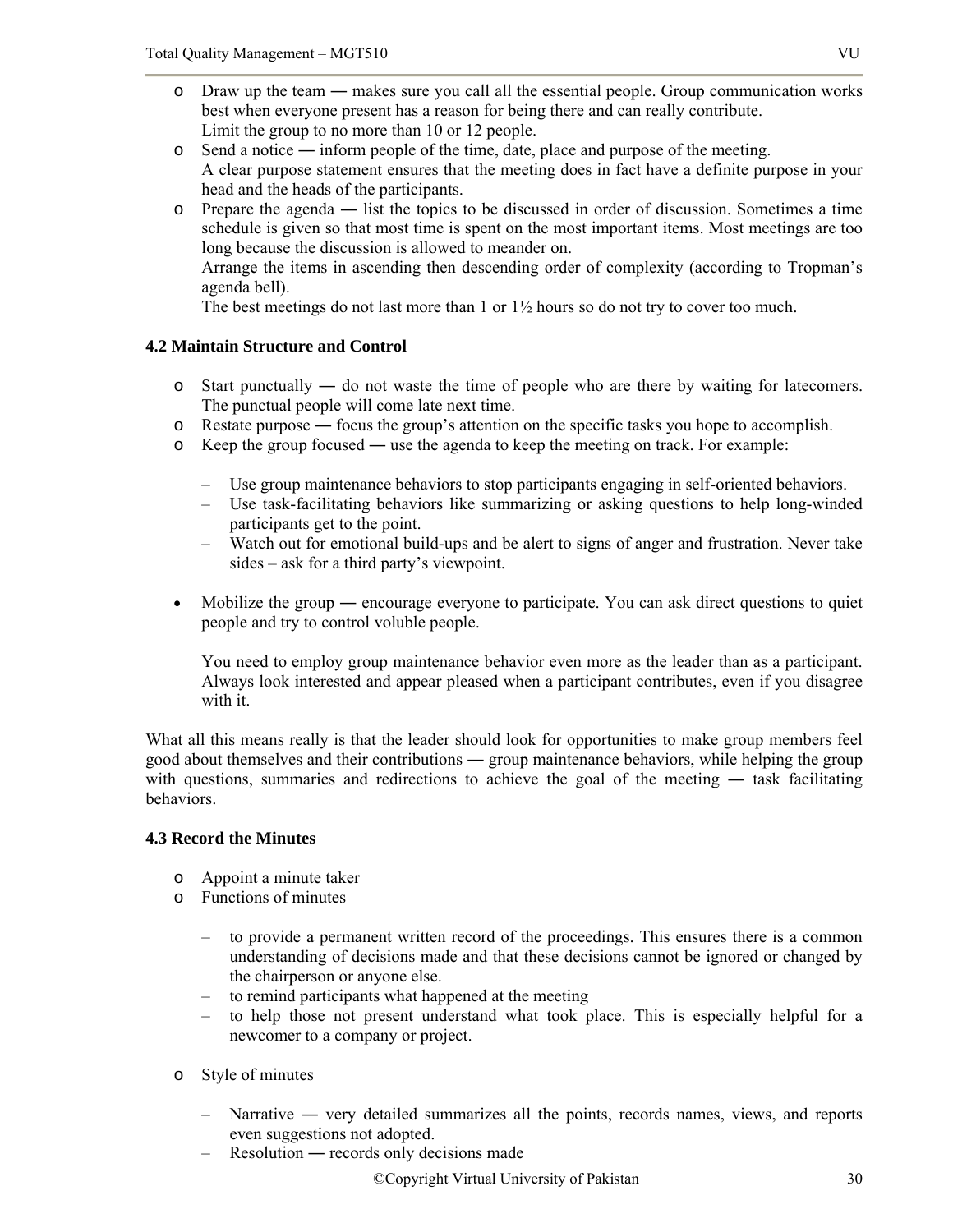- Action ― contains more information than resolution style but only summarizes the main points of a discussion. These minutes are future oriented with an action column, which highlights the names of people from whom some action is required.
- o Whatever style is used all minutes must show:
	- Time, date and place of the meeting
	- Names of those present, absent and chairperson
	- Some account of the discussion of each item on the agenda in the same order as the agenda
	- Time of ending

In future, hopefully nobody will ever say this about any meetings you attend:

- "A meeting is an event where people take minutes and waste hours!"
- **Source:**

**http://courses.nus.edu.sg/course/elcttr/ES2002/Tupas\_August2008/Notes4\_MeetingSkills.doc**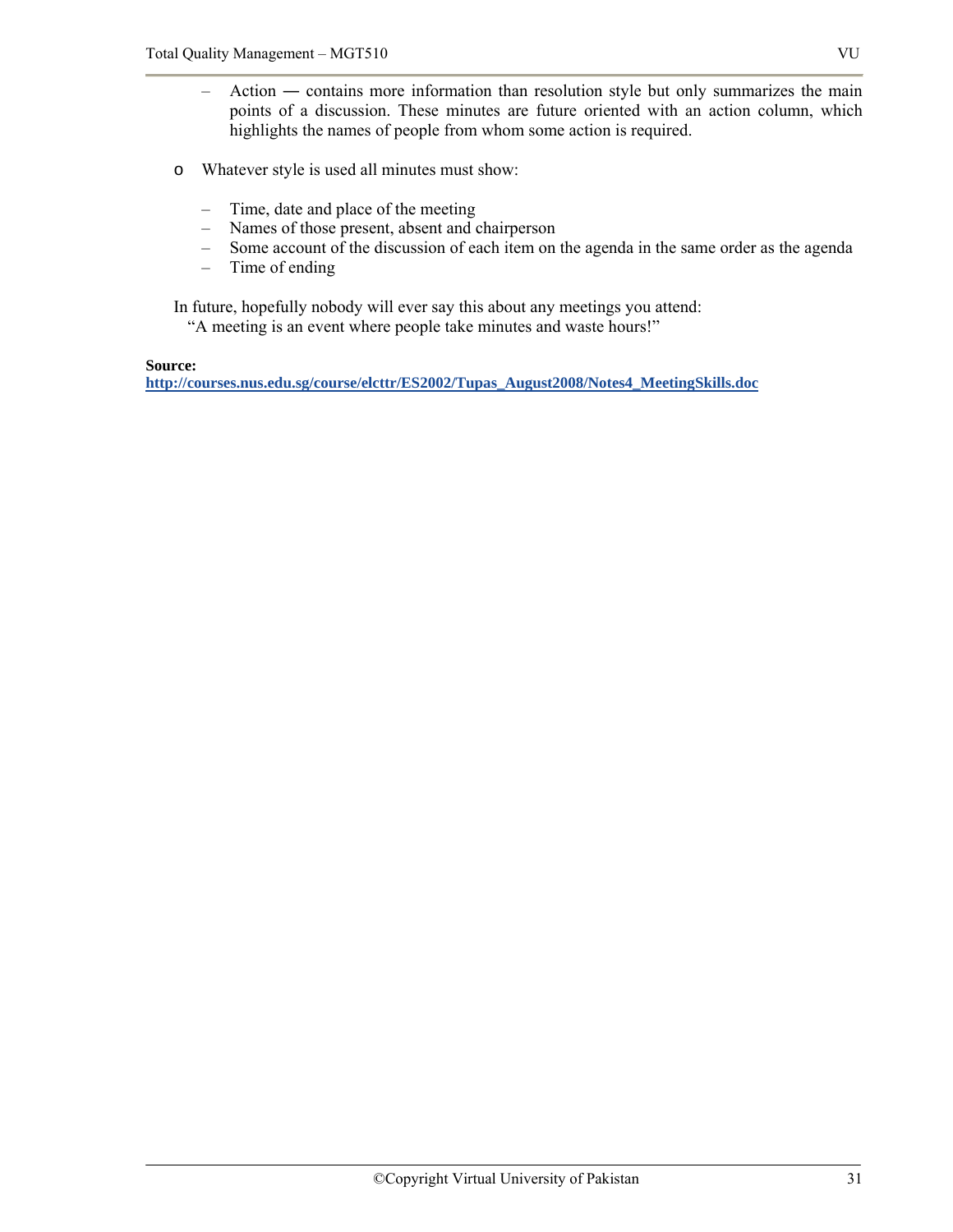# **Lesson # 07**

# **LEADERS IN QUALITY REVOLUTION AND DEFINING FOR QUALITY**

## **The Concept and Definition of Quality**

While managers have shown interest in the concept of quality, many have been frustrated by its elusiveness. They find diverse and often conflicting definitions in professional books, journals, and news media. Despite common themes such as continuous improvement, customer focus, and excellence, different people emphasize different things. For example, in a 1991 public television special, "Quality or Else," executives, managers, workers, academics, and others defined quality variously as follows:

- A pragmatics system of continual improvement, a way to successfully organize man and machines.
- The meaning of excellence.
- The unyielding and continuing efforts by everyone in an organization to understand, meet, and exceed the needs of its customers.
- The best product that you can produce with the materials that you have to work with.
- Continuous good product which a customer can trust.
- Producing a product or service that meets the needs or expectations of the customers.
- Not only satisfying customers, but delighting them, innovating, creating.

Your own sample of definitions would probably reveal similar variety. Different companies, and different people within the same company, often disagree on the definition of quality. Sometimes the disagreement is merely due to semantics. Sometimes they are the result of focusing on different dimensions of quality. Other times the differences are more profound, implying conflicting courses of action and approaches to management. Here we look at several views of quality and then offer a definition that should help to integrate managerial efforts to improve quality throughout an organization.

## **The Transcendent View of Quality**

The concept of quality has often been defined, from a transcendent view, as "innate excellence". This view implies that high quality is something timeless and enduring, an essence that transcends or rises above individual tastes or styles. It often regards quality as an un-analyzable property that people learn to recognize through experience, just as Plato argued that beauty can be understood only after exposure to a series of objects that display its characteristics.

## **A Critique of the Transcendent View of Quality**

Walter A. Shewhart, the father of modern-day statistical quality control, offered the following criticism of the transcendent view of quality:

Dating at least from the time of Aristotle, there has been some tendency to conceive of quality as indicating the goodness of an object. The majority of advertisers appeal t the public upon the basis of the quality of product. In so doing, they implicitly assume that there is a measure of goodness which can be applied to all kinds of product, whether it is vacuum tubes, sewing machines automobiles.

The transcendent view of quality essentially tells a manager "you will know it when you see it" and does not inform managers how to pursue excellence. Certainly the notion of excellence is an important and inspirational component of quality. However, future managers must have a better understanding of the concept. The definition of quality must be more pragmatic, more objective, and more tangible. It must inform managers about how to make improvements.

To better understand how this total views of quality impacts managerial practices, it is useful to understand how managerial approaches to quality have evolved from a narrow view, focused on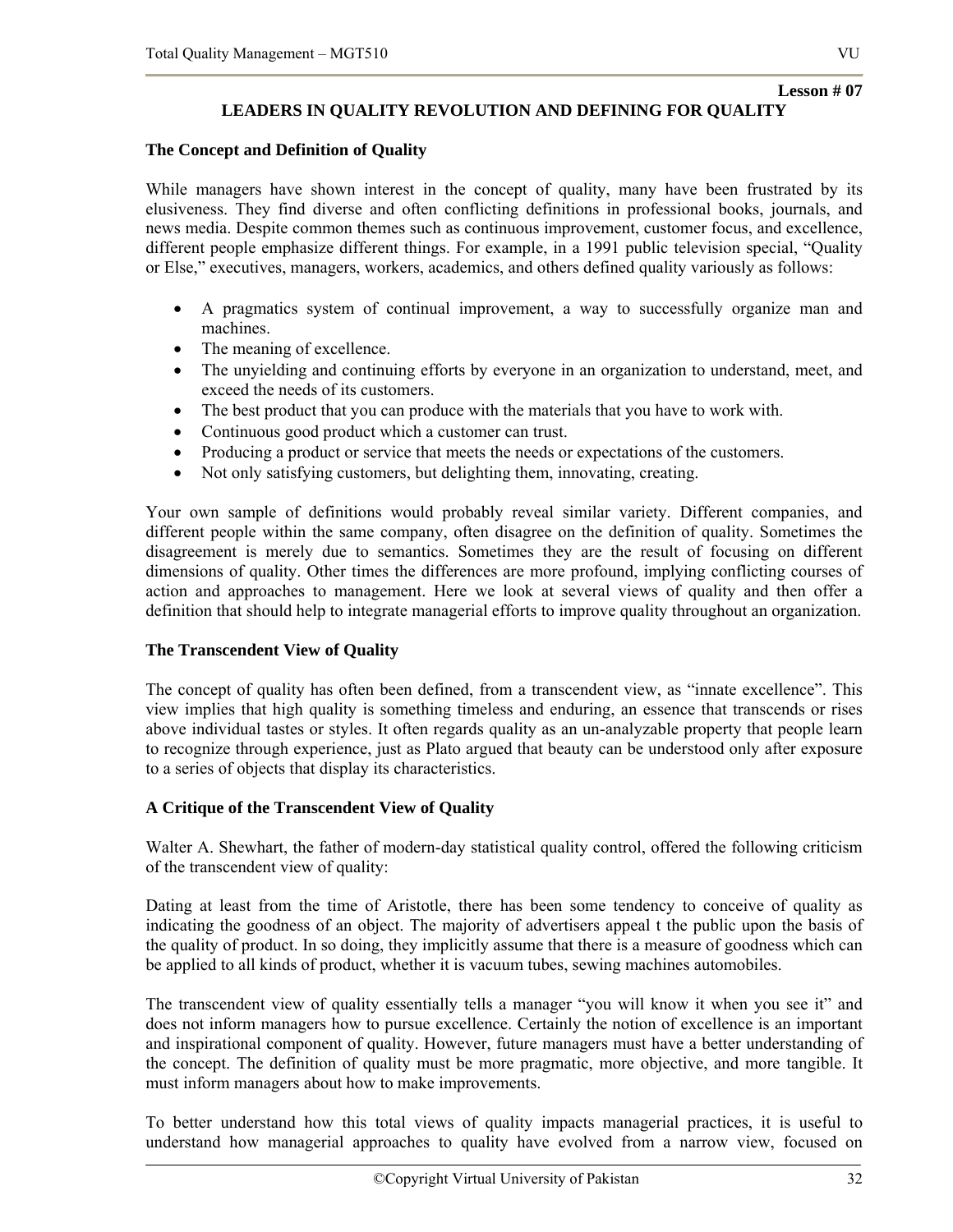## **Product-Based**

Shewhart explains that the word "quality," in Latin, qualities, comes from quails, meaning "How constituted" and signifies a thing's basic nature. Emphasizing a product-based view of quality, Shewhart argued that the quality of a manufactured product may be described in terms of a set of characteristics. Product-based definitions of quality suit engineers because they are concerned with translating product requirements into specific components and physical dimensions that can be produced. For example, measurement of capacity, inductance, and resistance may be used to define the quality of a relay. So, according to this view, quality is a precise and measurable variable: differences in quality reflect differences in the quantity of an attribute the product possess (Garvin, 1988). For example, high-quality rugs have a large number of knots per square inch. Quality in a rug can be seen as an inherent characteristic that can be assessed objectively. Since quality reflects the quantity of attributes contained by a product, and because attributes are costly to produce, high quality means higher cost. In this view, a Cadillac loaded with a number of amenities is a higher-quality car than a stripped-down Chevrolet.

The product-based view has some merit, but it does not accommodate differences in individual tastes and preferences.

## **Manufacturing-Based**

Another meaning of the word "quality" is "the degree of excellence that a thing possess" once it is manufactured. The manufacturing-based view of quality focuses on manufacturing and engineering practices, emphasizes conformance to specified requirements, and relies on statistical analysis to measure quality. As you will see, it contradicts the notion that higher quality necessarily corresponds to higher cost. Returning to the example of a relay, Shewhart suggests the overall quality of a relay can be further expressed in terms of whether it meets engineering specifications for product-based characteristics (qualities), such as capacity, inductance, and resistance. To simplify, let's just consider two dimensions, resistance and inductance.

The quality or degree of excellence of a product (represented by a point or a set of two measurements) falling within the rectangular region would be characterized as good or satisfactory. A product with quality outside the region, not conforming to satisfactions, would be characterized as bad or unsatisfactory. Of course, real manufacturing processes produce a stream of products. Ideally, each individual product has quality that conforms to specification. However, variation in the production process may produce some products that are outside the specifications.

Shewhart suggested that the fraction of nonconforming items produced by a manufacturing process can be studied statistically to assess quality. The knowledge gained from statistical studies can be used to improve the control of quality, thus ensuring that a larger fraction of the products conform to specification. By stabilizing and reducing variation in the process, managers can ensure that product quality is always within specification. Such improvement would mean fewer defects, les scrap, less rework, and consequently, less cost.

## **User-Based**

The user-based perspective does not abandon manufacturing quality as a strategic objective, but provides a context for it. As Shewhart says, "The broader concept of economic control naturally includes the problem of continually shifting the standards expressed in terms of measurable physical properties to meet best the shifting economic value of these particular physical characteristics depending upon shifting human wants". The *user-based view of quality,* popular with people in marketing, presumes that quality rests in "the eye o the beholder," the user of the product, rather than an engineer's specified standards.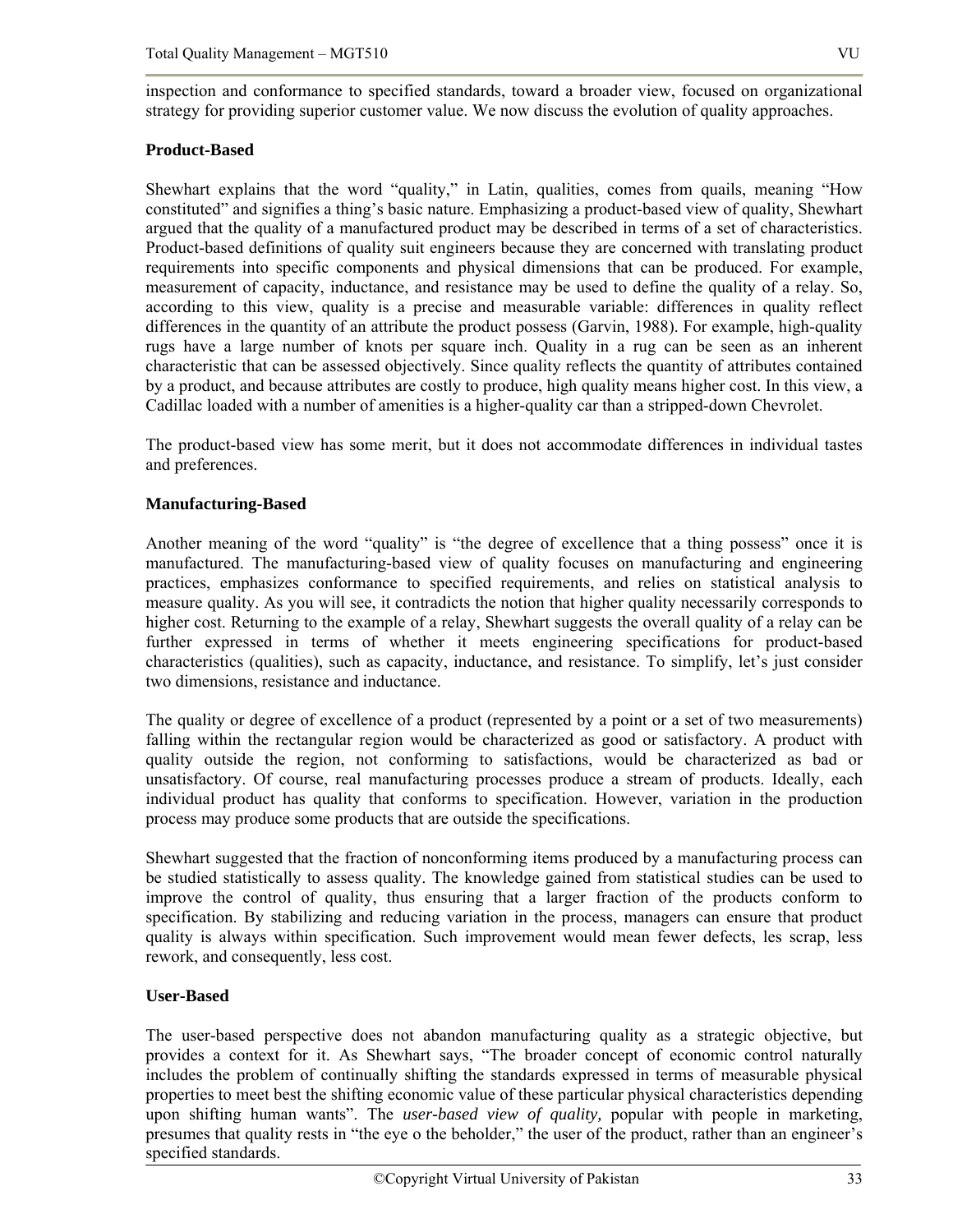## **The Concept of Customer Value**

Value-based approaches expand on the user-based view f quality by incorporating the notion of "price of costs." Regarding value-based approaches, Garvin (1988) suggests "a quality product is one that provides performance or conformance at an acceptable price or cost. By this reasoning, a \$ 500 running shoe, no matter how well-constructed, could not be a quality product, for it would find few buyers." In support of this view, researchers have demonstrated a positive relationship between market share and value-based measures of quality. Other examples contradict this value-based approach which assumes that lower cost always means higher value to the customer. Designer dresses that sell for \$5,000, or luxury cars that cost more than a home, suggest that there is another dimension of value. The definition of customer value offered below expands on this value-based definition of quality. In fact, the customer value concept encompasses all of the foregoing definitions of quality.

#### **Quality improvement for customer value**



We define customer value as a combination of benefits and sacrifices occurring when a customer uses a product or service to meet certain needs. Those consequences that contribute to meeting one's needs are benefits, while those consequences that detract from meeting one's needs are sacrifices.

For example, a person who purchases a large luxury car to satisfy a need for pleasurable travel might enjoy such benefits as comfort, restfulness, and audio entertainment. On the other hand, the person also has to make certain sacrifices, such as paying for the vehicle, difficulties in parking a large vehicle, and fuel and maintenance costs these sacrifices detract from meeting customer needs. For example, if the car owner lives in a town that doesn't have a dealership for the luxury car, he or she will incur costs such as frustration, time, and the inconvenience of going to another town for service.

The concept of customer value encompasses the benefits and sacrifices associated with the customer's use process throughout the life cycle of product ownership. As Deming (1986) suggests: "Quality must be measured by the interaction between three participants: "Quality must be measured by the interaction between three participants: (1) the product itself; (2) the user and how he uses the product, how he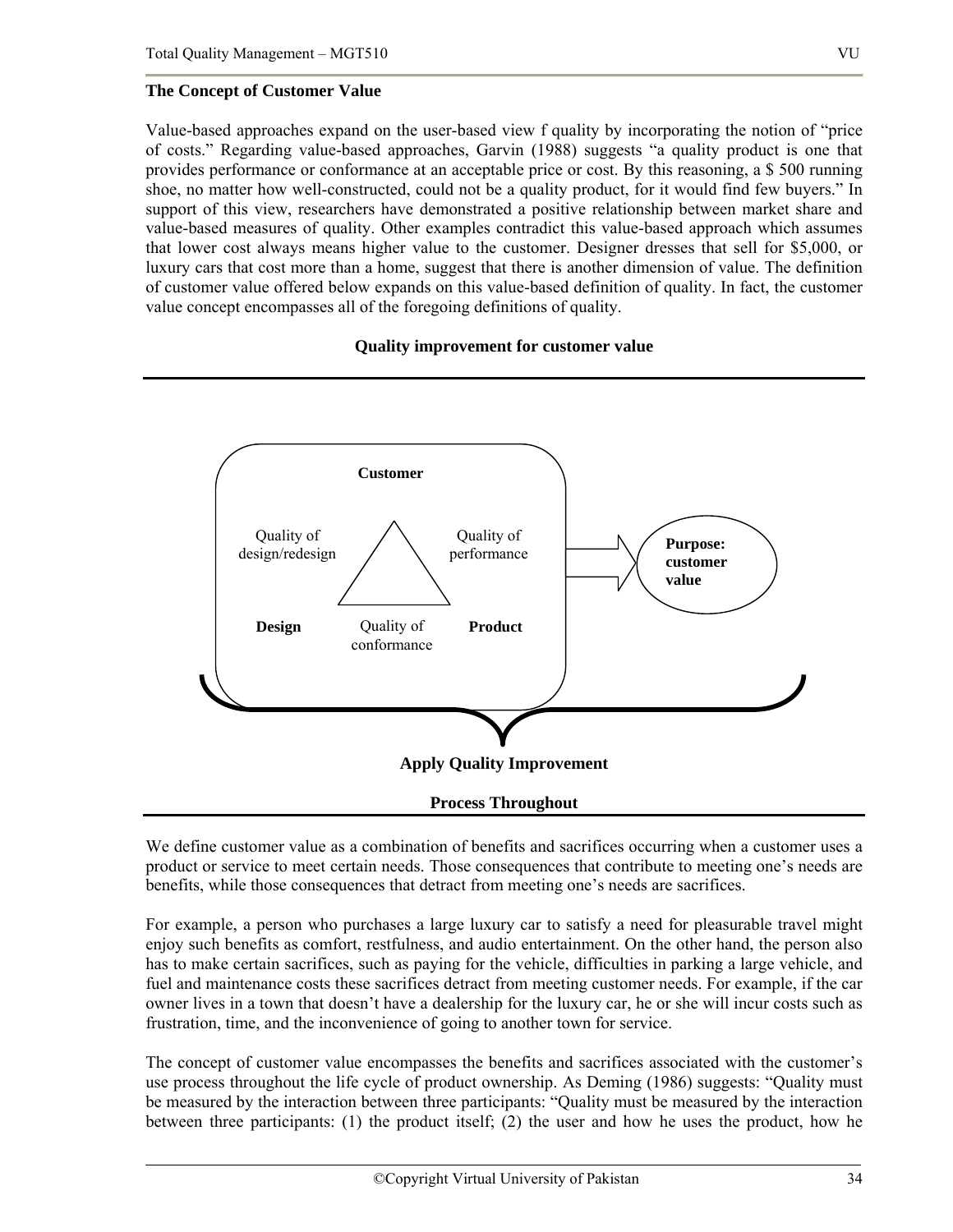installs it, how he takes care of it; and (3) instructions for use, training of customer and training of repairman, service provided for repairs, and availability of parts."

The concept of customer value also encompasses all the definitions of quality mentioned so far. To provide value to customers, managers must ensure the following:

## **1. Quality of Design/Redesign:**

Product designs conform to customer needs (product-based and user-based quality). For example, automobile producers design car seat to conform to the contours of the diver's back.

## **2. Quality of Conformance:**

Product manufactured conforms to product designs (manufacturing-based quality). For example, each car seat produced meets the targeted design specifications.

## **3. Quality of Performance:**

Products manufactured conform to customer needs by performing in the field (user-based quality). For example, the car seats maintain their shape after years of use.

All of these dimensions of quality should be managed through a quality improvement process that enhances customer value. Placing quality in the broader context of customer value counteracts the tendency of people with different functional orientations within an organization t take different views of quality (Garvin, 1988). For example, marketing people tend to have a user-based and product-based view that focuses on matching product characteristics with customer perceptions. Engineers, on the other hand, tend to take a product-based view that focuses on defining product characteristics. Manufacturing people tend to view quality as conformance to specification and targets.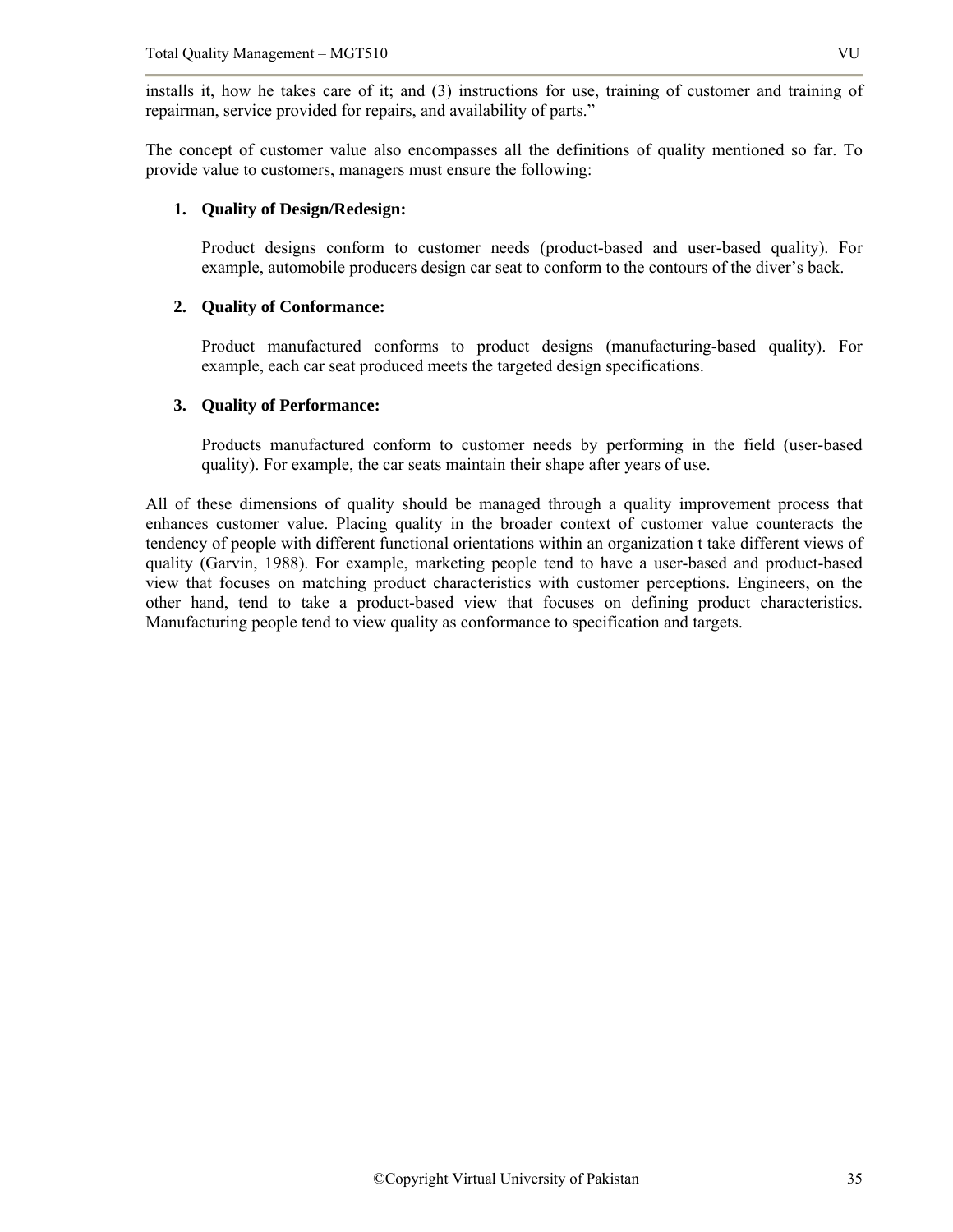## **Lesson # 08**

## **TAGUCHI LOSS FUNCTION AND QUALITY MANAGEMENT**

#### **Total Quality Paradigms**

Adopting a TQ philosophy requires significant changes in organization design, work processes, and culture. Organizations use a variety of approaches. Some emphasize the use of quality tools, such as statistical process control of Six Sigma (which we discuss in the next chapter), but have not made the necessary fundamental changes in their processes and culture. It is easy to focus on tools and techniques but very hard to understand and achieve the necessary changes in human attitudes and behavior. Others have adopted a behavioral focus in which the organization's people are indoctrinated in a customerfocused culture, or emphasize error prevention and design quality, but fail to incorporate continuous improvement efforts. Still other companies focus on problem-solving and continuous improvements, but fail to focus on what is truly important to the customer. Although these firms will realize limited improvements, the full potential of total quality is lost due to a lack of complete understanding by the entire organization.

Single approaches, such as statistical tools, behavioral change, or problem solving can have some shortterm success, but do not seem to work well over time. Total quality requires a comprehensive effort that encompasses all of these approaches. A total change in thinking, not a new collection of tools, is needed. Total quality requires a set of guiding principles. Such principles have been promoted by the many "quality gurus" – Deming, Juran, and Crosby, Ishikawa and Taguchi. Their insights on measuring, managing, and improving quality have had profound impacts on countless managers and entire corporations around the world.

#### **Defining Quality as Loss Function**

Taguchi (1986) suggests that there is increasing loss, for the producer, the customer, and society, associated with increasing variability, or deviation from a target value that reflects the "ideal state." This relationship to variability can be expressed as a loss function, as shown for the distribution of rods from grinding operation C. The greater the variability, deviation from target, the greater the loss will be.

Traditional specifications, used in the manufacturing-based approach to quality, define conformity n terms of upper and lower specification limits. For example steel rods should meet the engineering specification for length of six inches, plus or minus 10 one-hundredths o an inch  $(6 + or - 0.10)$ . This approach tends to allow complacency concerning variation within that range. It assumes that a product just barely meeting specifications, just within the limit, is just as "good" as on right in the middle, but one just outside the limit is "bad." Taguchi questions these assumptions, and suggests the degree of "badness" or "loss" increases gradually as the deviation from the target value increases. Although managers may choose to do the right thing (the target), in order to provide superior value to customers through superior "quality," they must also continuously improve their systems and reduce variation to meet the target. In the 1980s, Motorola committed to a campaign called Six Sigma, which is one way of saying reduce variation so much that the chance of producing defects is down to about 3.4 defects per million, or 99.99966 percent perfect.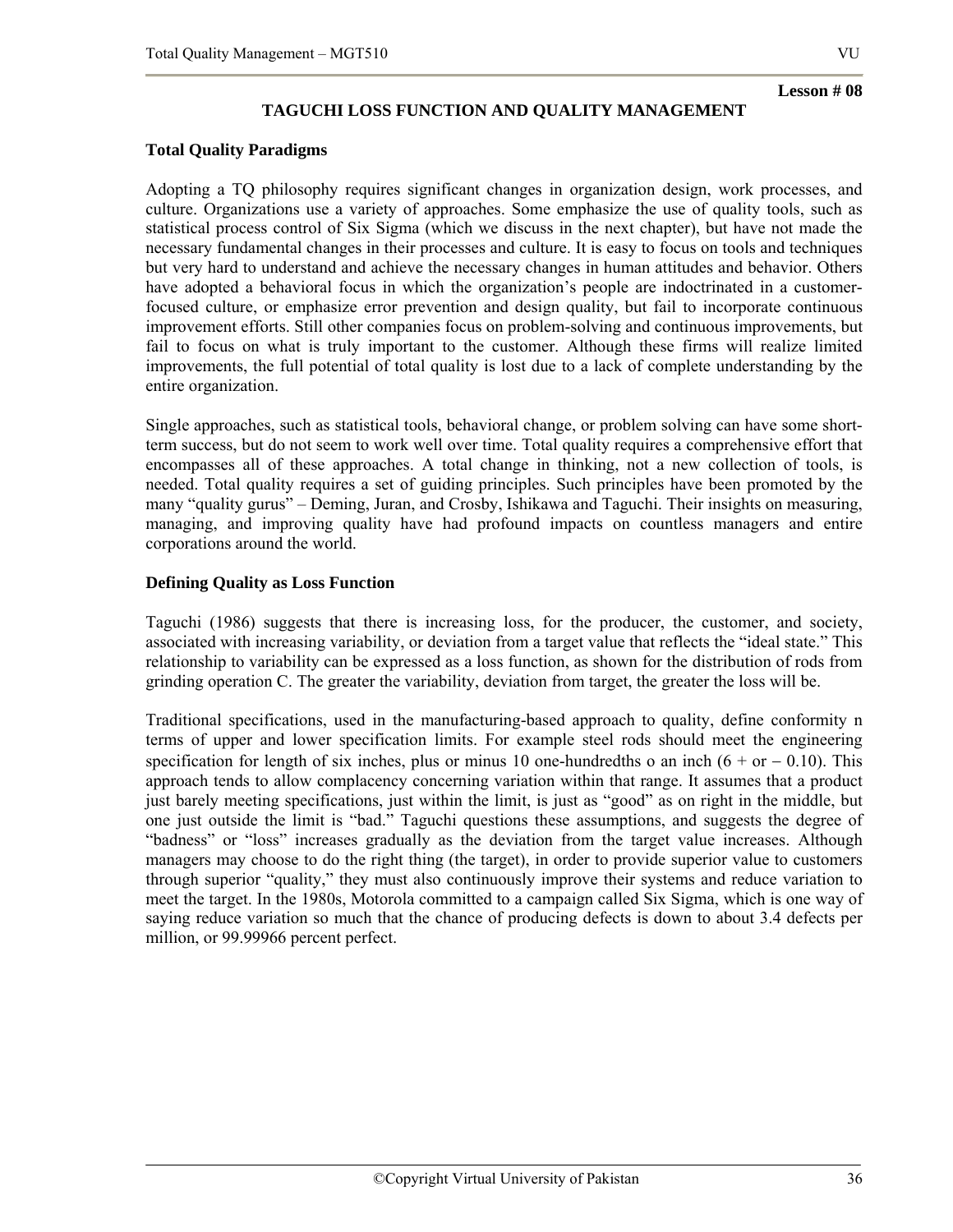

#### **Taguchi's loss function: loss increases as a function of variation**

## **The Deming Management Philosophy**

Deming was trained as statistician and worked for Western Electric during its pioneering era of statistical quality control development in the 1920s and 1930s. During World War II he taught quality control courses as part of the national defense effort. Although Deming taught many engineers in the United States, he was not able to reach upper management. After the war, Deming was invited to Japan to teach statistical quality control concepts. Top managers there were eager to learn, and he addressed 21 to executives who collectively resented 80 percent of the county's capital. They embraced Deming's message and transformed their industries. By the mid-1970s, the quality of Japanese products exceeded that of Western manufacturers, and Japanese companies had made significant penetration into Western markets.

Deming taught quality to Japanese and Ishikawa was Deming's student. Americans did not listen to Deming as attentively as Japanese did and took his a prophet of quality.

## **Genichi Taguchi's Quality Loss Function**

The Quality Loss Function gives a financial value for customers' increasing dissatisfaction as the product performance goes below the desired target performance.

Equally, it gives a financial value for increasing costs as product performance goes above the desired target performance. Determining the target performance is an educated guess, often based on customer surveys and feedback.

The quality loss function allows financial decisions to be made at the design stage regarding the cost of achieving the target performance.

#### **Quality through Robust Design Methodology**

Taguchi methods emphasized quality through robust design, not quality through inspection. Taguchi breaks the design process into three stages: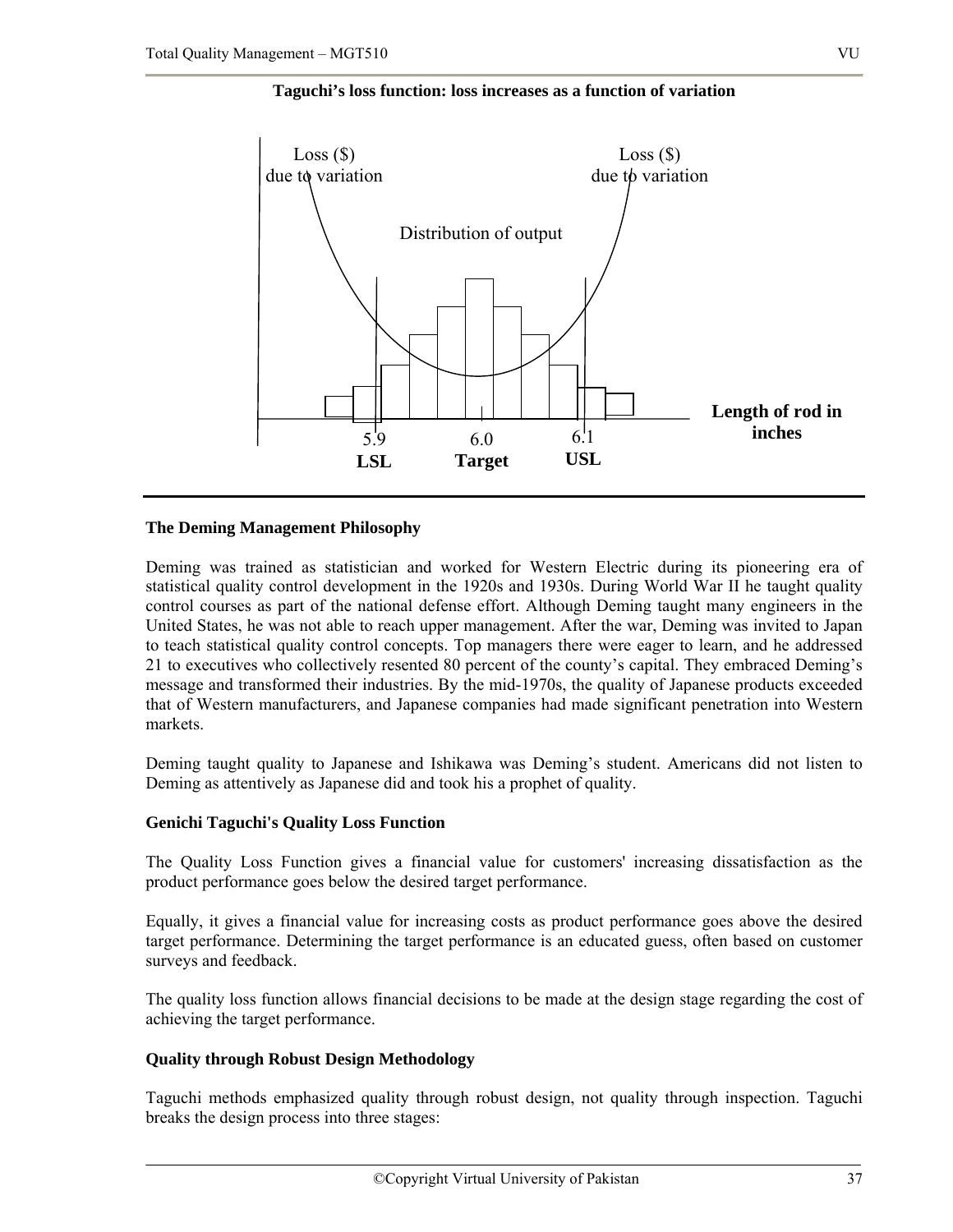- System design involves creating a working prototype
- Parameter design involves experimenting to find which factors influence product performance most
- Tolerance design involves setting tight tolerance limits for the critical factors and looser tolerance limits for less important factors.

Taguchi's Robust Design methodologies allow the designer through experiments to determine which factors most affect product performance and which factors are unimportant.

The designer can focus on reducing variation on the important or critical factors. Unimportant or uncontrollable "noise" factors have negligible impact on the product performance and can be ignored.

#### **Robust Design of Cookies**

This is easier explained by example. If your business makes cookies from raw ingredients, there are many possible factors that could influence the quality of the cookie - amount of flour, number of eggs, temperature of butter, heat of oven, cooking time, baking tray material etc.

With Genichi Taguchi's Robust Design methodologies, you would set up experiments that would test a range of combinations of factors - for example, high and low oven temperature, with long and short cooking time, 1 or 2 eggs, etc. The cookies resulting from each of these trials would be assessed for quality.

A statistical analysis of results would tell you what the most important factors are, for example oven temperature affects cookie quality more than the number of eggs.

With this knowledge, you would design a process that ensures the oven maintains the optimal temperature and you would be able to consistently produce good cookies.

#### **Source:**

http://www.mftrou.com/genichi-taguchi.html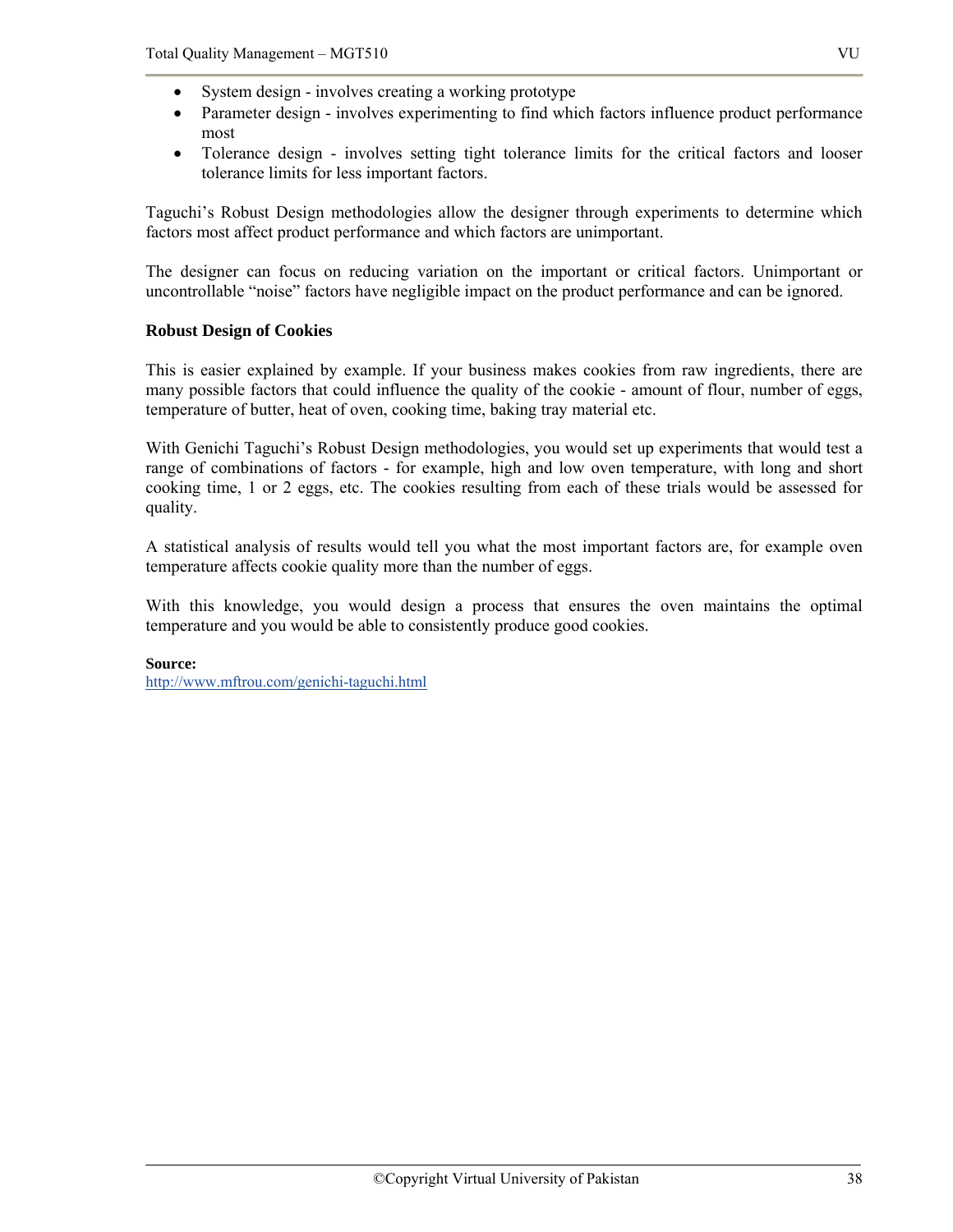## **Lesson # 09 WTO, SHIFTING FOCUS OF CORPORATE CULTURE AND ORGANIZATIONAL MODEL OF MANAGEMENT**

| From                               | To                               |  |
|------------------------------------|----------------------------------|--|
| <b>Thinking Global</b>             | <b>Being Global</b>              |  |
| <b>Focus on Local Market</b>       | <b>Focus on Global Market</b>    |  |
| <b>MNC</b> in manufacturing        | <b>MNC</b> in Services           |  |
| <b>Antagonistic towards Rivals</b> | <b>Collaboration with Rivals</b> |  |
| <b>Work with Hands</b>             | Work with 3H & H3                |  |
| <b>Upgrade Technology</b>          | <b>Upgrade People</b>            |  |
| <b>Focus on Process Quality</b>    | <b>Focus on Design Quality</b>   |  |
| <b>Mass Mindset</b>                | <b>Lean and Me Mindset</b>       |  |
| <b>Manage by Control</b>           | <b>Manage by Commitment</b>      |  |
| <b>Individual Values</b>           | <b>Shared Values</b>             |  |

## **WTO (in 20XX) The Shifting Focus of Corporate Culture**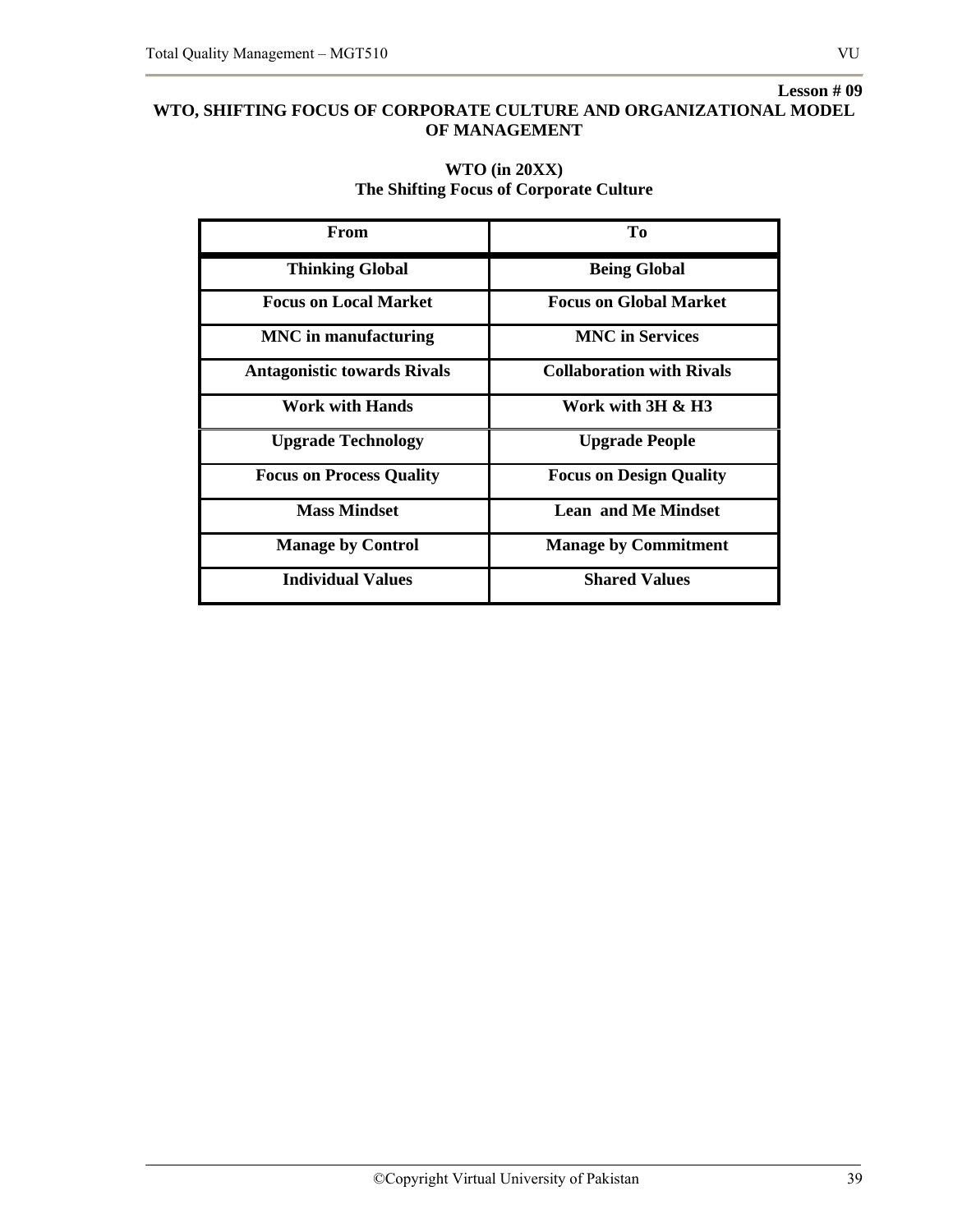| <b>Dimension</b>                     | <b>Mechanistic</b><br><b>Model</b>                                          | Organism<br><b>Model</b>                                                             | TQ<br><b>Model</b>                                                                                                         | <b>Cultural</b><br><b>Model</b>                                       |
|--------------------------------------|-----------------------------------------------------------------------------|--------------------------------------------------------------------------------------|----------------------------------------------------------------------------------------------------------------------------|-----------------------------------------------------------------------|
| Goal                                 | Organizational<br>efficiency and<br>performance                             | Organizational<br>survival                                                           | Long-term<br>survival                                                                                                      | <b>Meet individual</b><br>needs; human<br>development                 |
| <b>Definition of</b><br>quality      | <b>Conformance to</b><br>standards                                          | <b>Customer</b><br>satisfaction                                                      | Satisfying or<br>delighting the<br>customer                                                                                | <b>Constituent</b><br>satisfaction                                    |
| <b>Role/nature of</b><br>environment | Objective;<br>outside<br>boundary                                           | Objective;<br>inside boundary                                                        | <b>Blurred</b><br>organization<br>and<br>environmental<br>boundaries                                                       | <b>Enacted/boundaries</b><br>defined through<br>relationships         |
| Role of<br>management                | <b>Coordinate and</b><br>provide visible<br>control                         | <b>Coordinate and</b><br>provide invisible<br>control by<br>creating vision          | <b>Focus</b> on<br>improvement<br>and creating a<br>system that can<br>produce quality<br>outcomes                         | <b>Coordinate and</b><br>mediate negotiations                         |
| <b>Structural</b><br>rationality     | <b>Chain of</b><br>command<br>(vertical)<br><b>Technical</b><br>rationality | <b>Process flow</b><br>(horizontal and<br>vertical)<br>Organizational<br>rationality | <b>Horizontal</b><br>processes<br>beginning with<br>suppliers and<br>ending with<br>customers and<br>supported by<br>teams | Mutual adjustment in<br>any direction<br><b>Political rationality</b> |
| Philosophy<br>toward change          | <b>Stability is</b><br>valued; learning<br>arises from<br>specialization    | <b>Change and</b><br>learning assist<br>adaptation                                   | Change,<br>continuous<br>improvement,<br>and learning<br>are encouraged                                                    | <b>Change and learning</b><br>are valued in<br>themselves             |

## **Organizational Models for Management**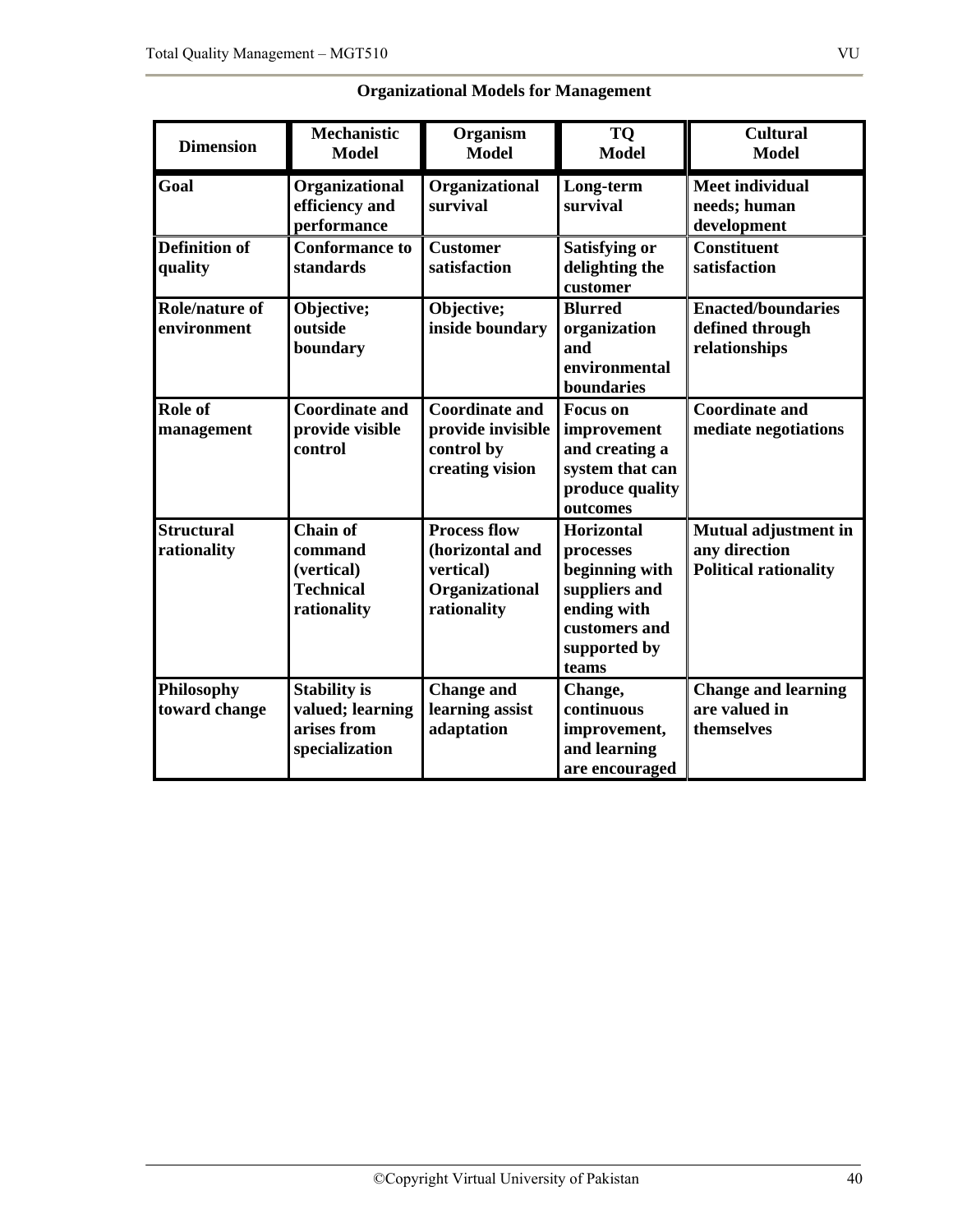**Lesson # 10** 

# **HISTORY OF QUALITY MANAGEMENT PARADIGMS**

## **The Evolution of Quality Approaches**

The shift to Total Quality Management may be revolutionary for many managers because the tenets of the new paradigm are so radically different from past managerial practices. It will require both a thought revolution and a behavioral revolution. Approaches to quality have evolved through a series of gradual refinements over the last century. The shift seems dramatic and revolutionary to many managers because they have not kept up with the evolving approaches over the years. However, they have not defined their managerial roles in terms of the latest advancements or they feel skeptical about its success.  $\mathbf{M} \cdot \mathbf{Q}$  **E** 

| The Four Major Quality Eras                                        |                                                  |                                                                     |                                                                                                                                                                                    |                                                                                                                      |  |  |  |
|--------------------------------------------------------------------|--------------------------------------------------|---------------------------------------------------------------------|------------------------------------------------------------------------------------------------------------------------------------------------------------------------------------|----------------------------------------------------------------------------------------------------------------------|--|--|--|
| <b>Identifying</b><br><b>Characteristics/</b><br>Date of inception | <b>Inspection</b><br>(1800s)                     | <b>Statistical</b><br><b>Quality Control</b><br>(1930s)             | Quality<br><b>Assurance</b><br>(1950s)                                                                                                                                             | <b>Strategic Total</b><br>Quality<br><b>Management</b><br>(1980s)                                                    |  |  |  |
| Primary concern                                                    | Detection                                        | Control                                                             | Coordination                                                                                                                                                                       | Strategic impact                                                                                                     |  |  |  |
| View of quality                                                    | A problem to be<br>solved                        | A problem to be<br>solved                                           | A problem to be<br>solved, but one<br>that is attacked<br>proactively                                                                                                              | A competitive<br>opportunity                                                                                         |  |  |  |
| Emphasis                                                           | Product<br>uniformity                            | Product uniformity<br>with reduced<br>inspection                    | The entire<br>production chain,<br>from design to<br>market, and the<br>contribution of all<br>functional groups,<br>especially<br>designers, to<br>preventing quality<br>failures | The market and<br>consumer needs                                                                                     |  |  |  |
| Methods                                                            | Gauging and<br>measurement                       | Statistical tools<br>and techniques                                 | Programs and<br>systems                                                                                                                                                            | Strategic planning,<br>goal-setting, and<br>mobilizing the<br>organization                                           |  |  |  |
| Role of quality<br>professionals                                   | Inspection,<br>sorting, counting,<br>and grading | Troubleshooting<br>and the application<br>of statistical<br>methods | Quality<br>measurement,<br>quality planning,<br>and program<br>design                                                                                                              | Goal-setting,<br>education and<br>training,<br>consultative work<br>with other<br>departments, and<br>program design |  |  |  |
| Who has<br>responsibility for<br>quality                           | The inspection<br>department                     | The manufacturing<br>and engineering<br>departments                 | All department,<br>although top<br>management is<br>only peripherally<br>involved in<br>designing,<br>planning, and<br>executing quality<br>policies                               | Everyone in the<br>organization, with<br>top management<br>exercising strong<br>leadership                           |  |  |  |
| Orientation and<br>approach                                        | "Inspects in"<br>quality                         | "Controls in"<br>quality                                            | "Builds in" quality                                                                                                                                                                | "Manages in"<br>quality                                                                                              |  |  |  |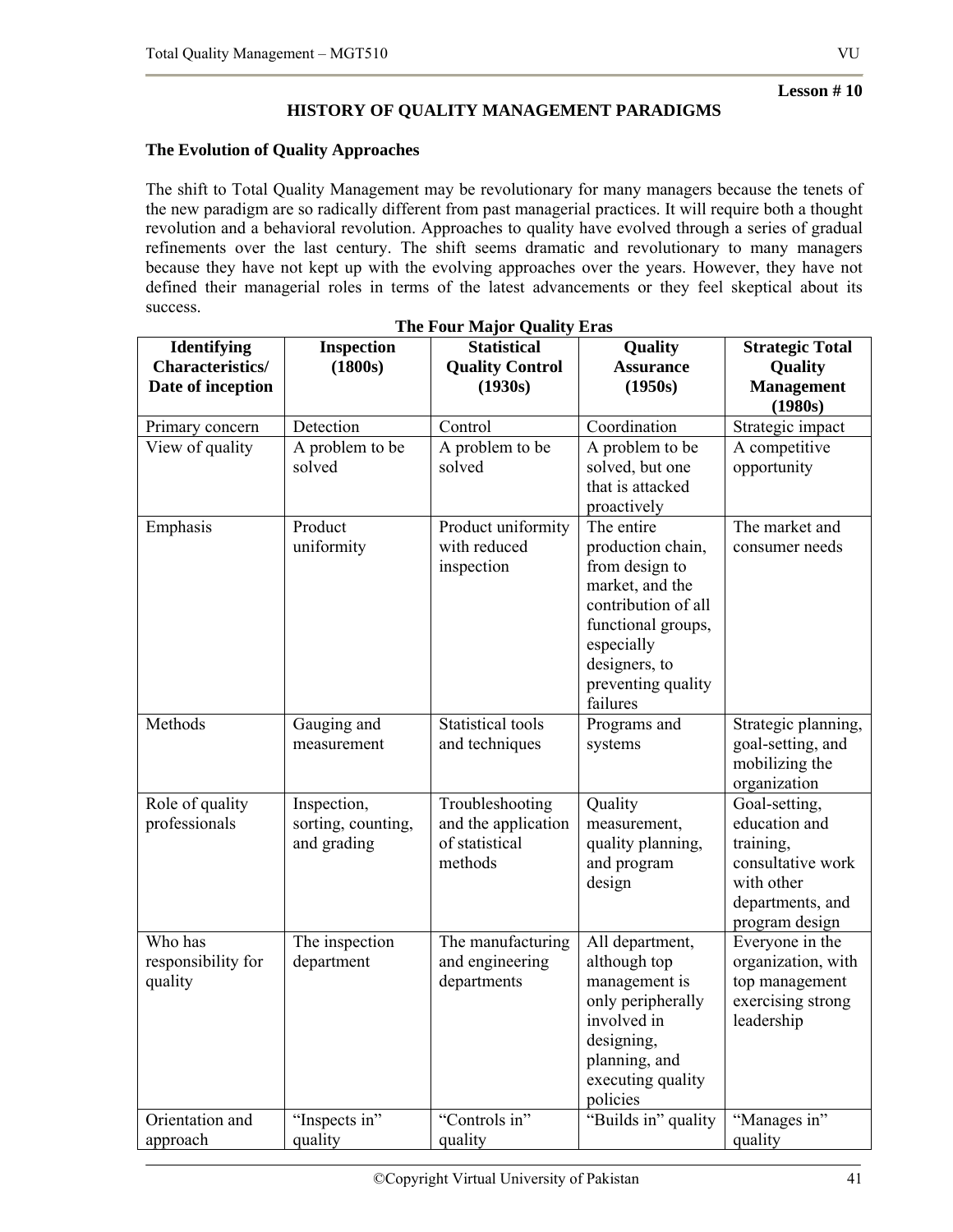## **Customer-Craft OR the Inspection Era**

Until the nineteenth century, skilled craftsmen manufactured goods in small volume. They handcrafted and fit together parts to form a unique product that was only informally inspected. Population growth and industrialization brought about production in larger volume. Manufacturing in the industrialized world tended to follow this craftsmanship model till the factory system, with its emphasis on product inspection, started in Great Britain in the mid-1750s and grew into the Industrial Revolution in the early 1800s.

The factory system, a product of the Industrial Revolution in Europe, began to divide the craftsmen's trades into specialized tasks. This forced craftsmen to become factory workers and forced shop owners to become production supervisors, and marked an initial decline in employees' sense of empowerment and autonomy in the workplace.

Quality in the factory system was ensured through the skill of laborers supplemented by audits and/or inspections. Defective products were either reworked or scrapped.

## **Mass Production and Inspection**

In the 1800s, increased specialization, division of labor, and mass production required more formal inspection. Parts had to be interchangeable. Inspectors examined products to detect flaws and separate the good from the bad. They used gauges to catch deviant parts and make sure parts fit together at final assembly. The gauging system made inspections more consistent than those conducted solely by eye, and gave inspection a new respectability.

#### **Formalizing the Inspection Function**

By the early 1900s, gauging had become more refined, and inspection was even more important. It was prominent in Henry Ford's moving assembly line and Frederick W. Taylor's system of shop floor management. In 1922, G.S. Radford formally linked inspection to quality control. For the first time, quality was regarded as an independent function and a distinct management responsibility. Radford defined quality in term of conformance to "established requirements" and emphasized inspection. He also suggested some lasting quality principles, such as getting designers involved early, closely coordinating various departments, and achieving the quality improvement results of increased output and lower costs.

Late in the 19th century the United States broke further from European tradition and adopted a new management approach developed by Frederick W. Taylor. Taylor's goal was to increase productivity without increasing the number of skilled craftsmen. He achieved this by assigning factory planning to specialized engineers and by using craftsmen and supervisors, who had been displaced by the growth of factories, as inspectors and managers who executed the engineers' plans.

Taylor's approach led to remarkable rises in productivity, but it had significant drawbacks: Workers were once again stripped of their dwindling power, and the new emphasis on productivity had a negative effect on quality.

To remedy the quality decline, factory managers created inspection departments to keep defective products from reaching customers. If defective product did reach the customer, it was more common for upper managers to ask the inspector, "Why did we let this get out?" than to ask the production manager, "Why did we make it this way to begin with?"

Through the 1920s, however, quality control was most often limited to inspection and focused on activities such as counting, grading, and rework, which is antithetical to Total Quality Management's emphasis on prevention to avoid defects. Inspection departments and quality professionals were not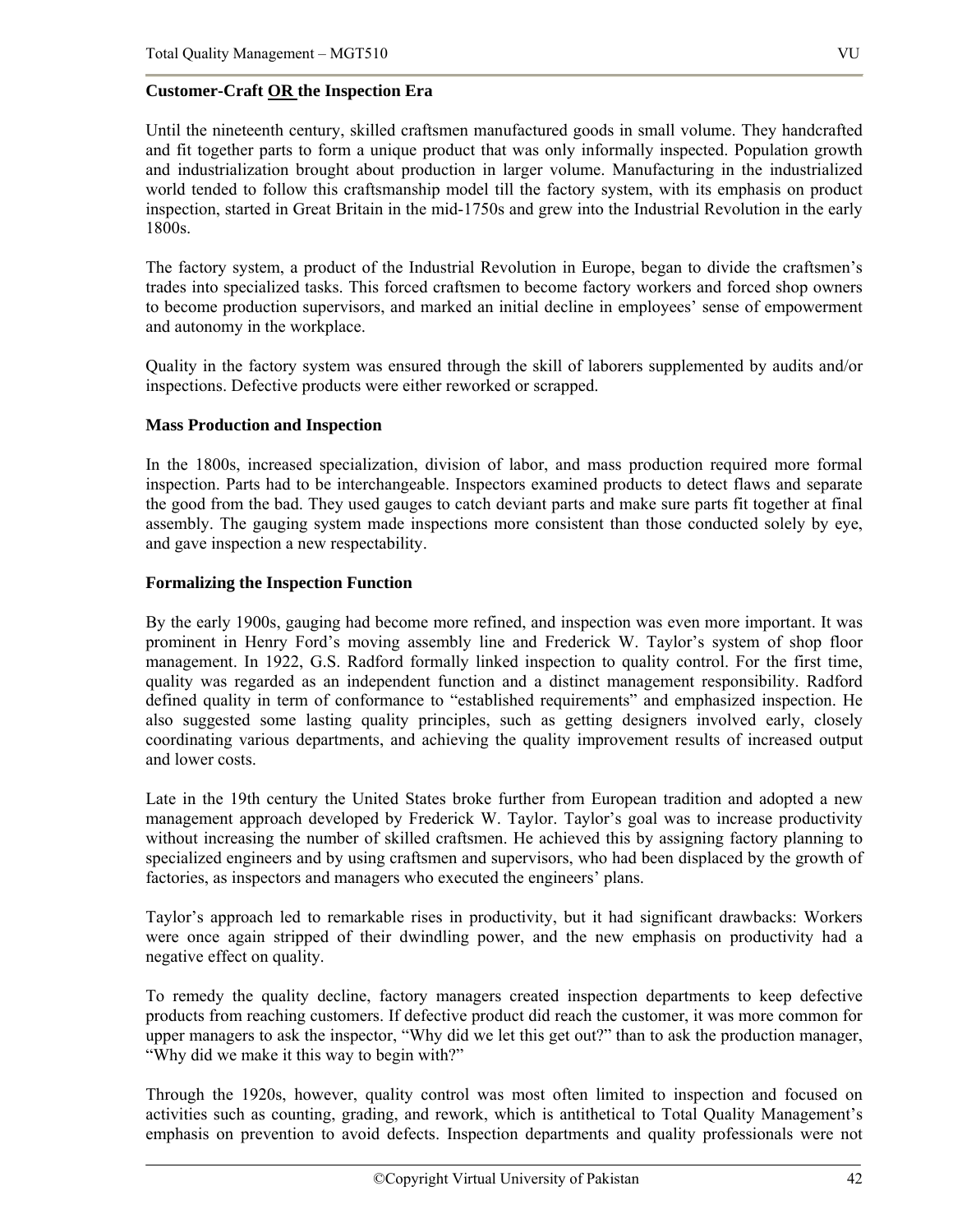required to troubleshoot, to understand and address the causes of poor quality, until the 1930s, with the creation of statistical quality control.

In the early 20th century, manufacturers began to include quality processes in quality practices. After the United States entered World War II, quality became a critical component of the war effort: Bullets manufactured in one place, for example, had to work consistently in rifles made in another. The armed forces initially inspected virtually every unit of product; then to simplify and speed up this process without compromising safety, the military began to use sampling techniques for inspection, aided by the publication of military-specification standards and training courses in Walter Shewhart's statistical process control techniques.

## **The Statistical Quality Control Era**

In 1931, Walter A. Shewhart gave quality a scientific footing with the publication of his book Economic Control of Quality of Manufactured Product. Shewhart was one of a group of people at Bell Laboratories investigating problems of quality. The statistical quality control approach that Shewhart advocated is based on his views of quality. Statistical quality control requires that numbers derived from measures of processes or products be analyzed according to a theory of variation that links outcomes to uses.

#### **Shewhart's Views of Quality**

Shewhart offered a pragmatic concept of quality: "The measure of quality is a quantity which may take on different numerical values. In other words, the measure of quality, no mater what the definition of quality may be, is a variable". Shewhart's emphasis on measurement in his definition of quality obviously relates to his prescriptions for statistical quality control, which requires numbers.

Shewhart recognized that industrial processes yield data. For example, a process in which metal is cut into sheets yields certain measurements, such as each sheet's length, height and weight. Shewhart determined this data could be analyzed using statistical techniques to see whether a process is stable and in control, or if it is being affected by special causes that should be fixed. In doing so, Shewhart laid the foundation for control charts, a modern-day quality tool.

Shewhart's concepts are referred to as statistical quality control (SQC). They differ from product orientation in that they make quality relevant not only for the finished product but also for the process that created it.

## **The Quality Assurance Era**

During the quality assurance era, the concept of quality in the United States evolved from a narrow, manufacturing-based discipline to one with implications for management throughout a firm. Statistics and manufacturing control remained important, but coordination with other areas, such as design, engineering, planning, and service activities, also became important to quality. While quality remained focused on defect prevention, the quality assurance era brought a more proactive approach and some new tools.

The quality assurance era significantly expanded the involvement of all other functions through total quality control, and inspired managers to pursue perfection actively. However, the approaches to achieving quality remained largely defensive. Controlling quality still meant acting on defects. Quality was something that could hurt a company if ignored, rather than a positive characteristic necessary in obtaining competitive advantage. This view started to change in the 1970s and 1980s, when managers started to recognize the strategic importance of quality.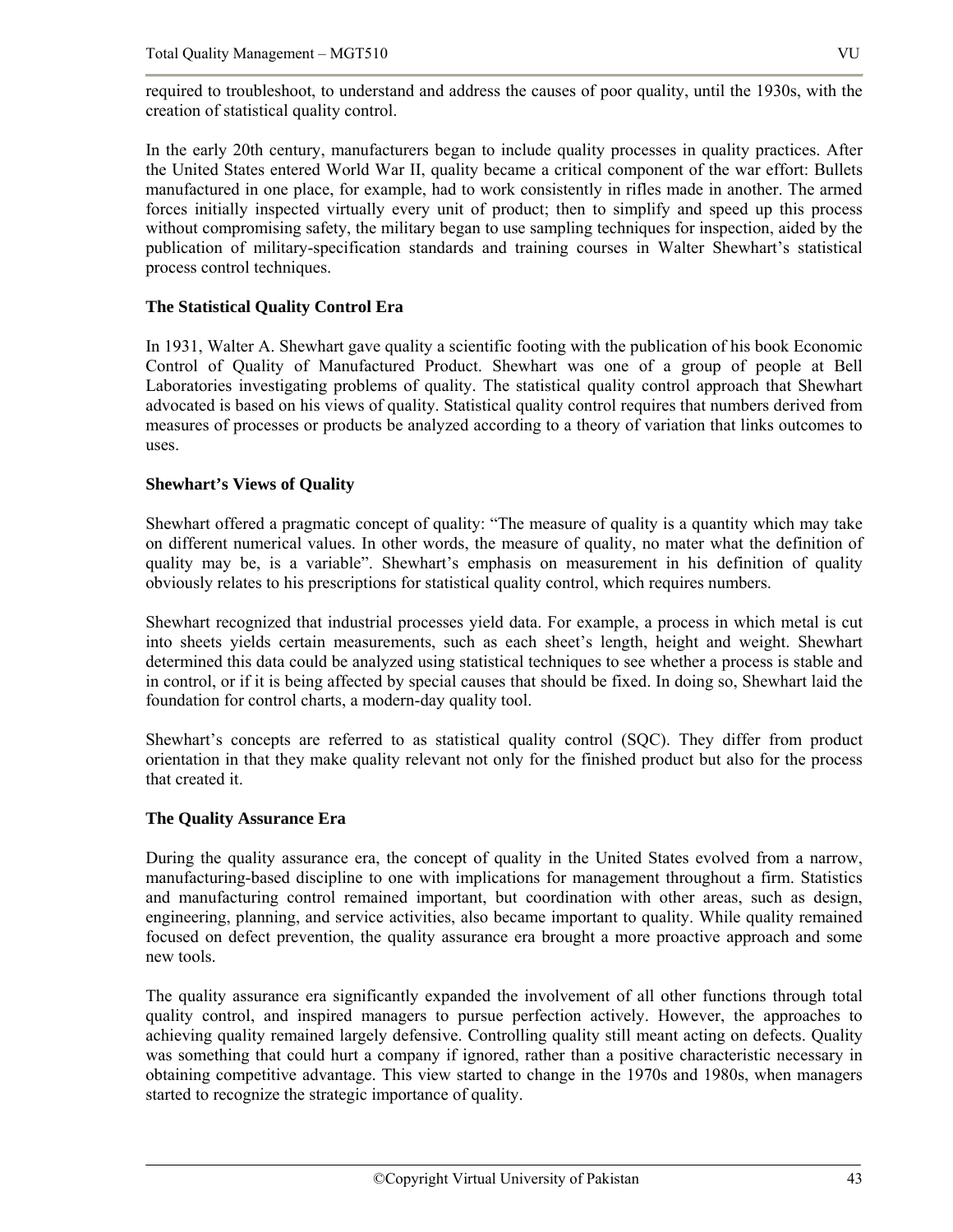## **Total Quality Control and Customer Driven Quality**

The beginning of the 20th century marked the inclusion of "processes" in quality practices. A "process" is defined as a group of activities that takes an input, adds value to it and provides an output, such as when a chef transforms a pile of ingredients into a meal.

In 1956, Armand Feigenbaum extended this principle by suggesting that high-quality products are more likely to be produced through total quality control than when manufacturing works in isolation:

 The underlying principle of this total quality view. . . . is that, to provide genuine effectiveness, control must start with the design of the product and end only when the product has been placed in the hands of a customer who remains satisfied .. . . the first principle to recognize is that quality is everybody's job.

The birth of total quality in the United States came as a direct response to the quality revolution in Japan following World War II. The Japanese welcomed the input of Americans Joseph M. Juran and W. Edwards Deming and rather than concentrating on inspection, focused on improving all organizational processes through the people who used them.

Feigenbaum's message reinforced Juran's emphasis on managerial responsibility. To make total quality control work, many companies developed matrices or relationship charts. These charts list functions (departments or groups) across the top and required activities down the side, and shows responsibility relationships in each cell. The considerable overlap among functions means that cross-functional teams are needed to ensure required communication and collaboration, for example, in assessing the "manufacturability" of a design and debugging new manufacturing techniques through pilot runs.

Both Juran and Feigenbaum acknowledged that statistical methods and manufacturing control were still important. However, they also felt total quality control would require new management skills to deal with areas such as new product development and vendor selection. Managers also would be required to engage in activities such as quality planning and coordinating cross-functional teamwork. Despite the emphasis on teamwork, Feigenbaum's TQC suggests that more than half of the primary responsibilities for quality belong to the quality control department, another practice that is antithetical to modern Total Quality Management.

W Edwards Deming, a statistician with the U.S. Department of Agriculture and Census Bureau, became a proponent of Shewhart's SQC methods and later became a leader of the quality movement in both Japan and the United States.

## **The Strategic Quality Management Era**

The present quality era, Strategic Quality Management, incorporates elements of each of the preceding eras, particularly the contributions of Shewhart, Deming, Juran, and Feigenbaum. So many elements of previous eras are incorporated into Strategic Quality Management that the last two decades may at first appear to be just a repackaging of old ideas. There are, however, dramatic differences from earlier eras. For the first time, top managers began to view quality positively as a competitive advantage, and to address it in their strategic planning processes, which are focused on customer value.

Because quality started to attract the attention of top managers, it impacted management throughout the organization. Quality was not just for the inspectors or people in the quality assurance department to worry about. This era marks the emergence of a new paradigm for management. A number of developments were brought together and reconfigured into a new approach to management in all departments and specialties.

A variety of external forces brought quality to the attention of top managers. They began to see a link between losses of profitability and poor quality. The forces that brought this connection to their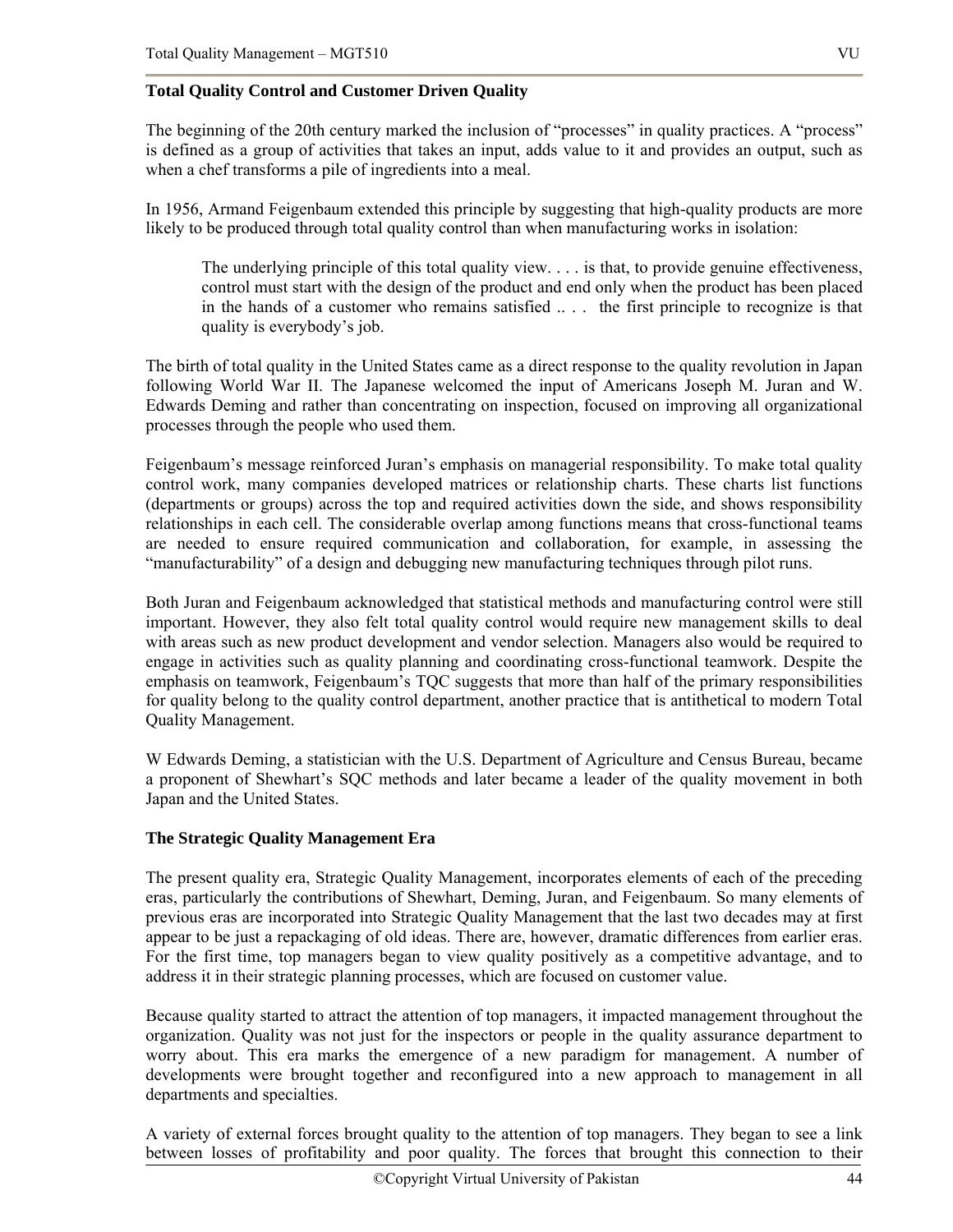attention included a rising tide of multimillion-dollar product liability suits for defective products and constant pressures from the government on several fronts, including closer policing of defects, product recalls. Perhaps the most salient external force was the growing market share incursions from foreign competitors, particularly the Japanese, in such diverse industries as semiconductors, automobiles, machine tools, radial tires, and consumer electronics.

Producing products with superior quality, lower cost, and more reliable delivery, Japanese firms gained market shares and achieved immense profitability. The onslaught of these events in the mid-1970s and 1980s seemed rather sudden, However, Japanese firm had been building their industrial capabilities for decades, developing and refining approaches to quality grounded in the principles taught to them by Americans after World War II. Manager and theorists have been captivated by "Japanese management" over the last two decades. Indeed, the Strategic Quality Management era borrows a number of it elements from the developments that quality took place in Japan at the same time as the quality assurance era in the United States.

## **Total Quality Management**

Just as the definition of quality has been a source of confusion, so has the definition of Total Quality Management. There is no consensus on what constitutes TQM. Almost every organization defines it differently or calls it something other than TQM.

In the United States, Total Quality Management is often used to refer to the management approaches being developed in the current era of Strategic Quality Management while the new paradigm is emerging. Ideally, managers in the Strategic Quality Management era regard total Quality management as something more than a "program," and take it beyond all the deficiencies mentioned earlier.

In this context, the word "Total" conveys the idea that all employees, throughout every function and level of an organization, pursue quality. The word "quality" suggests excellence in every aspect of the organization. "Management" refers to the pursuit of quality results through a quality management process. This begins with strategic management processes and extends through product design, manufacturing, marketing, finance, and so on. It encompasses, yet goes beyond, all of the earlier definitions of quality by puling them together into a never-ending process of improvement. Accordingly, TQM is as much about the quality process as it is about quality results or quality products. It began with people, particularly managers.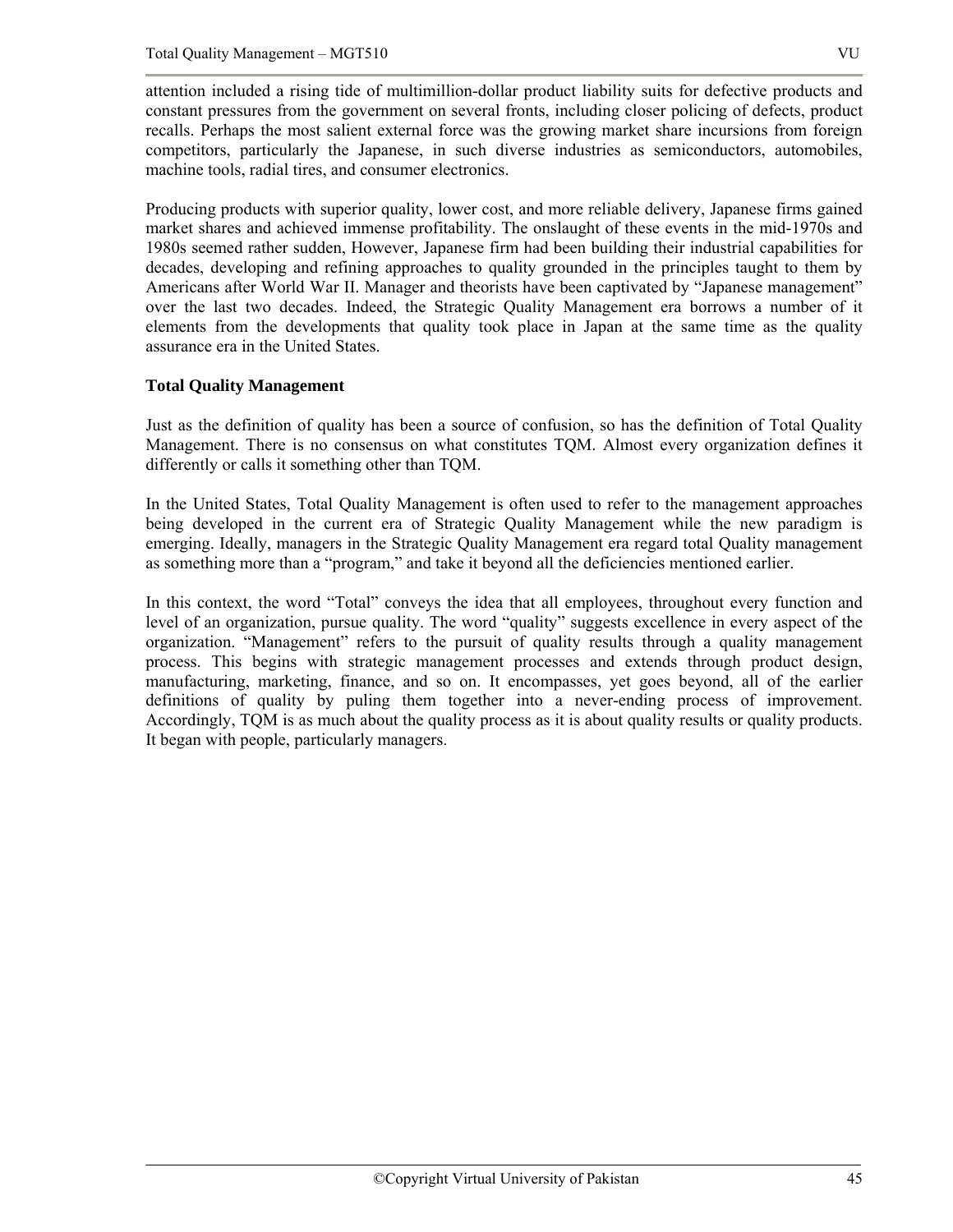# **DEFINING QUALITY, QUALITY MANAGEMENT AND LINKS WITH PROFITABILITY**

#### **Beyond Total Quality**

By the end of the 1990s Total Quality Management (TQM) was considered little more than a fad by many American business leaders (although it still retained its prominence in Europe).

As the 21st century begins, the quality movement has matured. New quality systems have evolved beyond the foundations laid by Deming, Juran and the early Japanese practitioners of quality.

Some examples of this maturation:

- In 2000 the ISO 9000 series of quality management standards was revised to increase emphasis on customer satisfaction.
- Beginning in 1995, the Malcolm Baldrige National Quality Award added a business results criterion to its measures of applicant success.
- Six-Sigma, a methodology developed by Motorola to improve its business processes by minimizing defects, evolved into an organizational approach that achieved breakthroughs – and significant bottom-line results.
- Quality Function Deployment was developed by Y. Akao as a process for focusing on customer wants or needs in the design or redesign of a product or service.
- Sector-specific versions of the ISO 9000 series of quality management standards were developed for such industries as automotive (QS-9000), aerospace (AS9000) and telecommunications (TL 9000 and ISO/TS 16949) and for environmental management (ISO 14000) and also for IT Sector.
- Quality has moved beyond the manufacturing sector into such areas as service, healthcare, education and government.
- The CMM levels 1-5 emphasize quality in IT sector from the maturity point of view of processes and people.
- Emphasis on learning by doing as a means of continual improvement has been accepted and has paved the way to consider Knowledge as a strategic resource of production in 21<sup>st</sup> century work place and in work organizations.
- Discussion of Knowledge Management and Learning Organizations are becoming common in all sorts of companies and all sectors of economy and is rather being taken as a source of national competitive advantage in global interconnected and interdependent info-com oriented world.

## **THE CONCEPT OF QUALITY**

People define quality in many ways. Some think of quality as superiority or excellence, others view it as a lack of manufacturing or service defects, still others think of quality as related to product features or price. As study that asked managers of 86 firms to define quality produced several dozen different responses, including.

- 1. perfection
- 2. consistency
- 3. eliminating waste
- 4. speed of delivery
- 5. compliance with policies and procedures
- 6. providing a good, usable product
- 7. doing it right the first time
- 8. delighting or pleasing customers
- 9. total customers service and satisfaction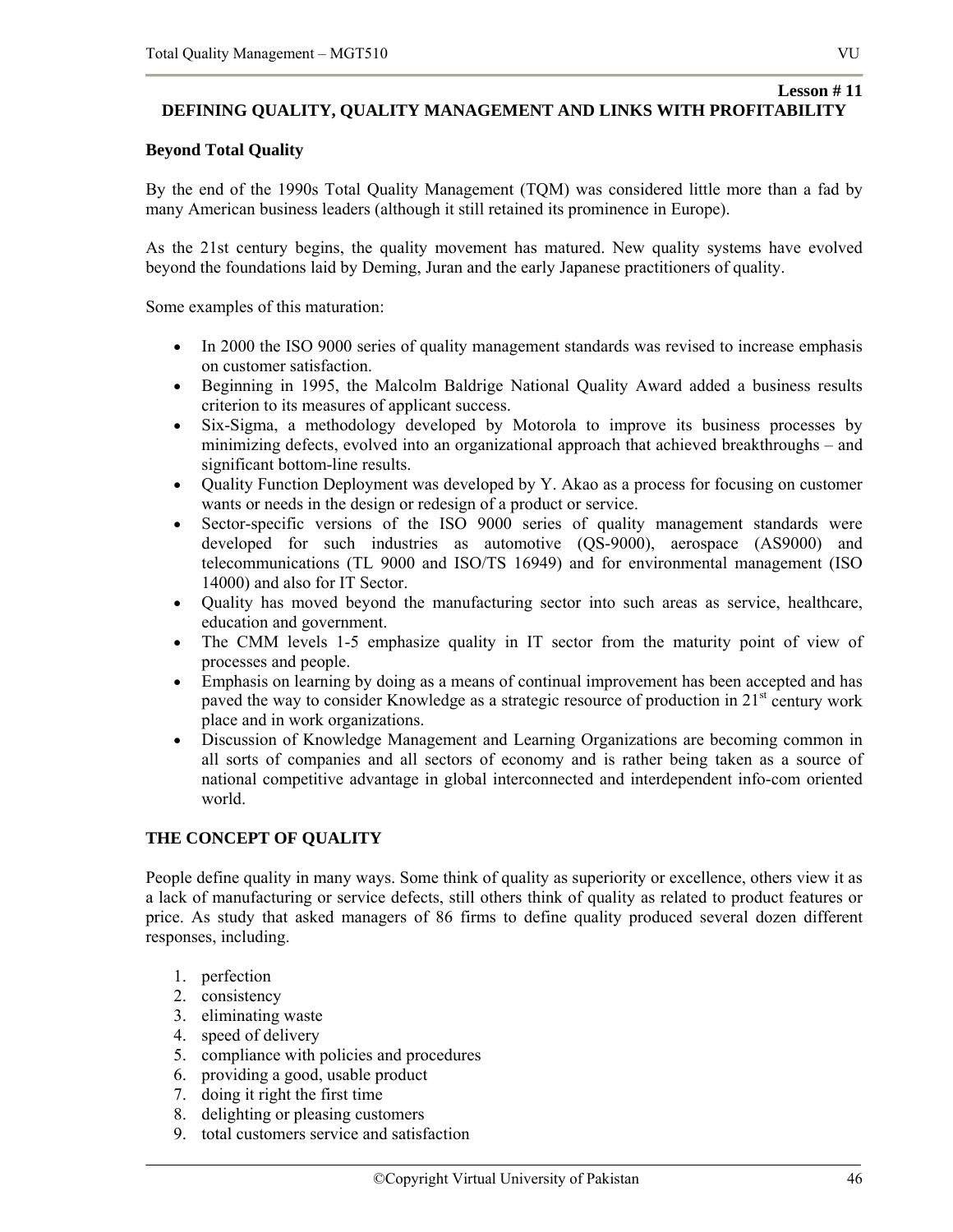Today most managers agree that the main reason to pursue quality is to satisfy customers. The American National Standards Institute (ANSI) and the American Society for Quality (ASQ) define quality as "the totality of features and characteristics of a product or service that bears on its ability to satisfy given needs." The view of quality as the satisfaction of customer needs is often called fitness for use. In highly competitive markets, merely satisfying customer needs will not achieve success. To beat the competition, organizations often must exceed customer expectations. Thus, one of the most popular definitions of quality is meeting or exceeding customer expectations.

## **What is Quality?**

To understand total quality, one must first understand quality. Customers that are business organizations will define quality very clearly using specifications, standards, and other measures. This makes the point that quality can be defined and measured. Although few consumers could define quality if asked, all know it when they see it. This makes the critical point that quality is in the eye of the beholder. With the total quality approach, customers ultimately define quality.

People deal with the issue of quality continually in their daily lives. We concern ourselves with quality when grocery shopping, eating in a restaurant, and making a major purchase such as an automobile, a home, a television, or a personal computer. Perceived quality is a major factor by which people make distinctions in the market place. Whether we articulate them openly or keep them in the back of our minds. We all apply a number of criteria when making a purchase. The extent to which a purchase meets these criteria determines its quality in our eyes.

One way to understand quality as a consumer-driven concept is to consider the example of eating at a restaurant. How will you judge the quality of the restaurant? Most people apply such criteria as the following:

- ♦ Service
- ♦ Response time
- ♦ Food preparation
- ♦ Environment/atmosphere
- ♦ Price
- ♦ Selection

The example gets at one aspect of quality – the results aspect. Does the product or service meet or exceed customer expectations? This is a critical aspect of quality, but it is not the only one. Total quality is a much broader concept that encompasses not just the results aspect but also the quality f people and the quality of processes.

## **Chain Reaction and Profitability**

Deming stresses that higher quality and improvement in quality leads to higher productivity, which in turn leads to long-term competitive strength. The Deming "chain reaction," shown in Figure below, summarizes this view. This theory states that improvements in quality lead to lower cost because of less rework, fewer mistakes, fewer delays and snags, and better use of time and materials. Lower costs, in turn, lead to productivity improvements. With better quality and lower prices, the firm can achieve a higher market share and thus stay in business, providing more and more jobs. Deming states emphatically that top management has the overriding responsibility for quality improvement.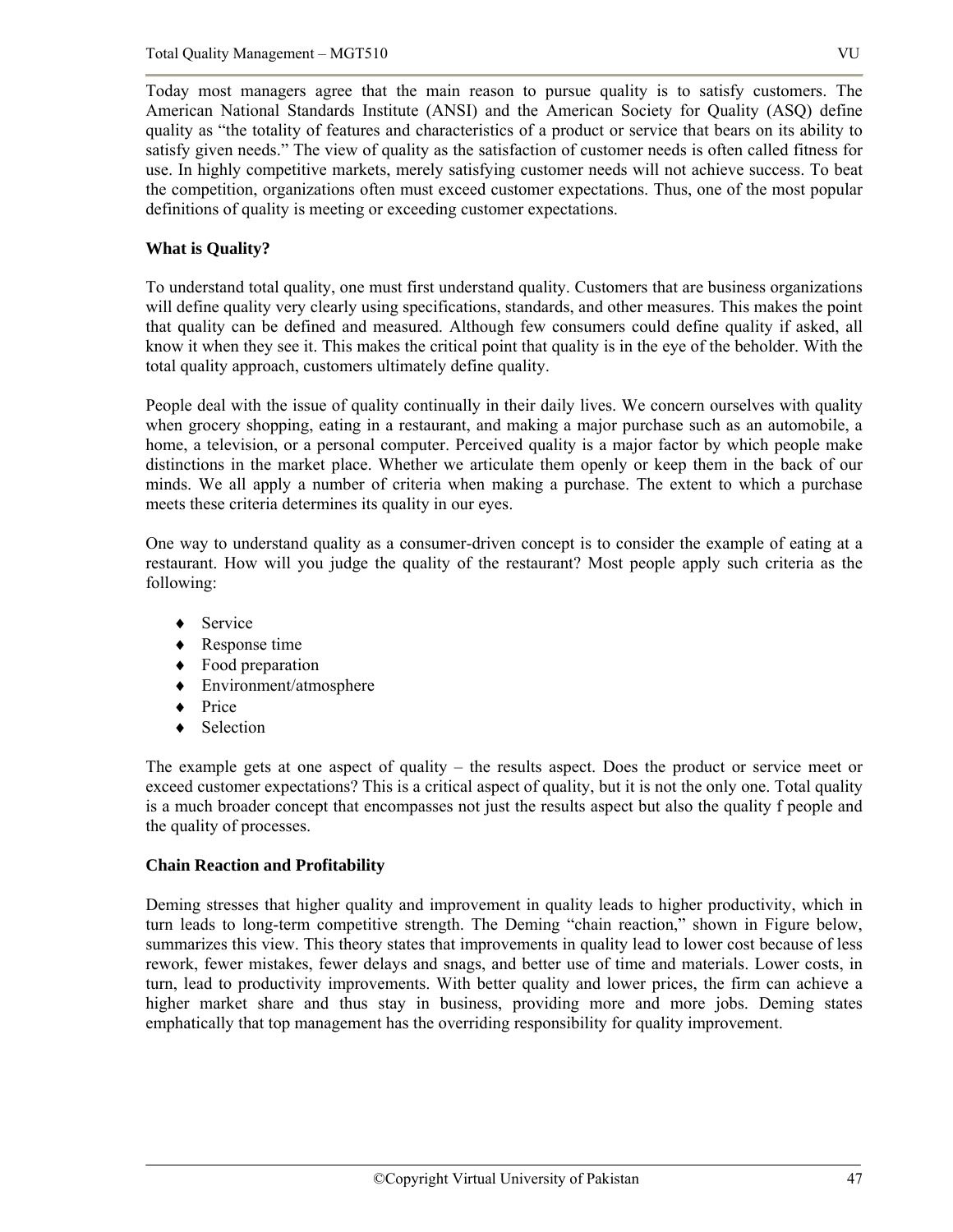## **The Deming Chain Reaction**



## **SIPOC Analysis:**

A fundamental step in improving a process is to understand how it functions from a process management perspective. This can be seen through the analysis diagram of the process to identify the Supplier-Input-Process-Output-Customer (SIPOC) linkages.

It begins with defining the process of interest and listing the outputs that the process creates that go to the customers.

#### **What is a SIPOC Diagram (High-Level Process Map) and how is it Used in Six-Sigma?**

A SIPOC diagram, also known as a high-level process map is a tool used in the Six Sigma methodology. In order for your company to receive a Six Sigma certification, you must first complete a project that demonstrates your ability to follow the Six Sigma process and show that you understand how to use the tools.

The reason you would want to map your company's current process is so that you can put yourself in a position to be able to quickly define, document, analyze, prioritize and recommend solutions and follow-up plans to move the company toward its financial and customer-focused goals.

Before beginning a process improvement project, you must first identify all the relevant elements. You use a SIPOC Diagram to help define these. It is typically used at the Measure phase of the Six Sigma DMAIC (Define, Measure, Analyze, Improve, and Control) process. A SIPOC diagram helps to identify the process outputs and the customers of those outputs so that the voice of the customer can be captured.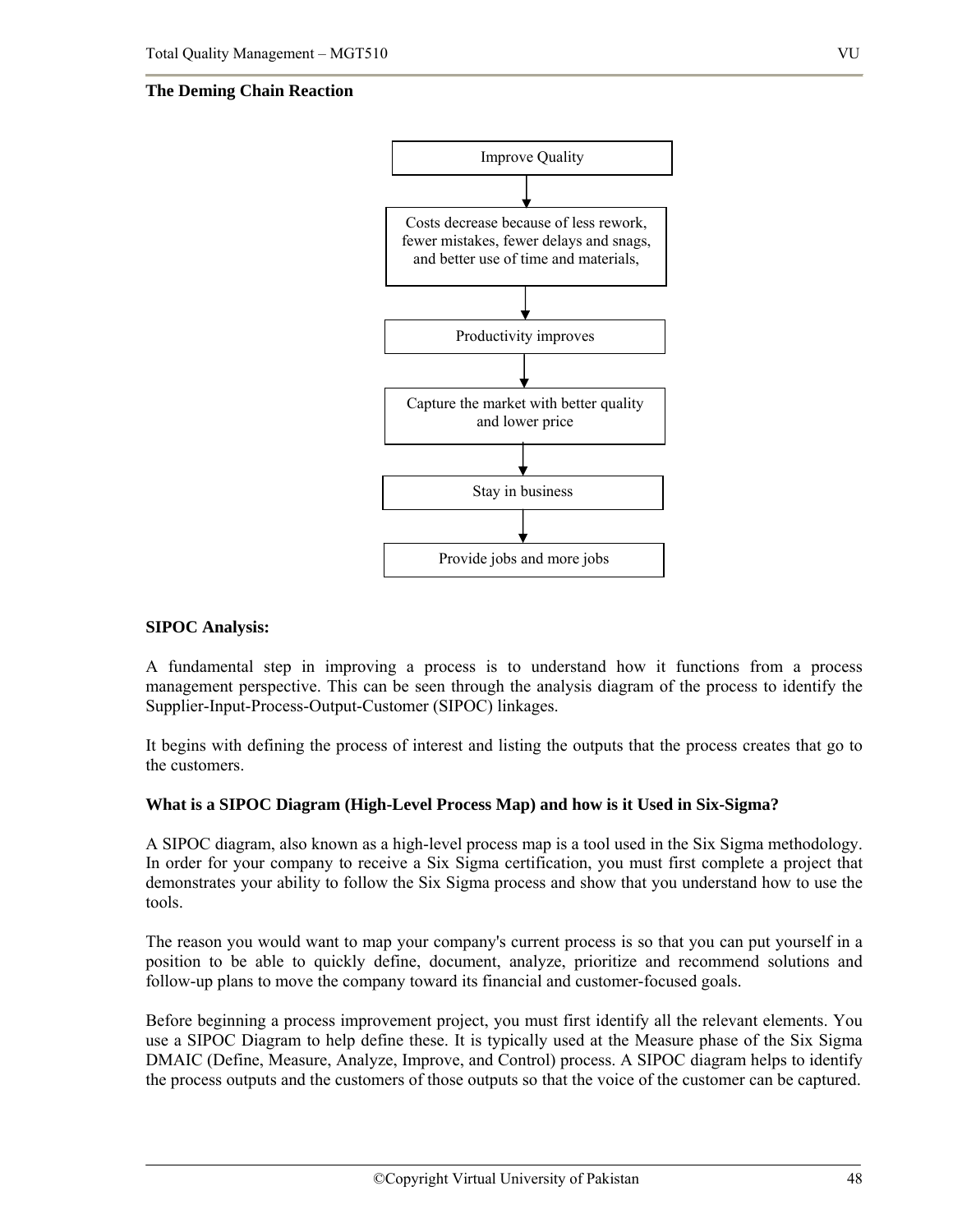The SIPOC diagram includes a high-level map of the process that "maps out" its basic steps. Through the process, the suppliers (S) provide input (I) to the process. The process (P) your team is improving adds value, resulting in output (O) that meets or exceeds the customer (C) expectations. These can be better defined as:

- Suppliers: Significant internal/external suppliers to the process
- Inputs: are the significant inputs to the process. This would include things such as materials, forms, information, staff, etc.
- Process: One block representing the entire process
- Outputs: are the significant outputs to internal/external customers. This would be anything the business unit distributes. Frequency/timing is listed along with the output. Examples of outputs would be reports, ratings, products, documents, etc.
- Customers: are the significant internal/external customers to the process. This would include anyone who receives outputs. It is important to note that the customer must get the output directly from the business unit and does not necessarily have to be a user of the output. If the output is received from a third party, they are not customer s. Examples of customers could be managers, CEOs, boards of directors or other departments.

When creating a SIPOC diagram, your project team does not necessarily need begin at the beginning. In fact, the team should probably start in the process (P) phase and ask questions about the process itself. The team should label the process with the summaries of the most critical three to six steps. After analyzing the process, they should document what (O) is delivered to whom (C). The team can brainstorm and prioritize the most critical one to three customers. They then can identify, prioritize and align the outputs most significant to those customers. The next step would be to verify these initial assumptions with voice of the customer tools from the DMAIC process and/or designate as critical to quality, speed or cost. Lastly, the team can identify what input or information (I) is needed to perform that process and who provides that input (S). This brainstorming and prioritization of significant inputs finishes the activities around building a SIPOC.

In summary, there are three main reasons we many times begin the Six Sigma process by building a SIPOC diagram. These are:

- 1. A SIPOC diagram quickly and easily captures the current or "as is" state of the organization and processes in question.
- 2. The SIPOC exercise brings associates together in a non-threatening way that builds.
- 3. The SIPOC exercise allows the team to review all the processes in a way that they can easily see which next steps can be identified.

#### **Source:**

http://www.businessknowledgesource.com/manufacturing/what is a sipoc diagram high level process map an d how is it used in six sigma 021699.html

#### **Quality Terminology:**

#### **Quality:** is fitness for use (Juran)

**Quality Control:** It is a system where the qualities of products or services are inspected into to produce them economically to meet the requirement of the purchaser. It is the operational technique.

**Quality Assurance:** It means to assure quality in a product so that a customer can buy it with confidence and use it for a large period of time with satisfaction.

According to ISO, QA means, "all those planned and systematic actions necessary to provide adequate confidence that a product or service will satisfy given requirements for quality."

**Quality Management system** refers to the organization's structure for managing its processes - or activities - that transform inputs of resources into a product or service which meet the organization's objectives, such as satisfying the customer's quality requirements, complying with regulations, or meeting environmental objectives.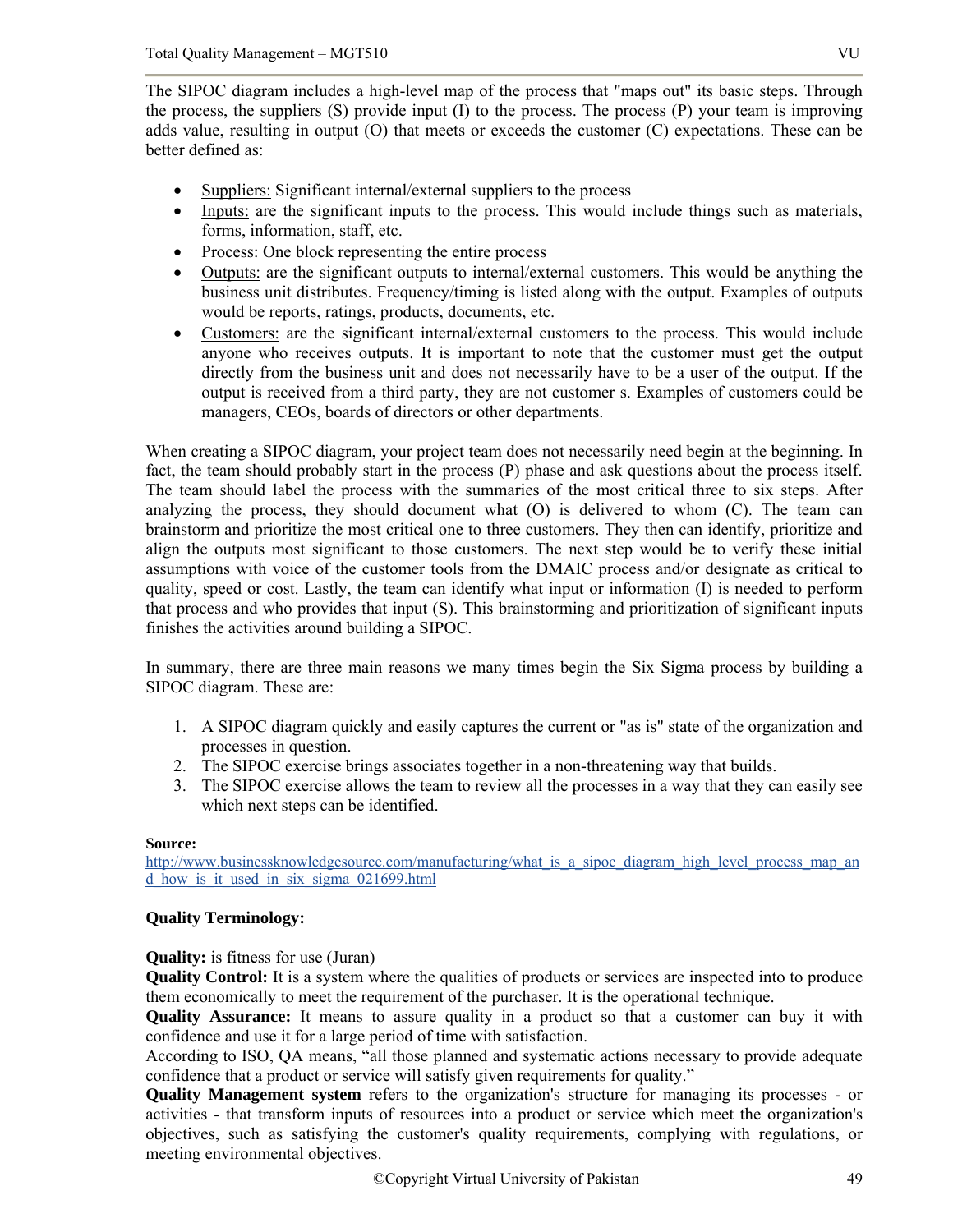**Total Quality Management:** TQM is both philosophy and a set of guiding principles that represent the foundation of a continuously improving organization. It is the application of quantitative methods as well as human resources to improve the whole supply chain for customers and suppliers.

**Customer:** Any one who receives or is affected by the product, service, or process.

**External Customer:** The one outside the company walls or office/department walls or the next one in chain who receives your product, service or idea.

**Internal Customers:** Staff members, employees or any one who works for the interest of a company or office or boss and expects a reward or salary or benefit from the company or office or boss.

**Investor Customer:** The one who has invested his fortune and finance to build a company and expects a good return on his/her financial capital or fortune. Shareholders, Stockholders

**Social Customer:** The society at large.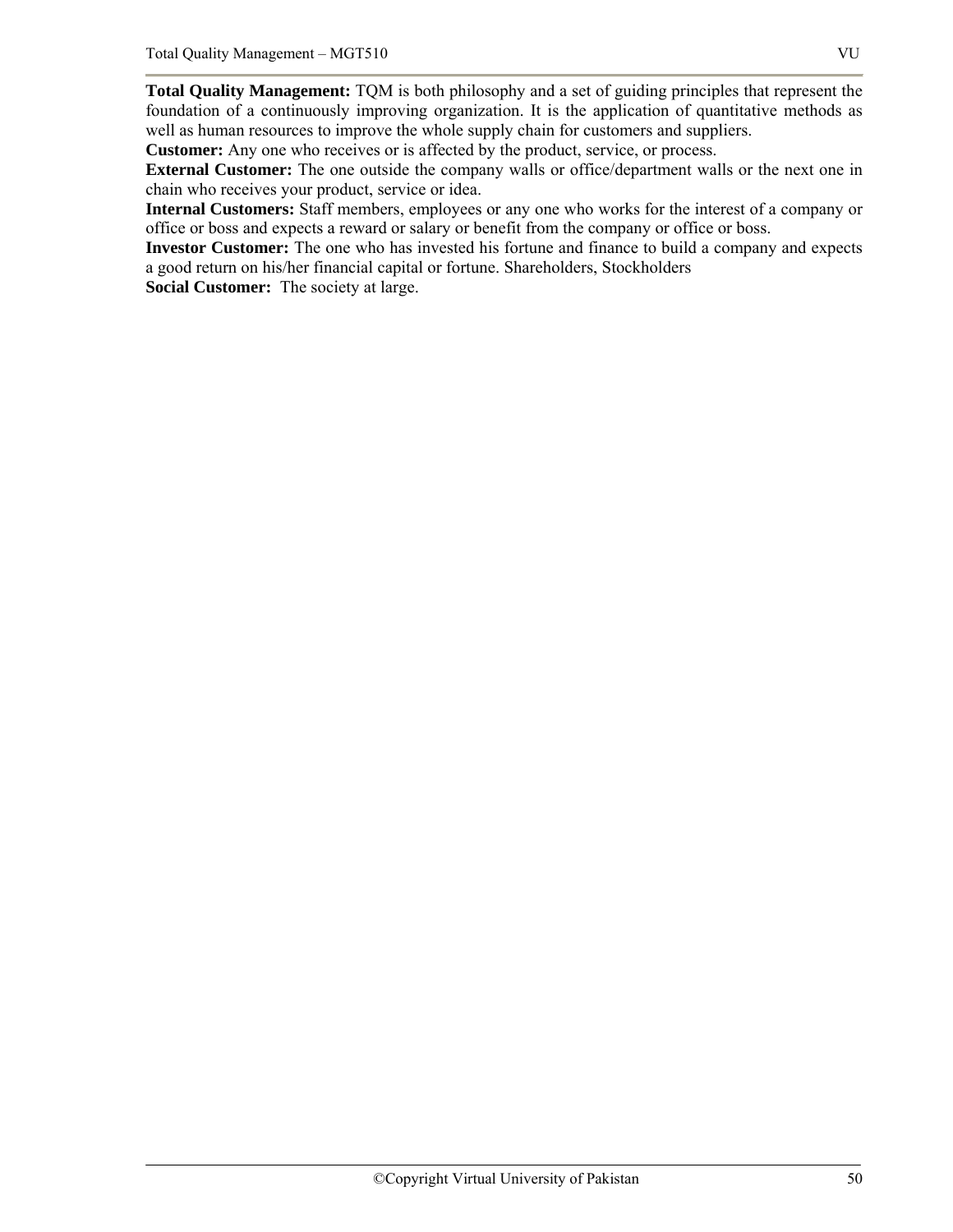# **Lesson # 12**

**LEARNING ABOUT QUALITY AND APPROACHES FROM QUALITY PHILOSOPHIES**

Many individuals have made substantial contributions to the theory and practice of quality management. These include the well-known "gurus": W. Edwards Deming, Joseph M. Juran, and Philip B. Crosby, as well as many other consultants, business executives, and academic researchers. Their philosophical writings and lectures have helped shape management thought as well as provide the foundation for practical management frameworks designed around quality.

Total quality requires a set of guiding principles. Such principles have been promoted by the three "quality gurus" – Deming, Juran, and Crosby. Their insights on measuring, managing, and improving quality have had profound impacts on countless managers and entire corporations around the world. Deming has generated the most interest and controversy. A discussion of his philosophy, which is actually more about management than quality, follows.

#### **The Deming Management Philosophy**

Deming was trained as statistician and worked for Western Electric during its pioneering era of statistical quality control development in the 1920s and 1930s. During World War II he taught quality control courses as part of the national defense effort. Although Deming taught many engineers in the United States, he was not able to reach upper management. After the war, Deming was invited to Japan to teach statistical quality control concepts. Top managers there were eager to learn, and he addressed 21 to executives who collectively resented 80 percent of the county's capital. They embraced Deming's message and transformed their industries. By the mid-1970s, the quality of Japanese products exceeded that of Western manufacturers, and Japanese companies had made significant penetration into Western markets.

Deming's contributions were recognized early by the Japanese. The Deming Application Prize was instituted in 1951 by the Union of Japanese Scientists and Engineers in recognition and appreciation for his achievements in statistical quality control. Deming also received the nation's highest honor, the Royal Order of the Sacred Treasure, from the emperor of Japan. The former chairman of NEC Electronics once said, "There is not a day I don't think about what Dr. Deming meant to us."

Deming was virtually unknown in the United States until 1980 where NBC aired a white paper entitled "If Japan Can . . . Why Can't We?" This program made Deming a household name among corporate executives, and companies such as Ford invited him to assist them in revolutionizing their quality approaches. Deming worked with passion until his death in December 1993 at the age of 93, knowing he had little time left to make a difference in his home country. When asked how he would like to be remembered, Deming replied, "I probably won't even by remembered in my home country USA" Then after a long pause, he added, "Well, maybe…. as someone who spent his life trying to keep America from committing suicide."

Unlike other management gurus and consultants, Deming never defined or described quality precisely. In his last book, he stated, "A product or a service possesses quality if it helps somebody and enjoys a good and sustainable market." Deming's philosophy is based on improving products and services by reducing uncertainty and variability in the design and manufacturing processes. In Deming's view, variation is the chief culprit of poor quality. In mechanical assemblies, for example, variations from specifications for part dimensions lead to inconsistent performance and premature wear and failure. Likewise, inconsistencies in service frustrate customers and damage a firm's image. To achieve reduced variation, he advocates a never-ending cycle of product design, manufacture, test, and sales, followed by market surveys, then redesign, and so forth.

Deming has summarized his philosophy in what he calls "A system of Profound Knowledge."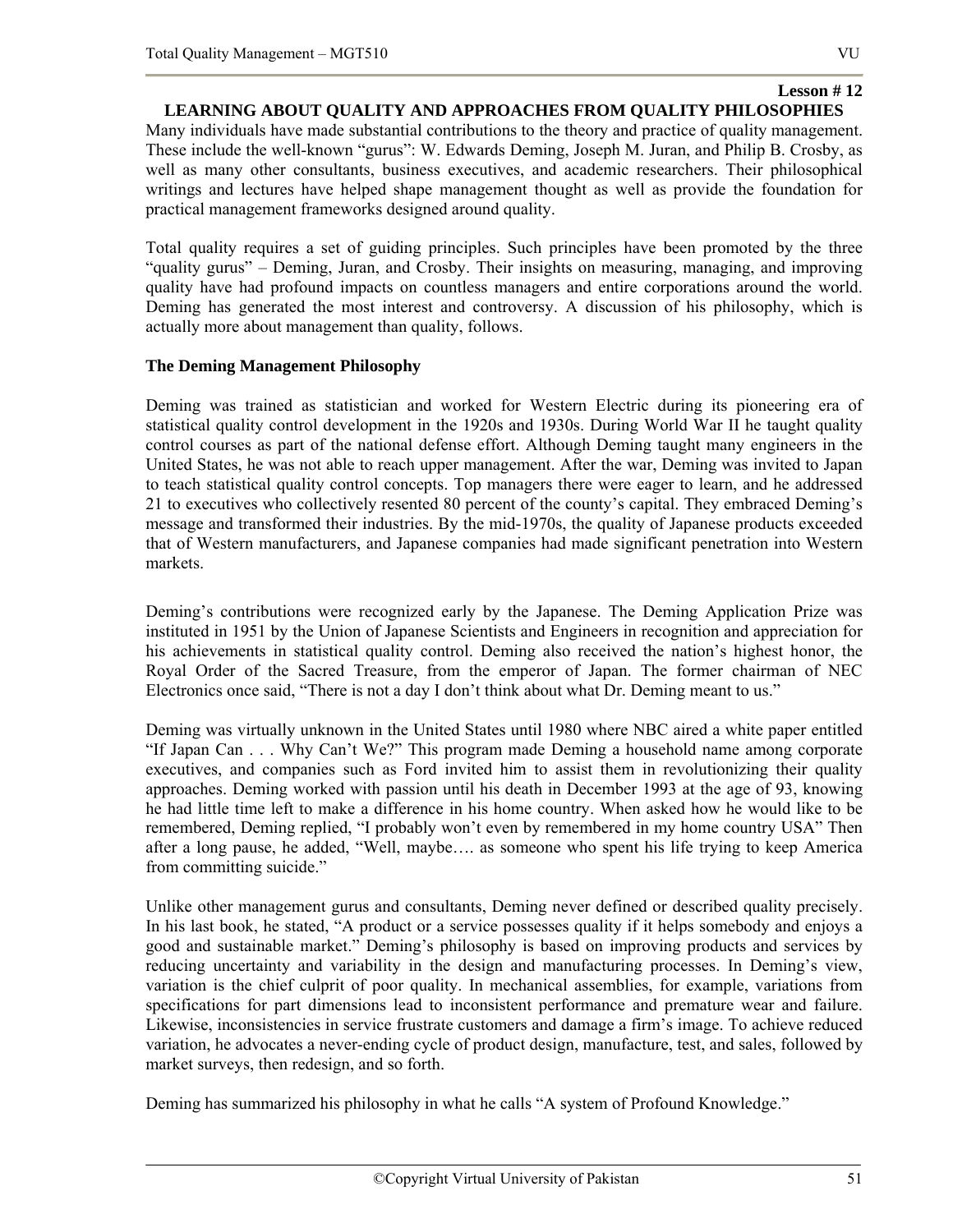#### **System of Profound Knowledge**

Profound knowledge consists of four parts: (1) appreciation for a system, (2) some knowledge of the theory of variation, (3) theory of knowledge, and (4) psychology.

## **APPRECIATION FOR A SYSTEM**

A system is a set of functions or activities within an organization that work together to achieve organizational goals. For example, McDonald's restaurant can be viewed as a system. It consists of the order-taker/cashier subsystem, grill and food preparation subsystem, drive-through subsystem, and so on.

The components of any system must work together for the system to be effective. When parts of a system interact, the system as a while cannot be understood or managed solely in terms of its parts. To run any system, manager must understand the interrelationships among all subsystems and the people that work in them. One example is performance appraisal. The following are some of the factor within a system that affects the individual performance of an employee:

- Training received
- Information and resources provided
- Leadership of supervisors and managers
- Disruptions on the job
- Management policies and practices

According to Deming, however, most performance appraisals do not recognize these factors.

Management must have an aim, a purpose to which the system continually strives. Deming believes that the aim of any system is for everybody – stockholders, employees, customers, community, and the environment – to gain over the long term. Stockholders can realize financial benefits, employees can have opportunities for training and education, customers can receive products and services that meet their needs and create satisfaction, the community can benefit from business leadership, and the environment can benefit from socially responsible management.

Deming emphasizes that management's job is to optimize the system. By making decisions that are best for only a small part of the system (often encouraged by competition), we sub-optimize. Suboptimization results in a loss to everybody in the system. For example, a common practice is to purchase materials or services at the lowest bid. Inexpensive material may be of such inferior quality that they will cause excessive costs in adjustment and repair during manufacture and assembly. Although the purchasing department's track record might look good, the overall system will suffer.

This theory applies to managing people also. Pitting individuals or departments against each other for resources is self-destructive. The individuals or departments will perform to maximize their expected gain, not that of the firm as a whole. Employees must cooperate with each other. Likewise, sales quotas or arbitrary cost reduction goals do not motivate people to improve the system and, ultimately, customer satisfaction; workers will perform only to meet the quotas and goals.

## **THEORY OF VARIATION**

The second part of Profound Knowledge some understands of statistical theory, particularly as it applies to variation. Just as no two pizzas or "Qeema Nans" are exactly alike, no two outputs from any production process are exactly alike. A production process contains many sources of variation. Different lots of martial will vary in strength, thickness, or moisture content, for example. Cutting tools will have inherent variation in strength and composition. During manufacturing, tools will experience wear,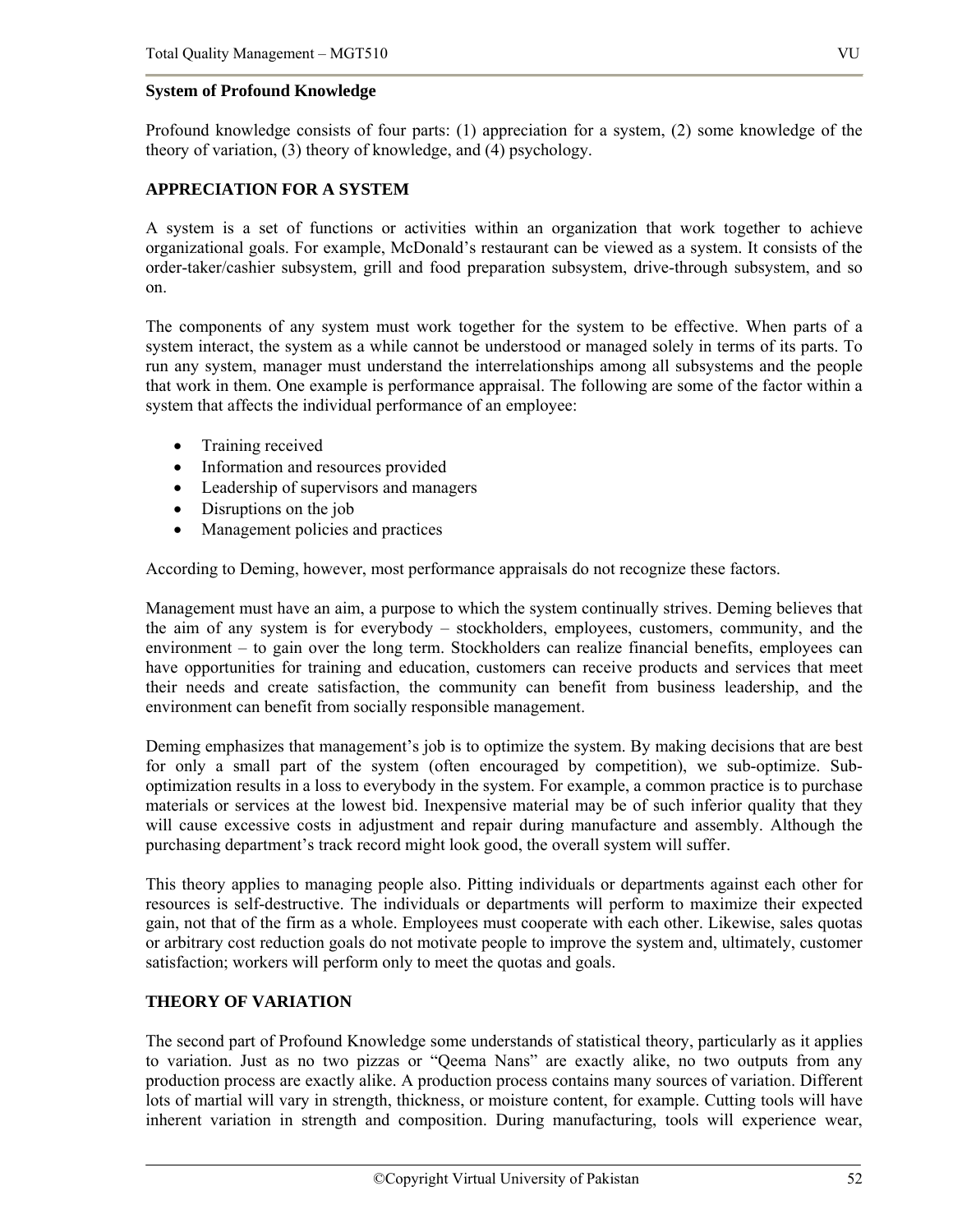The complex interaction of all these variations in materials, tools, machines, operators, and the environment cannot be understood. Variation due to any individual source appears random; however, their combined effect is stable and can usually be predicted statically. Factors that are present as a natural part of a process are called common causes of variation.

Common causes generally account for about 80 to 90 percent of the observed variation in a production process. The remaining 10 to 20 percent result from special causes of variation, often called assignable causes. Special causes arise from external sources that are not inherent in the process. A bad batch or material purchased from a supplier, poorly trained operator, excessive tools wear, or mis-calibration of measuring instruments are examples of special causes. Special causes result in unnatural variations that disrupt the random pattern of common causes. Hence they are generally easy to detect using statistical methods, and it is usually economical to remove them.

A system governed only by common causes is said to be stable. Understanding a stable system and the differences between special and common causes of variation is essential for managing nay system. Management can make two fundamental mistakes in attempting to improve a process:

- 1. To treat as special cause any fault, complaint, mistake, breakdown, accident, or shortage when it actually came from common causes.
- 2. To attribute to common causes any fault, complaint, mistake, breakdown, accident, or shortage when it actually came from a special cause.

In the first case, tampering with a stable system will actually increase the variation in the system. In the second case, we can miss the opportunity to eliminate unwanted variation by assuming that it is not controllable. Changing a system on the basis of a special cause can damage the system and add cost. Variation should be minimized. The producer and consumer both benefit from reduced variation. The producer benefits by having less need for inspection, less scrap and rework, and higher productivity. The consumer is assured that all products have similar quality characteristics; this especially important when the consumer is another firm using large quantities of the product in its own manufacturing or service operation.

Variation increases the cost of doing business. The only way to reduce variation due to common causes is to change the technology of the process ----the machines, people, materials, methods, or measurement system. The process is under the control of management, not the production operators. Pressuring operators to perform at higher quality levels may not be possible and may be counterproductive. Variation due to special causes can be identified through the use of control charts, which shall be introduced latter.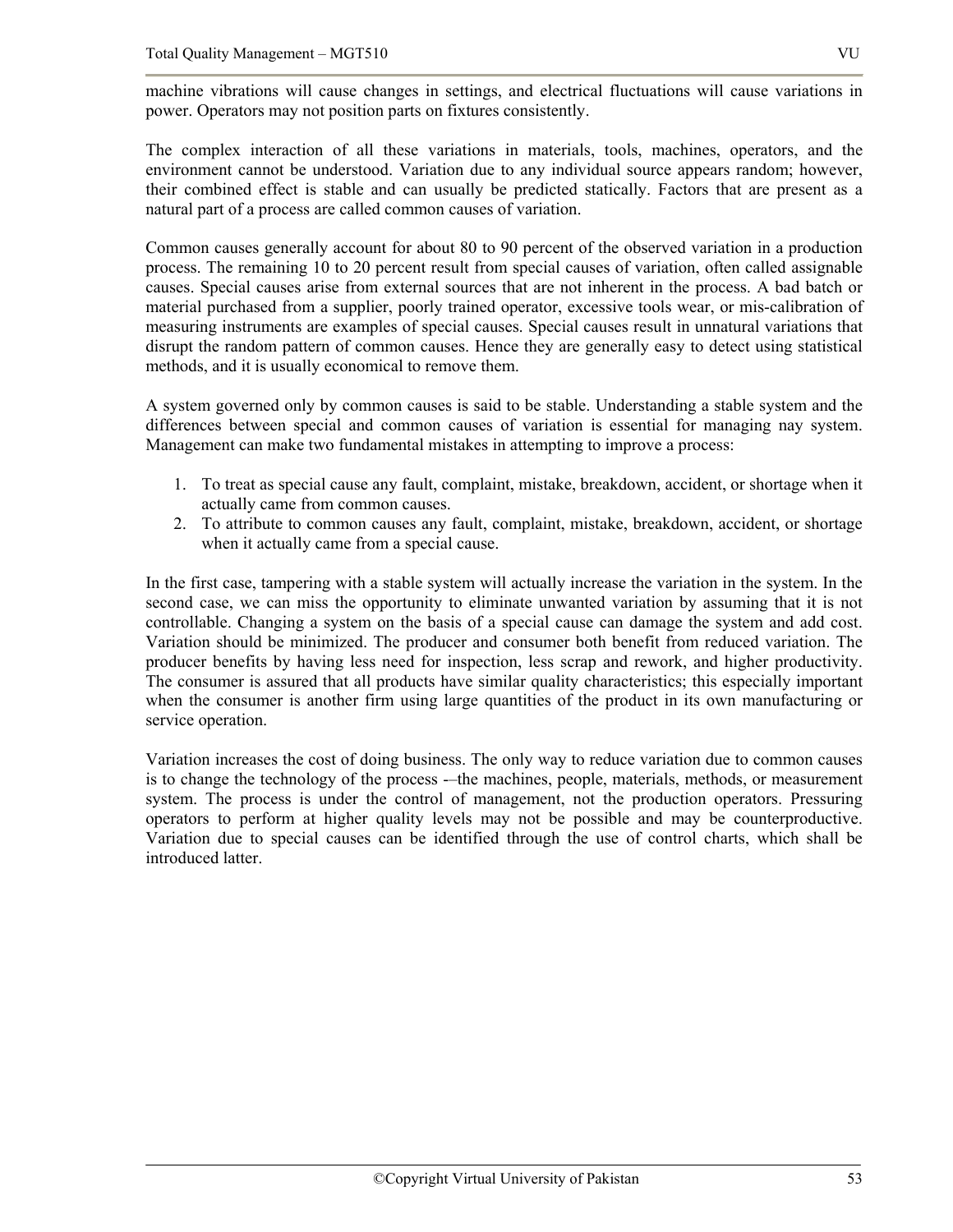#### **TOTAL QUALITY MANAGEMENT THEORIES EDWARD DEMING'S SYSTEM OF PROFOUND KNOWLEDGE**

#### **Theory of Knowledge**

The third part of Profound Knowledge is the theory of knowledge – a branch of philosophy and management concerned with the nature and scope of knowledge, its presuppositions and bases, and the general reliability of claims to knowledge.

Deming emphasizes that there is no knowledge without theory and that experience alone does not establish a theory. To copy an example of success without understanding it with the aid of theory may lead to disaster. Experience only describes; it cannot be tested or validated. Theory establishes a causeand-effect relationship that can be used for prediction. Theory leads to questioning and can be tested and validated – it explains why. Many consultant methods that have sustained success are grounded in theory. Managers have responsibility to learn and apply theory.

## **PSYCHOLOGY**

Psychology helps us to understand people, interactions between people and circumstances, interactions between leaders and employees, and any system of management. People differ from one another. A leader must be aware of these differences and use them to optimize everybody's abilities and inclinations.

Many managers operate under the supposition that all people are alike and treat them as interchangeable components of a process. However, people learn in different ways and at different speeds and perform at different levels. Leaders have an obligation to make changes in the system of management that will bring improvement. People have an innate need for relationships with other people and for self-esteem and respect. Circumstances provide some people with dignity and self-esteem and deny them to other people. People inherit the right to enjoy work. Psychology helps us to nurture and preserve people's positive innate attributes.

## **PERSPECTIVES ON PROFOUND KNOWLEDGE**

Little in Deming's system of Profound Knowledge is original. The concept of common and special causes of variation was developed by Walter Shewhart in the 1920s; behavioral theories to which Deming subscribes were developed in the 1960s; systems theory was refined by management scientists from the 1950s through the 1970s; and scientists in all fields have long understood the relationships among prediction, observation, and theory. Deming's contribution was in tying together some basic concepts. He recognized the synergy among these diverse subjects and developed them into a theory of management.

Peter Scholtes, a noted consultant, makes some salient observations about the failure to understand the components of Profound Knowledge:

## **1. When people don't understand systems;**

- They see events as individuals incidents rather than the net result of many interactions and interdependent forces;
- They see the symptoms but not the deep causes of problems;
- They don't understand how an intervention in one part of [an organizational] can cause havoc in another place or at another time;
- They blame individuals for problems even when those individuals have little or no ability to control the events around them; and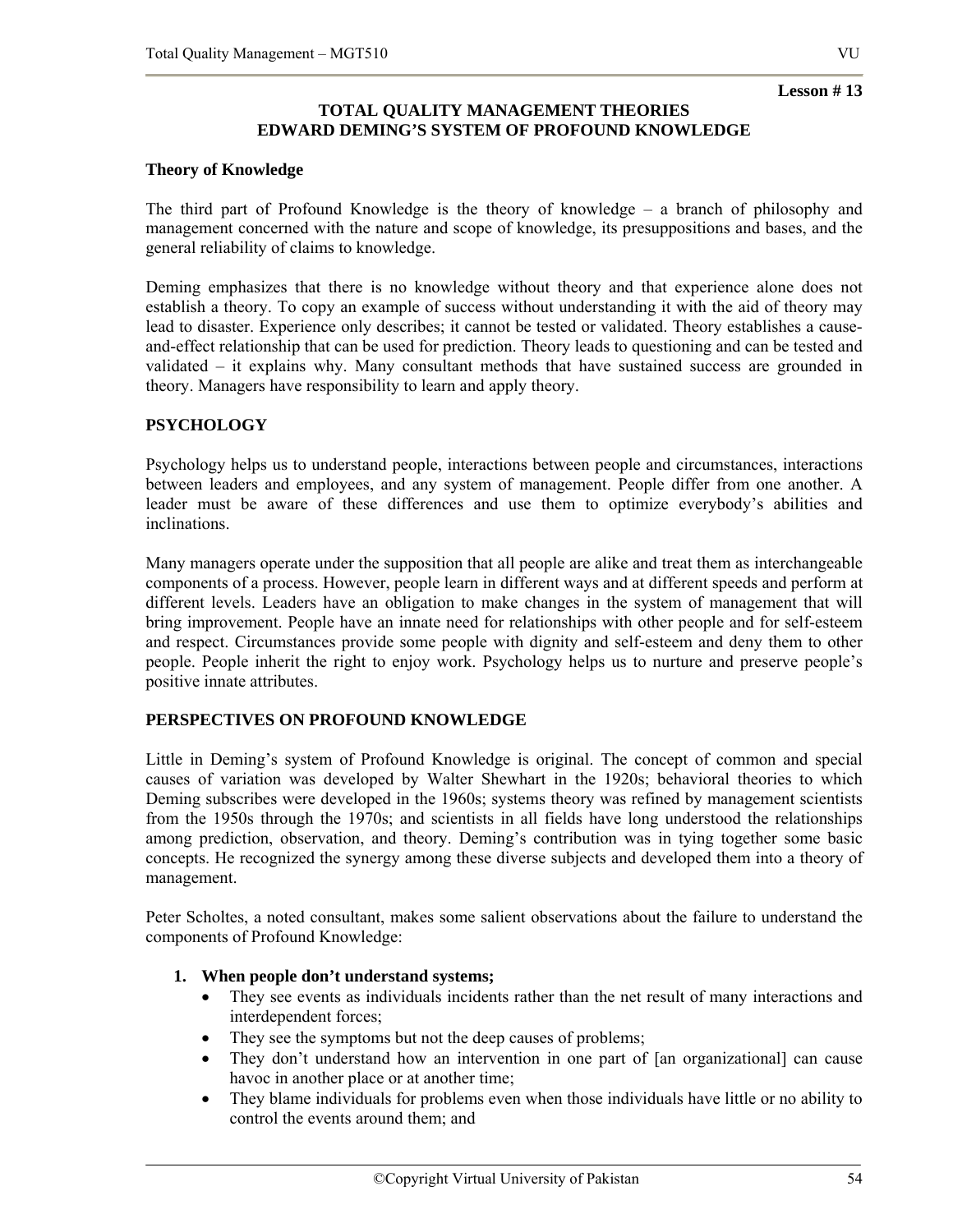#### **2. When people don't understand variation;**

- They don't see trends that are occurring;
- They see trends where there are none:
- They don't know when expectations are realistic;
- They don't understand past performance so they can't predict future performance;
- They don't know the difference between prediction, forecasting, and guesswork;
- They give others credit or blame when those people are simply either lucky or unlucky. This usually occurs because people tend to attribute everything to human effort, heroics, frailty, error, or deliberate sabotage, no matter what the systemic cause; and
- They are less likely to distinguish between fact and opinion.

## **3. When people don't understand psychology;**

- They don't understand motivation or why people do what they do;
- They resort to carrots and sticks and other forms of induced motivation that have no positive effect and impair the relationship between the motivator and the one being motivated;
- They don't understand the process of change and the resistance to it;
- The revert to coercive and paternalistic approaches when dealing with people; and
- They create cynicism, demoralization, de-motivation, guilt, resentment, burnout, craziness, and turnover.

#### **4. When people don't understand the theory of knowledge;**

- They don't know how to plan and accomplish learning and improvement;
- They don't understand the difference between improvement and change; and
- Problems will remain unsolved, despite their best efforts.

## **DEMING'S PHILOSOPHY & 14 POINTS FOR MANAGEMENT**

The 14 Points for Management, listed below in table have been the subject of considerable controversy and debate. They have their basis in System of Profound Knowledge. Many companies have studied and applied them to their organizations with success.

- 1. Create and publish to all employees a statement of the aims and purposes of the company of other organization. The management must demonstrate constantly their commitment to this statement.
- 2. Learn the new philosophy, top management and everybody.
- 3. Understand the purpose of inspection, for improvement of processes and reduction of cost.
- 4. End the practice of awarding business on the basis of price tag alone.
- 5. Improve constantly and forever the system of production and service.
- 6. Institute training.
- 7. Teach and instituted leadership
- 8. Drive out fear. Create trust. Create a climate for innovation.
- 9. Optimize toward the aims and purposes of the company the efforts of teams, groups, staff areas.
- 10. Eliminate exhortations for the workforce.
- 11. (a) Eliminate numerical quotas for production. Instead, learn and institute methods for improvement.
	- (b) Eliminate MBO (Management by Objective). Instead, learn the capabilities of processes and how to improve them.
- 12. Remove barriers that rob people of pride of workmanship.
- 13. Encourage education and self-improvement for everyone.
- 14. Take action to accomplish the transformation.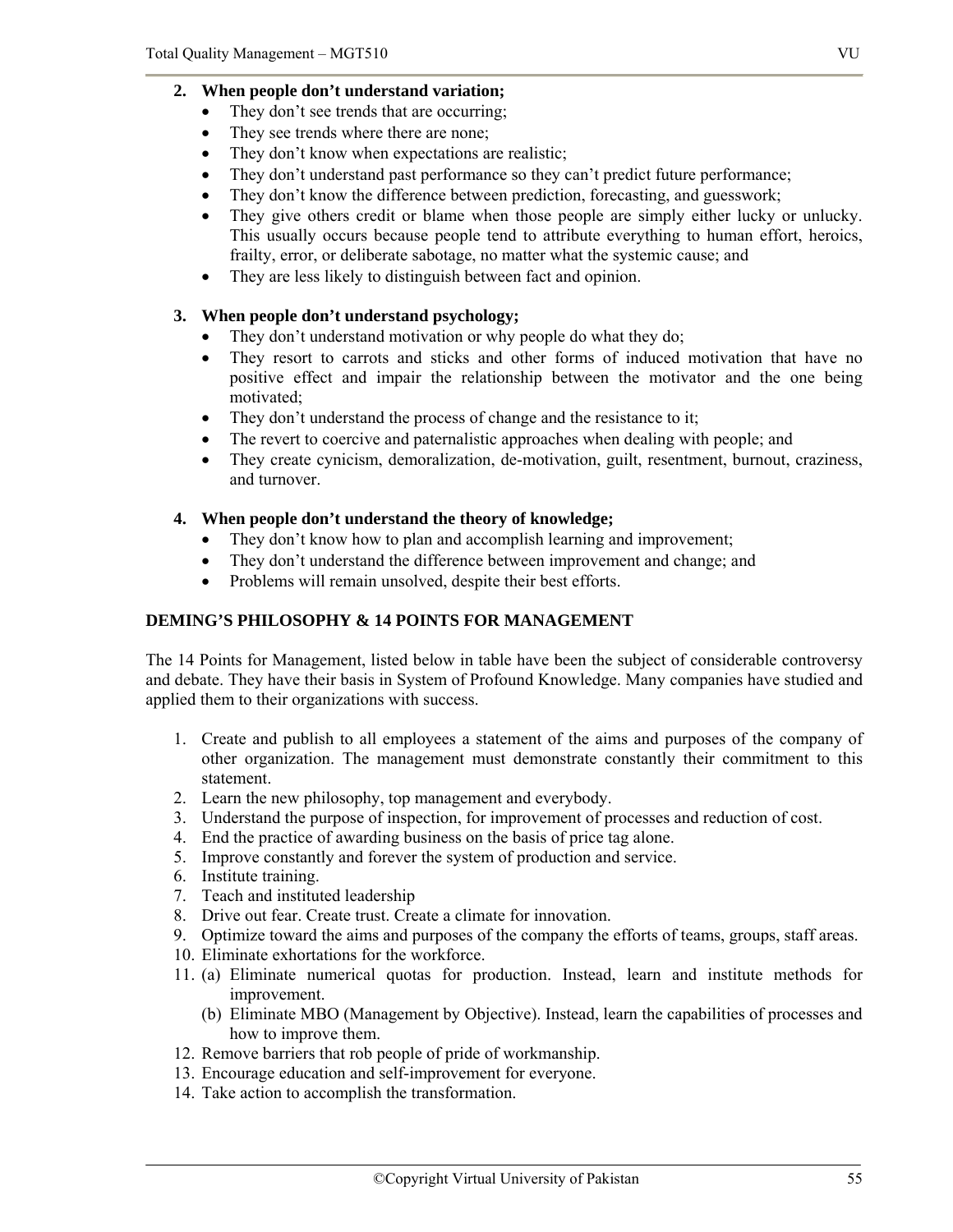- **1. Management Commitment**  Businesses should not exist simply for profit; their true purpose should be to serve their customers and employees. To do this, they must take a long-term view and invest in innovation, training, and research. Thus, an organization needs a clear mission and statement of purpose.
- **2. Learn the New Philosophy**  Western management has been built on the Taylor system, which has led to numbers-driven production, quotas, and adversarial work relationships. Old methods of management create mistrust, fear, and anxiety with a focus on "Satisfying" rather than on "optimizing." Eliminating defects is not good enough. Defect-free production is taken for granted in Japan. Achieving competitive success in today's global economy requires a customer-driven approach based on mutual cooperation between labor and management and a never-ending cycle of improvement. Everyone, from the boardroom to the stockroom, must learn the new philosophy.
- **3. Understand Inspection**  Routine inspection acknowledges defects but does not add value to the product. Instead, it encourages defects because "someone else" catches and fixes the problems. This procedure increases costs and decreases productivity. Workers must take responsibility for their own work and be able to take appropriate action to assure good quality. Manager need to understand how variation affects their processes and to take steps to reduce the causes of variation. Inspection should be used as information-gathering tools for improvement, not as an end in itself.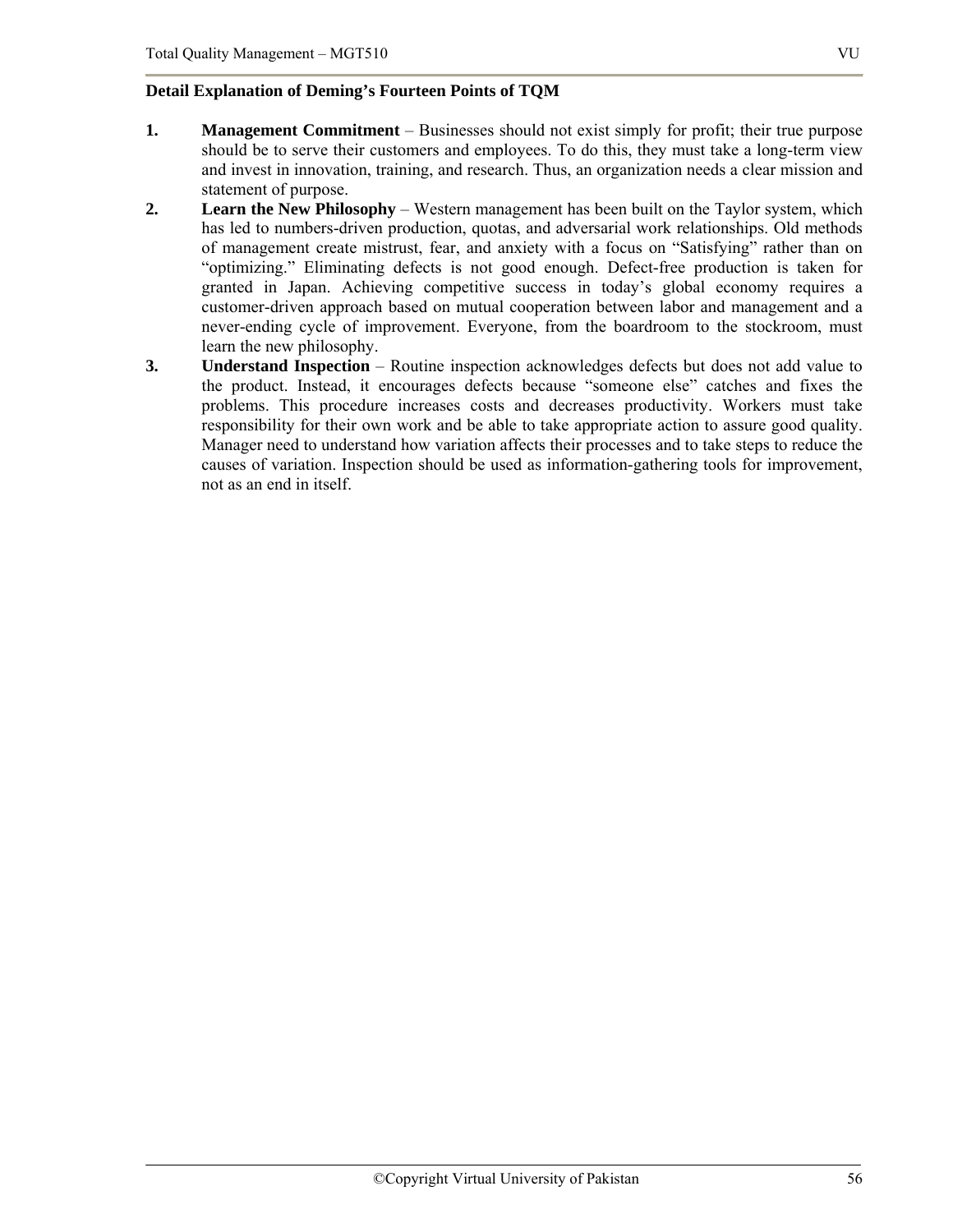#### **Lesson # 14**

#### **DEMING'S PHILOSOPHY AND 14 POINTS FOR MANAGEMENT**

- **4. End Price Tag Decisions** Purchasing decisions traditionally have been driven by cost through competitive bidding, not by quality. Costs due to inferior materials and components increase costs in later stages of production and can far exceed the "savings" realized through competitive bidding. The purchasing department is a supplier to the production department and must understand its new role. Suppliers themselves are part of the whole system.
- **5. Improve constantly**  Western management has typically thought of improvement in the context of large, expensive innovations such as robotics and computer-integrated manufacturing. The success of Japanese manufacturers, however, is due primarily to continuous, small, incremental improvements in design and production. Improved design results from understanding customer needs and from continual market surveys and other sources of feedback. Improved production is achieved by reducing the causes of variation in order to establish a stable, predictable production process. Statistical methods provide one means for doing this. Improvement should go beyond production, encompassing transportation, engineering, maintenance, sales, service, and administration – all areas of the organization.
- **6. Institute Training**  Employees need the proper tools and knowledge to do a good job, and it is management's responsibility to provide these. In addition to specific job skill, all employees should be trained in statistical tools for quality problem solving and continuous improvement. Training not only improves quality and productivity, but also enhances workers' morale by showing them that the company is dedicated to helping them and is investing in their future. Deming notes that in Japan, entry-level managers spend 4 to 12 years on the factory floor and in other activities to learn the problems of production. At Honda f America in Maryville, Ohio, all employees start out on the production floor regardless of their job classification.
- **7. Institute Leadership** The job of management is leadership and guidance, not supervision and work direction. Supervisors should be coaches, not policemen, and supervision should provide the link between management and the workforce. Leadership can help to eliminate fear and encourage teamwork.
- **8. Drive out Fear** Fear in work manifests in many ways: fear of reprisal, fear of failure, fear of the unknown, fear of change. Many workers fear punishment or reprisals for not meeting quotas and for problems of the system that are beyond their control. Managers compete against each other to protect their own jobs or to receive higher performance ratings. Fear encourages shortterm, selfish thinking, not long-term improvement for the benefit of all.
- **9. Optimize Team Efforts**  Barriers between individuals and departments lead to poor quality, because "customers" do not receive what they need from their "suppliers." This is often the result of internal competition for raises or performance ratings. Teamwork helps to break down barriers between internal customers and suppliers. The focus should be on meeting customer needs and improving processes. Teamwork is an important means of achieving a company's goals.
- **10. Eliminate Exhortations** Motivation can be better achieved through trust and leadership than slogans. Slogans calling for improved quality usually assume that poor quality results from a lack of motivation. Workers cannot improve solely through motivational methods when the system in which they work constrains their performance. On the contrary, they will become frustrated and their performance will decrease further.
- **11. Eliminate Quotas and MBO**  Numerical quotas reflect short-term perspectives and do not encourage 0t, particularly if rewards or performance appraisals are tied to meeting quotas. Workers may shortcut quality to reach the goal. If the quota is met, they have no incentive to continue production or to improve quality. Arbitrary management goals without a method for achieving them have no meaning. Further, variation in the system makes year-to-year or quarter-to-quarter comparisons meaningless. The typical American MBO system focuses on results, not process, and encourages short-term behavior. Management must understand the system and the variation within it and seek to improve it in the long term.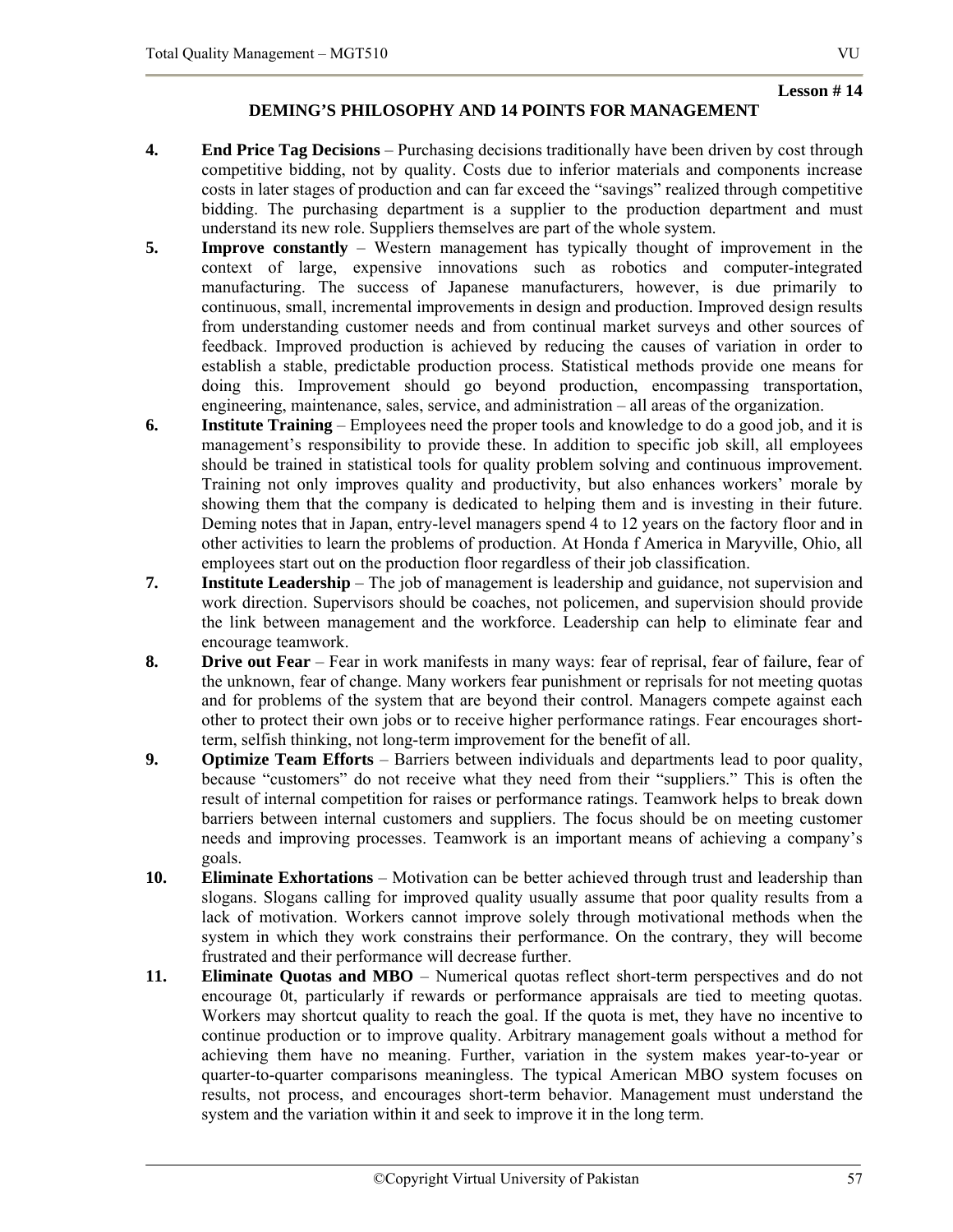**12. Remove Barriers to Pride in Workmanship** – The Taylor system has promulgated the view of workers as a "commodity." Factory workers are given monotonous tasks, provided with inferior machines, tools, or materials, told to run defective items to meet sales pressures, and report to supervisors who know nothing about the job.

Deming believed that one of the biggest barriers to pride in workmanship is performance appraisal. Performance appraisals

- Destroy teamwork by promoting competition among employees for limited resources;
- Foster mediocrity since objectives typically are driven by numbers and what the boss wants;
- Focus on short-term results and discourage risk taking; and
- Are not focused on serving the customer.

Deming suggest that there are three categories of performance: the majority who work within the system, those outside the system on the superior side, and those outside the system on the inferior side. Statistical methods provide the means of making this classification. Superior performers should be compensated specially; inferior performers need extra training or a different job.

- **13. Institute Education**  "Training" in number 6 refers to job skills; education refers to selfdevelopment. Firms have a responsibility to develop the value and self-worth of the individual. Investing in people is a powerful motivation method.
- **14. Take Action** The TQM philosophy is a major cultural change and many firms find it difficult. Top management must institute the process and include everyone in it.

The Continuous improvement is an ongoing effort to improve products, services or processes. These efforts can seek "incremental" improvement over time or "breakthrough" improvement all at once.

Among the most widely used tools for continuous improvement is a four-step quality model—the plando-check-act (PDCA) cycle, also known as Deming Cycle or Shewhart Cycle:

- **Plan:** Identify an opportunity and plan for change.
- **Do:** Implement the change on a small scale.
- **Check:** Use data to analyze the results of the change and determine whether it made a difference.
- Act: If the change was successful, implement it on a wider scale and continuously assess your results. If the change did not work, begin the cycle again.

Other widely used methods of continuous improvement — such as Six Sigma, Lean, and Total Quality Management — emphasize employee involvement and teamwork; measuring and systematizing processes; and reducing variation, defects and cycle times.

#### *Continuous* **or** *Continual***?**

The terms *continuous improvement* and *continual improvement* are frequently used interchangeably. But some quality practitioners make the following distinction:

- *Continual improvement:* a broader term preferred by W. Edwards Deming to refer to general processes of improvement and encompassing "discontinuous" improvements—that is, many different approaches, covering different areas.
- *Continuous improvement*: a subset of continual improvement, with a more specific focus on linear, incremental improvement within an existing process. Some practitioners also associate *continuous improvement* more closely with techniques of statistical process control.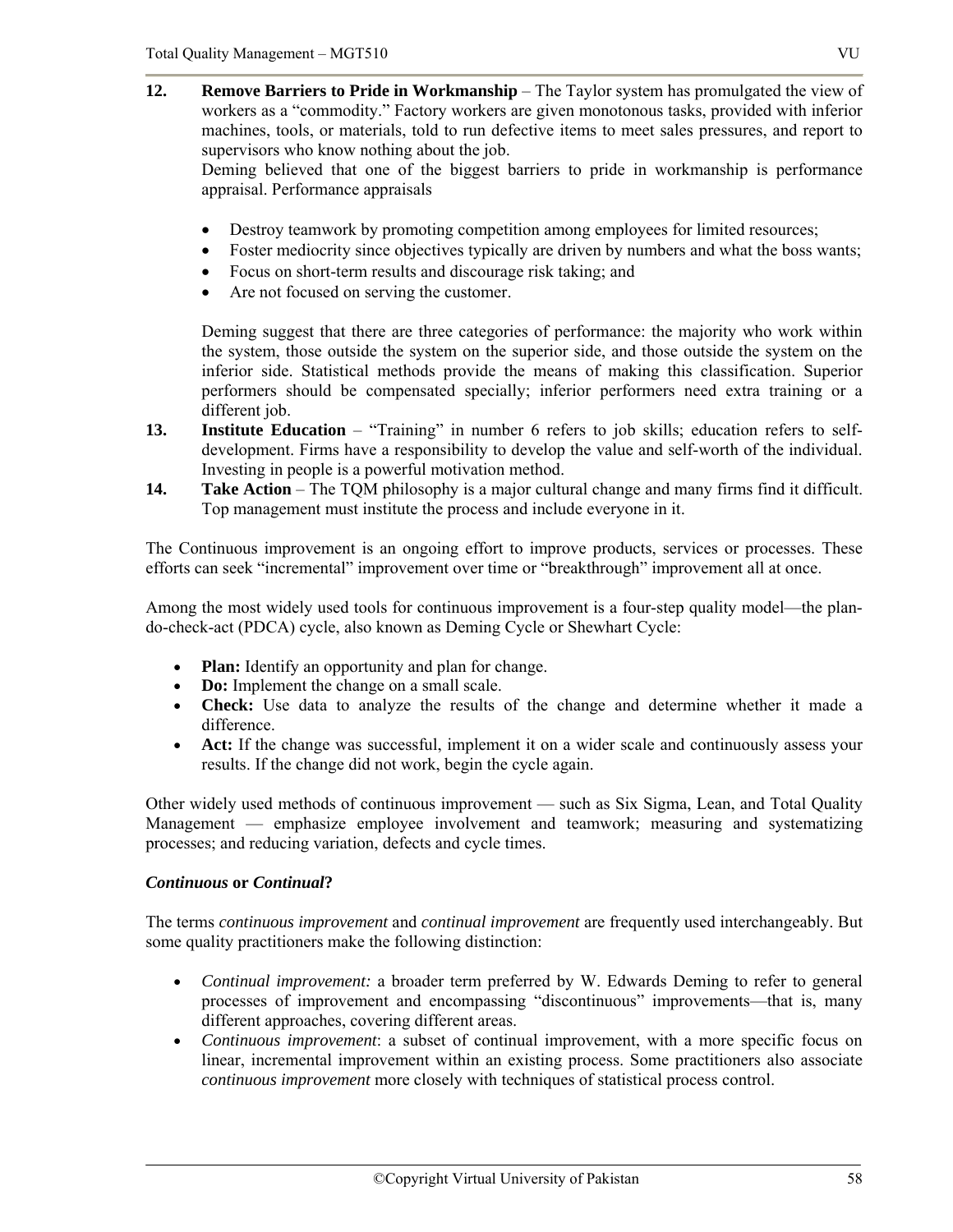## **The Cost of Quality**

It's a term that's widely used – and widely misunderstood.

The "cost of quality" isn't the price of creating a quality product or service. It's the cost of NOT creating a quality product or service.

Every time work is redone, the cost of quality increases. Obvious examples include:

- The reworking of a manufactured item.
- The retesting of an assembly.
- The rebuilding of a tool.
- The correction of a bank statement.
- The reworking of a service, such as the reprocessing of a loan operation or the replacement of a food order in a restaurant.

In short, any cost that would not have been expended if quality were perfect contributes to the cost of quality.

#### **Total Quality Costs**

As the figure below shows, quality costs are the total of the cost incurred by:

- Investing in the prevention of nonconformance to requirements.
- Appraising a product or service for conformance to requirements.
- Failing to meet requirements.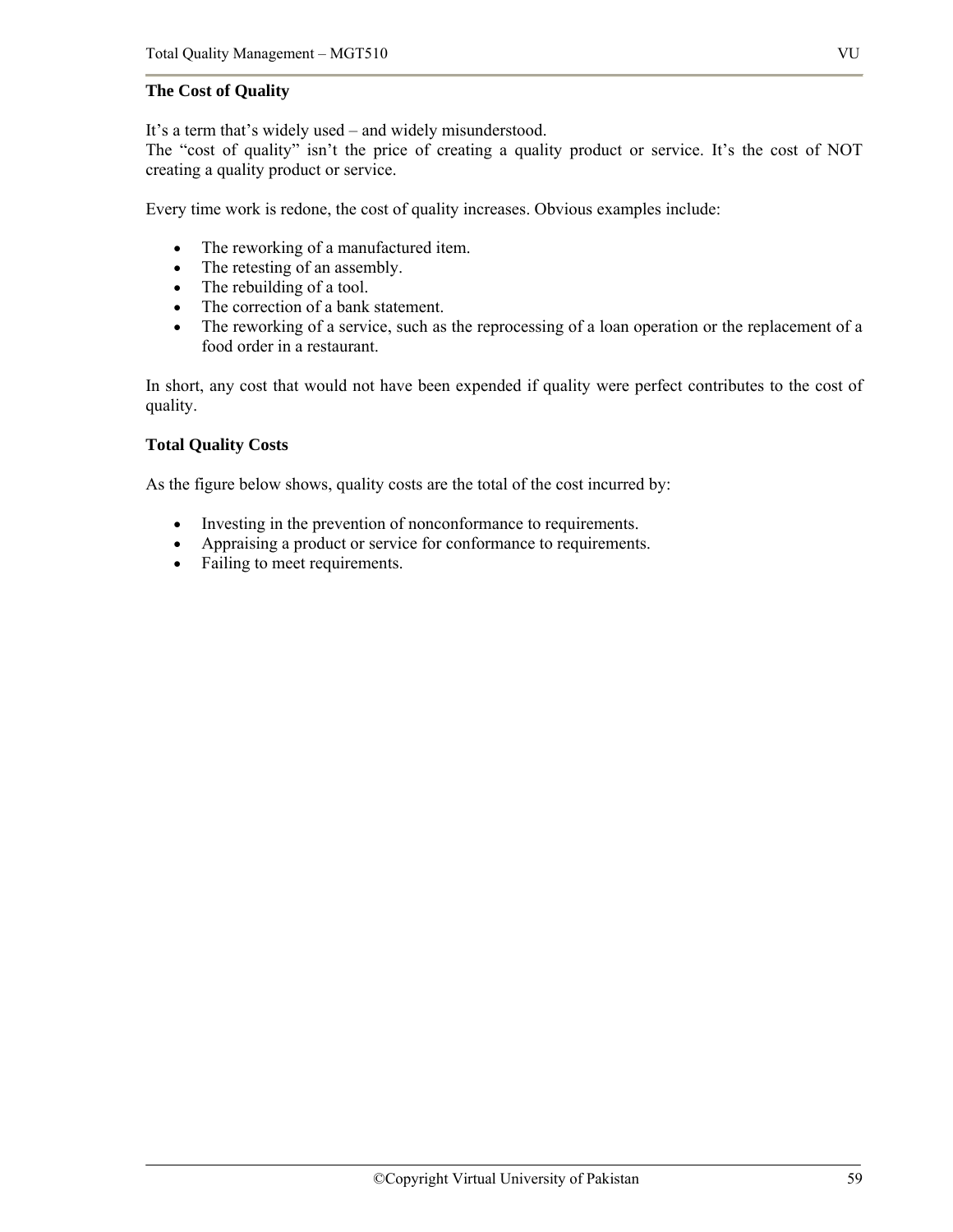## **Quality Costs—General Description**

## **Prevention Costs**

to prevent poor quality in products or services.

Examples are the costs of:

- New product review
- Quality planning
- Supplier capability surveys
- Process capability evaluations
- Quality improvement team meetings
- Quality improvement projects
- Quality education and training

#### **Appraisal Costs**

The costs associated with measuring, evaluating or auditing products or services to assure conformance to quality standards and performance requirements.

These include the costs of:

- purchased material
- In-process and final inspection/test
- Product, process or service audits
- Calibration of measuring and equipment
- Associated supplies and materials

## **Failure Costs**

The costs of all activities specifically designed The costs resulting from products or services not conforming to requirements or customer/user needs. Failure costs are divided into internal and external failure categories.

## **Internal Failure Costs**

Failure costs occurring prior to delivery or shipment of the product, or the furnishing of a service, to the customer.

Examples are the costs of:

- Scrap
- Rework
- Re-inspection
- Re-testing
- Material review
- Downgrading

## **External Failure Costs**

• Incoming and source inspection/test of Failure costs occurring after delivery or shipment of the product -- and during or after furnishing of a service -- to the customer.

Examples are the costs of:

- Processing customer complaints
- Customer returns
- Warranty claims
- Product recalls

## **Total Quality Costs:**

The sum of the above costs. This represents the difference between the actual cost of a product or service and what the reduced cost would be if there were no possibility of substandard service, failure of products or defects in their manufacture.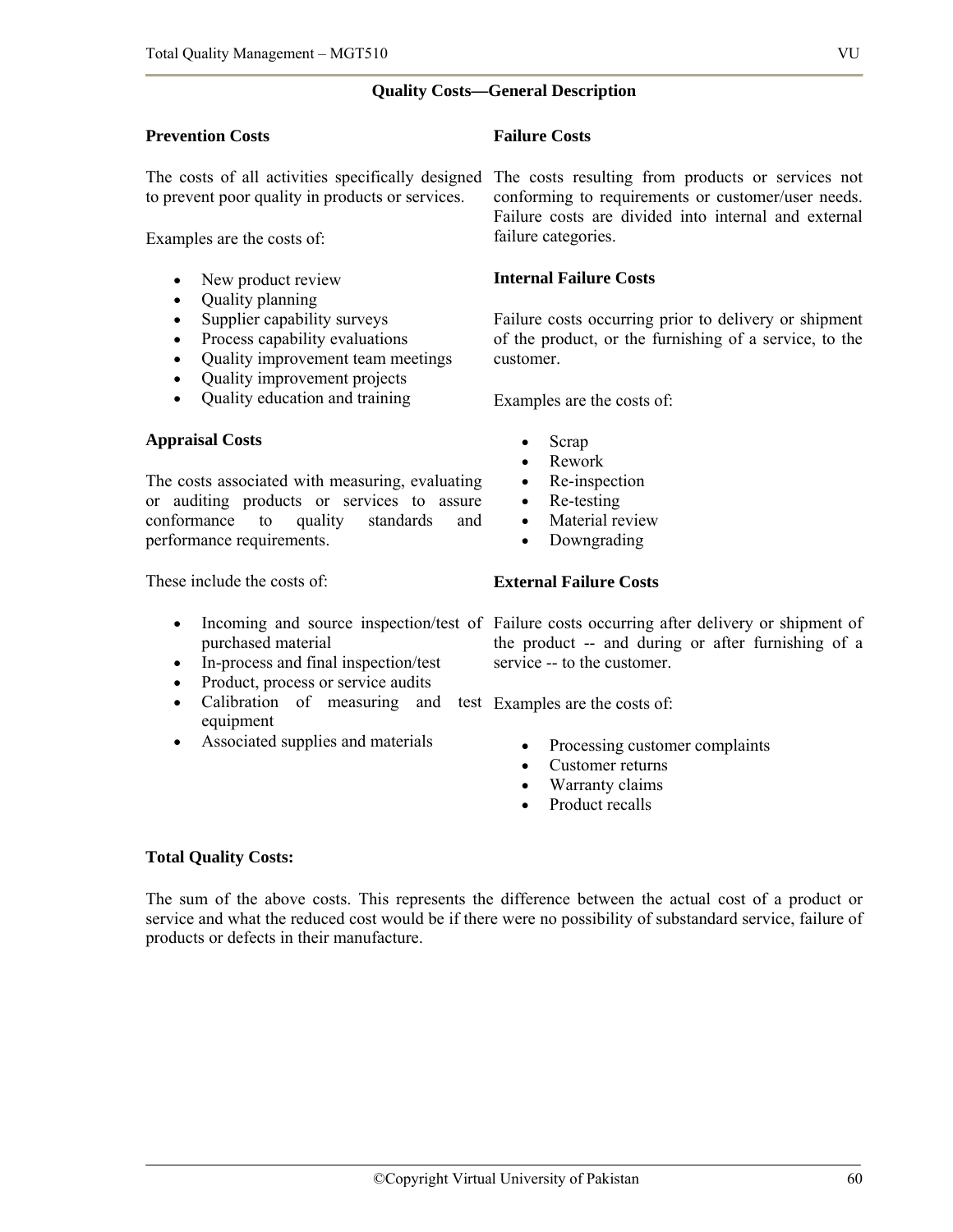# **DEMING CYCLE AND QUALITY TRILOGY**

## **Deming Cycle**

Deming cycle is a tool for continuous improvement and it is a tool for an ongoing effort to improve products, services or processes. These efforts can seek "incremental" improvement over time or "breakthrough" improvement all at once.

Among the most widely used tools for continuous improvement is a four-step quality model—the plando-check-act (PDCA) cycle, also known as Deming Cycle or Shewhart Cycle:

- **Plan:** Identify an opportunity and plan for change.
- **Do:** Implement the change on a small scale.
- **Check:** Use data and facts to analyze the results of the change and determine whether it made a difference.
- Act: If the change was successful, implement it on a wider scale and continuously assess your results. If the change did not work, begin the cycle again.

Deming cycle was developed to link the production of a product with consumer needs and focus the resources of all departments (research, design, production, and marketing) in a cooperative effort to meet those needs. The Deming Cycle proceeds as follows:

- 1. Conduct consumer research and use it in planning the product (PLAN).
- 2. Produce the product (DO).
- 3. Check the product to make sure it was produced in accordance with the plan (CHECK).
- 4. Market the product (ACT).
- 5. Analyze how the product is received in the marketplace in terms of quality, cost, and other criteria (ANALYZE).



## **DEMING CYCLE**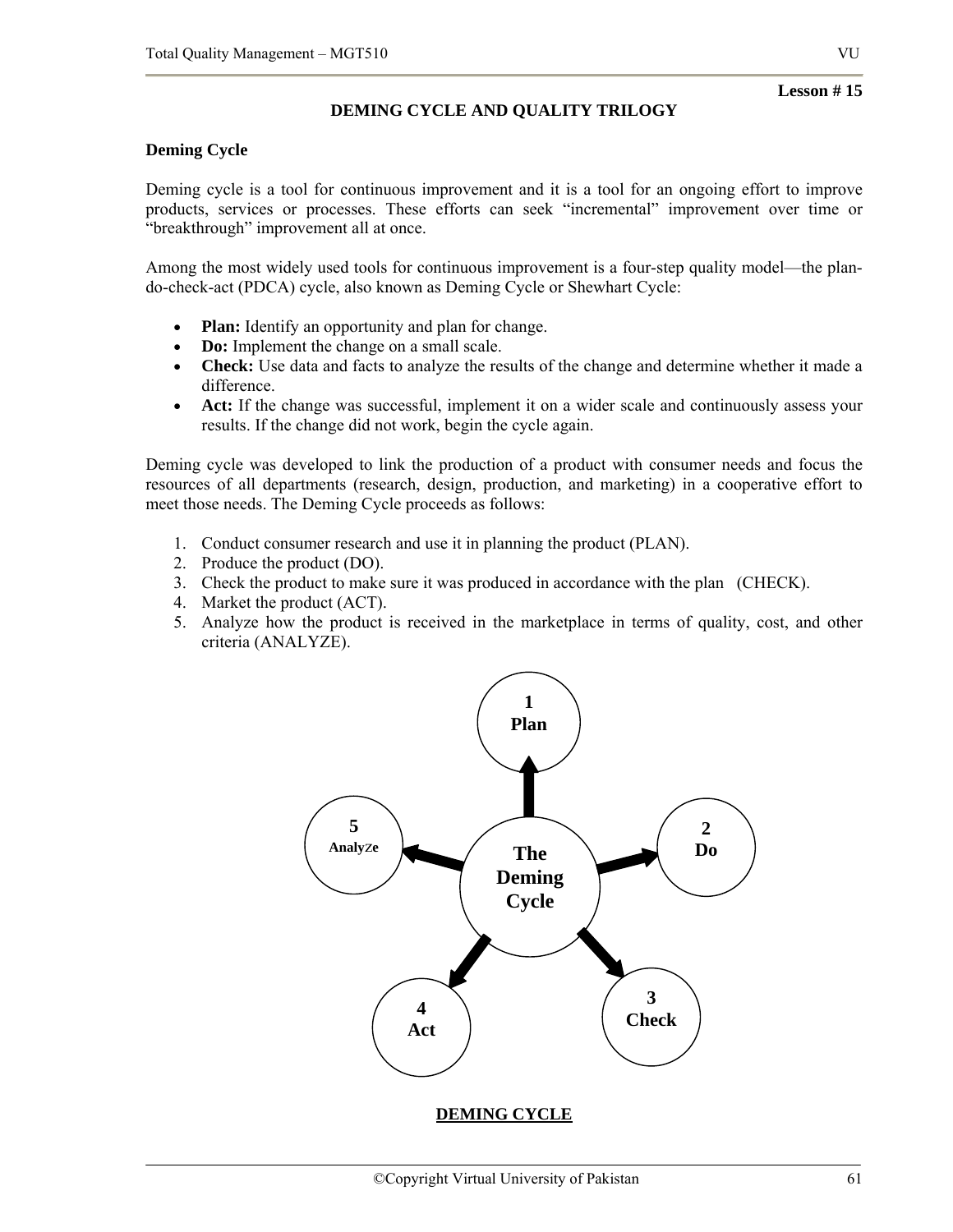Other widely used methods of continuous improvement — such as Six Sigma, Lean Production, and Kaizen — emphasize employee involvement and teamwork; measuring and systematizing processes; and reducing variation, defects and cycle times.

#### *Continuous* **or** *Continual***?**

The terms *continuous improvement* and *continual improvement* are frequently used interchangeably. But some quality practitioners make the following distinction:

- *Continual improvement:* a broader term preferred by W. Edwards Deming to refer to general processes of improvement and encompassing "discontinuous" improvements—that is, many different approaches, covering different areas.
- *Continuous improvement*: a subset of continual improvement, with a more specific focus on linear, incremental improvement within an existing process. Some practitioners also associate *continuous improvement* more closely with techniques of statistical process control.

#### **Deming's Seven Deadly Diseases**

- **1.** Lack of constancy of purpose
- **2.** Emphasis on short-term profits (overreaction to short-term variation is harmful to long-term success. With such focus on relatively unimportant short-term results, focus on constancy of purpose is next to impossible.)
- **3.** Evaluation by performance, merit rating, or annual review of performance
- **4.** Mobility of management (too much turnover causes numerous problems)
- **5.** Running a company on visible figures alone (many important factors are "unknown and unknowable." This obvious statement runs counter to what some incorrectly claim Deming taught that you can only manage what you measure. Deming did not believe this and if fact saw it as a deadly disease of management)
- **6.** Excessive medical costs
- **7.** Excessive costs of warranty, fueled by lawyers who work for contingency fees

#### **Source:**

http://curiouscat.com/management/sevendeadlydiseases.cfm

#### **Juran's Contribution**

Joseph M. Juran ranks near Deming in the contributions he has made to quality and the recognition he has received as a result. His Juran Institute Inc., in Connecticut, USA is an international leader in conducting training, research, and consulting activities in the area of quality management. Quality materials produced by Juran have been translated into 14 different languages.

Juran holds degrees in both engineering and law. The emperor of Japan awarded him the Order of the Sacred Treasure medal, in recognition of his efforts to develop quality in Japan and to promote friendship between Japan and the United States. Juran is best known for the following contributions to the quality philosophy:

- ♦ Juran's Three Basic Steps to Progress
- ♦ Juran's Ten Steps to Quality Improvement
- ♦ The Juran Trilogy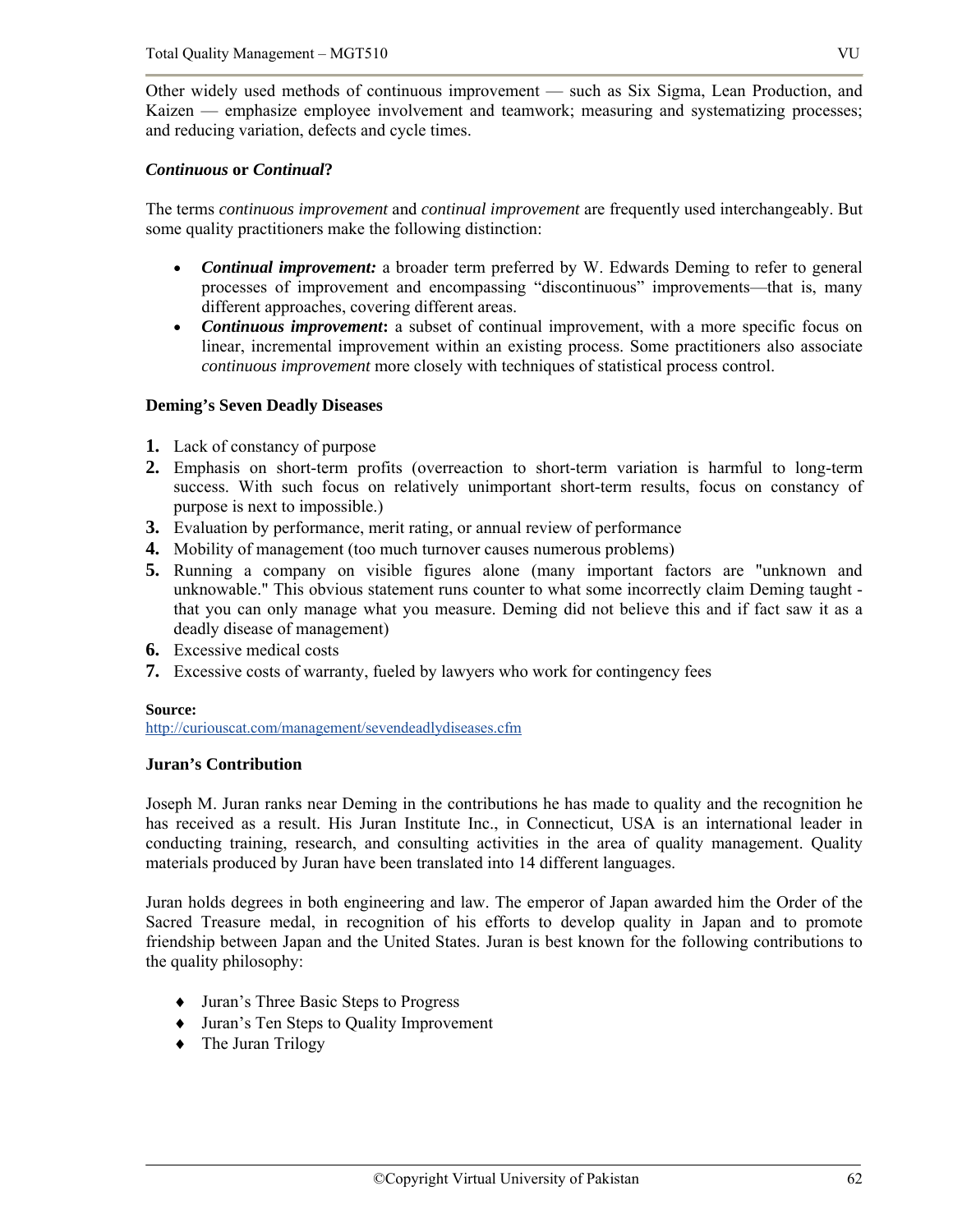#### **Juran's Three Basic Steps to Progress**

Juran's Three Basic Steps to Progress are broad steps that, in Juran's opinion, companies must take if they are to achieve world-class quality. He also believes there is a point of diminishing return that applies to quality and competitiveness. An example illustrates his observation:

Say that an automobile maker's research on its cars reveals that buyers drive them an average of 50,000 km before trading them in. Applying Juran's theory, this automaker should invest the resources necessary to make this line of cars run trouble free for perhaps 60,000 km. According to Juran, resources devoted to improving quality beyond this point will run the cost up higher than the typical buyer is willing to pay.

- I. Achieve structured improvements on a continual basis combined with dedication and a sense of urgency.
- II. Establish an extensive training program.
- III. Establish commitment and leadership on the part of higher management

#### **Juran's Ten Steps to Quality Improvement**

Examining Juran's Ten Steps to Quality Improvement, you will see some overlap between them and Deming's Fourteen Points. They also mesh well with the philosophy of other quality experts.

- 1. Build awareness of both the need for improvement and opportunities for improvement.
- 2. Set goals for improvement.
- 3. Organize to meet the goals that have been set.
- 4. Provide training.
- 5. Implement projects aimed at solving problems.
- 6. Report progress.
- 7. Give recognition.
- 8. Communicate results.
- 9. Keep score.
- 10. Maintain momentum by building improvement into the company's regular systems.

#### **The Juran's Trilogy**

The Juran's Trilogy summarizes the three primary managerial functions. Quality Planning, Quality Control, and Quality Improvement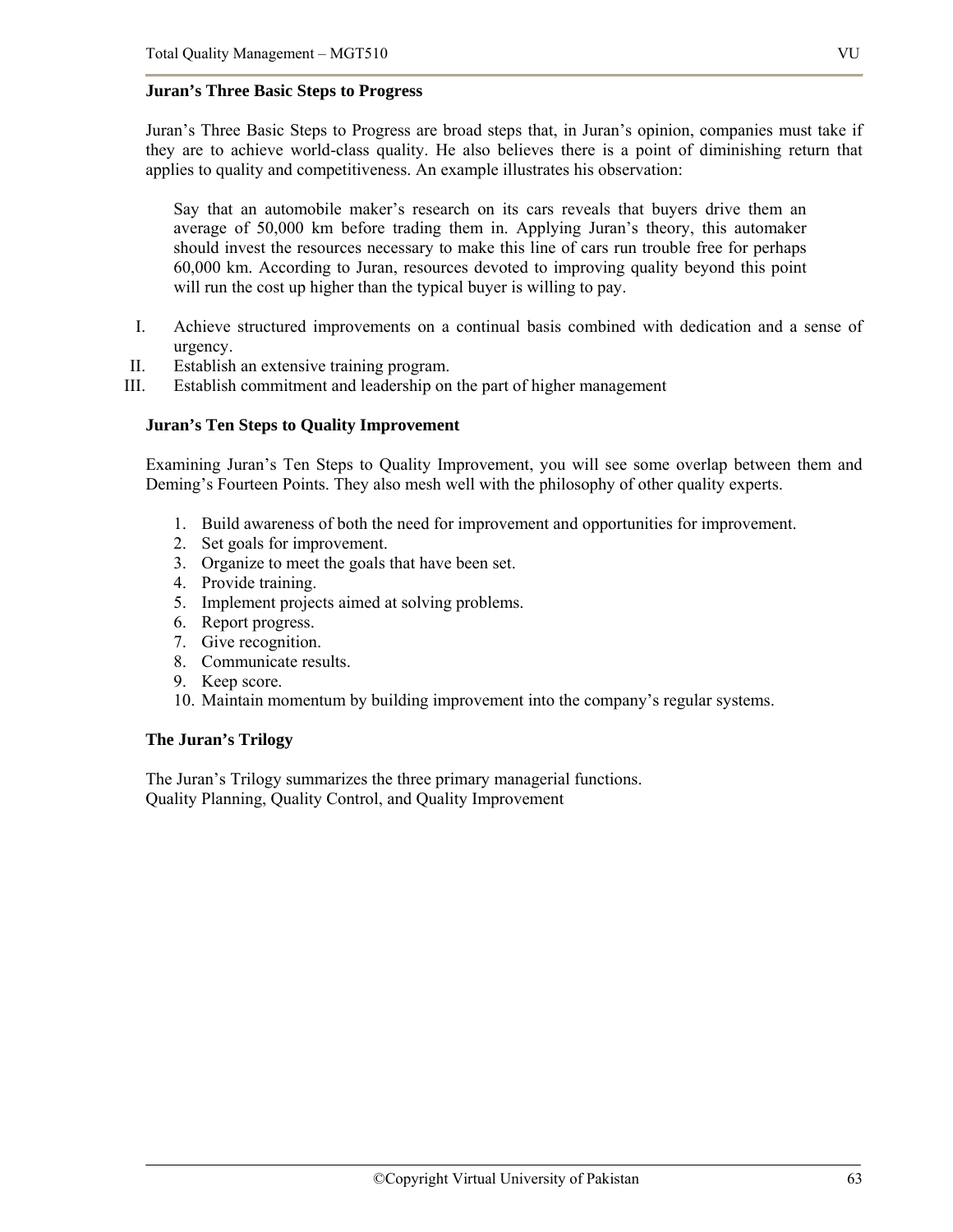## **JURAN AND CROSBY ON QUALITY AND QUALITY IS FREE**

## **The Juran's Philosophy and Trilogy**

The Juran's Trilogy® is a registered trademark of Juran Institute, Inc.



Juran taught quality principles to the Japanese in the 1950s just after Deming and was a principal force in their quality reorganization. Like Deming, he concludes that we face a major crisis due to the loss of sales to foreign competition and the huge costs of poor quality. To solve this crisis, new thinking about quality that includes all levels of the managerial hierarchy is required. Upper management in particular requires training and experience in managing for quality.

Juran's programs are designed to fit into a company's current strategic business planning with minimal risk of rejection. This is in contrast to Deming who proposes sweeping cultural change. Juran contends that employees at different levels of an organization speak in different "languages." (Deming believes statistics should be the common language.)

Top management speaks in the language of dollars, workers speak in the language of things, and middle management must be able to speak both languages and translate between dollars and things. Thus, to get top management's attention, quality issues must be cast in the language they understand – dollars.

Juran advocates the accounting and analysis of quality costs to focus attention on quality problems. At the operational level, Juran's focus is on increasing conformance to specifications through elimination of defects, supported extensively by statistical tools for analysis. Thus, his philosophy fits well into existing management systems.

Juran defines quality as "fitness for use." (Deming advocates no specific definition.) This is broken down into four categories: quality of design, quality of conformance, availability, and field service. Quality of design focuses on market research, the product concept, and design specifications. Quality of conformance includes technology, manpower, and management Availability focuses on reliability,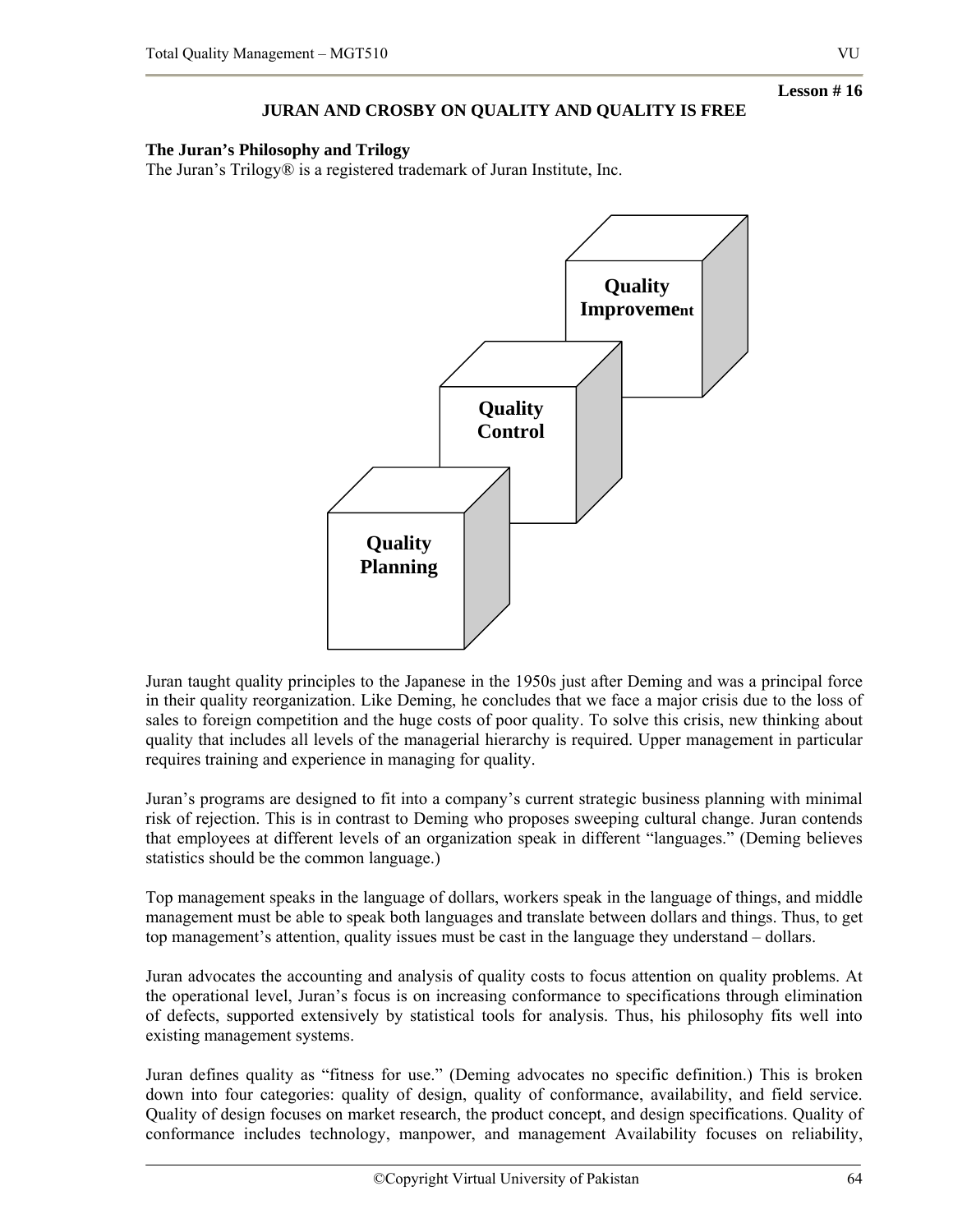maintainability, and logistical support. Field service quality comprises promptness, competence, and integrity.

Juran views the pursuit of quality on two levels: (1) the mission of the firm as whole is to achieve high product quality, and (2) the mission of each individual department in the firm is to achieve high production quality. Like Deming, Juran advocates a never-ending spiral of activities that includes market research, product development, design, planning for manufacture, purchasing, production process control, and inspection and testing, followed by customer feedback. Because of the interdependence of these functions, the need for competent company-wide quality management is great. Senior management must play an active and enthusiastic leadership role in the quality management process.

Juran's prescriptions focus on three major aspects of quality called the Quality Trilogy.

Quality planning – the process for preparing to met quality goals, Quality control – the process for meeting quality goals during operations, and Quality improvement – the process for breaking through to unprecedented levels of performance

Quality planning begins with identifying customers, both external and internal, determining their needs, and developing product features that respond to customer needs.

Quality control involves determining what to control, establishing units of measurement so that data may be objectively evaluated, establishing standards of performance, measuring actual performance, interpreting the difference between actual performance and the standard, and taking action on the difference.

Juran's program for quality improvement involves demonstrating the need for improvement, identifying specific projects for improvement, organizing to guide the projects, diagnosing the causes, providing remedies for the causes, proving that the remedies are effective under operating conditions, and providing control to hold improvements.

**Quality Planning:** Quality planning involves developing the products, systems, and process needed to meet or exceed customer expectations. The following steps are required:

- 1. Determine who the customers are.
- 2. Identify customers' needs.
- 3. Develop products with features that respond to customer needs.
- 4. Develop systems and processes that allow the organization to produce these features.
- 5. Deploy the plans to operational levels.

**Quality Control:** The control of quality involves the following processes:

- 1. Assess actual quality performance.
- 2. Compare performance with goals.
- 3. Act on differences between performance and goals.

**Quality Improvement:** The improvement of quality should be ongoing continual:

- 1. Develop the infrastructure necessary to make annual quality improvements.
- 2. Identify specific areas in need of improvement, and implement improvement projects.
- 3. Establish a project team with responsibility for completing each improvement project.
- 4. Provide teams with what they need to be able to diagnose problems to determine root causes develop solutions, and establish control that will maintain gains made.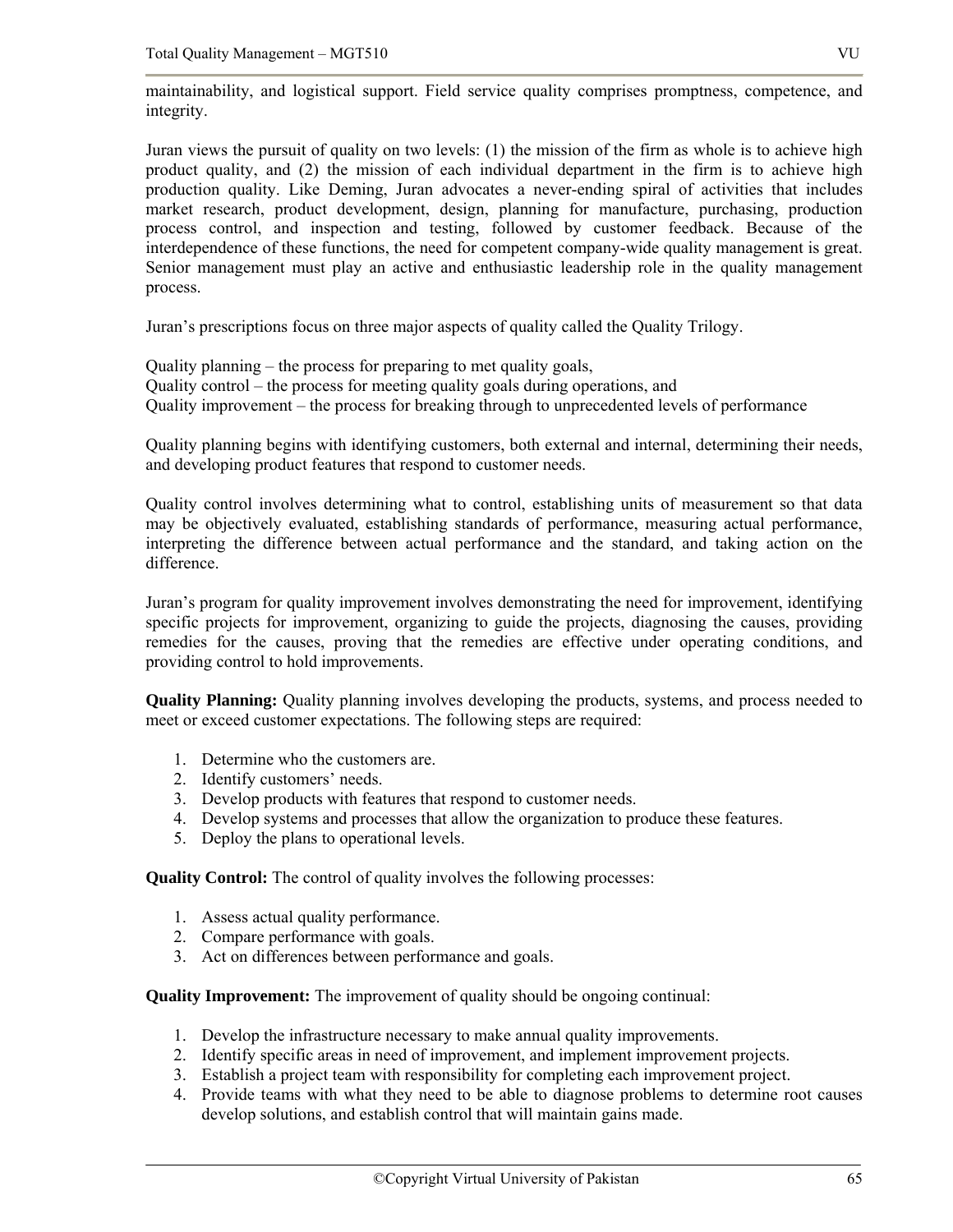Juran's assessment of most companies is that quality control is far and away the top priority among the trilogy and most companies feel they are strong in this category. Quality planning and quality improvement, however, are not important priorities and are significantly weaker in most organizations. He feels that more effort needs to be placed on quality planning and even more on quality improvement.

Japanese efforts at quality improvement were supported by massive training programs and top management leadership. Training in managerial quality-oriented concepts as well as training in the tools for quality improvement, cost reduction, data collection, and analysis is one of the most important components of Juran's philosophy. Juran maintains that the Japanese experience leaves little doubt as to the significance of the return on quality training in competitive advantage, reduced failure costs, higher productivity, smaller inventories, and better delivery performance.

#### **Crosby's Philosophy and Contributions**

Philip B. Crosby started his career in quality later than Deming and Juran. His corporate background includes 14 years as director of quality at ITT (1965-1979). He left ITT in 1979 to form Philip Crosby Associates, an international consulting firm on quality improvement, which he ran until 1992, when he retired as CEO to devote his time to lecturing on quality related issues.

Crosby, who defines quality simply as conformance to customer requirements, is best known for his advocacy of zero defects management and prevention as opposed to statistically acceptable levels of quality. He is also known for his work on Costs of Quality, Quality is Free and Crosby's Fourteen Steps to Quality Improvement.

The essence of Crosby's quality philosophy is embodied in what he calls the Absolutes of Quality Management and the Basic Elements of Improvement.

Crosby's Absolutes of Quality Management are as follows:

- *Quality means conformance to requirements not elegance.* Crosby dispels the myth that quality is simply a feeling of "excellence." Requirements must be clearly stated so that they cannot be misunderstood. Requirements are communication devices and are ironclad. Once a task is done, one can take measurements to determine conformance to requirements. The nonconformance detected is the absence of quality. Quality problems become nonconformance problems – that is, variation in output. Setting requirements is the responsibility of management.
- *There is no such thing as a quality problem.* Problems must be identified by the individuals or departments that cause them. There are accounting problems, manufacturing problems, design problems, front-desk problems, and so on. Quality originates in functional departments, not in the quality department, and the burden of responsibility for such problems lies with the functional departments. The quality department should measure conformance, report results, and lead the drive to develop a positive attitude toward quality improvement. This is similar to number 3 of Deming's Points.
- *There is no such thing as the economics of quality: it is always cheaper to do the job right the first time.* Crosby supports the premise that "economics of quality" has no meaning. Quality is free. What costs money are all the actions that involve not doing jobs right the first time. The Deming Chain Reaction provides a similar message.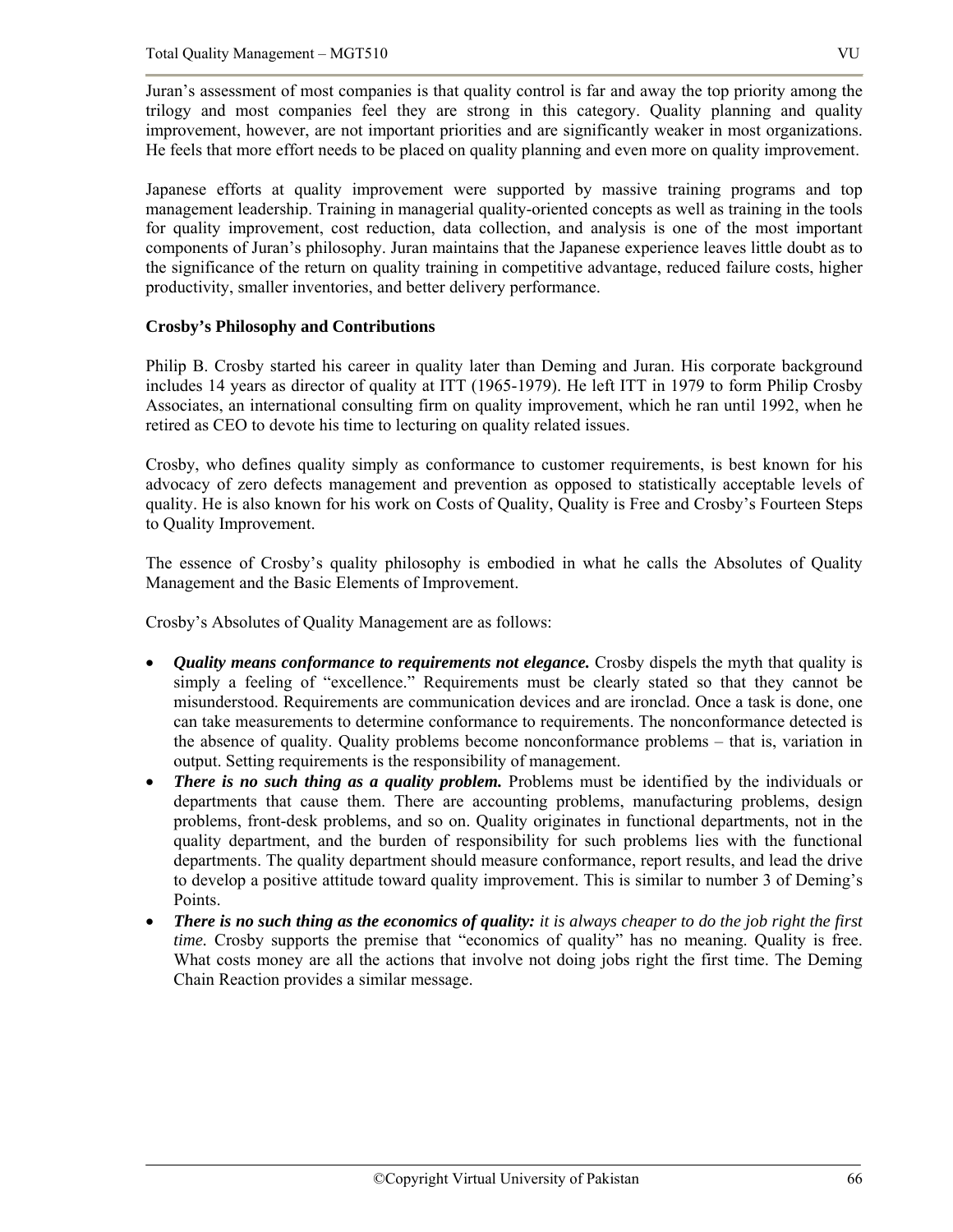#### **Lesson # 17**

## **CROSBY'S CONCEPT OF COST OF QUALITY**

- *The only performance measurement is the cost of quality*. The cost of quality is the expense of nonconformance. Crosby notes that most companies spend 15 to 20 percent of their sales dollars on quality costs. A company with a well-run quality management program can achieve a cost of quality that is less than 2.5 percent of sales, primarily in the prevention and appraisal categories. Crosby's program calls for measuring and publicizing the cost of poor quality. Quality cost data are useful in calling problems to management's attention, selecting opportunities for corrective action, and tracking quality improvement over time. Such data provide visible proof of improvement and recognition of achievement. Juran also supports this theme.
- *The only performance standard is Zero Defects.* Crosby feels that the Zero Defects (ZD) concept is widely misunderstood and resisted. Zero Defects is not a motivational program. It is as follows:

Zero Defects is a performance standard. It is the standard of the craftsperson regardless of his or her assignment. The theme of ZD is doing it right the first time. That means concentrating on preventing defects rather than just finding and fixing them.

People are conditioned to believe that error is inevitable; thus they not only accept error, they anticipate it. It does not bother us to make a few errors in our work. . . . To err is human. We all have our own standards in business or academic life-our own points at which errors begin to bother us. It is good to get an A in school, but it may be OK to pass a course with a C.

We do not maintain these standards, however, when it comes to our personal life. If we did, we should expect to be shortchanged every now and then when we cash our paycheck; we should expect hospital nurses to drop a constant percentage of newborn babies. . . . We as individuals do not tolerate these things. We have a dual standard: one for ourselves and one for our work.

Most human error is caused by lack of attention rather than lack of knowledge. Lack of attention is created when we assume that error is inevitable. If we consider this condition carefully and pledge ourselves to make a constant conscious effort to do our jobs right the first time, we will take a giant step toward eliminating the waste of rework, scrap, and repair that increases cost and reduces individual opportunity.

Crosby summarized his approach to management in what he refers to as the Absolutes of Quality Management, which answer the following questions.

- 1. What is quality?
- 2. What system is needed to cause quality?
- 3. What performance standard should be used?
- 4. What measurement system is required?

#### **Answers**

- 1. The First Absolute: The Definition of Quality is conformance to Requirements.
- 2. The Second Absolute: The System of Quality Is Prevention.
- 3. The Third Absolute: the Performance Standard Is Zero Defects.
- 4. The Fourth Absolute: The Measurement of Quality Is the Price of Nonconformance.

## **Cost of Quality**

Until the 1950s, manager assumed it was important to improve quality because defects were costly. But they had no idea just how costly defects were and consequently did not know how much they should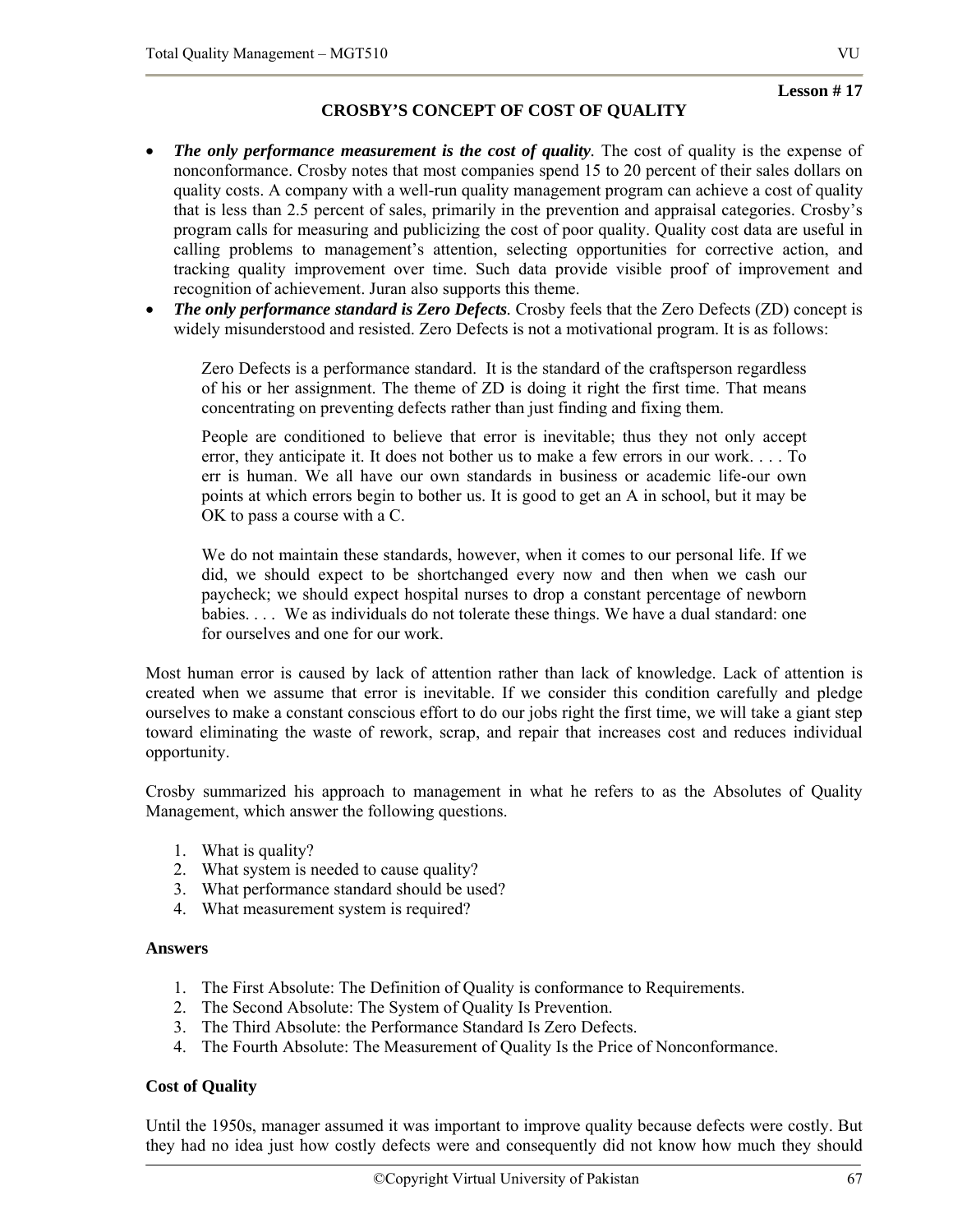improve. They had no yardstick for measuring the costs of quality. In addition to emphasizing management's role in quality, Joseph Juran and Philip Crosby gave managers a means of answering a critical question which remained in their minds: "How much quality is enough?

The cost of achieving a given level of quality is divided into avoidable costs and unavoidable costs. Unavoidable costs are those related to preventing defects. These include inspection, sampling, sorting, and other quality control initiatives.

Avoidable costs are related to defects and product failures. These include scrapped materials, labor hours required for rework and repair, complaint processing, and financial losses resulting from unhappy customers. Juran and Crosby called avoidable costs "gold in the mine" because investment in quality improvement can sharply reduce them and lead to substantial savings. With Juran and Crosby's cost of quality concept, manager could calculate when additional expenditures on prevention were justified.

Unlike Juran and Deming, Crosby's program is primarily behavioral. He places more emphasis on management and organizational processes for changing corporate culture and attitudes than on the use of statistical techniques. Like Juran and unlike Deming, his approach fits well within existing organizational structures.

#### **Cost of Quality Attitude:**

In fact in daily life we pay the price for our not so good attitude in rupees, or in the form of lost respect or rapport or even anger and frustration which are the emotional costs. How to plan to prevent them is every body's responsibility. Best price or zero cost is the prerogative cost. It is the compliment or comment given to you by your customer, by your family or by they boss when he or she ask that has he or she paid you enough for your quality work and are you really happy with him on the given reward!

#### **Quality Management Characteristics for the Future**

To succeed in the global marketplace for now and in the future, organizations will have to operate according to the principles of quality management. Such companies will have the following characteristics:

- ♦ A total commitment to continually increasing value for customers, investors, and employees.
- ♦ A firm understanding that market driven means that quality is defined by customers, not the company.
- ♦ A commitment to leading people with a bias for continuous improvement and communication.
- ♦ A recognition that sustained growth requires the simultaneous achievement of four objectives all the time, forever: (a) customer satisfaction, (b) cost leadership, (c) effective human resources, and (d) integration with the supplier base.
- ♦ A commitment to fundamental improvement through knowledge, skills, problem solving, and teamwork.

Companies that develop these characteristics will be those that fully institutionalize the principles of quality management. Consequently, quality management as both a practice and a profession has a bright future. In fact, in terms of succeeding in the global marketplace, quality management is the future. Consequently, more and more companies are making quality management the way they do business, and more and more institutions of higher education are offering quality management courses and programs.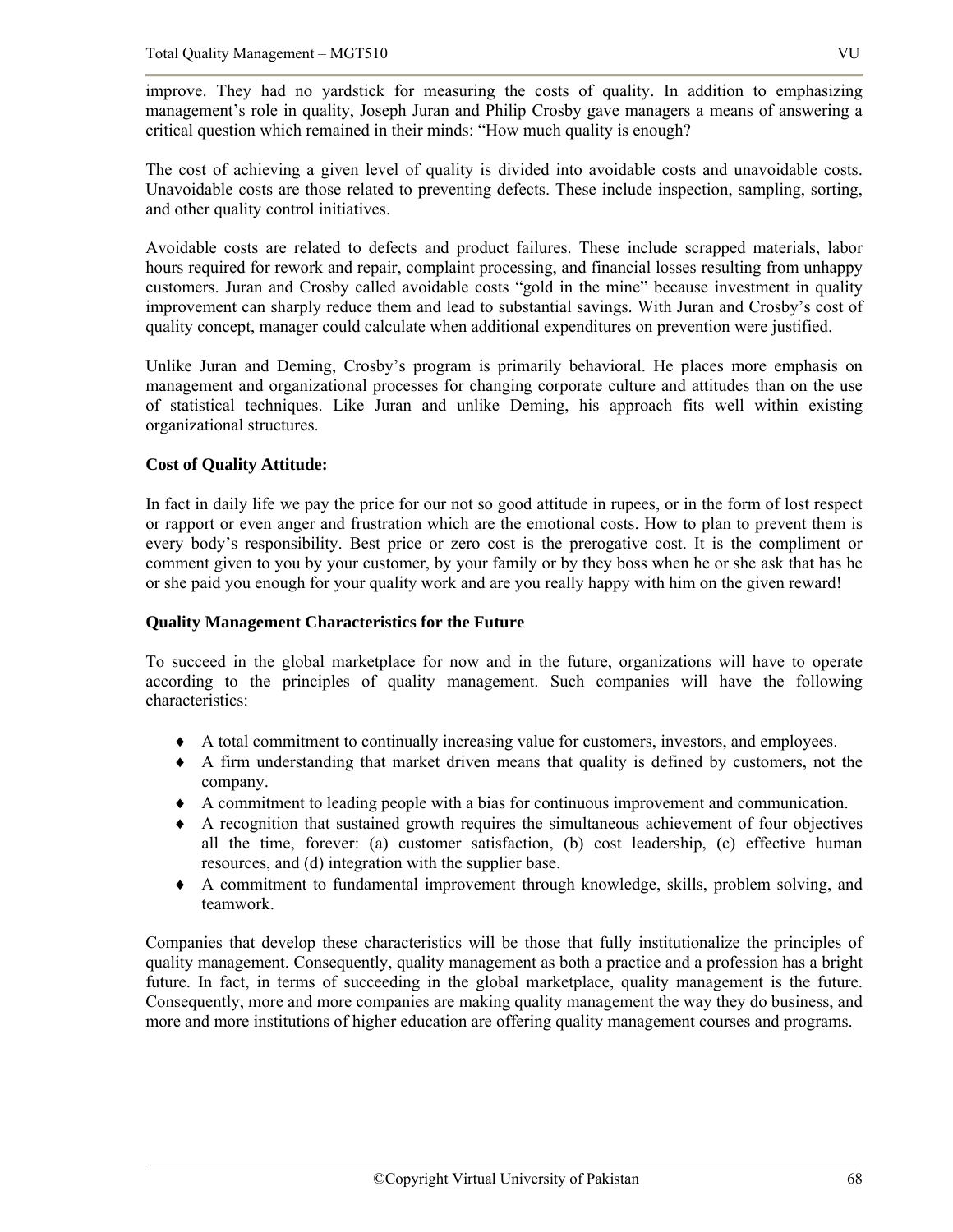## **Lesson # 18**

# **COSTS OF QUALITY AND RETURN ON QUALITY**

## **The Cost of Quality:**

It's a term that's widely used – and widely misunderstood. The "cost of quality" is not the price of creating a quality product or service. It's the cost of NOT creating a quality product or service. Every time work is redone, the cost of quality increases. Obvious examples include:

- The reworking of a manufactured item.
- The retesting of an assembly.
- The rebuilding of a tool.
- The correction of a bank statement.
- The reworking of a service, such as the reprocessing of a loan operation or the replacement of a food order in a restaurant.

In short, any cost that would not have been expended if quality were perfect contributes to the cost of quality.

#### **Total Quality Costs**

As the table below shows, quality costs are the total of the cost incurred by:

- Investing in the prevention of nonconformance to requirements.
- Appraising a product or service for conformance to requirements.
- Failing to meet requirements.

#### **Quality Costs—General Description**

#### **Prevention Costs**

or services.

Examples are the costs of:

- New product review
- Quality planning
- Supplier capability surveys
- Process capability evaluations
- Quality improvement team meetings
- Quality improvement projects
- Quality education and training

#### **Appraisal Costs**

The costs associated with measuring, evaluating or auditing products or services to assure conformance to quality standards and performance requirements.

These include the costs of:

- of purchased material
- In-process and final inspection/test
- Product, process or service audits
- Calibration of measuring and test equipment
- Associated supplies and materials

## **Failure Costs**

The costs of all activities specifically The costs resulting from products or services not designed to prevent poor quality in products conforming to requirements or customer/user needs. Failure costs are divided into internal and external failure categories.

#### **Internal Failure Costs**

Failure costs occurring prior to delivery or shipment of the product, or the furnishing of a service, to the customer.

Examples are the costs of:

- Scrap
- Rework
- Re-inspection
- Re-testing
- Material review
- Downgrading

## **External Failure Costs**

• Incoming and source inspection/test of the product -- and during or after furnishing of Failure costs occurring after delivery or shipment a service -- to the customer.

Examples are the costs of:

- Processing customer complaints
- Customer returns
- Warranty claims
- Product recalls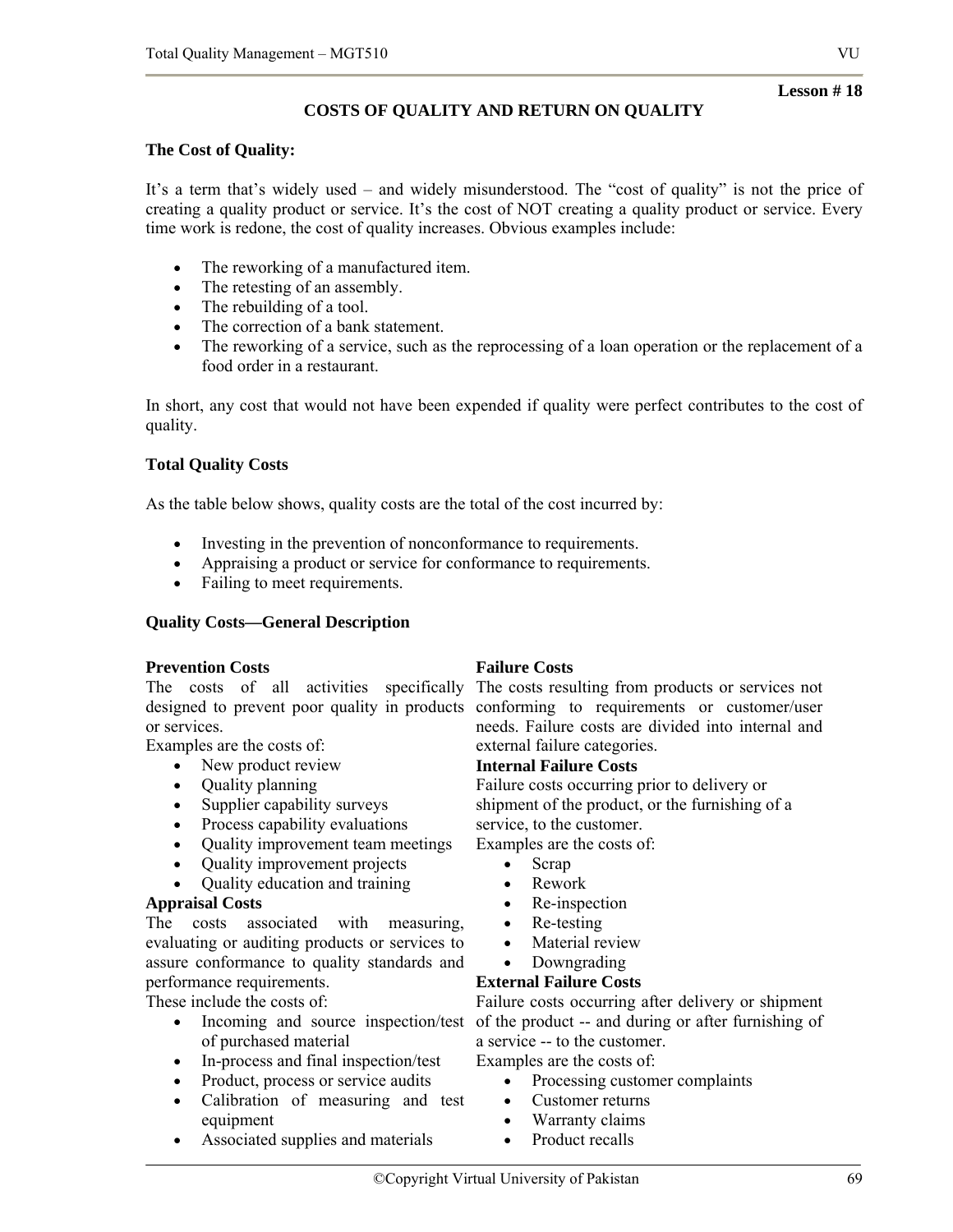Total quality costs are the sum of the above costs to produce a product or to deliver a service. This represents the difference between the actual cost of a product or service and what the reduced cost would be if there were no possibility of substandard service, failure of products or defects in their manufacture. The measure of revenue saved by producing the right product the first time and every time will actually be the return one gets by implementing the system of quality.

In general if preventive system costs Rs. 1 like any QA system then QC overheads are Rs. 10 in comparison. The costs incurred on failure are Rs. 100 and even sometime higher (Rs. 1000 or more) as you may totally loose your customers, your rapport or your total market.

Hence we need to learn that quality system is an investment which ultimately reduces the total cost of production or working as we have to consider every effort of ours financially accountable to make quality a business case.

Quality is a continuous journey and hence not a destination.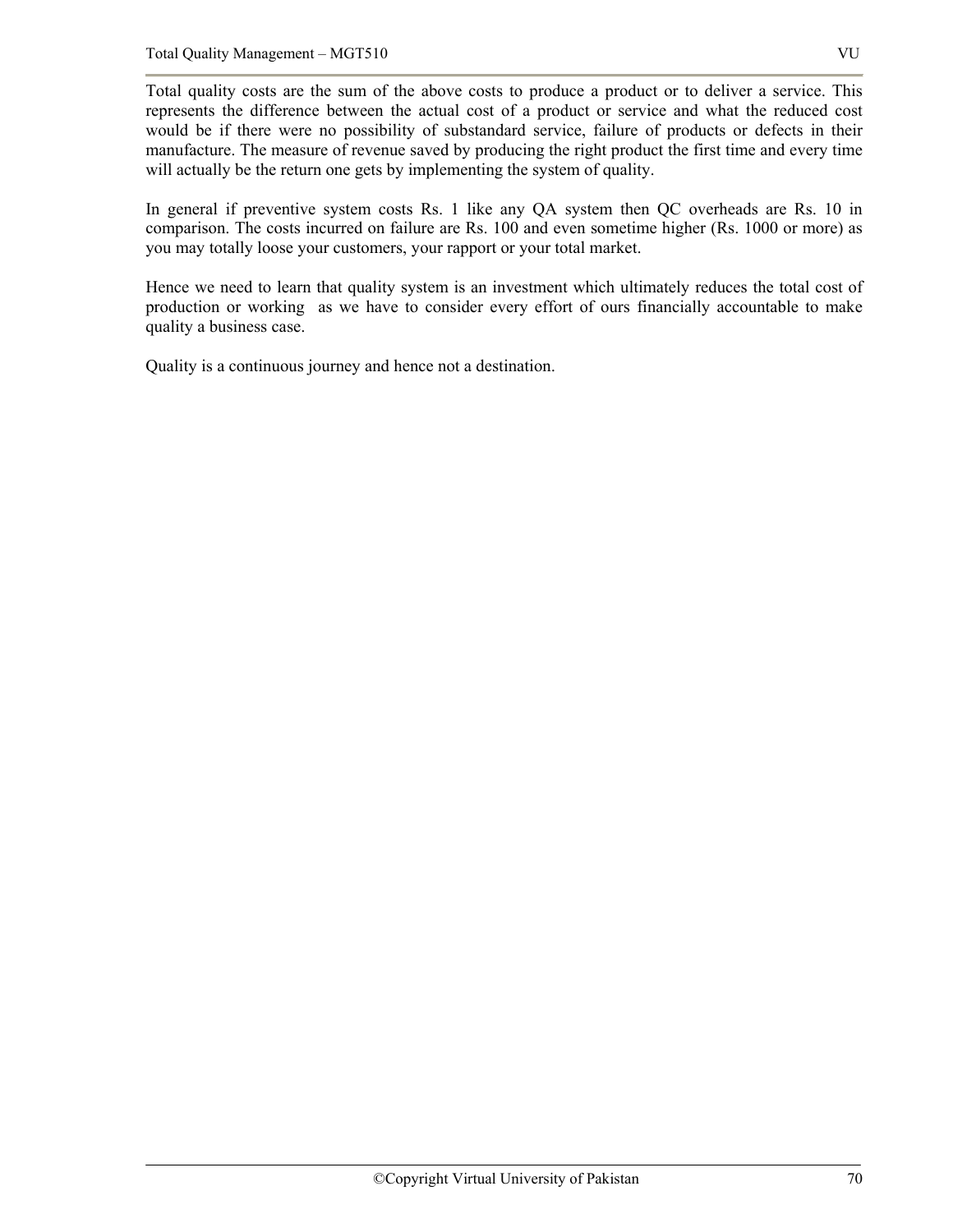# **OVERVIEW OF TOTAL QUALITY APPROACHES**

*"A company that claims that it cannot standardize and must rely on experience is a company without technology."* 

## **Kaoru Ishikawa**

## **The Total View of Quality**

The concept of customer value represents a dramatic improvement over the traditional approach to quality, the "conformance to specified standards" approach. It extends the concept of quality to include user perceptions and use consequences. However, it still falls short of the concept of Total Quality, which stresses the importance of quality in every aspect of an organization.

Perhaps the Japanese best express this broader and more holistic view of quality, Ishikawa states: "Narrowly interpreted, quality means quality of product. Broadly interpreted, quality means quality of work, quality of service, quality of information, quality of process, quality of division, quality of people including workers, engineers, managers, and executives, quality of system, quality of company, quality of objective, etc.'" This view of quality may at first seem to be too idealistic. However, managers who are committed to this view of quality have pragmatic solutions for translating the word "quality" into organizational realities.

As Imai suggests, it all begins with the "quality of people." He states:

 There is very little agreement on what constitutes quality. In its broadest sense, quality is anything that can be improved. When speaking of "quality" one tends to think first in terms of product quality. When discussed in the context of kaizen strategy nothing could be further off the mark. The foremost concern here is with the quality of people. The three building blocks of a business are hardware, software, and "human ware." Only after human ware is squarely in place should the hardware and software aspects of a business be considered. Building quality into people means helping them become kaizen conscious.

This total view of quality includes all of the above quality themes we have already seen, integrating them into a comprehensive approach to continuous improvement.

## **The Future of Quality Management**

In an article for Quality Digest, another quality pioneer Armand Feigenbaum explains several trends that will shape the future of quality management. Those trends are as follows:

- ♦ **Demanding global customers.** The provision of quality begets an ever-increasing demand for quality. Today's customers share two common characteristics: (a) they are part of regional trade alliances such as the Americas, Europe, and Asia: and (b) they expect both high quality and added value.
- ♦ **Shifting customer expectations.** Increasingly, today's global customer is interested not just in the quality of a product provided but also the quality of the organization that backs it up. Customers want an excellent product or service from an organization that also provides accurate billing, reliable delivery, and after-purchase support.
- ♦ **Opposing economic pressures.** The global marketplace exerts enormous, unrelenting pressure on organizations to continually improve quality while simultaneously reducing the prices they charge for goods and services. The key to achieving higher quality and lower prices for customers is the reduction of the expenses associated with satisfying unhappy customers – expenses that amount to as much as 25% of the cost of sales in many companies.

**Lesson # 19**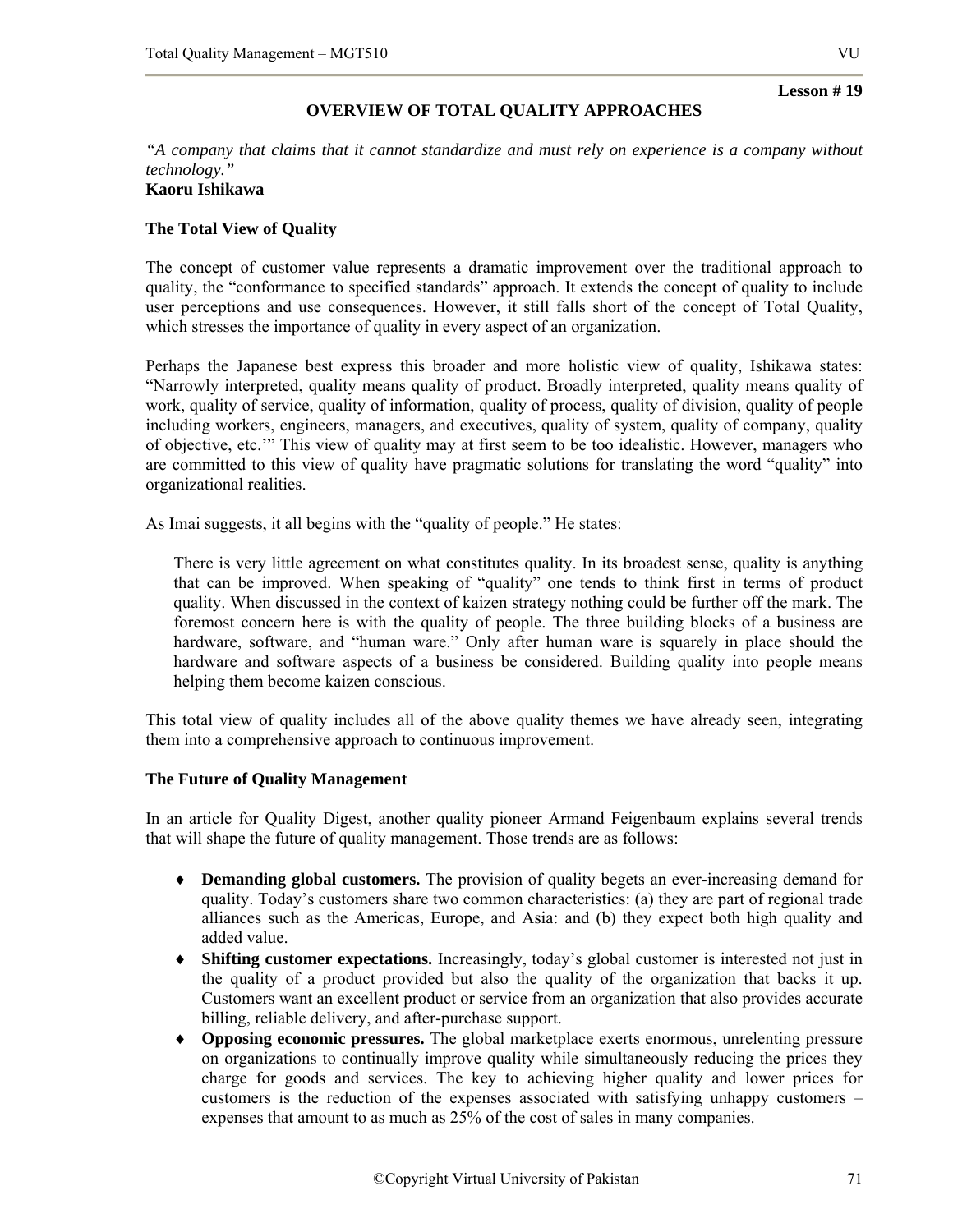♦ **New approaches to management.** Companies that succeed in the global marketplace have learned that you manage budgets, but lead people. The old approach of providing an occasional seminar or motivational speech for employees without making any fundamental changes in the way the organization operates will no longer work.

The total in total quality indicates a concern for quality in the broadest sense – what has come to be known as the "Big Q." Big Q refers to quality of products, services, people, processes, and environments. Correspondingly, "Little Q" refers to a narrower concern that focuses on the quality of one of these elements or individual quality criteria within an individual element.

# **Which Q Approach?**

QMS implementation has to be a systemic approach but which system to choose depends where you are and how far the management is committed for quality. Each QMS requires companies to deploy various quality tools for the improvement of quality.

# **INTERNATIONAL QUALITY AWARDS**

A focus on total quality has permeated organizations throughout the world. Numerous countries and regions of the world have established awards and award criteria.

The Malcolm Baldrige National Quality Award (MBNQA) has been one of the most powerful catalysts of total quality n the United States, and indeed, throughout the world. More importantly, the Award's Criteria for Performance excellence establishes a framework for integrating total quality principles and practices in any organization. Many other award programs are similar in nature to the Baldrige criteria.

# **THE DEMING PRIZE**

The Deming Application Prize was instituted in 1951 by the Union of Japanese Scientists and Engineers (JUSE) in recognition and appreciation of W. Edwards Deming's achievements in statistical quality control and his friendship with the Japanese people. The Deming Prize has several categories, including prizes for individuals, factories, and small companies, and the Deming application prize, which is an annual award presented to a company or a division of a company that has achieved distinctive performance improvements through the application of Company-wide Quality Control (CWQC). As defined by JUSE, CWQC is

 A system of activities to assure that quality products and services required by customers are economically designed produced and supplied while respecting the principle of customer-orientation and the overall public well-being. These quality assurance activities involve market research, research and development, design, purchasing, production, inspection and sales, as well as all other related activities inside and outside the company. Through everyone in the company understanding both statistical concepts and methods, through their application to all the aspects of quality assurance and through repeating the cycle of rational planning, implementation, evaluation and action, CWQC aims to accomplish business objectives.

The judging criteria consist of a checklist of 10 major categories: policies, the organization and its operations, education and dissemination, information gathering, communication and its utilization, analysis, standardization, control/management, quality assurance, effects, and future plans. Each major category is divided into subcategories, or "checking points." For example, the policy category includes policies pursued for management, quality, and quality control; methods for establishing policies; appropriateness and consistency of policies; utilization of statistical methods; communication and dissemination of policies; checks of policies and the status of their achievement; and the relationship between policies and long- and short-term plans. Each category is weighted equally.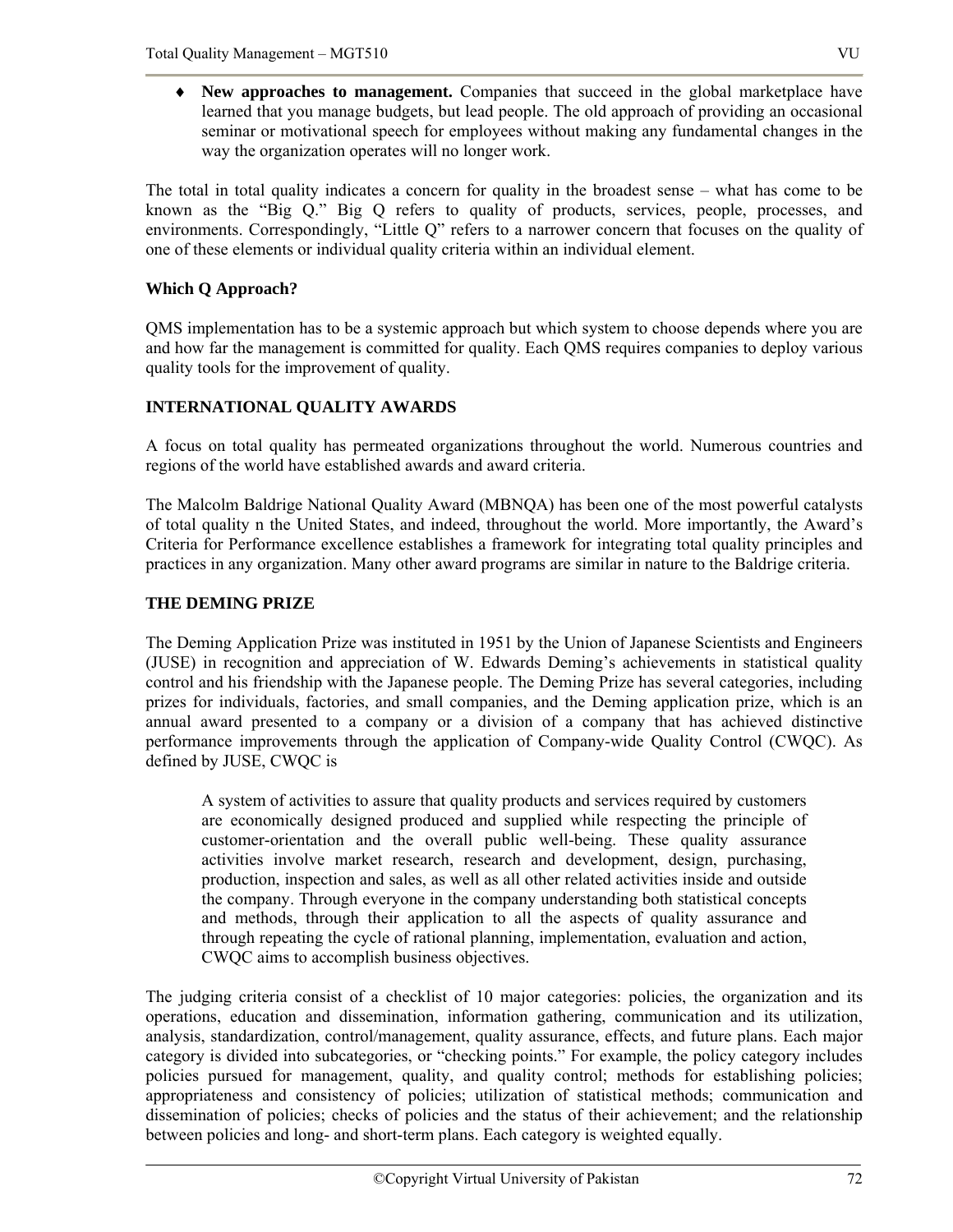Hundreds of companies apply for the award each year. After an initial application accepted as eligible for the process, the company must submit a detailed description o its quality practices. Based on review of the written descriptions, only a few companies believed to be successful in CWQC are selected for a site visit. The site visit consists of a company presentation, in-depth questioning by examiners, and an executive session with top managers. Examiners visit plants and are free to ask any worker any question.

The Deming Prize is awarded to all companies that meet the prescribed standard. However, the small number of awards given each year is an indication of the difficulty of achieving the standard. The objectives are to ensure that a company has so thoroughly deployed a quality process that it will continue to improve long after a prize is awarded. The application process has no "losers." For companies that do not qualify, the examination process is automatically extended up to two times over three years.

# **European Quality Award**

In October 1991, the European Foundation for Quality Management (EFQM) in partnership with the European Commission and the European Organization for Quality announced the creation of the European Quality Award. The award was designed to increase awareness throughout the European Community, and businesses in particular, of the growing importance of quality to their competitiveness in the increasingly global market and to their standards of life. The European Quality Award consists of two parts: the European Quality Prize, given to companies that demonstrate excellence in quality management practice by meeting the award criteria, and the European Quality Award, awarded to the most successful applicant. In 1992, four prizes and one award were granted for the first time.

The award process is similar to the Deming Prize and Baldrige Award. The assessment is based on customer satisfaction, business results, processes, leadership, people satisfaction, resources, people management, policy and strategy, and impact on society. Like Baldrige, results – including customer satisfaction, people (employee) satisfaction, and impact on society – constitute a high percentage of the total score. These are driven by "enablers" – constitute a high percentage of the total score. These are driven by "enablers" – the means by which an organization approaches its business responsibilities. The categories are roughly equivalent to those in Baldrige. However, the results criteria of people satisfaction, customer satisfaction, impact on society, and business results are somewhat different. The impact on society results category focuses on the perceptions of the company by the community at large and the company's approach to the quality of life, the environment, and the preservation of global resources. The European Quality Award criteria place greater emphasis on this category than is placed on the public responsibility item in the Baldrige Award criteria.

# **Canadian Awards for Business Excellence**

Canada's National Quality Institute (NQI) recognizes Canada's foremost achievers of excellence through the prestigious Canada Awards for Excellence. NQI is a nonprofit organization designed to stimulate and support quality-driven innovation within all Canadian enterprises and institutions, including business, government, education, and health care. The Canadian Awards for Business Excellence quality criteria are similar in structure to the Baldrige Award Criteria, with some key differences. The major categories and items within each category are:

- 1. Leadership: strategic direction, leadership involvement, and outcomes.
- 2. Customer focus: voice of the customer, management of customer relationships, measurement, and outcomes.
- 3. Planning for improvement: development and content of improvement plan, assessment, and outcomes.
- 4. People focus: human resource planning, participatory environment, continuous learning environment, employee satisfaction, and outcomes.
- 5. Process optimization: process definition, process control, process improvement, and outcomes.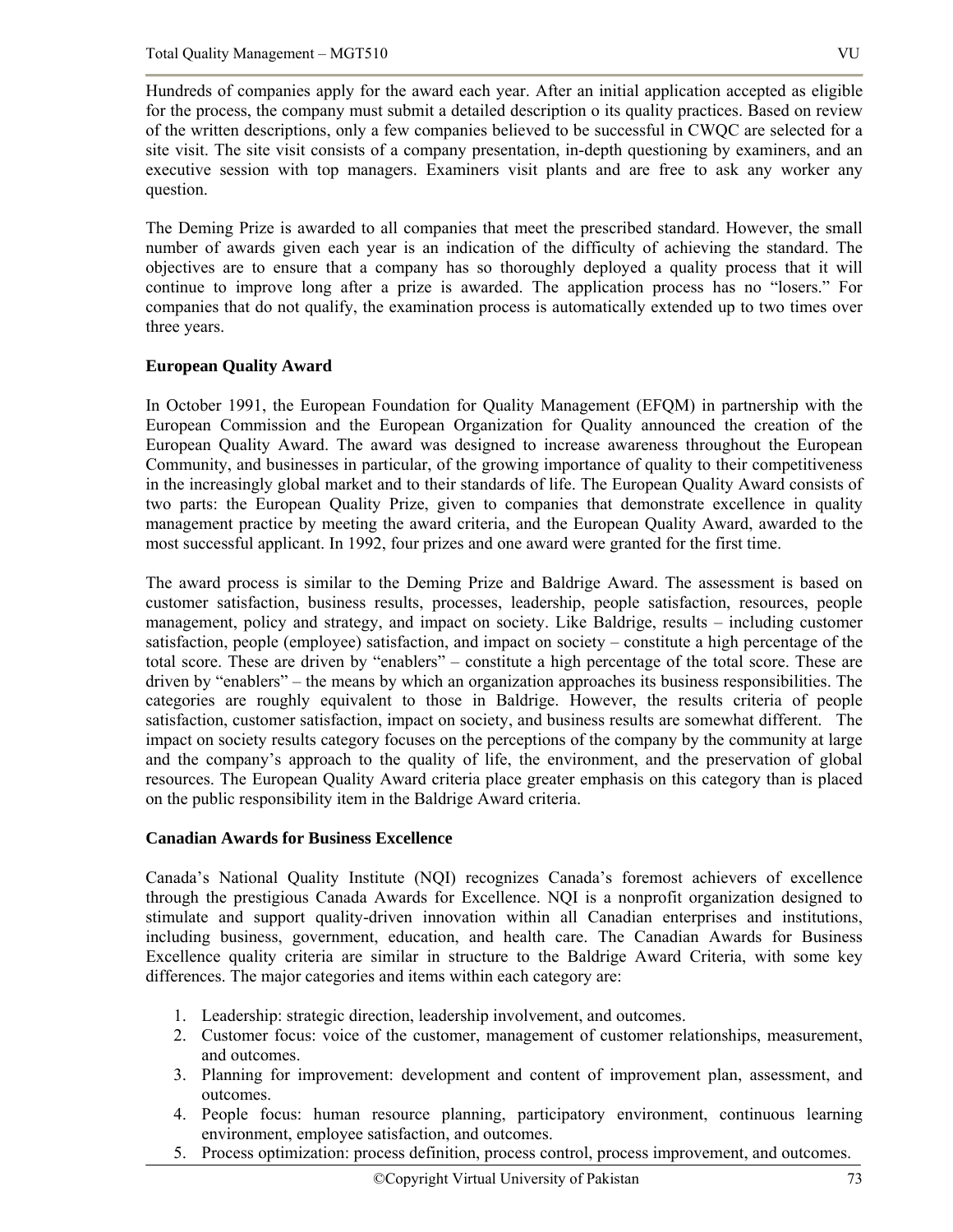#### **Australian Business Excellence Awards**

The Australian Quality Awards (now called Business Excellence Awards) were developed independently from the Baldrige Awards in 1988. The awards are administered by the Australian Quality Awards Foundation, a subsidiary of the Australian Quality council. Four levels of awards are given.

- 1. The Business Improvement Level: encouragement recognition for "Progress Toward Business Excellence" or "Foundation in Business Excellence";
- 2. The Award Level: representing Australian best practices; recognition as a winner or finalist;
- 3. The Award Gold Level: open only to former award winners; represents a revalidation and ongoing improvement;
- 4. The Australian Business Excellence Prize: open only to former award winners; represents international best practices evident throughout the organization.

As with Baldrige, the framework emphasizes the holistic and interconnected nature of the management process. The criteria are benchmarked with the Baldrige criteria and the European Business Excellence Model. One of the distinctive aspects of Australia's program is solid union support.

#### **ISO 9000: what it is**

The International Organization for Standardization (ISO) is a federation of the national standards bodies of nations from around the world. ISO 9000 is about standardizing the systemic approach organizations everywhere take to managing and improving the processes that ultimately result in their products and services. Specifically, ISO 9000 establishes the requirements for quality management systems (QMS) that must be employed by all organizations registered to the standard. Registered organizations should enjoy:

- Wider customer acceptance of products and services
- Improved effectiveness and reliability of its processes
- Improved quality of products and services
- Improved organizational performance and competitiveness

Since ISO 9000 was first released in 1987 it has evolved through two revisions, the first in 1994 and the most recent at the end of 2000. This evolution has aligned it more closely with the Total Quality Management philosophy. It seemed too many observers, including the authors that the 1987 and 1994 versions shied away from association with TQM, or from acknowledging its existence. Even the 2000 version, which borrows heavily from TQM, scarcely acknowledges it. The fact is, of course, that with the tutelage of W. Edwards Deming and Joseph Juran, the Japanese started the development of the management system we now know as TQM in 1950. Over the years several Japanese experts – Kaoru Ishikawa, Shigeo Shingo, Taiichi Ohno, and others – emerged, and by the early 1970s TQM had been widely accepted in Japan. By 1980 the Western world began taking note. By the time ISO 9000: 1987 was released, TQM was a mature management system, well understood by many in the West. It is clear that ISO's Technical Committee 176 (TC 176), which was charged with ISO 9000's development, borrowed some TQM elements, most notably its documentation requirements. ISO 9000: 1994 moved a bit closer to TQM, at least mentioning (though not requiring) continual improvement. But any acknowledgement of TQM's influence or superiority seemed to be deliberately avoided. ISO 9000:2000 made a giant leap in comparison, especially in the area of continual improvement, which has gone from receiving just cursory treatment to becoming a firm requirement.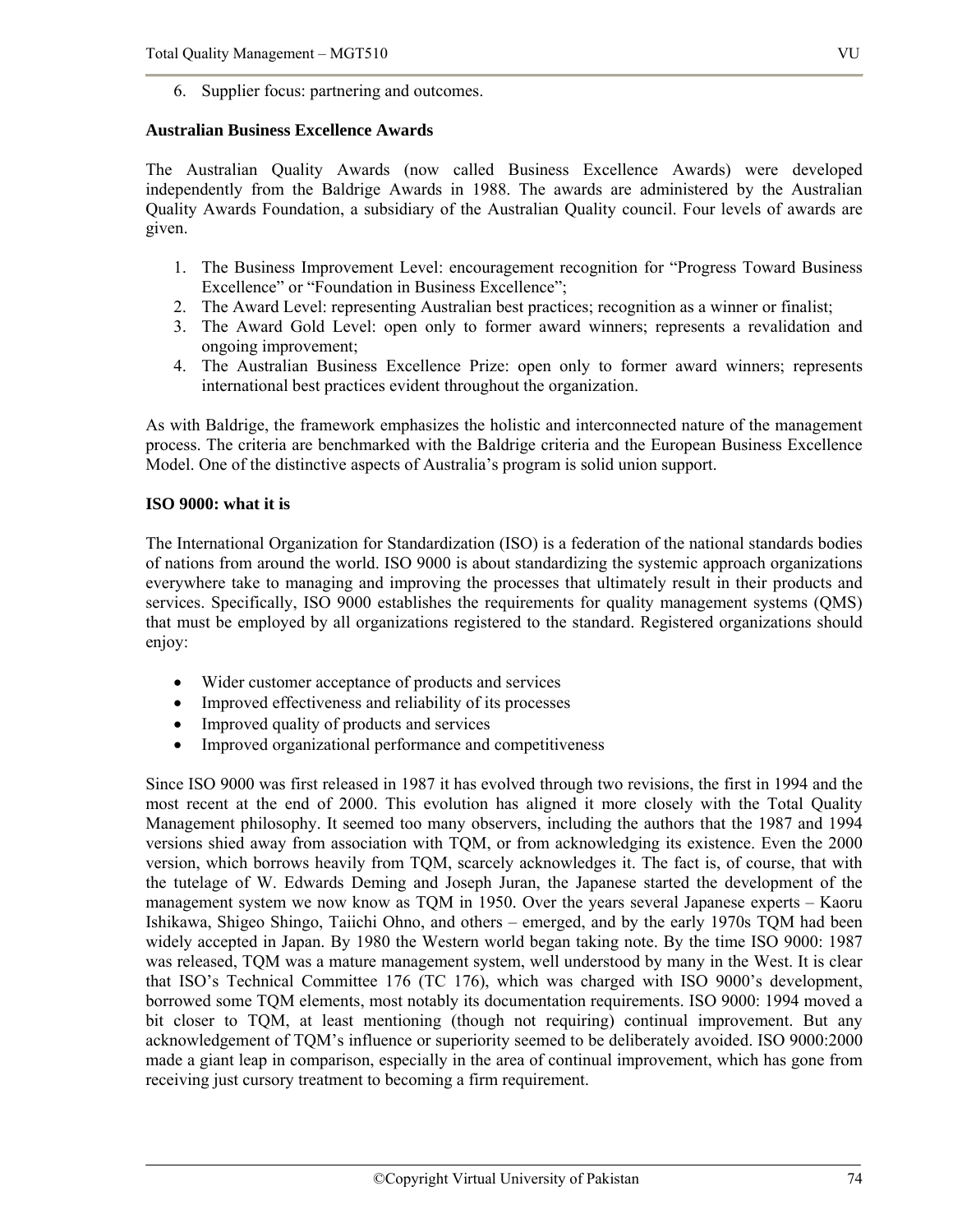**Lesson # 20** 

# **BUSINESS EXCELLENCE MODELS**

## **Excellence starts with 'Marketing'**

The 'marketing' function of an organization must take the lead in establishing the true requirements for the product or service. Having determined the need, marketing should define the market sector and demand. This will determine product or service features such as the grade, price, quality, timings, etc. For example, a major hotel chain, before opening a new hotel or refurbishing an old one, will need to consider its location and accessibility, before deciding whether it will be predominantly a budget, first class, business or family hotel.

Marketing will also need to establish customer requirements by reviewing the market needs, particularly in terms of unclear or unstated expectations or preconceived ideas held by customers. Marketing is responsible for determining the key characteristics which determine the suitability of the product or service in the eyes of the customer. This may, of course, involve the use of market research techniques, data gathering, and analysis of customer complaints.

Excellent communication between customers and suppliers is the key to total organizational excellence. This will eradicate the 'demanding nuisance/idiot' view of customers, which pervades some organizations. Poor communications often occur in the supply chain between organizations, when neither party realizes how poor they are. Feedback from both customers and suppliers needs to be improved, where dissatisfied customers and suppliers do not communicate their problems. In such cases non-conformance of purchased products or services is often due to the customer's inability to communicate their requirements clearly. If these ideas are also used within an organization, then the internal supplier/customer interfaces will operate much more smoothly.

Marketing must also establish systems for feedback of customer information and reaction, which should be designed on a continuous monitoring basis. Any information pertinent to the product or service should be collected and collated, interpreted, analyzed, and communicated to improve the response to customer experience and expectations. These same principles must also be applied inside the organization for continuous improvement at every transformation process interface to be achieved. If one department has problems recruiting the correct sort of staff, and 'HR' have not established mechanisms for gathering, analyzing, and responding to information on new employees, then frustration and conflict will replace communication and co-operation.

#### **Excellence in all functions**

For an organization to be truly excellent, each part of it must work properly together. Each part, each activity, each person in the organization affects and is in turn affected by others. Errors have a way of multiplying and failure to meet the requirements in one part or area creates problems elsewhere, leading to yet more errors, yet more problems and so on. The benefits of getting it right first time everywhere are enormous.

Everyone experience – almost accepts – problems in working life. This causes people to spend a large part of their time on useless activities, correcting errors, looking for things, finding out why things are late, and checking suspect information, rectifying and reworking, apologizing to customers for mistakes, poor quality and lateness. The list is endless and it is estimated that about one-third of our efforts are wasted in this way. In the service sector it can be much higher.

Quality, the way we have defined it as meeting the customer requirements, gives people indifferent functions of an organization a common language for improvement. It enables all the people, with different abilities and priorities, to communicate readily with one another, in pursuit of a common goal. When business and industry was local, the craftsman could manage more or less, himself. Business is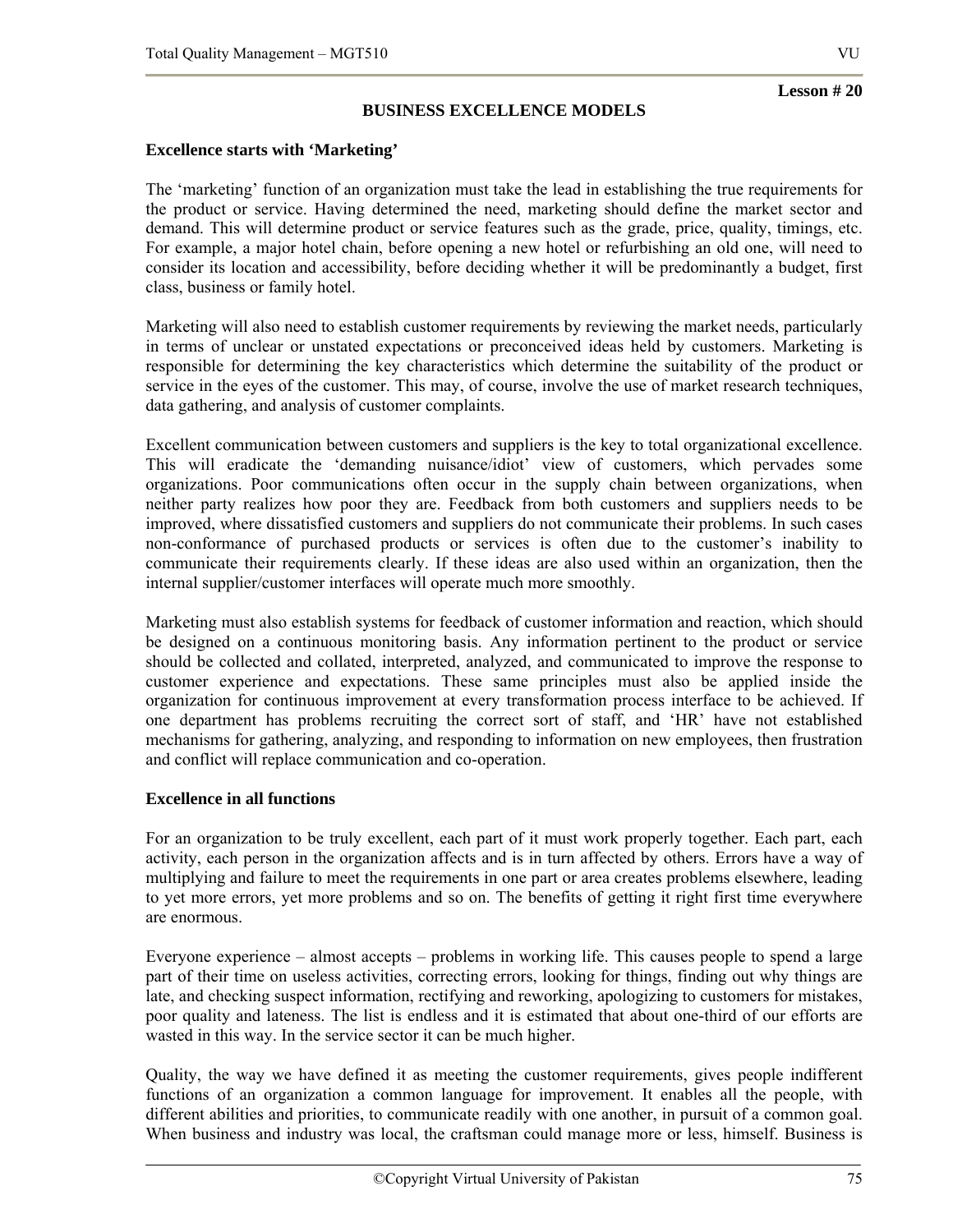now so complex and employs so many different specialist skills that everyone has to rely on the activities of others in doing their jobs.

## **Frameworks for Quality and Performance Excellence**

The philosophies of Deming, Juran, and Crosby provide fundamental principles on which total quality is based. Business firms tend to be highly individualized. As a result, it is difficult to apply one specific philosophy. Company leaders must understand the differences and commonalties in the three philosophies and tailor an approach that fits their unique culture. Some of the most successful firms, such as Texas Instruments and Dana Corporation, have done this aspect of implementation.

None of thee philosophies, however, provide a framework for how to implement total quality within an organization or a means of assessing total quality efforts relative to one's peers or world-class companies. Award criteria and certification procedures fill this important role. The two most prominent frameworks for quality that have had world-wide influence are ISO 9000 and the Malcolm Baldrige National Quality Award Criteria.

#### **The Malcolm Baldrige National Quality Award**

In this section we present an overview of the Award, the Criteria, and the Award Process. The Baldrige Award recognizes U.S. companies that excel in quality management practice and performance. The Baldrige Award does not exist simply to practice and performance. The Baldrige Award does not exist simply to recognize product excellence, nor does it exist for the purposes of "winning." Its principal focus is on promoting high-performance management practices that lead to customer satisfaction and business results. Up to three companies can receive an award in each of the categories of manufacturing, small business, service, nonprofit health care, and nonprofit education. Health care and education award categories were established in 1999.

The purposes of the award are to:

- Help stimulate American companies to improve quality and productivity for the pride of recognition while obtaining a competitive edge through increased profits;
- Recognize the achievements of those companies that improve the quality of their goods and services and provide an example to others;
- Establish guidelines and criteria that can be used by business, industrial, governmental, and other enterprises in evaluating their own quality improvement efforts; and
- Provide specific guidance for other American enterprises that wish to learn how to manage for high quality by making available detailed information on how winning enterprises were able to change their cultures and achieve eminence.

#### **THE CRITERIA FOR PERFORMANCE EXCELLENCE**

The award examination is based upon a rigorous set of criteria, called the Criteria for Performance Excellence, designed to encourage companies to enhance their competitiveness through an aligned approach to organizational performance management that result in:

- 1. Deliver of ever-improving value to customers, contributing to marketplace success.
- 2. Improvement of overall company performance and capabilities
- 3. Organizational and personal learning

The criteria consist of a hierarchical set of categories, items, and areas to address. The seven categories are: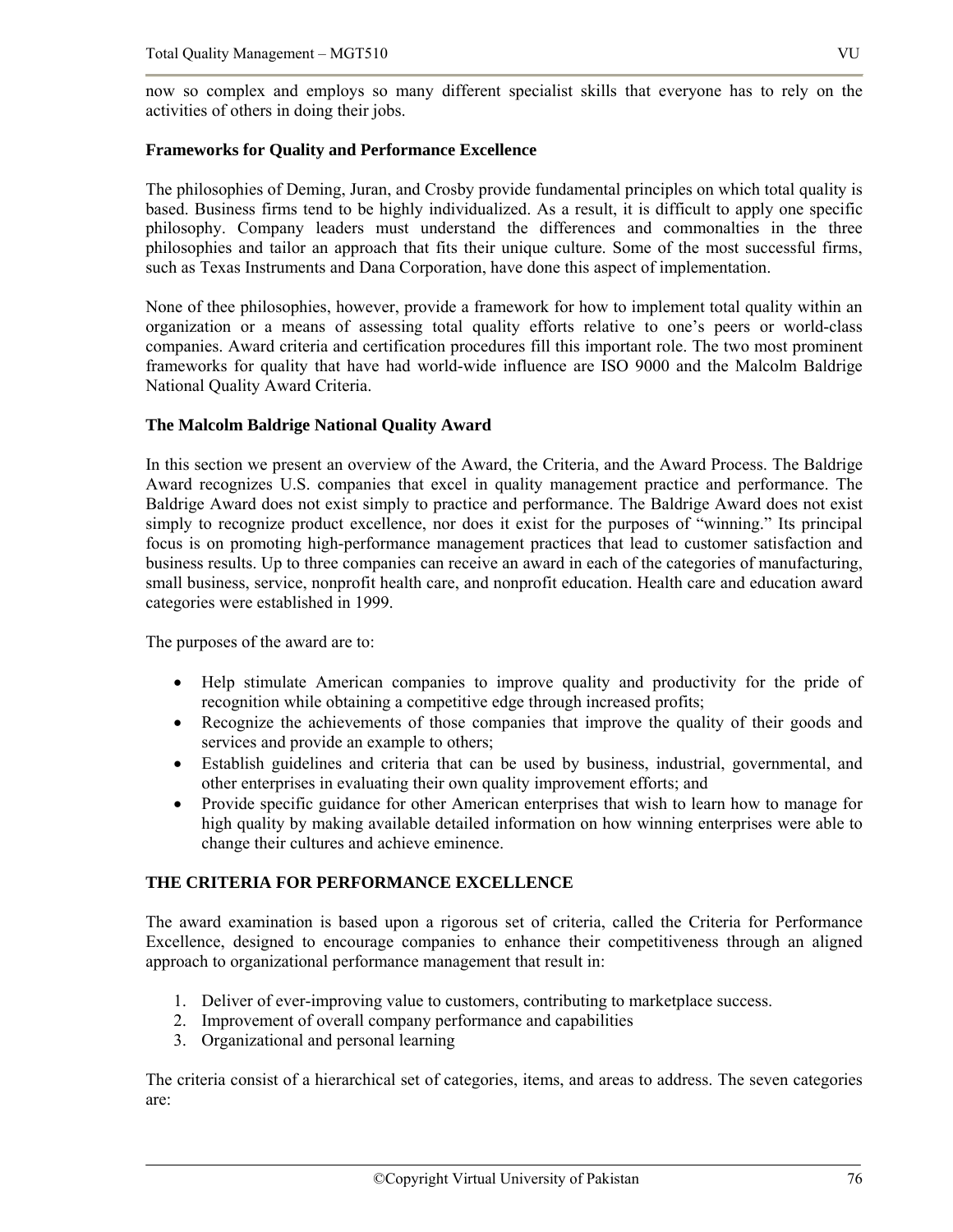- 1. **Leadership:** This category examines how an organization's senior leaders address values, direction, and performance expectations, as well as their focus on customer s and other stakeholders, empowerment, innovation, and learning. Also examined is how an organization addresses its responsibilities to the public and supports its key communities.
- 2. **Strategic Planning:** this category examines how an organization develops strategic objectives and action plans. Also examined are how chosen strategic objectives and action plans are deployed and how progress is measured.
- 3. **Customer and Market Focus:** This category examines how an organization determines requirements, expectations, and preferences of customer s and markets. Also examined is how the organization builds relationships with customers and determines the key factors that lead to customer acquisition, satisfaction, and retention and to business expansion.
- 4. **Information and Analysis:** This category examines an organization's information management and performance measurement systems and how the organization analyzes performance data and ensures hardware and software quality.
- 5. **Human Resource Focus:** This category examines how an organization motivates and enables employees to develop and utilize their full potential in alignment with the organization's overall objectives and action plans. Also examined are the organization's efforts to build and maintain a work environment and an employee support climate conducive to performance excellence and to personal and organizational growth.
- 6. **Process Management:** This category examines the key aspects of an organization's process management, including customer-focused design, product and service delivery, key business, and support processes. This category encompasses all key processes and all work units.
- 7. **Business Results:** This category examines an organization's performance and improvement in key business areas – customer satisfaction, product and service performance, financial and marketplace performance, human resource results, and operational performance. Also examined are performance levels, relative to those of competitors.

The seven categories form an integrated management system. The umbrella over the seven categories reflects the focus that organizations must have on customers through their strategy and action plans for all key decisions. Leadership, Strategic Planning, and Customer and Market Focus represent the "leadership triad," and suggest the importance of integrating these three functions. Human Resource focus and Process Management represent how the work in an organization is accomplished and leads to Business Results. These functions are linked to the leadership triad.

Malcolm Baldrige National Quality Award Criteria Framework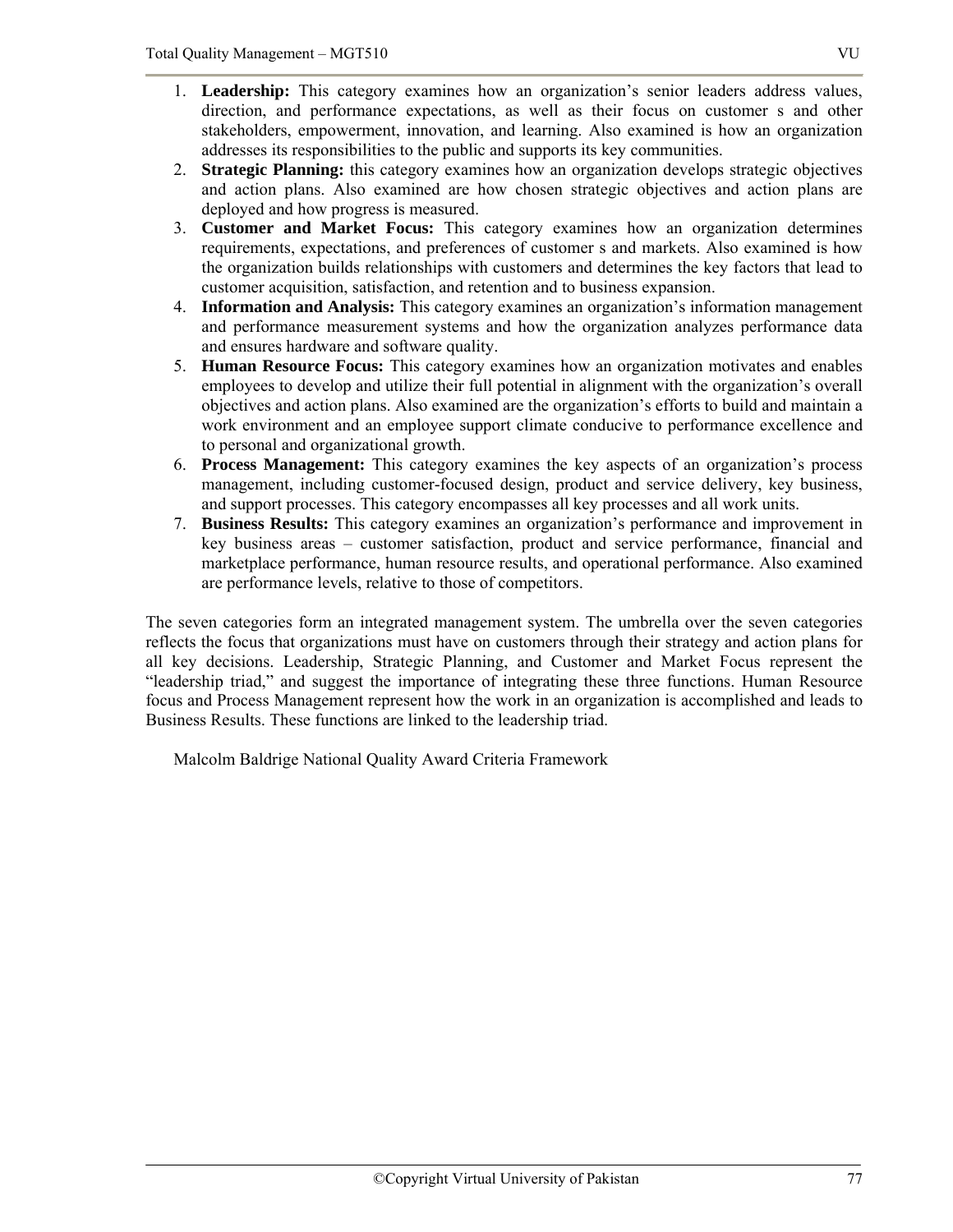# **Baldrige Award Criteria Framework A Systems Perspective**

#### **Organizational Profile: Environment, Relationships, and Challenges**



Each category consists of several items (numbered 1.1, 1.2, 2.1, etc.) or major requirements on which businesses should focus. For example, the Leadership Category consists of the following items and areas to address:

- 1.1 Organizational Leadership
	- a. Senior Leadership Direction
	- b. Organizational Performance Review
- 1.2 Public Responsibility and Citizenship
	- a. Responsibilities to the Public
	- b. Support of Key Communities

The Senior Leadership Direction area asks organizations to answer the following questions:

- How do senior leaders set and deploy organizational values, short-and longer-term directions, and performance expectations, including a focus on creating and balancing value for customers and other stakeholders? Include how senior leaders communicate values, directions, and expectations through your leadership system and to all employees.
- How do senior leaders create an environment for empowerment, innovation, organizational agility, and organizational and employee learning?

One thing the criteria do not do is prescribe specific quality tolls, techniques, technologies, systems, or starting points. Companies are encouraged to develop and demonstrate creative, adaptive, and flexible approaches to meeting basic requirements. Many innovative approaches have been developed by Baldrige winners and are now commonly used by many other companies.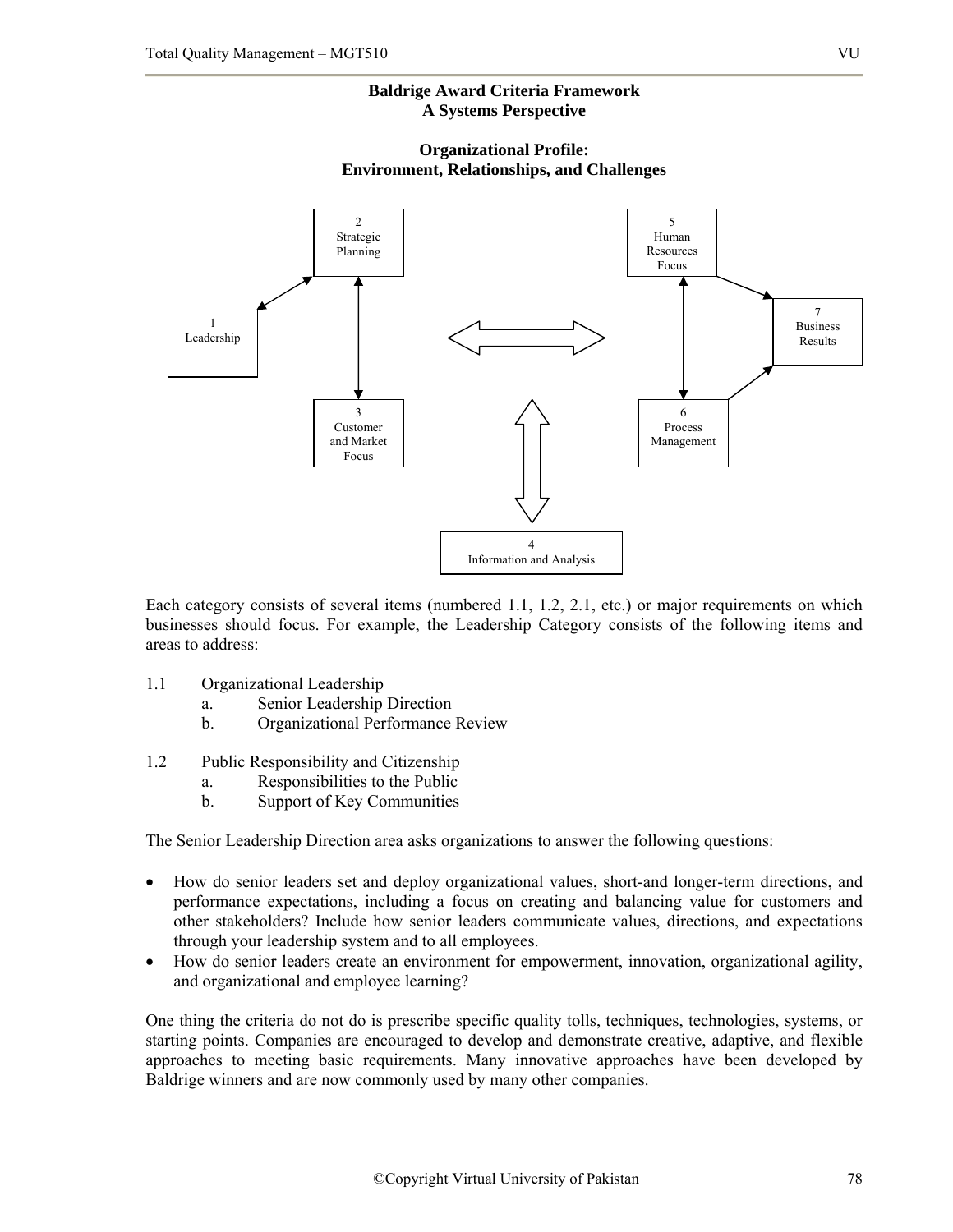| <b>2008 Categories/Items</b> |                        |                                                                      | <b>Point Values</b> |
|------------------------------|------------------------|----------------------------------------------------------------------|---------------------|
| 1.                           | Leadership             |                                                                      |                     |
|                              | 1.1                    | Senior Leadership                                                    | 80                  |
|                              | 1.2                    | Governance and Social Responsibility                                 | 40                  |
| 2.                           |                        | <b>Strategic Planning</b>                                            | 85                  |
|                              | 2.1                    | <b>Strategy Development</b>                                          | 40                  |
|                              | 2.2                    | <b>Strategy Deployment</b>                                           | 45                  |
| 3.                           |                        | <b>Customer and Market Focus</b>                                     | 85                  |
|                              | 3.1                    | <b>Customer and Market Knowledge</b>                                 | 40                  |
|                              | 3.2                    | <b>Customer Relationships and Satisfaction</b>                       | 45                  |
| 4.                           |                        | <b>Measurement, Analysis and Knowledge Management</b>                | 90                  |
|                              | 4.1                    | Measurement, Analysis, and Improvement of Organizational Performance | 45                  |
|                              | 4.2                    | Management of Information, Information Technology, and Knowledge     | 45                  |
| 5.                           | <b>Workforce Focus</b> |                                                                      | 85                  |
|                              | 5.1                    | Workforce Engagement                                                 | 45                  |
|                              | 5.2                    | <b>Workforce Environment</b>                                         | 40                  |
| 6.                           |                        | <b>Process Management</b>                                            |                     |
|                              | 6.1                    | Work Systems Design                                                  | 35                  |
|                              | 6.2                    | Work Process Management and Improvement                              | 50                  |
| 7.                           | <b>Results</b>         |                                                                      | 450                 |
|                              | 7.1                    | <b>Product and Service Outcomes</b>                                  | 100                 |
|                              | 7.2                    | <b>Customer-Focused Outcomes</b>                                     | 70                  |
|                              | 7.3                    | <b>Financial and Market Outcomes</b>                                 | 70                  |
|                              | 7.4                    | Workforce-Focused Outcomes                                           | 70                  |
|                              | 7.5                    | <b>Process Effectiveness Outcomes</b>                                | 70                  |
|                              | 7.6                    | Leadership Outcomes                                                  | 70                  |
| <b>Total Points</b>          |                        | 1,000                                                                |                     |

# **Baldrige Award Item Point Values**

# **ISO 9000 (2000) International Quality Management System**

As quality became a major focus of businesses throughout the world, various organizations developed standards and guidelines. Terms such as *quality management, quality control, quality system, and quality assurance* acquired different, and sometimes conflicting meanings from country to country, within a country, and even within an industry. As the European Community moved toward the European free trade agreement, which went into effect at the end of 1992, quality management became a key strategic objective. To standardize quality requirements for European countries within the common market and those wishing to do business with those countries, a specialized agency for standardization, the International Organization for Standardization, founded in 1946 and composed of representatives from the national standards bodies of 91 nations, adopted a series of written quality standards in 1987, which were revised in 1994, and again (significantly) in 2000. The most recent version is called the ISO 9000:2000 family of standards.

ISO 9000 is an international quality standard for goods and services. The term *quality standard* tends to be misleading. For example, ISO 9000 does not set any specifications for quality. Rather, it sets broad requirements for the assurance of quality and for management's involvement. The emphasis is on prevention rather than inspection and rework. In fact, this emphasis is placed not only on the production process but also on the product design process. The ISO 9000 approach is completely compatible with the total quality philosophy, though it is not as all encompassing. ISO 9000 is composed of three standards:

ISO 9000:2000 Quality Management Systems – Fundamentals and Vocabulary ISO 9001:2000 Quality Management Systems – Requirements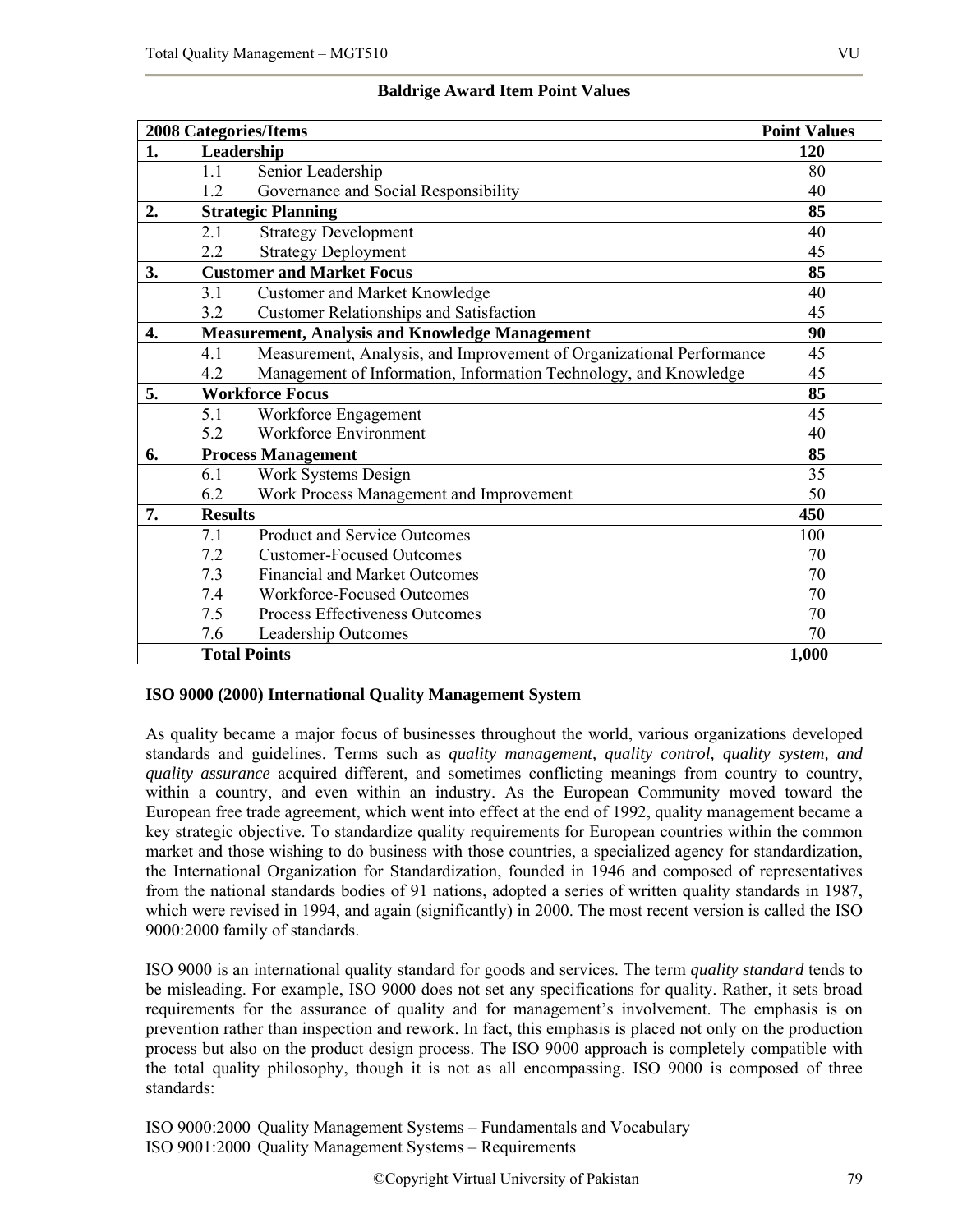# **ISO 9000 Can Improve Operations in a Traditional Environment**

By "traditional environment," we mean an organizational environment that has persisted in companies for decades, until the Total Quality Management movement began to change things. A traditional organizational environment is one which still operates according to the "old way of doing things" rather than according to the principles of Total Quality Management.

When ISO 9000 is implemented by a traditional organization, the company should be the better for it. We will not go so far as to say it will be the better for it, because much depends on the organization's reasons for adopting ISO 9000 and the degree of executive-level commitment to it. Put another way, if ISO 9000 is approached inappropriately and for the wrong reasons, it can become nothing more than a marketing ploy, and the organization's functional departments might develop even more problems than they had before ISO 9000.

# **ISO 9000 May be Redundant in a Mature TQM Environment**

Just as ISO 9000 should help traditional organizations, it should also benefit TQM organizations. However, in an organization that has achieved a high level of maturity in its total quality journey, say in the 400-600 range on the Baldrige scale of 1,000 points, all ISO 9000 criteria may already be in place. In such a case, the only compelling reason for registration under ISO 9000 would be for marketing purposes. What would a company such as Toyota gain from ISO 9000 registration, probably nothing? It already does everything required by ISO 9000. Its products and processes are recognized as world class. Consequently, it wouldn't gain even a marketing advantage. However, there are many fine TQM organizations that are not as well known as Toyota. Such organizations, even though they may already meet or exceed the requirements of ISO 9000, may find it necessary to register in order to let potential customers know that their products or services satisfy the international standard.

For Software and IT companies, the standard which is more acceptable and regarded worldwide is called CMMI levels 1-5.

# **ISO 9000 and TQM are not in Competition**

This is not case of one or the other. Organizations can adopt TQM or ISO 9000, or both. While there may be those who advocate one to the exclusion of the other, in the larger scheme of things, the two concepts fit well with each other. Both have worthwhile and similar aims. Our view is those not only are TQM and ISO 9000 compatible; they actually support each other and are complementary. There are good reasons for using both in a single management system.

#### **Management Motivation for Registration to ISO 9000**

Management motivation for adopting either ISO 9000 or TQM can vary widely. There are both appropriate and inappropriate motives. For example, if a company seeks ISO 9000 registration to obtain a marketing advantage, its motive is inappropriate. As a result, the organization will likely give mere lip service to adopting the standard. Appropriate motives for adopting ISO 9000 include the following:

- To improve operations by implementing a quality management system that satisfies the ISO 9000 requirements for management responsibility; resource management; product realization; and measurement, analysis, and improvement.
- To create or improve a quality management system that will be recognized by customers worldwide.
- To improve product or service quality r the consistency of quality.
- To improve customer satisfaction.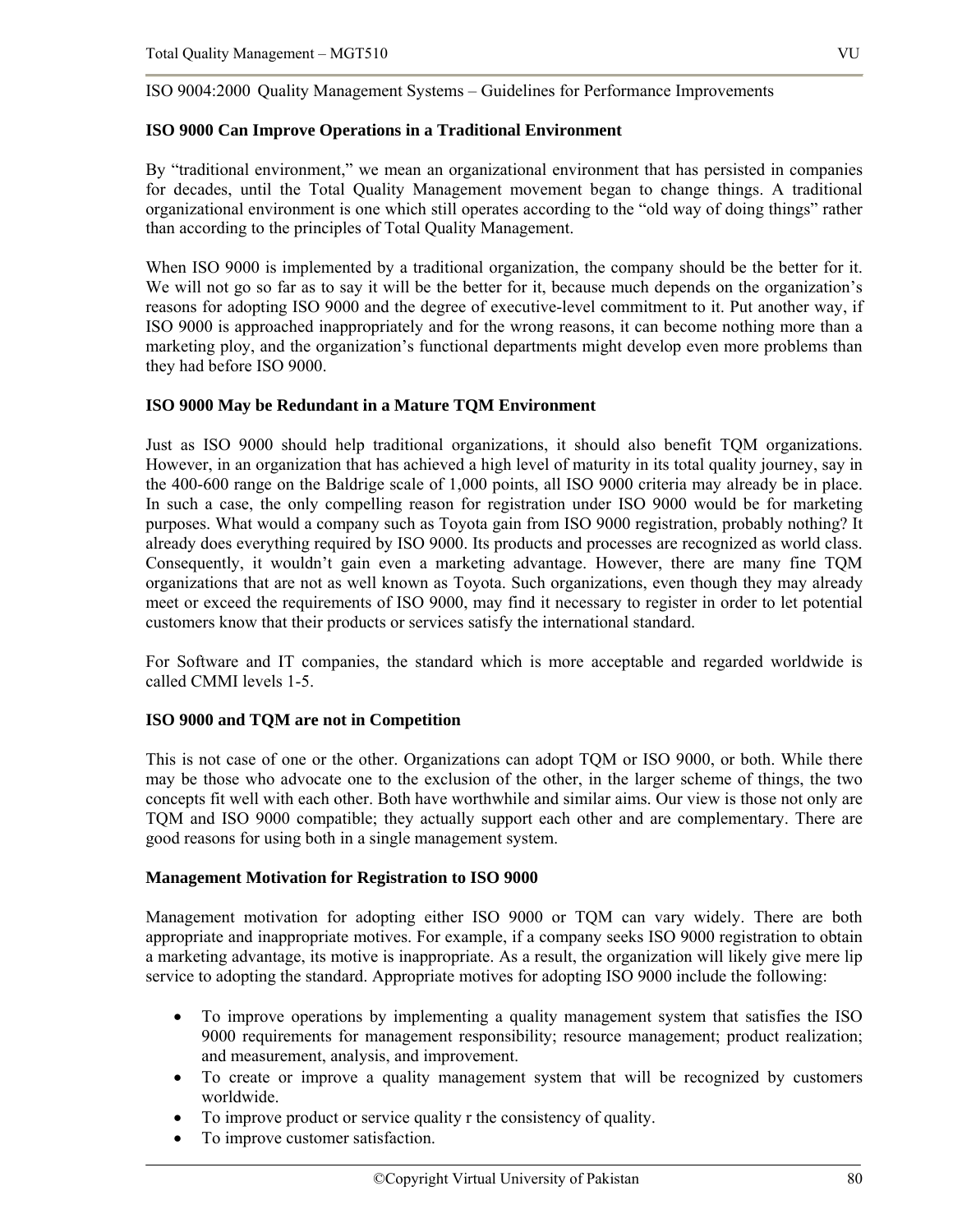- To improve competitive posture.
- To conform to the requirements of one or more major customers (although adoption would be better motivated by internal consideration, such as the preceding five).

What we are saying here is that, ideally, management will adopt ISO 9000 as a way to make real improvements in the company's operations, serve its customers in a more responsible way, and, as a result, be more successful. This approach is more likely to assure commitment and participation by top management. Approaching ISO 9000 from a strictly marketing perspective may result in a negative reaction t the amount of work required by the functional departments, ad only enough management commitment to do the bare minimum for registration. In other words, if ISO 9000 is viewed as a necessary evil that one must adopt to compete in certain markets, every dollar and every hour spent on ISO 9000 will be seen as a burden to be endured rather than an investment in the organization's future. By definition, a burden is a load that is difficult to bear; the connotation is negative. When negative feelings abound among employees, commitment to ISO 9000 will suffer. It may be possible to fool the ISO 9000 registrar's auditor, but we guarantee that customers will not be fooled – at least not for long. Newfound markets will soon wither and disappear. If ISO 9000 is to have a real and permanent effect, it must be approached with a positive attitude and the unwavering commitment of top management.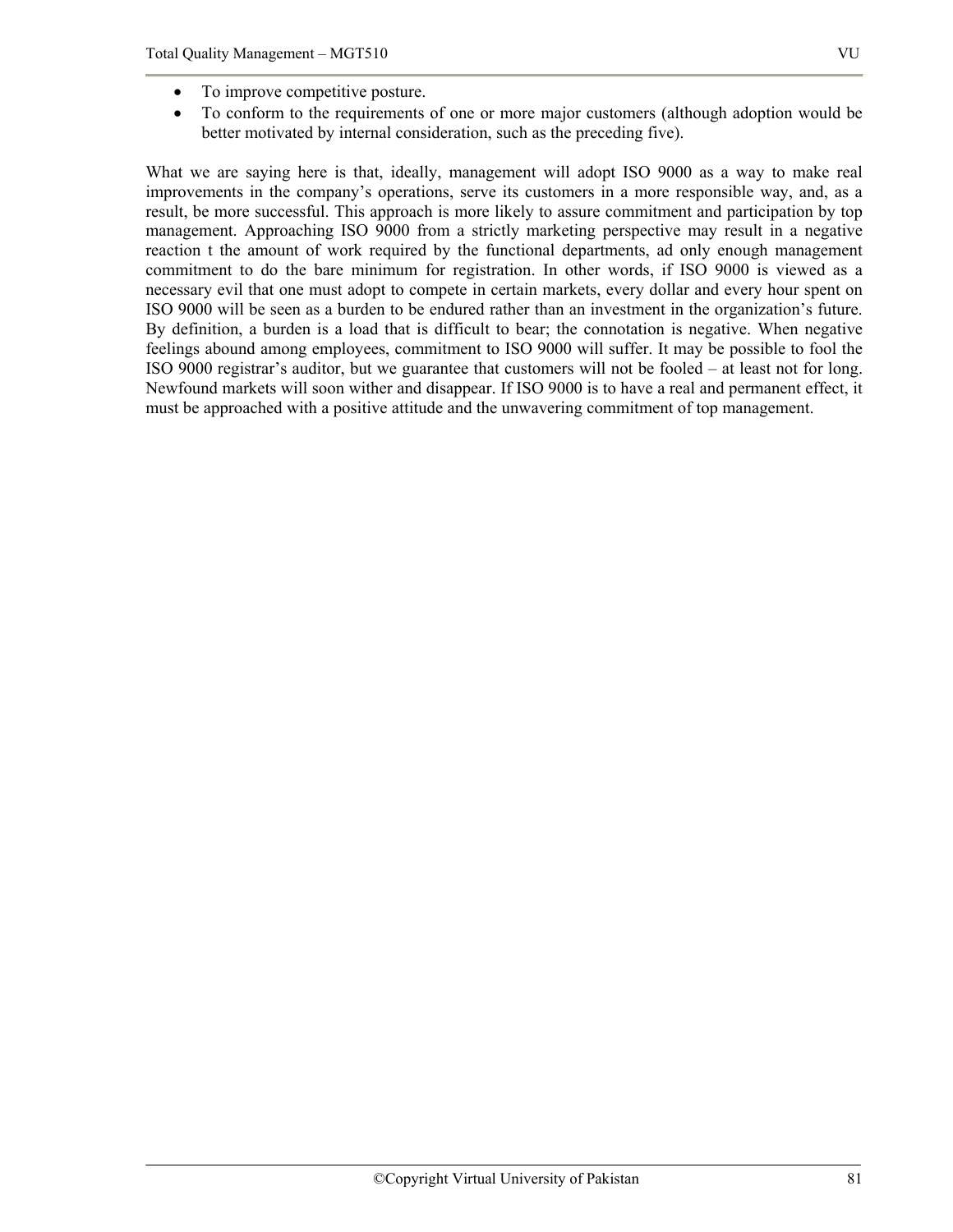## **DESIGNING ORGANIZATIONS FOR QUALITY**

For design, development and implementation of a QMS, the ISO 9000 approach is completely compatible with the total quality philosophy, though it is not as all encompassing. ISO 9000 is composed of three standards:

ISO 9000:2000 Quality Management Systems – Fundamentals and Vocabulary ISO 9001:2000 Quality Management Systems – Requirements ISO 9004:2000 Quality Management Systems – Guidelines for Performance Improvements

ISO 9001 and ISO 9004 are known as Consistent Pair and are based and follow PDCA methodology. ISO system is about standardizing the approach organizations everywhere take in managing and improving the processes that ultimately result in producing better quality products and services. Specifically, ISO 9001(2000) establishes the requirements for quality management systems (QMS) that must be employed by all organizations registered to the standard. Registered organizations should enjoy:

- Wider customer acceptance of products and services
- Improved effectiveness and reliability of its processes
- Improved quality of products and services
- Improved organizational performance and competitiveness

By the time ISO 9000: 1987 was released, TQM was a mature management system, well understood by many in the West. It is clear that ISO's Technical Committee 176 (TC 176), which was charged with ISO 9000's development, borrowed some TQM elements, most notably its documentation requirements. ISO 9000: 1994 moved a bit closer to TQM, at least mentioning (though not requiring) continual improvement. ISO 9000:2000 made a giant leap in comparison, especially in the area of continual improvement, which has gone from receiving just cursory treatment to becoming a firm requirement. In addition, the standard now incorporates eight quality management principles that come directly from TQM. They are:

- 1. **Customer focus**  understanding customer's needs, striving to exceed their expectations.
- 2. **Leadership**  establishing direction, unity of purpose, and a supportive work environment.
- 3. **Involvement of people**  ensuring that all employees at all levels are able to fully use their abilities for the organization's benefit.
- 4. **Process approach**  recognizing that all work is done through processes, and managing them accordingly.
- 5. **System approach to management**  expands on the previous principle in that achieving any objective requires a system of interrelated processes.
- 6. **Continual improvement**  as a permanent organizational objective, recognizing and acting on the fact that no process is so good that further improvement is impossible.
- 7. **Factual approach to decision making** acknowledging that sound decisions must be based on analysis of factual data and information.
- 8. **Mutually beneficial supplier relationships**  to take advantage of the synergy that can be found in such relationships.

By design, as a result of ISO 9000, any organization supplying products or service is able to develop and employ a quality management system that is recognized by customers worldwide. Customers around the globe who deal with ISO 9000-registrered organizations can expect that purchased goods or services will conform to a set of recognized standards.

ISO 9001's requirements for quality management systems are generic in nature, and are applicable to organizations in any industry or economic sector. Whether the organization manufactures a product or

**Lesson # 21**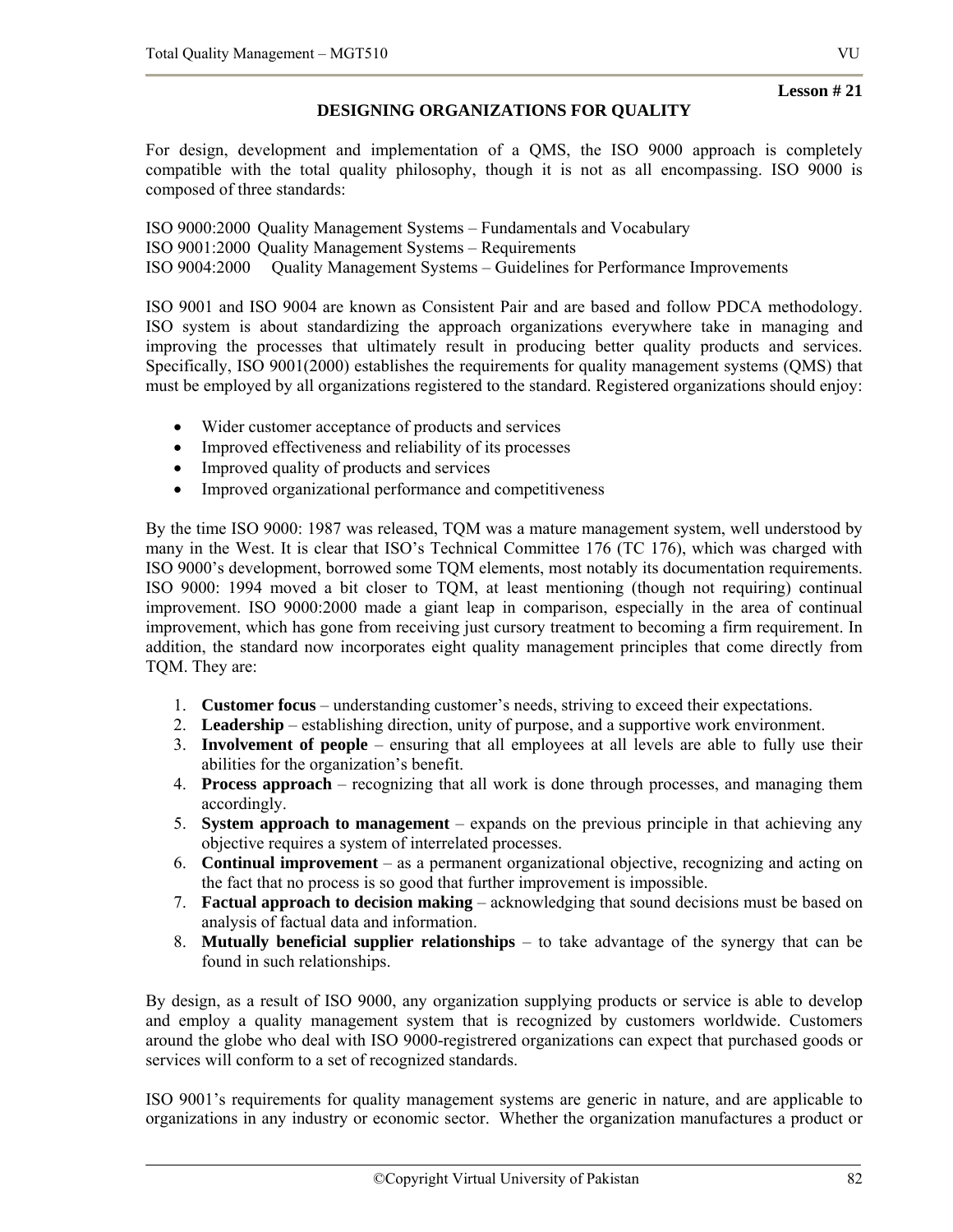provides a service, whether it is a company or a governmental agency, whether it is large or small, ISO 9000 can apply, and be used to advantage.

To be registered the organization must go through a process that includes the following steps:

- 1. Develop (or upgrade) a quality manual that describes how the company will assure the quality of its products or services.
- 2. Document procedures (or upgrade existing documentation) that describe how the various processes for design, production, continual improvement, and so forth, will be operated. This must include procedures for management review/audits and the like.
- 3. The organization must provide evidence of top management's commitment to the QMS and its continual improvement.
- 4. The organization's top management must ensure that customer requirements are determined and met.
- 5. The organization must hire an accredited registrar company to examine its systems, processes, procedures, quality manual, and related items. If everything is in order, registration will be granted. Otherwise, the registrar will inform the company of which areas require work (but will not inform the company specifically what must be done), and a second visit will be scheduled.
- 6. Once registration is accomplished, the company will conduct its own internal audits to ensure that the systems, processes, and procedures are working as intended.
- 7. Also once registered, the outside registrar will make periodic audits for the same purpose. These audits must be passed to retain registration.

An important point to understand about ISO 9000 is that the organization has to respond to all ISO 9000 requirements and tell the registrar specifically what it is going to do and how. ISO does not tell the organization. Assuming the registrar agrees with the organization's plan, registration is awarded. To retain that registration, the *organization must do what it said it would do.* 

Before the advent of the year 2000 release, ISO 9000 was concerned only with the standards which an organization could build its own version of a quality management system. ISO 9000:2000 has closed much of the gap that existed with TQM. The primary remaining difference between ISO 9000 and TQM is in the degree to which the total organization is involved, ISO 9000 does not require the QMS to include functions and levels that do not play a direct role in the management and execution of the product/service realization processes. Functions that are typically not involved under the QMS include human resources, finance (accounting), sales, and marketing.

| <b>Characteristics of Total Quality Management</b> | ISO 9000:2000 |  |
|----------------------------------------------------|---------------|--|
| Customer focus (internal and external)             |               |  |
| Obsession with quality                             |               |  |
| Scientific approach to problem solving             |               |  |
| Long-term commitment                               | Partial       |  |
| Teamwork                                           |               |  |
| Continual process and product improvement          |               |  |
| Education and training intensive                   |               |  |
| Freedom through control                            |               |  |
| Unity of purpose                                   |               |  |
| Employee involvement and empowerment               | Partial       |  |

#### **Total Quality Management Characteristics Compared with ISO 9000**

In comparison, the ISO 9000 quality management system is designed to "provide the framework for continual improvement to increase the probability of enhancing customer satisfaction and the satisfaction of other interested parties. It provides confidence to the organization and its customers that it is able to provide products that consistently fulfill requirements." ISO claims that beyond customer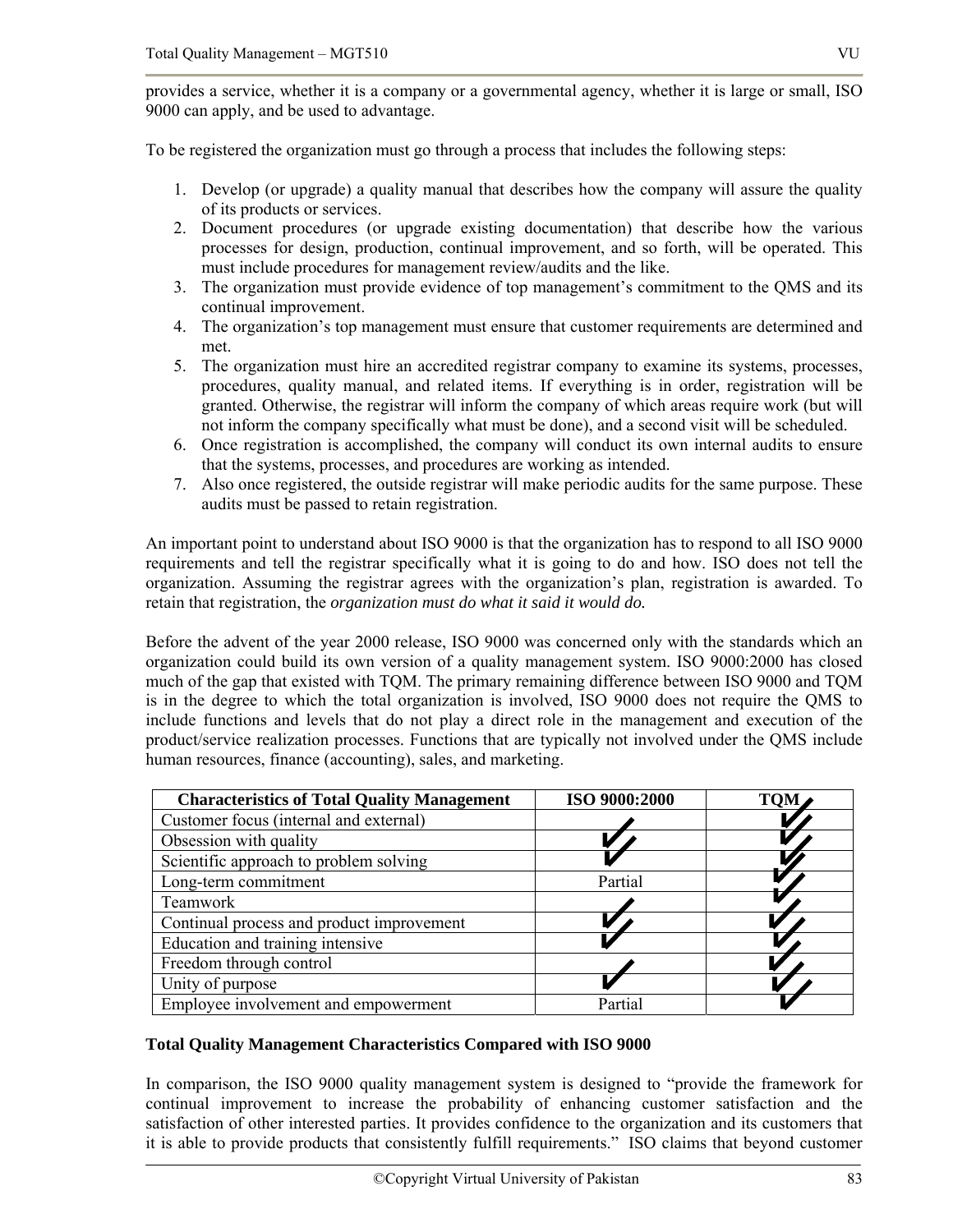satisfaction, cost and risk-management benefits will also accrue to the organization. These benefits translate to improved competitiveness – the same as TQM's objective. ISO claim these benefits result from emphasizing the eight quality management principles on which the standard is based. Following table provides a comparison of ISO's eight quality management principles with Deming's Fourteen Points and TQM.

| <b>ISO 9000's Eight Quality Management Principles</b> |                                            | <b>Deming's 14 Points</b> | <b>TQM</b> |  |
|-------------------------------------------------------|--------------------------------------------|---------------------------|------------|--|
|                                                       | Customer focus                             |                           |            |  |
|                                                       | Leadership                                 | #1, #2, #7                |            |  |
|                                                       | Involvement of people                      |                           |            |  |
|                                                       | Process approach                           |                           |            |  |
|                                                       | System approach to management              |                           |            |  |
| $\mathfrak b$                                         | Continual improvement                      | #5                        |            |  |
|                                                       | Factual approach to decision making        |                           |            |  |
|                                                       | Mutually beneficial supplier relationships | #4                        |            |  |

# **ISO 9000 is Compatible with, and can be viewed as a Subset of, TQM**

Clearly, TQM and ISO 9000 is not quite the same thing. However, there is nothing inherent in ISO 9000 that would prevent it from becoming part of a larger Total Quality Management environment. There are many examples today of companies that have:

ISO 9000's Quality Management Principles versus Deming's Fourteen Points and TQM successfully included ISO 9000 as part of a larger total quality effort. Organizations that are already at some level of TQM maturity or CMMI level 3 maturities have typically found it easy to implement ISO 9000. This is because a TQM environment with its infrastructure of top management commitment, documented processes and procedures, continuous improvement, obsession with quality, and so on, easily supports the requirements of ISO 9001(2000).

# **Designing an ISO 9000 QMS Can Improve Market Perception in Global Post WTO World**

A traditional organizational environment is one which still operates according to the "old way of doing things" rather than according to the principles of Total Quality Management and the technology based networked post WTO world. In Pakistan, you might say, an organization being run as an autocratic, non-participatory and "SAITH" like organization as many in Sialkot, Gujranwala, Faisalabad, Lahore, and Karachi, etc.

When ISO 9000 is implemented by a traditional organization, in its real spirit but much depends on the organization's reasons for adopting ISO 9000 and the degree of executive-level commitment to it. Let us take a look from a different view, if ISO 9000 is designed and developed for the wrong reasons, it can not become a good marketing tool, and the organization's functional departments especially operations and QA, might develop even more problems than they had before ISO 9000. Once again QMS principles are taken in its letter and spirit.

The eight quality management principles are defined and detailed in ISO 9004:2000, *Quality management systems Guidelines for performance improvements*.

- Principle 1 Customer focus
- Principle 2 Leadership
- Principle 3 Involvement of people
- Principle 4 Process approach
- Principle 5 System approach to management
- Principle 6 Continual improvement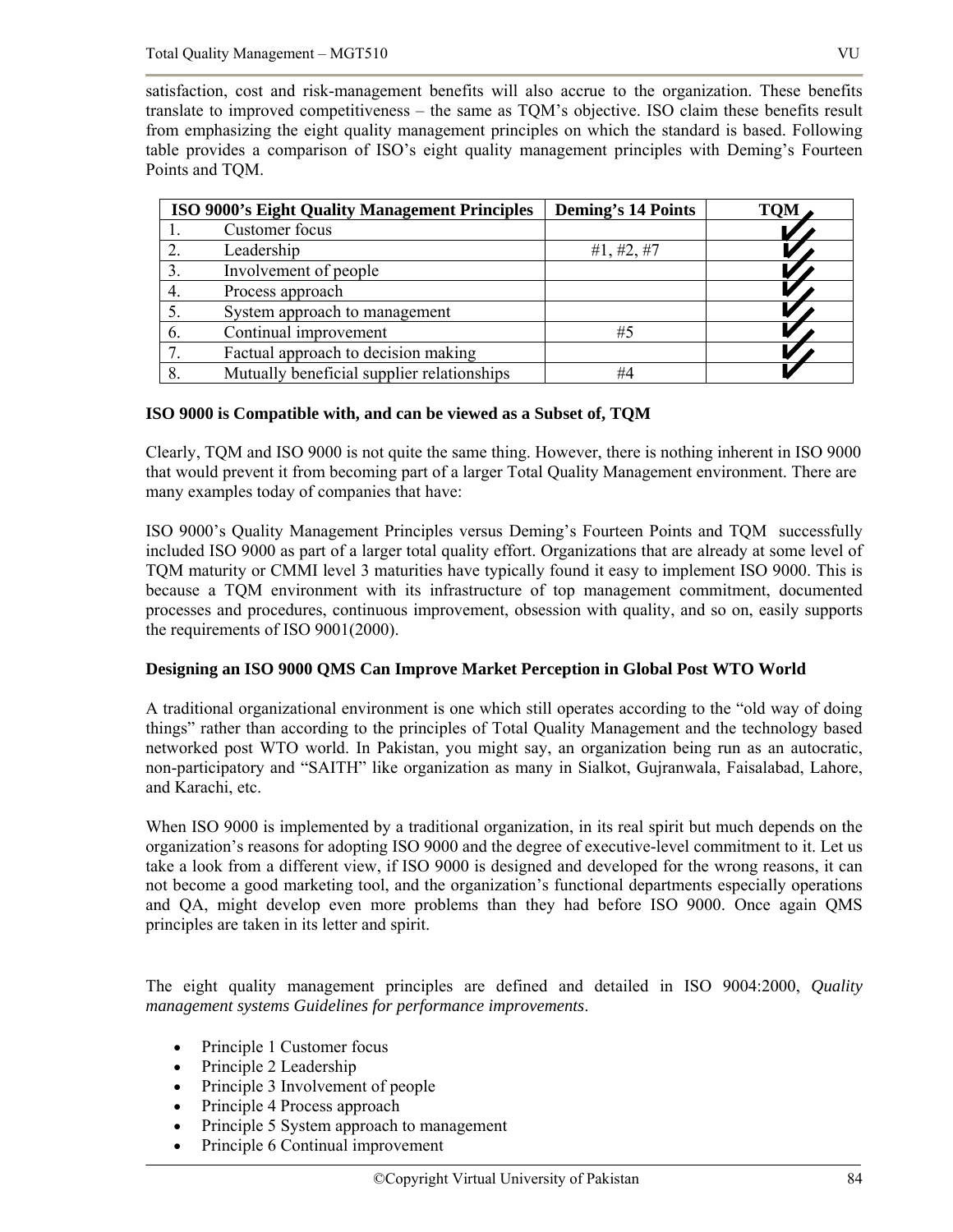- Principle 7 Factual approach to decision making
- Principle 8 Mutually beneficial supplier relationships

## **Principle 1: Customer focus:**

Organizations depend on their customers and therefore should understand current and future customer needs, should meet customer requirements and strive to exceed customer expectations

Key benefits:

- Increased revenue and market share obtained through flexible and fast responses to market opportunities.
- Increased effectiveness in the use of the organization's resources to enhance customer satisfaction.
- Improved customer loyalty leading to repeat business.

Applying the principle of customer focus typically leads to:

- Researching and understanding customer needs and expectations.
- Ensuring that the objectives of the organization are linked to customer needs and expectations.
- Communicating customer needs and expectations throughout the organization.
- Measuring customer satisfaction and acting on the results.
- Systematically managing customer relationships.
- Ensuring a balanced approach between satisfying customers and other interested parties (such as owners, employees, suppliers, financiers, local communities and society as a whole).

#### **Principle 2: Leadership:**

Leaders establish unity of purpose and direction of the organization. They should create and maintain the internal environment in which people can become fully involved in achieving the organization's objectives.

Key benefits:

- People will understand and be motivated towards the organization's goals and objectives.
- Activities are evaluated, aligned and implemented in a unified way.
- Miscommunication between levels of an organization will be minimized.

Applying the principle of leadership typically leads to:

- Considering the needs of all interested parties including customers, owners, employees, suppliers, financiers, local communities and society as a whole.
- Establishing a clear vision of the organization's future.
- Setting challenging goals and targets.
- Creating and sustaining shared values, fairness and ethical role models at all levels of the organization.
- Establishing trust and eliminating fear.
- Providing people with the required resources, training and freedom to act with responsibility and accountability.
- Inspiring, encouraging and recognizing people's contributions.

# **Principle 3: Involvement of people:**

People at all levels are the essence of an organization and their full involvement enables their abilities to be used for the organization's benefit.

Key benefits:

- Motivated, committed and involved people within the organization.
	- Innovation and creativity in furthering the organization's objectives.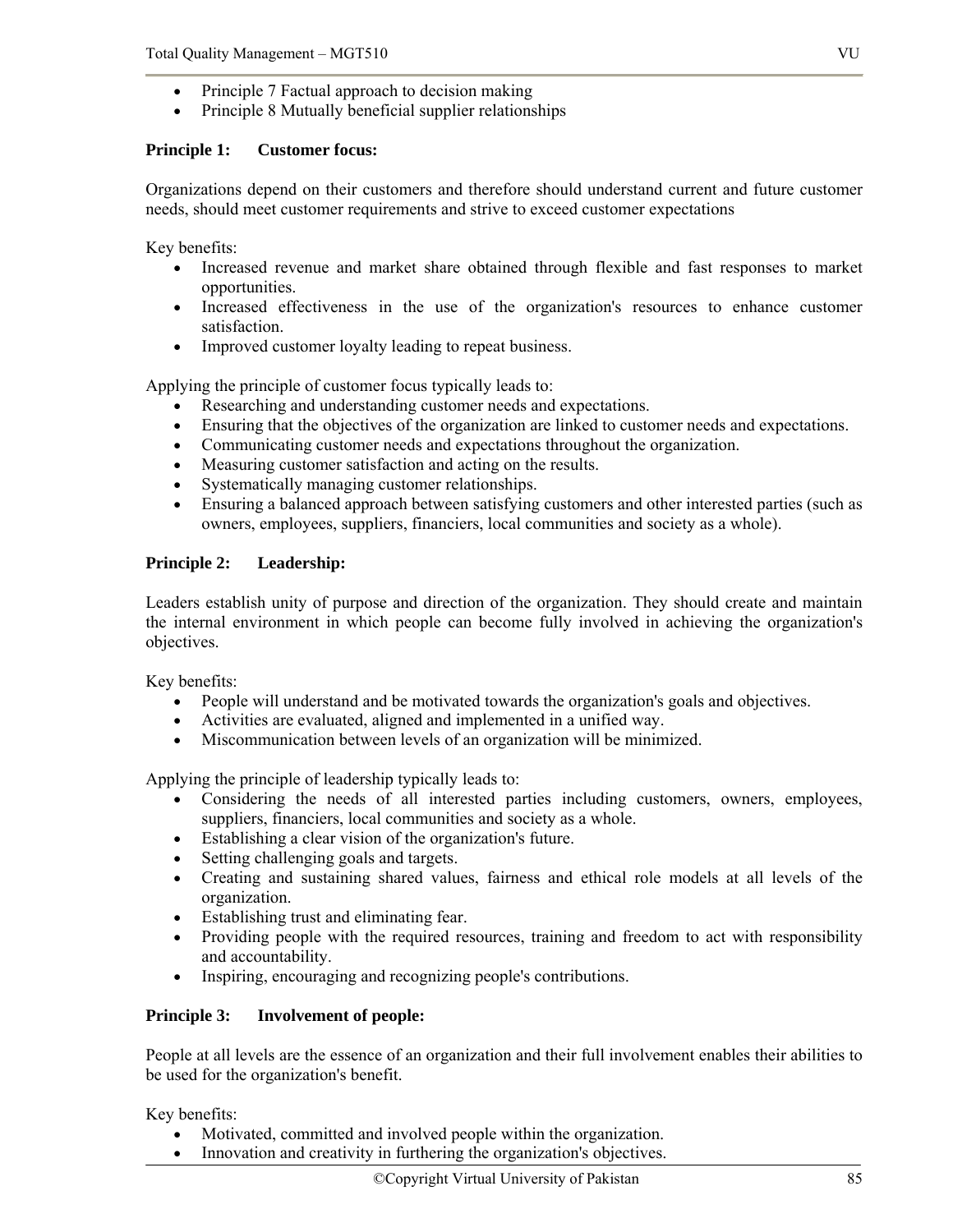- People being accountable for their own performance.
- People eager to participate in and contribute to continual improvement.

Applying the principle of involvement of people typically leads to:

- People understanding the importance of their contribution and role in the organization.
- People identifying constraints to their performance.
- People accepting ownership of problems and their responsibility for solving them.
- People evaluating their performance against their personal goals and objectives.
- People actively seeking opportunities to enhance their competence, knowledge and experience.
- People freely sharing knowledge and experience.
- People openly discussing problems and issues.

## **Principle 4: Process approach:**

A desired result is achieved more efficiently when activities and related resources are managed as a process.

Key benefits:

- Lower costs and shorter cycle times through effective use of resources.
- Improved, consistent and predictable results.
- Focused and prioritized improvement opportunities.

Applying the principle of process approach typically leads to:

- Systematically defining the activities necessary to obtain a desired result.
- Establishing clear responsibility and accountability for managing key activities.
- Analyzing and measuring of the capability of key activities.
- Identifying the interfaces of key activities within and between the functions of the organization.
- Focusing on the factors such as resources, methods, and materials that will improve key activities of the organization.
- Evaluating risks, consequences and impacts of activities on customers, suppliers and other interested parties.

#### **Principle 5: System approach to management:**

Identifying, understanding and managing interrelated processes as a system, contributes to the organization's effectiveness and efficiency in achieving its objectives.

Key benefits:

- Integration and alignment of the processes that will best achieve the desired results.
- Ability to focus effort on the key processes.
- Providing confidence to interested parties as to the consistency, effectiveness and efficiency of the organization.

Applying the principle of system approach to management typically leads to:

- Structuring a system to achieve the organization's objectives in the most effective and efficient way.
- Understanding the interdependencies between the processes of the system.
- Structured approaches that harmonize and integrate processes.
- Providing a better understanding of the roles and responsibilities necessary for achieving common objectives and thereby reducing cross-functional barriers.
- Understanding organizational capabilities and establishing resource constraints prior to action.
- Targeting and defining how specific activities within a system should operate.
- Continually improving the system through measurement and evaluation.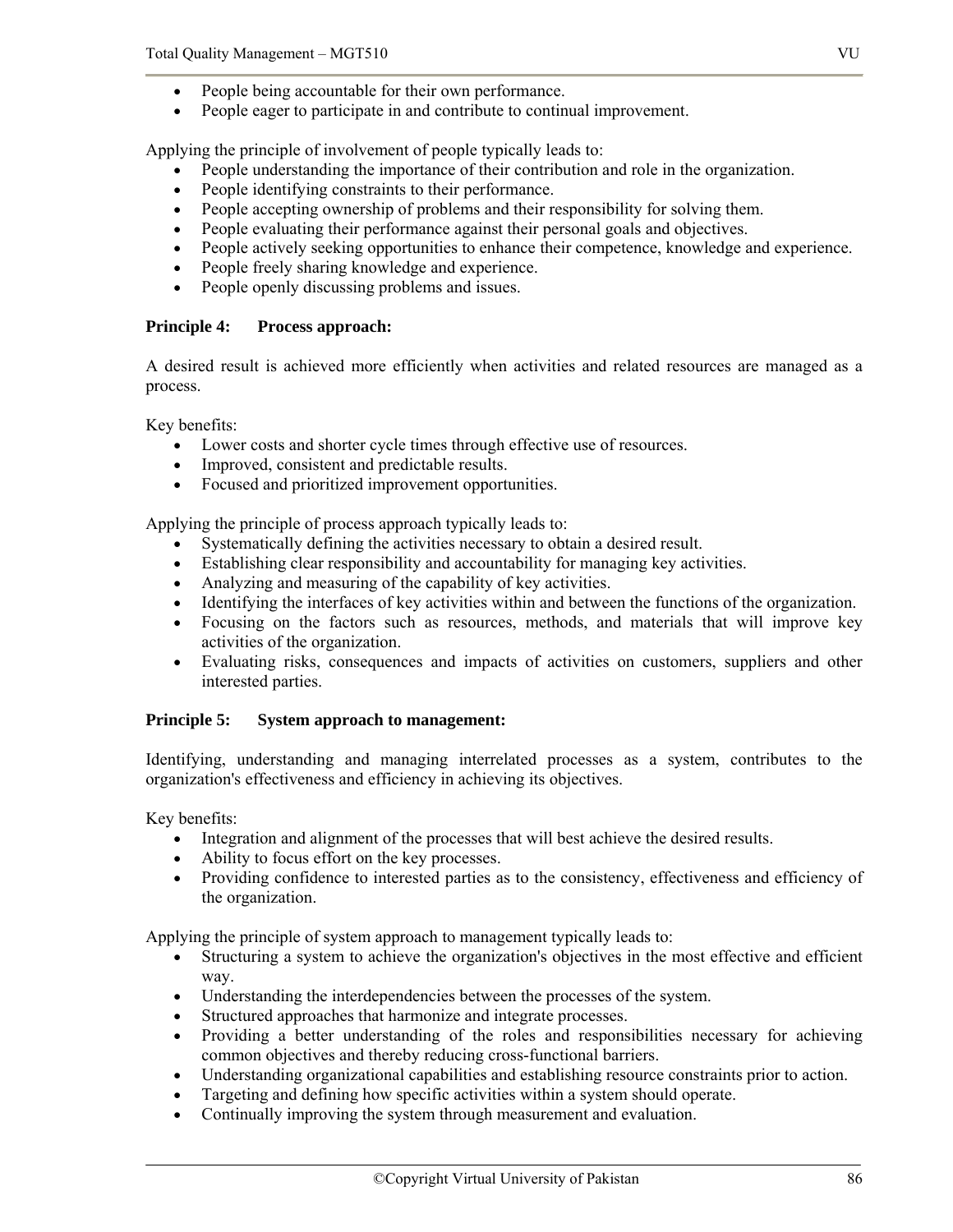#### **Principle 6: Continual improvement:**

Continual improvement of the organization's overall performance should be a permanent objective of the organization.

Key benefits:

- Performance advantage through improved organizational capabilities.
- Alignment of improvement activities at all levels to an organization's strategic intent.
- Flexibility to react quickly to opportunities.

Applying the principle of continual improvement typically leads to:

- Employing a consistent organization-wide approach to continual improvement of the organization's performance.
- Providing people with training in the methods and tools of continual improvement.
- Making continual improvement of products, processes and systems an objective for every individual in the organization.
- Establishing goals to guide, and measures to track, continual improvement.
- Recognizing and acknowledging improvements.

#### **Principle 7: Factual approach to decision making:**

Effective decisions are based on the analysis of data and information

Key benefits:

- Informed decisions.
- An increased ability to demonstrate the effectiveness of past decisions through reference to factual records.
- Increased ability to review, challenge and change opinions and decisions.

Applying the principle of factual approach to decision making typically leads to:

- Ensuring that data and information are sufficiently accurate and reliable.
- Making data accessible to those who need it.
- Analyzing data and information using valid methods.
- Making decisions and taking action based on factual analysis, balanced with experience and intuition.

#### **Principle 8: Mutually beneficial supplier relationships:**

An organization and its suppliers are interdependent and a mutually beneficial relationship enhances the ability of both to create value

Key benefits:

- Increased ability to create value for both parties.
- Flexibility and speed of joint responses to changing market or customer needs and expectations.
- Optimization of costs and resources.

Applying the principles of mutually beneficial supplier relationships typically leads to:

- Establishing relationships that balance short-term gains with long-term considerations.
- Pooling of expertise and resources with partners.
- Identifying and selecting key suppliers.
- Clear and open communication.
- Sharing information and future plans.
- Establishing joint development and improvement activities.
- Inspiring, encouraging and recognizing improvements and achievements by suppliers.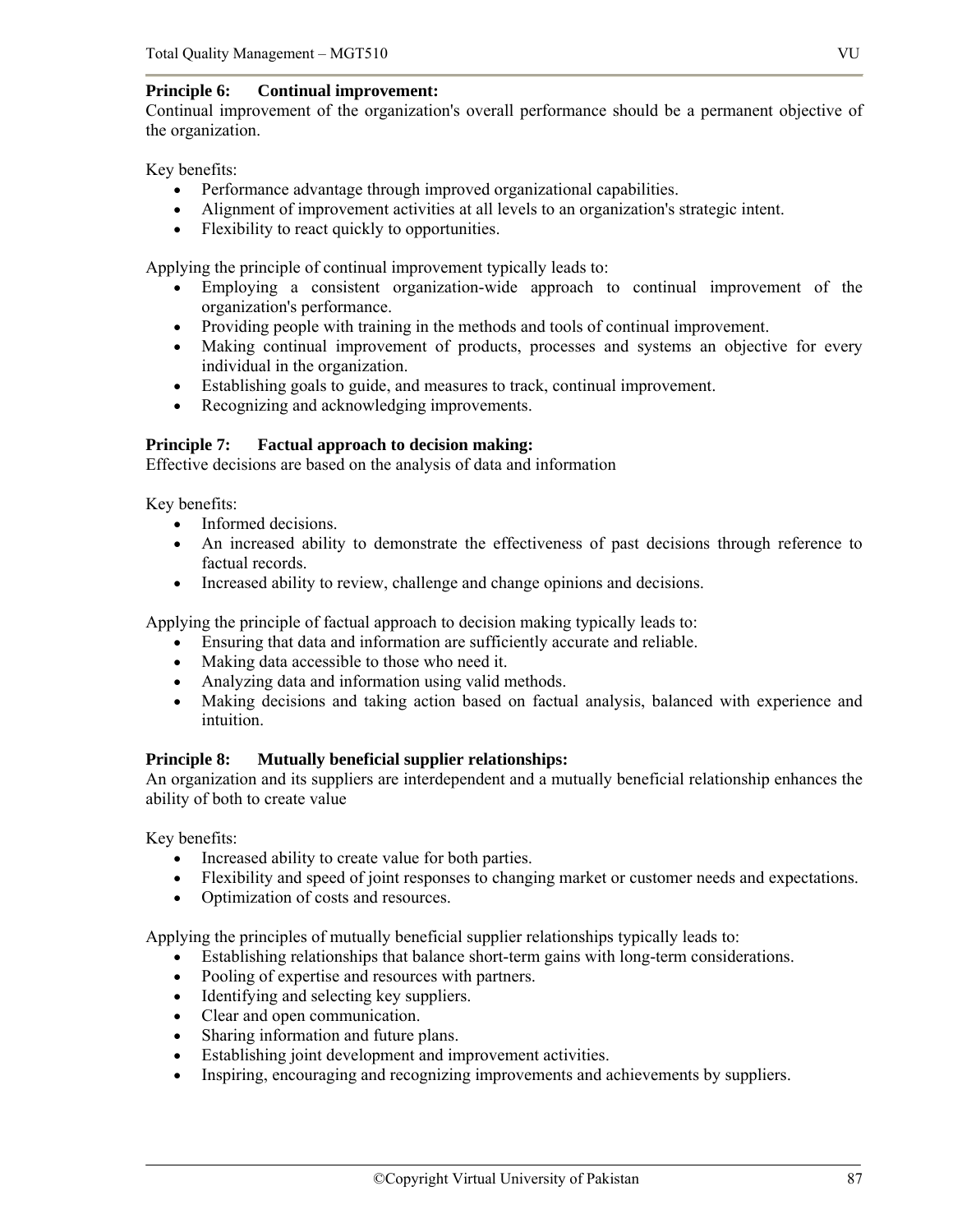## **Lesson # 22**

## **DEVELOPING ISO QMS FOR CERTIFICATION**

#### **Development, Implementation and Registration**

The ISO 9000 standards originally were intended to be advisory in nature and to be used for two-party contractual situations (between a customer and supplier) and for internal auditing. However, they quickly evolved into criteria for companies who wished to "certify" their quality management or achieve "registration" through a third-party auditor, usually a laboratory or some other accreditation agency (called a registrar). This process began in the United Kingdom. Rather than a supplier being audited for compliance to the standards by each customer, the registrar certifies the company, and this certification is accepted by all of the supplier's customers.

The registration process includes document review by the registrar of the quality system documents or quality manual; pre-assessment, which identifies potential noncompliance in the quality system or in the documentation; assessment by a team of two or three auditors of the quality system and its documentation; and surveillance, or periodic re-audits to verify conformity with the practices and systems registered. During the assessment, auditors might ask such question as (using management responsibility as an example): Does a documented policy on quality exist? Have job descriptions for people who manage or perform work affecting quality been documented? Are descriptions of functions that affect quality been documented? Are descriptions of functions that affect quality available? Has management designated a person or group with the authority to prevent nonconformities in products, identify and record quality problems, and recommend solutions? What means are used to verify the solutions?

Re-certification is required every three years. Individual sites – not entire companies – must achieve registration individually. All costs are borne by the applicant, so the process can be quite expensive.

#### **Perspectives on ISO 9000:2000**

ISO 9000 provides a set of good basic practices for initiating a quality system, and is an excellent starting point for companies with no formal quality assurance program. In fact, it provides detailed guidance on process and product control. Thus, for companies in the early stages of developing a quality program, the standards enforce the discipline of control that is necessary before they can seriously pursue continuous improvement. The requirements of periodic audits reinforce the stated quality system until it becomes ingrained in the company. Thus, using ISO 9000 as a basis for a quality system can improve discipline, process, productivity, decrease costs, and increase customer satisfaction.

# **ISO 9000 AS A QUALITY JOURNEY AND NOT AS A DESTINATION**

How to get started is always an issue for organizations just beginning their total quality journey.

The ISO 9000 development effort will benefit by having the following components: an executive-level steering committee, a vision with the guiding principles, a set of broad objectives, baselines on employee and customer satisfaction, an objective view of the organization's strengths and weaknesses, and an indication of which employees at all levels can be counted on for support during the implementation. In addition, the organization will have a well thought out means of communicating with employees and all other stakeholders to keep them apprised of the changes taking place, why they are happening, and what they will mea to everyone.

The development and implementation of an organization's quality management system is influenced by its varying needs, its particular objectives, the products it provides, and the processes it employs. It is not the purpose of this ISO to imply uniformity of quality management systems.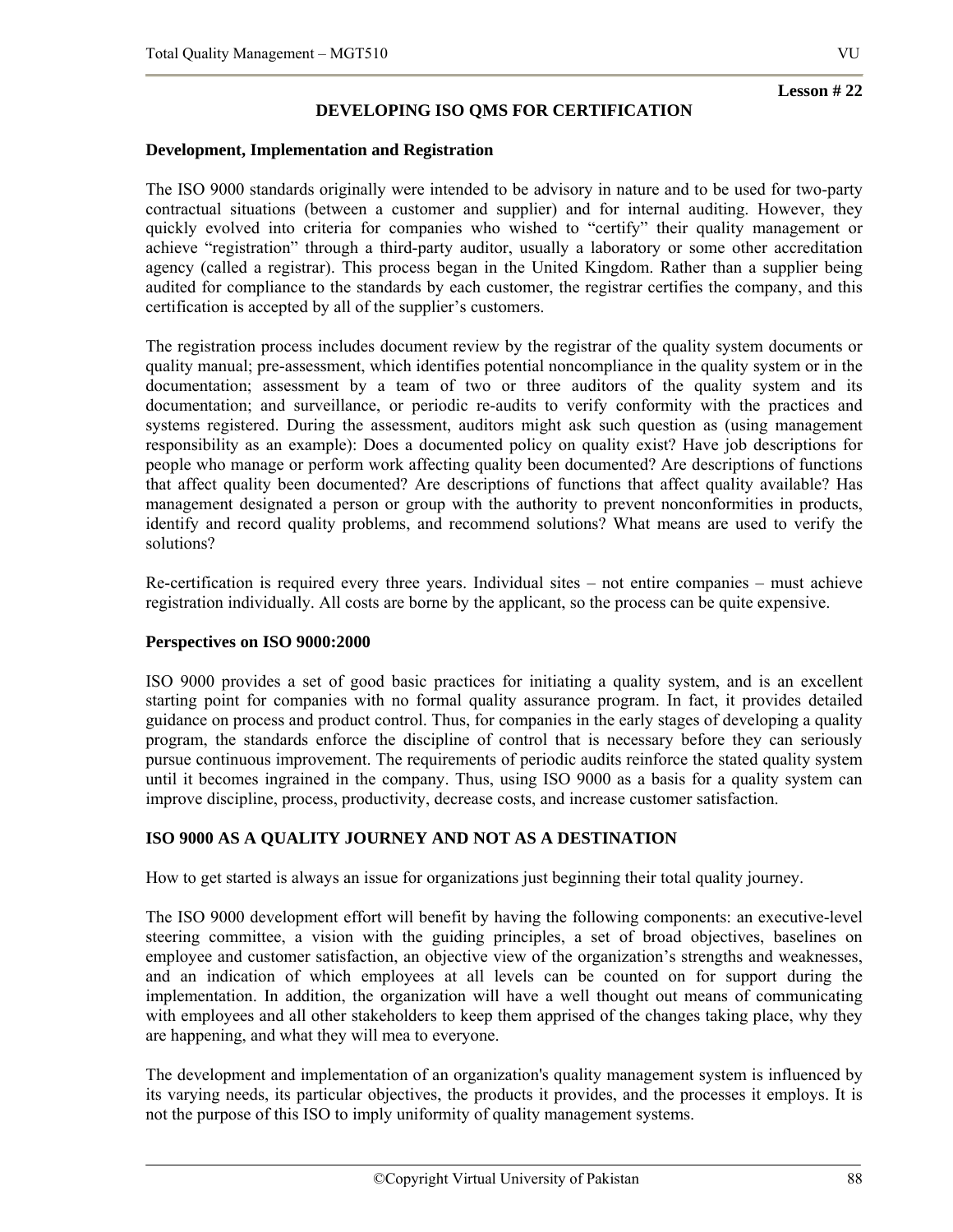The selection of the appropriate quality related processes described in this ISO Standard and the extent to which these processes are adopted and applied by an organization depends upon factors such as its size and structure, the market being served and the resources available.

The purpose of an organization is:

- a) To identify and meet the needs and expectations of its customers and other interested parties (i.e. employees, suppliers, owners, society), to achieve competitive advantage, and to do this in an effective and efficient manner;
- b) To achieve, maintain, and improve overall organizational performance and capabilities.

The application of quality management principles not only provides direct benefits but also makes an important contribution to managing costs and risks. Benefit, cost and risk considerations are important for the organization, its customers and other interested parties. These considerations on overall performance may impact on the following:

- a) Revenue (turnover), profits and market share; these may be increased by such aspects as leadership, increased efficiency, improved employee performance, and employee and customer satisfaction;
- b) Costs due to resources needed for business; inadequate resource funding is likely to cause losses and be a competitive disadvantage through the sale of deficient products.

#### **Process approach**

The ISO-9001(2000) Standard encourages the adoption of a process approach to quality management. Any activity which receives inputs and converts them to outputs can be considered as a process. For organizations to function effectively, they have to identify and manage numerous inter-linked processes. Often the output from one process will directly form the input into the next process. The systematic identification and management of the processes employed by an organization, and the interactions between such processes, may be referred to as the 'process approach'.

Following Figure is a conceptual illustration of one of the process approach. The model recognizes that customers and other interested parties play a significant role in defining inputs. Monitoring the satisfaction of customers and other interested parties is necessary to evaluate and validate whether the requirements of customers and other interested parties have been met. This model does not reflect processes at a detailed level, but covers all the contents of the ISO Standard.

The purpose of ISO 9001 is to define the minimum Quality Management System requirements needed to achieve customer satisfaction by meeting specified product requirements. Compliance with ISO 9001 may be used by an organization to demonstrate its capability to meet customer requirements.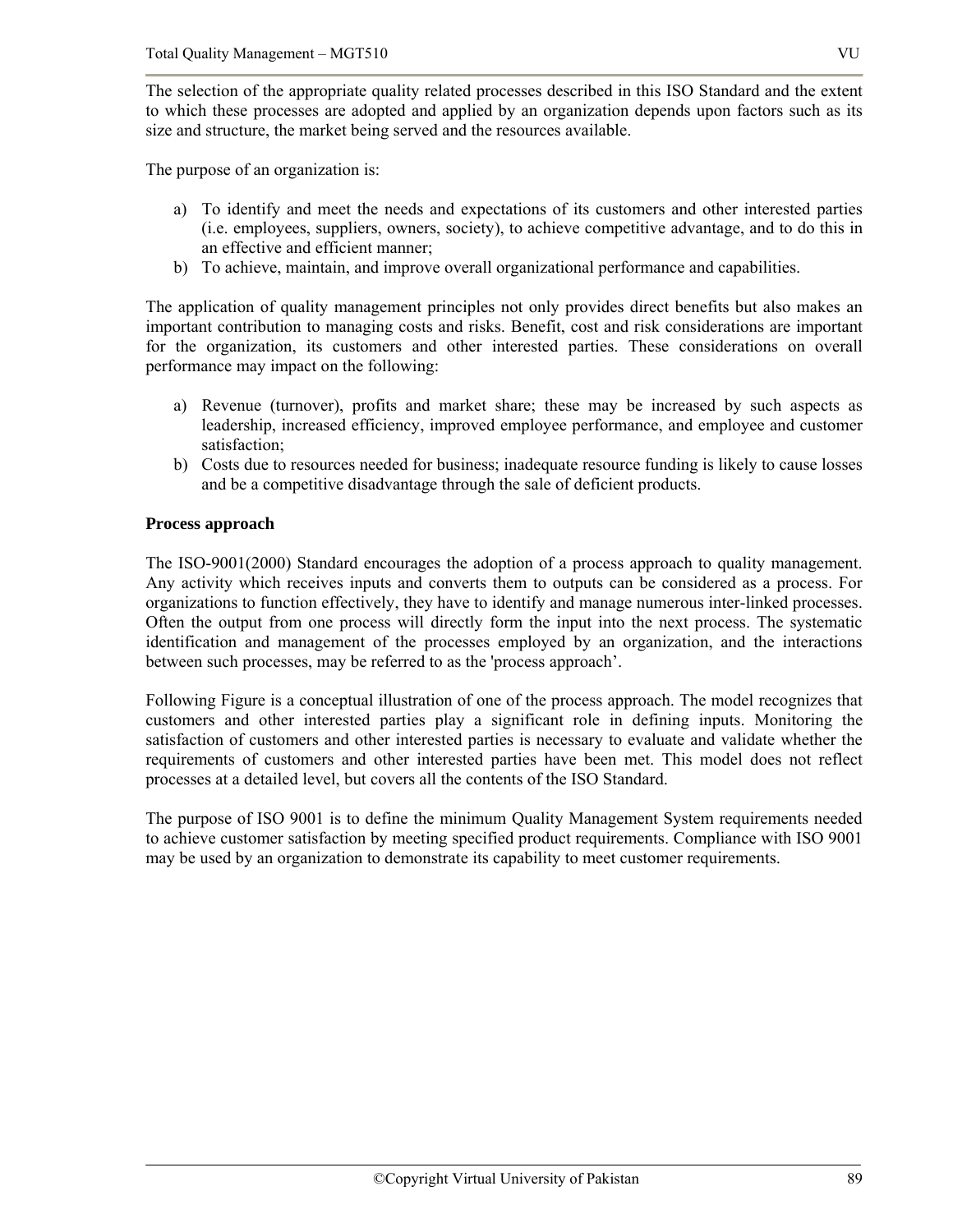

# **Terms and definitions**

For the purposes of this ISO 9001(2000) International Standard, the terms and definitions given in ISO 9000:2000, are applied in following way.

# **Supplier --------- >Organization ---------- >Customer (Interested Parties)**

The term "organization" replaces the previously used term "supplier", to mean the unit to which this International Standard applies. The term "supplier" is now used instead of the previous term "subcontract". The changes have been introduced to reflect the vocabulary used by organizations.

#### **Product as a result of a Process**

There are four agreed generic product categories as per ISO-9000:

- Hardware,
- Software,
- Services.
- Processed materials

Most products are combinations of some of the four generic product categories. Whether the combined product is then called hardware, processed material, software or service depends on the dominant element.

Following is one of the model methodology which can be used to develop the documentation for QMS and to get ready for certification by implementing clause by clause requirements (in the box) as given in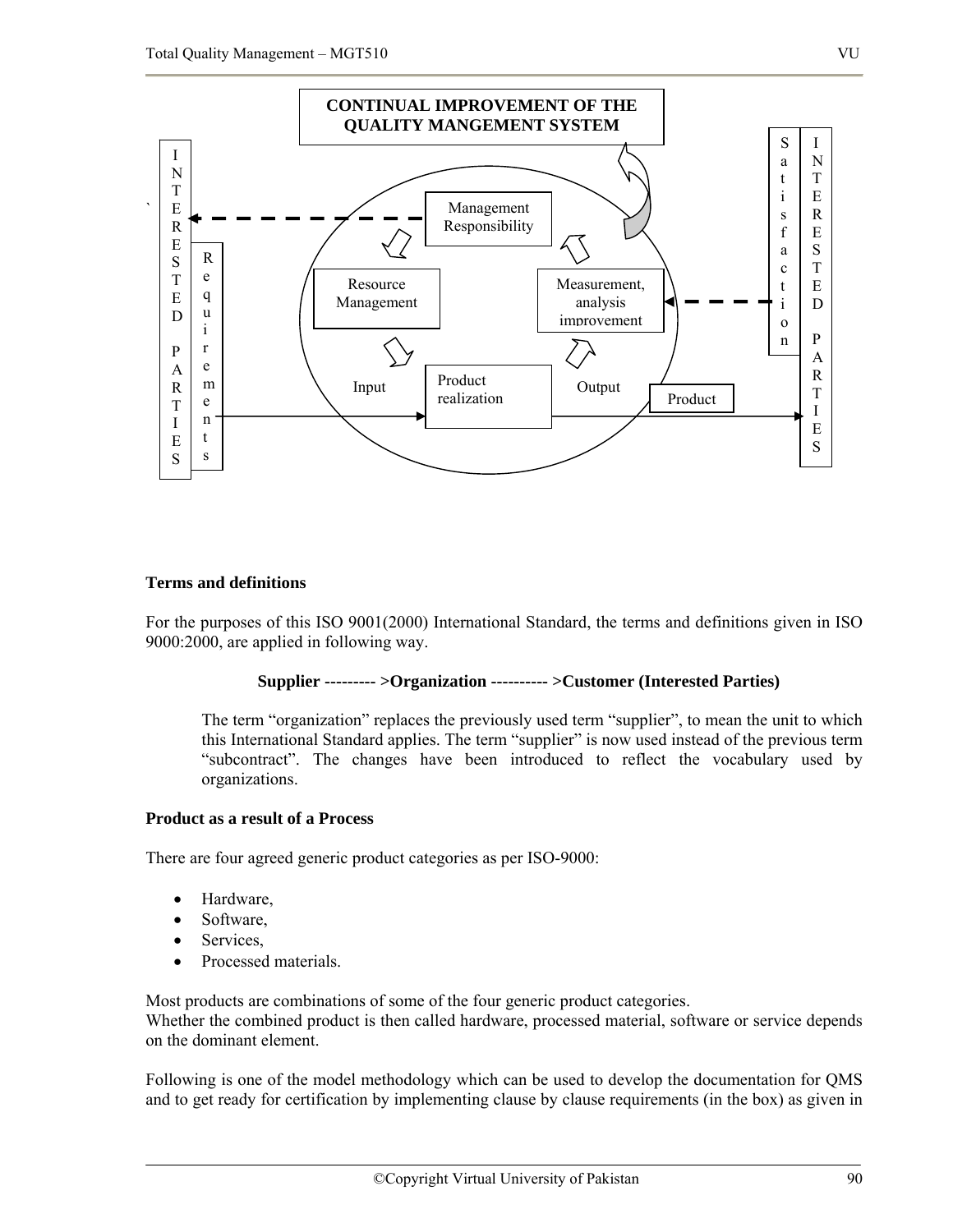ISO 9001(2000) as the minimum requirement for certification and one can also take help from the guidelines given in ISO-9004(2000) as presented below after the boxes.

# **ISO Quality Management System – Requirements/Guidelines**

## **ISO 9001:2000 - Quality management systems -.Requirements**

#### **General requirements**

The organization shall establish, document, implement, maintain a quality management and continually improve its effectiveness in accordance with the requirement of this International Standard.

The organization shall:

- a) Identify the processes needed for the quality management system and their application throughout the organization;
- b) Determine the sequence and interaction of these processes;
- c) Determine criteria and methods needed to ensure that both the operation and control of the processes are effective;
- d) Ensure the availability of resources and information necessary to support the operation and monitoring of these processes;
- e) Measure, monitor and analyze these processes, and
- f) Implement action necessary to achieve planned results and continual improvement these processes.

These processes shall be managed by the organization in accordance with the requirements of this International Standard.

Where an organization chooses to outsource any process that affects product conformity with requirements, the organization shall ensure control over such processes.

**NOTE** Processes needed for the quality management system referred to above should include processes for management activities, provision of resources, product realization and measurement.

#### **Quality management system guidelines**

#### **Managing systems and processes**

Leading and operating an organization successfully requires managing it in a systematic and visible manner. Success should result from implementing and maintaining a management system that is designed to continually improve performance by addressing the needs of all interested parties. Managing an organization encompasses quality management, among other management disciplines.

The quality management system of an organization is an important part of the overall management system. Organizations should define their systems and the processes contained within them to enable the systems and processes to be clearly understood, managed and improved. Management should ensure effective operation and control of processes and the measures and data used to determine satisfactory performance. The management of the organization should closely monitor the movement toward performance improvement. The activities and processes that can lead to performance improvement should be described and defined by the management. In general, to fulfill the requirements of ISO standard;

First, Company should state (write/document) what do they want to do Second, do the work as was stated and documented Third, check them, weather the work is being carried out as was stated. See if there are any gaps.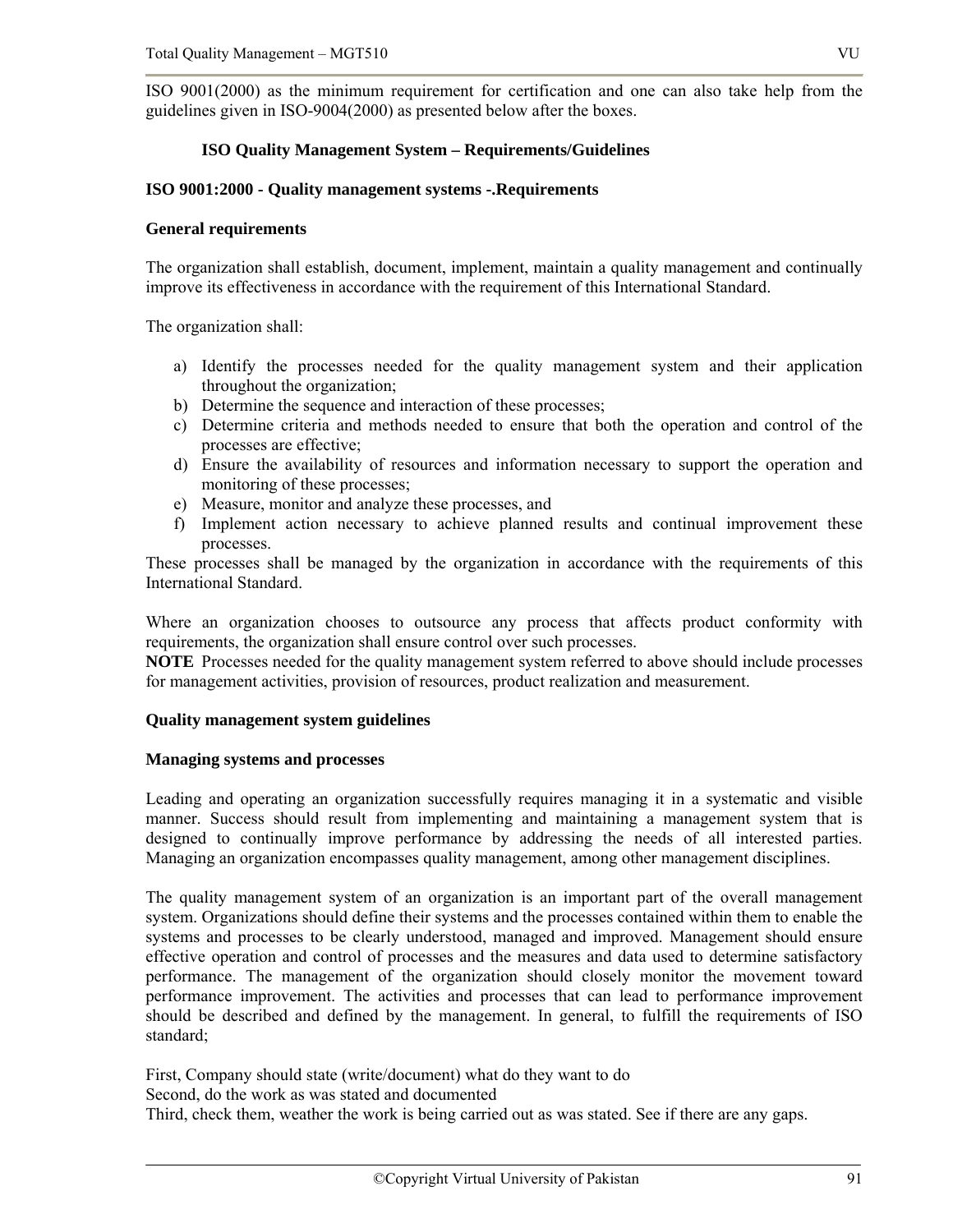Fourth, Show and prove to an external auditor that work is really being done as was stated in the first place.

So what in terms of documentation required is a manual altogether in one volume to be called as ISO 9000 QMS Manual or can be separated into following manuals:

- 1. Quality Policy Manual
- 2. Quality Procedures Manual
- 3. Quality Work Instructions
- 4. Quality Records Manual or Quality Data Collection Manual

Documentation and records may be in any form or in any media suitable for the needs of the organization.

Requirements for documentation and records may arise from:

- contractual requirements from the customer or other interested parties,
- acceptance of international, national, regional and industry sector standards,
- relevant statutory and regulatory requirements, or
- decisions by the organization.

## **ISO 9001:2000 – Quality management systems -Requirements**

#### **Documentation Requirements General**

The quality management system documentation shall include:

- a) Documented statements of a quality policy and quality objectives;
- b) A quality manual;
- c) Documented procedures required by this International Standard;
- d) Documents needed by the organization to ensure the effective planning, operation and control

#### **Use of quality management principles**

#### **ISO 9001:2000 – Quality management systems -Requirements**

#### **Documentation Requirements Quality Manual**

The organization shall establish and maintain a quality manual that includes:

- a) The scope of the quality management system, including details of and justification for any exclusion,
- b) The documented procedures established for the quality management system, or reference to them, and
- c) A description of the interaction between the processes of the quality management system.

#### **Control of Documents**

Documents required by the quality management system shall be controlled. Records are a special type of document and shall be controlled according to the requirements.

A documented procedure shall be established to define the controls needed.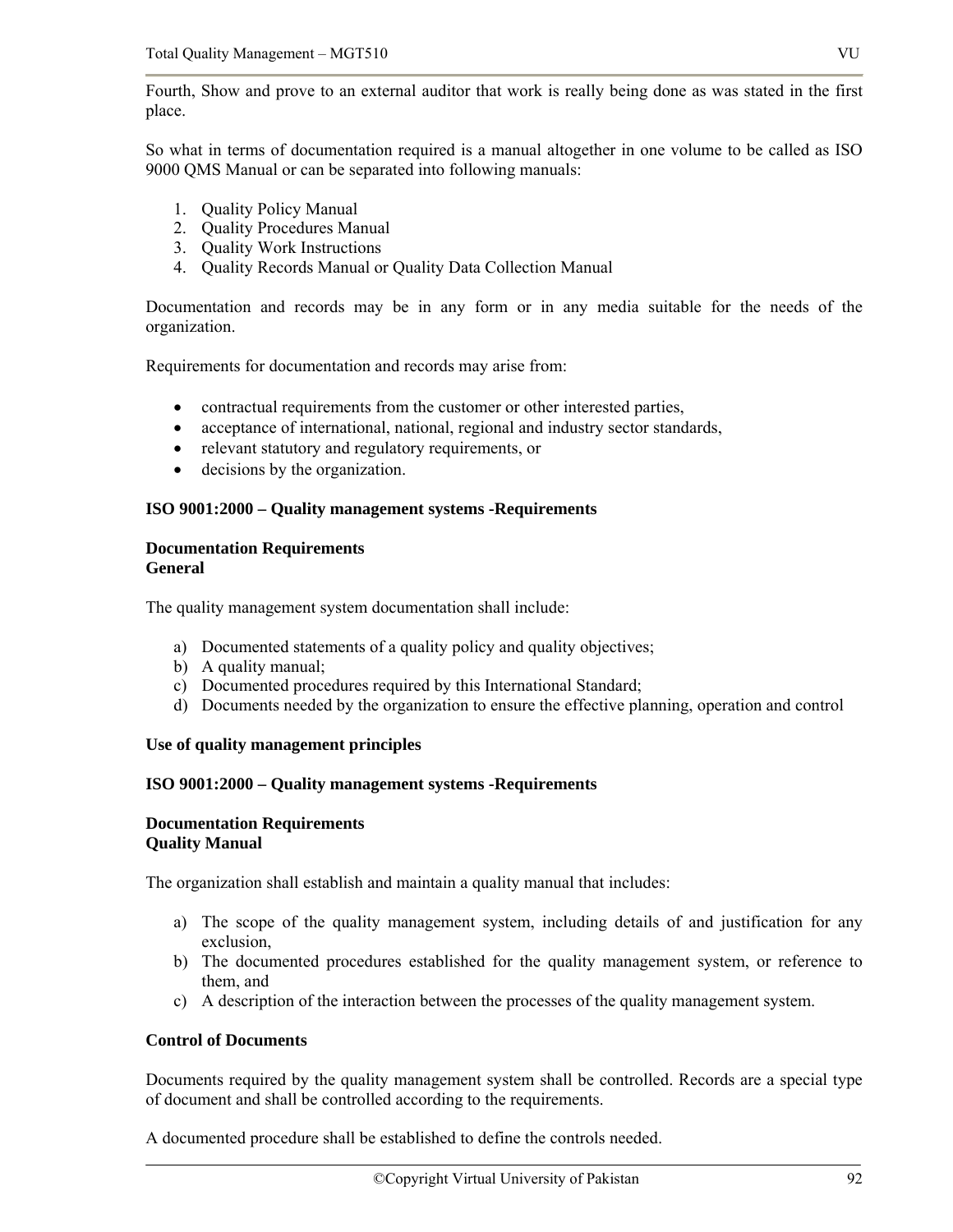- a. to approve documents for adequacy prior to issue,
- b. to review and update as necessary and re-approve documents,
- c. to ensure that changes and the current revision status of documents are identified,
- d. to ensure that relevant versions of applicable documents are available at points of use,
- e. to ensure that documents remain legible and readily identifiable,
- f. to ensure that documents of external origin are identified and their distribution controlled, and
- g. to prevent the unintended use of obsolete documents, and to apply suitable identification to them if they are retained for any purpose.

#### **Control of Records**

Records shall be established and maintained to provide evidence o conformity to requirements and of the effective operation of the quality management system. Records shall remain legible, readily identifiable and retrievable. A documented procedure shall be established to define the controls needed for the identification, storage, protection, retrieval, retention time and disposition of records.

#### **Documentation and Records**

Management should define the documentation needed to support the quality management system. The nature and extent of the documentation should support the needs of tile organization. The defined documentation should provide for implementation, maintenance and improvement of the system.

This documentation typically includes:

- policy documents including the quality manual,
- documentation for control of processes,
- work instructions for defined tasks,
- standard formats for collection and reporting of data and
- quality records.

The primary purpose of quality documentation is to express the quality policy and to describe the quality management system. This documentation serves as the basis for implementation and maintenance of the system. Suitable documentation should be available to achieve the effective operation of the quality management system.

Documentation control should be defined and implemented to ensure that correct documents arc used. All obsolete documents should be promptly removed from all points of issue and use, or otherwise prevented from unintended use.

Documents to be retained, and records of quality performance, should be controlled, maintained and protected.

The organization should ensure that sufficient records be maintained to demonstrate conformance to requirements and verify effective operation of the quality management system. These records can also provide know1edge for maintenance and improvement of the quality management system.

Quality records should be analyzed to provide inputs for corrective and preventive action, and process improvements. Analysis of records may also provide information for use in the improvement of the Quality management system.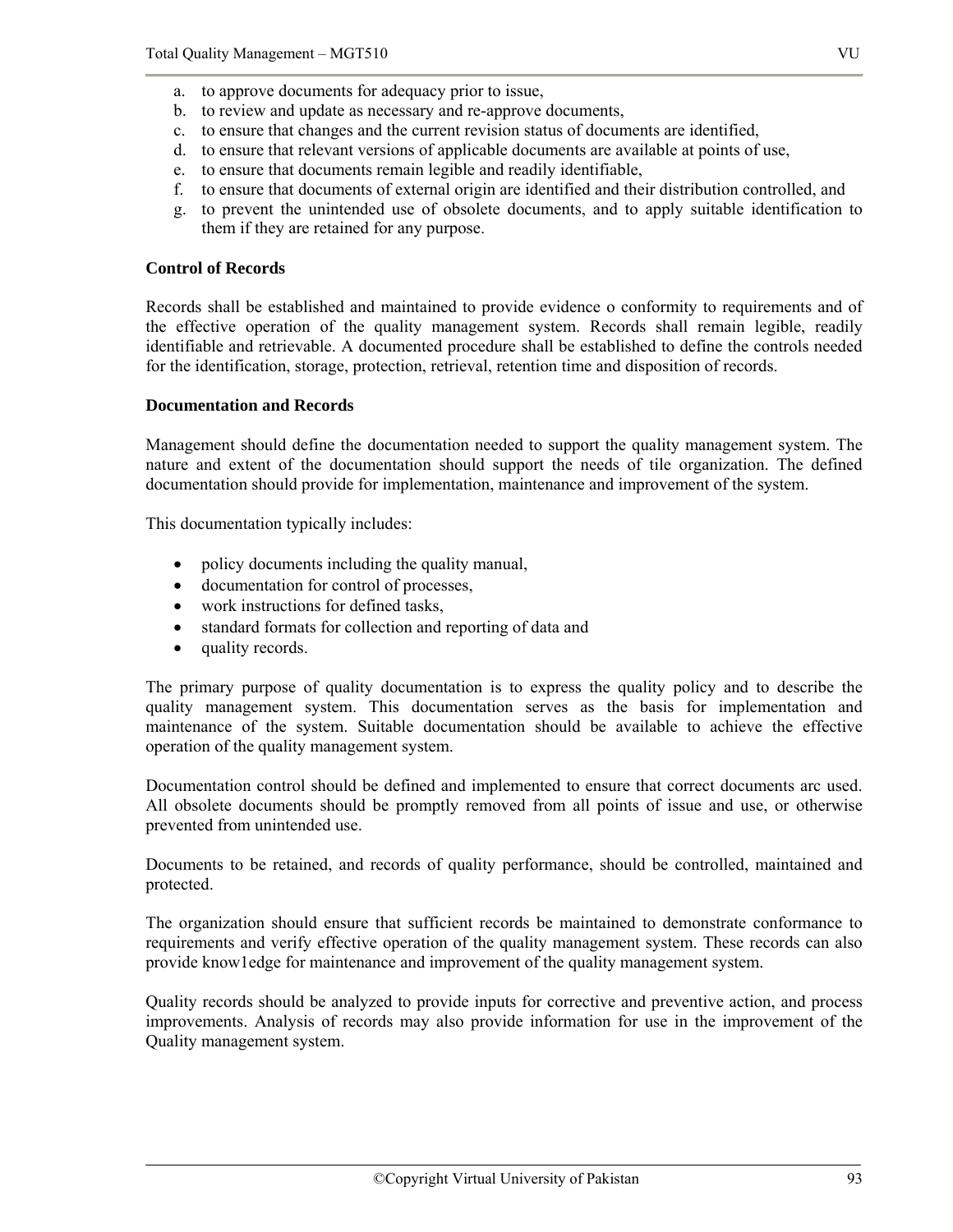# **Lesson # 23**

## **ISO 9001(2000) QMS MANAGEMENT RESPONSIBILITY**

#### **Management Responsibility - Requirements ISO 9001:2000-Quality management systems -Requirements Management commitment**

Top management shall provide evidence of its commitment to the development and implementation of the quality management system and continually improving its effectiveness by:

- a) Communicating to the organization the importance of meeting customer as well as statutory and regulatory requirements;
- b) Establishing the quality policy;
- c) Ensuring that quality objectives are established;
- d) Conducting management reviews; and
- e) Ensuring the availability of resources.

## **Needs and expectations of interested parties Management responsibility – Guidelines General guidance**

Top management should establish policies and strategic objectives consistent with the purpose of the organization. Leadership, commitment and the involvement of the top management are essential for developing and maintaining an effective and efficient quality management system to achieve benefits for all interested parties. The key to achieving benefits for interested parties is to sustain and increase customer satisfaction. The deployment of the policies and implementation of plans to achieve the objectives are the responsibility of management. Management should involve everyone in the organization in these actions. Top management responsibilities include:

- setting policies and objectives and leading the organization,
- provision of organization structure and resources,
- maintenance of current performance, and
- achievement of continual improvement.

Top management should define an approach for measurement of the organization's performance in order to verify that strategic objectives are achieved. This approach could include:

- financial measures.
- measures of process performance, and
- assessment of satisfaction level of customers and other interested parties.

This performance information should be used as input to management review in order to ensure that continual improvement is the driver for organizational development.

#### **Issues to be considered**

Issues to consider when developing, implementing and managing the organization's quality management system, include the use of the quality management principles.

Based on these principles, the following activities should be considered:

- promoting policies and objectives to increase awareness, motivation and involvement of people, identifying realization processes which add value for the organization,
- planning for the future of the organization and management of change,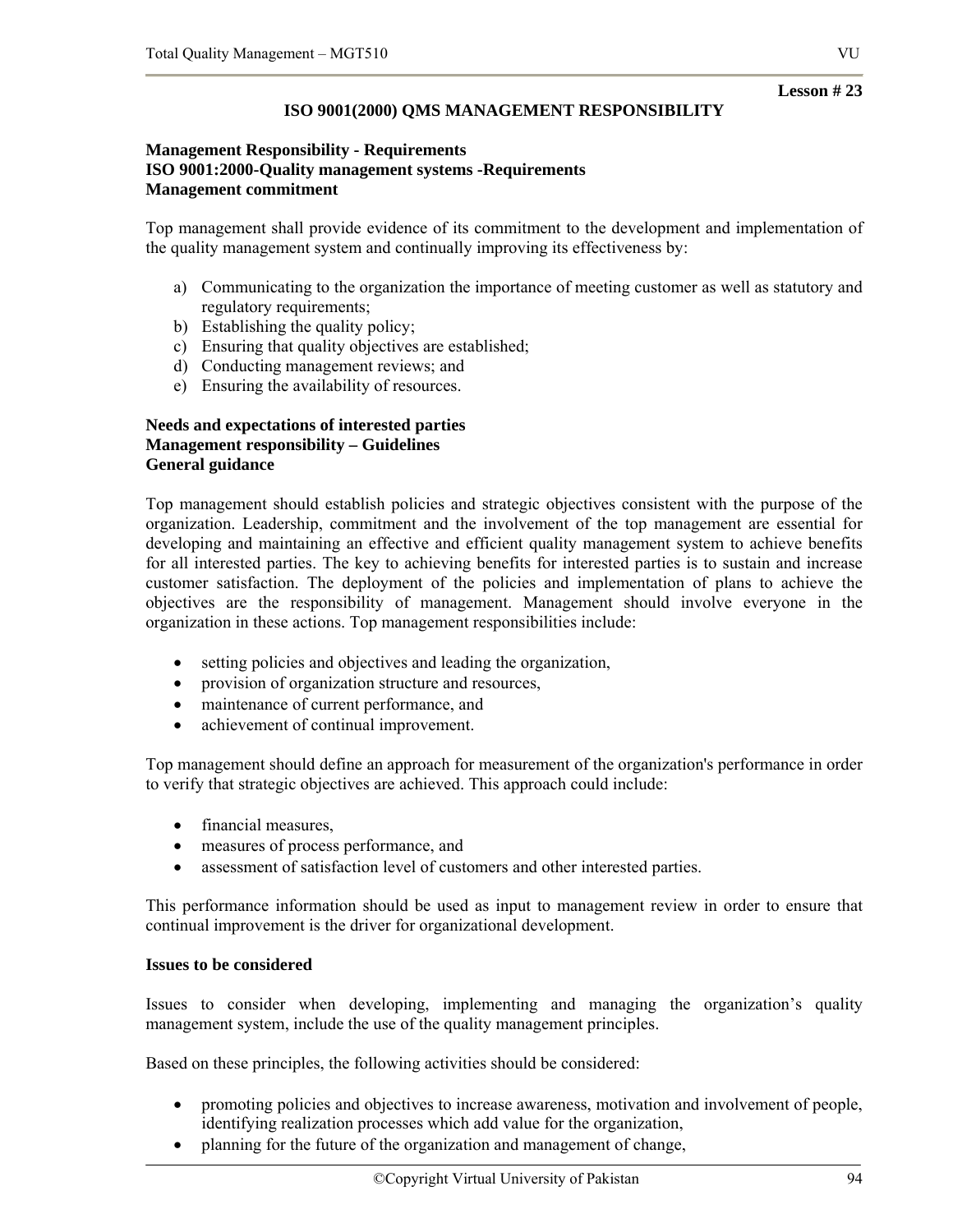• setting and communicating directions related to achieving satisfaction of interested parties.

The quality management system should be appropriate for the organization's size and structure. It should be focused on the achievement of the organization's quality objectives. Top management should consider its approach to performance improvement through both continual improvement and radical change. It should consider the resources and communication needed to ensure that the quality management system is maintained and developed as the organization structure changes.

Top management should identify the organization's rea1ization processes, as these are directly related to the success of the organization. Top management should also identify those support processes that affect the efficiency of the realization processes or the needs of other interested parties.

To ensure all processes operate as an efficient network, the organization should analyze how all the processes interact. Consideration should be given:

- To ensuring that the sequence and interaction of processes are designed to achieve the desired results,
- To ensuring inputs, activities and outputs are dearly defined and controlled,
- To managing risks and opportunities,
- To monitoring inputs and outputs to verify that individual processes are linked and operate effectively and efficiently, and
- To establishing data analysis that facilitates continual improvement across all processes.

It is useful to define a process owner with full responsibility and authority to manage each process, and to achieve process objectives.

## **ISO 9001:2000 – Quality management – Requirements Customer focus**

Top management shall ensure that customer requirements are determined and are met with the aim of enhancing customer satisfaction.

**NOTE** When determining customer needs and expectations, it is important to consider obligations related to product, including regulatory and legal requirements.

#### **General**

Every organization has several categories of interested parties, each with needs and expectations.

For quality management purposes, interested parties include:

- customers and end users,
- people in the organization,
- owners/investors, including shareholders, individuals or groups, including the public sector, that have a specific interest in the organization.
- suppliers and partners, and
- society in terms of the community and the public affected by the organization.

T o meet the needs and expectations of all interested parties, organizations should consider

- identification of the needs and expectations of all interested parties,
- maintenance of a balanced response to interested parties needs and expectations,
- translation of those needs and expectations into requirements,
- communication of those requirements to all levels of the organization, and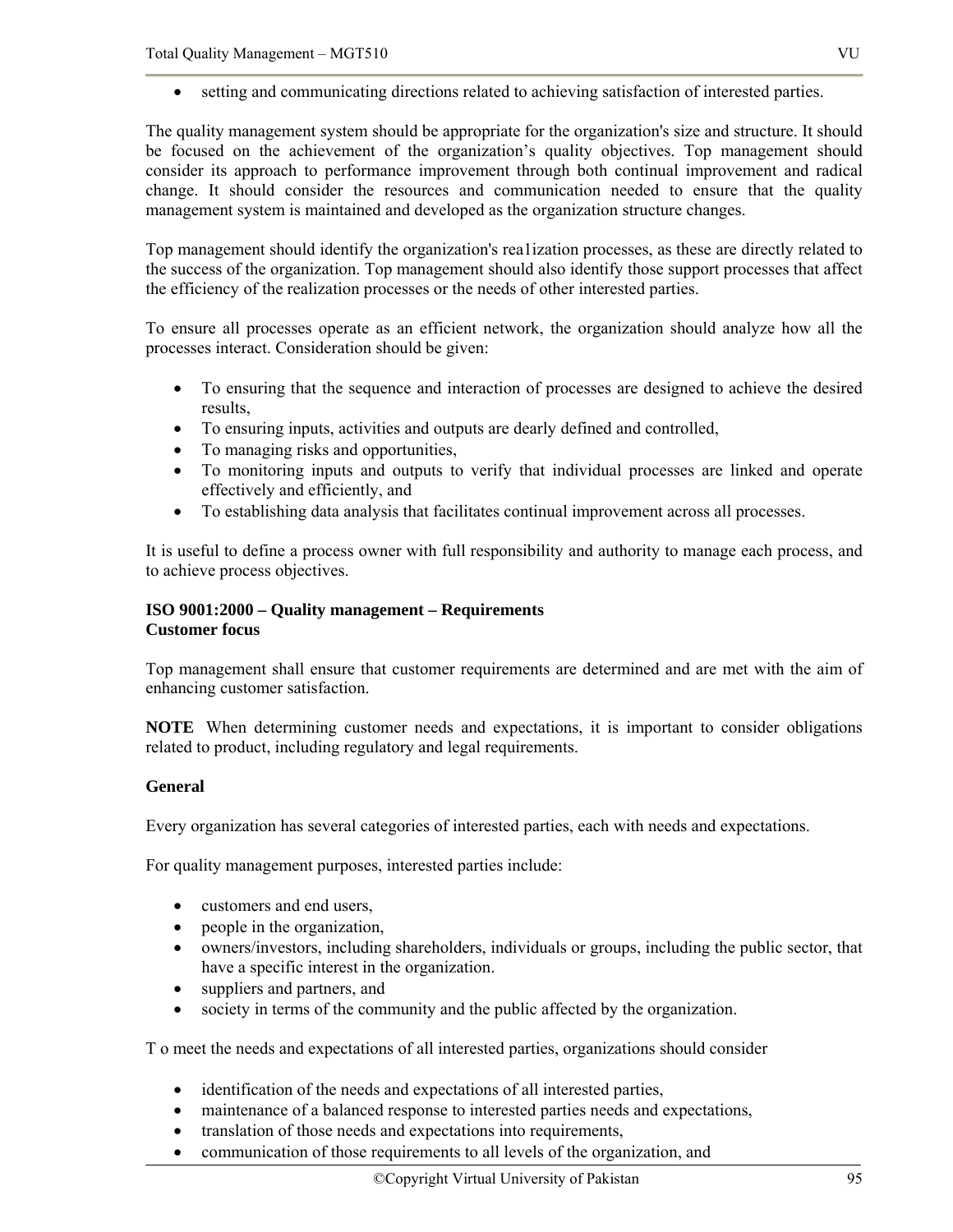#### **Needs and expectations**

The success of the organization depends on understanding and satisfying current and future needs and expectations of customers (including end-users), and other interested parties. The management should endeavor to exceed the expectations of all interested parties.

Examples of product concerns from customers and end-users include:

- conformance,
- dependability,
- availability,
- delivery,
- post-realization activities, and
- price and life-cycle costs.

To define customer and end-user needs and expectations, an organization should:

- identify its customers, including potential customers,
- determine key product characteristics for the customers and end-users,
- identify and assess competition in its market,
- identify opportunities, weaknesses and future competitive advantages.

The organization should also identify people's needs and expectations for recognition, work satisfaction, competencies and development of knowledge. Such attention helps to ensure that the involvement and motivation of people are as strong as possible.

The organization should also define financial and other results which satisfy the identified needs and expectations of owners and investors.

Management should consider the potential benefits of establishing partnerships with suppliers to the organization, in order to create value for both parties.

A partnership should be based on the definition of a joint strategy, sharing knowledge, risks and profits.

When establishing partnerships, an organization should:

- identify key suppliers, contractors and distributors as potential partners,
- jointly establish a clear understanding of customers' needs and expectations,
- jointly establish a clear understanding of the partners' needs and expectations, and
- set goals to secure opportunities for continuing partnerships.

In considering its relationships with society, the organization should demonstrate responsibility for health and safety,

- consider environmental impact, including conservation of energy and natural resources,
- identify applicable statutory and regulatory requirements,
- identify the current and potential impacts on society in general, and the local community in particular, of its products, processes and activities, and
- define the needs and actions for improvement in these areas.

# **Statutory and regulatory requirements**

Management should ensure that the organization has knowledge of the statutory and regulatory requirements that apply to its products, processes and activities.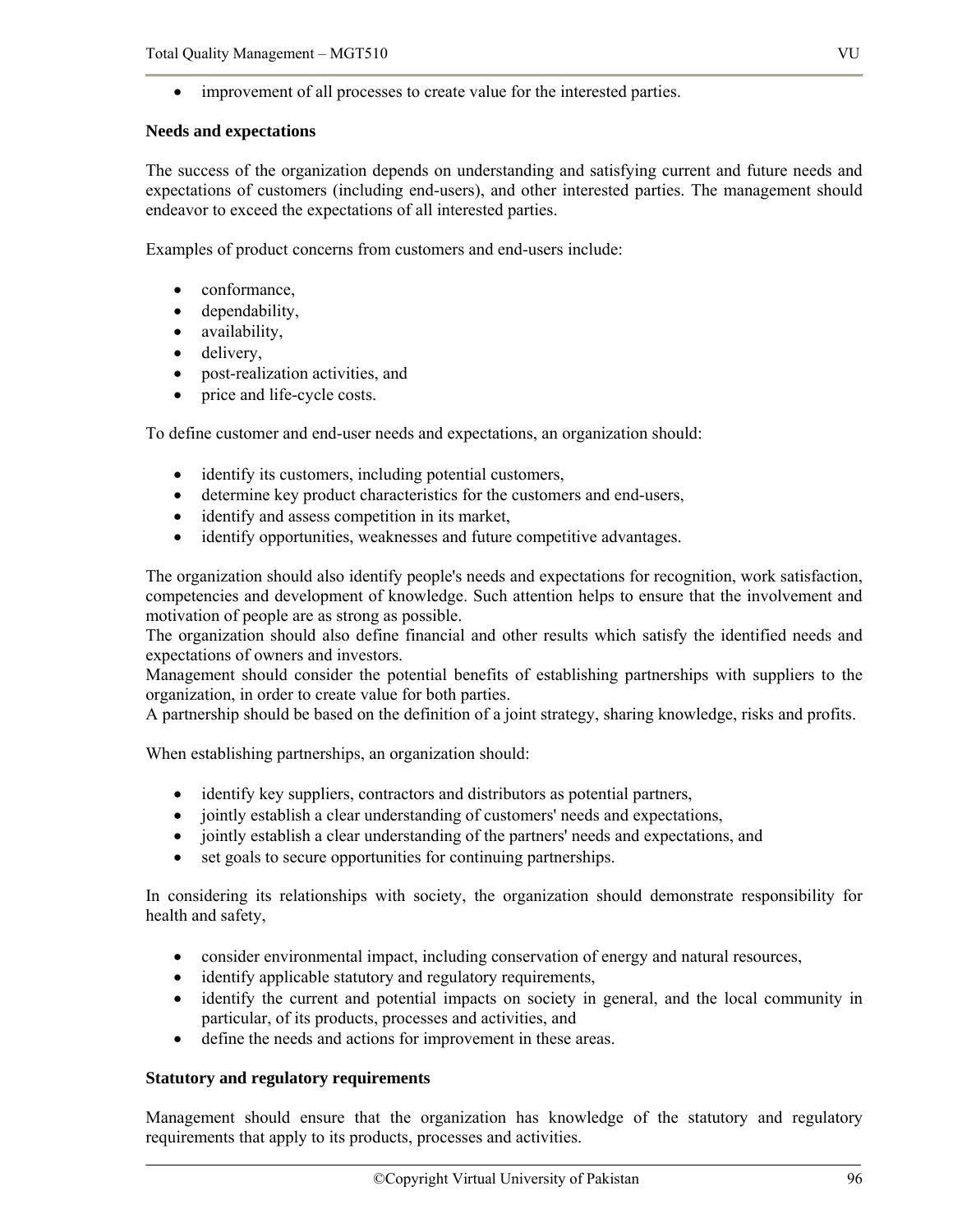Consideration should also be given to:

- benefits to interested parties from exceeding compliance,
- the role of the organization in the protection of community interests, and
- the promotion of ethical interpretation and effective compliance with current and prospective requirements.

# **ISO 9001:2000 – Quality management systems -Requirements Quality policy**

Top management shall ensure that the quality policy:

- a. is appropriate to the purpose of the organization;
- b. includes a commitment to comply with requirements and continually improve the effectiveness of the quality management system,
- c. provides a framework for establishing and reviewing quality objectives;
- d. is communicated and understood within the organization, and
- e. is reviewed for continuing suitability.

# **Quality policy**

An organization's quality policy should be consistent with the organization's overall business policies.

In establishing the quality policy, top management should consider:

- the expected level of customer satisfaction,
- the needs of other interested parties,
- opportunities and needs for continual improvement,
- resources needed, and
- contributions of suppliers and partners.

An effectively formulated and communicated quality policy should:

- be consistent witll a vision of the organization's future,
- make quality objectives understood throughout the organization,
- demonstrate top management commitment to quality and the provision of adequate resources for its achievement,
- promote a commitment to quality at all levels of the organization, with clear leadership by top management, and
- address continual improvement and customer satisfaction.

The quality policy should be periodically reviewed and revised as necessary.

#### **ISO 9001:2000 – Quality management systems -Requirements Planning Quality objectives**

Top management shall ensure that quality objectives, including those needed to meet requirements for product are established at relevant functions and levels within the organization. The quality objectives shall be measurable and consistent with the quality policy.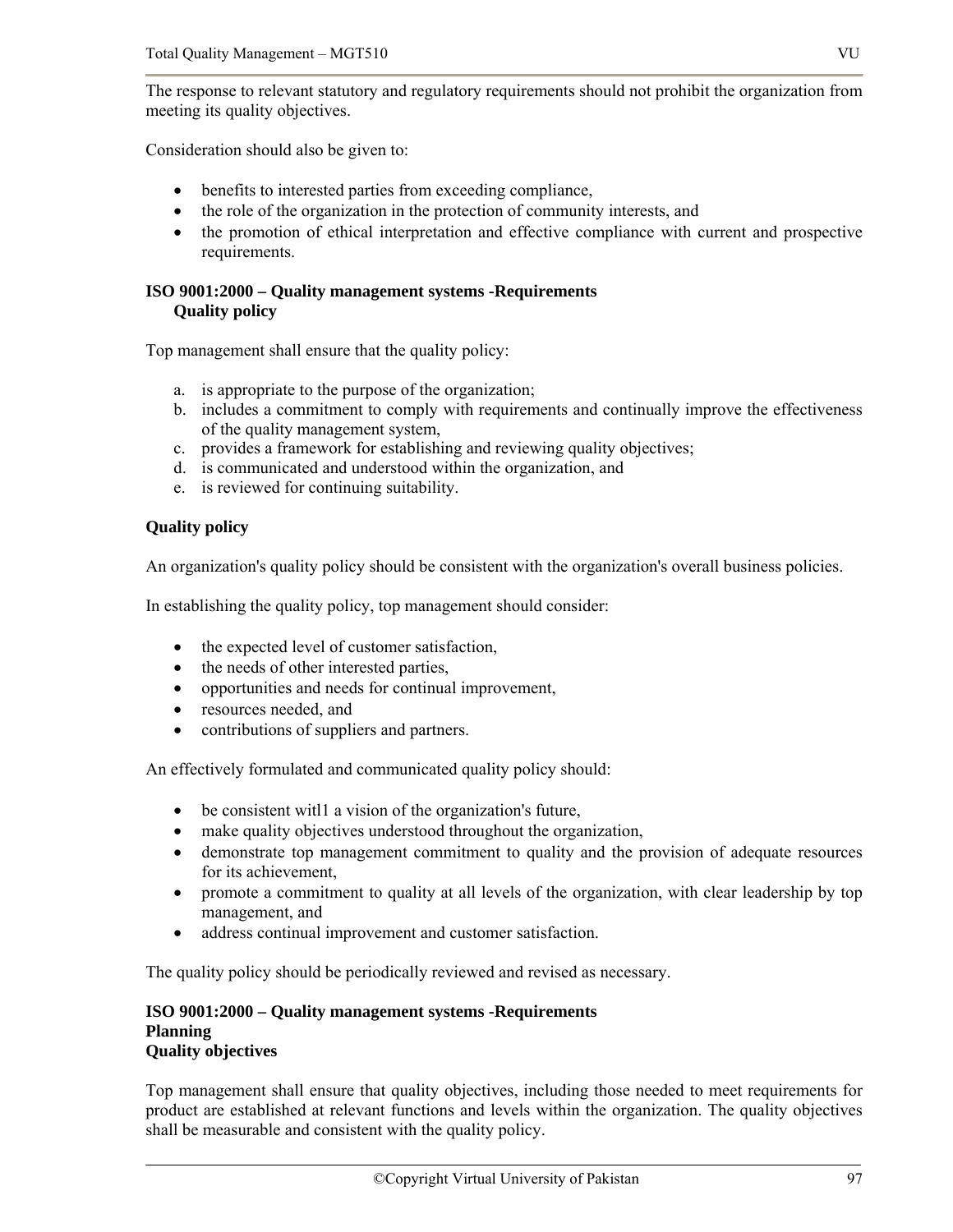# **Planning Quality objectives**

The organization's objectives should be established during the planning process. They should be consistent with the quality policy and capable of being measured. When establishing these objectives, management should consider the current and future needs of the organization and the markets served. Consideration should also be given to output from management reviews, current product and process performance, and to the levels of satisfaction of all interested parties. Objectives should be deployed throughout the organization with defined responsibility for their achievement and be clearly communicated to all relevant people. People should be able to translate these objectives into their individual contributions.

# **1SO 9001:2000 -Quality management systems -Requirements Quality management system planning**

Top management shall ensure that:

- a) The planning of the quality management system is carried out in order to meet the requirements, as well as the quality objectives, and
- b) The integrity of the quality management system is maintained when changes to the quality management system are planned and implemented.

# **Quality management system planning**

Management should implement quality planning for the activities and resources needed to satisfy the quality policy, objectives and requirements. Quality planning is an integral part of the quality management system.

Primary inputs for quality planning include:

- needs and expectations of the customers and other interested parties,
- performance of the products,
- performance of the quality management system processes,
- lessons learned from previous experiences opportunities for improvement, and
- risk assessment and mitigation.

#### **1S0 9001:2000 - Quality management systems -Requirements Responsibility, authority and communication Responsibility and authority**

Top management shall ensure that responsibilities and authorities are defined and communicated within the organization.

# **Management representative**

Top management shall appoint a member of management who, irrespective of other responsibilities, shall have responsibility and authority that includes:

- a) Ensuring that processes needed for the quality management system are established, implemented and maintained.
- b) Reporting to top management on the performance of the quality management system and any need for improvement, and
- c) Ensuring the promotion of awareness of customer requirements throughout the organization.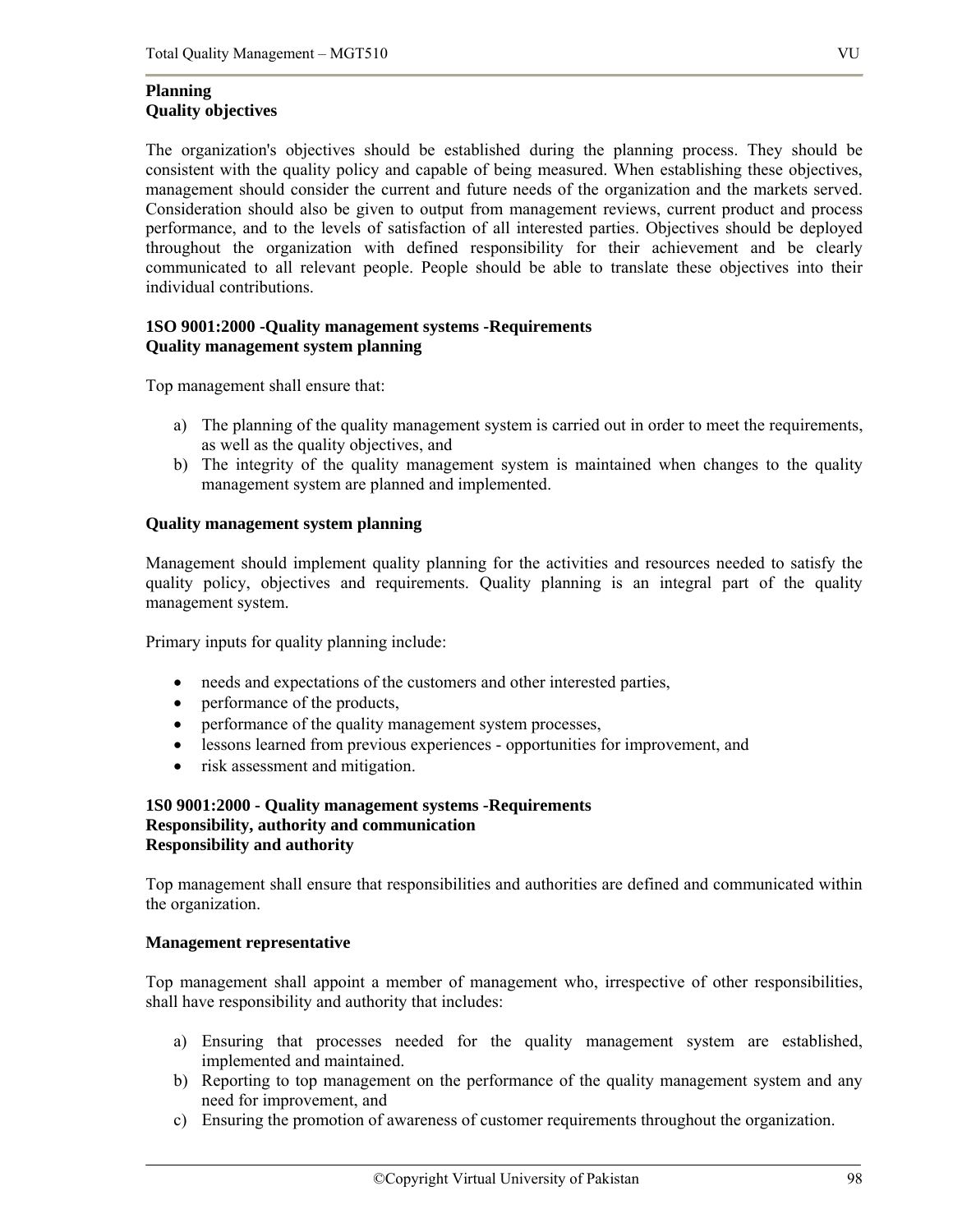# **Responsibility, Authority and Communication General**

Management should define and implement a quality management system in order to provide confidence that the organization can satisfy the needs and expectations of interested parties. The quality management system should be consistent with the organization's size, culture and products. Outputs of quality planning can also identify:

- the responsibility and authority for execution of improvement plans,
- the skills and knowledge needed,
- improvement approaches, methodology and tools, .the resources needed,
- alternative planning needs,
- indicators for performance achievement, and
- the need for documentation and records.

Quality planning outputs should be reviewed regularly (as changes in the organization's situation occur) and revised as necessary. To develop the quality management system, the management should address

- strategic objectives,
- quality policy and quality objectives,
- needs and expectations of interested parties,
- relevant statutory and regulatory requirements, .process approach,
- communication.
- structure of the organization and the environment in which it exists,
- resources,
- other management systems, and
- improvement.

Top management should define and communicate responsibility and authority in order to implement and maintain the quality management system effectively and efficiently.

All people should be given authority and responsibilities to enable them to assist in the achievement of the quality objectives. This assignment of authority and responsibility helps to establish involvement and commitment of people throughout the organization.

# **Management representative**

Management representative(s) should be appointed and given authority by top management to manage, monitor, evaluate and coordinate the quality management system processes. The goal of the appointment is to enhance effective and efficient operation of the quality management system. The representative(s) should report to top management and communicate with customers and other interested parties on matters pertaining to the quality management system.

## **ISO 9001:2000 - Quality management systems -Requirements Internal communication**

Top management shall ensure that appropriate communication processes are established within the organization and that communication takes place regarding the effectiveness of the quality management system.

# **Internal communication**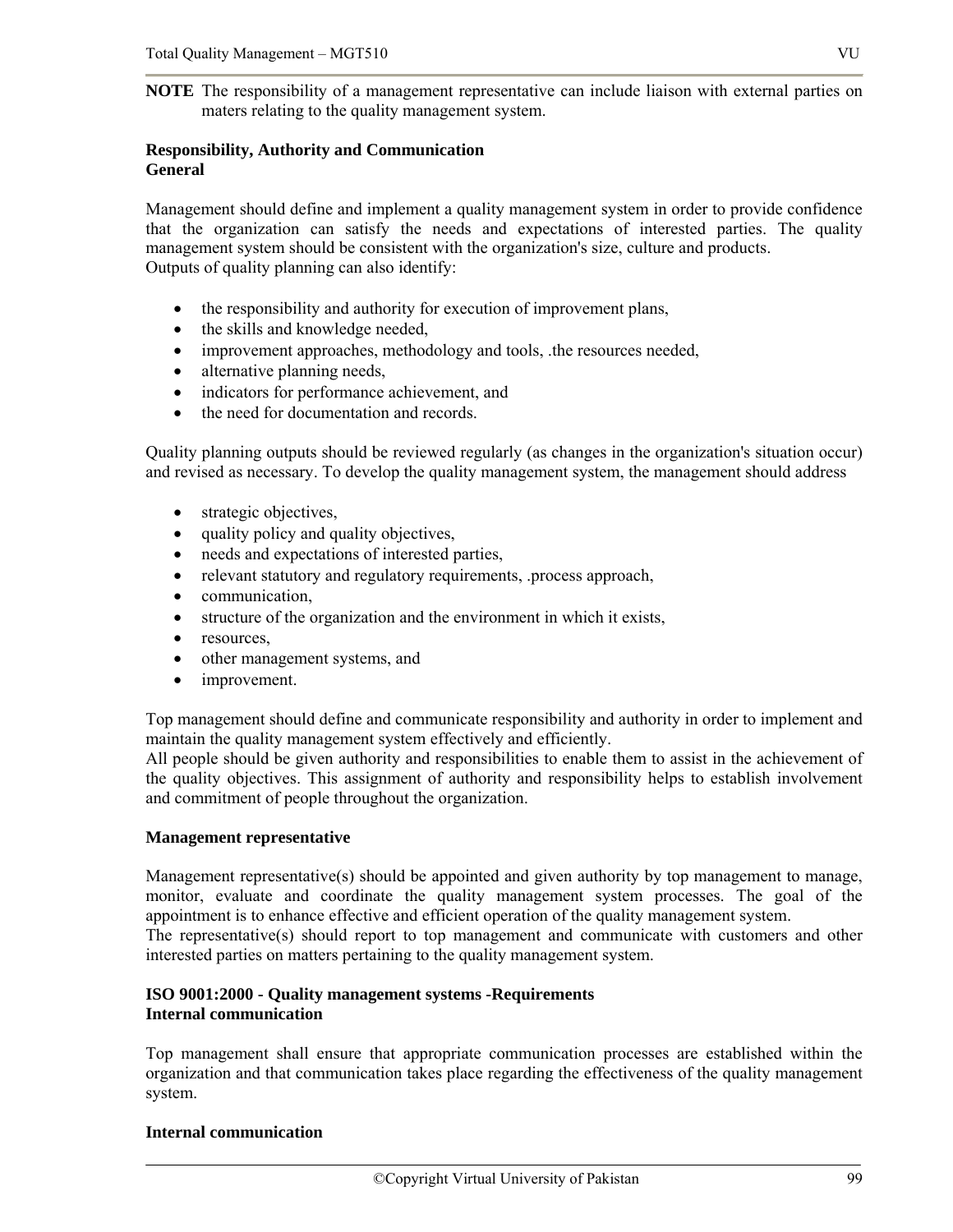Management should define and implement processes for the communication of quality requirements, objectives and accomplishments. Providing this information becomes a resource for improvement and the involvement of people in achieving quality objectives.

Examples of tools for communication include:

- team briefings and other meetings,
- notice-boards, in-house journals/magazines,
- audio-visual and electronic media.

#### **ISO 9001:2000 - Quality management systems - Requirements Management Review General**

Top management shall review the organization's quality management system, at planned intervals, to ensure its continuing suitability, adequacy and effectiveness. This review shall include assessing opportunities for improvement and the need for changes to the quality management system, including the quality policy and quality objectives. Records from management reviews shall be maintained.

#### **Review input**

The input to management review shall include information on:

- a. Results of audits;
- b. Customer feedback;
- c. Process performance and product conformity;
- d. Status of preventive and corrective actions;
- e. Follow-up actions from previous management reviews;
- f. Changes that could affect the quality management system, and
- g. Recommendations for improvement.

#### **Review input Management review**

#### **General and Review Input**

Top management should establish a process to review the quality management system at periodic intervals to evaluate its effectiveness and efficiency and verify that quality policy and objectives are being satisfied. In addition, the management review process should analyze current activities that may require change and consider opportunities for improvement of the quality management system. Inputs for tile management review should include:

- results from audits of the quality management system including internal, customer and third party audits,
- measurements of satisfaction of the needs and expectations of interested parties,
- performance of processes,
- analysis of product conformance,
- status of corrective and preventive actions,
- status of action items from previous reviews, and
- changes in original assumptions (for example, those arising from new technologies, outputs of research and development, quality concepts, financial, social, environmental conditions and relevant statutory and regulatory changes).

Additional inputs to consider include:

• status and results of improvement activities,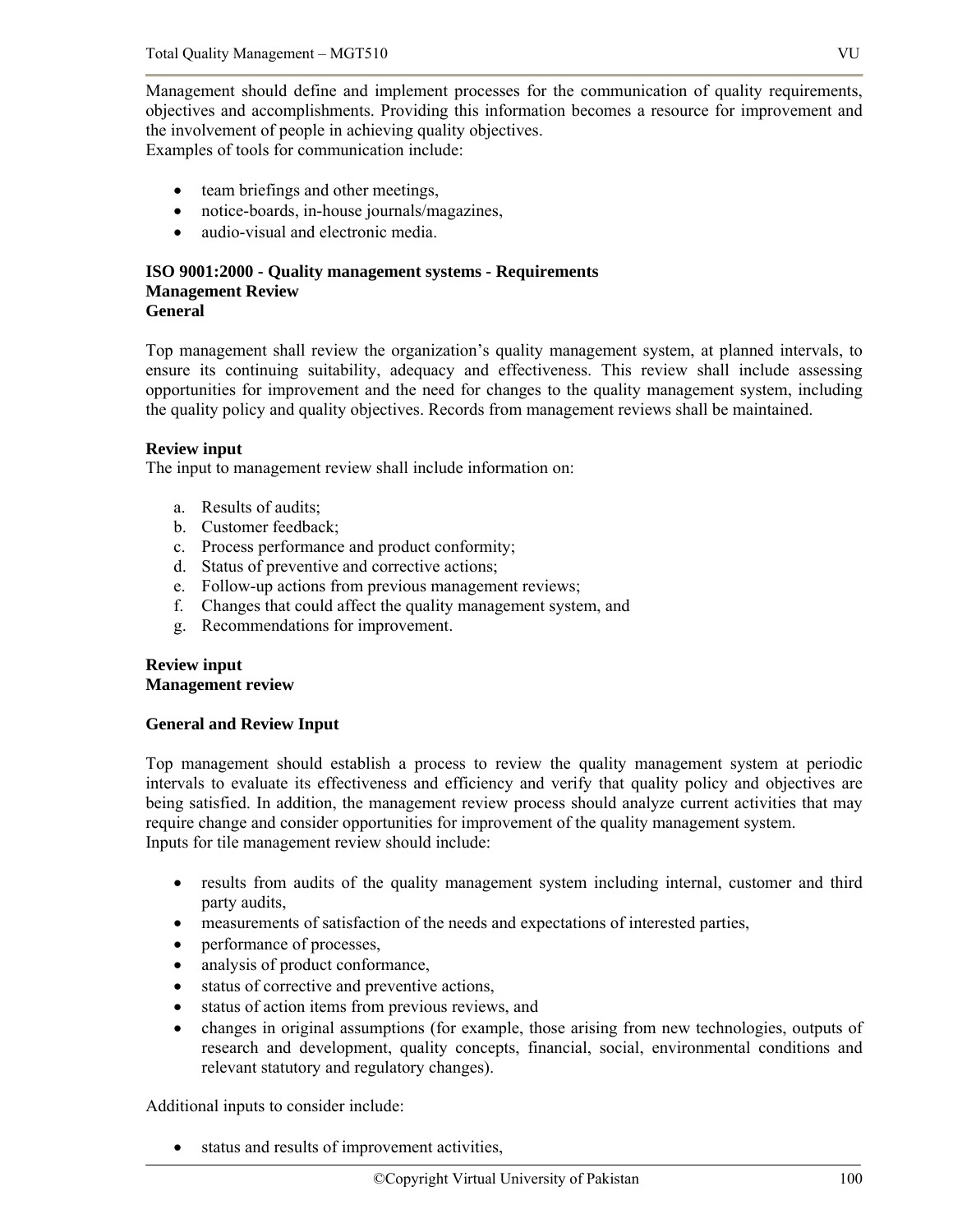- results of self-assessment of the organization,
- customer satisfaction measurements,
- market place evaluation, including the performance of competitors,
- results of benchmarking activities,
- performance of suppliers,
- opportunities for improvement,
- status of partnership initiatives,
- financial effects of quality related activities,
- impact of changes to relevant statutory and regulatory requirements.

## **ISO 9001:2000 - Quality management systems - Requirements Review output**

The outputs from the management review shall include any decisions and actions related to:

- a) Improvement of the effectiveness of the quality management system and its processes;
- b) Improvement of product related to customer requirements; and
- c) Resource needs.

Results of management reviews shall be recorded.

# **Review output**

Management review activity should be set in a context of the organization's strategic planning cycle. This placement helps to ensure quality objectives and requirements are integral to the organization's overall objectives and requirements.

Results of management review should, for example, focus on:

- adding value for interested parties,
- improved performance of products and processes,
- suitability of organizational structure and resources,
- ability to introduce new product on time in the market,
- managing risks,
- compliance with relevant statutory and regulatory requirements, and
- planning for future resources.

Observations, recommendations, conclusions and decisions for actions should be recorded to facilitate monitoring of progress, and used as input to subsequent reviews.

The management review process should be evaluated for effectiveness and improved when necessary.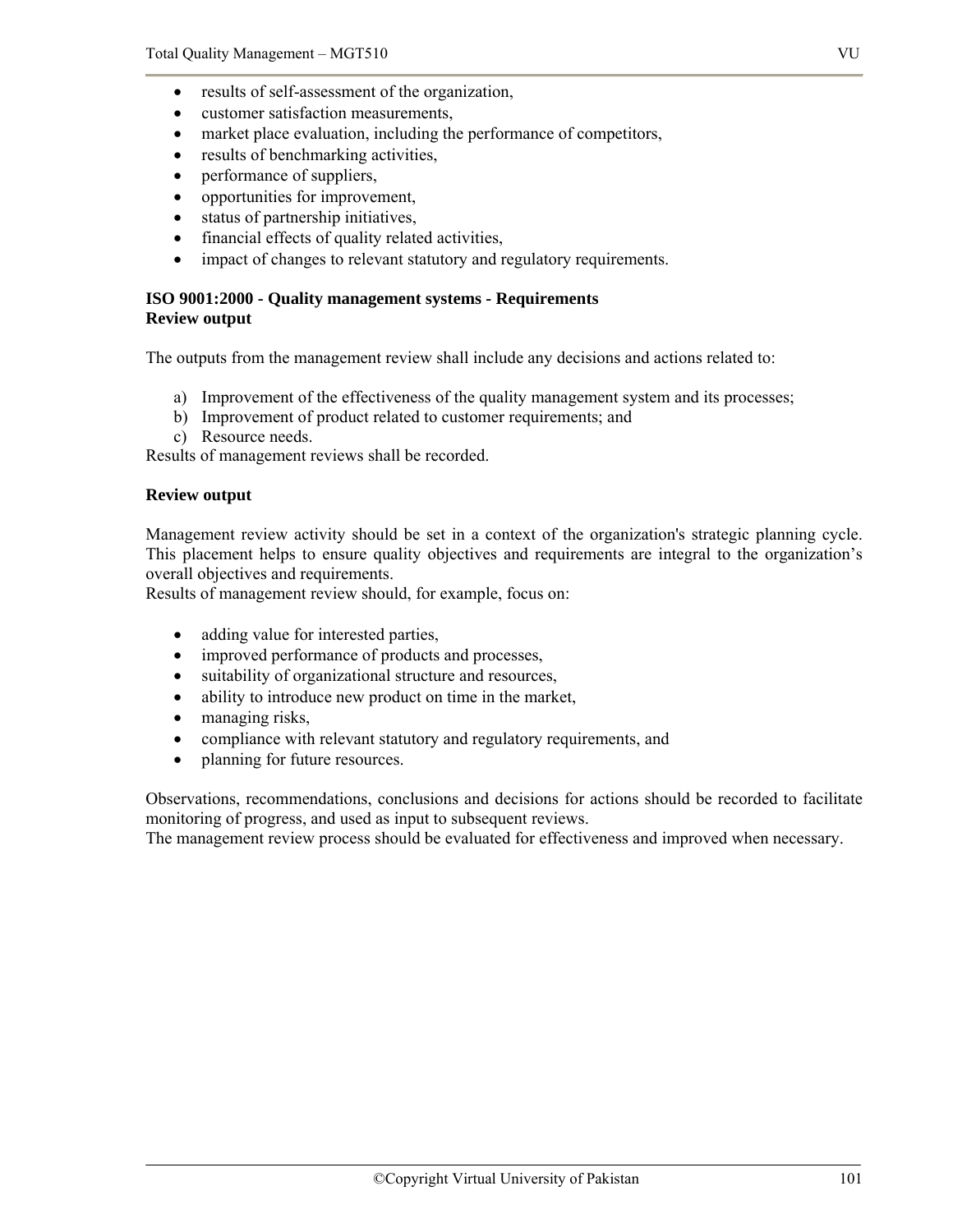# **Lesson # 24**

#### **ISO 9001(2000) QMS (CLAUSE # 6) RESOURCES MANAGEMENT**

#### **ISO 9001:2000 – Quality management systems -Requirements**

**6. Resource management** 

# **6.1 Provision of resources**

The organization shall determine and provide the resources needed:

- a) To implement and maintain the quality management system and continually improve its effectiveness, and
- b) To enhance customer satisfaction by meeting customer requirement.

#### **6.1 General guidance**

#### **6.1.1 Introduction**

Resources essential to the implementation and achievement of the organization's strategies and objectives for the quality management system should be identified and made available. These may include people, suppliers, information, infrastructure, work environment and financial resources.

#### **Issues to be considered**

Consideration should be given to:

- efficient and timely provision of resources in relation to opportunities and constraints,
- tangible resources such as realization and support facilities,
- intangible resources such as intellectual property,
- resources and mechanisms to encourage innovative continual improvement,
- organization structures, including project and matrix management needs,
- information management,
- enhancement of competence via training, education, and learning,
- use of natural resources and the impact of resources on the environment, and
- planning for future resources.

#### **ISO 9001:2000 - Quality management systems - Requirements**

# **6.2 Human Resources**

#### **6.2.1 General**

Personnel performing work affecting product quality shall be competent on the basis of appropriate education training, skills and experience.

#### **6.2 Human Resources Involvement of people**

In order to achieve its objectives and to stimulate innovation, an organization should encourage the involvement of its people through:

- identifying competence needs for each process activity,
- selection, ongoing training, and career planning,
- defining responsibilities and authorities,
- establishing individual and team objectives, managing performance and evaluating results, facilitating involvement in objective setting and decision making,
- encouraging recognition and reward,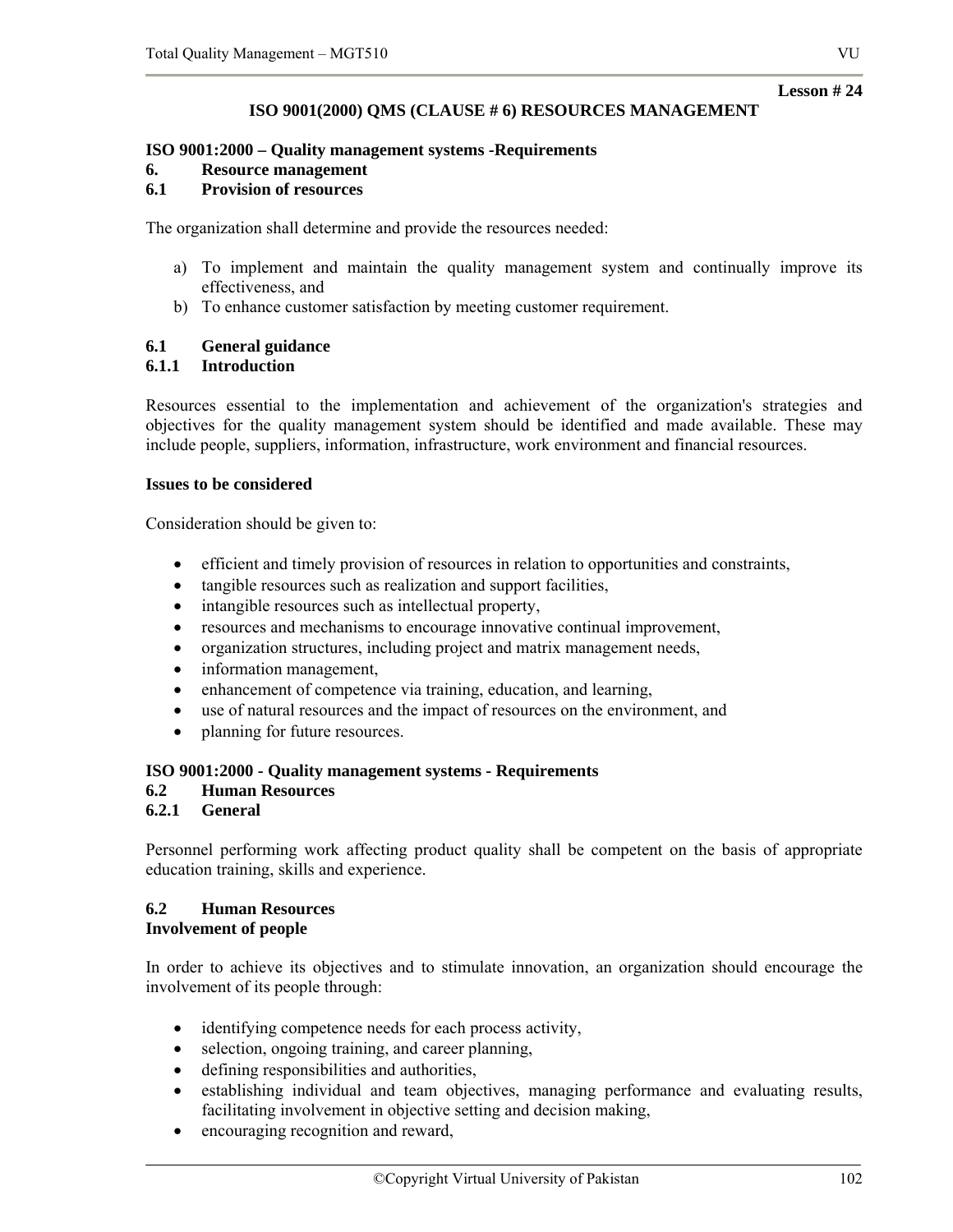- facilitating open, two-way communication by continually reviewing the needs of its people, creating conditions to encourage innovation,
- ensuring effective teamwork,
- using information technology to facilitate communication of suggestions and opinions,
- using measurements of people satisfaction for improvement, and
- invest.
- targeting the reasons why people are leaving the organization.

Subcontracting or temporary employment of people should be considered to ensure that the objectives of the organization are achieved.

# **ISO 9001:2000 - Quality management systems - Requirements**

# **6.2.2 Competence, awareness and training**

The organization shall:

- a) Determine the necessary competence for personnel performing work affecting product quality,
- b) Provide training or take other actions to satisfy these needs,
- c) Evaluate the effectiveness of the actions taken,
- d) Ensure that its personnel are aware of the relevance and importance of their activities and how they contribute to the achievement of the quality objectives, and
- e) Maintain appropriate records of education, training, skills and experience.

## **6.2.2 Competence, awareness and training**

## **6.2.2.1 Competence**

The organization should identify the competence needed for each, activity that affects its performance, should assess the competence of its people to perform the activities, and develop plans to close any gaps. The identification should be based on an analysis of present and expected needs of the organization compared with the existing competence of its people.

Input for competence related needs may come from a variety of internal and external sources, such as:

- future demands related to strategic and operational plans and objectives,
- evaluation of the competence of individual people to perform defined activities, and
- Legislation, Regulation, Standards, and directives affecting the organization its activities and its resources.

# **6.2.2.2 Training and awareness**

The organization should analyze the development needs of all its people and design training plans for them. This is to provide people with knowledge which, together with skills and experience, leads to competence. The organization should provide training to its people in order to achieve its objectives. The training should emphasize the importance of meeting requirements and the needs of customers and other interested parties. It should also include the awareness of consequences to the organization and its people of failing to meet tile requirements.

Enhancement of competence via training, education and reaming involves:

- technical knowledge and skills,
- management skills and tools,
- social skills, .knowledge of markets and customer needs and expectations,
- relevant statutory and regulatory requirements,
- internal and appropriate external standards, and
- documentation for performing the work.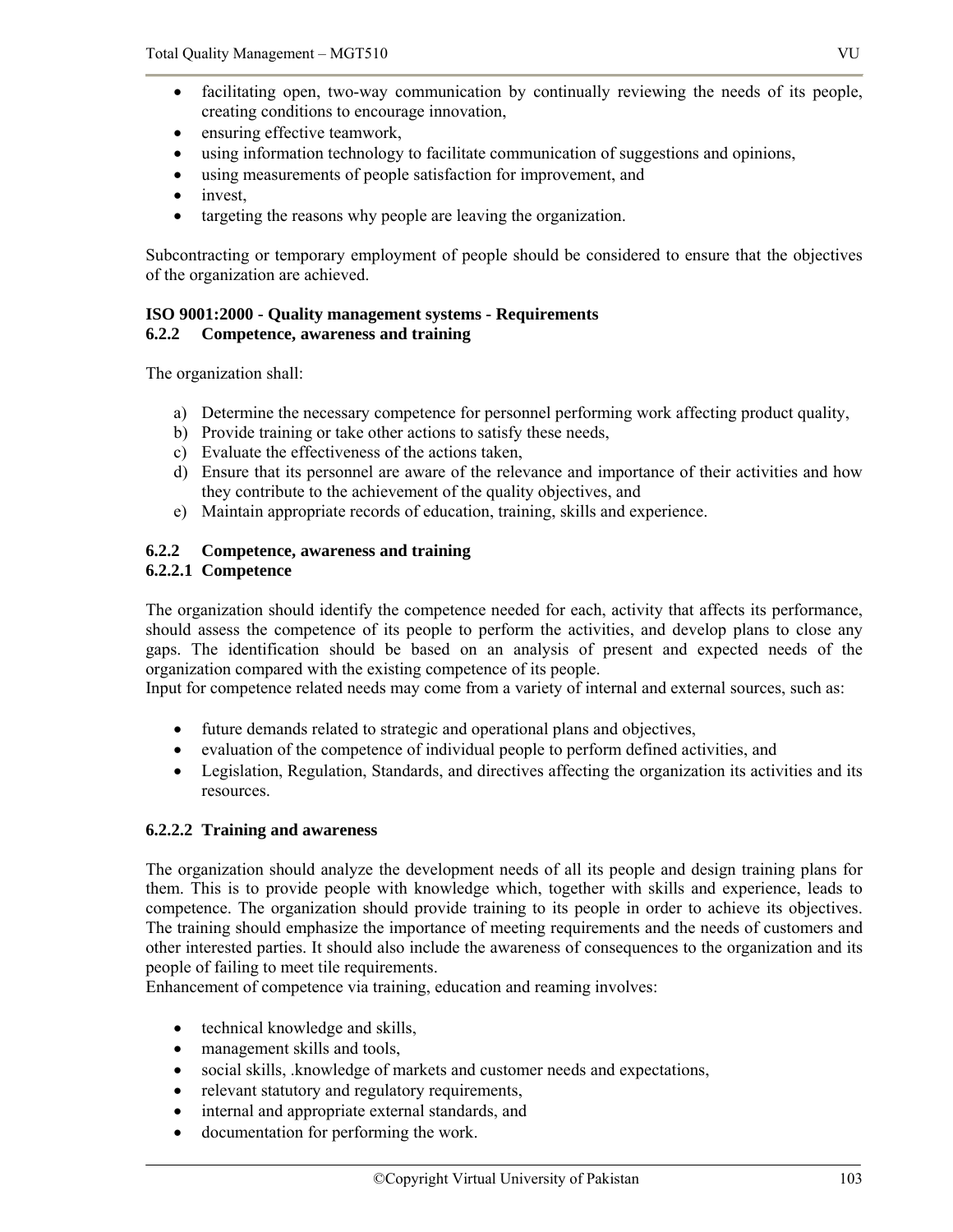- the vision for the future of the organization,
- the organization's policies and objectives,
- organizational change and development,
- the initiation and implementation of improvement activities,
- creativity and innovation,
- organization's impact on society,
- introductory programs for new people, and
- periodic refresher programs for people already trained.

Training plans should include:

- training objectives,
- training programs and methodologies,
- training resources needed,
- identification of necessary support,
- evaluation of training in terms of enhanced competence of people,
- measurement of the effectiveness of training and the impact on the organization.

Organizations should consider providing personal development training for their people, in organizational development training provided.

# **ISO 9001:2000 – Quality management systems - Requirements**

#### **6.3 Infrastructure**

The organization shall determine, provide and maintain the infrastructure needed to achieve conformity to product requirements. Infrastructure includes, as applicable:

- a) building workspace and associated utilities;
- b) process equipment (both hardware and software), and
- c) supporting services (such as transport or communication).

#### **6.3 Infrastructure**

Infrastructure provides the foundation for operations. Depending on the organization's products, the infrastructure may include plant, workspace, hardware, software, tools and equipment, support services, communication, transport and facilities.

The organization should:

- a) define and provide an infrastructure in terms such as objectives, function, performance, availability, cost, safety security and renewal;
- b) develop and implement a maintenance approach, to ensure that the infrastructure continues to meet operational needs; this approach should consider the type and frequency of maintenance and verification of operation of each infrastructure element, based on its criticality and usage;
- c) evaluate the infrastructure against the needs and expectations of ail interested parties;
- d) consider environmental issues associated with infrastructure, such as conservation, pollution, waste and recycling.

Natural phenomena that cannot be controlled may impact the infrastructure. The plan for the infrastructure should consider associated risks and include strategies to maintain the quality of products.

#### **ISO 9001:2000 - Quality management systems - Requirements 6.4 Work environment**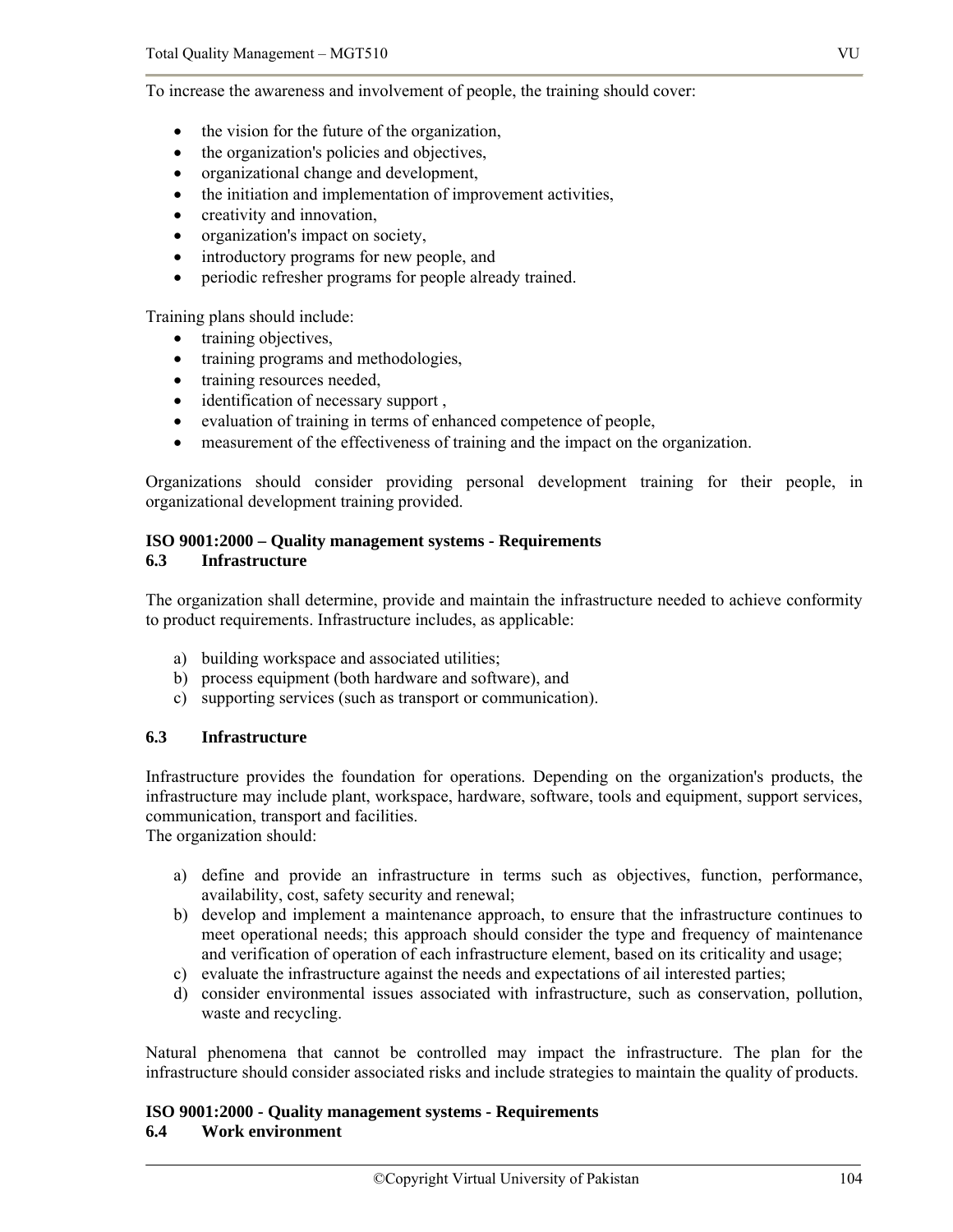The organization shall determine and manage the work environment needed to achieve conformity to product requirements.

## **6.4 Work environment**

The work environment of an organization is a combination of human and physical factors. These factors influence motivation, satisfaction and performance of people, potentially enhancing the performance of the organization.

Examples of human factors affecting the work environment include:

- creative work methodologies and opportunities for greater involvement to realize the potential of ail people,
- safety rules and guidance, including use of protective equipment, .ergonomics,
- special facilities for people in the organization.

Examples of physical factors affecting the work environment include:

| heat  | hygiene     | vibration |
|-------|-------------|-----------|
| noise | humidity    | pollution |
| light | cleanliness | air flow  |

## **6.5 Information**

Information is a fundamental resource for the continual development of an organization's knowledge base and can stimulate innovation. Information is also essential for making factual decisions. To manage information effectively, the organization should:

- identify its information needs,
- identify internal and external sources of information,
- provide timely access to adequate information,
- use information to meet its strategies and objectives,
- ensure appropriate security and confidentiality.

The managing of information should be evaluated for its effectiveness and efficiency, and improvements should be implemented.

#### **6.6 Suppliers and partnerships**

Organizations can benefit from establishing relationships with suppliers and partners to promote and facilitate clear and open communication and to improve the processes that create value.

There are various opportunities for organizations to increase value through working with their suppliers and partners such as:

- optimizing the number of suppliers and partners,
- establishing two-way communication at the most appropriate level in both organizations to facilitate rapid solution of problems, and to avoid costly delays or disputes,
- cooperation with suppliers in validation of the capability of their processes, .monitoring of supplier ability to deliver conforming products,
- encouraging suppliers to implement continual improvement programs and to participate in joint improvement initiatives,
- involving suppliers in the organization's design and/or development activities to share knowledge and improve the realization and delivery of conforming products,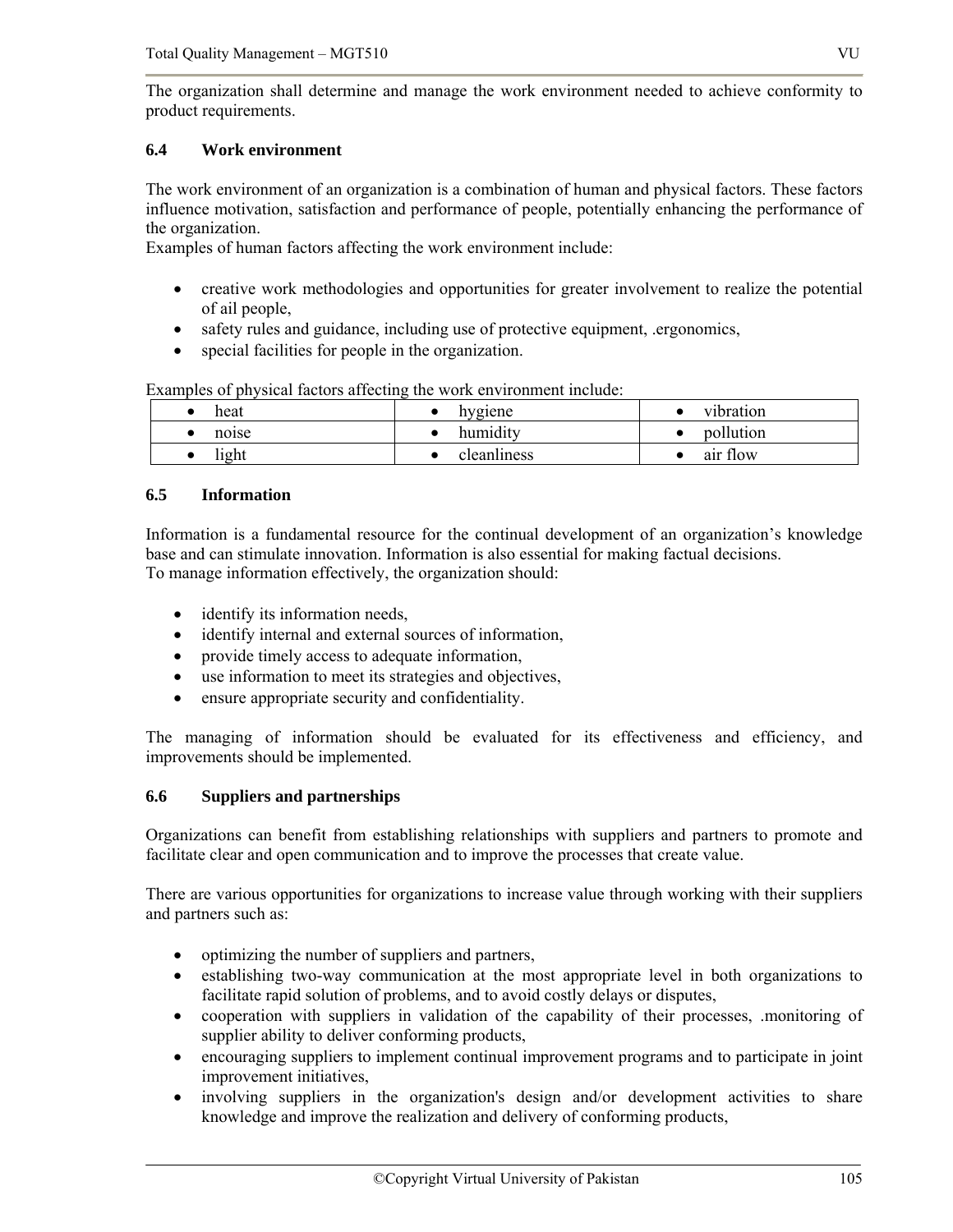• involving partners in identification of purchasing needs and joint strategy development, evaluating, recognizing and rewarding efforts achieved by suppliers and partners.

## **6.7 Natural resources**

Consideration should be given to the natural resources that can influence the performance of the organization. While such resources are often out of the direct control of the organization, they can have significant positive or negative effects on its results. The organization should have plans, or contingency plans, to ensure the availability of these resources and to prevent or minimize negative effects.

## **6.8 Financial resources**

Resource management should include activities for determining the needs for, and sources of, financial resources. The control of financial resources should include activities for comparing actual usage against plans, and taking necessary action. Management should plan, make available and control the financial resources necessary to implement and maintain the quality management system and achieve the organization's objectives. Management should also consider the development of innovative financial approaches to support and encourage improvement.

The effectiveness and efficiency of the quality management system can influence the financial results of the organization. For example:

- a) Internally, through process and product failures, or waste in material and time;
- b) Externally, through product failures, costs of compensation of guarantees and warranties, costs of lost customers and markets.

Reporting of such matters may provide a means of determining ineffective or inefficient activities, and initiating improvement actions.

The financial reporting of activities related to the performance of the quality management system and product quality should be used in management reviews.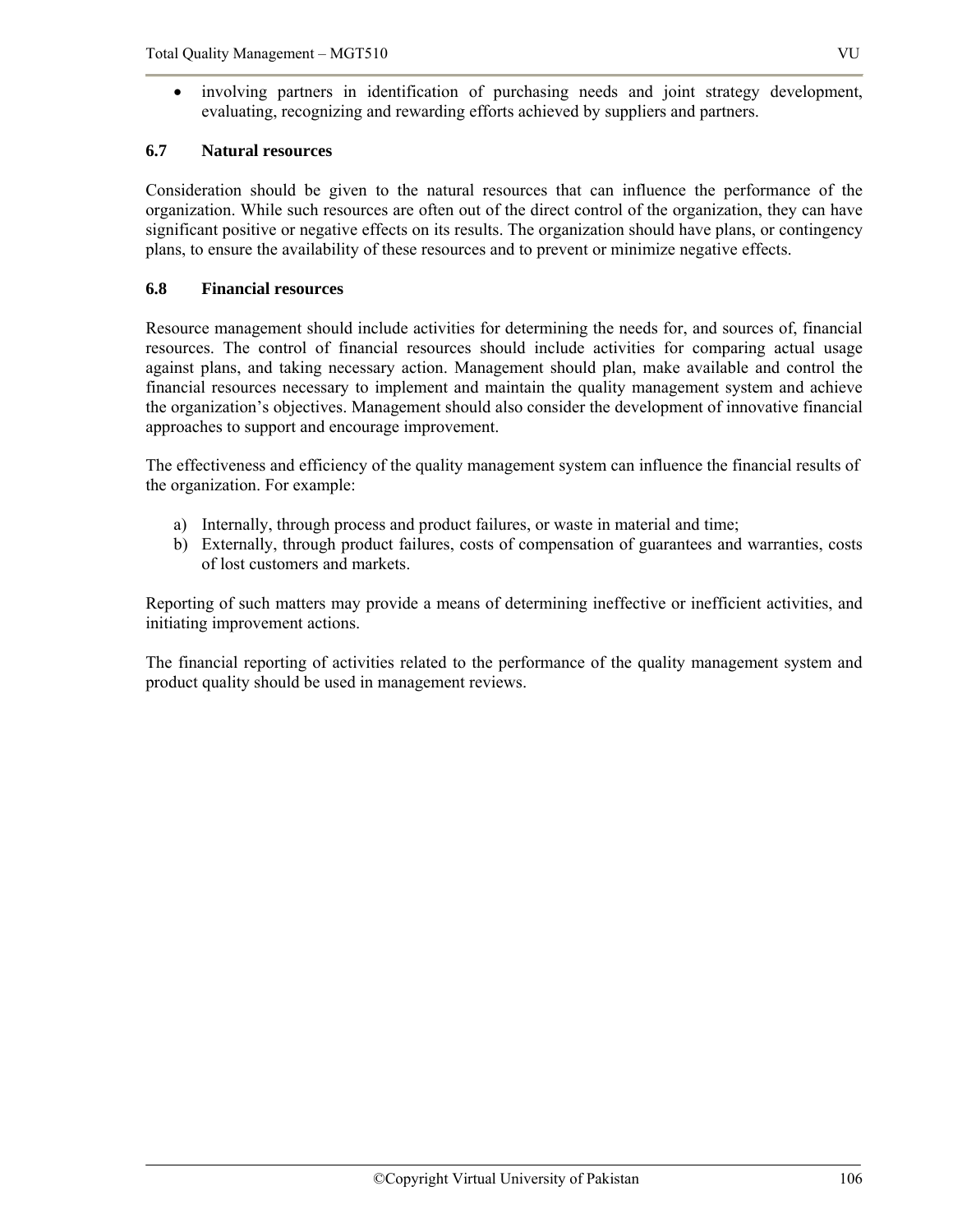#### **Lesson # 25**

## **ISO 9001(2000) (Clause # 7) Product Realization and Customer Related Processes**

## **ISO 9001:2000 – Quality management systems – Requirements**

# **7 Product realization**

## **7.1 Planning of product realization**

The organization shall plan and develop the processes needed for product realization. Planning of product realization shall be consistent with the requirements of the other processes of the quality management system.

In planning product realization, the organization shall determine the following, as appropriate:

- a) Quality objectives and requirements for the product;
- b) The need to establish processes, documents, and provide resources specific to the product;
- c) Required verification, validation, monitoring, inspection and test activities specific to the product and the criteria for product acceptance;
- d) Records needed to provide evidence that the realization processes and resulting product meet requirements

The output of this planning shall be in a form suitable for the organization's method of operations.

**NOTE 1** A document specifying the processes of the quality management system (including the product realization processes) and the resource to be applied to a specific product, project or contract, can be referred to as a quality plan.

**NOTE 2** The organization may also apply the requirements given in 7.3 to the development of product realization processes.

#### **General guidance**

The definition of quality requirements relates to how an activity is to be performed, while quality objectives are measured by process output or achievement. This lends itself to the recognition of any organization as a collection of processes and activities. The interdependence of processes can be complex, resulting in a network. To ensure all processes operate as an efficient system, the organization should undertake an analysis of how processes interrelate. The analysis should recognize that the output of one process is often the input to another.

The principles of process management should be applied to all activities. The basic concept for a process consists of three elements: inputs, activities and outputs.

Realization processes result in the products of the organization that add value to the organization. Support processes, including management processes, are necessary to the organization, but do not directly add value. Realization and support processes can include networks of sub-processes.

#### **Issues to be considered**

A process can be represented as a flow of activities. This concept can help to define inputs, specify resources and actions and achieve desired outputs. Results from validation of processes and verification of outputs should also be considered as inputs for a process, to achieve continual improvement and promotion of excellence throughout the organization. Improvement of the processes will improve the quality management system and the organization.

Documentation related to processes should support:

• identification and communication of significant features of the processes.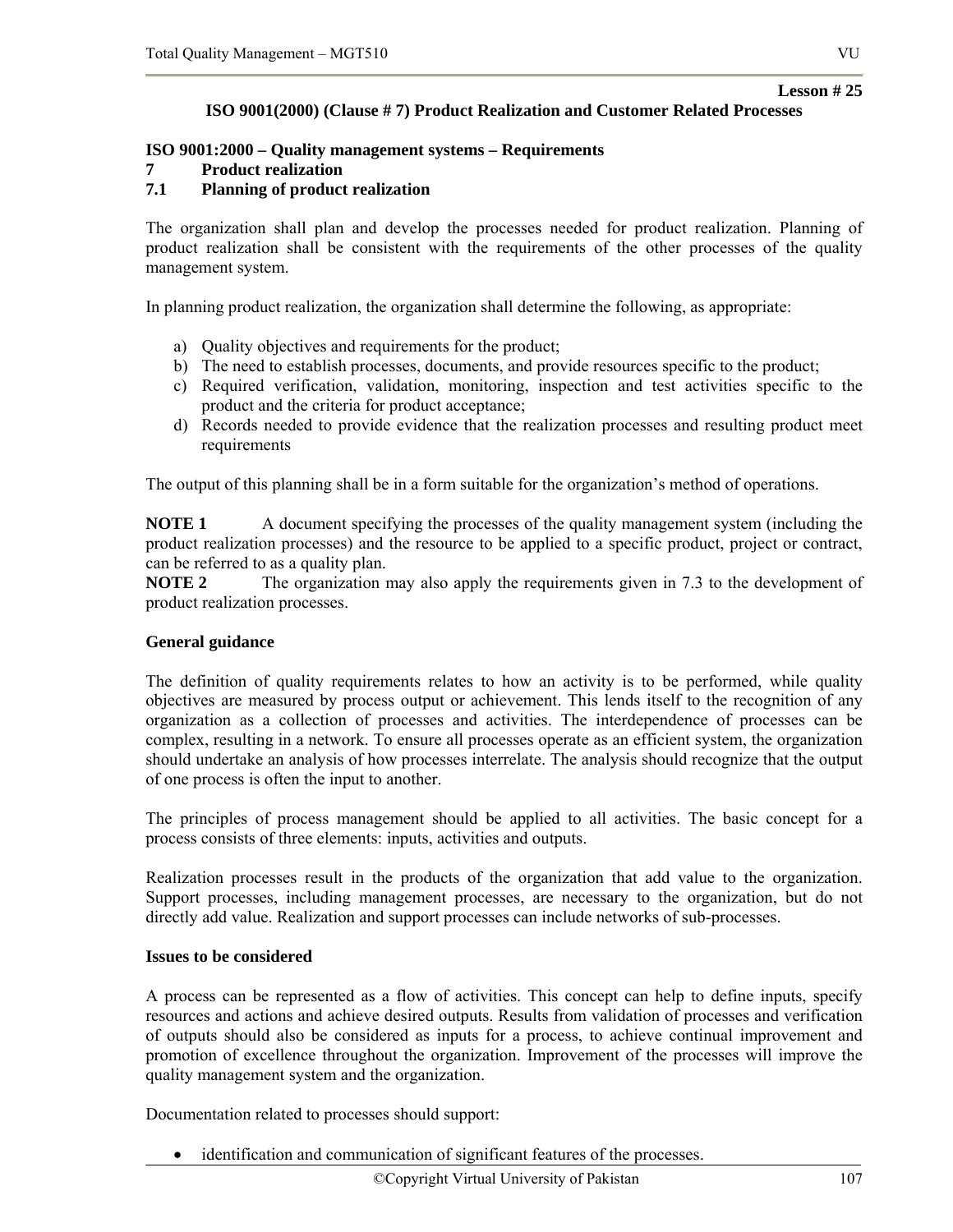- sharing knowledge and experience in teams and work groups, .measurement and audit of processes, and
- analysis, review and improvement of processes.

The role of people within processes should be evaluated in order:

- to ensure the health and safety of people,
- to ensure that the necessary skills exist,
- to support. networks of processes,
- to provide for input of people in process analysis, and
- to promote innovation from people.

The drive for continual improvement should focus on process improvement as the means by which beneficial results are achieved. Increased benefits, improved customer satisfaction and reduction of waste are examples of measurable results achieved by greater effectiveness and efficiency of processes.

#### **7.1 Managing processes General**

The organization should identify processes needed to realize products to satisfy the requirements of customers and other interested parties. To ensure product realization, consideration should be given to desired outputs, process steps, activities, flows, control measures, training needs, equipment, methodologies, information, materials and other resources.

A plan should be defined to manage the processes including:

- input and output requirements such as specifications and resources,
- activities within the processes,
- validation of the processes,
- verification of products,
- analysis of the process including operability and maintainability,
- risk assessment and mitigation, .corrective action,
- opportunities for improvement, and .control of change.

Internal production and service operations also exist as support processes and sub-processes and should be considered in order to achieve improved interested-party satisfaction. Examples of internal operations include:

- managing information, training of people,
- machining of components for assembly,
- availability of spare and replacement parts,
- realization of product for service.

#### **7.1 Planning for process inputs, outputs and review**

Process inputs should be defined and recorded in order to provide a basis for the fom1ulation of requirements to be used for verification and validation of outputs. Inputs can be internal or external to the organization.

Input requirements critical to the product or process should be identified in order to assign appropriate responsibilities and resources.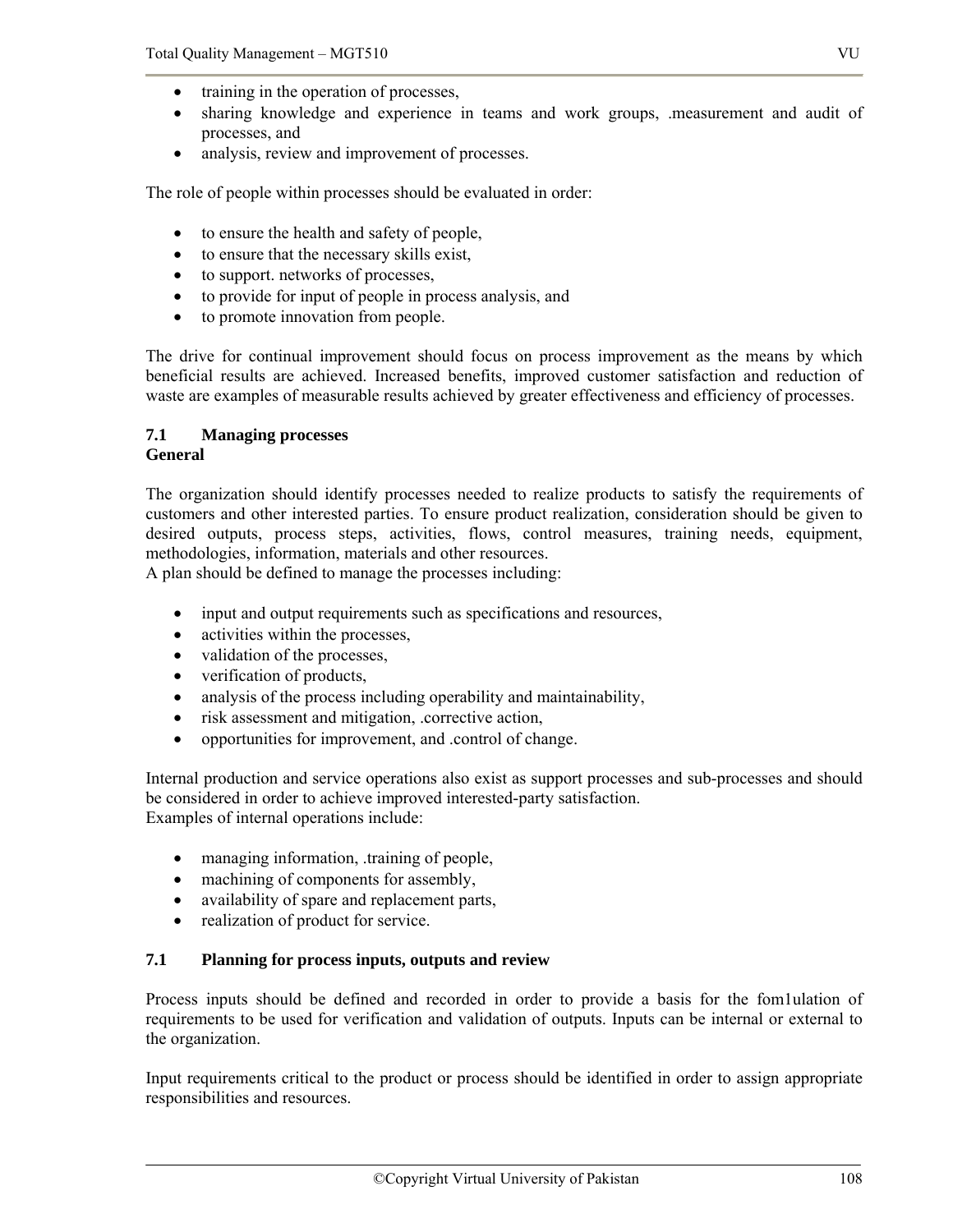Resolution of ambiguous or conflicting input requirements can involve consultation with affected internal and external parties. Input derived from activities not yet fully evaluated should be subject to evaluation through subsequent review, verification and validation.

The organization should identify significant or critical features of products and processes in order to develop a plan for control and monitoring of the activities within the process.

Examples of issues to consider include:

- competence of people, .documentation,
- equipment capability and monitoring,
- health, safety and work environment.

Process outputs should be verified against input requirements and compliance with acceptance criteria in order to satisfy customer and other interested party requirements. For verification purposes, the outputs should be documented and evaluated against input requirements and acceptance criteria. This evaluation should identify necessary corrective actions, preventive actions or potential improvements in the efficiency of the process. Verification of the product can be carried out during operations in order to identify process variation.

The organization should undertake a periodic review of process performance to ensure the process is consistent with the operating plan.

Examples of issues for consideration include:

- reliability and repetitiveness of the process,
- identification of and prevention against potential nonconformance,
- adequacy of design and/or development inputs,
- adequacy of design and/or development outputs,
- consistency of inputs and outputs with planned objectives,
- potential for improvements, and
- unresolved issues.

#### **7.1 Planning for Process validation and changes**

Validation of products should ensure they meet the needs and expectations of customers and satisfy other interested parties. Validation activities can include modeling, simulation and trials, and reviews involving customers or other interested parties.

Issues to be considered should include:

- quality policy and objectives,
- qualification of equipment,
- operating conditions for the product,
- use or application of the product,
- disposal of the product,
- product life-cycle,
- environmental impact of the product, and
- impact of the use of natural resources including materials and energy.

Validation should be carried out at appropriate intervals to ensure timely reaction to changes impacting the process.

Particular attention should be given to validation of processes:

• for high-value products,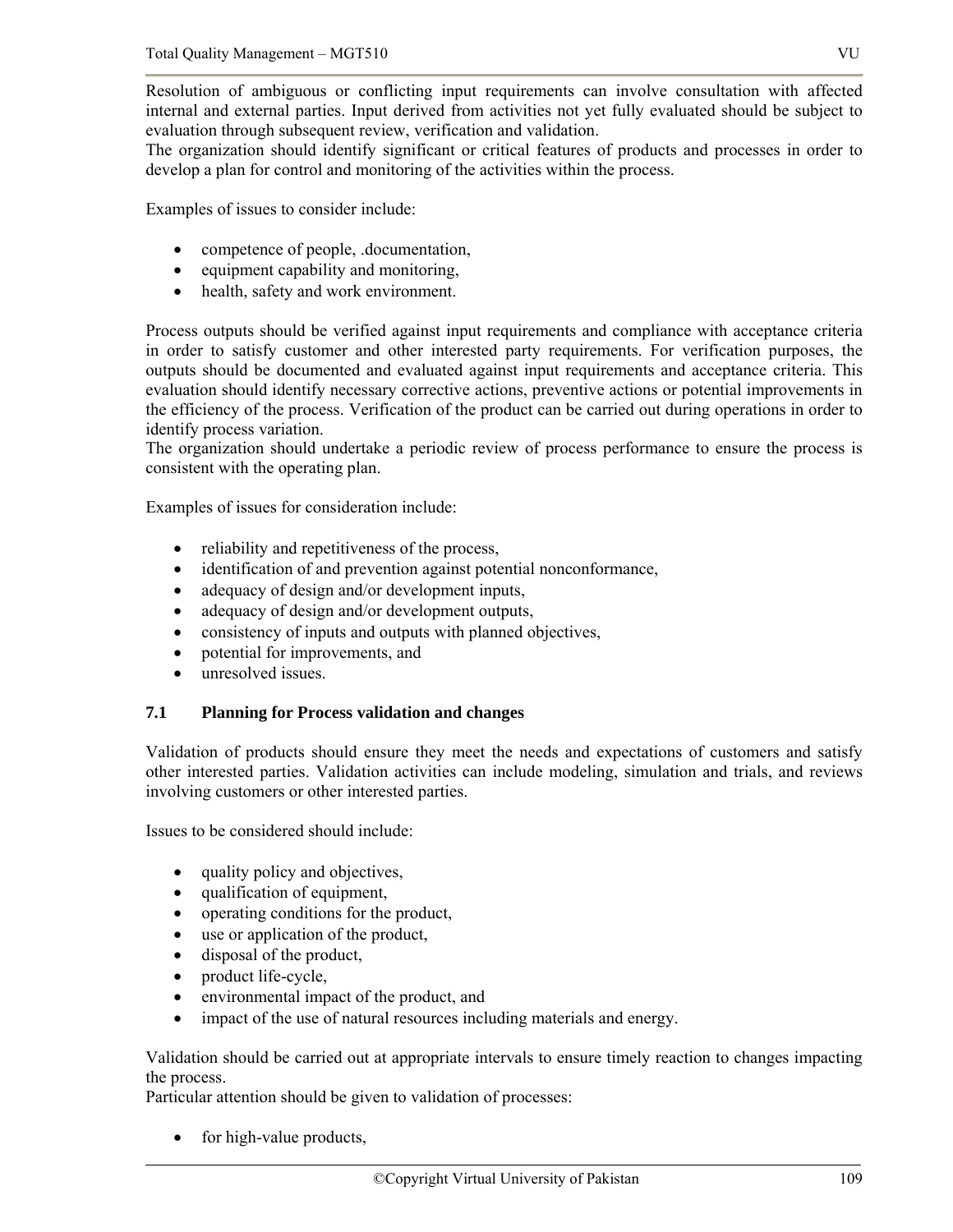- where deficiency in product will only be apparent in use, and
- which cannot be repeated,
- where verification of product is not possible.

The organization should implement a process for the control of changes to ensure that changes benefit the organization and satisfy the needs and expectations of interested parties. Changes should be identified, recorded, evaluated, reviewed and controlled, depending on the effect on other processes and the needs and expectations of customers and other interested parties.

Any changes in the process affecting product characteristics should be recorded and communicated in order to maintain the integrity of the product and provide information for improvement. Authority for initiating change should be defined in order to maintain control.

A product or process should be verified after any related change to ensure that the instituted change had the r' desired effect.

Use of simulation techniques can be considered in order to plan for the prevention of failures in processes.

Risk assessment should be undertaken to assess the potential for, and the effect of, possible failures in processes. The results should be used to define and implement preventive actions to mitigate identified risks.

Examples of tools for risk assessment include:

- process failure mode and effects analysis,
- fault tree analysis,
- reliability assessment.

#### **ISO 9001:2000 - Quality management systems - Requirements**

#### **7.2 Customer-related processes**

#### **7.2.1 Determination of requirements related to the product**

The organization shall determine:

- a) Requirements specified by the customer, including the requirements for delivery and postdelivery activities,
- b) Requirements not stated by the customer but necessary for specified or intended use, where known,
- c) Statutory and regulatory requirements related to the product, and
- d) Additional requirements determined by the organization.

#### **7.2.2 Review of product requirements**

The organization shall review the requirements related to the product. This review shall be conducted prior to the organization's commitment to supply a product to the customer (e.g. submission of tenders, acceptance of contracts or orders, acceptance of changes to contracts or orders) and shall ensure that:

- a) Product requirements are defined;
- b) Contract or order requirements differing from those previously expressed are resolved, and
- d) The organization has the ability to meet defined requirements.

Records of the results review and actions arising from the review shall be maintained: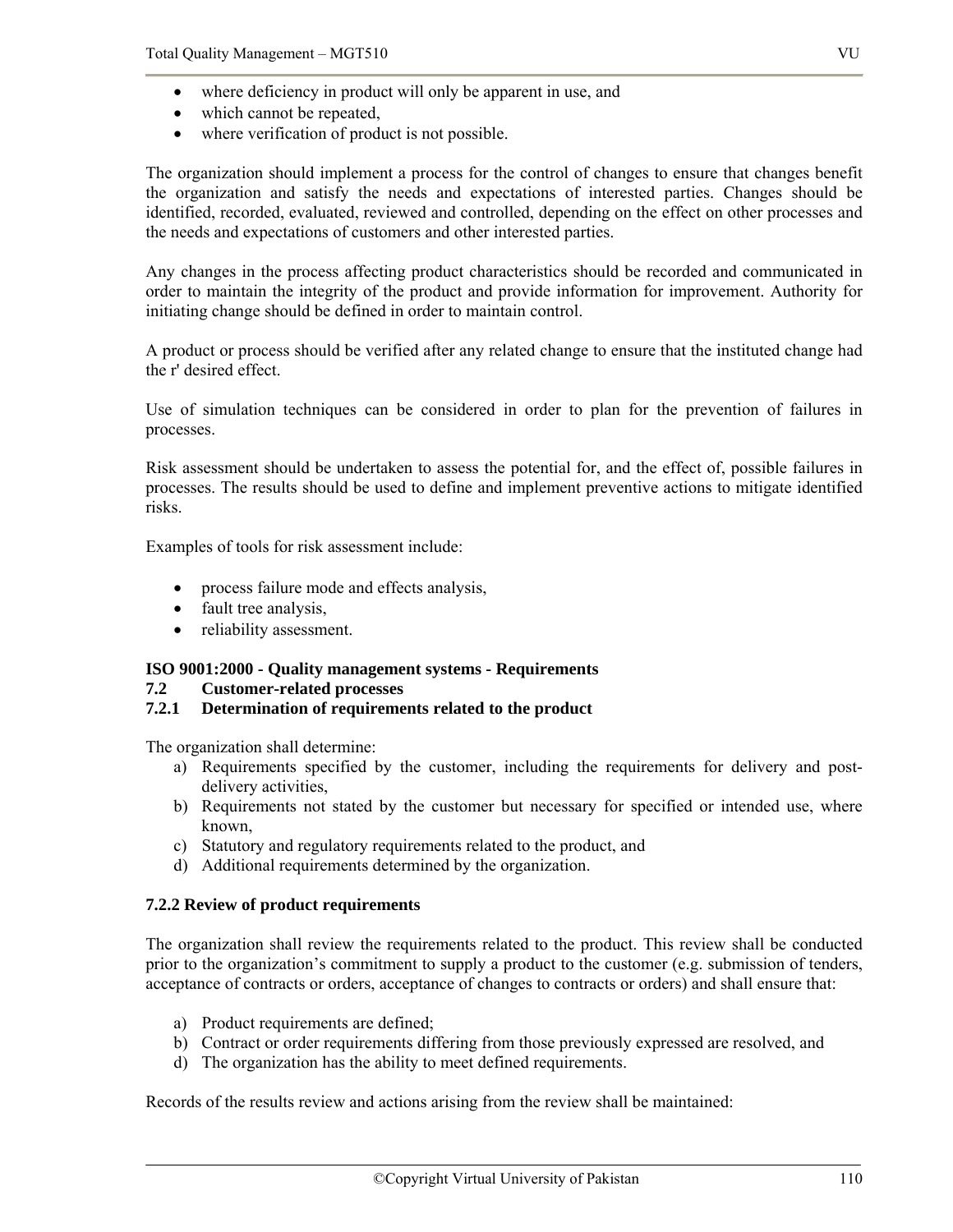- Where the customer provides no documented statement of requirement, the customer requirements shall be confirmed by the organization before acceptance.
- Where product requirements are changed, the organization shall ensure that relevant documents are amended and that relevant personnel are made aware of the changed requirements.

**NOTE**: In some situations, such as internet sales, a formal review is impractical for each order. Instead the review can cover relevant product information such as catalogues or advertising material.

#### **7.2.3 Customer communication**

The organization shall determine and implement effective arrangements for communicating with customers in relation to:

- a) Product information;
- b) Enquiries, contracts or order handling, including amendments, and
- c) Customer feedback, including customer complaints.

#### **7.2 Processes related to interested parties**

The organization should define, implement and maintain processes to ensure adequate understanding of the needs and expectations of interested parties. These processes should include identification and review of relevant information and could actively involve customers and other interested parties. Examples of information sources include results from:

- Processes or activities specified by the customer or other interested parties,
- Market research,
- Contract requirements,
- Competitor analysis, benchmarking, and
- Processes due to statutory or regulatory requirements.

The organization should have a full understanding of the process requirements of the customer, or other interested party, before initiating action to comply. This understanding and its impact should be mutually acceptable to the participants.

### **ISO 9001:2000 - Quality management systems –Requirements**

### **7.3.1 Design and development planning**

The organization shall plan and control design and development of product. During the design and development planning, the organization shall determine:

- a) The design and development stages;
- b) The review, verification and validation that are appropriate to each design and development stage, and
- c) The responsibilities and authorities for design and development.

The organization shall manage the interfaces between different groups involved in design and development to ensure effective communication and clear assignment of responsibility.

Planning output shall be updated, as appropriate, as the design and development progresses.

#### **7.3 Design and/or development General guidance**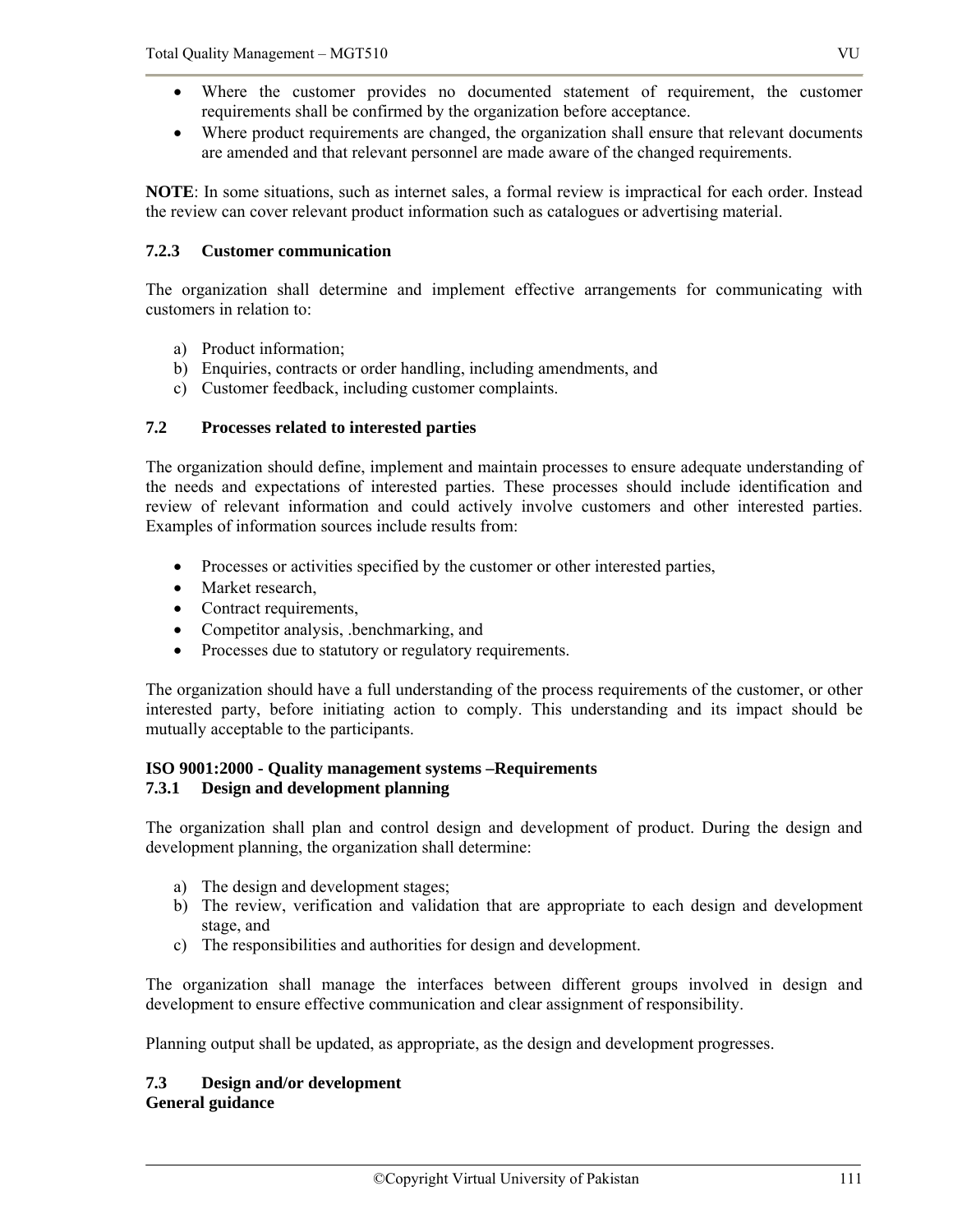When designing and/or developing products or processes, the organization should consider life cycle, safety, dependability, durability, maintainability, ergonomics, the environment, disposal, and other risks. The organization should ensure that the needs of all interested parties can be satisfied.

Risk assessment should be undertaken to assess the potential for, and the effect of, possible failures in products or processes. The results should be used to define and implement preventive actions to mitigate identified risks. Examples of tools for risk assessment of design and/or development include:

- design failure mode and effects analysis,
- fault tree analysis,
- reliability assessment,
- relationship diagrams,
- ranking techniques, and
- simulation techniques.

## **ISO 9001:2000-Quality management systems -Requirements**

#### **7.3.2 Design and development inputs**

Inputs relating to product requirements shall be determined and records maintained .These inputs shall include:

- a) Functional and performance requirements;
- b) Applicable statutory and regulatory requirements;
- c) Where applicable, information derived from previous similar designs, and
- d) Other requirements essential for design and development.

These inputs shall be reviewed for adequacy. Requirements shall be complete, unambiguous and not in conflict with each other.

#### **7.3.2 Design and/or development guidance**

The organization should identify process inputs that impact product design and/or development to satisfy the needs and expectations of interested parties.

Examples include:

- a) Internal inputs such as:
	- Policies, standards and specifications,
	- Skill requirements,
	- Dependability requirements,
	- Documentation and data on existing products, and
	- Outputs from other processes;
- b) External inputs such as:
	- Customer or marketplace needs and expectations,
	- Contractual requirements and interested party specifications,
	- Relevant statutory and regulatory requirements,
	- International or national standards, and
	- Industry codes of practice;
- c) Other inputs that identify those characteristics of the product or process that are crucial to its safe and proper functioning, such as:
	- Operation, installation and application,
	- Storage, handling, maintenance and delivery,
	- Physical parameters and environment, and
	- Disposal requirements.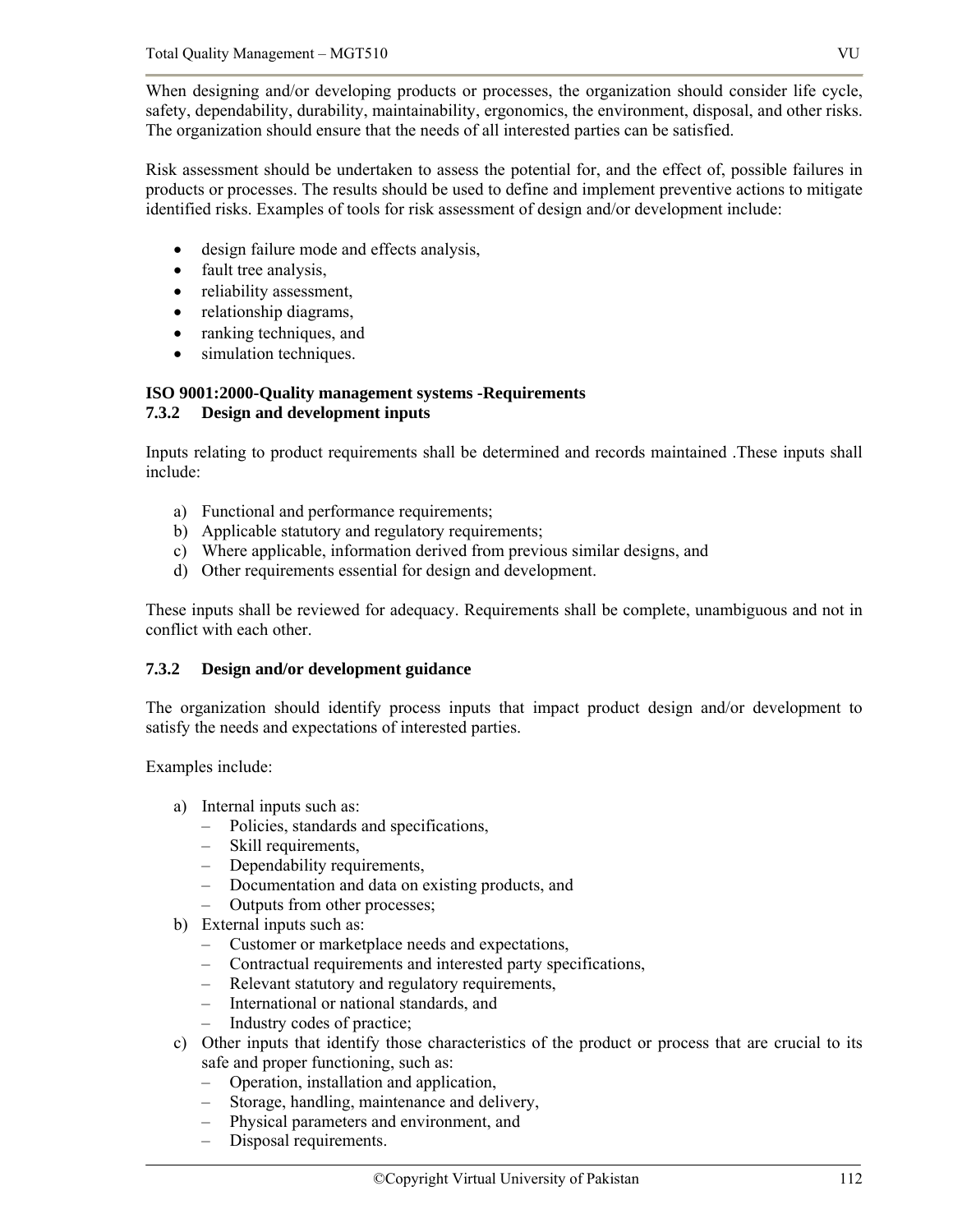It should be noted that in the design and development of software and service products, inputs on enduser requirements, as well as direct customer requirements, could be particularly important. Such inputs should be formulated in such a way that the product can be tested effectively through subsequent verification and validation.

Design and/or development output should lead to realization of the product and also include information necessary to satisfy the needs and expectations of customers and other interested parties. Examples of the output of design and/or development activities include:

- product specifications,
- training requirements,
- methodologies,
- purchase requirements, and
- acceptance criteria.

#### **ISO 9001:2000 - Quality management systems - Requirements 7.3.3 Design and/or development outputs**

The outputs of the design and development shall be provided in a form that enables verification against the design and development input and shall be approved prior to release.

Design and development outputs shall:

- a. Meet the input requirements for design and development;
- b. Provide appropriate information for purchasing, production and for service provision,
- c. Contain or reference product acceptance criteria, and
- d. Specify the characteristics of the product that are essential for its safe and proper use.

### **7.3.3 Design and development outputs**

The organization should conduct periodic reviews to consider design and/or development objectives, including:

- meeting verification and validation goals,
- evaluation of potential hazards or modes of failure in product use,
- life-cycle data on performance of the product, and
- potential impact of the product on the environment.

The organization should undertake reviews of design and/or development outputs, as well as the process, in order to satisfy the needs and expectations of interested parties. It should be verified that the outputs meet the design specifications and validated that they meet the needs of the customer. Sufficient data should be generated through verification and validation activities to enable design and/or development methodologies and decisions to be reviewed. The review of methodologies should include process and product improvement, failure investigation, activities, and future design and/or development process needs. Partial validation of the design and/or development outputs may be necessary to provide confidence in their future application by means such as:

- Validation of engineering designs prior to construction.
- Installation or application, validation of software outputs prior to installation or use.
- Validation of direct customer services prior to widespread introduction.

Examples of verification activities include:

• comparative methodologies, such as alternative design and/or development calculations,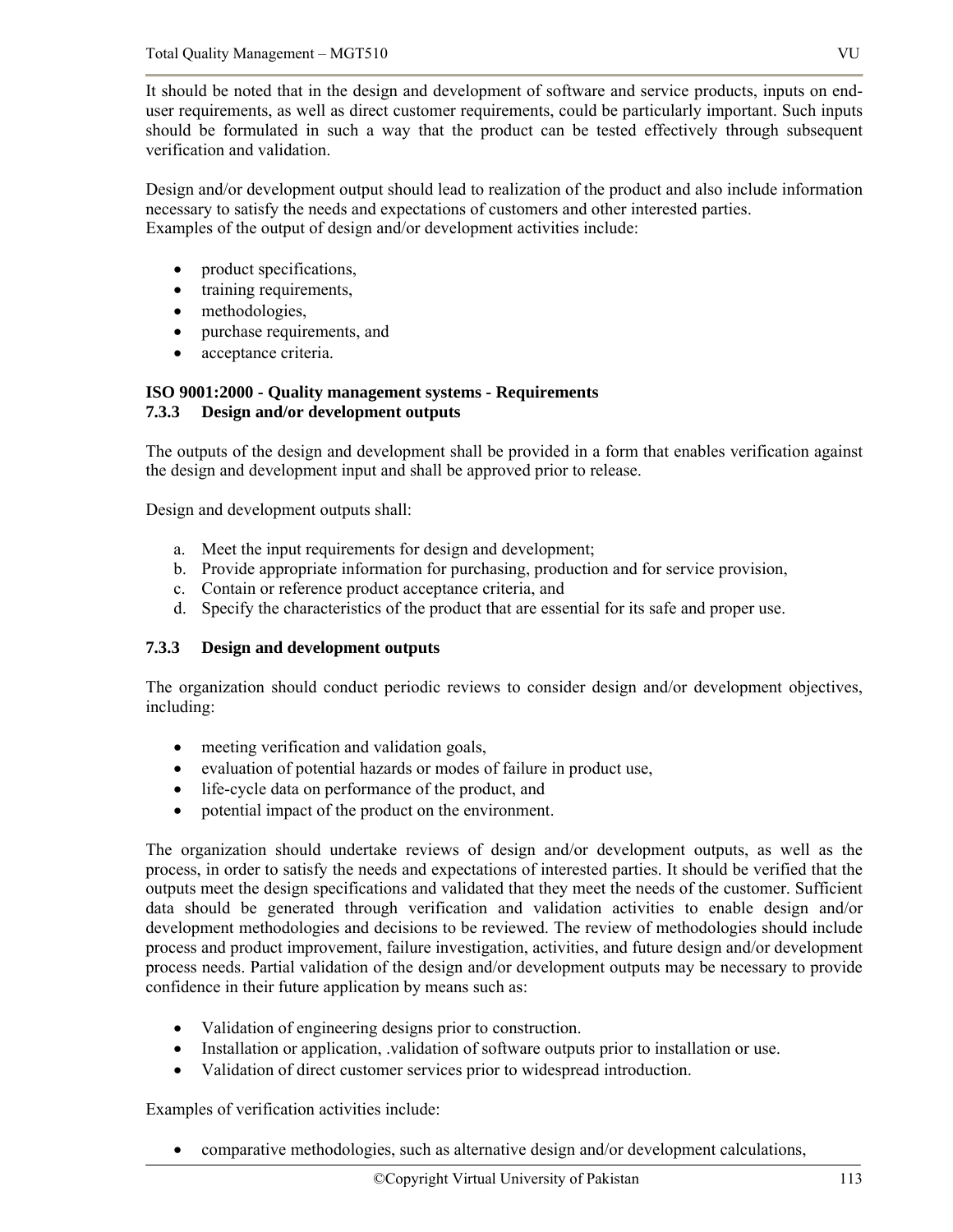- evaluation against similar products,
- testing, simulations or trials to check compliance with specific input requirements.

# **1S0 9001:2000 - Quality management systems – Requirements**

# **7.3.4 Design and development review**

At suitable stages, systematic reviews of design and development shall be performed in accordance with planned arrangement

- a) To evaluate the ability of the results of design and development to meet requirements, and
- b) To identify any problems and propose necessary actions.

Participants in such reviews shall include representatives of functions concerned with the design and development stage(s) being reviewed. Records of the results of the reviews and any necessary actions shall be maintained.

#### **7.3.5 Design and development verification**

Verification shall be performed in accordance with planned arrangements to ensure that the design and development outputs have met the design and development input requirements. Records of the results of the verification and any necessary actions shall be maintained.

### **ISO 9001:2000-Quality management systems -Requirements**

#### **7.3.6 Design and development validation**

Design and development validation shall be performed in accordance with planned arrangements to ensure that the resulting product is capable of meeting the requirements for the specified application or intended use, where known. Wherever practicable, validation shall be completed prior to the delivery or implementation of the product. Records of the results of validation and any necessary actions shall be maintained.

#### **7.3.7 Control of design and development changes**

Design and development changes shall be identified and records maintained. The changes shall be reviewed, verified and validated, as appropriate, and approved before implementation. The review of design and development changes shall include evaluation of the effect of the changes on constituent parts and product already delivered. Records of the results of the review of changes and any necessary actions shall be maintained.

#### **7.4 Purchasing**

### **1S0 9001:2000 - Quality management systems - Requirements**

- **7.4 Purchasing**
- **7.4.1 Purchasing process**

The organization shall ensure that purchased product conforms to specified purchase requirements. The type and extend of control applied to the supplier and the purchased product shall be dependent upon the effect of the purchased product on subsequent product realization or the final product.

The organization shall evaluate and select suppliers based on their ability to supply product in accordance with the organization's requirements. Criteria for selection evaluation and re-evaluation shall be established. Records of the results of evaluations and any necessary actions arising from the evaluation shall be maintained.

#### **7.4.1 Purchasing process**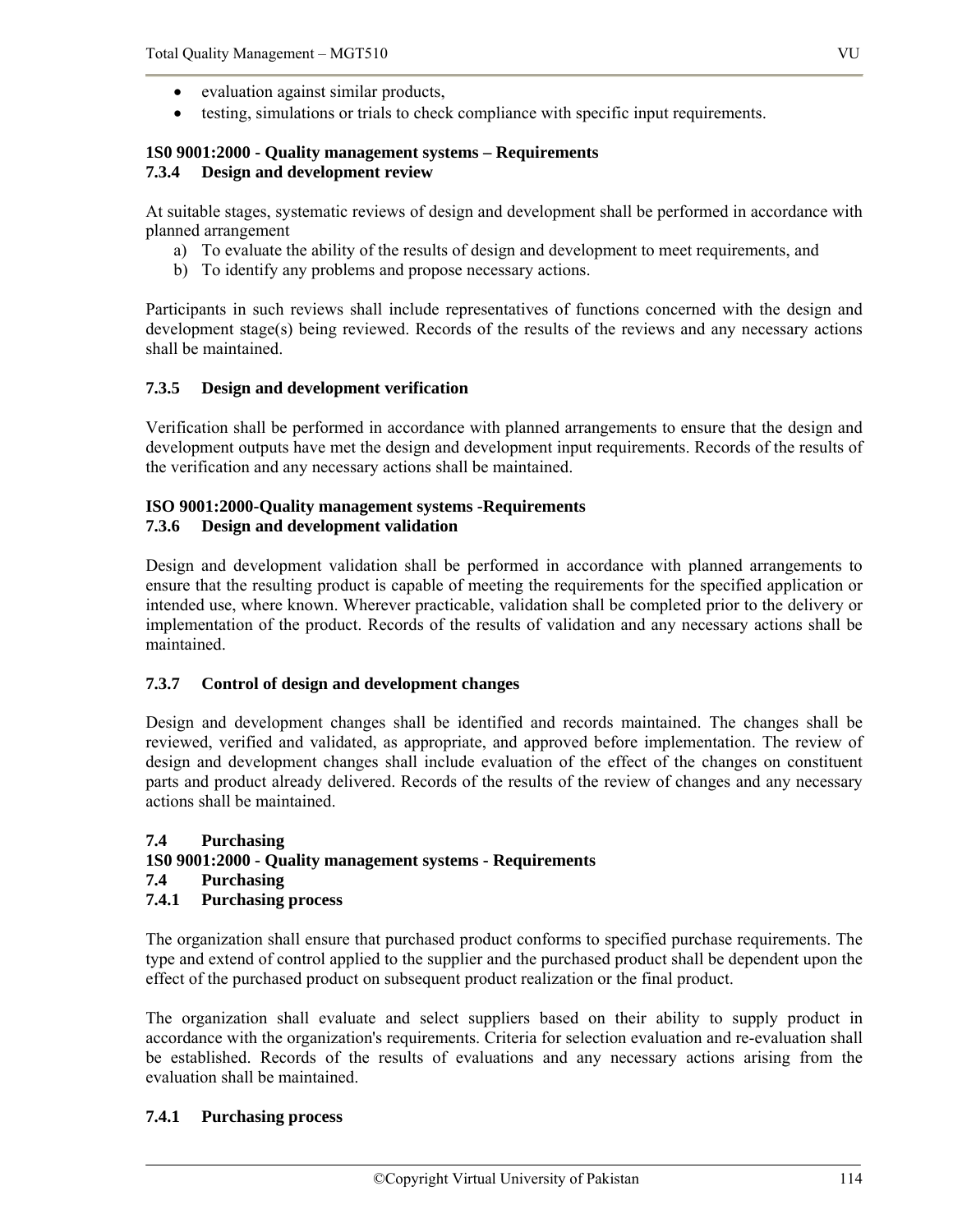The organization should identify and implement purchasing process for selection, evaluation, and control of purchased products to ensure they satisfy its needs, total cost of purchased product to ensure they satisfy its needs and requirements, as well as those of interested parties. Purchasing processes should include:

- identification of needs,
- total cost of purchased product, taking account of performance, price and delivery,
- inquiries, quotations and tendering,
- verification of purchased products,
- selection of suppliers, including those with unique processes,
- purchase documentation,
- contract administration,
- nonconforming purchased products,
- supplier control and supplier development, and
- assessment of risks associated with the purchased product.

Process requirements and specifications should be developed with suppliers in order to benefit from available specialist knowledge. Suppliers could also be involved in the specification of quality management system requirements in relation to their products.

# **ISO 9001:2000 - Quality management systems -Requirements**

#### **7.4.2 Purchasing information**

Purchasing information shall describe the product to be purchased, including where appropriate:

- a) Requirements for approval of product, procedures, processes and equipment,
- b) Requirements for qualification of personnel, and
- c) Quality management system requirements.

The organization shall ensure the adequacy of specified purchase requirements prior to their communication to the supplier.

### **7.4.2 Suppliers**

The organization should establish processes to identify potential suppliers or to develop existing suppliers and evaluate their ability to supply the required products. These processes may include:

- evaluation of relevant experience,
- review of product quality,
- price, delivery performance and response to problems,
- audits of supplier management systems and evaluation of their potential capability to provide the required products efficiently and within schedule,
- checking references for customer satisfaction,
- financial assessment to assure the viability of the supplier throughout the intended period of supply,
- service and support capability,
- logistic capability including locations and resources.

The organization should ensure that orders for purchased product are adequate to satisfy the input requirements of the organization's processes.

Examples of issues to be considered include: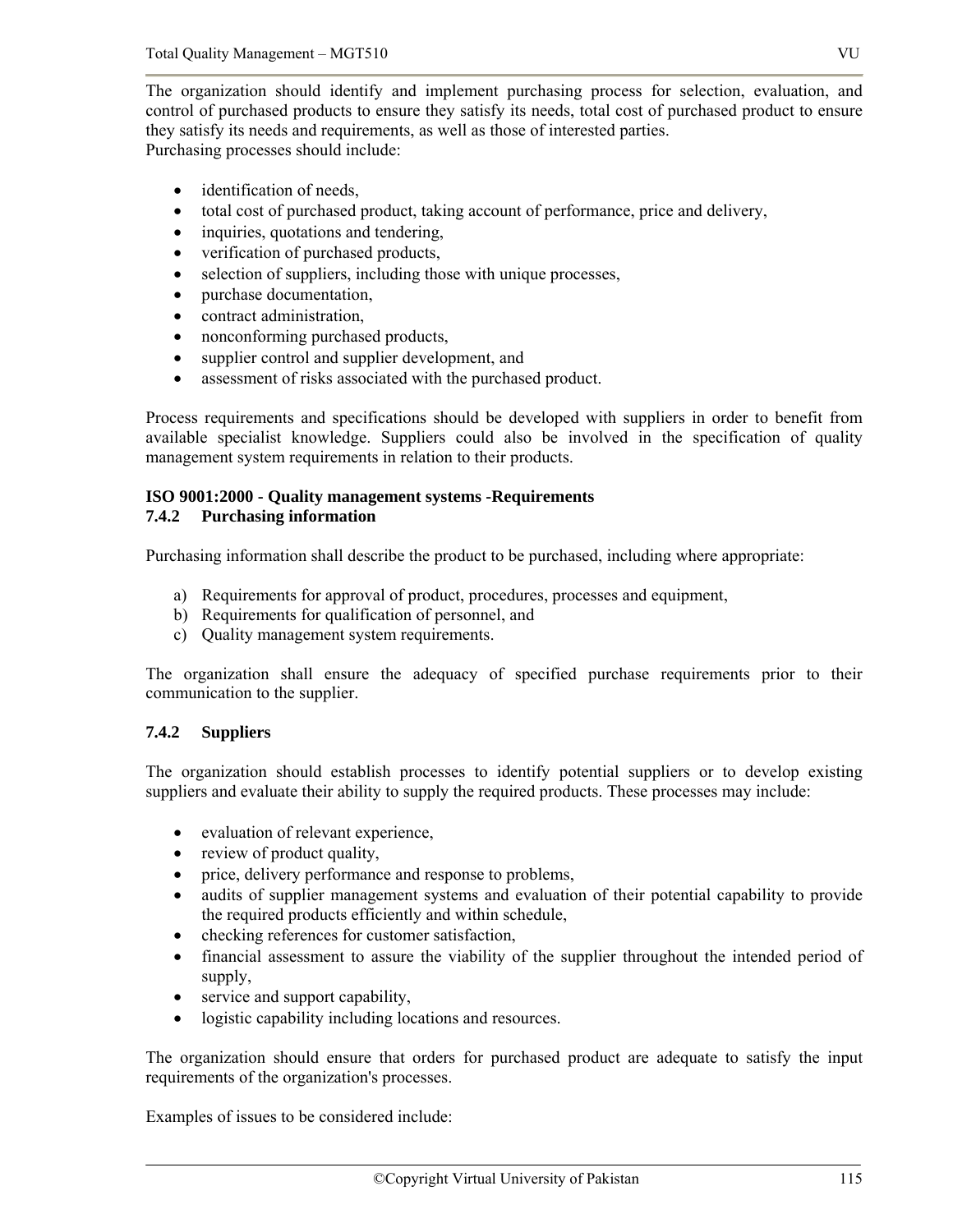- purchasing from qualified suppliers,
- logistic requirements,
- product identification,
- preservation of product,
- traceability of product,
- documentation and records,
- communication,
- acceptance criteria, and
- right of access to supplier's premises.

The organization should establish a process for verification of purchased products to ensure compliance with specification. The level of verification activity can vary according to the nature or the type of product and historical performance of the supplier.

The organization should define the need for records of purchased product verification, supplier communication and response to nonconformities in order to demonstrate its conformance to specification.

#### **ISO 9001:2000 - Quality management systems -Requirements 7.4.3 Verification of purchased product**

The organization shall establish and implement the inspection or other activities necessary for ensuring that purchased product meets specified purchase requirements.

Where the organization or its customer intends to perform verification at the supplier's premises, the organization shall state the intended verification arrangements and method of product release in the purchasing information.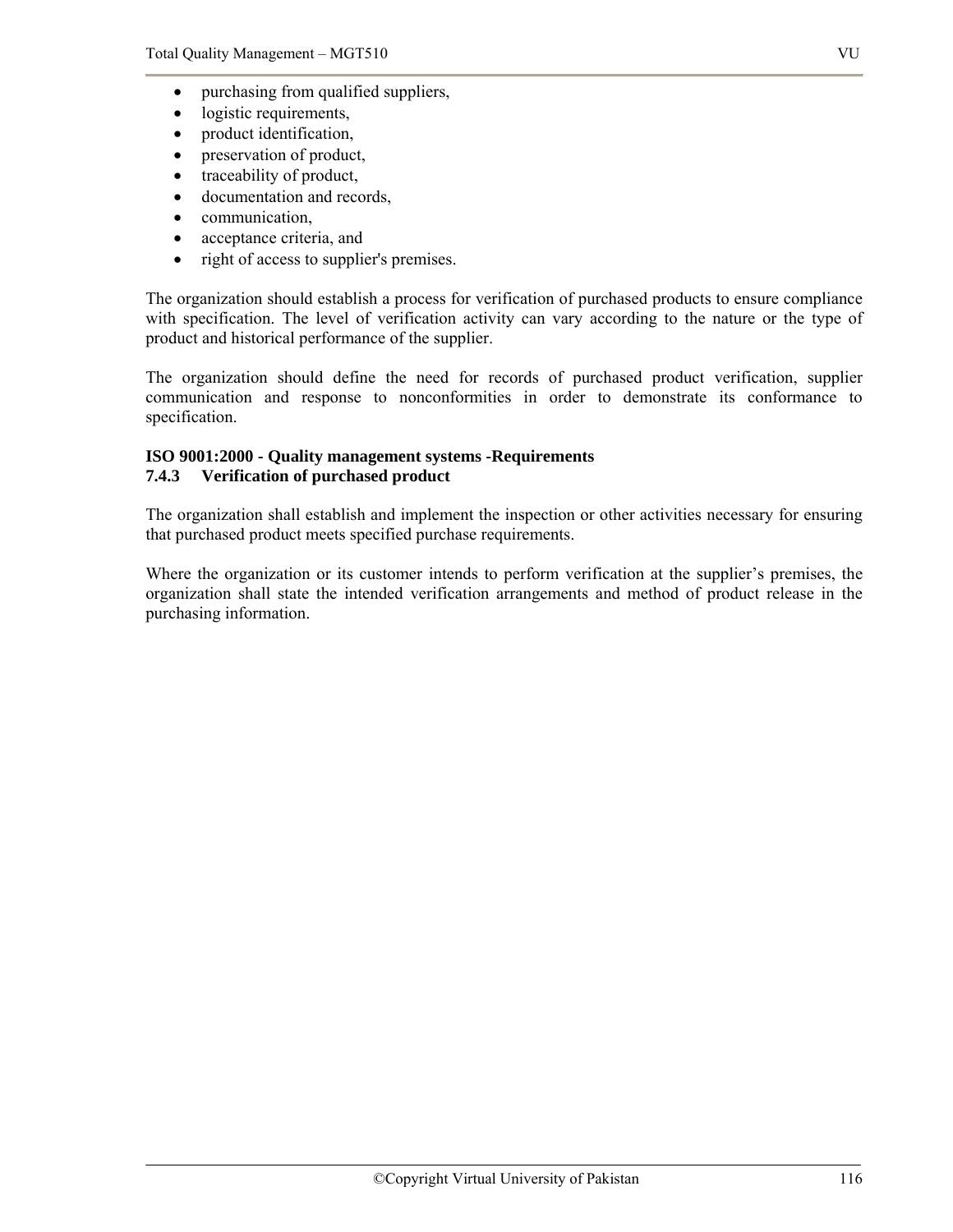# **Lesson # 26**

#### **ISO 9001(2000) QMS (CLAUSE # 7) CONTROL OF PRODUCTION AND SERVICES**

### **ISO 9001:2000 - Quality management systems - Requirements**

### **7.5 Production and service operations**

### **7.5.1 Control of production and service provision**

The organization shall plan and carry out production and service provision under controlled conditions. Controlled conditions shall include, as applicable.

- a) The availability of information that the characteristics of the product,
- b) The availability of work instructions, as necessary,
- c) The use of suitable equipment,
- d) The availability and use of monitoring and measuring devices,
- e) The implementation of monitoring and measurement, and
- f) The implementation of release, delivery and post-delivery activities.

### **7.5.1 Control of production and service provision**

The organization should identify requirements for operations that realize products or deliver services in order to ensure compliance with specifications and satisfy the needs and expectations of interested parties. To meet these needs and expectations, the organization should review its:

- ability to comply with contractual requirements,
- training and competence of people,
- communication,
- problem prevention, and
- relevant statutory and regulatory requirements.

Further considerations may include .capacity planning:

- logistics,
- intended use,
- post-realization activities,
- preservation,
- training required,
- product flow and yield,
- automation, and
- electronic monitoring.

The infrastructure should be appropriately maintained and adequately protected in and between uses in order to maintain operational capability.

#### **ISO 9001:2000-Quality management systems -Requirements**

#### **7.5.2 Validation of processes for production and service provision**

The organization shall validate any processes for production and service provision where the resulting output cannot be verified by subsequent monitoring or measurement. This includes any processes where deficiencies become apparent only after the product is in use or the service has been delivered. Validation shall demonstrate the ability of these processes to achieve planned results. The organization shall establish arrangement for these processes including, as applicable:

a) Defined criteria for review and approval of the processes,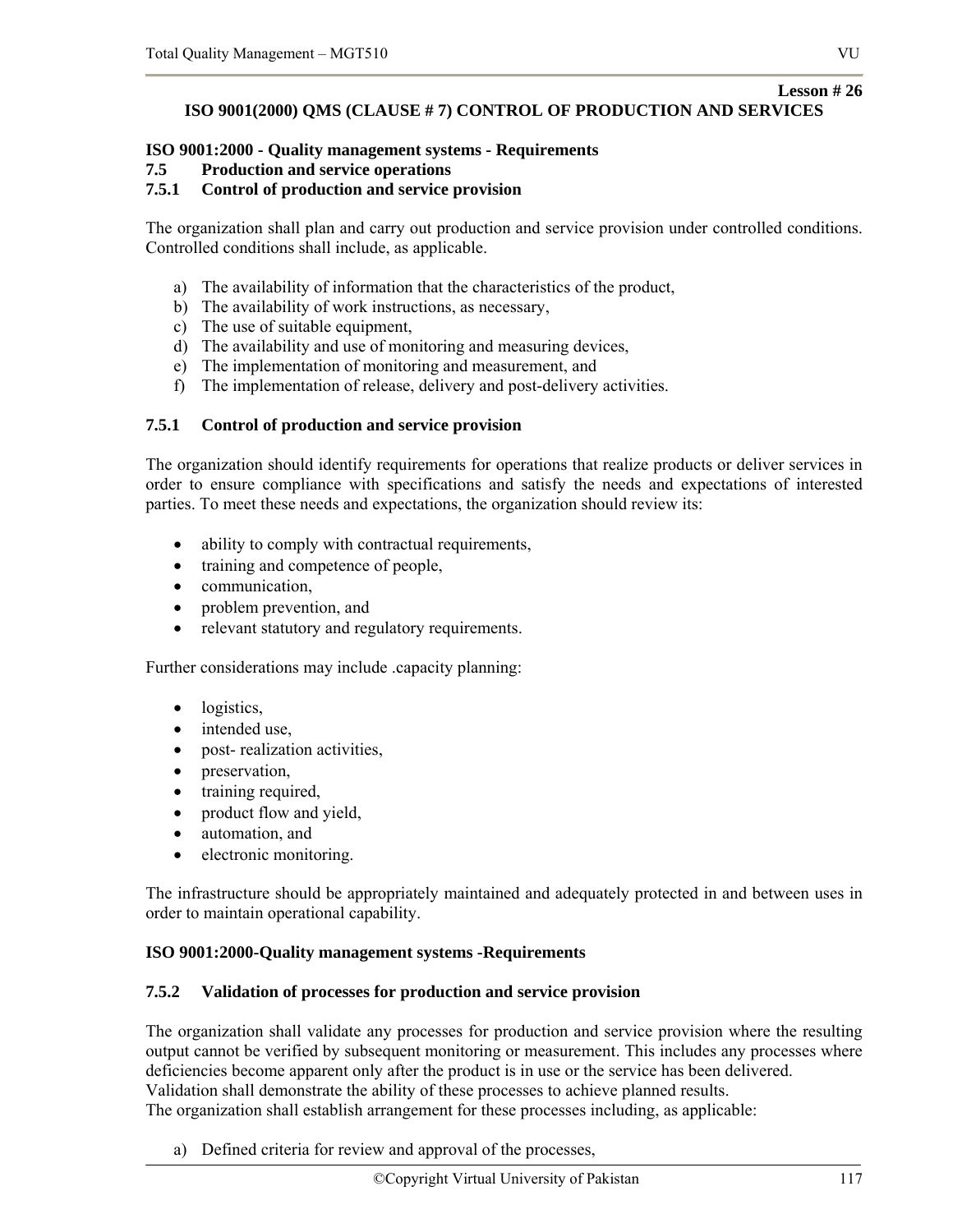- b) Approval of equipment and qualification of personnel,
- c) Use of specific methods and procedures,
- d) Requirements for records, and
- e) Revalidation.

#### **ISO 9001:2000- Quality management systems -Requirements 7.5.3 Identification and traceability**

Where appropriate, the organization shall identify the product by suitable means throughout product realization. To organization shall identify the product status respect to monitoring and measurement requirements. Where traceability is a requirement, the organization shall control and record the unique identification of the product.

**NOTE** in some industry sectors, configuration management is a means by which identification and traceability are maintained.

#### **7.5.3 Identification and traceability**

The organization should establish a process and documentation for identification and traceability for control of products to satisfy customer and other interested party requirements. The need for identification and traceability may be due to:

- status of products, including component parts,
- contract requirements,
- relevant statutory and regulatory requirements,
- intended use or application,
- hazardous materials, and
- risk mitigation.

### **ISO 9001:2000- Quality management systems -Requirements**

#### **7.5.4 Customer property**

The organization shall exercise care with customer property while it is under the organization's control or being used by the organization. The organization shall identify, verify, protect and safeguard customer property provided for use or incorporation into the product. If any customer property is lost, damaged or otherwise found to be unsuitable for use, this shall be reported to the customer and records maintained.

**NOTE** Customer property can include intellectual property.

#### **7.5.4 Customer property**

The organization should identify responsibilities in relation to property and other assets owned by customers and other interested parties and under the control of the organization, in order to protect the value of the property. Examples of such property are:

- ingredients or components supplied for inclusion in a product,
- product supplied for repair, maintenance or upgrading,
- packaging materials supplied directly by the customer,
- customer materials handled by service operations such as storage,
- services supplied on behalf of the customer such as transport of customer property to a third party,
- protection of customer intellectual property including specifications, such as drawings.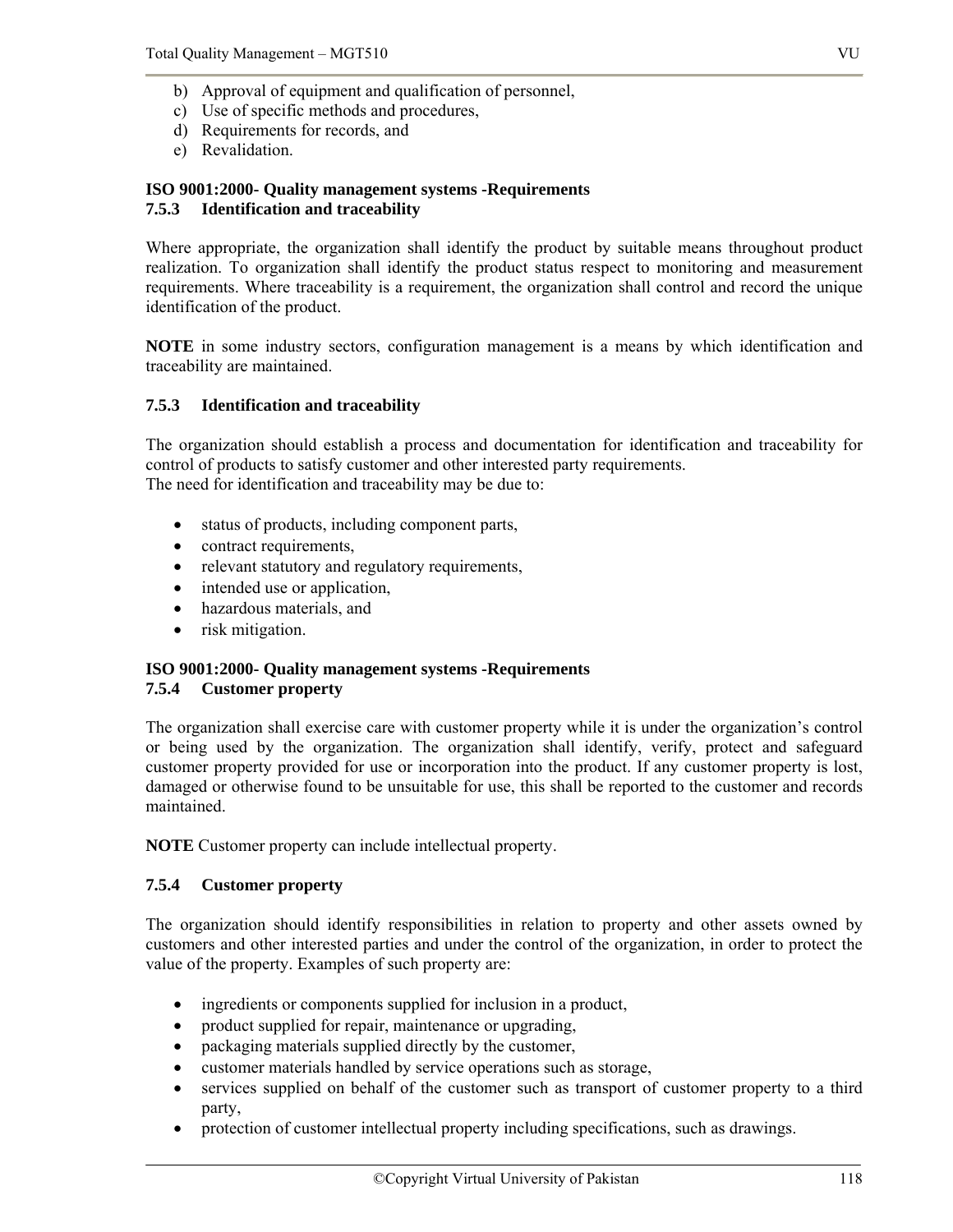### **ISO 9001:2000 - Quality management systems - Requirements 7.5.5 Preservation of product**

The organization shall preserve conformity of product during internal processing and delivery to the intended destination. This preservation shall include identification, handling, packaging, storage and protection. Preservation shall also apply to the constituent parts of a product.

### **7.5.5 Preservation of product**

The organization should define and implement processes for handling, packaging, storage, preservation and delivery that are designed to prevent damage, deterioration or misuse during internal processing and final delivery of the product. The organization should consider the need for any special requirements arising from the nature of the product. Special requirements may be associated with software, electronic media, hazardous materials, specialist personnel, and products or materials which are unique or irreplaceable. The organization should identify resources needed to maintain the product throughout its life cycle to prevent damage, deterioration, or misuse. The organization should communicate information to the interested parties involved about the resources needed to facilitate preservation actions.

#### **ISO 9001:2000 - Quality management systems – Requirements 7.6 Control of monitoring and measuring devices**

The organization shall determine the monitoring and measurement to be undertaken and the monitoring and measuring devices needed to provide evidence of conformity of product to determined requirements.

The organization shall establish processes to ensure that monitoring and measurement can be carried out and are carried out in a manner that is consistent with the monitoring and measurement requirements.

Where necessary to ensure valid results, measuring equipment shall:

- a) Be calibrated or verified at specified intervals, or prior to use, against measurement standards traceable to international or national measurement standards; where no such standards exist, the basis used for calibration or verification shall be recorded;
- b) Be adjusted or re-adjusted as necessary;
- c) Be identified to enable the calibration status to be determined;
- d) Be safeguarded from adjustments that would invalidate the measurement result;
- e) Be protected from damage and deterioration during handling, maintenance and storage.

In addition, the organization shall assess and record the validity of the previous measuring results when the equipment is found not to conform to requirements. The organization shall take appropriate action on the equipment and any product affected. Records of the results of calibration and verification shall be maintained.

When used in the monitoring and measurement of specified requirements, the ability of computer software to satisfy the intended application shall be confirmed. This shall be undertaken prior to initial use and reconfirmed as necessary.

#### **Control of measuring and monitoring devices**

The organization should define and implement methodologies for verification of products and validation of processes to ensure interested party satisfaction. These methodologies could include surveys, simulations, measurement and monitoring.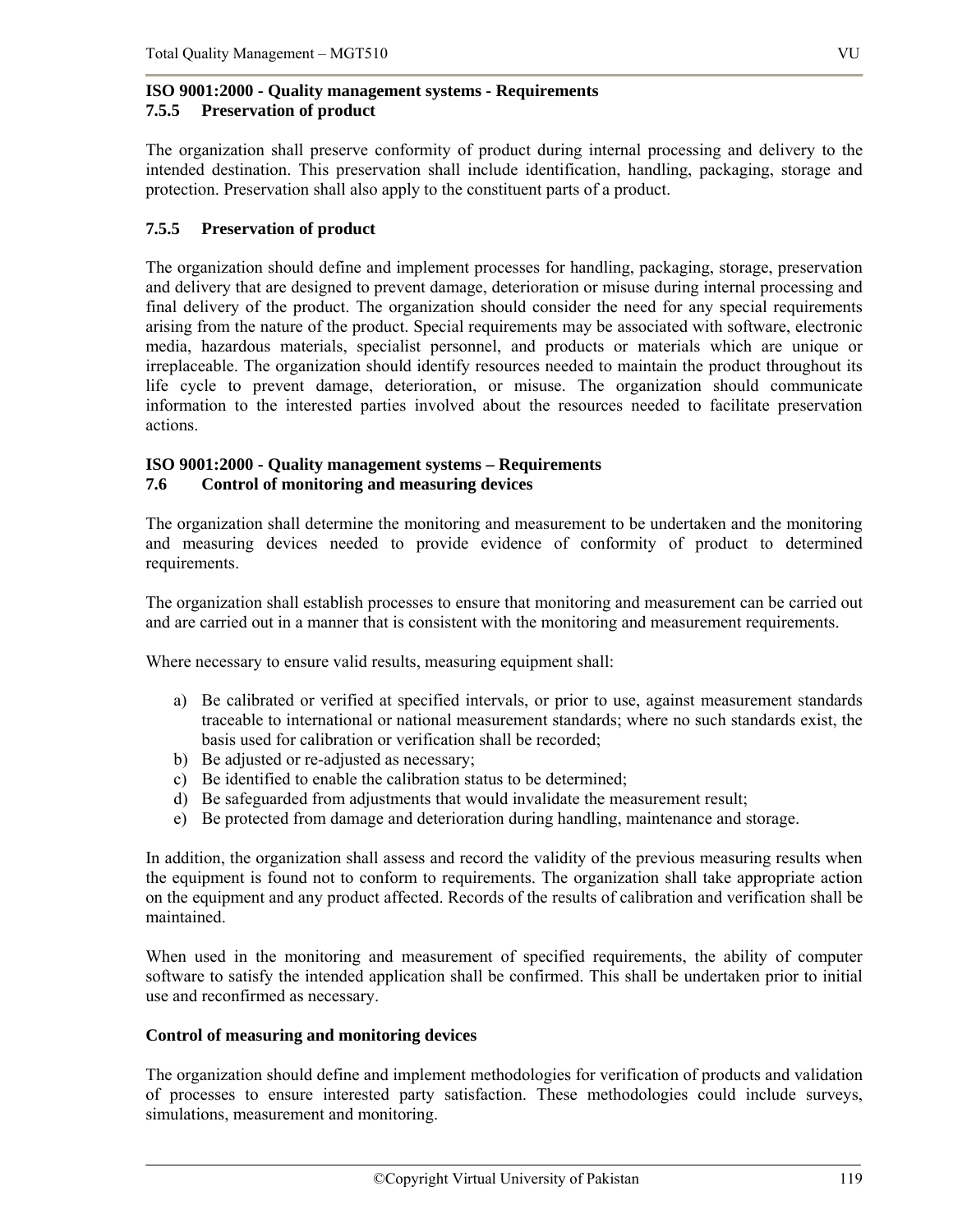Measuring and monitoring devices can be used for the verification of outputs of processes against specified requirements. The organization should ensure that where measuring and monitoring devices are used fur verification, they are calibrated and maintained to accepted standards, giving confidence to the results.

The organization should consider other means to eliminate all potential errors from processes (known as "fool-proofing"), for verification of process outputs to minimize the need for control of measurement and monitoring devices, and to add value for interested parties.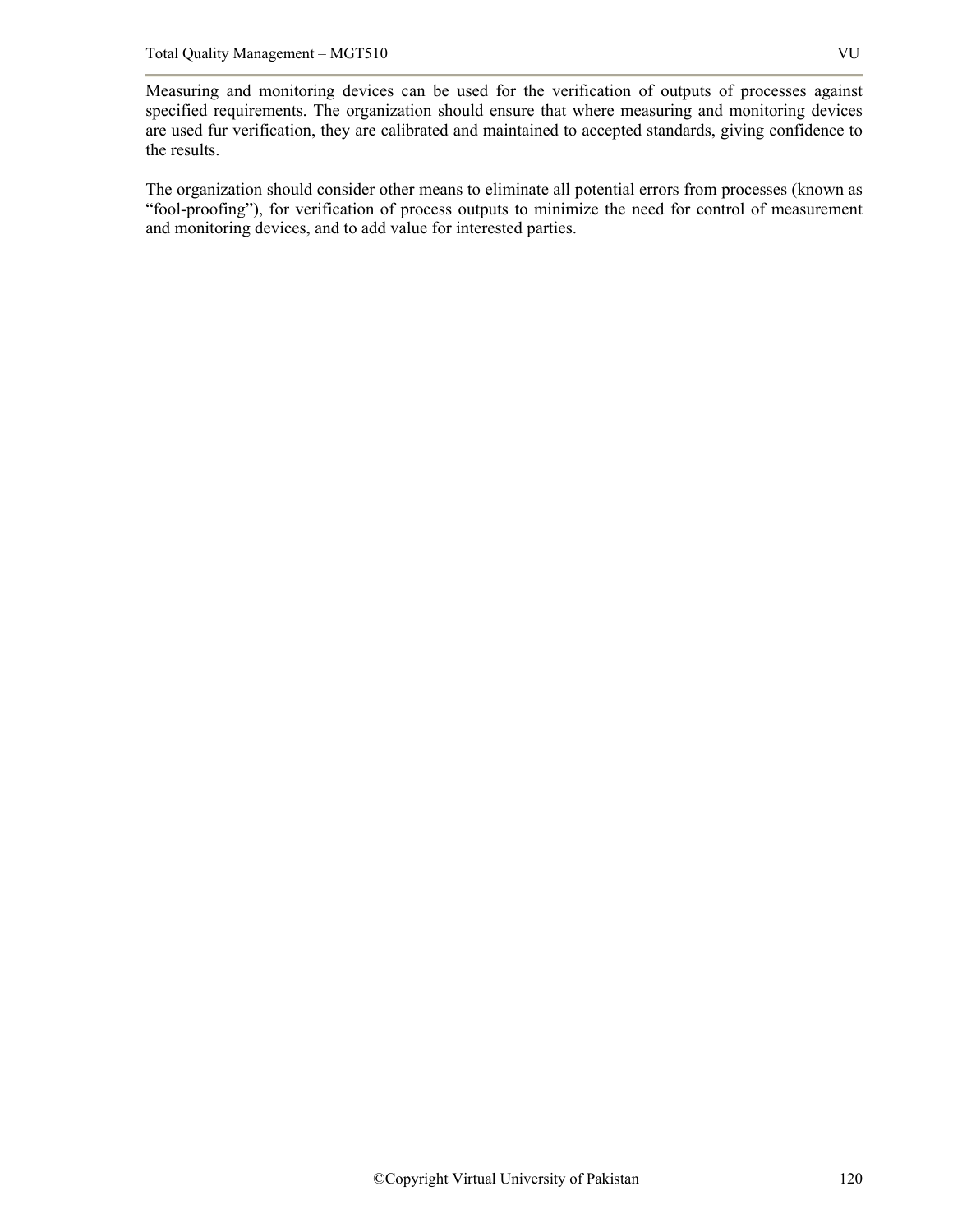### **ISO 9001(2000) QMS (CLAUSE # 8) MEASUREMENT, ANALYSIS, AND IMPROVEMENT ISO 9001:2000 - Quality management systems - Requirements**

**8 Measurement, analysis and improvement** 

#### **8.1 General**

The organization shall plan and implement the monitoring, measurement, analysis and improvement processes needed:

- a) To demonstrate conformity of the product,
- b) To ensure conformity of the quality management system, and
- c) To continually improve the effectiveness of the quality management system.

This shall include determination of applicable methods, including statistical techniques, and the extent of their use.

#### **8.1 General guidance Introduction**

An organization should provide for the measurement and evaluation of its product, the capability of processes, customer satisfaction and items required by other interested parties at appropriate intervals. This includes the recording, collecting, analyzing, summarizing and communication of relevant data needed to monitor and improve the organization's performance.

Measurements should be evaluated in terms of the added value provided to the organization, and should be deployed only where the benefit can be identified. The measurement criteria and objectives should be identified. These measurements should lead to consideration of appropriate action. They should not be purely for the accumulation of information.

The results of measurement can show a level of achievement, but consideration should also be given to trends and variation. The causes of trends and variation should be identified in order to ensure they are understood. The organization should determine the need for the use of statistical techniques for analyzing data, including verifying process operations and product characteristics. Statistical techniques selected for use should be suitable for the application. The organization should control and monitor the use of the statistical techniques selected.

The results of analysis of data from improvement activities should be one of the inputs to the management review process. The information and data collected should be used throughout the organization to support effective and efficient management.

The organization should promote the use of creative and innovative approaches for improvement processes. Also, the organization should plan the implementation of the improvement action and provide adequate resources. The organization should continually monitor and record the implementation of improvement actions, which will also provide data for future improvements. Relevant comparative data and information should be used to set realistic and challenging goals.

Continual improvement requires change within the organization. Evaluation of change requires measurement. Measurement itself does not initiate change. Measurements should be taken for a clearly defined purpose.

#### **Issues to be considered**

Measurement, analysis and improvement include issues such as the following:

**Lesson # 27**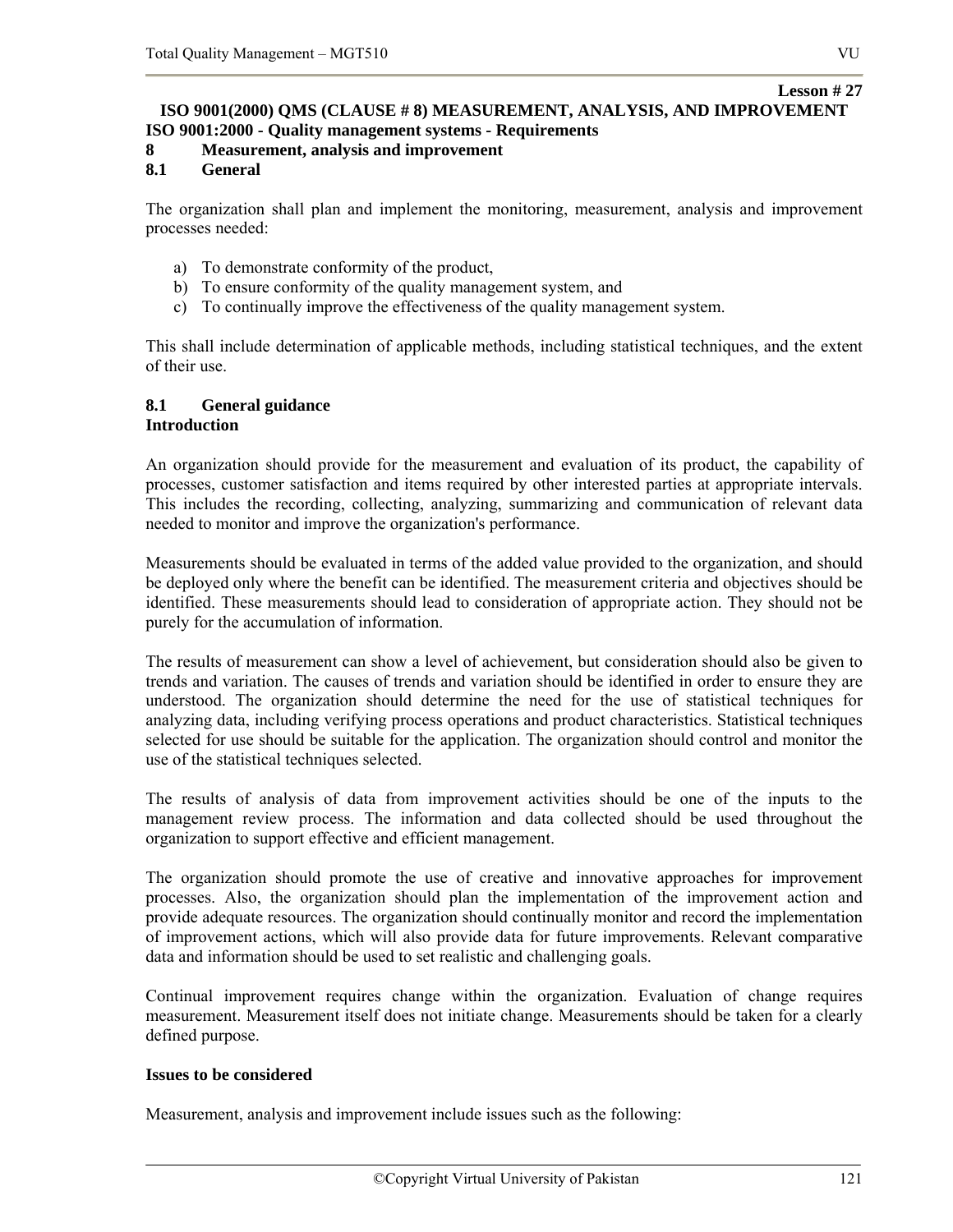- a) Measurement, analysis and improvement should be used to establish appropriate priorities for the organization;
- b) The measurements employed by the organization should be reviewed periodically, and data should be verified on a continuum (basis for accuracy and completeness;
- c) The benchmarking of individual processes as well as customer satisfaction should be employed as .an improvement tool;
- d) The use of measurements and the generation of information are essential for good communication and they should be the basis for improvement and involvement of all interested parties; such information should be current, and be clearly defined as to its purpose;
- e) Appropriate tools for the communication of information resulting from the analyses of the measurements should be implemented;
- f) The effectiveness of communication to interested par1ies should be measured to determine whether the information is clearly understood;
- g) Self-assessment should be considered on a periodic basis to assess organizational performance and to define improvement Opportunities.

### **ISO 9001:2000 - Quality management systems - Requirements**

### **8.2 Monitoring and measurement**

### **8.2.1 Customer satisfaction**

As one of the measurements of the performance of the quality management system, the organization shall monitor information relating to customer perception as to whether the organization has met customer requirements. The methods for obtaining and using this information shall be determined.

### **8.2 Measurement and monitoring**

### **8.2.1 Measurement and monitoring of system performance**

#### **General**

The organization should identify the methodologies needed for identification of areas for improvement in the overall efficiency and effectiveness of the quality management system. Examples of measurement and monitoring methodologies include customer satisfaction measurement:

- Internals audits.
- Financial measurements, and
- Self-assessment methodologies.

#### **8.2.1 Measurement and monitoring of customer satisfaction**

The organization should recognize that there are many sources of customer-related information, arid should establish processes to gather analyze and deploy this information. The organization should identify sources of customer and end-user information available in written and verbal forms, from internal and external sources. Examples of customer- related information include:

- Feedback on all aspects of product,
- Customer requirements and contract information, .market needs,
- Service delivery data, and
- Information relating to competition.

The organization's process for requesting, measuring and monitoring feedback of customer satisfaction and dissatisfaction should provide information on a continual basis. It should address conformance to requirements, meeting needs and expectations of customers, as well as price and delivery of product. The organization should establish and use sources of customer information and should cooperate with its customers in order to anticipate future needs. The organization should plan and establish processes for implementing appropriate marketing activities to efficiently obtain the "voice of the customer".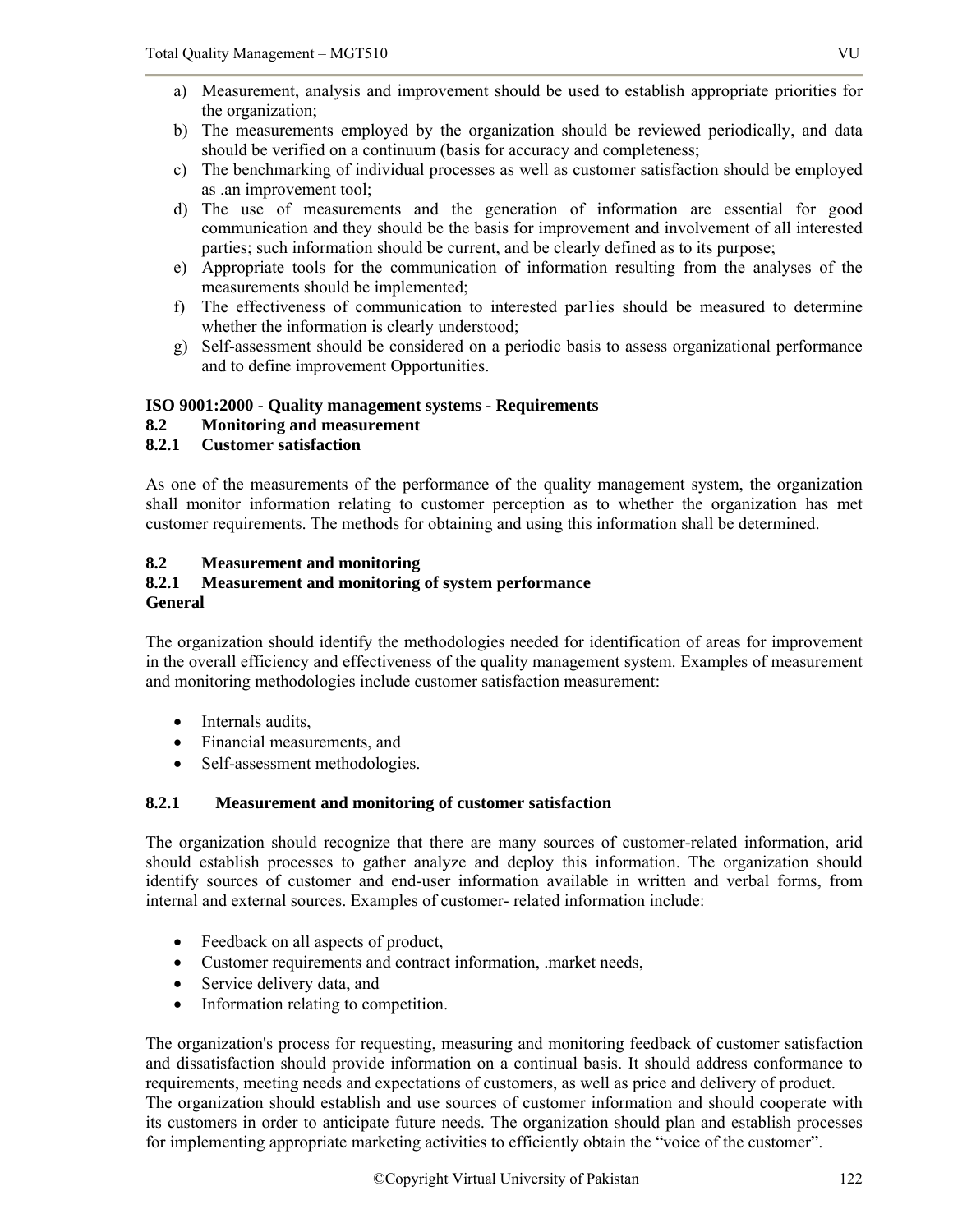The organization should plan data collection methodologies. Examples of sources of information on customer satisfaction include:

- Customer complaints,
- Direct communication with customers,
- questionnaires and surveys, .focus groups,
- Reports from consumer organizations,
- Reports in various media, and sector studies.

#### **ISO 9001:2000 - Quality management systems - Requirements 8.2.2 Internal audit**

The organization shall conduct internal audits at planned intervals to determine whether the quality management system:

- a) Conforms to the planned arrangements to the requirements of this Internal Standards and to the quality management system requirements established by the organization, and
- b) Is effectively implemented and maintained

An audit program shall be planned, taking into consideration the status and importance of the processes and areas to be audited, as well as the results of previous audits. The audit criteria, scope, frequency and methods shall be defined. Selection of auditors and conduct of audits shall ensure objectivity and impartiality of the audit process. Auditors shall not audit their own work.

The responsibilities and requirements for planning and conducting audits, and for reporting results and maintaining records shall be defined in a documented procedure.

The management responsible for the area being audited shall ensure that actions are taken without under delay to eliminate detected nonconformities and their causes. Follow-up activities shall include the verification of the actions taken and the reporting of verification results.

### **8.2.2 Internal audit**

An organization should establish an internal audit process to assess the strengths and weaknesses of the Quality Management system. The internal audit process may also review the efficiency and effectiveness of other activities and support processes in the organization. The internal audit process should include the planning, implementation, reporting and follow-up activities related to internal audits. Planning for internal audits should be flexible in order to permit changes in emphasis based on findings and observations obtained during the audit Input from the area to be audited, as well as from other interested parties, should be considered in the development of internal audit plans. Examples for consideration by internal auditing include:

- existence of adequate documentation,
- effective implementation of processes,
- identification of nonconformance,
- documentation of results, competence of people,
- opportunities for improvement,
- capability of processes,
- use of statistical techniques,
- use of information technology,
- analysis of quality cost data,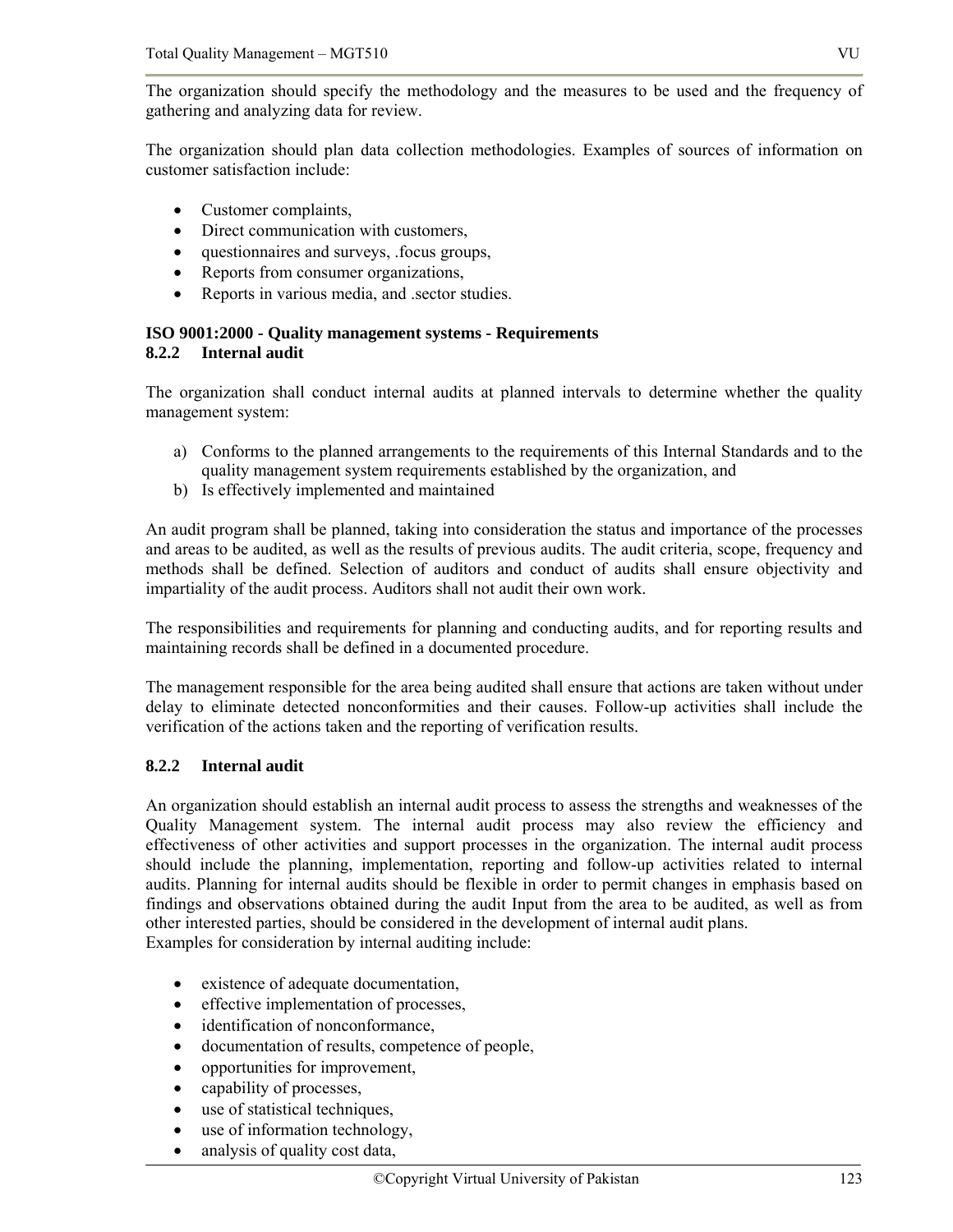- performance results and expectations,
- adequacy and accuracy of performance measurement,
- improvement activities, and
- relationships with interested parties, including internal customers.

In addition to documenting non-conformances, internal audit reporting could also indicate areas for improvement (with recommendations), as well as areas of outstanding performance. Examples of follow-up activities include:

- Verification of implementation,
- timeliness and effectiveness of corrective action, and
- Effectiveness of the internal audit process.

#### **8.2.2 Self assessment**

Organizations should consider establishing and implementing a self-assessment process. The range and depth d the assessment should be planned in relation to the organization's objectives and priorities. The self-assessment methodology, as well as existing quality awards criteria or other appropriate methodologies may be used for self-assessment of the organization. Some of the advantages of using the self-assessment methodology are that:

- it is simple to understand,
- it is easy to use,
- it has minimal impact on the use of management resources, and
- it provides input to enhance the performance of the organization's Quality management system.

The self-assessment methodology focuses on determining the degree of efficiency and effectiveness of implementation of the Quality management system defined in this International Standard is not intended to provide a self-assessment methodology to compete with existing models. Self-assessment methodology should not be considered as an alternative to internal or external quality auditing. Use of the methodology can provide an overall view of the performance of the organization and the degree of maturity of the quality management system. It can also provide input for identifying areas in the organization requiring improvement and can help to determine priorities.

#### **8.2.3 Measurement and monitoring of processes**

The organization should identify measurement methodologies and perform measurements to evaluate process performance. The organization should consider how these measurements can be incorporated into the product realization process and the role of measurement in process management. Examples of measures of process performance include:

- accuracy,
- timeliness,
- dependability,
- reaction time of processes and people to special internal and external requests,
- cycle time or throughput,
- effectiveness and efficiency of people,
- utilization of technologies, and
- cost reduction.

#### **ISO 9001:2000 - Quality management systems - Requirements**

#### **8.2.3 Monitoring and measurement of processes**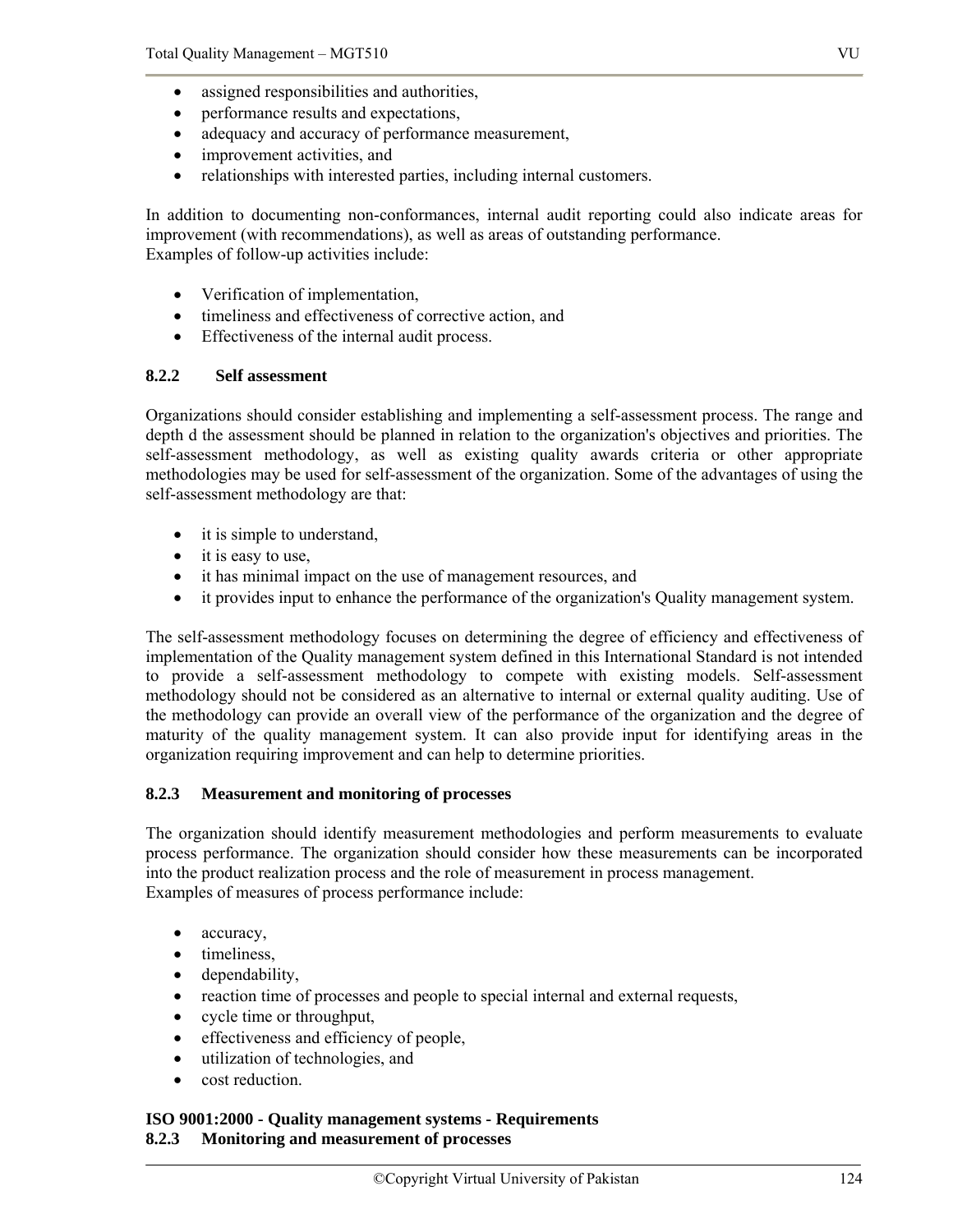The organization shall apply suitable methods for measurement and, where applicable, measurement of the quality management system processes. These methods shall demonstrate the ability of the processes to achieve planned results. When planned results are not achieved, correction and corrective action shall be taken, as appropriate, to ensure conformity of the product.

### **8.2.4 Monitoring and measurement of products**

The organization should establish and specify the measurement requirements (including acceptance criteria) for its products. The measurement of product should be planned and performed to verify conformance to specified requirements.

The organization should consider the following when choosing a methodology to measure products:

- a) The conformance to specified requirements of its products, and those provided by suppliers;
- b) The location of each measurement point in its process sequence;
- c) Characteristics to be measured at each point, the documentation and acceptance criteria to be used;
- d) Equipment and tools required;
- e) Customer established points for witness or verification of selected characteristics of a product;
- f) Inspections or testing that are required to be witnessed or performed by statutory and regulatory authorities;
- g) Where, when and how the organization intends, or is required by the customer or statutory and regulatory authorities, to engage qualified third parties to perform
	- type testing,
	- In-process inspections or testing,
	- Product verification,
	- Product validation;
- h) Qualification of material, product, process, people or the quality management system;
- i) Final inspections to confirm that all specified inspections and testing are completed and accepted;
- j) Outputs of the measurement process of the product.

The measurement of product should be performed prior to delivery to verify that the product is in conformance with requirements. The organization should review the approach used for measuring products and the records of verification and make appropriate improvement.

Typical examples of product measurement records include:

- inspection and test reports,
- material release notices,
- certificates as required, and
- electronic data.

# **ISO 9001:2000 -Quality management systems - Requirements**

# **8.2.4 Monitoring and measurement of product**

The organization shall monitor and measure the characteristics of the product to verify that requirements have been met. This shall be carried out at appropriate stages of the product realization process in accordance with the planned arrangement.

Evidence of conformity with the acceptance criteria shall be maintained. Records shall indicate the person(s) authorizing release of product.

Product release and service delivery shall not proceed until the planned arrangements have been satisfactorily completed, unless otherwise approved by a relevant authority and, where applicable, by the customer.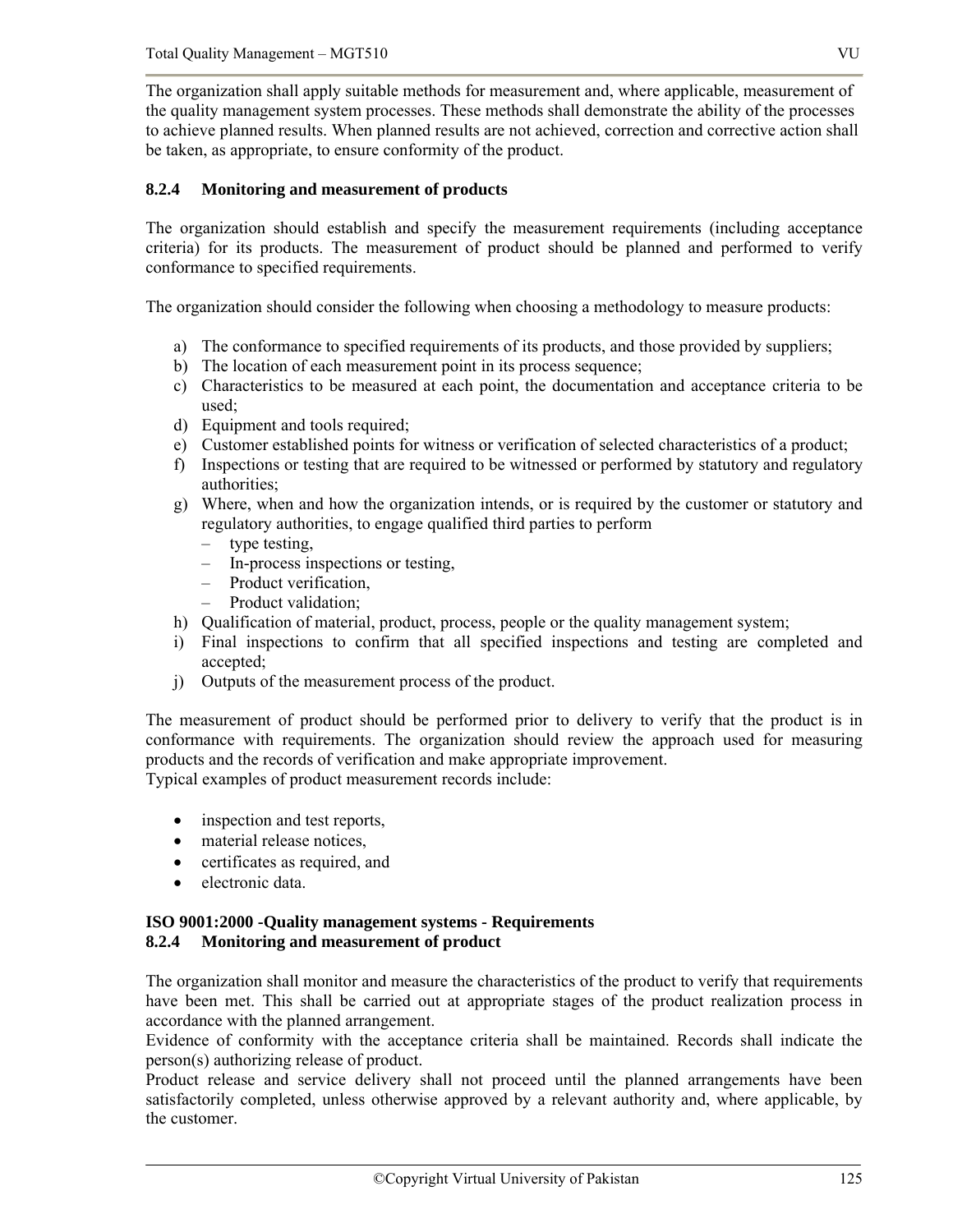#### **8.2.4 Measurement and monitoring of satisfaction of interested parties**

The organization should identify the measurement information required to meet the needs of other interested parties at appropriate stages of product realization. Such information should include measurements relating to people, owners, suppliers and society.

#### **8.2.4 People in the organization**

The organization should:

- gather the opinion of its people regarding the manner in which the organization satisfies their needs and expectations, and
- assess individual and collective performances and their contribution to organizational results.

#### **8.2.4 Owners**

The organization should:

- assess its capacity to attain the defined goals,
- measure financial performance,
- measure the impact of external factors on results, and
- identify the value contributed by the actions taken.

#### **8.2.4 Suppliers**

The organization should:

- monitor the performance of suppliers and their compliance with the purchasing policy,
- measure or monitor the quality of the product purchased, and
- measure the performance of the purchasing processes of the organization.

#### **8.2.4 Society**

The organization should:

- define appropriate measurements relative to its objectives, for interaction with society, and
- periodically assess the efficiency of its actions and the perceptions of the results by relevant parts of society.

#### **8.3 Control of nonconformance General**

All people within the organization should have the authority to report non-conformances at any stage of a process. This is particularly true for those people engaged in monitoring processes and process output verification. Prompt attention to non-conformances permits the initiation of prompt corrective action. Authority for reaction to non-conformances should be defined to maintain achievement of product requirements. The organization should control product identification, segregation and disposition in order to prevent misuse. The organization may also need to consider recording information on those non-conformances which are corrected in the normal course of work. Such data can provide valuable information for process improvement. It is essential that all non-conformances be recorded, together with their disposition, to assist learning and provide data for analysis and improvement activities.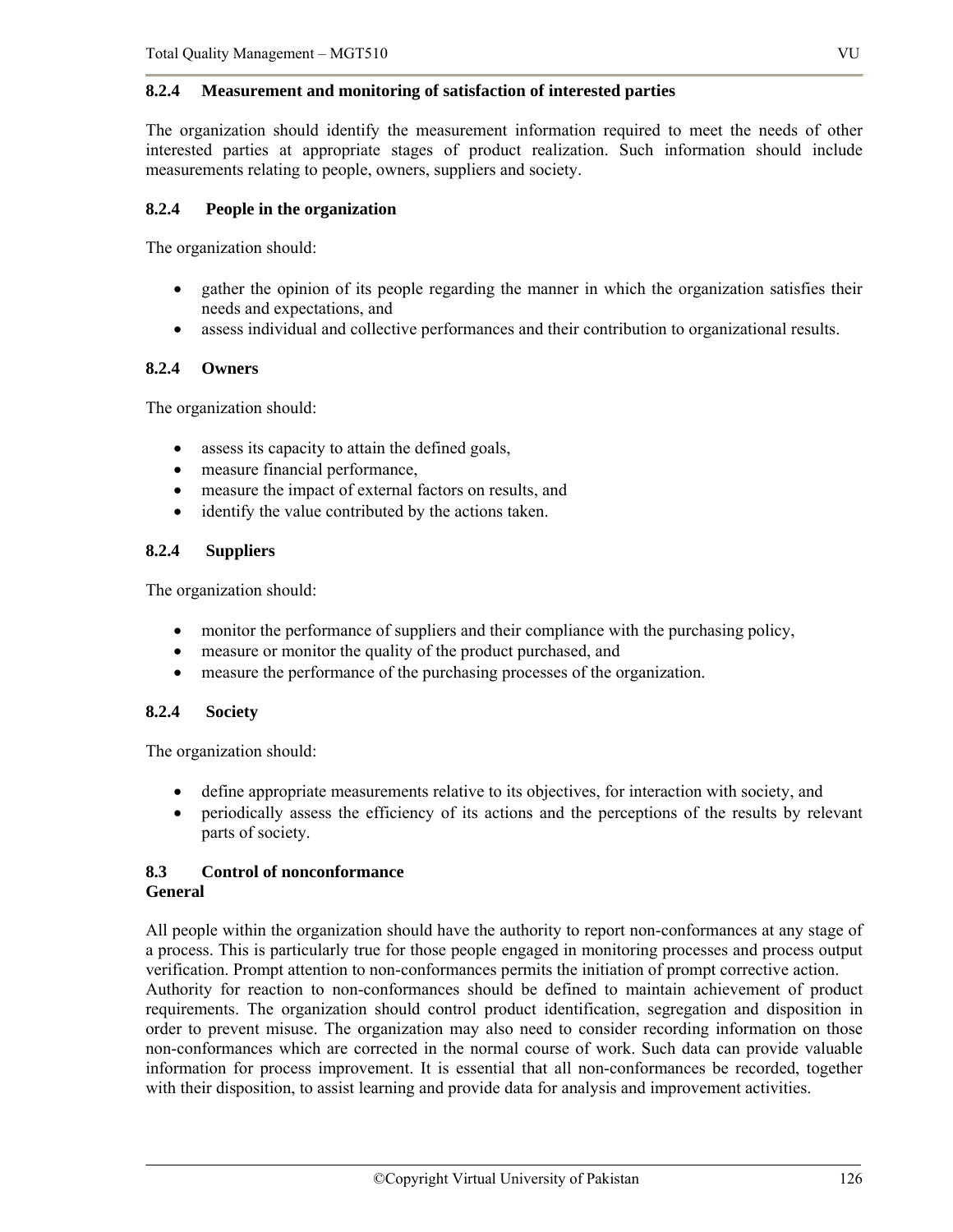#### **8.3 Nonconformance review and disposition**

The organization should have a process to provide for review and disposition of all non-conformances. Review of non conformances should be conducted by designated persons to determine if any trends or patterns of occurrence exist. These trends should be considered for improvement and as input to management review. People carrying out the review should be competent to evaluate the effects of the non-conformance and should have the authority and resource to define corrective action. Customer acceptance of the disposition may be a contractual requirement.

## **ISO 9001:2000-Quality management systems – Requirements**

#### **8.3 Control of nonconforming product**

The organization shall ensure that product which does not conform to product requirements is identified and controlled to prevent unintended use or delivery. The controls and related responsibilities and authorities for neither dealing with nor conforming product shall be defined in a documented procedure. The organization shall deal with nonconforming product by one or more of the following ways:

- a) By taking action to eliminate the detected nonconformity;
- b) By authorizing its use, release or acceptance under concession by a relevant authority and, where applicable, by the customer;
- c) By taking action to preclude its original intended use or application.

Records of the nature of nonconformities and any subsequent actions taken, including concessions obtained, shall be maintained.

When nonconforming product is corrected it shall be subject to re-verification to demonstrate conformity to the requirements. When nonconforming product is detected after delivery or use has started, the organization shall take action appropriate to the effects, or potential effects, of the nonconformity.

- operational performance,
- customer satisfaction and dissatisfaction,
- satisfaction level of other interested parties,
- effectiveness and efficiency of organization,
- supplier contribution,
- economics of quality and financial and market-related performance and,
- benchmarking of performance.

#### **8.4 Analysis of data for improvement**

The organization should analyze data from various sources to assess performance against plans and goals and to identify areas for improvement. The organization should plan to use statistical methodologies for data analysis, which can help in assessing, controlling, and improving performance of processes.

The analysis of data can help determine the cause of problems, and therefore guide effective corrective and preventive action. This may require analysis of the product specifications, as well as analysis of relevant processes, operations and quality records.

Information and data from all parts of the organization should be integrated and analyzed to evaluate the overall performance of the organization. The overall performance should be presented in a form that is suitable to different levels of management.

The results of analysis can be used to determine: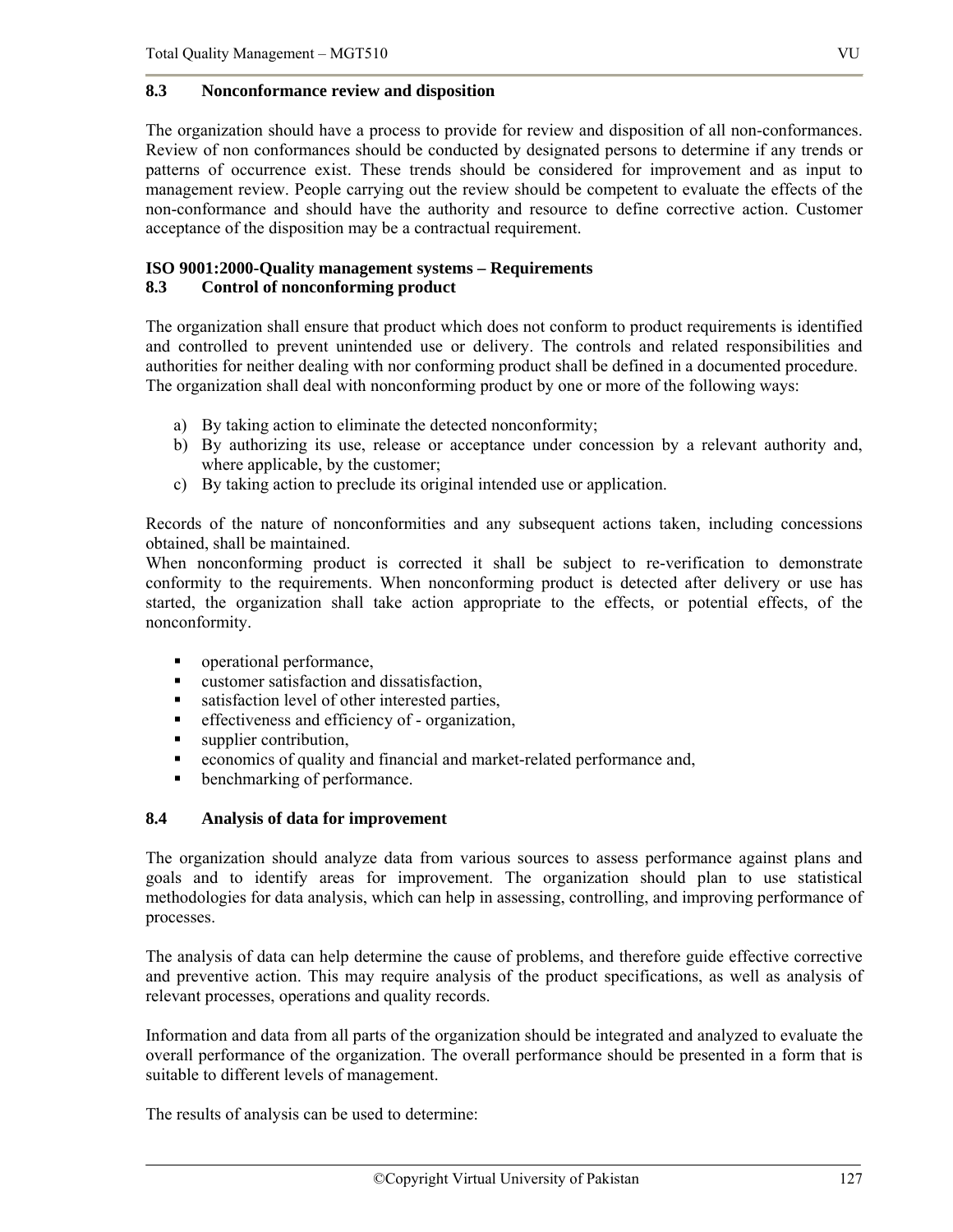- trends,
- **•** operational performance,
- customer satisfaction and dissatisfaction,
- satisfaction level of other interested parties,
- effectiveness and efficiency of organization,
- supplier contribution,
- economics of quality and financial and market-related performance and
- **•** benchmarking of performance.

### **ISO 9001; 2000 - Quality managements -Requirements**

### **8.4 Analysis of data**

The organization shall determine collect and analyze appropriate data to demonstrate the suitability and effectiveness of the quality management system and to evaluate where continual improvement of the effectiveness of the quality management system can be made. This shall include data generated as a result of monitoring and measurement and from other relevant sources. The organization shall analyze this data to provide information on:

- a) Customer satisfaction (see 8.2.1),
- b) Conformity to product requirements (see 7.2.1),
- c) characteristics and trends of processes and products including opportunities for preventive action, and
- d) suppliers

### **ISO 9001:2000- Quality management systems - Requirements**

### **8.5 Improvement**

### **8.5.1 Continual improvement**

The organization shall continually improve the effectiveness of the quality management system through the use of the quality policy, quality objectives, audit results, analysis of data, corrective and preventive actions and management review.

### **8.5 Improvement**

#### **8.5.1 General**

The organization should continually seek to improve its processes, rather than wait for a problem to reveal opportunities for improvement. Potential improvements can range from continual activities to long-term improvement projects. The organization should have a process in place to identify and manage improvement projects.

The efficiency and effectiveness of processes should be emphasized when actions are taken. These actions should be monitored to ensure that desired goals are met. Identification of causes of deviations may result in changes to, the product, processes and even revision of the quality management system.

### **8.5.2 Corrective action**

The organization should plan and establish a process for corrective action. Corrective action planning should include evaluation of the significance of problems affecting quality. The evaluation should be in terms of the potential impact on such aspects as operating costs, costs of nonconformance, performance, dependability, safety and customer satisfaction. Appropriate functions should be represented in the corrective action process.

The organization should identify sources of information, collect information and define the necessary corrective - actions. The defined corrective action should be focused on eliminating causes of nonconformances and defects in order to avoid recurrence.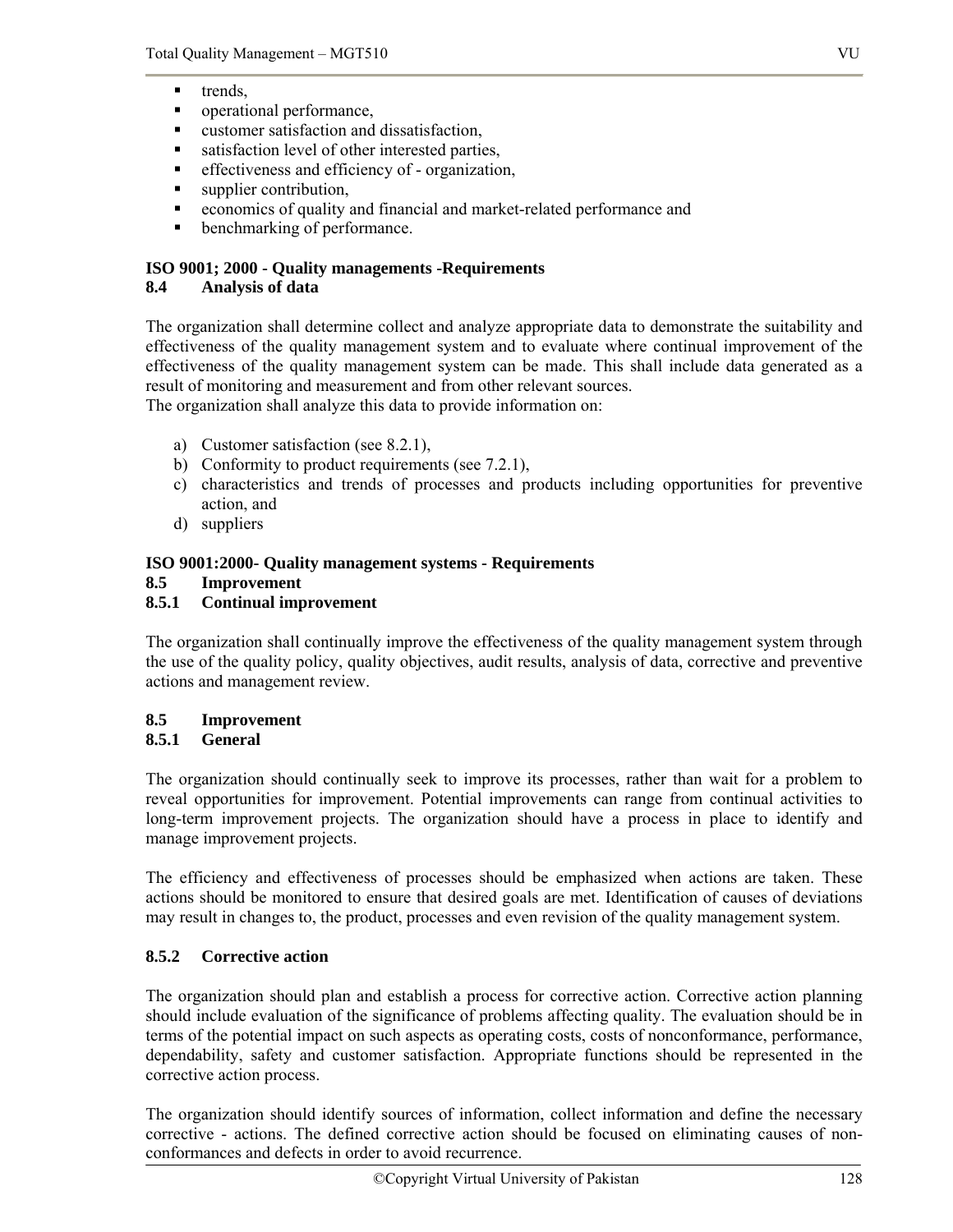Examples of sources of information include:

- customer complaints,
- non-conformance reports,
- outputs from management review,
- internal audit reports,
- outputs from data analysis,
- relevant quality management system records,
- outputs from satisfaction measurements,
- process measurements and results of self-assessment.

The corrective action process should include:

- a definition of the causes of non-conformances and defects,
- elimination of causes of non-conformances and defects,
- appropriate actions to avoid recurrence of problems, and
- a record of the activity and results.

Efficiency and effectiveness of processes should be emphasized when actions are taken and the actions should be monitored to ensure that desired goals are met.

Corrective actions should be considered for inclusion in the management review process. For example, corrective actions with high financial impact or those that have significant potential impact on customer satisfaction should be considered.

Root because analysis results should be verified by testing, where appropriate, in order to define effective corrective action.

### **ISO 9001:2000 -Quality management systems -Requirements**

#### **8.5.2 Corrective action**

The organization shall take corrective action to eliminate the cause of nonconformities in order to prevent recurrence. Corrective action shall be appropriate to the effects of the nonconformities encountered.

The documented procedure shall be established to define requirement for:

- a) Reviewing nonconformities (including customer complaints);
- b) Determining the causes of nonconformities;
- c) Evaluating the need for actions to ensure that nonconformities do not recur;
- d) Determining and implementing the corrective action needed;
- e) Recording results of action taken;
- f) Reviewing of corrective action taken.

#### **8.5.3 Preventive action**

The organization should use preventive methodologies to identify the causes of potential nonconformances. Examples of such methodologies include risk analyses, .trend analyses, statistical process control, fault tree analysis, failure modes and effects and criticality analyses.

Appropriate organizational representatives should participate in the preventive actions.

The organization should identify sources of information for planning and prioritizing preventive actions. Examples of sources are:

- customer needs and expectations,
- market analysis,
- management review output,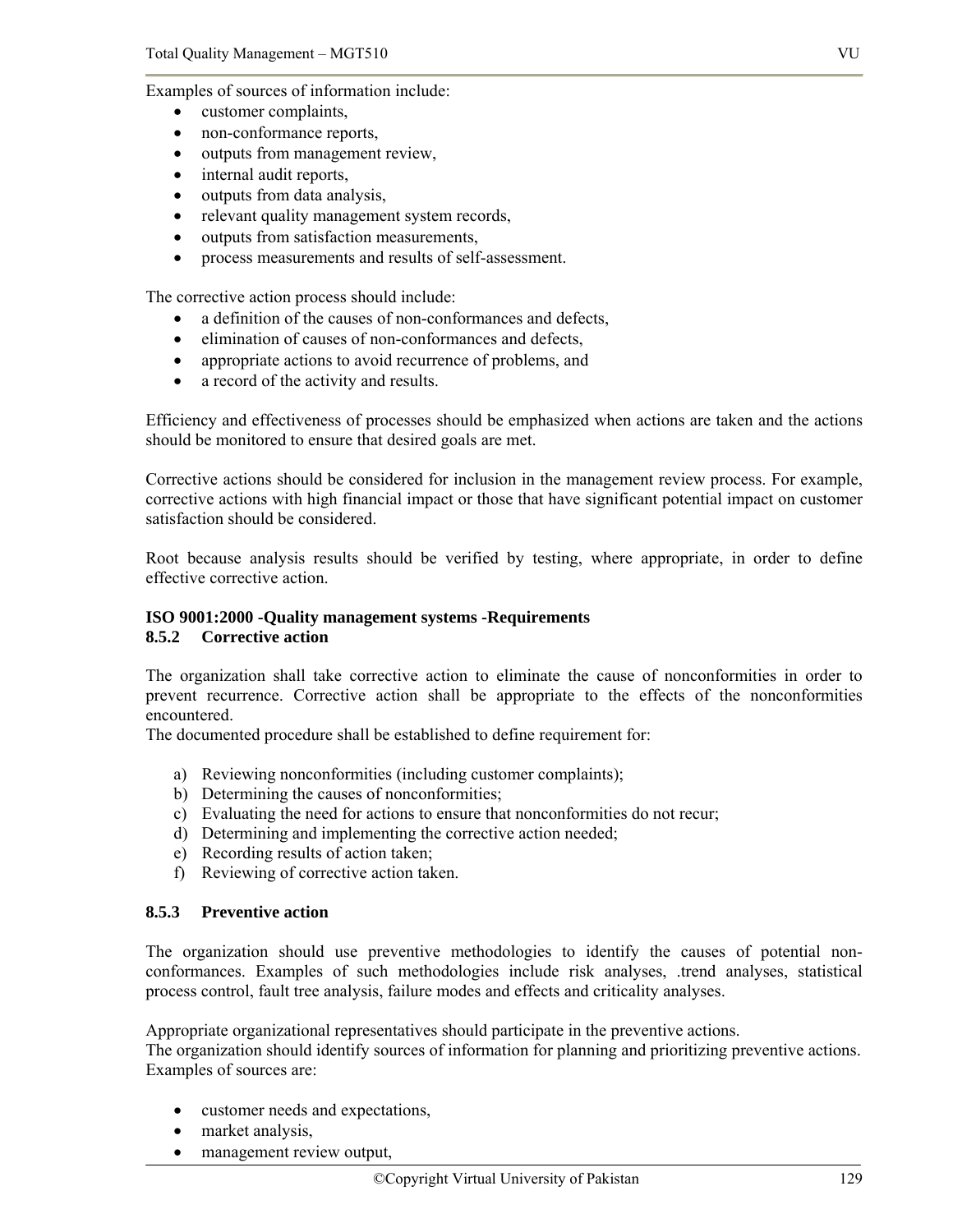- outputs from data analysis,
- satisfaction measurements,
- process measurements,
- systems that consolidate many sources of customer information,
- relevant quality management system records,
- results of self-assessment, and
- processes that provide early warning of approaching out-of-control operating conditions.

Preventive actions should be considered for inclusion in the management review process. This is especially true for preventive actions with high financial impact or those that have significant potential impact on satisfaction of customers and other interested parties.

#### **ISO 9001:2000-Quality management systems -Requirements 8.5.3 Preventive action**

The organization shall determine preventive action to eliminate the causes of potential nonconformities in order to prevent occurrence. Preventive actions shall be appropriate to the effects of the potential problems. A documented procedure shall be established to define requirements for:

- a) Determining potential nonconformities and their causes;
- b) Evaluating the need for action to prevent occurrence of nonconformities;
- c) Determining and implementing action needed;
- d) Records of results of action taken and
- e) Reviewing preventive action taken.

#### **8.5.4 Process for improvement**

In addition to the improvement actions described in the previous sub-clauses, the organization should define and implement a methodology for process improvement that can be applied to all processes and activities. Such a standard methodology for process improvement can become a tool for improving internal effectiveness and efficiency, as well as improving the satisfaction of customers and other interested parties.

Examples of inputs to the improvement process include:

- validation data,
- test data,
- requirements and feedback from interested parties,
- financial data,
- product performance data, and
- service delivery data.

The organization should undertake small step improvement activities integral to routine operations in order to maintain continual improvement through involvement of people. Improvement should also be planned for breakthrough projects to achieve specific objectives.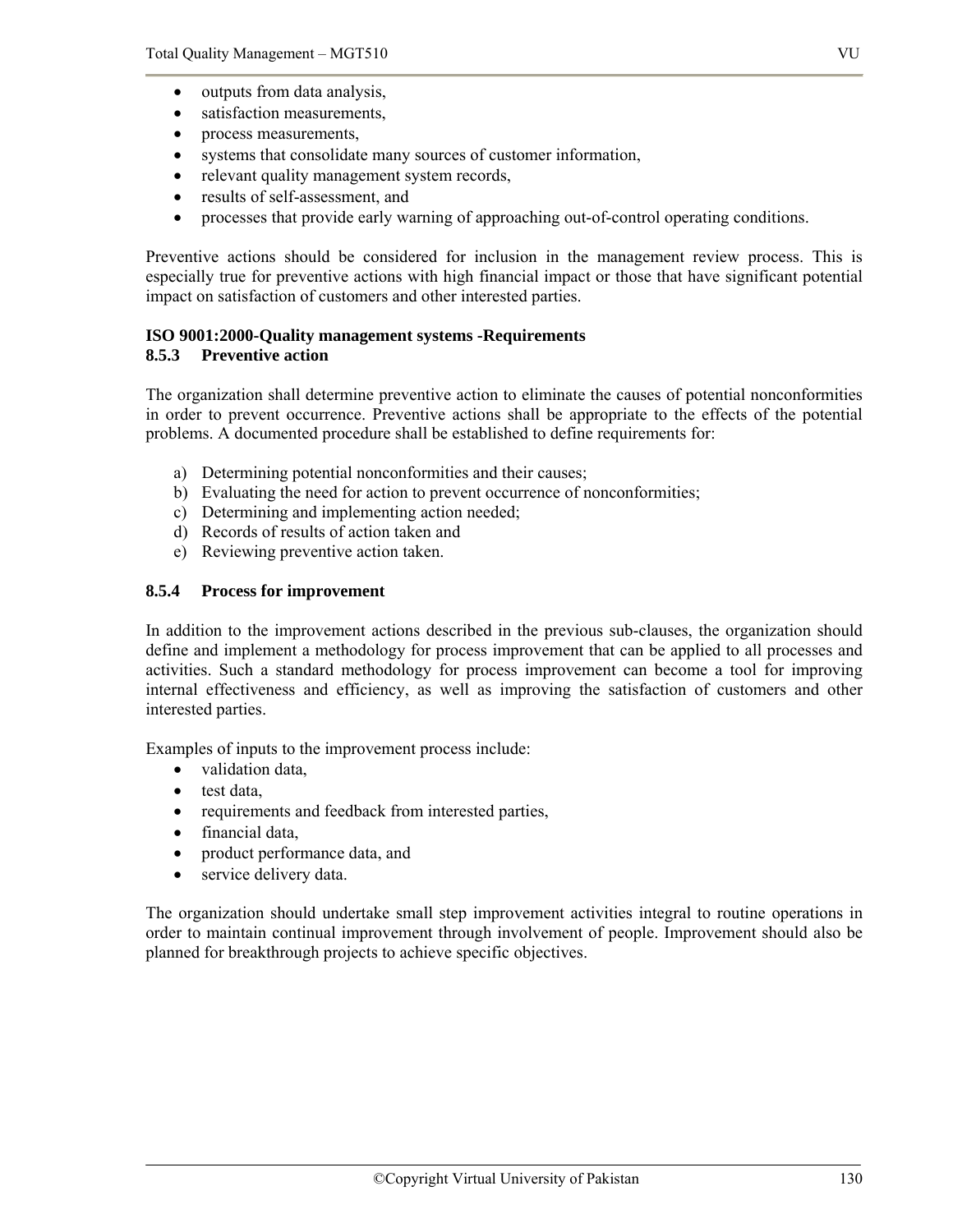### **Performance Maturity Levels**

| <b>Maturity</b>          | <b>Performance level</b> | <b>Guidance</b>                                             |
|--------------------------|--------------------------|-------------------------------------------------------------|
|                          | No formal approach       | No systematic approach evident, no results, poor results or |
|                          |                          | unpredictable results.                                      |
| 2                        | Reactive approach        | Problem- or prevention-based systematic<br>approach;        |
|                          |                          | minimum data on improvement results available.              |
| 3                        | Stable formal system     | Systematic process-based approach, early<br>stage of        |
|                          | approach                 | systematic improvements; data available on conformance to   |
|                          |                          | objectives and existence of improvement trends.             |
| 4                        | Continual improvement    | Improvement process in use; good results and emphasized     |
|                          | emphasized               | sustained improvement trends.                               |
| $\overline{\mathcal{L}}$ | Best-in-class            | Strongly integrated improvement process; best-in-class      |
|                          | performance              | bench marked results demonstrated                           |

The performance maturity levels used by organizations are as follows:

Software Engineering Institute's Capability Maturity Model (CMMI) is also a generic model of quality improvement and is focused on processes and systems related to IT/Software sector.

**Capability Maturity Model (CMM)** broadly refers to a process improvement approach that is based on a process model. CMM also refers specifically to the first such model, developed by the Software Engineering Institute (SEI) in the mid-1980s, as well as the family of process models that followed. A process model is a structured collection of practices that describe the characteristics of effective processes; the practices included are those proven by experience to be effective.

The Capability Maturity Model can be used to assess an organization against a scale of five process maturity levels. Each level ranks the organization according to its standardization of processes in the subject area being assessed. The subject areas can be as diverse as software engineering, systems engineering, project management, risk management, system acquisition, information technology (IT) services and personnel management.

The **Capability Maturity Model (CMM)** is a way to develop and refine an organization's processes. The first CMM was for the purpose of developing and refining software development processes. A maturity model is a structured collection of elements that describe characteristics of effective processes. A maturity model provides:

- a place to start
- the benefit of a community's prior experiences
- a common language and a shared vision
- a framework for prioritizing actions
- a way to define what improvement means for your organization

A maturity model can be used as a benchmark for assessing different organizations for equivalent comparison. It describes the maturity of the company based upon the project the company is dealing with and the clients.

#### **Structure of CMM**

**Maturity Levels** A layered framework providing a progression to the discipline needed to engage in continuous improvement (It is important to state here that an organization develops the ability to assess the impact of a new practice, technology, or tool on their activity. Hence it is not a matter of adopting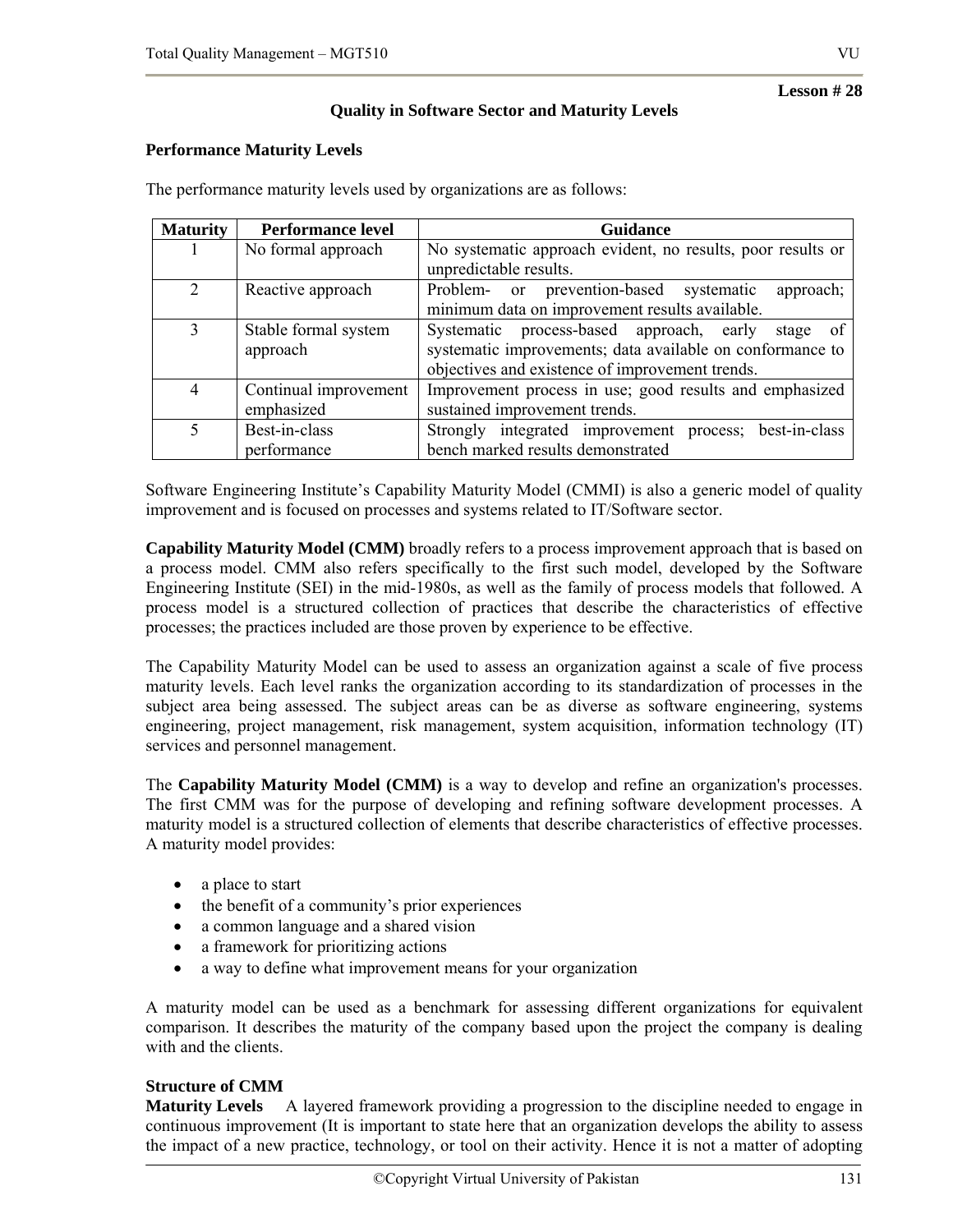these; rather it is a matter of determining how innovative efforts influence existing practices. This really empowers projects, teams, and organizations by giving them the foundation to support reasoned choice.)

**Key Process Areas** Key process area (KPA) identifies a cluster of related activities that, when performed collectively, achieve a set of goals considered important.

**Goals** The goals of a key process area summarize the states that must exist for that key process area to have been implemented in an effective and lasting way. The extent to which the goals have been accomplished is an indicator of how much capability the organization has established at that maturity level. The goals signify the scope, boundaries, and intent of each key process area.

**Common Features** Common features include practices that implement and institutionalize a key process area. These five types of common features include: Commitment to Perform, Ability to Perform, Activities Performed, Measurement and Analysis, and Verifying Implementation.

**Key Practices** The key practices describe the elements of infrastructure and practice that contribute most effectively to the implementation and institutionalization of the key process areas.

#### **Levels of the CMM**

There are five levels of the CMM. According to the SEI,

#### **Level 1 - Initial**

At maturity level 1, processes are usually ad hoc and the organization usually does not provide a stable environment. Success in these organizations depends on the competence and heroics of the people in the organization and not on the use of proven processes. In spite of this ad hoc, chaotic environment, maturity level 1 organizations often produce products and services that work; however, they frequently exceed the budget and schedule of their projects.

Maturity level 1 organizations are characterized by a tendency to over commit, abandon processes in the time of crisis, and not be able to repeat their past successes again. Level 1 software project success depends on having high quality people.

#### **Level 2 – Repeatable**

At maturity level 2, software development successes are repeatable. The processes may not repeat for all the projects in the organization. The organization may use some basic project management to track cost and schedule.

Process discipline helps ensure that existing practices are retained during times of stress. When these practices are in place, projects are performed and managed according to their documented plans.

Project status and the delivery of services are visible to management at defined points (for example, at major milestones and at the completion of major tasks).

Basic project management processes are established to track cost, schedule, and functionality. The minimum process discipline is in place to repeat earlier successes on projects with similar applications and scope. There is still a significant risk of exceeding cost and time estimates.

#### **Level 3 – Defined**

The organization's set of standard processes, which is the basis for level 3, is established and improved over time. These standard processes are used to establish consistency across the organization. Projects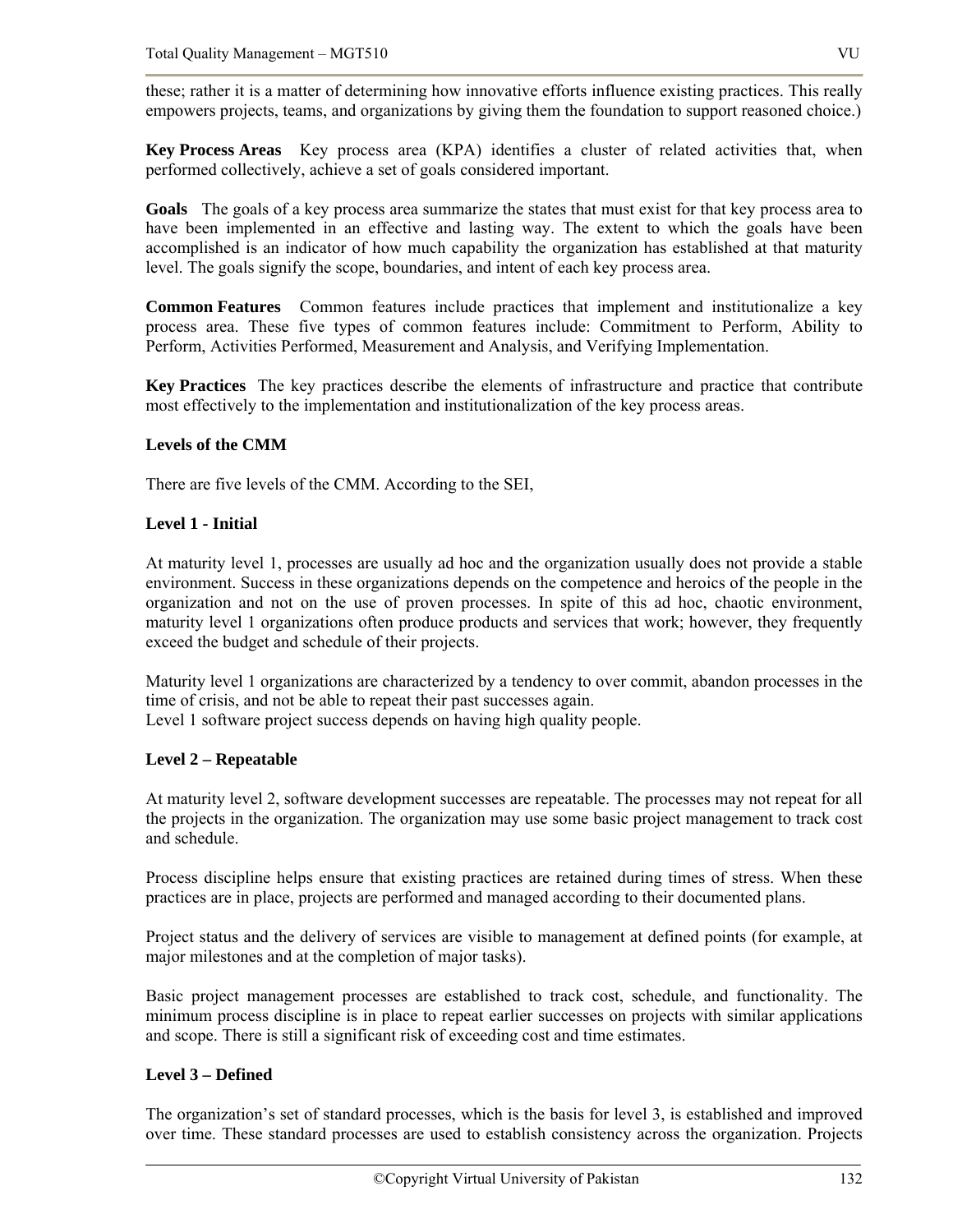The organization's management establishes process objectives based on the organization's set of standard processes and ensures that these objectives are appropriately addressed.

A critical distinction between level 2 and level 3 is the scope of standards, process descriptions, and procedures. At level 2, the standards, process descriptions, and procedures may be quite different in each specific instance of the process (for example, on a particular project). At level 3, the standards, process descriptions, and procedures for a project are tailored from the organization's set of standard processes to suit a particular project or organizational unit.

#### **Level 4 - Managed**

guidelines.

Using precise measurements, management can effectively control the software development effort. In particular, management can identify ways to adjust and adapt the process to particular projects without measurable losses of quality or deviations from specifications. Organizations at this level set quantitative quality goals for both software process and software maintenance.

Sub processes are selected that significantly contribute to overall process performance. These selected sub processes are controlled using statistical and other quantitative techniques.

A critical distinction between maturity level 3 and maturity level 4 is the predictability of process performance. At maturity level 4, the performance of processes is controlled using statistical and other quantitative techniques, and is quantitatively predictable. At maturity level 3, processes are only qualitatively predictable.

#### **Level 5 - Optimizing**

Maturity level 5 focuses on continually improving process performance through both incremental and innovative technological improvements. Quantitative process-improvement objectives for the organization are established, continually revised to reflect changing business objectives, and used as criteria in managing process improvement. The effects of deployed process improvements are measured and evaluated against the quantitative process-improvement objectives. Both the defined processes and the organization's set of standard processes are targets of measurable improvement activities.

Process improvements to address common causes of process variation and measurably improve the organization's processes are identified, evaluated, and deployed. Optimizing processes that are nimble, adaptable and innovative depends on the participation of an empowered workforce aligned with the business values and objectives of the organization. The organization's ability to rapidly respond to changes and opportunities is enhanced by finding ways to accelerate and share learning.

A critical distinction between maturity level 4 and maturity level 5 is the type of process variation addressed. At maturity level 4, processes are concerned with addressing special causes of process variation and providing statistical predictability of the results. Though processes may produce predictable results, the results may be insufficient to achieve the established objectives. At maturity level 5, processes are concerned with addressing common causes of process variation and changing the process (that is, shifting the mean of the process performance) to improve process performance (while maintaining statistical probability) to achieve the established quantitative process-improvement objectives.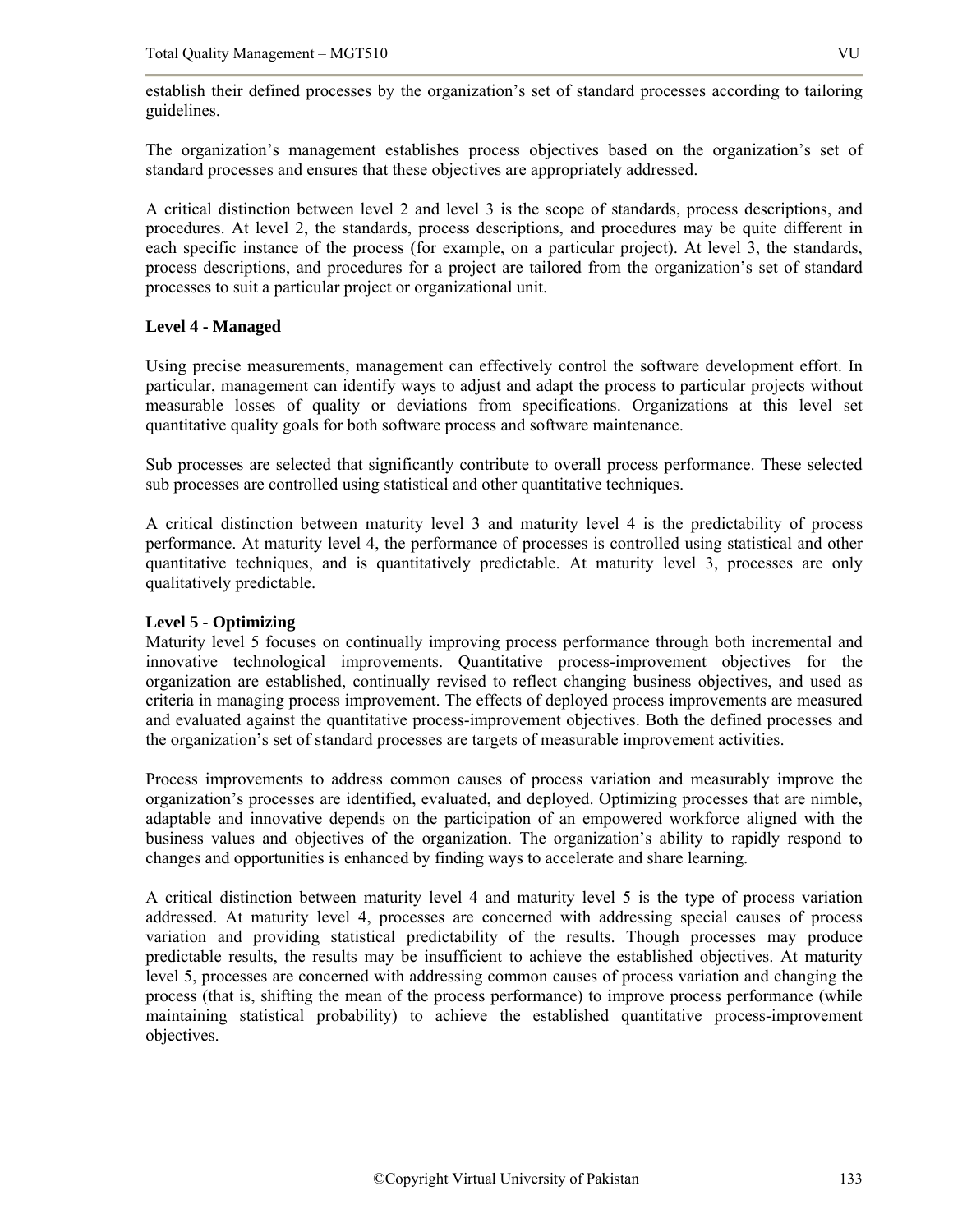#### **Installing an ISO -9001 QM System**

ISO 9001's requirements for quality management systems are also generic in nature, and are applicable to organizations in any industry or economic sector. Whether the organization manufactures a product or provides a service, whether it is a company or a governmental agency, whether it is large or small, ISO 9000 can apply, and be used to advantage. To be registered the organization must go through a process that includes the following steps:

- 1. Develop (or upgrade) a quality manual that describes how the company will assure the quality of its products or services.
- 2. Document procedures (or upgrade existing documentation) that describe how the various processes for design, production, continual improvement, and so forth, will be operated. This must include procedures for management review/audits and the like.
- 3. The organization must provide evidence of top management's commitment to the QMS and its continual improvement.
- 4. The organization's top management must ensure that customer requirements are determined and met.
- 5. The organization must hire an accredited registrar company to examine its systems, processes, procedures, quality manual, and related items. If everything is in order, registration will be granted. Otherwise, the registrar will inform the company of which areas require work (but will not inform the company specifically what must be done), and a second visit will be scheduled.
- 6. Once registration is accomplished, the company will conduct its own internal audits to ensure that the systems, processes, and procedures are working as intended.
- 7. Also once registered, the outside registrar will make periodic audits for the same purpose. These audits must be passed to retain registration.

An important point to understand about ISO 9000 is that the organization has to respond to all ISO 9000 requirements and tell the registrar specifically what it is going to do and how. ISO does not tell or advise the organization. Assuming the registrar agrees with the organization's plan, registration is awarded. To retain that registration, the *organization must do what it said it would do.* 

#### **Implementation, AUDIT and Registration**

The registration process includes document review by the registrar of the quality system documents or quality manual; pre-assessment, which identifies potential noncompliance in the quality system or in the documentation; assessment by a team of two or three auditors of the quality system and its documentation; and surveillance, or periodic re-audits to verify conformity with the practices and systems registered. During the assessment, auditors might ask such question as (using management responsibility as an example):

Does a documented policy on quality exist? Have job descriptions for people who manage or perform work affecting quality been documented? Are descriptions of functions that affect quality been documented? Are descriptions of functions that affect quality available? Has management designated a person or group with the authority to prevent nonconformities in products, identify and record quality problems, and recommend solutions? What means are used to verify the solutions?

Re-certification is required every three years. Individual sites – not entire companies – must achieve registration individually. All costs are borne by the applicant, so the process can be quite expensive.

#### **Implementation and development barriers**

**1) Poor Planning** -- The absence of a sound strategy has often contributed to ineffective quality improvement. Juran noted that deficiencies in the original planning cause a process to run at a high level of chronic waste. Using data collected at then recent seminars, Juran reported that although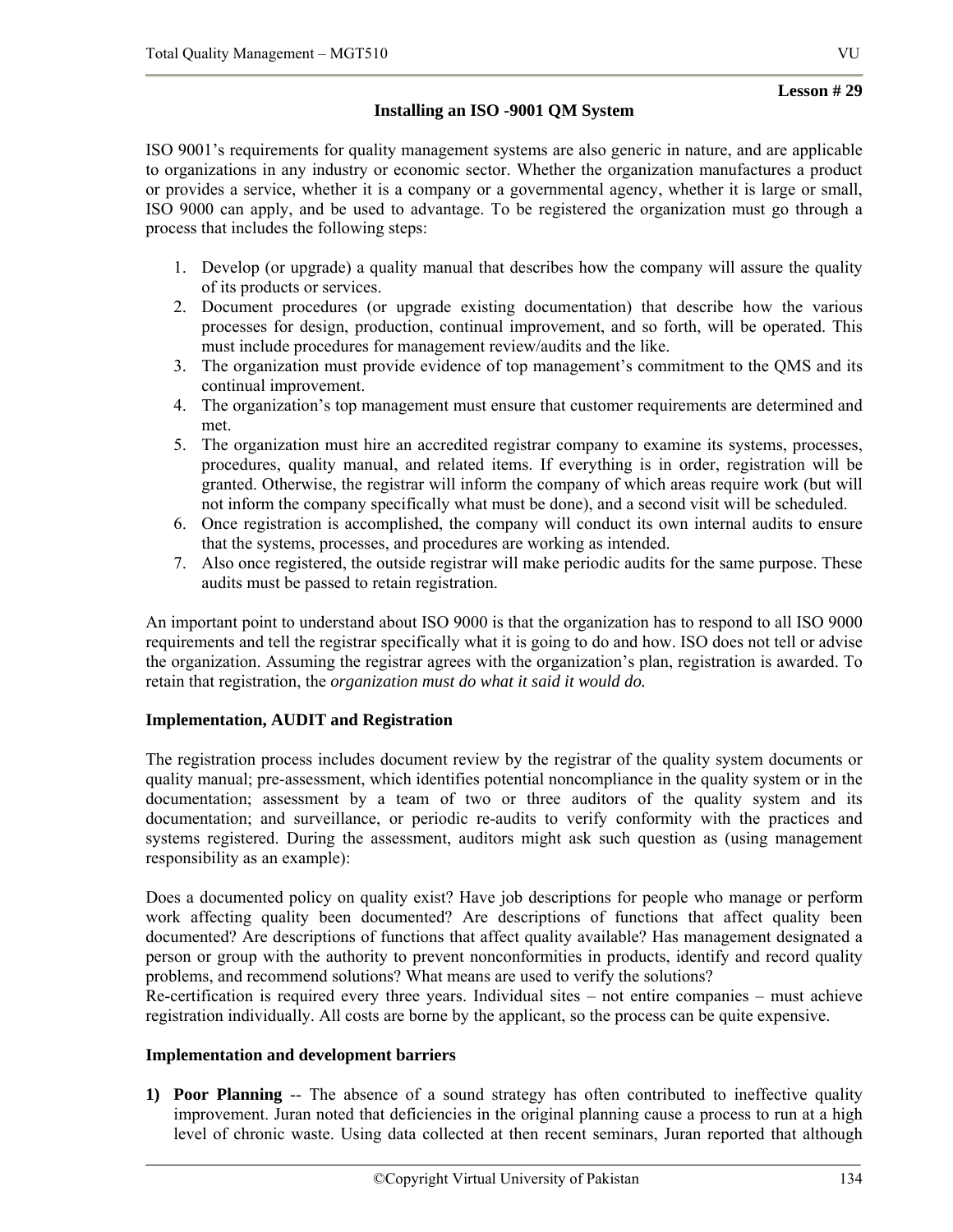some managers were not pleased with their progress on their quality implementation agenda, they gave quality planning low priority.

- **2) Lack of management commitment** -- A quality implementation program will succeed only if top management is fully committed beyond public announcements. Success requires devotion and highly visible and articulate champions.
- **3)** Lack of commitment in quality management may stem from various reasons. **Major obstacles include** the preoccupation with short-term profits and the limited experience and training of many executives. Juran, for example, observed that many managers have extensive experience in business and finance but not in quality improvement.

Top management is sometimes hesitant to initiate a far-reaching program unless forced to by competition. The vice president of quality and training at Reimer Express suggested that the company adopt a more proactive stance in promoting quality production and personnel training. The vice president of quality and customer satisfaction at Xerox Canada stated that decision-makers must risk a "step of faith." He agreed, however, that this is difficult when faced with a crisis, and more so when a company is in a comfortable position.

- **4)** A common problem in implementing a quality program is the **lack of acceptance by middle and lower managers**. Often, line managers isolate themselves from floor workers and resist considering their suggestions.
- **5) Resistance of the workforce** -- A workforce is often unwilling to embrace TQM for a variety of reasons. Oakland explained that a lack of long-term objectives and targets would cause a quality implementation program to lose credibility. Production workers must want TQM to continue because they recognize the real benefits to society. Lehr pointed out that at one company the improvement effort was sometimes misinterpreted as a motivation, productivity or cost-reduction program.
- **6) Lack of proper training** -- There is evidence that lack of understanding and proper training exists at all levels of an organization, and that it is a large contributor to worker resistance. Schein, for example, mentioned that business school failure to teach relevant process skills contributed to manager ineffectiveness.

TQM requires a well-educated workforce with a solid understanding of basic math, reading, writing and communication. Although companies invest heavily in quality awareness, statistical process control, and quality circles, often the training is too narrowly focused.

**7) Teamwork complacency** -- Most TQM programs place substantial emphasis on teamwork and problem-solving groups. Firms such as Xerox and 3M have several thousand such groups. Problems arise when teams feel they have no authority, when they lack direction and purpose and when their large number causes status confusion.

Newall and Dale found that teams are seldom fully used, and their individual members are often complacent. They suggested these problems are caused by a lack of feedback, since few companies have effective communication channels between senior managers and production workers.

Oakland warned of basic misconceptions concerning the status of various teams during the initial years of a quality program. Often their roles are distorted because the workforce feels that some teams are for workers while others are for management. In addition, communications are sometimes so poor that many staff members are unaware of a team's existence.

**8)** Use of an off-the-shelf program -- Many executives learn through their mistakes that a quality process must be adapted to, not adopted by, an organization. Companies that introduce off-the-shelf packages often find that they do not suit their needs. Ultimately, prepackaged quality programs are either completely rejected or modified extensively.

Lehr reported that not one single process or approach could be installed intact in two different organizations. Each firm must custom-make its own quality program to fit the culture, and practices and policies that are unique to that organization.

**9) Failure to change organizational philosophy** -- Many firms find that the transition of performance through management controls to performance through people is arduous to accomplish. This is facilitated by modifying the reward system to emphasize long-term goals and quality output instead of filling short-term production quotas.

Although short-term profits are important to maintain a firm's liquidity, they should not be the final judge of a company's performance. TQM should be a high priority with senior executives because it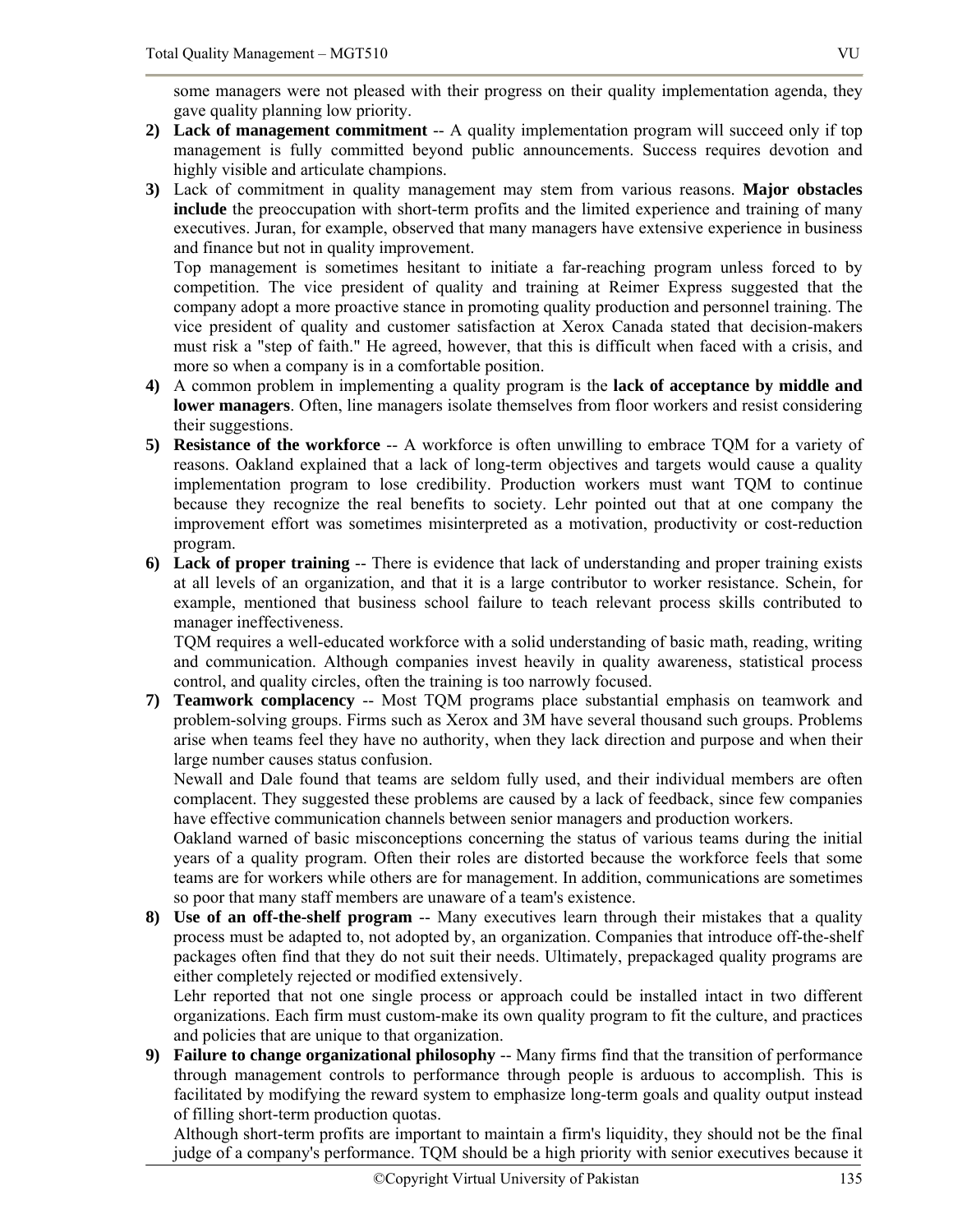pertains to the long-term success of the organization. The implementation of a successful TQM project precipitates rapid quality improvement. However, the financial rewards are more long-term. This leads to initial disappointment, considering the extraordinary effort and innovation required to eliminate the last five percent of defectives.

Rewards and incentive programs are seldom shifted to favor quality improvement. When they are, Cox warned against the use of extrinsic controls that compel behavioral changes in people. He observed that performance measures placed on managers might lead them to take quality improvement seriously, but only enough to meet the minimum standards. In such cases, the company culture remains predominantly production-driven even though management may believe that it has achieved total quality. In addition, worker incentives often cause conflict and inhibit the cooperation needed for continuous improvement.

- **10) Lack of resources provided** -- Newall and Dale found that despite their importance, many quality departments were over-worked and understaffed. Juran reported that although the return on investment for a quality improvement project is very high, many companies fail to provide the resources necessary to achieve significant results.
- **11) Lack of effective measurement of quality improvement** -- TQM is centered on monitoring employees and processes, and establishing objectives that anticipate the customer's needs so that he is surprised and delighted. This has posed a considerable challenge to many companies.

#### **Source**:

http://www.allbusiness.com/management/benchmarking-quality-improvement/436368-1.html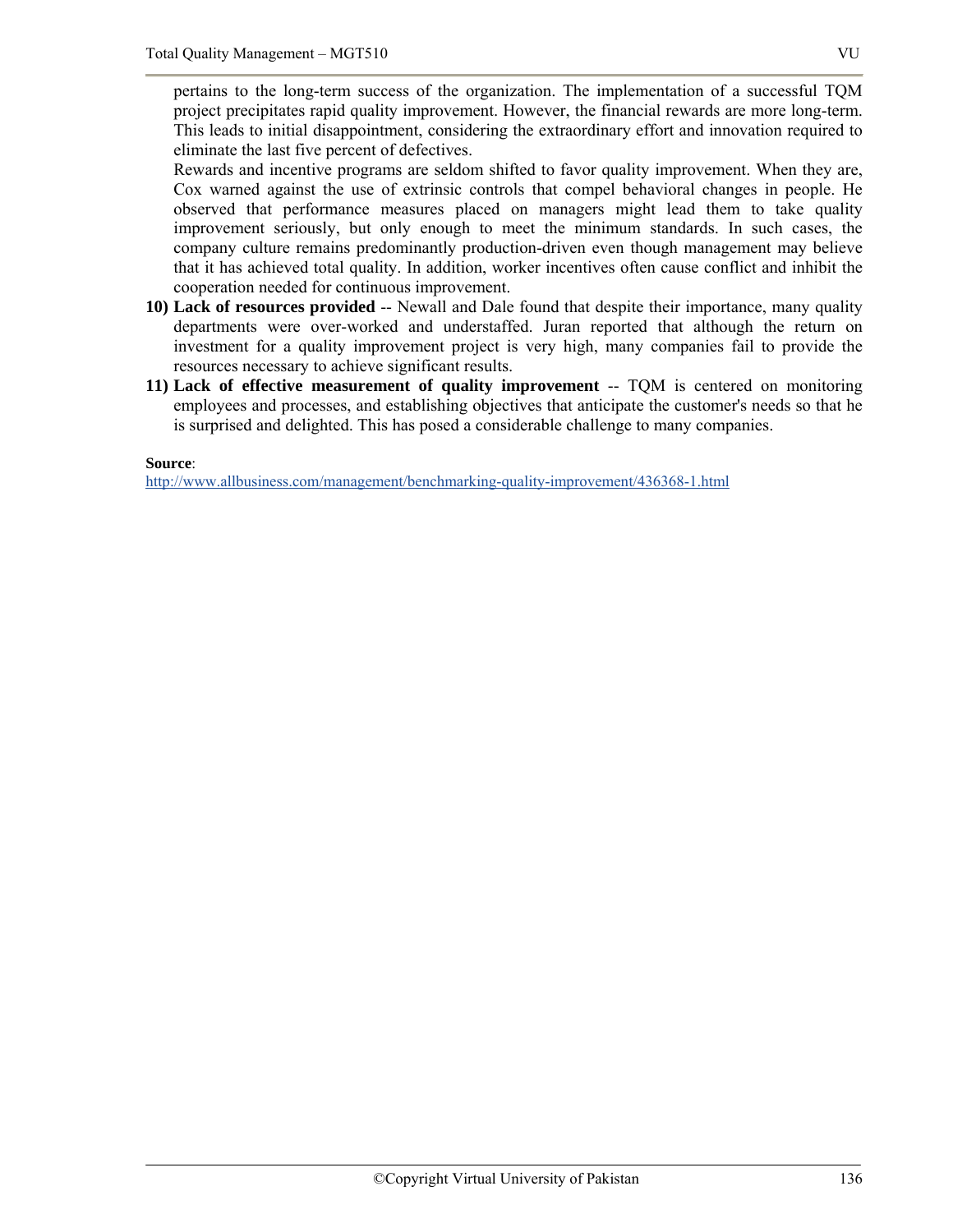### **Before we look at excellence models, let us see why sometime these initiatives fail.**

There are many reasons for Quality Programs failures, including the following:

- The efforts were too narrowly focused, as with statistical applications on the shop floor.
- The efforts were mis-focused, limited to improving only "quality of work life" issues for employees rather than also addressing issues of strategic concern.
- The managers relied on traditional methods and assumptions, ad were not equipped with the right tools, techniques, and theory to improve quality.
- The managers were too focused on tools and techniques, and did not understand how to transform themselves, their employees, and the organization.
- The managers were too impatient, with a short-term focus, and unwilling to stay the course, overcome initial barriers, and wait for long-term gains.
- The managers never care for the culture change in organization.

Consider the following ten reasons why TQM "programs" do not work for many companies:

- *1. TQM focuses people's attention on internal processes rather than on external results* An asset of TQM is that it gets managers to attend to internal processes. But taken to an extreme, managers can get too preoccupied with internal issues such as the controversial issue of performance measurement and ignore shifting perceptions and preferences of customers.
- *2. TQM focuses on minimum standards.* Zero defects and no rework efficiency distract people form adding value and excitement to customers' lives.
- *3. TQM develops its own cumbersome bureaucracy.* Organizational charts and reporting systems with interlocking committees, councils, and improvement teams imply a linear and predictable improvement process, rather than the chaotic and disruptive rebuilding that is often necessary.
- *4. TQM delegates quality to quality "experts" rather than to "real" people.* Quality shouldn't be delegated, but lived in the strategy of the company and roles of the managers.
- *5. TQM does not demand radical organizational reform.* Real quality improvement requires structural change (perhaps flattened structures), and liberation of people from stifling control systems and the tyranny of functionalism which precludes teamwork.
- *6. TQM does not demand changes in management compensation.* If rewarded on short-term financial gains, managers will not be likely to attend t quality measures.
- *7. TQM appeals to faddism, egotism, and quick-fixism.* Although they will not admit it, many managers have applied for awards, like the ISO, EQA, Baldrige, for reasons of personal aggrandizement and corporate public relations, or for quick and painless profitability. In reality, quality requires a never ending pursuit of improvement.
- *8. TQM drains entrepreneurship and innovation from corporate culture.* Too much emphasis on standardization and routine precludes the constant shifting needed t keep up with external changes.
- *9. TQM has no place for love and passion.* Though this comment seems a bit precious, it means that the analytical, detached, and sterile programs put in place to ensure quality are often devoid of the human emotion and soul that inspire attachment to the company by employees and to the products by customers

Certainly, no all TQM programs are characterized by all of these deficiencies. But many of the TQM failures suffer at least a few of these major problems. The underlying cause of all these TQM deficiencies is that managers failed to understand the concept of quality. Some managers define quality too narrowly as "meeting specifications." Others do not define quality at all, but rely on the claim, "I know it when I see it." We define quality too narrowly as "meeting specifications." Others do not define quality at all, but rely on the claim, "I know it when I see it." We define quality as a principle that encourages excellence in everything: products, strategies, systems, processes, and people. As you will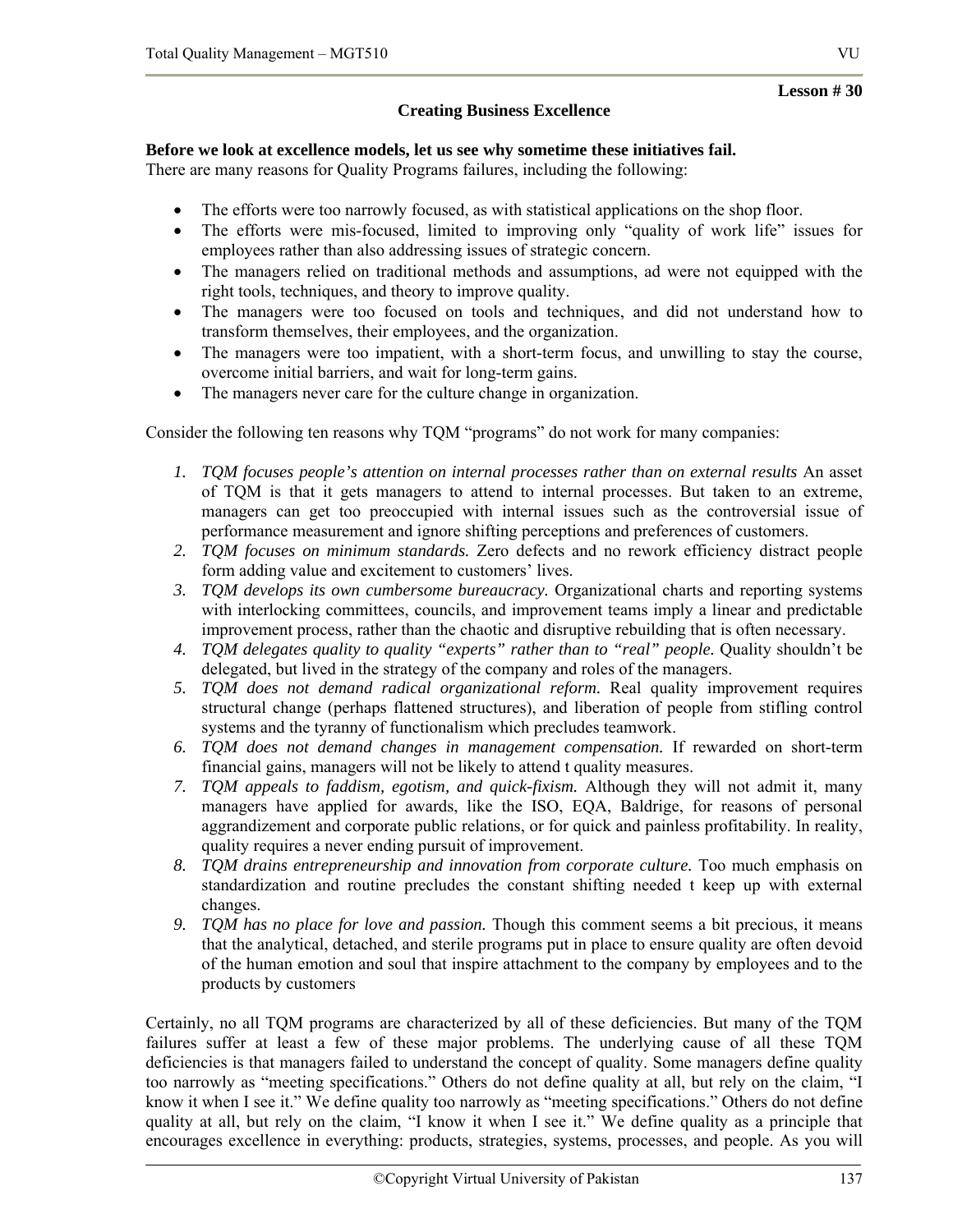To inspire purposeful change for improvement, managers must have a clear understanding of quality. They must understand how it relates to their roles, and how it must be integrated and connected to the organization's strategy for providing value to customers. This integrated approach brings quality into the mainstream of managerial practice.

Psychologists suggest that individuals go through four stages of learning:

- 1. Unconscious in competence: You don't know that you don't know.
- 2. Conscious incompetence: You realize that you don't know.
- 3. Conscious competence: You learn to do, but with conscious effort.
- 4. Unconscious competence: Performance comes effortlessly.

Organizations seem to follow the same paradigm.

For organizations committed to pursuing total quality, change is a way of life. Organizational change is needed in implementing TQ and constantly there after. In the initial stage, an effort must be mounted to begin to change the culture of the organization. Unless a culture based on customer satisfaction, continuous improvement, and teamwork is established, TQ will belittle more than "just another one of management's programs." Indeed, this is often the cause of failure of TQ initiatives.

Once TQ is underway in an organization, continuous improvement efforts will relentlessly create changes in product designs, standard operating procedures, and virtually every other aspect of organizations. One important aspect of continuous improvement is reengineering, in which the processes by which the organization operates are reexamined and redesigned to provide higher quality at lower cost.

#### **Elements of a Total Quality Culture**

The organizational culture needed to support TQ is one that values customers, improvement, and teamwork. In an organization with a TQ-friendly culture, everyone believes that customers are the key to the organization's future and that their needed must come first. If two employees are having a conversation and a customer enters the shop, the conversation ends until the customer is served.

Employees in a quality –oriented culture instinctively act as a team. If someone is away from her desk and her phone rings, another employee will answer it rather than leave a customer hanging. Organizations where a focus on customers, continuous improvement, and teamwork are taken for granted have a good chance of succeeding at total quality. Most organizations do not have such a culture prior to exposure to TQ; some degree of cultural change is necessary.

These elements, along with several others, are reflected clearly in the Baldrige, EFMD and other National Quality Program Criteria for Performance Excellence. The criteria are built upon a set of "core values and concepts".

- Visionary leadership,
- Customer-driven excellence,
- Organizational and personal learning,
- Valuing employees and partners,
- Agility,
- Focus on the future,
- Managing for innovation,
- Management by fact,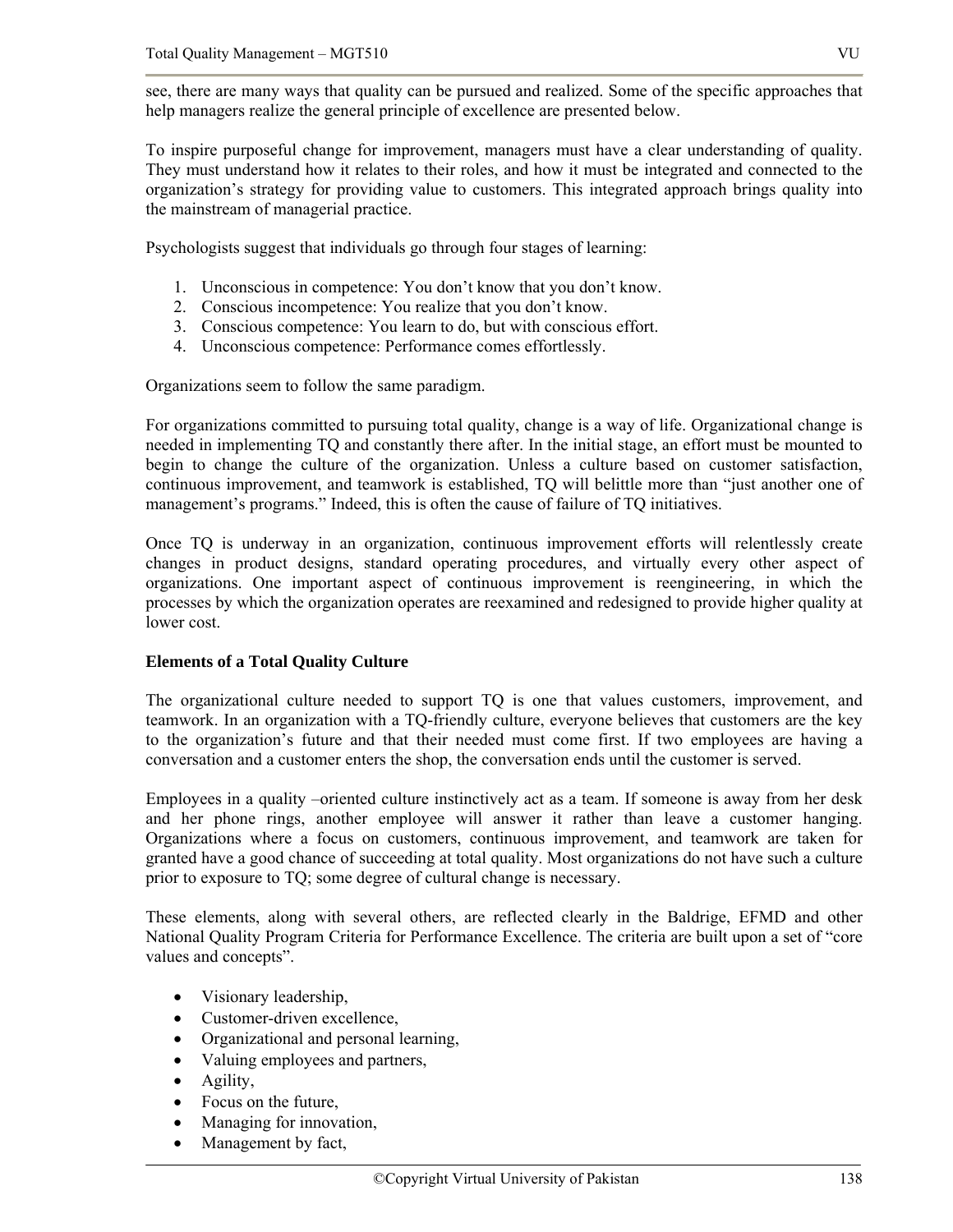- Public responsibility and citizenship,
- Focus on results and creating value, and systems perspective.

These values provide a good summary of the cultural elements necessary to sustain a total quality environment and are embedded in the beliefs and behaviors of high-performing organizations.

The existence of a set of cultural values necessary for successful TQ does not mean that all organization that wish to practice total quality must have the same culture. Many aspects of culture differ greatly from one quality oriented company to another. Company personnel may prefer to communicate in person or in writing; they may wear uniforms, gray flannel suits, or jeans. As long as they hold the core values of TQ, quality can find a home in their organization.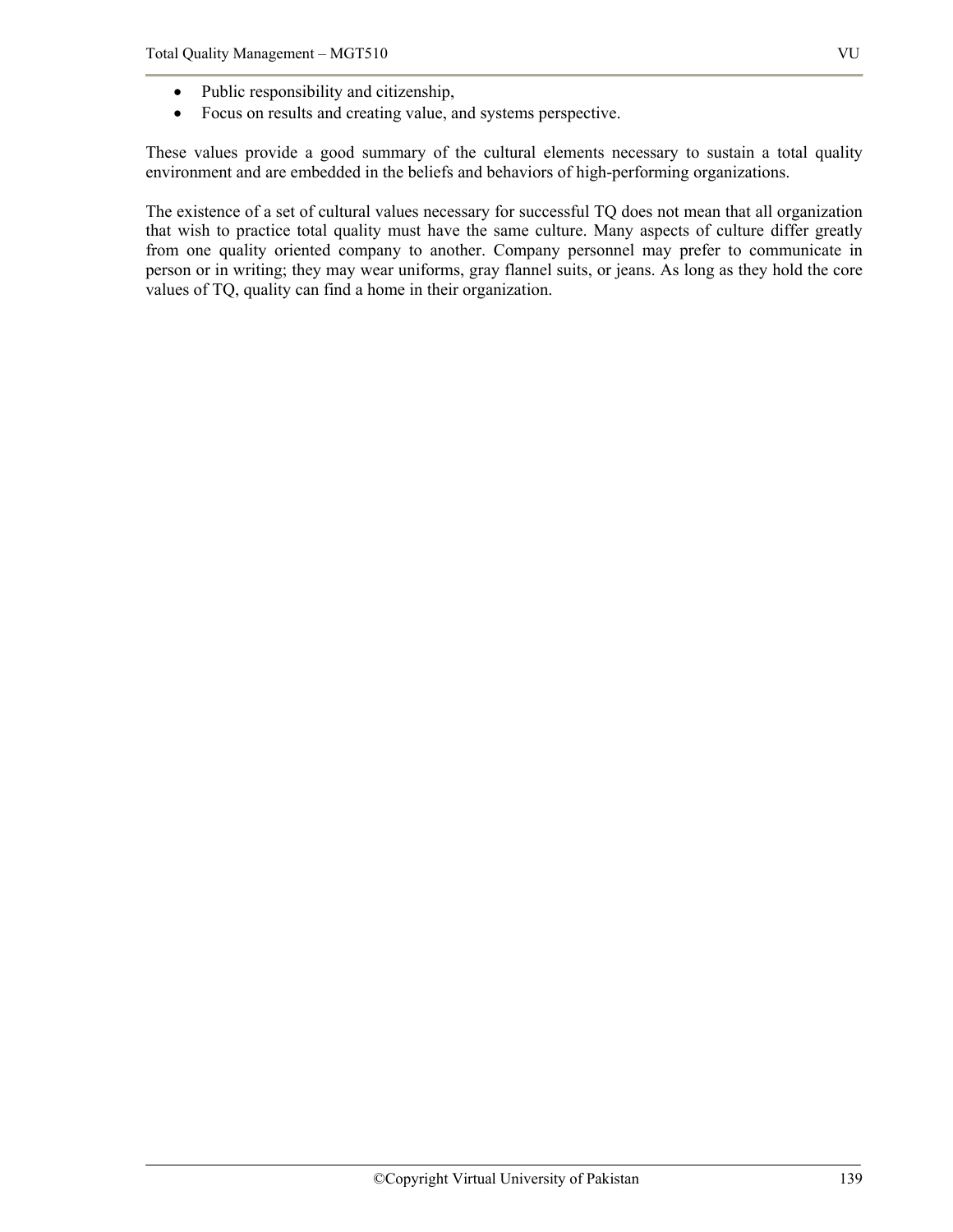#### **Lesson # 31**

#### **Creating Quality at Strategic, Tactical and Operational Level**

In 1950 Deming drew the following picture on a blackboard for a handful of Japanese executives:



Many people see this as simply a diagram of a typical Production or Operation System that is linked to customers and suppliers. Visionaries in the practice of TQ see this as a new model of an organization chart from a strategic perspective.

#### **The Functional Structure and Operations**

In the functional structure, the organization is divided into functions such as operations, marketing, MIS and maintenance, each of which is headed by a manager. In such organizations communication occurs vertically up or down the chain of command, rather than horizontally across functions. Functional structures provide organizations with a clear chain of command and allow people to specialize in the aspect of the work for which they are best suited. They also make it easy to evaluate people based on a narrow but clear set of responsibilities. For these reasons functional structures are common in both manufacturing and service organizations at plant and business unit levels.

#### **Problems with Functional Structure**

Despite its popularity, the functional structure is designed primarily for the administrative convenience of the organization, rather than for providing high-quality service to customers. From a TQ point of view, the functional structure has several inadequacies.

#### **The Functional Structure Separates Employees from Customers**

Few employees in the functional organization have direct contact with customers or even a clear idea of how their work combines with the work of others to satisfy customers. The functional structure tends to insulate employees from learning about customer expectations and their degree of satisfaction with the service or product the firm is providing. Being insulated from customers encourages in workers a narrow conception of their responsibilities. This is often expressed in statements such as "It's not my job" or "I just work here." Even when such employees want to help customers, they often have such a limited understanding of how their organizational system works that they are unable to do so. This often results in demotivated workers and poor quality work.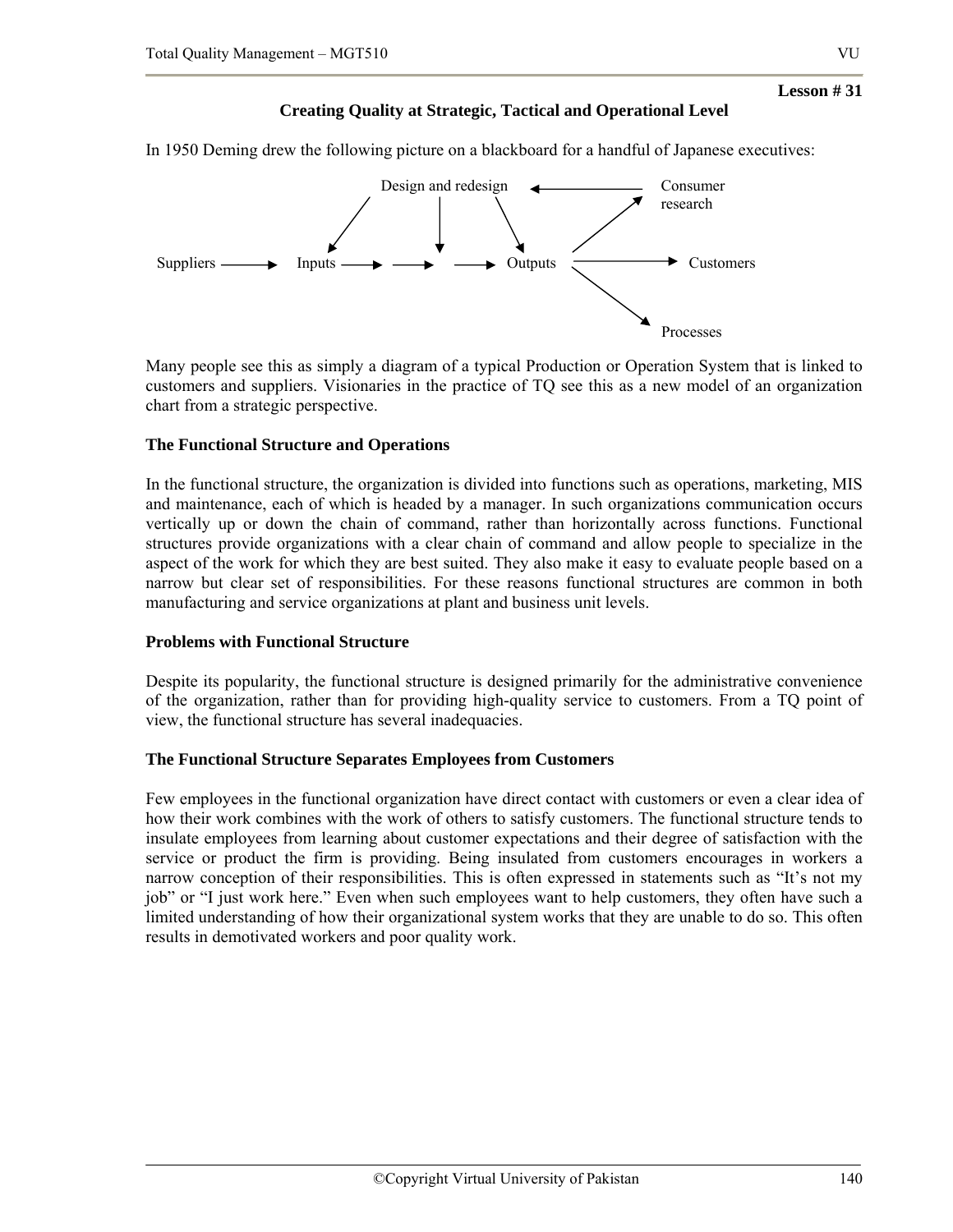



Most of us have experienced this phenomenon when we call a large organization trying to get help and get switched to several different people before (if we're lucky) finding someone willing and able to help us. If our needs as customers relate to the product or service as a whole, but the knowledge and responsibilities of anyone with whom we deal relate only to their function, we are doomed to disappointment.

#### **The Functional Structure Inhibits Process Improvement**

No organizational unit has control over a whole processes, although most processes involve a large number of functions. This is because the breakup of the organization into functions is usually unrelated to the processes used to deliver a product to the customer. This structure is likely to create complex, wasteful processes, as people do things in one area that must be redone or undone, in another.

For example, some organization maintain a group of engineers whose sole responsibility is to redesign products so that they can be manufactured effectively. The engineers who design the products in the first place worry only about product performance, not manufacturability. (For another example of problems in coordinating design and manufacturing) Worse yet, if one function tries to improve its part, it may well make things worse (more wasted time and effort, more cost) for another part of the process. In this environment, continuous process improvement doesn't stand a chance. This arrangement obviously stands in the way of continuous process improvement. Organizations pursuing TQ often retain their quality assurance departments, but these units act more as coaches or facilitators to employees, rather than as the group with primary responsibility for quality. In summary, the functional organization compromises total quality in several ways: It distances people from customers and insulates them from customer expectations. It promotes complex and wasteful processes and inhibits process improvement. It separates the quality function from the rest of the organization, providing people with an excuse for not worrying about quality.

#### **Redesigning Organizations for Quality**

Poor organization design can be devastating to a company. One of Deming's 14 Points is to "break down barriers between departments" because "people in various departments must work as a team." This slogan captures in a nutshell what the TQ philosophy entails for organizational design. People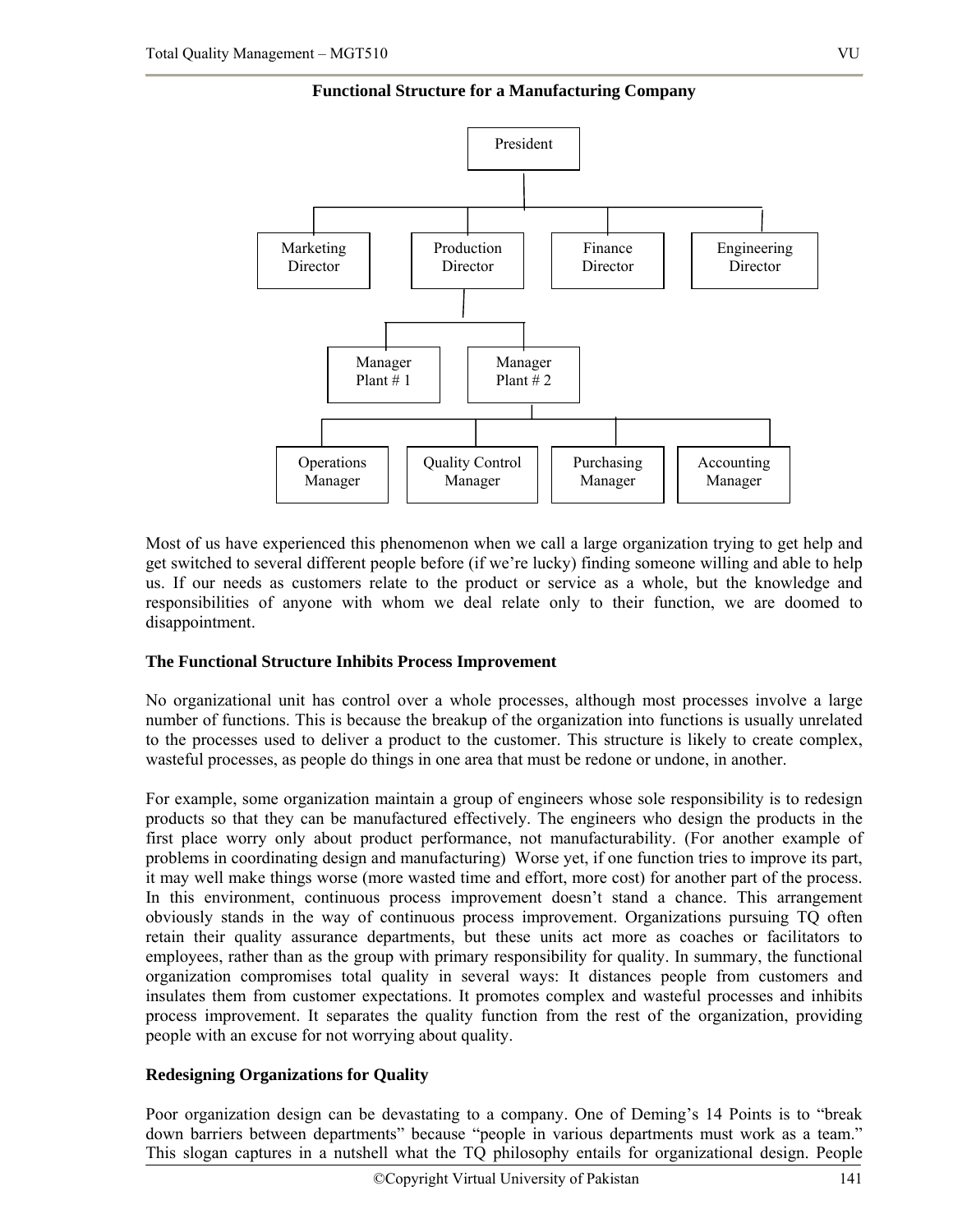cannot contribute to customer satisfaction and continuous improvement if they are confined to functional prisons where they cannot see customers or hear their voices. Some of the more effective ways to break down these barriers are to focus on processes, recognize internal customers, create a team-based organization, reduce hierarchy, and use steering committees.

#### **Focus on Processes**

A process is how work creates value for customers. Common business process include acquiring customer and market knowledge, fulfilling customer orders, purchasing, developing new products or service, strategic planning, production or service delivery, distribution, research and development, information management, performance measurement, and training, to name just a few. Individuals or groups, known as process owners, are accountable for process performance and have the authority to manage and improve their process. Process owners may range from high-level executives who manage cross-functional processes to workers who run machinery on the shop floor. Assigning process owners ensures that someone is responsible to manage the process and optimize its effectiveness.



#### **Process versus Function**

A process focus, as opposed to the functional structure, is shown above. Nearly every major activity within a business involves some form of cross-functional cooperation. A process perspective links all parts of an organization together and increases employee understanding of the entire system, rather than focusing on only a small part. In addition, it helps managers to recognize that problems arise from processes, not people. By aligning the structure of an organization with the actual work processes that the organization performs, customers may be served more effectively. Process management involves the design of processes to develop and deliver products and services that meet the needs of customers, daily control so that they perform as required, and their continual improvement.

#### **Create a Team-Based Organization**

As more and more companies accept the process view of organizations, they are structuring the quality organization around functional or cross-functional teams, each of which has the responsibility to carry out and improve one of the organization's core processes. Depending on the size of the organization and the nature of the processes, teams may include everyone who contributes to a given process or only a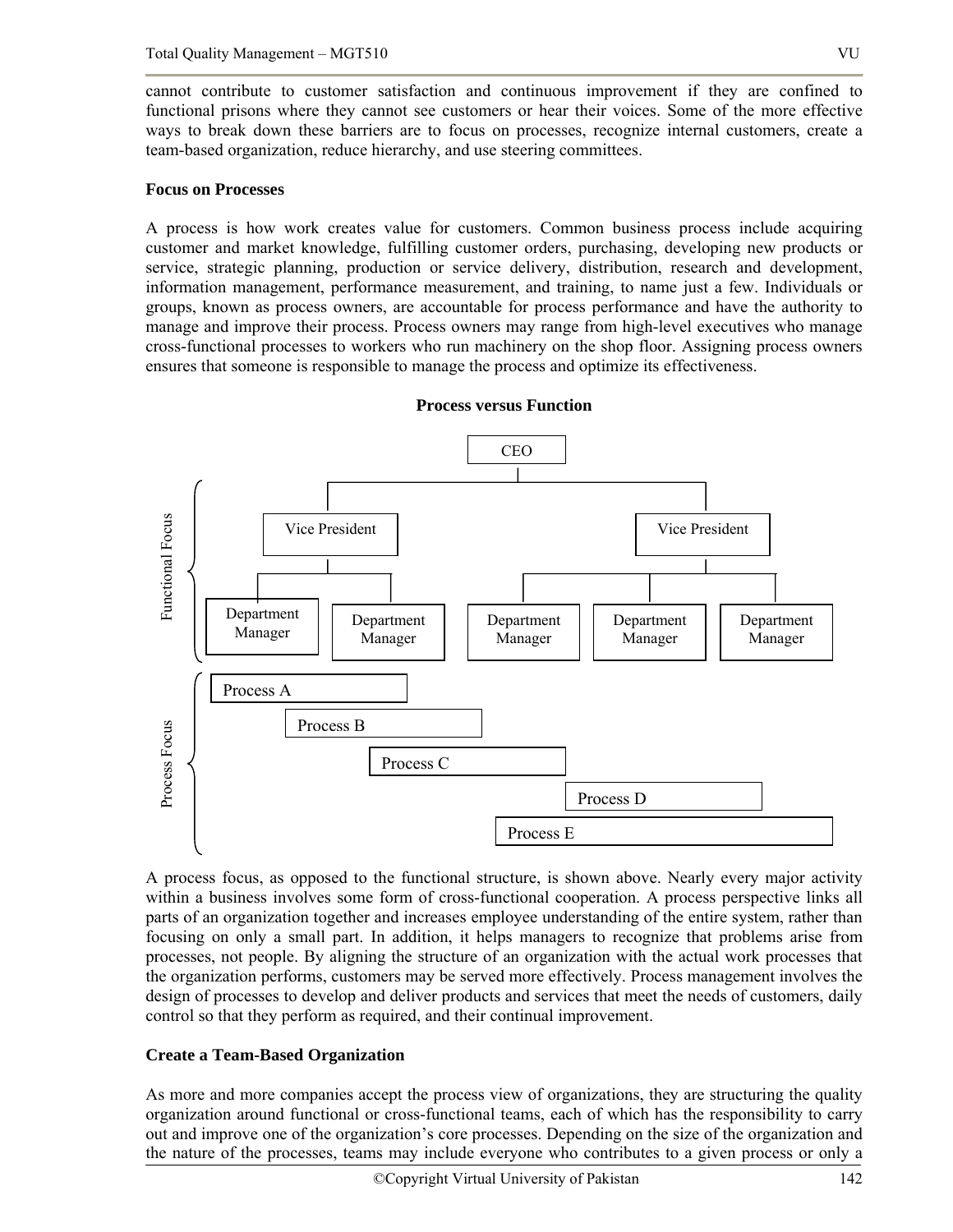representative subset. Similarly, the tams may meet continuously on a crash basis until their new process design is complete, after which they may meet periodically or on an ad hoc basis whenever necessary. For example, Solectron Corporation, a two-time Baldrige recipient, has a customer focus team for each customer that includes personnel from quality, manufacturing management, project engineering, sales, production control, test engineering, and a project buyer and program manager.

#### **Team based Organizational Structure at one Plant**





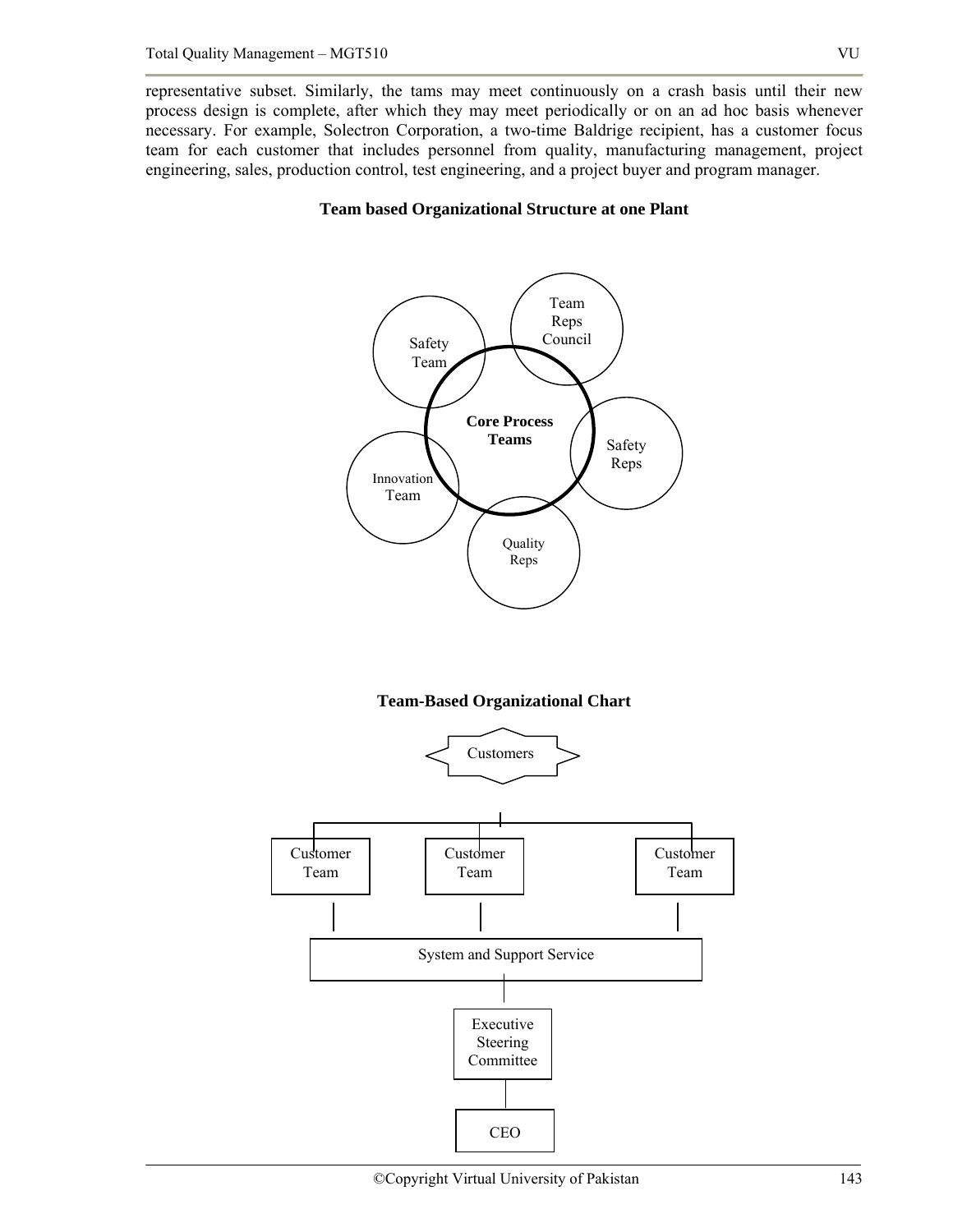#### **Strategic Planning and the Baldrige Award**

The Baldrige Award recognizes the importance of integrating total quality principles with overall business planning. The Strategic Planning category addresses strategic business planning and deployment of plans. It stresses tat customer-driven quality and operational performance are key strategic business issues that need to be an integral part of overall company planning, and emphasizes that improvement and learning must be integral parts of company work processes. The special role of strategic planning is to align work processes with the company strategic directions, thereby ensuring that improvement and learning reinforce company priorities.

The Strategic Planning category examines how organizations:

- Plan for the long term, and understand the key influences, risks, challenges, and other requirements that might affect the organization's future opportunities and directions. This is to help ensure that short-term action plans are aligned with the organization's longer-term strategic directions.
- Project the future competitive environment to help detect and reduce competitive threats, shorten reaction time, and identify opportunities.
- Develop action plans and deploy resources particularly human resources to achieve alignment and consistency, and provide a basis for setting and communicating priorities for ongoing improvement activities.
- Ensure that deployment will be effective that a measurement system enables tracking of action plan achievement in all areas.

The integration of quality planning with business planning occurred in the 1995 criteria revision. Most symbolic was the change in the category's title from "Strategic Quality Planning" to "Strategic Planning." This change signaled a "major emphasis on business strategy as the most appropriate viewof-the-future context for managing performance." The integration of quality and operational issues with business planning became a dominant theme, with a focus on "Performance," "Competitive position," "Customer-related," and "Operational" themes.

The ISO-9001 model has still to work out ways how to incorporate strategic planning into business planning; however, it does take good care of tactical and operational quality control.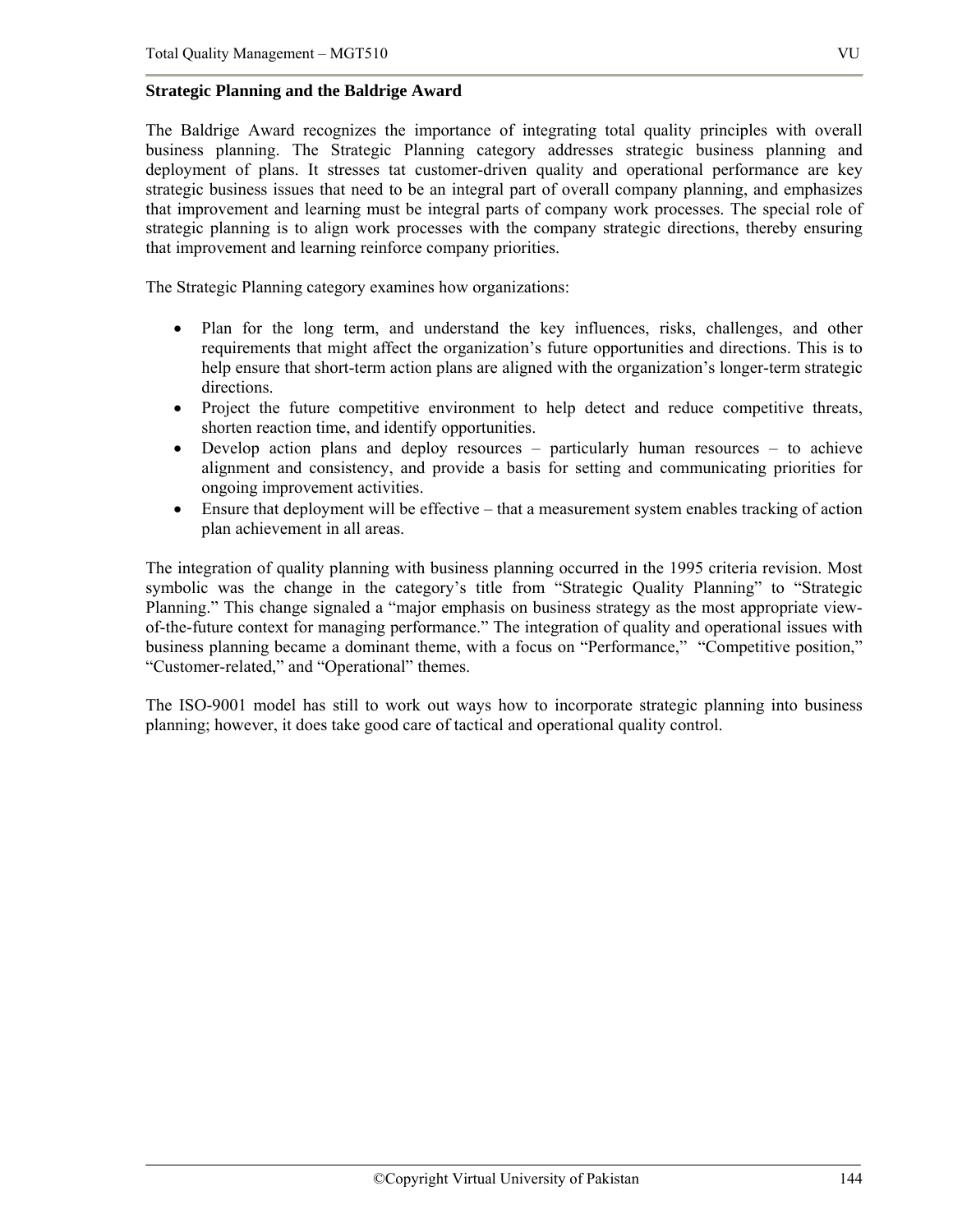## **Big Q and Small q Leadership for Quality**

## **Big Q and Small q:**

Dr. Juran contrasted the difference between managing to achieve Quality across the Board, in all functions of the organization, and for all the products and services (Big Q) with managing for quality on a limited basis (Little or Small q). Quality Control and inspection activities are little or Small q. Quality Assurance may be Big Q or Small q depending upon how it functions within an organization and Total Quality efforts known as efforts for Big Q. Quality is strategic and requires leadership in all functions and across organization.

## **Leadership for Quality**:

Leadership is fundamental to management and organizational behavior and is on just about everyone's short list of prerequisites for organizational success. Thus it is not surprising that leadership plays a crucial role in the total quality organization. Virtually every article and book written about quality emphasizes leadership. "Teach and institute leadership" is one of W.E. Deming's 14 Points. Leadership is the first category in the Malcolm Baldrige National Quality Award and is recognized as the "driver" of successful quality systems.

## **Perspectives on Leadership**

In practice, the notion of leadership can be as elusive as the notion of quality itself. Most definitions of leadership reflect an assortment of behaviors, for example:

- Vision that stimulates hope and mission that transforms hope into reality;
- Radical servant hood that saturates the organization;
- Stewardship that shepherds its resources;
- Integration that drives its economy;
- The courage to sacrifice personal or team goals for the greater community good;
- Communication that coordinates its efforts;
- Consensus that drives unity of purpose;
- Empowerment that grants permission to make mistakes, encourages the honesty to admit them, and gives the opportunity to learn from them; and
- Conviction that provides the stamina to continually strive toward business excellence.

Although true leadership applies to everyone in an organization we generally think of executive leadership, which focuses on the roles of senior managers in guiding an organization to fulfill its mission and meet its goals, when we use the term.

Why is leadership so important to quality? Leaders establish plans and goals for the organization. If the plans and goals d not include quality or, worse yet, are antithetical to quality, the quality effort will die. Leaders help to shape the culture of the organization through key decisions and symbolic actions. If they help to shape a culture that puts convenience or short-term benefits ahead of quality, it will die. Leadership distributes resources. If resources are showered on programs that cut short-term costs while quality is starved for resources, quality will die. This list could go on. Virtually everything that an organization needs to succeed in meeting its customers' expectations – goals, plans, culture, resources – can either be helped or hurt by leaders. With this in mind, let us examine in more detail the roles that leaders play in a total quality company.

The criteria for the Malcolm Baldrige National Quality Award also dwell heavily on leadership. Here is the philosophy of leadership within the Baldrige criteria:

**Lesson # 32**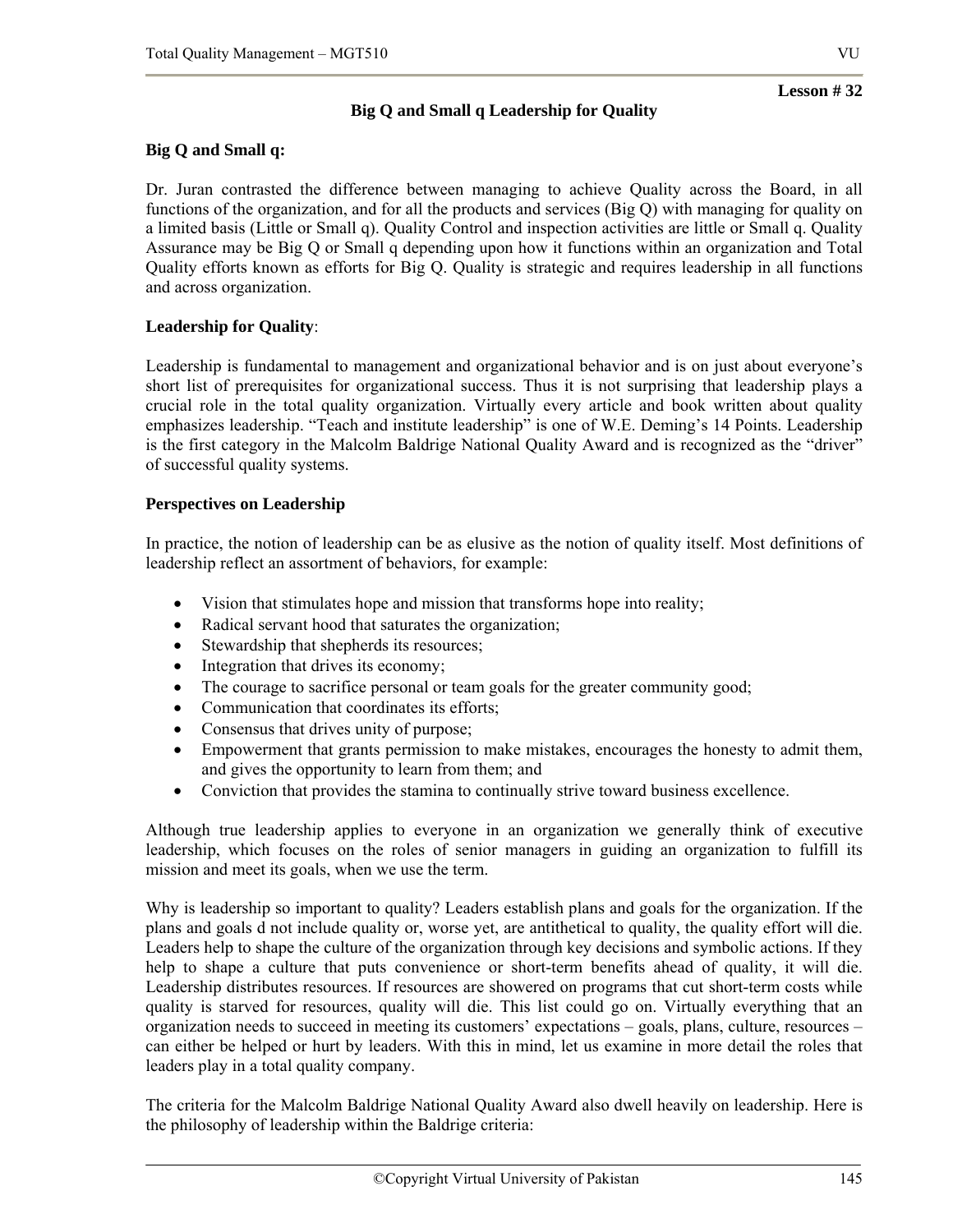- An organization's senior leaders should set directions and create a customer focus, clear and visible values, and high expectations . . . The directions, values, and expectations should balance the needs of all your stakeholders. Your leaders should ensure the creation of strategies, systems, and methods for achieving excellence, stimulating innovation, and building knowledge and capabilities. The values and strategies should help guide all activities and decisions of your organization.
- Senior leader should inspire and motivate your entire workforce and should encourage all employees to contribute, to develop and learn, to be innovative, and t be creative. Senior leaders should serve as role models through their ethical behavior and their personal involvement in planning, communications, coaching, and development of future leaders, review o organizational performance, and employee recognition. As role models; they can reinforce values and expectations while building leadership, commitment, and initiative throughout your organization.

## **The roles of a Quality Leader**

Underlying the concept of quality leadership are some clear imperatives for managers who aspire to quality leadership. First, they must establish a vision. Second, they must live the values. Third, they must lead the improvement efforts. Let' examine each of these in turn.

#### **Establish a Vision**

A vision is a vivid concept of what an organization could be. It is a striking depiction of possibilities, of potential. It is a dream, both in the sense of being desirable and in the sense of being a long ay from the current reality, but it is not an "impossible dream." A vision should be clear and exciting to an organization's employees. It should be linked to customers' needs and convey a general strategy for achieving the mission.

To be quality leaders, managers must establish a vision for and in their organization. "Establishing" a vision implies both the intellectual and emotional work of conceiving the vision and the interpersonal and managerial work of communicating the vision to the organization and leading employees to embrace it. Jane Carroll, president of The Forum Corporation, Europe/Asia, emphasizes the visionary role of leadership for quality, which she calls focus. She believes that most managers do not understand the need for a quality vision and their personal involvement in establishing it:

In our experience, very few CEOs have a real sense of what their role is in the quality improvement process. It goes far beyond simply being a cheerleader and handing out an occasional award. Top management has to provide the proper focus for the organization. This is not something that can be delegated.

Putting together a vision is hard work, but quality leaders do not have to do it alone. They can draw upon the talents and imagination of all the members of their organizations in developing their vision. In fact, in many organizations, people are walking around with "mini-visions" of their own that sound like "if only we could [do something they have been told can't be done], things would be so much better around here." The raw material for a vision may be all around leaders in the organization. The first step may be simply listening for it. Leaders who are open to the ideas of people throughout the organization will be much better prepared to develop a vision that people will accept.

In the current competitive environment, if a given organization is not pursuing a customer-oriented vision, competing organizations probably are and are planning to use their vision to win over the competition's customers (or are already doing so). This is why a quality vision is such a crucial first step in quality leadership. An organization with no vision about how to create long-term customer loyalty has little chance of survival (unless, of course, it's a monopoly). The second part of establishing a vision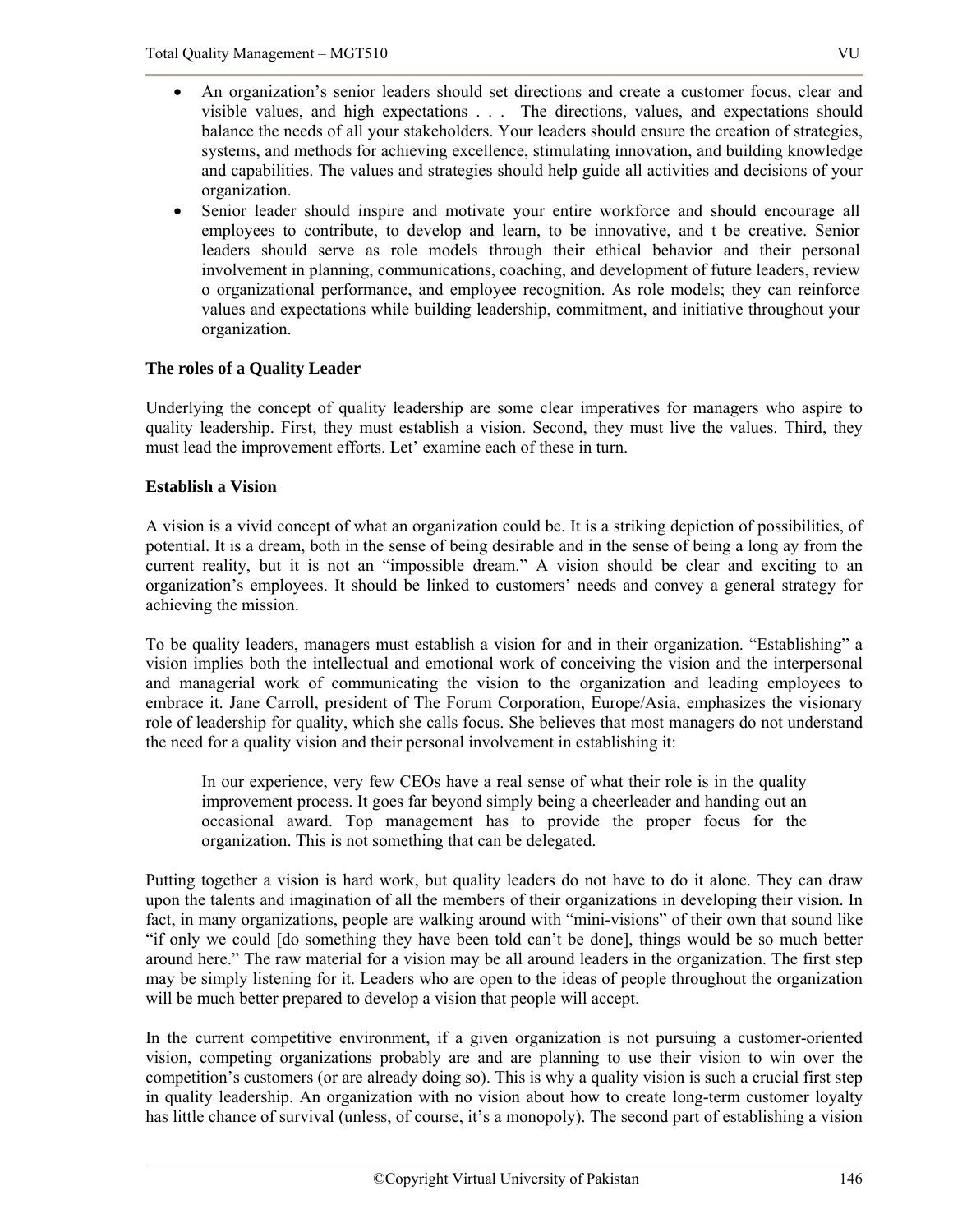is instilling it in all the members of the organization. This will be a lot easier if many people were involved in the first part of the process, and the leader doesn't act like coming down the from the skies.

#### **Live the Values**

Pursuing the quality vision commits the organization to living by a set of values such as devotion to customers, continuous improvement, and teamwork. A manager who hopes the organization will embrace and live by these values must live them to the utmost.

Manager's actions can symbolize their commitment to quality-oriented values in many concrete ways. For example, they can attend training programs on various aspects of quality, instead of just sending others. They can practice continuous improvement in processes that they control, such as strategic planning and capital budgeting. Perhaps most importantly, they can provide adequate funding for quality efforts. So that TQ will not be the "poor cousin" to other business issues.

#### **Lead Continuous Improvement**

Beyond establishing vision for the organization and expressing quality values through their decisions and actions, quality-oriented leaders must lead the continuous process improvement efforts that are the meat and potatoes of total quality management. All of the vision and values in the world are worthless if the organization is not continuously making strides to improve its performance in the eyes of customers. Visions of world-class quality and competitiveness can only be achieved if an organization keeps finding ways to do things a little better and a little faster. Leaders must be at the center of these efforts.

Managers are sometime reluctant to take an active role in the organization's improvement efforts for fear of dominating or undercutting their newly empowered workers. Like many aspects of management, this is a question of balance, but it is mistake for managers to remain uninvolved in process improvement efforts.

There are a number of ways for managers to lead continuous improvement, and which ones make the most sense will depend on the specific organization. One option already mentioned is for leaders t lead by example, by working continuously to improve the processes that they control. For some of these processes, organizational members are among the customers, which gives management the opportunity to model for them the behaviors associated with obtaining and acting upon customer input. If management were to streamline the capital budgeting procedure by speeding up the process and eliminating non-value-added activities, it would provide a powerful example for people to emulate.

A second way that managers can lead process improvement is to help organization members prioritize processes to work on. Here managers can take advantage of their knowledge of the "big picture" and suggest avenues of improvement that are likely to have big payoffs in terms of quality improvement and customer satisfaction.

Third way is to inspire people to do things they do not believe they can do. Motorola set aggressive goals of reducing defects per unit of output in ever operation by 100-fold in four years and reducing cycle time by 50 percent each year. One of Hewlett-Packard's goals is to reduce the interval between product concept and investment payback by one-half in five years. The 3M Company seeks to generate 25 percent of sales from products les than two years old. To promote such "stretch goals," leaders provide the resources and support necessary to meet them, especially training.

Of course, managers leading process improvement bear some responsibility for educating al their associates as to how the various processes within the company fit together. If this is done effectively, organization members will be able eventually to set their own priorities for process improvement.

Managers can also lead this effort by removing barriers to success in process improvement. Barriers may consist of a nettlesome standard operating procedure or a recalcitrant manager in a key position.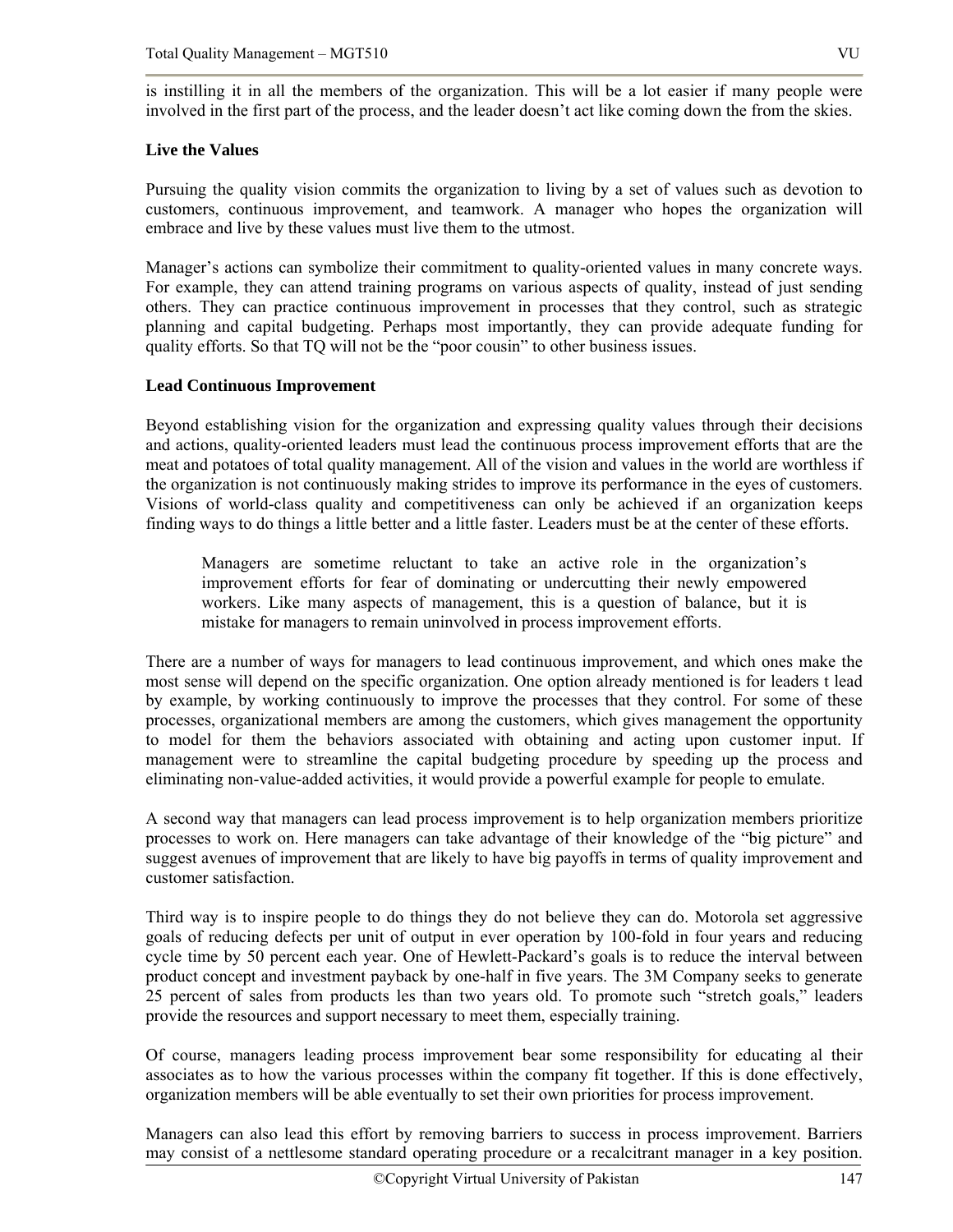Without leadership from management, such barriers may undermine efforts at process improvement. Of course, in dealing with such barriers managers must continue to operate in a manner consistent with quality values. For example managers who balk at changes must be treated with respect and their reservations considered seriously, even if they are eventually overruled.

One final way for managers to lead process improvement is to keep track of improvement efforts, to encourage them, and to provide recognition when key milestones are reached.

## **Management and Leadership**

A recent treatment of leadership by John Kotter compares the concept of leadership to the concept of management. According to this view, management is needed to create order amid complexity, and leadership is needed to stimulate the organizational change necessary to keep up with a changing environment. This view avoids the simplistic ideas that management is some-how trivial, generally unnecessary, and should be replaced by leadership, and that the same person cannot practice both management and leadership.

Kotter differentiates leadership from management by contrasting the activities central to each. While management begins with planning and budgeting, leadership begins with setting a direction. Directionsetting involves creating a vision of the future, as well as a set of approaches for a achieving the vision. To promote goal achievement, management practices organizes and staffing, while leadership works on aligning people-communicating the vision and developing commitment to it. Management achieves plans through controlling and problem solving, whereas leadership achieves its vision through motivating and inspiring.

Kotter's view of leadership – similar to transformational theory – dovetails with our depiction of quality leadership. Both focus on developing and communicating a vision. Kotter's view of inspiring resembles our discussion of giving people values to embrace and then making sure that the leaders is practicing them.

The idea of aligning people is consistent with the idea of empowerment, because it gives people a goal, and then leaves them to move in that direction. Our description of the role of leaders in continuous improvement is more hands-on than Kotter's description, perhaps suggesting that some management behaviors will continue to be important to leaders in total quality organizations.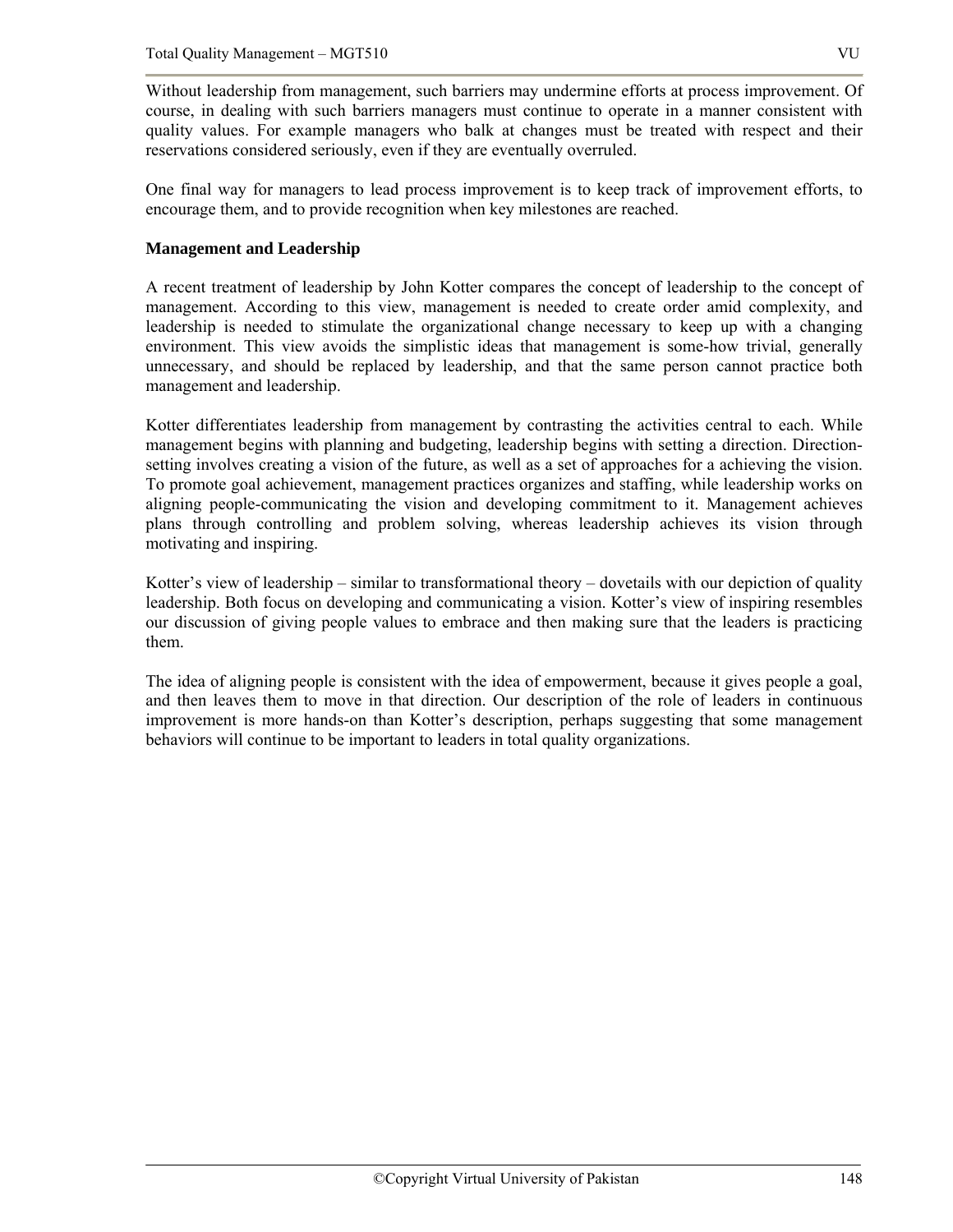#### **Lesson # 33**

#### **Strategic Planning for Quality and Advanced Quality Management Tools**

A firm has many options in defining its long-terms goals and objectives, the customers it wants to serve, the products and services it produces and delivers, and the design of the production and service system to meet these objectives. Strategic planning is the process by which the members of an organization envision its future and develop the necessary procedures and operations to carry out that vision. Strategy – the result of strategic planning – is the patter of decisions that determines and reveals a company's goals, polices, and plans to meet the needs of its stakeholders. An effective strategy allows a business to create a sustainable competitive advantage.

Total quality relates to strategic management in that it enhances an organization's ability to gain a sustainable competitive advantage in the marketplace. Handled properly total quality can be the most effective cost leadership and/or differentiation strategy an organization can adopt. This is because the total quality approach is the best way to continually improve efficiency and cut costs throughout an organization's activity-cost chain, while simultaneously continually improving the features of the product or service that differentiates it in the marketplace. Total quality can also improve an organization's chances of becoming a leader in a given market niche.

#### **WHAT IS STRATEGIC MANAGEMENT?**

To understand strategic management, one must first understand the concept of organizational strategy. Strategies are defined as follows:

Organizational strategies are the approaches adopted by organizations to ensure successful performance in the marketplace. These approaches are typically set forth in a comprehensive document called the strategic plan.

Strategic management is management that bases all actions, activities, and decisions on what is most likely-within an ethical framework to ensure successful performance in the marketplace. From the strategic manager's perspective, resources are wasted unless they contribute to success in the marketplace, and the more direct the contribution, the better.

#### **Quality as a Strategy**

The concept of strategy has different meanings to different people. James Brian Quinn characterizes strategy as follows:

A strategy is a pattern or plan that integrates an organization's major goals, policies, and action sequences into a cohesive whole. A well formulated strategy helps to marshal and allocate an organization's resources into a unique and viable posture based on its relative internal competencies and shortcomings, anticipated changes in the environment, and contingent moves by intelligent opponents.

Formal strategies contain three elements:

- 1. Goals to be achieved,
- 2. Policies that guide or limit action, and
- 3. Action sequences, or programs, that accomplish the goals.

The traditional focus of business strategies has been on finance and marketing. These parallel two of the principal sources of competitive advantage based on cost and differentiation. Total quality – with a focus on people – leads to improvements in both areas. Therefore, quality can be viewed as a strategy in itself.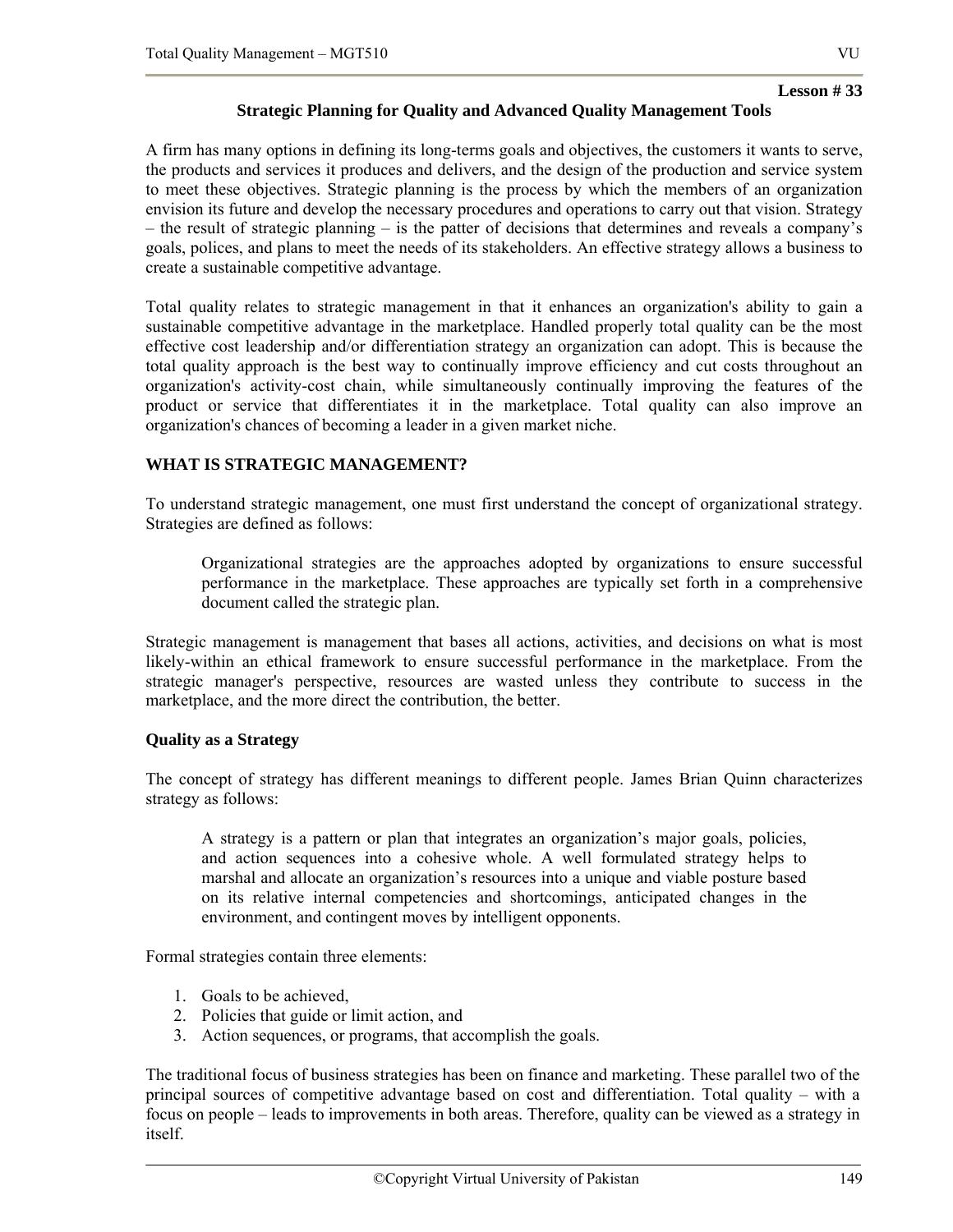The role of quality in business strategy has taken two significant steps since 1980. First, many firms

have recognized that a strategy driven by quality can lead to significant market advantages. Second, the lines between quality strategy and generic business strategies have become blurred to the point where TQ principles are integrated into most businesses' normal business planning; that is, TQ is a basic operating philosophy that provides the foundation for effective management.

For most companies, integration of TQ into strategic business planning is the result of a natural evolution. For most new companies – or those that have enjoyed a reasonable measure of success – quality takes a back seat to increasing sales, expanding capacity, or boosting production. Strategic planning usually focuses on financial and marketing strategies.

## **COMPONENTS OF STRATEGIC MANAGEMENT**

Strategic management consists of two interrelated activities: (a) strategic planning and (b) strategic execution. These two primary components of strategic management are described in the following sections.

## **STRATEGIC PLANNING**

Strategic planning is the process by which an organization answers such questions as the following: Who are we? Where are we going? How will we get there? What do we hope to accomplish? What are our strengths and weaknesses? What are the opportunities and threats in our business environment? Strategic planning involves developing a written plan following components: an organizational vision: an organizational mission; guiding principles; broad strategic objectives; and specific tactics, projects, or activities for achieving the broad objectives. Specific tactics, projects, and activities are often referred to as the "action plan."

## **STRATEGIC EXECUTION**

Strategic execution involves implementing strategies set forth in strategic planning, monitoring progress toward their achievement, and adjusting as necessary. Strategic execution is implementation that achieves maximum efficiency and effectiveness.

Monitoring involves constantly checking actual performance against performance benchmarks. Strategic monitoring answers such questions as these: Are we achieving our objectives? This is the effectiveness question. Are we performing as well as we needed to perform? This is the efficiency question. Adjusting as necessary involves making corrections when the specific strategies or tactics adopted are not producing the desired results. Such adjustments can involve a minor tweaking of plans finding ways to overcome unexpected barriers that are encountered or even adopting a whole new set of specific strategies.

## **STRATEGIC PLANNING OVERVIEW**

Strategic planning, as described previously is the process whereby organizations develop a vision, a mission, guiding principles, broad objectives, and specific strategies for achieving the broad objectives. Before even beginning the planning process, an organization should conduct a SWOT analysis. SWOT is the acronym for strengths, weaknesses, opportunities, and threats. A SWOT analysis answers the following questions: What are this organization's strengths? What are this organization's weaknesses? What opportunities exist in this organization's business environment? What threats exist in this organization's business environment?

The steps in the strategic planning process (Following Figure) should be completed in order, because each successive step grows out of the preceding one. The SWOT analysis provides a body of knowledge that is needed to undertake strategic planning. The mission grows out of and supports the vision. The guiding principles, which represent the organization's value system, guide the organization's behavior as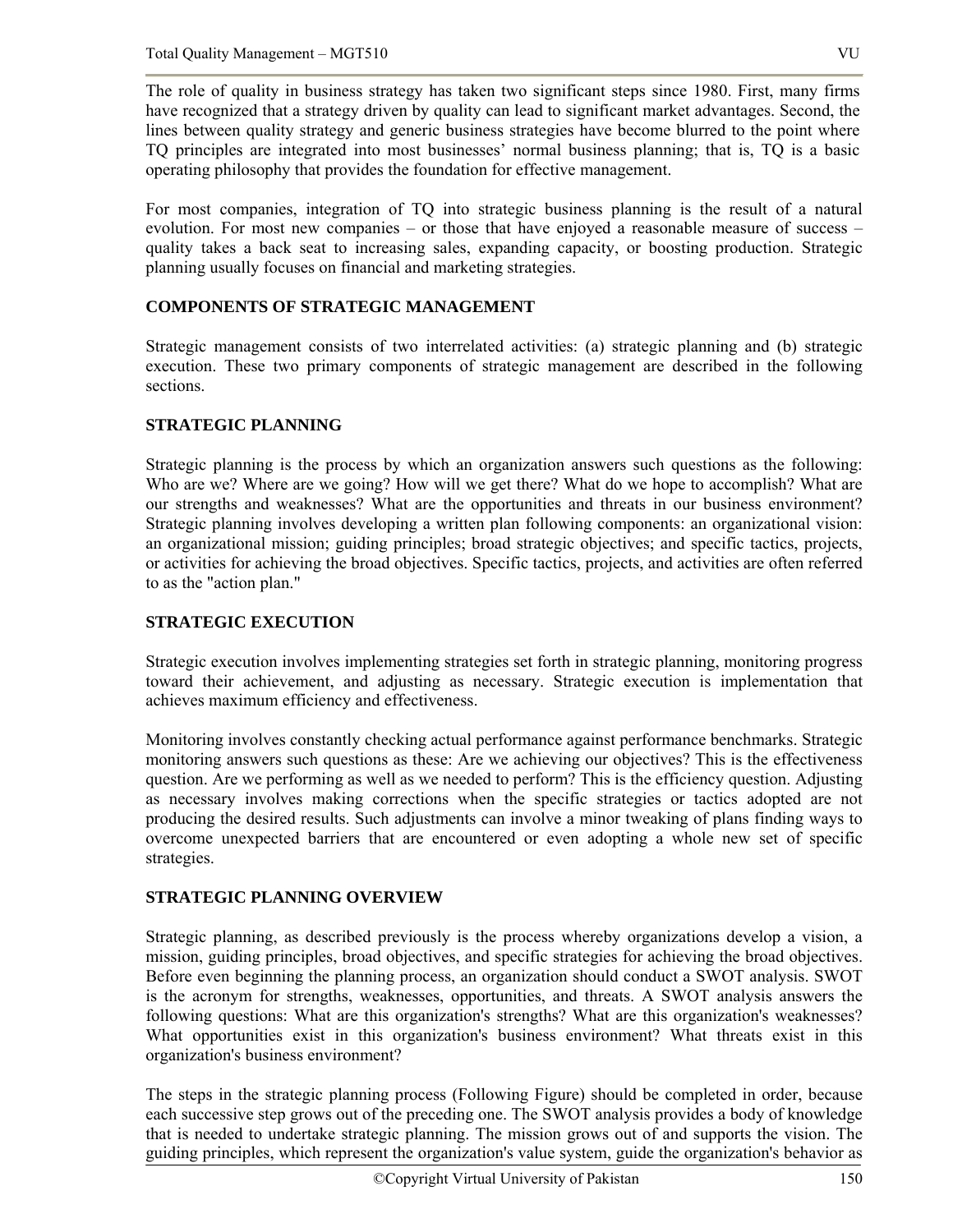it pursues its mission. The broad objectives grow out of the mission and translate it into measurable terms; Specific strategies tie directly to the broad objectives. Typically there will be two to five strategies for; each objective but this is a general guideline, not a hard and fast rule.

#### **STRATEGIC PLANNING PROCESS**



#### **Strategic Planning and the Baldrige Award**

The Baldrige Award recognizes the importance of integrating total quality principles with overall business planning. The Strategic Planning category addresses strategic business planning and deployment of plans. It stresses that customer-driven quality and operational performance are key strategic business issues that need to be an integral part of overall company planning, and emphasizes that improvement and learning must be integral parts of company work processes. The special role of strategic planning is to align work processes with the company strategic directions, thereby ensuring that improvement and learning reinforce company priorities.

The Strategic Planning category examines how organizations;

- Plan for the long term, and understand the key influences, risks, challenges, and other requirements that might affect the organization's future opportunities and directions. This is to help ensure that short-term action plans are aligned with the organization's longer-term strategic directions.
- Project the future competitive environment to help detect and reduce competitive threats, shorten reaction time, and identify opportunities.
- Develop action plans and deploy resources particularly human resources to achieve alignment and consistency, and provide a basis for setting and communicating priorities for ongoing improvement activities.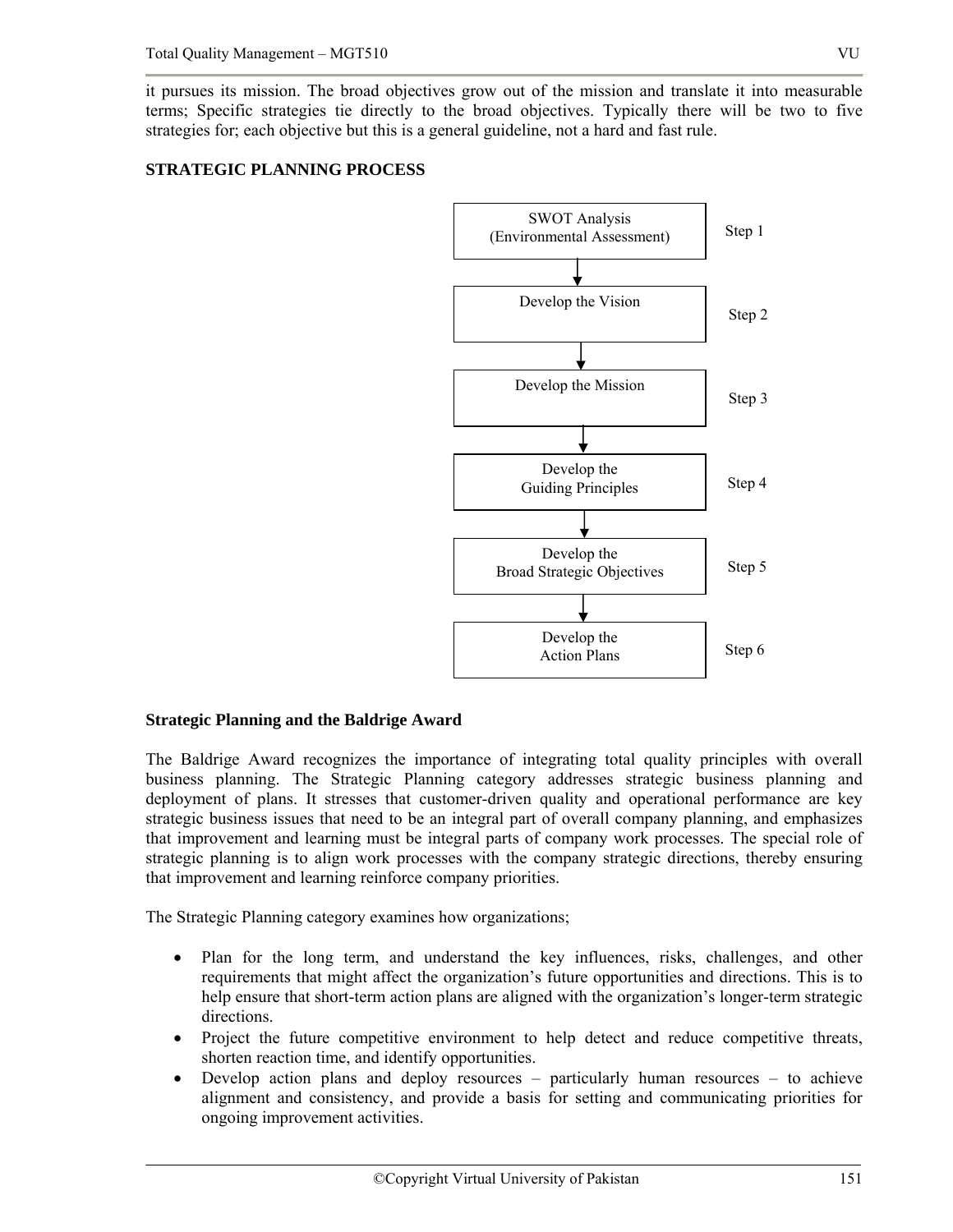• Ensure that deployment will be effective – that a measurement system enables tracking of action plan achievement in all areas.

The integration of quality planning with business planning occurred in the 1995 criteria revision. Most symbolic was the change in the category's title from "Strategic Quality Planning" to "Strategic Planning." This change signaled a "major emphasis on business strategy as the most appropriate viewof-the-future context for managing performance." The integration of quality and operational issues with business planning became a dominant theme, with a focus on "performance," "Competitive position," "customer-related," and "operational" themes.

#### **CONDUCTING THE SWOT ANALYSIS**

The rationale for conducting a SWOT analysis before proceeding with the development of the strategic plan is that the organization's plan should produce a good fit between its internal situation and it external situation. An organization's internal situation is defined by its strengths and weaknesses. An organization's external situation is defined by the opportunities and threats that exist in its business environment. The strategic plan should, be designed in such away that it exploits an organization's strengths and opportunities, while simultaneously overcoming, accommodating, or circumventing weaknesses and threats.

#### **IDENTIFYING ORGANIZATIONAL STRENGTHS**

An organizational strength is any characteristic or capability that gives the organization a competitive advantage. The following are examples of common organizational strengths:

- **Financial strength**
- A good reputation in the marketplace
- Strategic focus
- $\blacksquare$  High-quality products/services
- **Proprietary products/services**
- Cost leadership
- **Strong management team**
- Efficient technological processes
- Talented workforce
- Faster time to market

These are just some of the strengths an individual organization may have: many others are possible. The key is accurately defining an organization's strengths before beginning to develop its strategic plan.

## **IDENTIFYING ORGANIZATIONAL WEAKNESSES**

An organizational weakness is any characteristic or capability that is lacking to the extent that it puts the organization at a competitive disadvantage. These are examples of common organizational weaknesses:

- Strategic confusion/lack of direction
- Obsolete facilities
- Obsolete processes
- Weak management team
- $\blacksquare$  Insufficient skills/capabilities in the workforce
- Poorly defined operating procedures
- Too narrow a product line
- $\blacksquare$  Products with decreasing demand
- Too diverse a product line
- **Poor image in the marketplace**
- **Weak distribution system**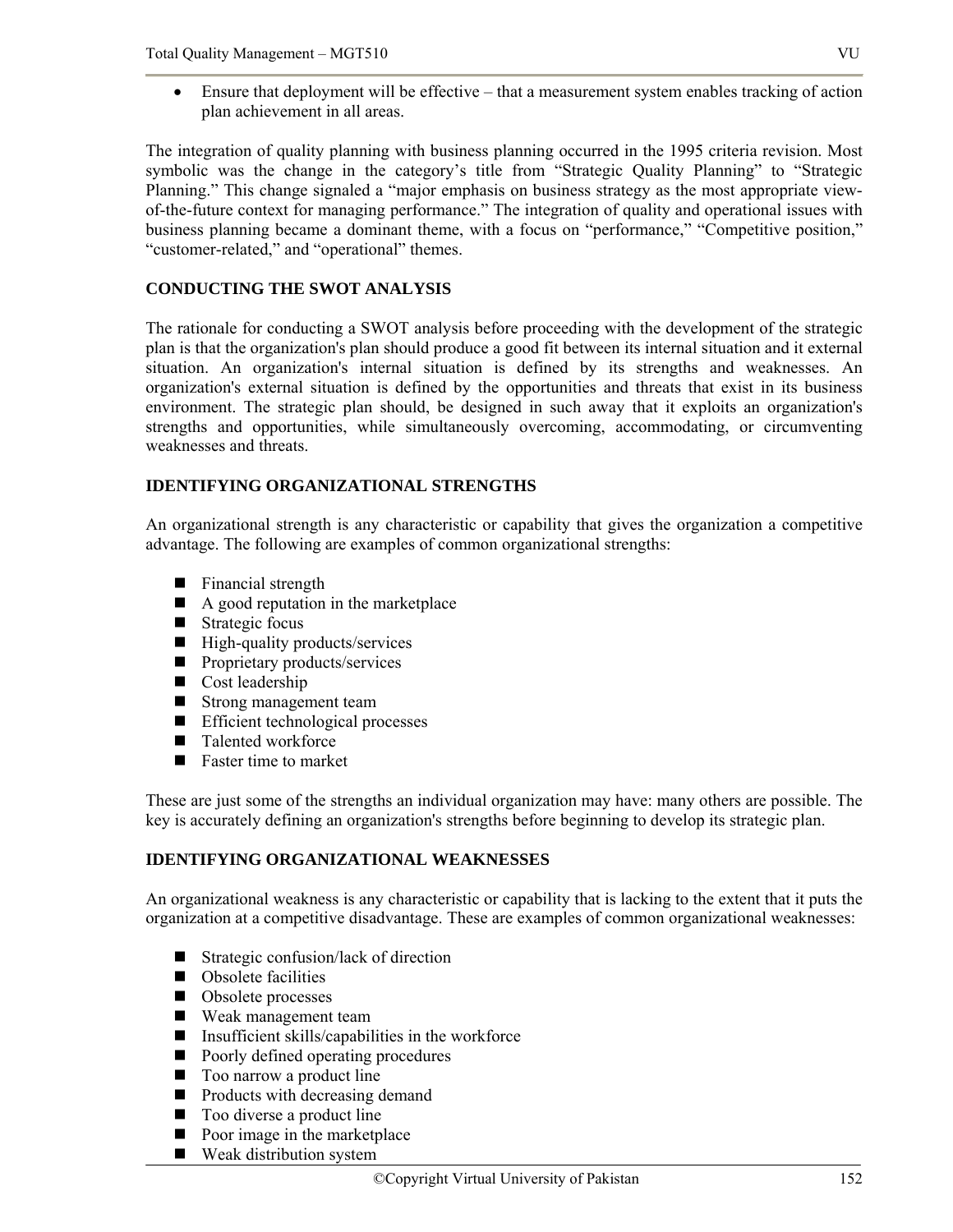- Weak financial position
- $\blacksquare$  High unit costs compared with those of competitors
- Poor quality in products/services

These are just a few of many weaknesses an organization may have. The main thing is to identify an organization's weaknesses accurately before undertaking the strategic planning process.

#### **IDENTIFYING EXTERNAL OPPORTUNITIES**

External opportunities are opportunities in the organization's business environment that represent potential avenues for growth and/or gaining a sustainable competitive advantage. The following are examples of external opportunities that organizations may have:

- Availability of new customers
- An expanding market for .existing or potential/planned products
- Ability to diversify into related products/services
- Removal of barriers that inhibit growth
- Failures of competitors
- $\blacksquare$  New on-line technologies that enhance productivity or quality

Of course, other external opportunities might be available to an organization besides these. You need to identify all such opportunities accurately before undertaking the strategic planning process.

## **IDENTIFYING EXTERNAL THREATS**

An external threat is a phenomenon in an organization's business environment that has the potential to put the organization at a competitive disadvantage. Such external threats might include the following:

- Entry of lower cost competitors
- $\blacksquare$  Entry of higher quality competitors
- $\blacksquare$  Increased sales of substitute products/services
- Significant slowdown in market growth
- Introduction of costly new regulatory requirements
- **Poor supplier relations**
- Changing tastes and habits of consumers
- Potentially damaging demographic changes

Many other external threats might confront an organization. Accurately identifying every potential external threat before you begin the strategic planning process is a must.

#### **DEVELOPING THE VISION**

An organization's guiding force, the dream of what it wants to become, and its reason for being should be apparent in its vision. A vision is like a beacon in the distance toward which the organization is always moving. Everything about the organization-its structure, policies, procedures, and allocation of resources-should support the realization of the vision. In an organization with a clear vision, it is relatively easy to stay appropriately focused. If a policy does not support the vision, why have it? If a procedure does not support the vision, why adopt it? If the expenditure does not support the vision, why make it? If a position or even a department doesn't support the vision, why keep it? An organization's vision must be established and articulated by executive management and understood by all employees. The first step in articulating an organizational vision is writing it down. This is called the vision statement.

## **DEVELOPING THE MISSION**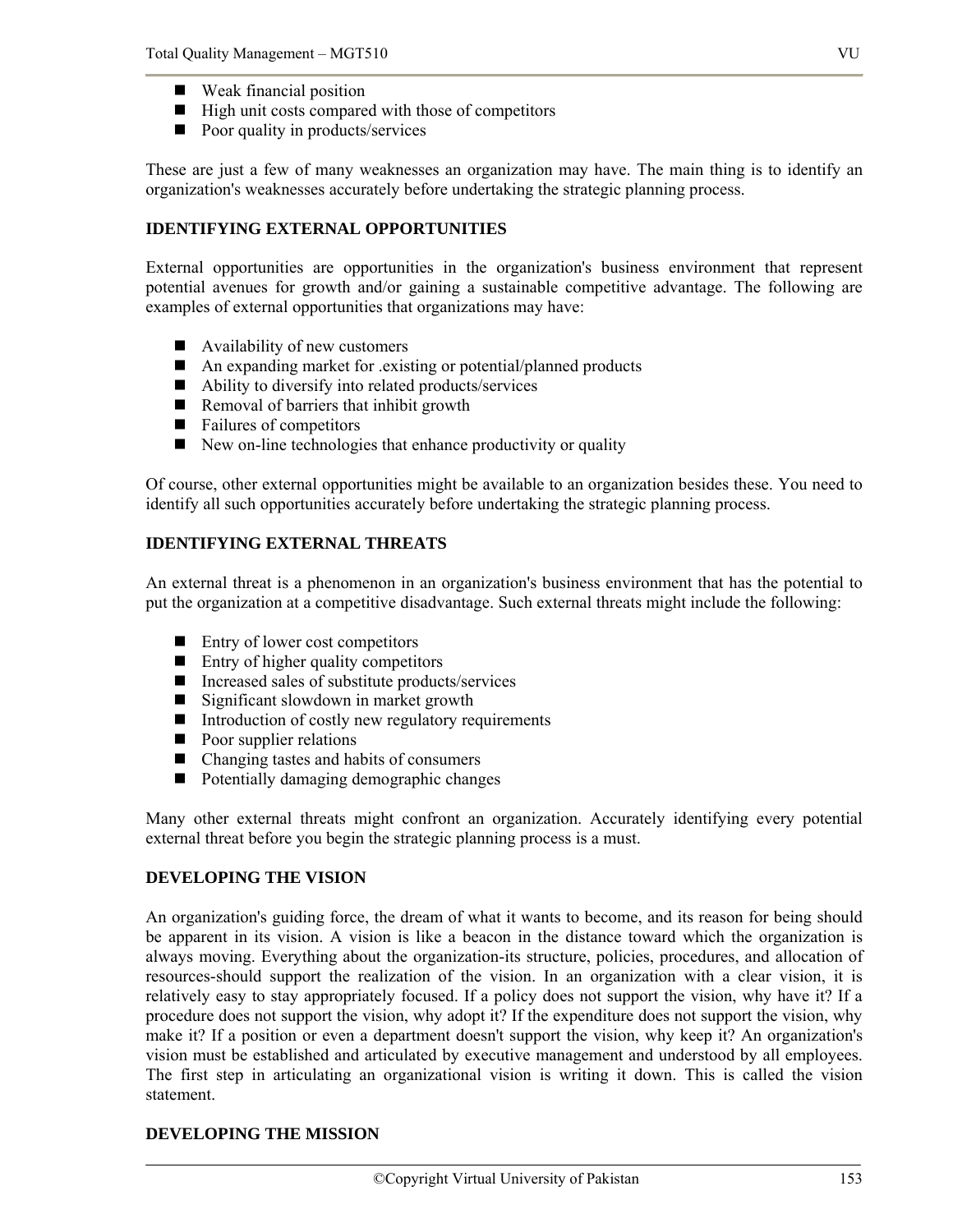We have just seen that the vision statement describes what an organization would like to be. It's a dream, but it's not "pie in the sky". The vision represents a dream that can come true. The mission takes the next step and describes who the organization is, what it does and where it is going. In developing the mission statement for any organization, one should apply the following rules of thumb:

- Describe what, and where of the organization, making sure the component describes the organization and its customers.
- Be brief, but comprehensive. Typically one paragraph should be sufficient to describe an organization's mission.
- Choose wording that is simple, easy to understand, and descriptive.
- Avoid how statements. How the mission will be accomplished is described in the "Strategies" section of the strategic plan.

## **DEVELOPING THE GUIDING PRINCIPLES**

An organization's guiding principles establish the framework within which it will pursue its mission. Each guiding principle encompasses an important organizational value. Together, all of the guiding principles represent the organization's value system—the foundation of its corporate culture.

## **DEVELOPING BROAD STRATEGIC OBJECTIVES**

Broad strategic objectives translate an organization's mission into measurable terms. They represent actual targets the organization aims at and will expend energy and resources trying to achieve. Broad objectives are more specific than the mission, but they are still broad. They still fall into the realm of what rather than how. The how aspects of strategic planning come in the next step: developing specific tactics, projects, and activities for accomplishing broad objectives.

#### **DEVELOPING SPECIFIC TACTICS (ACTION PLAN)**

The action plan consists of specific tactics that are well-defined, finite projects and activities undertaken for the purpose of achieving a specific desired outcome. They are undertaken for the purpose of accomplishing an organization's broad strategic objectives. Tactics have the following characteristics. They are SMART:

- $\blacksquare$  Are specific in nature
- Are measurable
- $\blacksquare$  Can be quantifiable
- $\Box$  Can be accomplished within a specified time frame
- Can be assigned to a specific individual or group
- $\blacksquare$  Are tied directly to a broad objective

## **REVOLUTIONARY THINKING IN STRATEGIC PLANNING**

Writing for the Harvard Business Review, Gary Hamel makes a case for revolutionary thinking as a business strategy; He describes three types of companies that can be found in any industry:

- *Rule makers* These are the companies that built the industry in question. IBM, Sears, and Coca-Cola are examples of rule makers.
- *Rule takers* These are the companies that follow the rules made by the industry leaders. J. C. Penney, Fujitsu, and U.S. Air exemplify rule takers.
- **Rule breakers** These are the maverick companies that break the rules, ignore precedent, and cast aside convention. IKEA, Charles Schwab, and Southwest Airlines are rule breakers.

Before beginning strategic planning, executives must decide which of these three types of companies they want. Rule makers adopt one type of vision, rule takers adopt another and rule breakers, yet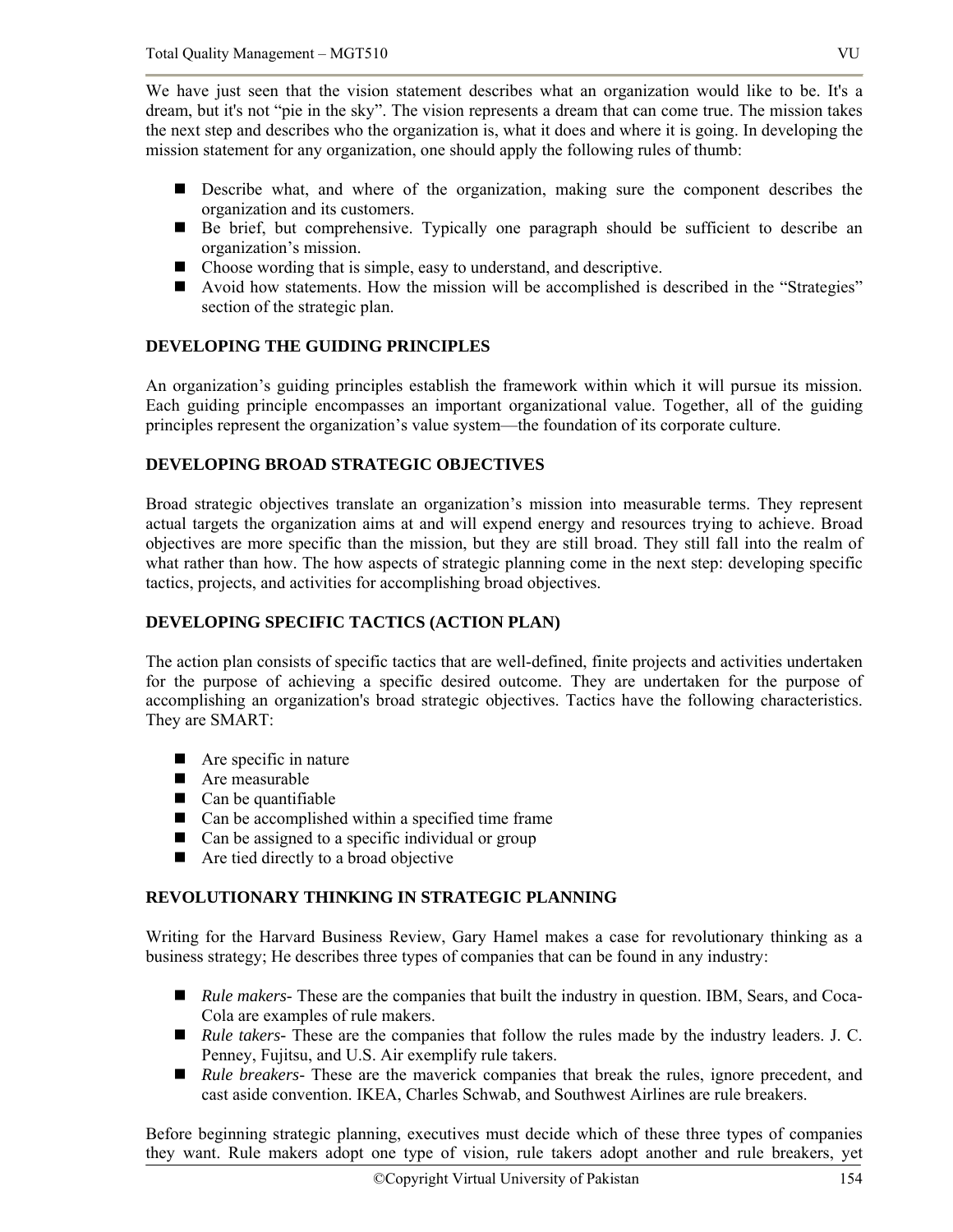another. Rule makers will adopt a vision in which they dominate and set the rules in a given market. Rule takers will adapt a vision in which they are industry leaders but perennially less than first-place finishers; their strategies will focus on continuous incremental improvement to work their way ever closer to the market leader. Rule breakers will adopt a vision that focuses on carving out a market niche that because of its characteristics may not be well served by the market leaders. Such companies will then seek to dominate their niche market.

## **The Strategic Management Process Re-Cap:**

Strategic planning helps leadership mold an organization's future and manage change by focusing on an ideal vision of what the organization should and could be 10 to 20 years in the future. In contrast, the term "long range planning" may mean only one year in the future or the next budget submission in many organizations. Strategic plans are developed at the highest level of an organization and deployed throughout.

The strategic management process consists of two parts: formulation and implementation. Strategy formulation consists of defining the mission of the organization – the concept of the business and the vision of where it is headed; setting objectives – translating the mission into specific performance objectives; and defining a strategy – determining specific actions to achieve the performance objectives.

Planning is good but implementation is difficult and requires various tools and skillets. Implementation focuses on executing the strategy effectively and efficiently, as well as on evaluating performance and making corrective adjustments when necessary.

## **Advanced Quality Management Tools:**

To create added value for the customer and for Prevention rather than Correction, Japanese developed the new tool set designed to address strategic issues in quality. These management planning tools are known as Advanced Quality Tools and are as follows:

- 1. Matrix Diagram
- 2. Relations Diagram
- 3. Affinity Diagram
- 4. Systematic or Tree Diagram
- 5. Matrix data Analysis
- 6. Arrow Diagrams
- 7. Process Decision Program Chart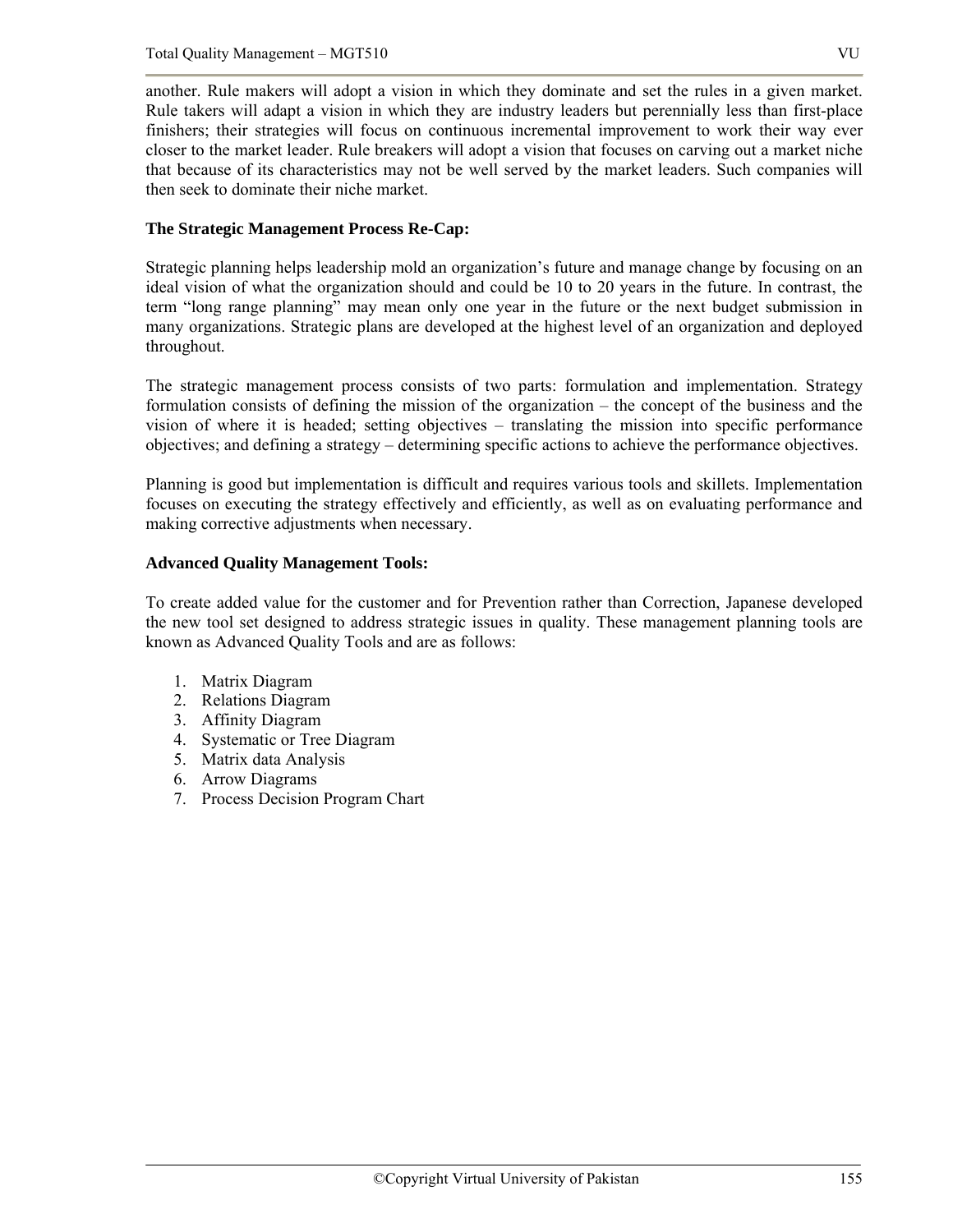## **Hoshin Kanri and Strategic Policy Deployment**

#### **Strategy Implementation:**

Top management requires a method to ensure that their plans and strategies are successfully executed (the term "deployed" is frequently used) within the organization. The Japanese deploy strategy through a process known as Hoshin Planning, or Policy Deployment. Hoshin means policy or policy deployment. Policy deployment is a systems approach to managing change in critical business processes. It emphasizes organization-wide planning and setting of priorities, providing resources to meet objectives, and measuring performance as a basis for improving performance. Policy deployment is essentially a TQ-based approach to executing a strategy. King describes it eloquently.

Imagine an organization that knows what customers will want five to ten years from now and exactly what they will do to meet and exceed all expectations. Imagine a planning system tat has integrated [Plan, Do, Check, Act] language and activity based on clear, long-term thinking, a realistic measurement system with a focus on process and results, identification of what's important, alignment of groups, decisions by people who have the necessary information, planning integrated with daily activity, good vertical communication, cross-functional communication, and everyone planning for himself or herself, and the buy-in that results. That is Hoshin Planning.

With policy deployment, top management is responsible for developing and communicating a vision, then building organization-wide commitment to its achievement. This vision is deployed through the development and execution of annual policy statements (plans). All levels of employees actively participate in generating a strategy and action plans to attain the vision.

At each level, progressively more detailed and concrete means to accomplish the annual plans are determined. The plans are hierarchical, cascading downward from top management's plans. There should be a clear link to common goals and activities throughout the organizational hierarchy. Policy deployment provides frequent evaluation and modification based on feedback from regularly scheduled audits of the process. Plans and actions are developed based on analysis of the root causes of a problem, rather than only on the symptoms. Planning has a high degree of detail, including the anticipation of possible problems during implementation. The emphasis is on the improvement of the process, as opposed to a results-only orientation.

An example of policy deployment is provided by very well known Japanese, Mr. Imai:

 To illustrate the need for policy deployment, let us consider the following case: The president of an airline company proclaims that he believes in safety and that his corporate goals are to make sure that safety is maintained throughout the company. This proclamation is prominently featured in the company's quarterly report and its advertising. Let us further suppose that the department managers also swear a firm belief in safety. The catering manager says he believes in safety. The pilots say they believe in safety. The flight crews say they believe in safety. Everyone in the company practices safety. True? Or might everyone simply be paying lip service to the idea of safety?

 On the other hand, if the president states that safety is company policy and works with his division managers to develop a plan for safety that defines responsibilities, everyone will have a very specific subject to discuss. Safety will become a real concern. For the manager in charge of catering services, safety might mean maintaining the quality of food to avoid customer dissatisfaction or illness.

**Lesson # 34**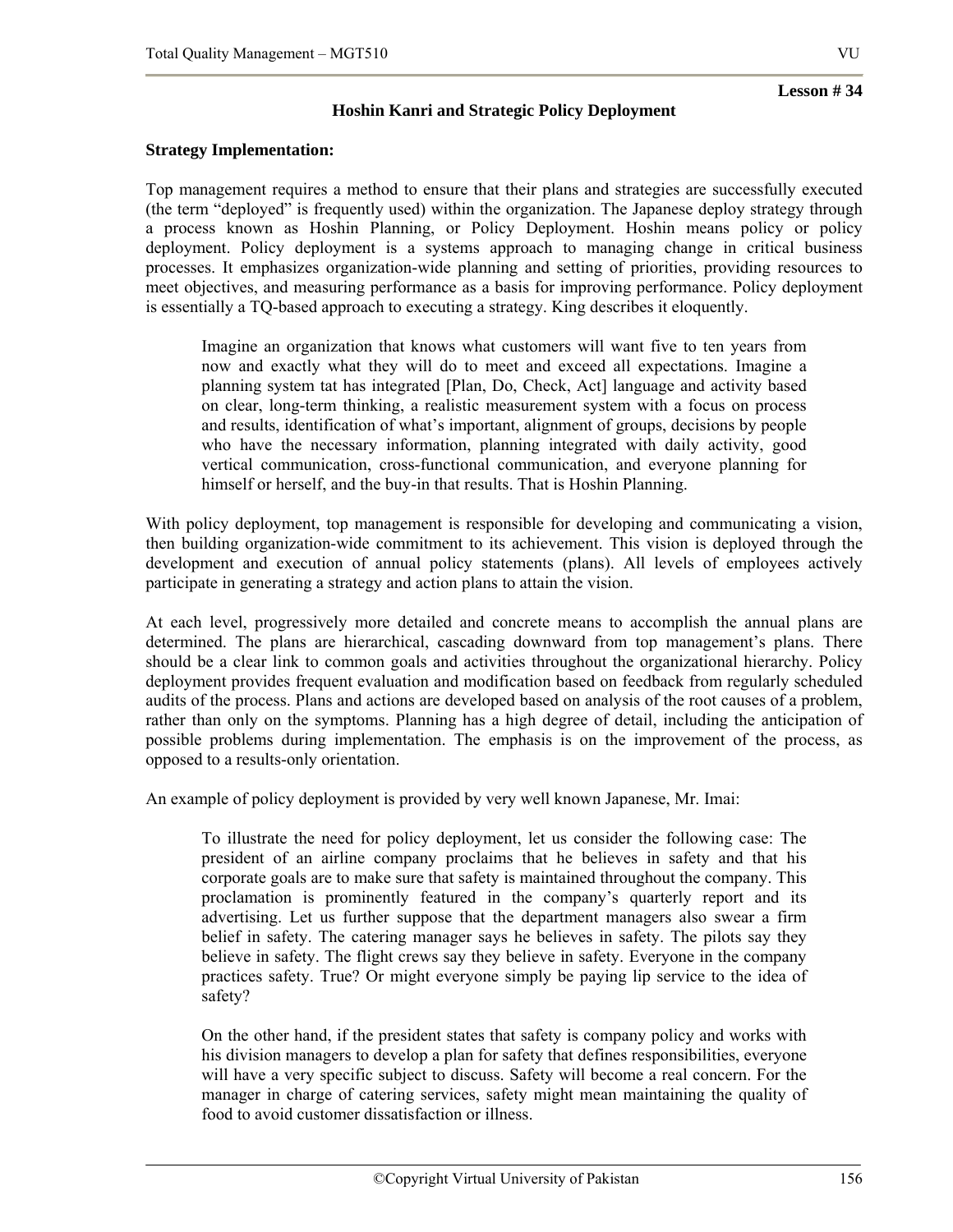In that case, how does he ensure that the food is of top quality? What sorts of control points and checkpoints does he establish? How does he ensure that there is no deterioration of food quality in flight? Who checks the temperature of the refrigerators or the condition of the oven while the plane is in the air?

 Only when safety is translated into specific actions with specific control and checkpoints established for each employee's jobs may safety be said to have been truly deployed as a policy. Policy deployment calls for everyone to interpret policy in light of their own responsibilities and for everyone to work out criteria to check their success in carrying out the policy.

Policy deployment starts with the senior managers of the company. The senior managers establish the vision and core objectives of the company. An example of an objective might be "to improve delivery," which supports the long-term vision of "to be the industry leader in customer satisfaction. "Middle" management negotiates with senior management regarding the goals that will achieve the objectives. Goals specify numerically the degree of change that is expected.

Strategies specify the means to achieve the goals. They include more specific actions to be taken. Middle managers are responsible for managing the resources to accomplish the goals. Middle management then negotiates with the implementation teams regarding the performance measures that are used to indicate progress toward accomplishing the strategies.

Measures are specific checkpoints to ensure the effectiveness of individual elements o the strategy. The implementation teams are empowered to manage the actions and schedule their activities. Senior management then uses a review process t understand both the progress of the implementation team sand the success of their planning system.

## **Roles in Implementing a Quality Strategy**

Senior management, middle management, and the workforce each have a critical role to play in the implementation process. Senior managers must ensure that their plans and strategies are successfully executed within the organization. Middle mangers provide the leadership by which the vision of senior management is translated into the operation of the organization. In the end, it is the workforce that delivers quality and must have not only empowerment, but also a true commitment to quality for TQ to succeed.

## **Senior Management**

Senior managers must ensure that the organization is focusing on the needs of the customer. They must promote the mission, vision, and values of the company throughout the organization. Senior managers must identify the critical processes that need attention and improvement and the resources and trade-offs that must be made to fund the TQ activity. They must review progress and remove barriers to implementation. Finally, they must improve the processes, in which they are involved (strategic planning, for example), both to improve the performance of the process and to demonstrate their ability to use quality tools for problem solving.

## **Middle Management**

Transforming middle managers into change agents requires a systematic process that dissolves traditional management boundaries and replaces them with an empowered and team-oriented state of accountability for organizational performance. This process involves the following:

1. Empowerment. Middle managers must be accountable for the performance of the organization in meeting objectives.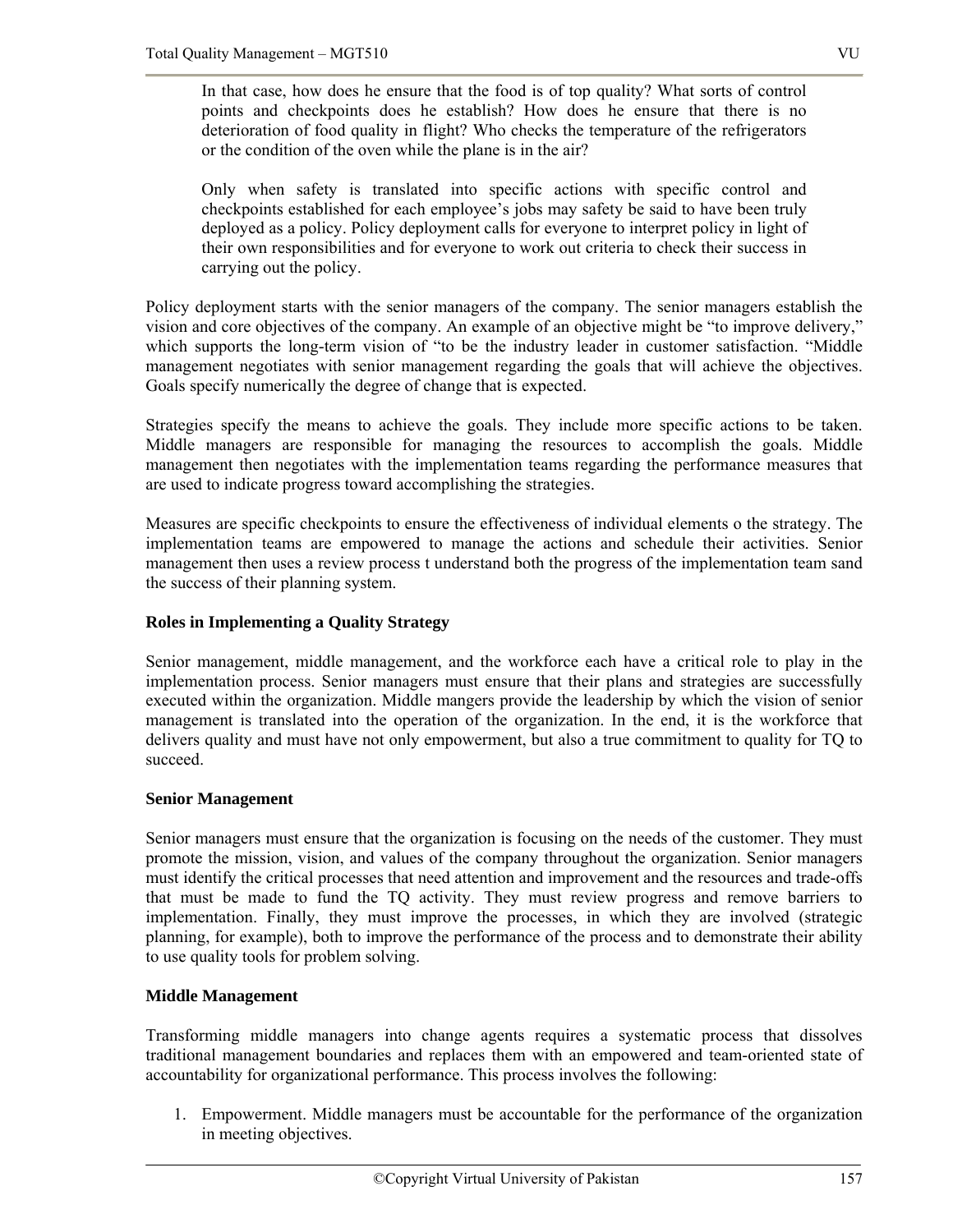- 3. New rules for playing the organizational game. Territorial wall must be broken, yielding a spirit of teamwork. One new approach is interlocking accountability, in which all managers are account able to one another for their performance. The second is team representation, in which each manager is responsible for accurately representation, in which each manager is responsible for accurately representing the ideas and decisions of the team to others outside the team.
- 4. Implementing a continuous improvement process. These projects should improve operational systems and process.
- 5. Developing and retaining peak performers. Middle managers must identify and develop future leaders of the organization.

## **The Workforce**

The workforce must develop ownership of the quality process. Ownership and empowerment gives employees the right to have a voice in deciding what needs to be done and how to do it. It is based on a belief that what is good for the organization is also good for the individual and vice versa.

Training, recognition, and better communication are key success factors for transferring ownership in the workforce. With increased ownership, however, come a flatter organization – and the elimination of some middle managers. Increased ownership also requires increased sharing of information with the workforce and a commitment to the workforce in good times and in bad. This might mean reducing stock dividends and executive bonuses before lying of the workforce during economic downturns.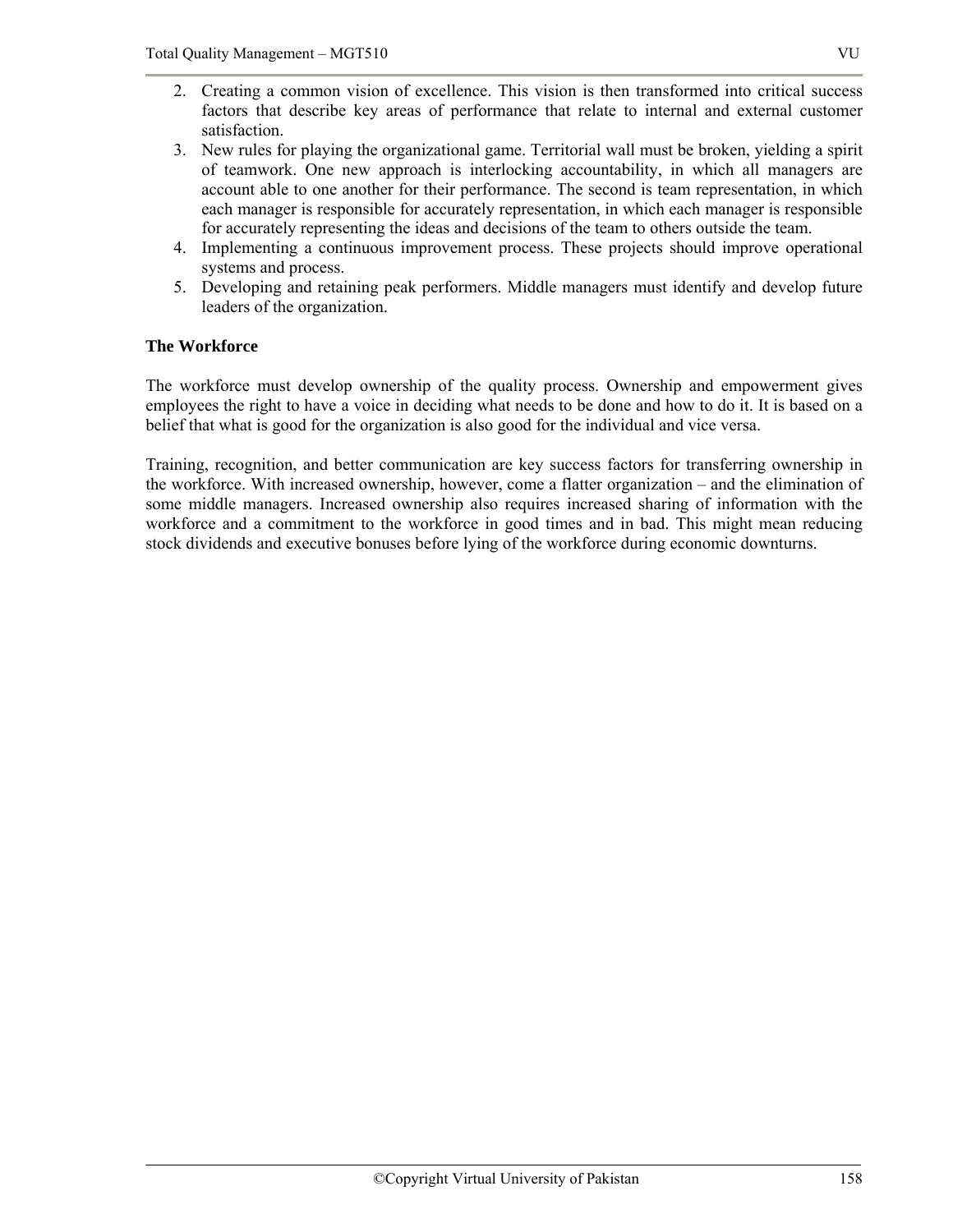## **Lesson # 35**

## **Quality Function Deployment (QFD) and other Tools for Implementation**

#### **Tools for Quality Planning:**

Customer's needs and expectations drive the planning process for products and the systems by which they are produced. Marketing plays a key role in identifying customer expectations. That is what is known Voice of Customer in QFD or WHAT in a simple Matrix Diagram. Once these are identifies, managers must translate them into specific products and service specifications that manufacturing and service delivery processes of the organizations (Voice of Process in QFD or HOW in Matrix Diagram) must meet. In some cases the product or service that customers receive is quite different from what they expect. It is management's responsibility to minimize such gaps. Firms use several tools and approaches to help them focus on their external and internal customers.

**Matrix Diagram:** These are spreadsheets that graphically display relationships between characteristics, functions, and tasks in such a way as to provide logical connecting points between each item. QFD is one of many matrix diagrams now used for planning and quality improvements.

**Relations Diagram:** Purpose of this tool is taken a central idea and map out logical or sequential links among related categories. Every idea can be logically linked with more than one idea at a time. It allows lateral rather than linear thinking.

**Affinity Diagram:** This is a technique for gathering and organizing a large number of ideas, opinions, and facts relating to a broad problem or subject area. It enables problem solvers to sift through large volumes of information efficiently and to identify natural patterns or grouping among information.

**Tree Diagram:** It maps out the paths and tasks that need to be accomplished to complete a specific project or to reach a specific goal.

**Arrows Diagram:** These have been used by construction planners for years in the form of CPM and PERT project planning techniques.

**Process Decision Program Chart:** This is a method for mapping out every conceivable event and contingency that can occur when moving from a problem statement to possible solutions. It is used to plan for each possible chain of events that could occur when a problem or goal is unfamiliar.

**House of Quality or Quality Function Deployment:** QFD is a methodology used to ensure that customer's requirements are met throughout the product design process and in the design and operation of production systems. QFD is both a philosophy and a set of planning and communication tools that focuses on customer requirements in coordinating the design, manufacturing, and marketing of goods. A major benefit of QFD is improved communication and teamwork among all constituencies in the production process---- marketing and design, design and manufacturing/production, and purchasing and suppliers. QFD allows companies to bring new products into the market sooner and to gain competitive advantage.

QFD is an overall concept that provides a mean of translating customer requirements into appropriate technical requirements for each stage of product development and production. Voice of Customer is collection of all satisfiers, delighters/exciters and dissatisfiers i.e. WHAT part of a matrix that customers want from a product.

Under QFD, all operations of a company or Voice of Processes are driven by the voice of customer, rather than by top management or design engineer's opinion. Technical features are the translation of the voice of customer into technical language. These are the HOW part in the matrix.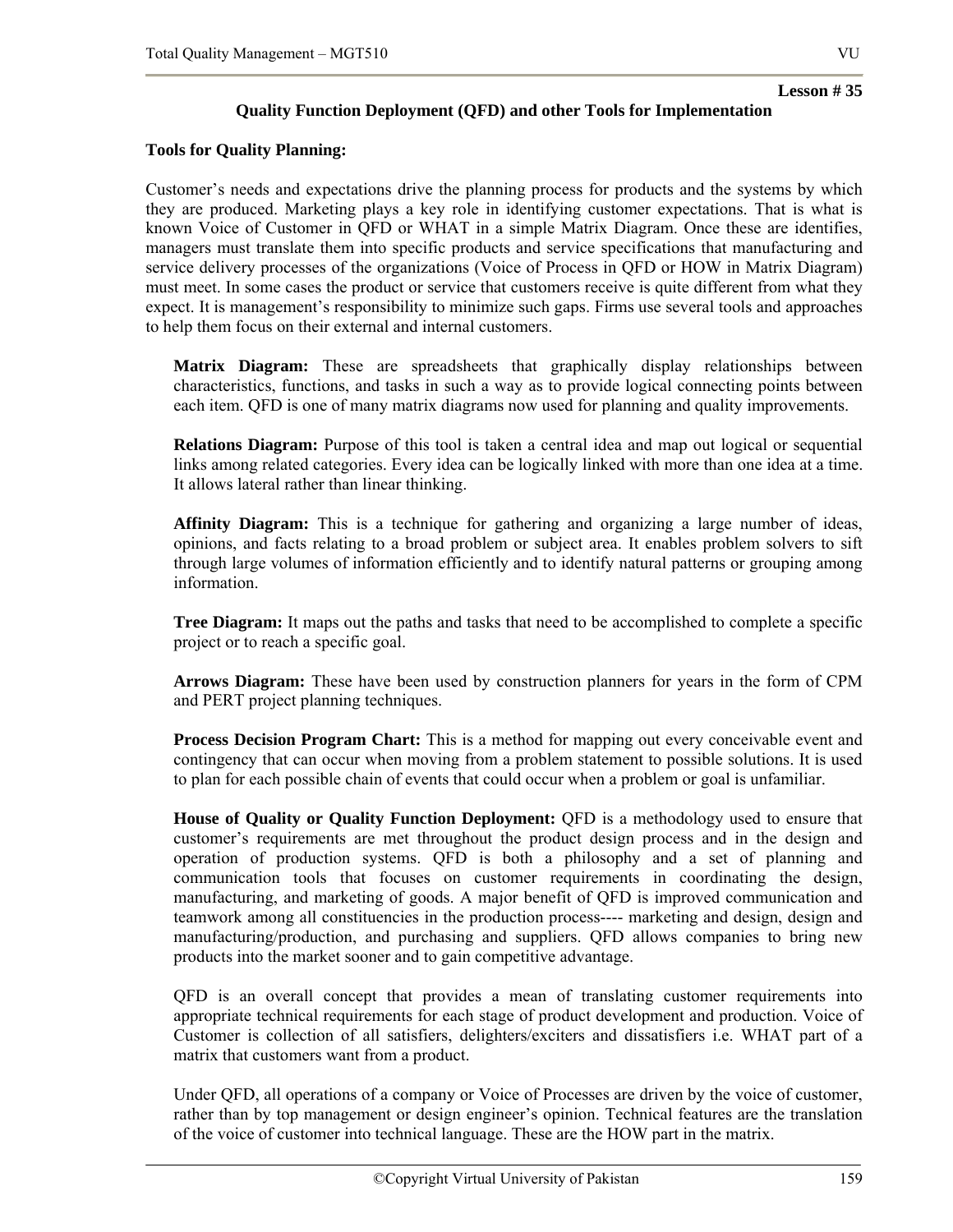A set of matrices is used to relate in every stage of production. The basic planning document is called the customer requirement planning matrix. Because of its structure, it is often called as the House of Quality. Building it requires WHAT/HOW or VOC/VOP relations:

- Identifying customer attributes
- Identifying technical features
- Relate attribute to technical features
- Evaluating the competing product design
- Evaluating technical features and the development of the targets
- Determine / Decide which feature to deploy in the production process
- Produce, market and collect data on customer satisfaction

Compare the VOC for a Burger with attributes of burger being tasty, healthy, visually appealing, and provide good value for money with VOP of company for Pricing of burger, its Size, and Fat/Lean value etc for final customer satisfaction and then deploy and deliver for a sustainable business of a fast food restaurant.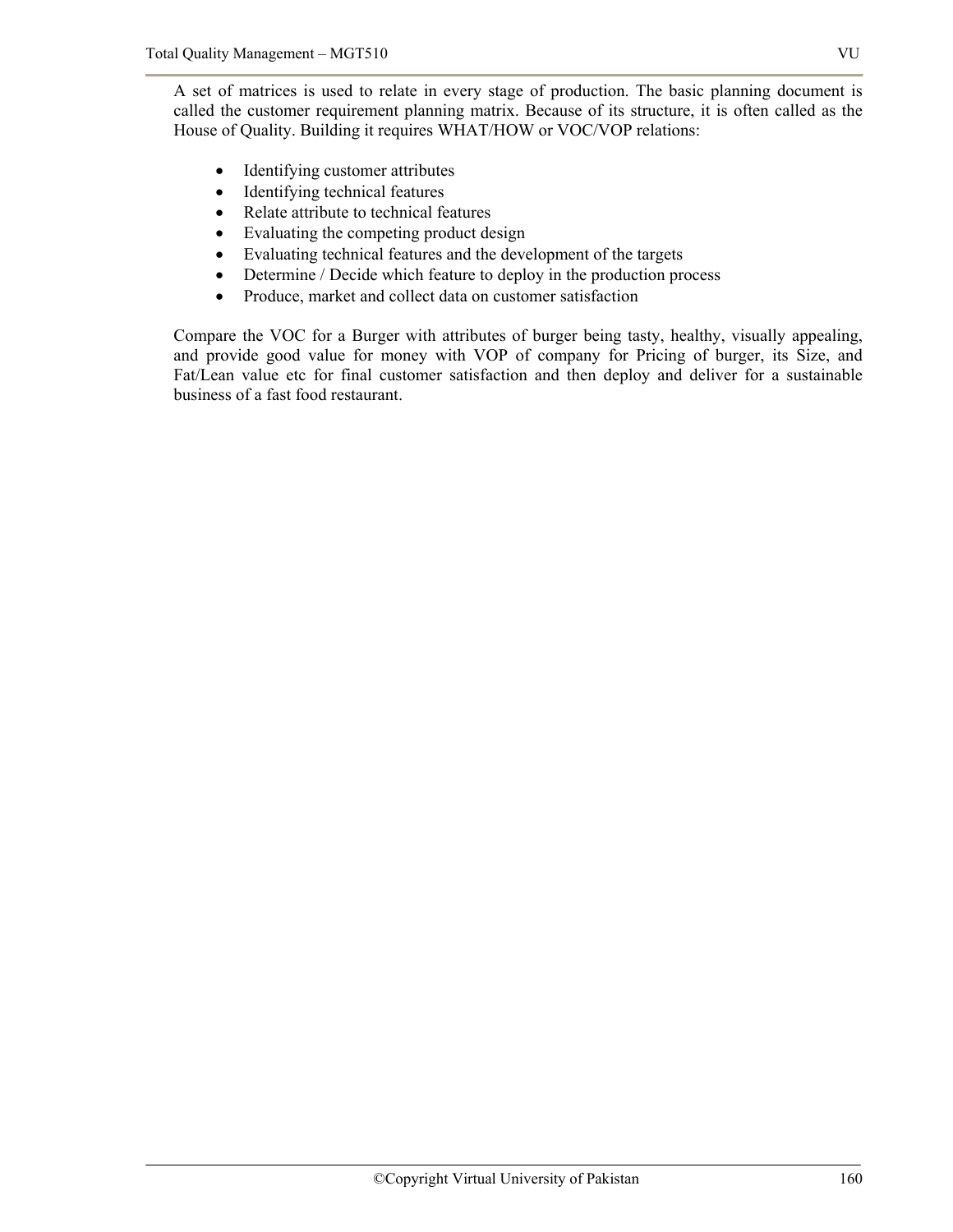### **Basic SQC Improvement Tools**

#### **Tools for Continuous Improvement:**

Many tools have been created or adapted from other disciplines (such as: operations research and industrial engineering) to facilitate the process of continuous improvement. Here we learn the most common ones used in quality improvement applications.

One of the basic tenets of total quality is management by facts. Management by facts requires that each decision, each solution to a problem, is based on relevant data and appropriate analysis. Problem solving and decision making are fundamental to total quality. On the one hand, good decisions will decrease the number of problems that occur. On the other hand, the workplace will never be completely problemfree.

Once we get beyond the very small business (in which the data are always resident in the few heads involved, anyway), most decision points and problems will have many impacting factors, and the problem's root cause or the best-course decision will remain obscure until valid data are studied and analyzed. Collecting and analyzing data can be difficult. The total quality tools use will assure better decision making, better solutions to problems, and even Improvement of productivity and products and services.

Writing about the use of statistical methods in Japan, Dr. Ishikawa said:

The so-called seven indispensable tools . . . that are being used by everyone: company presidents, company directors, middle management, foremen, and line workers. These tools are also used in a variety of [departments], not only in the manufacturing [department] but also in the [departments] of planning, design, marketing, purchasing, and technology." No matter where you fit into your organization today, you can use some or all of these tools to advantage, and they will serve you well for your future prospects.

#### **PROBLEM SOLVING FOR TOTAL QUALITY**

If you ask the typical manager to describe his or her biggest problem in today's work-place, the response will probably include one or more of the following:

- We spend all our time in meetings trying to resolve problems.
- We are constantly fighting problems, and that doesn't leave us time to do our real jobs, such as planning, leading, and so forth.
- As soon as we "put out one fire," another pops up.
- We've got more problems than we can handle, and it bogs us down.

The actual words may vary, but the message is the same. The workplace can be so burdened with problems that managers and others spend so much time trying to fix them that nothing gets done right. With problem solutions leading to process or products/service improvement:

- product or service quality improves
- costs decrease (through less waste and warranty action)
- customer satisfaction improves
- competitiveness improves, and
- the probability for success improves

**Lesson # 36**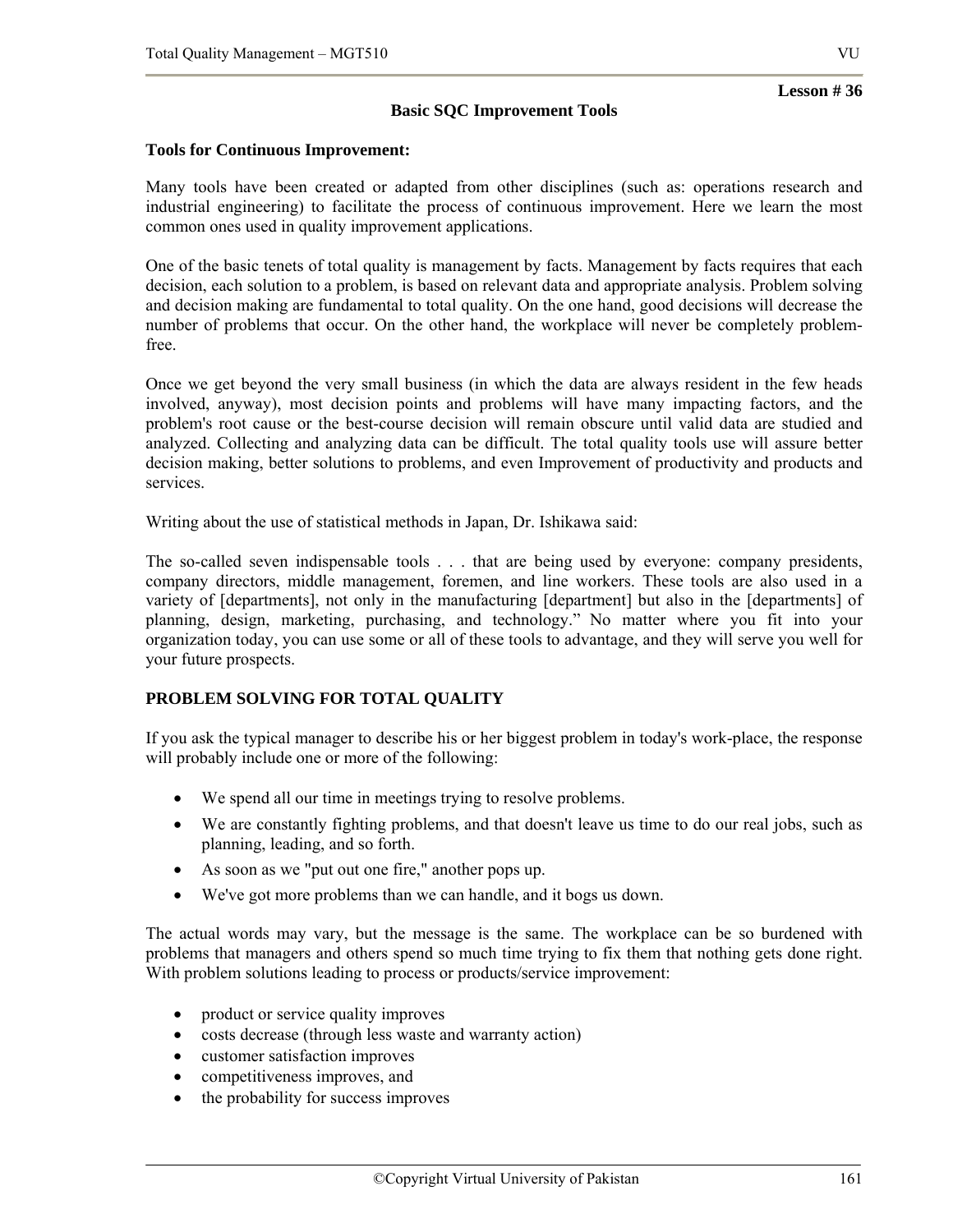Clearly all of these outcomes are desirable. And they are all achievable by applying the total quality principles to problem solving.

## **TOTAL QUALITY TOOLS DEFINED**

Carpenters use a kit of tools designed for very specific functions. Their hammers, for example, are used for the driving of nails, their saws for the cutting of wood. These and others enable a carpenter to build houses. They are physical tools. Total quality tools also enable today's employees, whether engineers, technologists, production workers, managers, or office staff, to do their jobs. Virtually no one can function in an organization that has embraced total quality without some or all of these tools.

Unlike those in the carpenter's kit, these are intellectual tools: they are not wood and steel to be used with muscle; they are tools for collecting and displaying information in ways to help the human brain grasp thoughts and ideas. When thoughts and ideas are applied to physical processes, the processes yield better results. When applied to problem solving or decision making, better solutions and decisions are developed.

The seven tools discussed below represent those generally accepted as the basic total quality tools. A case can be made that just-in-time, statistical process control, and quality function deployment are total quality tools. But these are more than tools: they are complete systems under the total quality umbrella. A tool, like a hammer, exists to help do a job. If the job includes continuous improvement, problem solving, or decision making, then these seven tools fit the definition. Each of these tools is some form of chart for the collection and display of specific kinds of data. Through the collection and display facility, the data become useful information-information that can be used to solve problems, enhance decision making, keep track of work being done, even predict future performance and problems. The beauty of the charts is that they organize data so that we can immediately comprehend the message. This would be all but impossible without the charts, given the mountains of data flooding today's workplace.

## **Tools for Data Collection and Analysis**

Seven simple statistically based tools are used extensively to gather and analyze data. Unlike the seven advanced management and planning tools, these tools are visual in nature and simple enough for anyone to understand.

These seven basic tools of quality are:

- 1. Flow-charts,
- 2. Check sheets,
- 3. Histograms,
- 4. Pareto diagrams,
- 5. Cause-and-Effect diagrams,
- 6. Scatter diagrams, and
- 7. Control charts

Historically, these tools preceded the seven management and planning tools and often are called the "seven QC (Quality Control) tools." The seven management and planning tools have been referred to as the "new advanced seven."

## **Flowcharts:**

A flowchart is a picture of a process that shows the sequence of steps performed. Flowcharts are best developed by the people involved in the process–employees, supervisors, managers, and customers. A facilitator often is used to provide objectivity, to ask the right questions, and to resolve conflicts. The facilitator can guide the discussion through questions such as "What happens next?" "Who makes the decision at this point?" and "what operation is performed here?"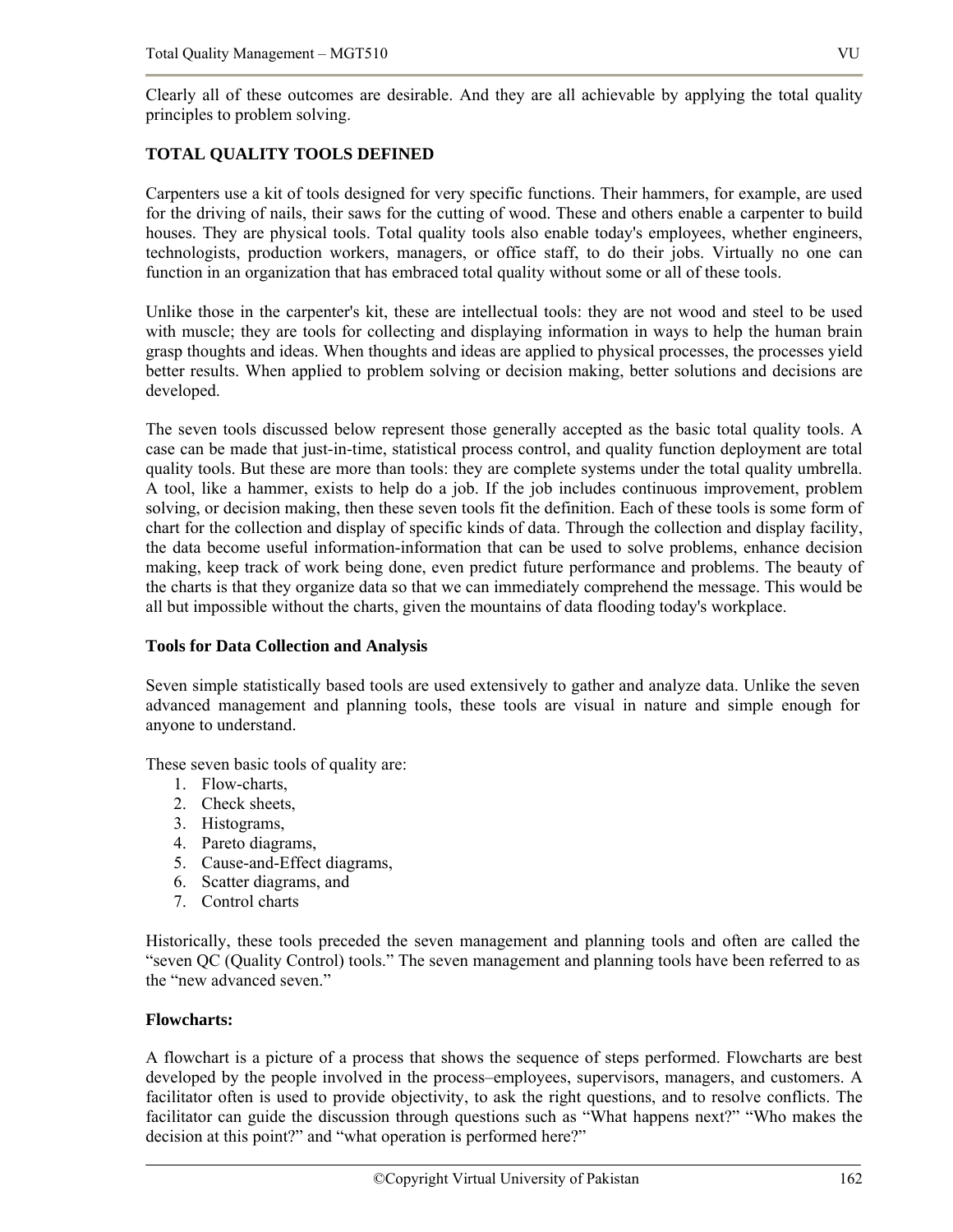



Flowcharts help the people involved in the process to understand it better. For example, employees realize how they fit into a process–that is, who their suppliers and customers are. By helping to develop a flowchart, workers begin to feel a sense of ownership in the process and become more willing to work on improving it. Using flowcharts to train employees on standard procedures leads to more consistent performance.

Once a flowchart is constructed, it can be used to identify quality problems as well as areas for improvement. Questions such as: "How does this operation affect the customer?" "Can we improve or element this operation?" or "Should we control a critical quality characteristic at this point?" help to identify such opportunities. Flowcharts help people to visualize simple but important changes that could be made in a process.

#### **Check Sheets**

These tools aid in data collection. When designing a process to collect data, one must first ask basic questions such as:

- What question are we trying to answer?
- What type of data will we need to answer the question?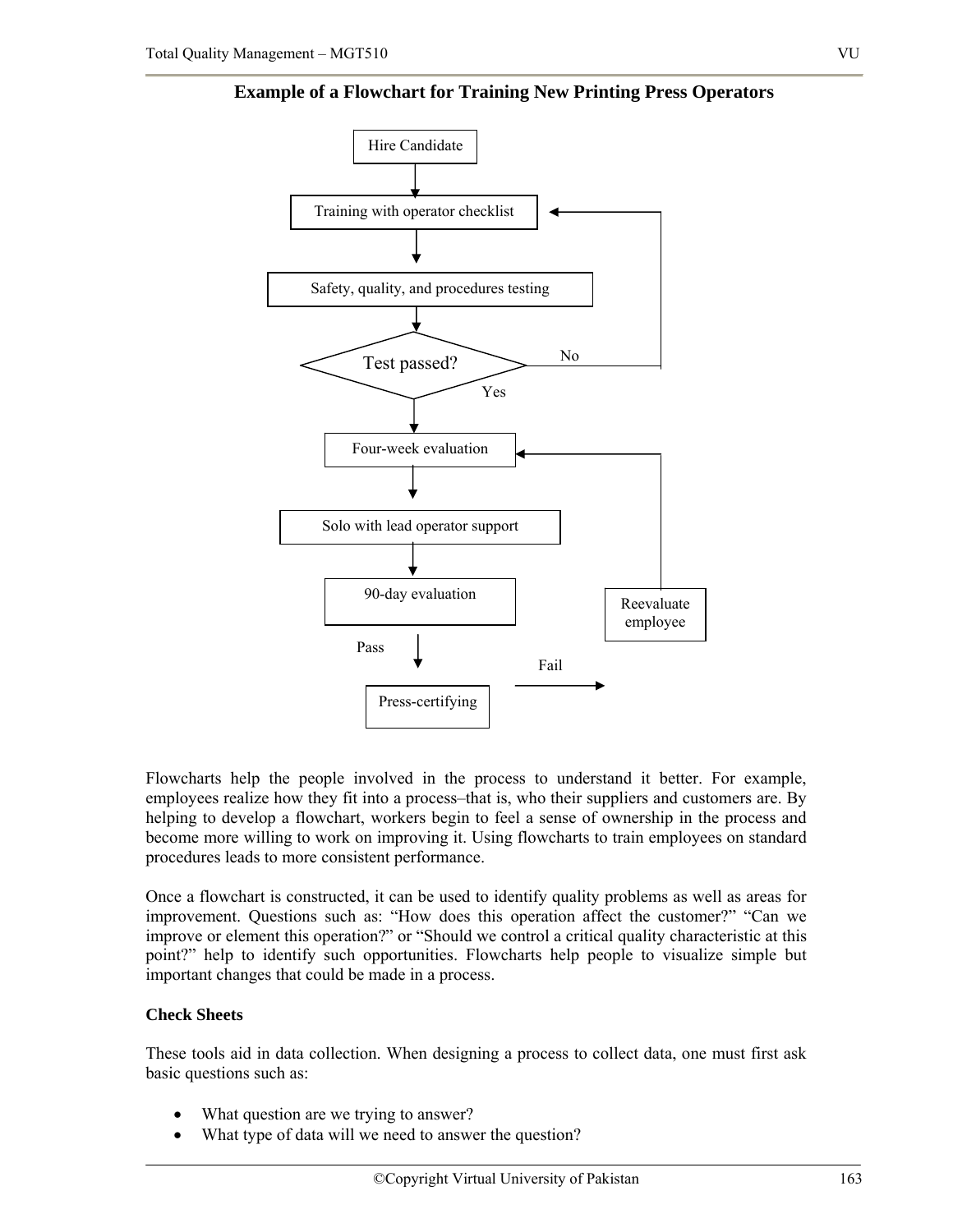- Where can we find the data?
- Who can provide the data?
- How can we collect the data with minimum effort and minimum chance of error?

Check sheets are data collection forms that facilitate the interpretation of data. Quality-related data are of two general types–attribute and variable. Attribute data are obtained by counting or from some type of visual inspection: the number of invoices that contain errors, the number of parts that conform to specifications, and the number of surface defects on an automobile panel, for example. Variable data are collected by numerical measurement on a continuous scale. Dimensional characteristics such as distance, weight, volume, and time are common examples. Figure below is an example of an Attribute data check sheet, and second Figure below shows a Variable data check sheet.

#### **Example of a Check Sheet for Attribute Data: Airline Complaints**

| $\mathbf{Type}$          | Week 1 | Week 2 | Week 3 | Week 4 |
|--------------------------|--------|--------|--------|--------|
| Lost baggage             |        |        |        |        |
| <b>Baggage delay</b>     |        |        |        |        |
| <b>Missed connection</b> |        |        |        |        |
| Poor cabin service       |        |        |        |        |
| <b>Ticketing error</b>   |        |        |        |        |





**Time to process loan request (days)**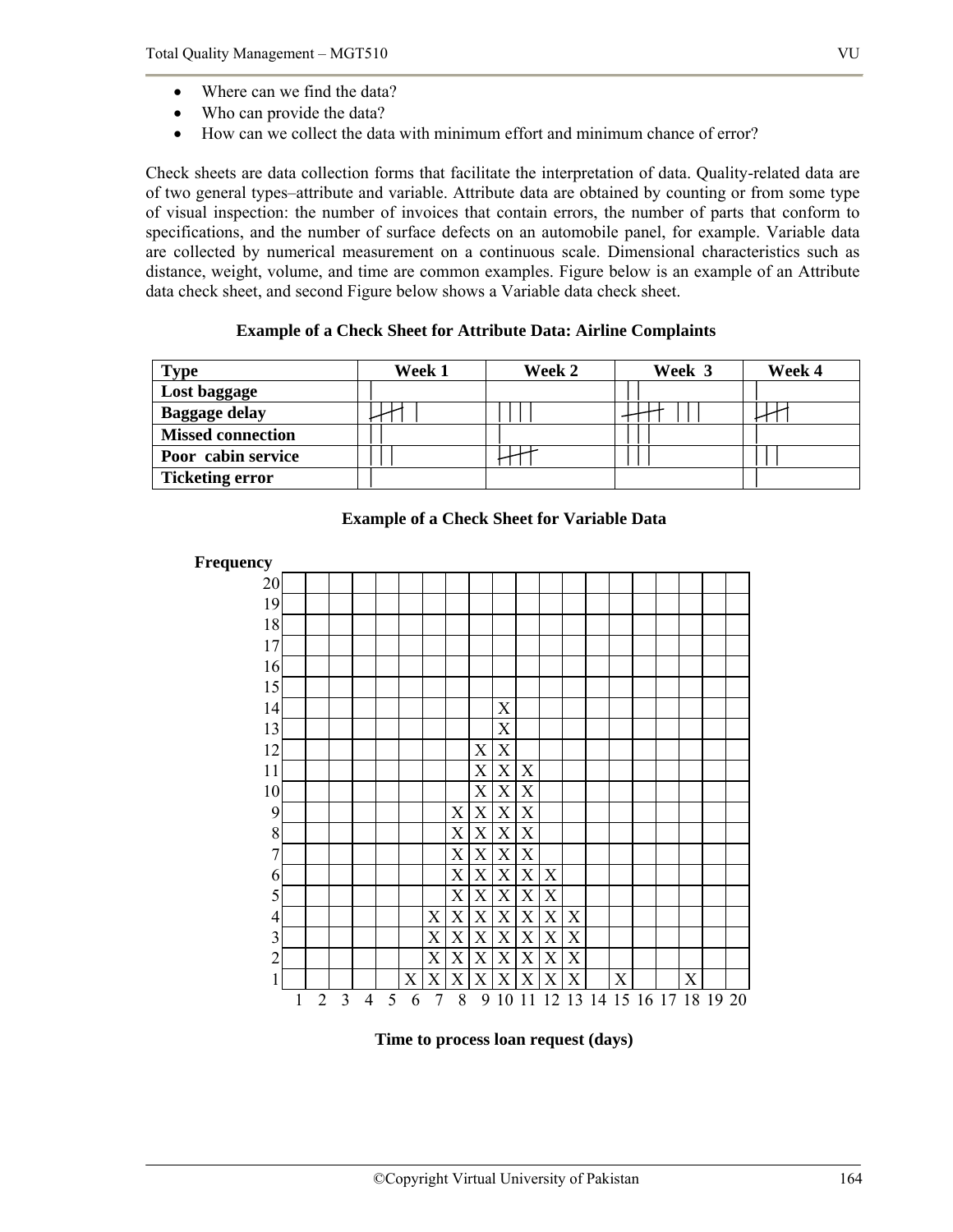The Pareto chart is a very useful tool wherever one needs to separate the important from the trivial. The chart, first promoted by Dr. Joseph Juran, is named after Italian economist/sociologist Vilfredo Pareto (1848-1923). He had the insight to recognize that in the real world a minority of causes lead to the majority of problems. This is known as the Pareto principle. Pick a category, and the Pareto principle will usually hold. For example, in a factory you will find that of all the kinds of problems you can name, only about 20% of them will produce 80% of the product defects: 80% of the cost associated with the defects will be assignable to only about 20% of the total number of defect types occurring. Examining the elements of this cost will reveal that once again 80% of the total defect costs will spring from only about 20% of the cost elements. Charts have shown that approximately 20% of the pros on the tennis tour reap 80% of the prize money and that 80% of the money supporting churches in the United States comes from 20% of the church membership.

Pareto analysis is a technique for prioritizing types or sources of problems. Pareto analysis separates the "vital few" from the "trivial many" and provides help in selecting directions for improvement. The Pareto chart below labels a company's customers A. B. C, D, E. and All Others. The bars represent the percentage of the company's sales going to the respective customers. Seventy-five percent of this company's sales are the result of just two customers. If one adds customer C, 90% of its sales are accounted for, all the other customers' together account for only 10% of the company's sales. Bear in mind that "Other" may include a very large number of small customers. Which customers are the ones who should be kept happy? Obviously, A, B, and perhaps C are the most critical.

This would suggest that customers A, B, and Care the company's core market and all the other customers represent a marginal business. Decisions on where to allocate resources should be made accordingly.



#### **Pareto Chart: Percentage of Total Sales by Customer**

It is often used to analyze the attribute data collected in check sheets. In a Pareto distribution the characteristics are ordered from largest frequency to smallest. For example, if the airline attribute data in check sheet above is placed in order of decreasing frequency, the result below is shown as a Pareto in descending order to focus on vital few is:

- 1. Baggage delay
- 2. Poor Cabin service
- 3. Missed connection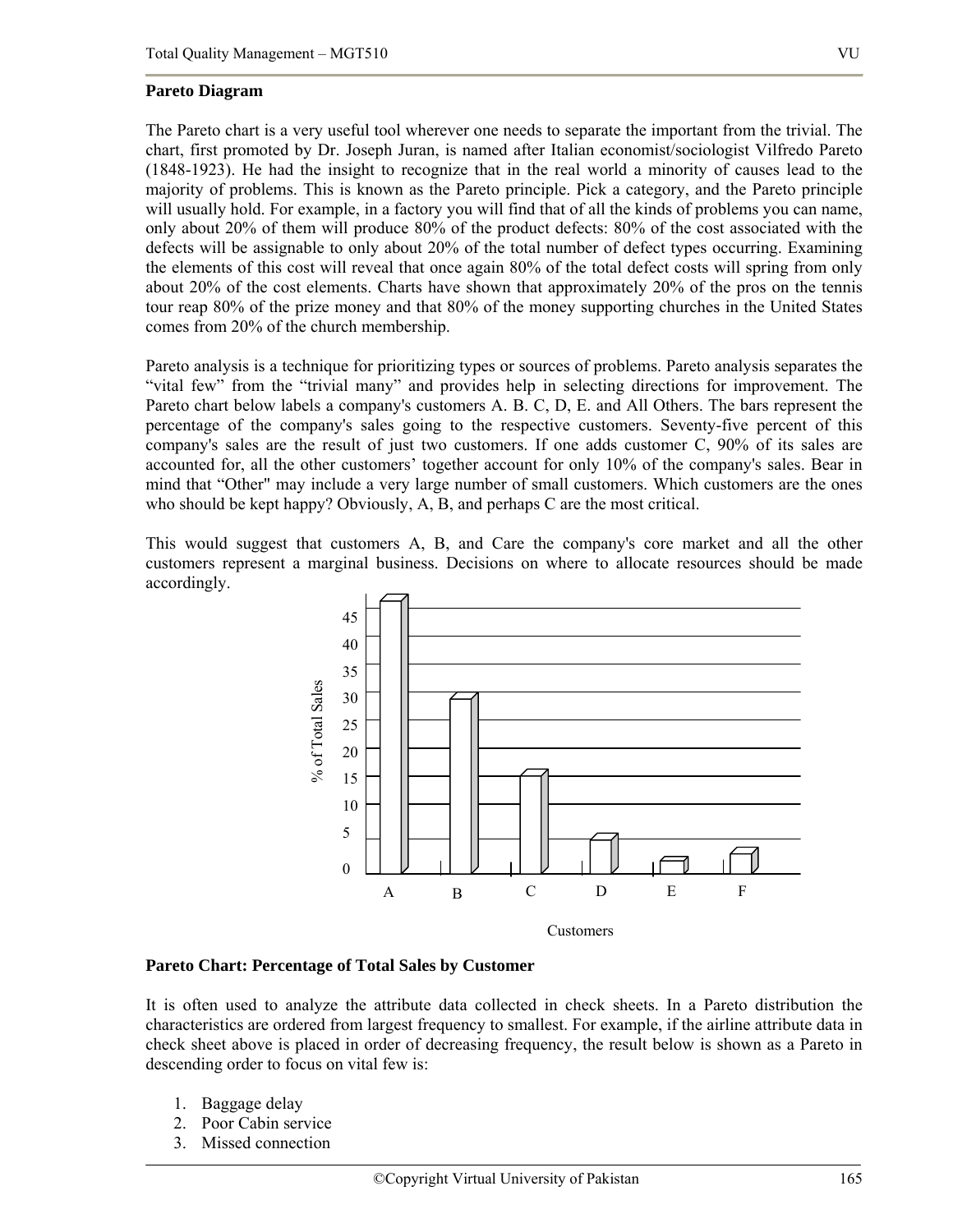- 4. Lost baggage
- 5. Ticketing error

A Pareto diagram is a histogram of these data, as shown in above Figure. A cumulative frequency curve is usually drawn on the histogram, as shown above. Such pictures clearly show the relative magnitude of defects and can be used to identify the most promising opportunities for improvement (the few faults which causing 80% of problems.) They can also show the results of improvement projects over time by drawing Pareto after every project is complete.

#### **Example of a Pareto Diagram**

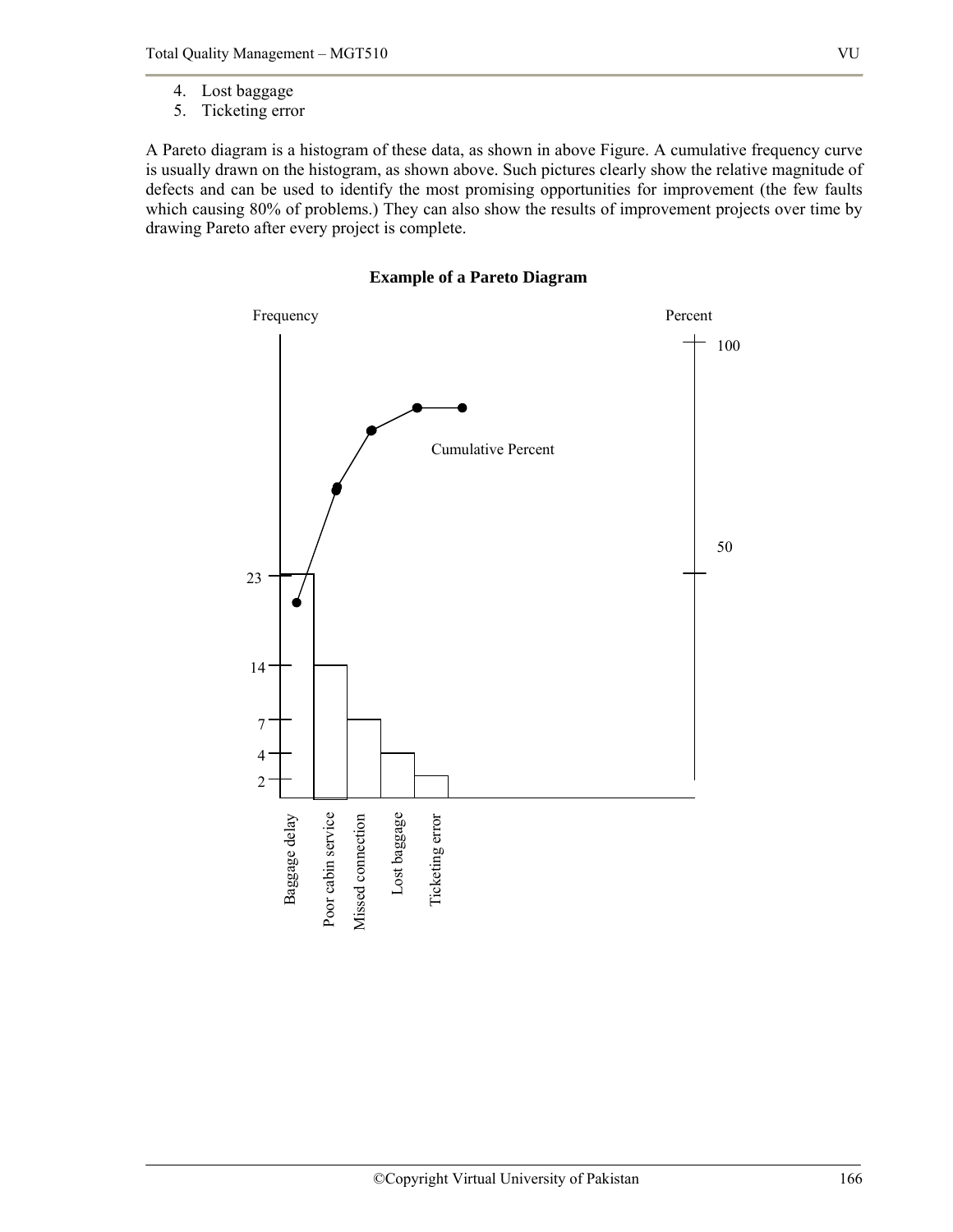## **Lesson # 37**

### **How Quality is implemented? A dialogue with a Quality Manager**

After listening to the discussion on quality in Pakistan, we are happy that Pakistani managers are as concerned about quality in their companies as any country in the world. The globe is approachable by every customer now and we need to understand that a competitor can emerge from any where in the world over night.

Post WTO and internet based economy era put a lot of pressure on mangers to deal with customers of 21<sup>st</sup> century, who are more aware and are more demanding and want innovation their products or services and also at lower price.

In other words, decreasing price should not lower the quality of offerings otherwise company may loose their market to another local or multi-national supplier. One has to understand the demands of their market and deliver them at a price which is acceptable to them with no sacrifice on quality, speed and attributes.

This requires from future managers of Pakistan to be more innovative, more effective, more intelligent, more enterprising and confident to face the globe with excellent leadership qualities. This is what the message and the moral of the dialogue is from Mr. Abdul Hakim Chishti, (Chartered Accountant and Quality Manager).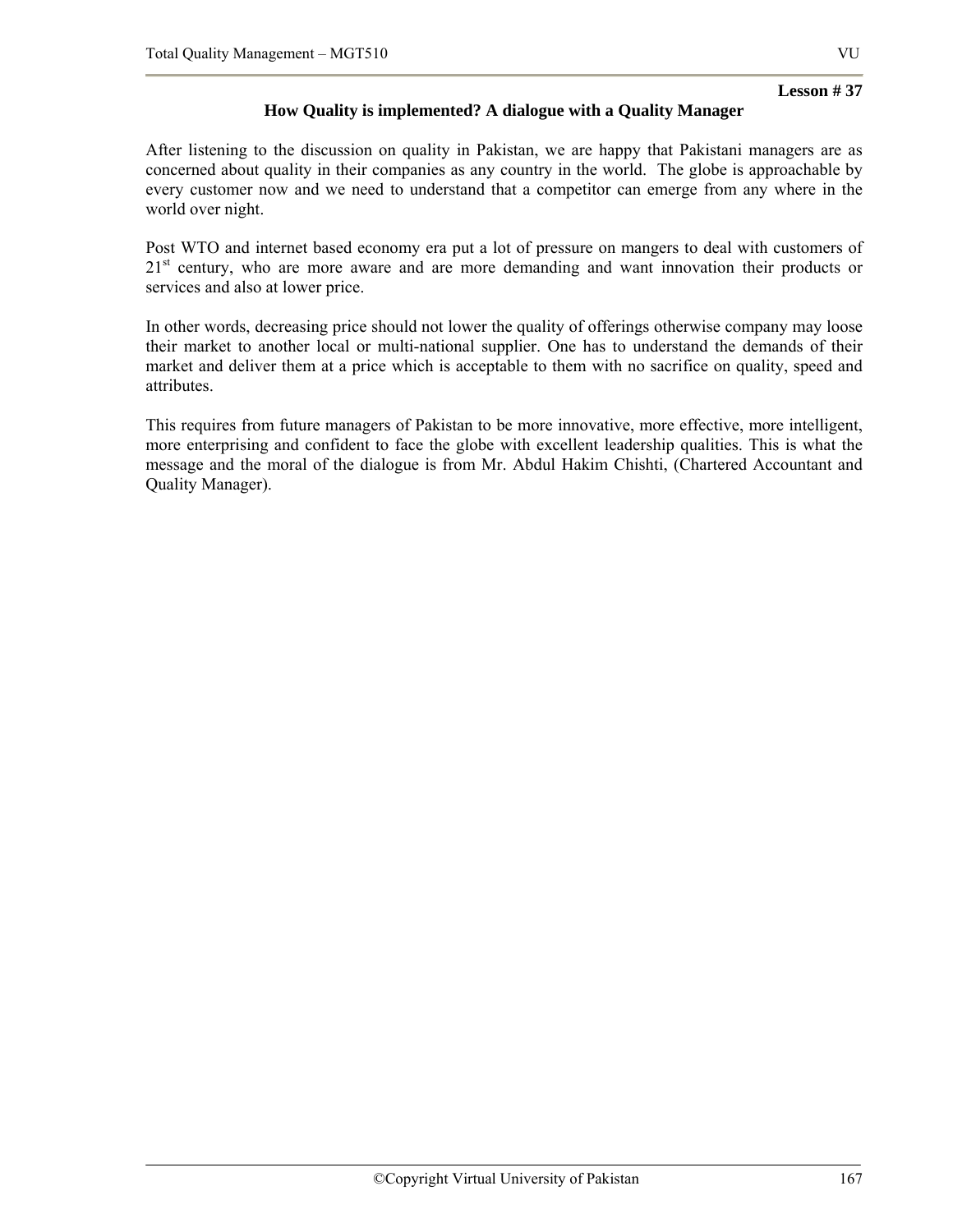#### **Cause and Effect Diagram and other Tools of Quality**

#### **Histograms**

**Frequency** 

20 19 18

Variation in a process always exists and generally displays a pattern that can be captured in a histogram. A histogram is a graphical representation of the variation in a set of data. It shows the frequency or number of observations of a particular value or within a specified group.

Histograms provide clues about the characteristics of the population from which a sample is taken. Using a histogram, the shape of the distribution can be seen clearly, and inferences can be made about the population. Patterns can be seen that would be difficult to see in an ordinary table of numbers. The check sheet below was designed to provide the visual appeal of a histogram as the data are tallied. It is easy to see how the output of the process varies and what proportion of output falls outside of any specification limits.

#### **Example of a Check Sheet for Variable Data**

17 16 15 14 X 13 X  $|12|$  | | | | | |  $|X|X|$ 11 X X X 10 X X X 9 X X X X 8 X X X X 7 | | | | |  $|X|X|X$ 6 X X X X X 5 X X X X X  $4$  | | | | |  $|X|X|X|X|X|X|X|$  $3$  | | | | | |  $|X|X|X|X|X|X|X|$ 2 | | | |  $|X|X|X|X|X|X|X|X|$ 

**Time to process loan request (days)** 

1 2 3 4 5 6 7 8 9 10 11 12 13 14 15 16 17 18 19 20

1 X X X X X X X X X X

## **Cause-and-Effect Diagrams**

The most useful tool for identifying the causes of problems is a cause-and-effect diagram, also known as a fishbone or Ishikawa diagram, named after the Japanese quality expert who popularized the concept. A cause-and-effect diagram is simply a graphical representation of an outline that presents a chain of causes and effects. A team typically uses a cause-and-effect diagram to identify and isolate causes of a problem. The technique was developed by the late Dr. Kaoru Ishikawa, a noted Japanese quality expert.

An example is shown in figure below. At the end of the horizontal line is the problem to be addressed. Each branch pointing into the main stem represents a possible cause. Branches printing to the causes are

$$
Lesson # 38
$$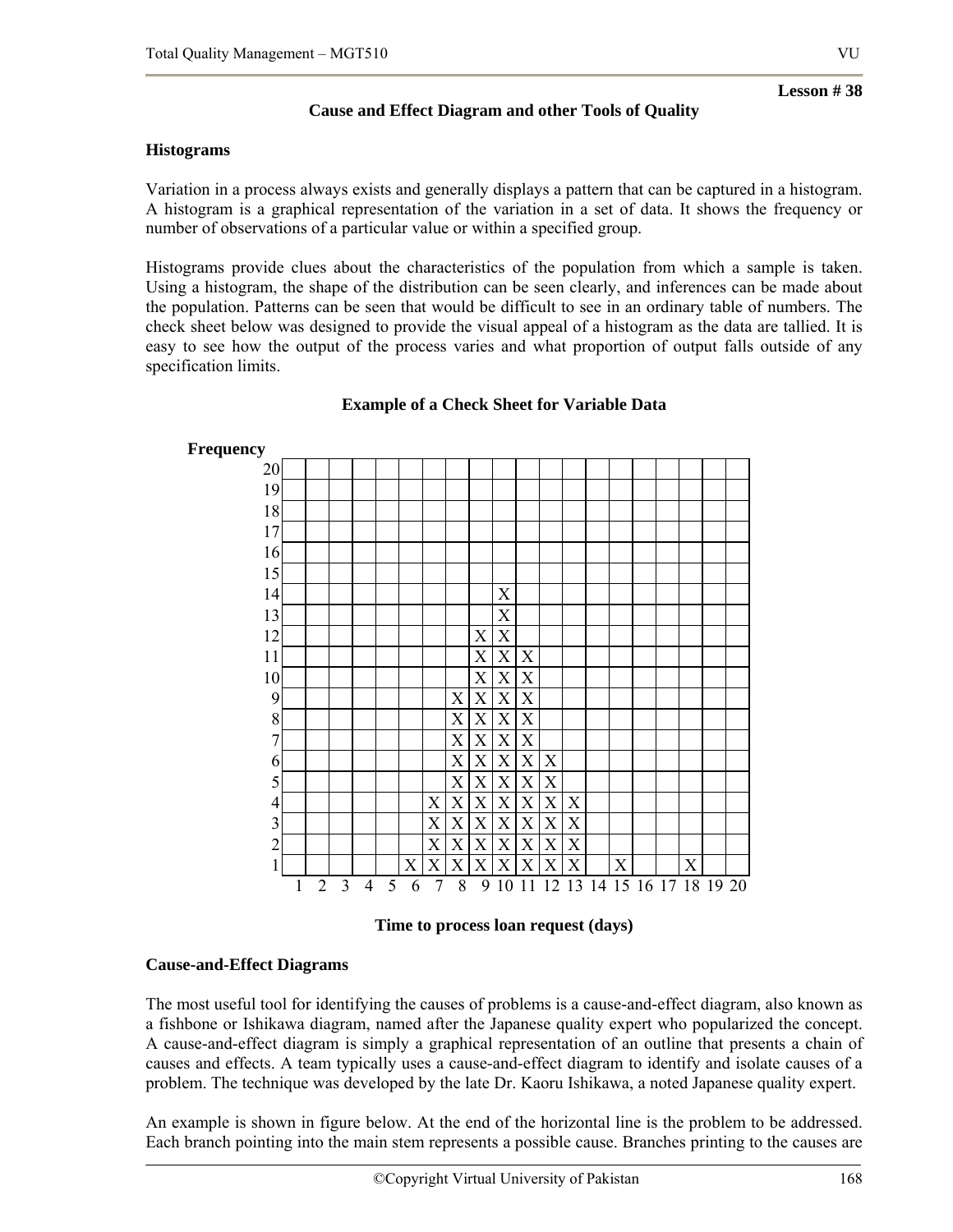contributors to these causes. The diagram is sued to identity the most likely causes of a problem so that further data collection and analysis can be carried out.

## **IDENTIFYING CAUSES**

Identifying causes is a critical step in the process. It involves the pairing off of causes and effects. Effects are the problems that have already been identified. Say that one such problem has been targeted for solving. A fishbone diagram has six spines and represents the six major groupings of causes: manpower (personnel), method, materials, machines (equipment), measurement, and environment.



#### **Sample Cause-and-Effect Diagram**

All causes of work-place problems fall into one of these major groupings, using the diagram, team members' brainstorm causes under each grouping. For example, under the machine grouping, a cause might be insufficient maintenance. Under the manpower grouping, a cause might be insufficient training.

#### **A Cause-and-Effect Diagram**



Cause-and-effect diagrams are usually constructed in a brainstorming setting so that everyone can contribute their ideas. Usually, small groups drawn from operations or management work with an experienced facilitator. The facilitator guides the discussion to focus attention on the problem and its causes, on facts, not opinions. This method requires significant interaction among group members. The facilitator must listen carefully to the participants and capture the important ideas.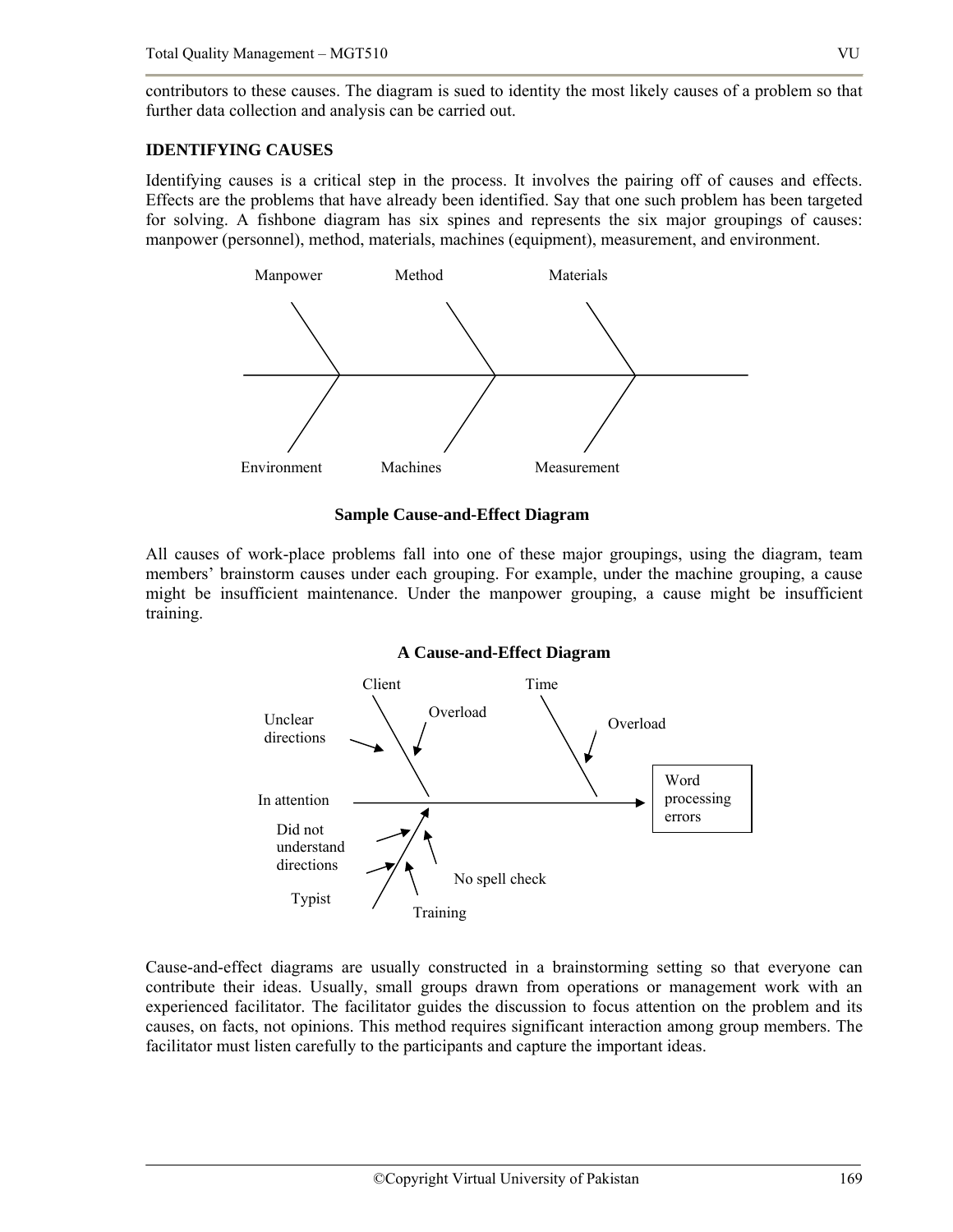

#### **Free-Throwing Cause-And-Effect Diagram**

#### **Scatter Diagram**

Scatter diagrams illustrate relationships between variables, such as the percentage of an ingredient in an alloy and the hardness of the alloy, or the number of employee errors and overtime worked. Typically the variables represent possible causes and an effect obtained from cause-and-effect diagrams. A general trend of the points going up and to the right indicates that an increase in one variable corresponds to an increase in the other. If the trend is down and to the right, an increase in one variable corresponds to a decrease in the other. If no trend can be seen, then it would appear that the variables are not related. Of course, any correspondence does not necessarily imply that a change in one variable causes a change in the other. Both may be the result of something else. However, if there is reason to believe causation, the scatter diagram may provide clues on how to improve the process.



#### Volume of work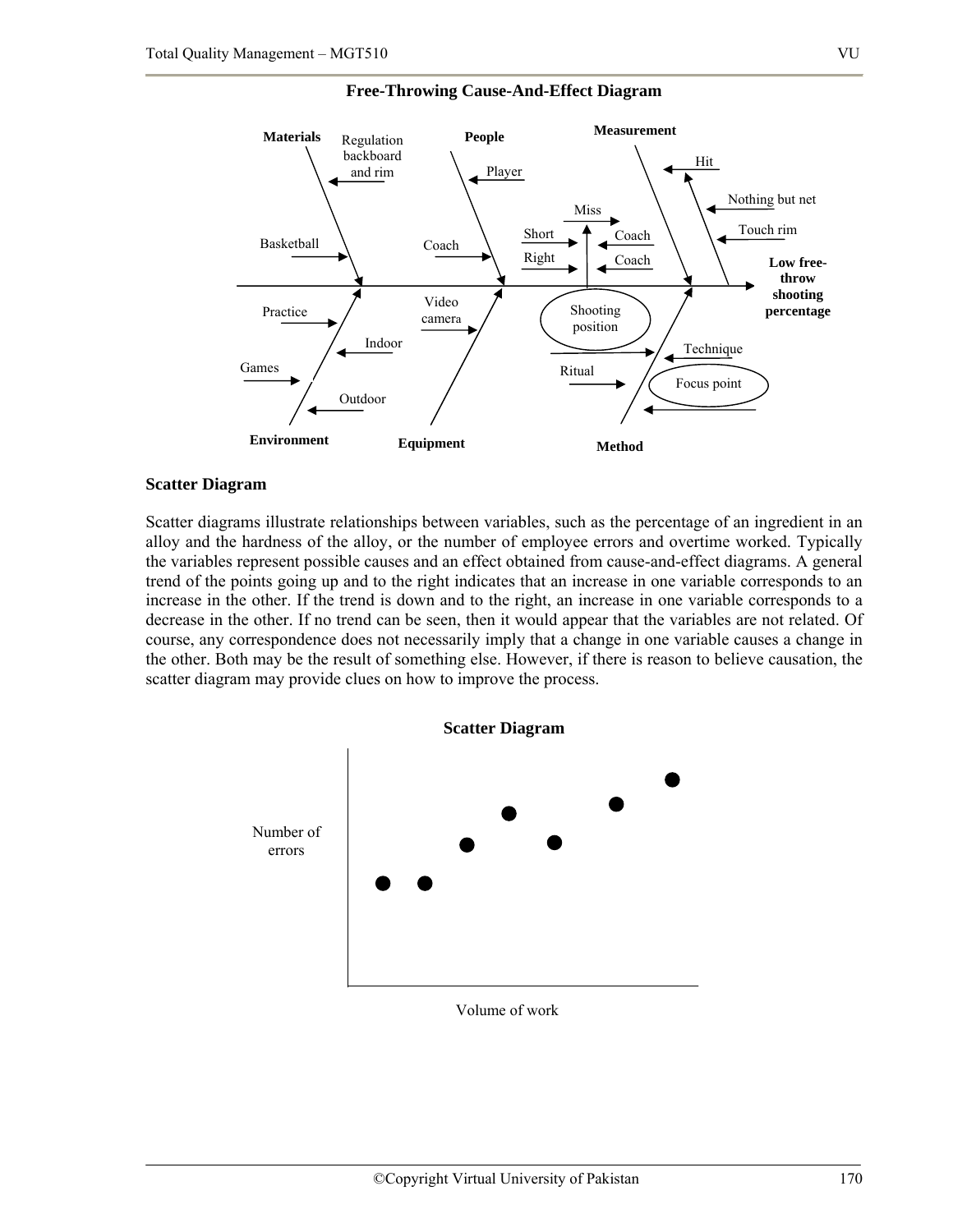#### **Control Charts**

These tools are the backbone of statistical process control (SPC), and were first proposed by Walter Shewhart in 1924. Shewhart was the first to distinguish between common causes and special causes in process variation. He developed the control chart to identify the effects of special causes. Much of the Deming philosophy is based on the use of control charts to understand variation.

A control chart displays the state of control of a process. Time is measured on the horizontal axis, and the value of a variable on the vertical axis. A central horizontal line usually corresponds to the average value of the quality characteristic being measured. Two other horizontal lines represent the upper and lower control limits, chosen so that there is a high probability that sample values will fall within these limits if the process is under control – that is, affected only by common causes of variation. If points fall outside of the control limits or if unusual patterns such as shifts up or down, trends up or down, cycles, and so forth exist, special causes may be present.

Two fundamental mistakes that can be made concerning variation are:

- 1. Treating special causes as common causes, and
- 2. Treating common causes as special causes.

Control charts minimize the risk of making these two types of mistakes. As a problem-solving tool, they allow workers to identify quality problems as they occur and base their conclusions on hard facts.



#### **EXAMPLE OF A CONTROL CHART**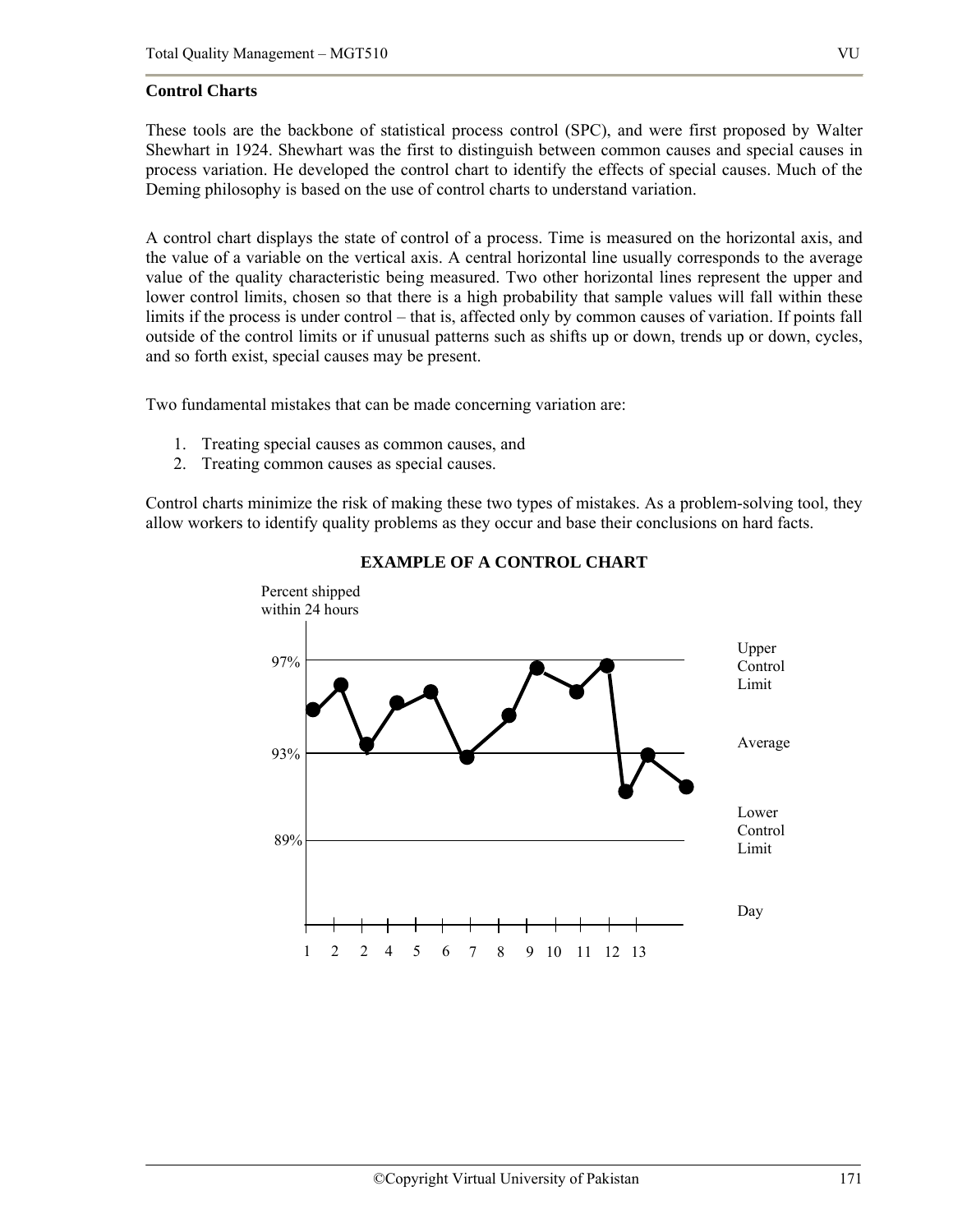#### **Lesson # 39**

## **Statistical Process Control (SPC) for Continual Quality Improvement**

## **VARIATION AND PROCESS CONTROL**

In a total quality setting, consistency and predictability are important. When a process runs consistently, efforts can begin to improve it by reducing process variations, of which there are two kinds:

- Common-cause variation is the result of the sum of numerous small sources of natural variation that are always part of the process.
- Special-cause variation is the result of factors that are not part of the process and that occur only in special circumstances, such as a shipment of faulty raw material or the involvement of anew, untrained operator.

The performance of a process that operates consistently can be recorded and plotted on a control chart such as the one in Figure below. The sources of the variation in this figure that fall within the control limits are likely to be common causes. The sources of variation in this figure that fall outside the control limits are likely to be special-causes sources. In making decisions about the process in question, it is important to separate common and special causes of variation.



## **Control Chart**

If you react to common-cause variation as if it were due to special causes, you will only make matters worse and increase variation, defects, and mistakes. If you fail to notice the appearance of a special cause, you will miss an opportunity to search out and eliminate a source of problems

Control charting in SPC utilizes in-process (sometimes called on-line) sampling techniques to help monitor a process. The purpose is to indicate when the process is functioning as intended i.e. statistically under control and when to take corrective action of some type is necessary. Hence SPC can be taken as a proactive and preventive approach of quality improvement. An in-control process is considered stable and out-of-control process is said to be un-stable. Improvement in stable system can occur only through system changes, which are the responsibility of management and empowered employees. Instability is created when a special cause or disturbance is present. Once an indication of a process shift is detected it is up to the operators, engineers, and other technical people to locate the special cause/s and take corrective action.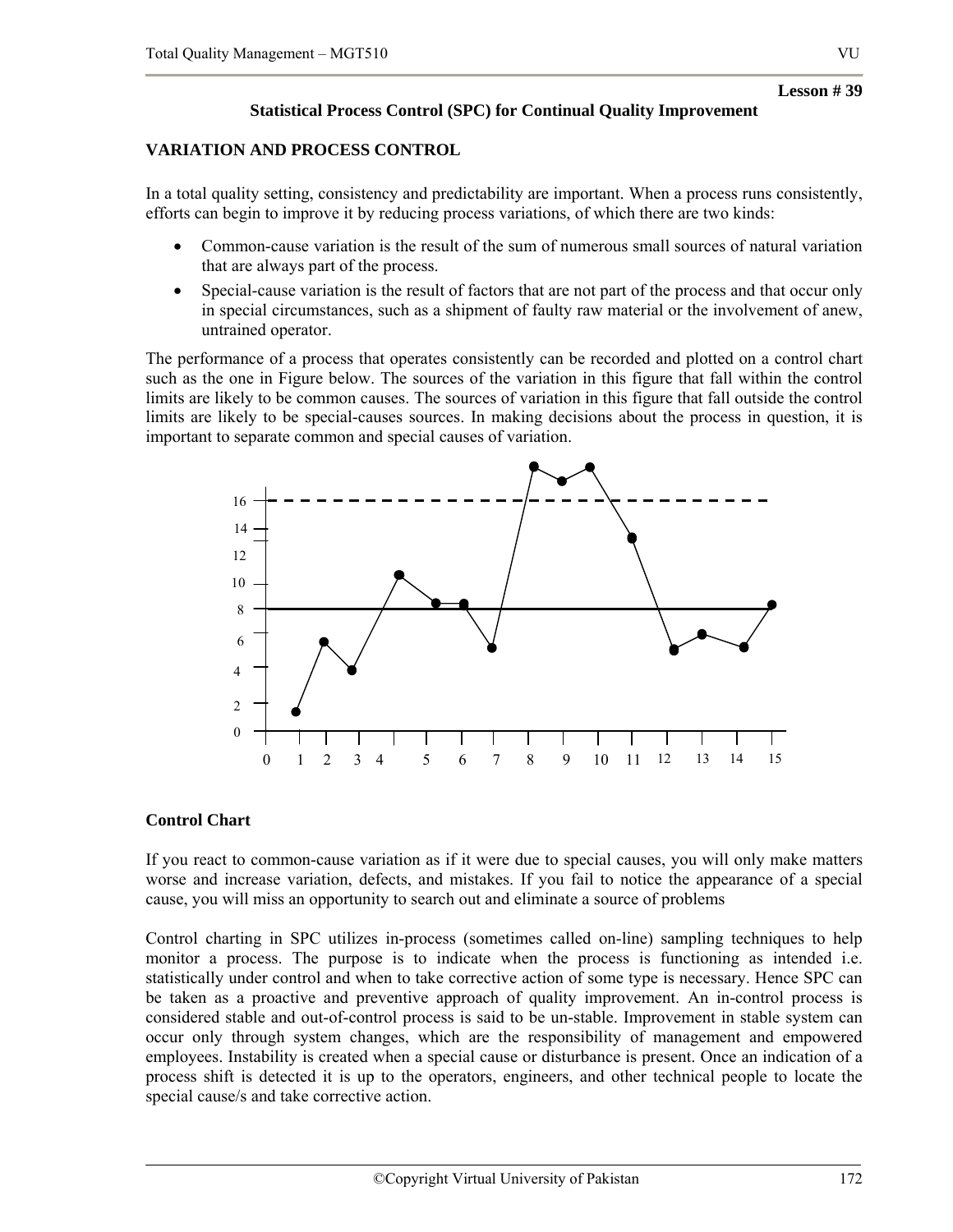#### **Statistical Process Control….Contd.**

#### **SPC learning through examples:**

#### **Example # 1 Shooting for Quality:**

Mr. Khan observed that in basketball games, his son Ali's free throw percentage averaged between 45 and 50 percent.

Ali's process was simple: Go to the free throw line, bounce the ball four times, aim, and shoot.

To confirm these observations, Ali shot five sets of 10 free throws with an average of 42 percent, showing little variation among the five sets.

Mr. Khan developed a Cause-and-Effect Diagram to identify the principal cause/s.

After analyzing the diagram and observing his son's process, he believed that the main cause was not standing in the same place on the free-throw line every time and having an inconsistent focal point.

They developed a new process in which Ali stood at the centre of the line and focused on the middle of the front part of the rim. The new process resulted in a 36 percent improvement in practice.

Toward the end of the 2004 season, he improved his average to 69 percent in the last three games.

During the 2005 season, Ali averaged 60 percent.

A control chart showed that the process was quite stable.

In the end of 2005, Ali attended a basketball camp where he was advised to change his shooting technique. This process reduced his shooting percentage during the 2006 season to 50 percent.

However, his father helped him to reinstall his old process, and his percentage returned to its former level, also improving his confidence SP charting followed by drawing a fishbone helped to find the special cause of variation and corrected it improved the performance and hence making playing process under control limits.

Variation in the Outputs is a function of the variation in the Inputs

 $Y = f(X)$ 

This idea provides some initial guidance for breaking down and understanding sources of variation. Changes in desired characteristics of the output are a direct result of changes or variation within inputs to that process. If there are inherent flaws or shortcomings within the process, they will result in variation in the outputs of the process. We examine all variation within the important input parameters in order to determine which factor plays the greatest role on variation within the output.

There is a distinct difference between the inherent failures of the system which are random. We will describe these as common cause based on the fact that we can predict the general area of the outcomes. However, these types of errors are very different than special cause problems which we can tie into specific events of conditions. These errors are special cause problems.

Variation in Product  $(Y)$  = Function of Process  $(X)$  or (Variation in Process)

## $Y = f(X)$

#### **How do we find Variation?**

- y **Typically we collect data and use basic TQ tools to view it:**
	- Run chart
		- Histogram
		- y Pareto……………….OR
- We can also summarize this data using more advanced statistical methods:
	- Averages of smaller groups
	- Ranges, or dispersions, within these groups…….and
- y **By combining summary statistics like averages and ranges with Run Charts to create a very powerful tool-----**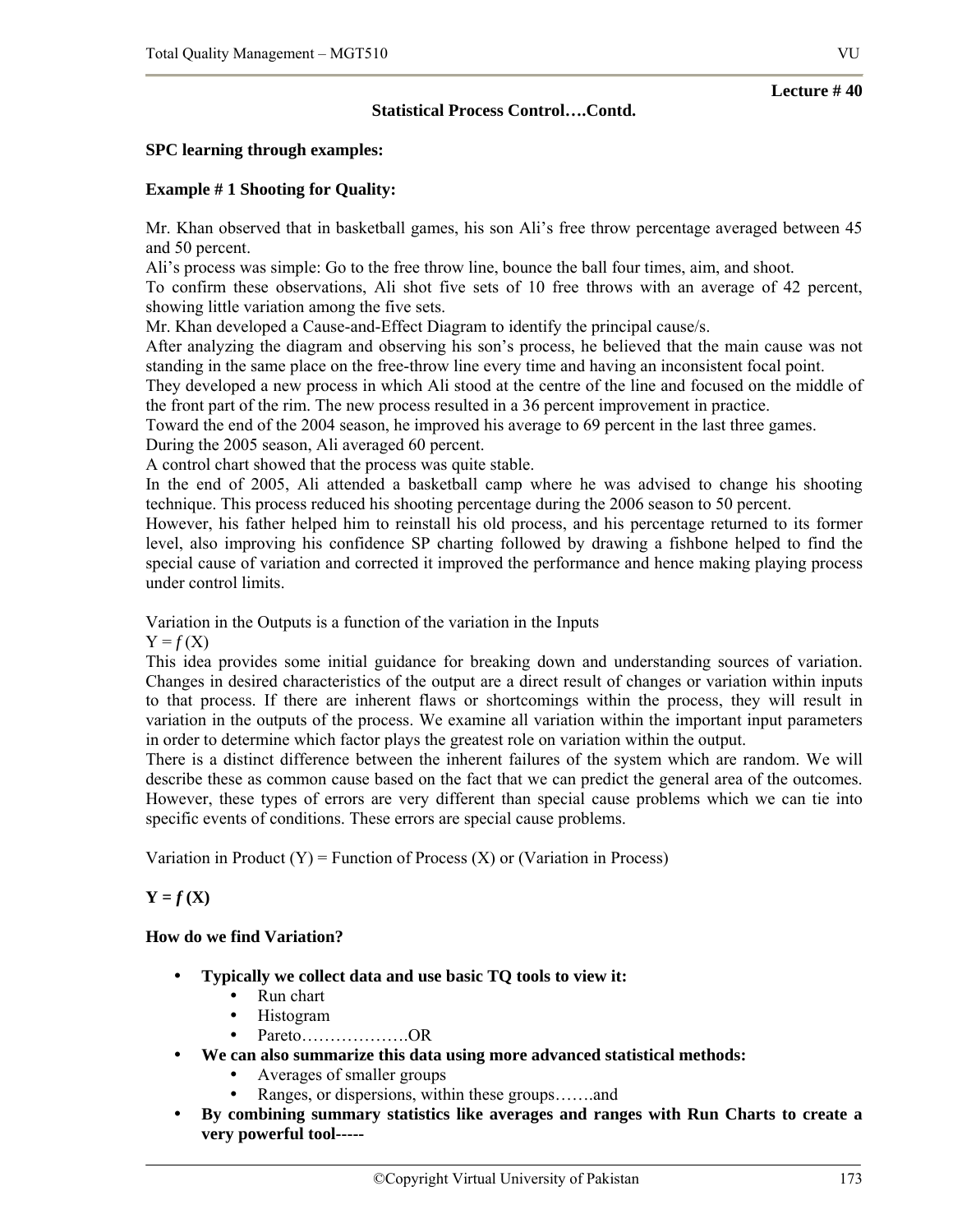## **CONTROL CHARTS**

Control charts examine information and data typically already collected as a metric or measurement of process output. We will examine averages and the differences in groups over a period of time in order to determine what is normal, what is expected, and what is predictable.

Here are some questions that might start the process: How do we currently analyze the problem area? Could we make more effective use of control charts to learn about the process by looking at the same information? Can we make the same pieces of data tell us more about the problem than they currently do? In short, are we getting our money's worth out of our current analysis?

We are motivated to improve the outputs of the process. The big Y's however, we know that variation in the outputs is a function of the variation in the inputs. As a result, we are draw to focus on these outputs. This often causes us to concentrate solely on the changes in the outputs without looking at the changes in the inputs and "adjusting" the process to manipulate the output instead of making real improvements. We concentrate primarily on the goals and not on how the system can truly perform. If we instead examine where we expect to perform and driven changes to support where we want the process to develop, the end result is improvement in the output.

When currently measure our process performance according to some standard. How will we quantify improvement? How will we know when we are done? Are we operating within our normally expected process limits? How do these relate to our specification limits? How do we measure the voice of the customer compared to the voice of the process? These are important questions to ask and answer.

#### **Special vs. Common Causes:**

#### **There are distinct differences between actions designed to eliminate special cause and common cause variation:**

- Special cause action eliminates a specific isolated event; does not involve a major process change
- Common cause action makes a change in the process that results in a measurable change in the normal process performance

Common cause variation is inherent to the system. It is the normal variation built into the process. There is a distinct difference between the inherent failures of the system and those caused by specific assignable events. We will describe these as common cause based on the fact that we can predict the general area of the outcomes. However, these types of errors are very different than special cause problems which we can tie into specific assignable events. These errors are special cause problems. Common cause variation is inherent to the system. It is the normal variation built into the process. There is a distinct difference between the inherent failures of the system and those caused by specific assignable events. We will describe these as common cause based on the fact that we can predict the general area of the outcomes. However, these types of errors are very different than special cause problems which we can tie into specific assignable events. These errors are special cause problems.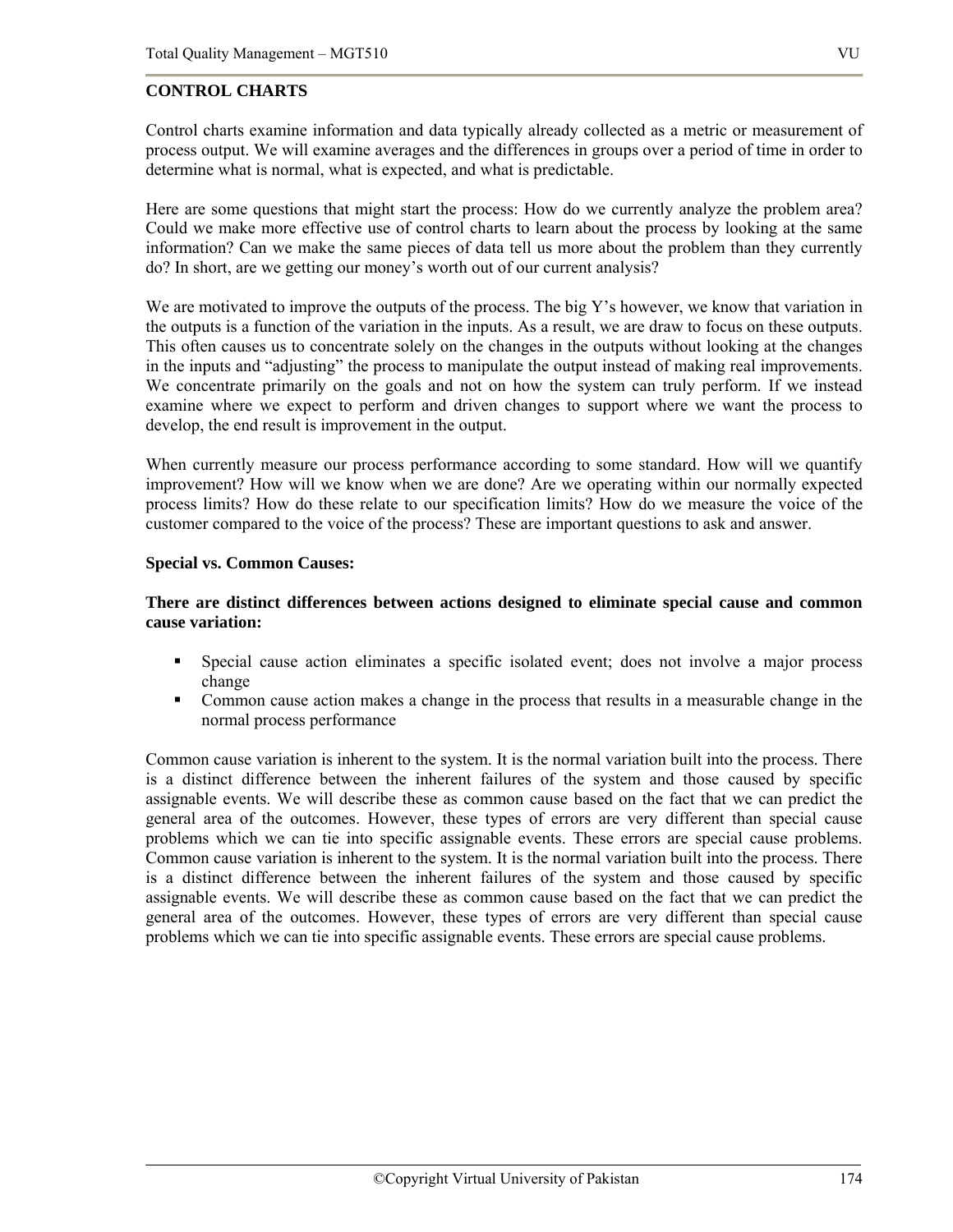### **Building Quality through SPC**

#### **Statistical Process Control**

- Capable processes also must be *controlled*
- SPC distinguishes 2 types of variability
	- Normal (Random) Variability
	- Abnormal (Structural) Variability

#### **SPC requires the use of Statistics**

- Quality improvement efforts have their foundation in statistics.
- Statistical Process Control involves the:
	- Collection
	- Tabulation
	- Analysis
	- Interpretation
	- Presentation
	- Of numerical data

#### **Types of Data**

- **Variables** Data quality characteristics that are measurable values.
	- Measurable and normally continuous; may take on any value.
- **Attribute** Data quality characteristics that are observed to be either present or absent, conforming or nonconforming.
	- Countable and normally discrete

#### **Control Chart Functions**

- 1. Control Charts are Decision-Making Tools they provide an economic basis for deciding whether to alter a process or leave it alone
- 2. Control Charts are Problem-Solving Tools they provide a basis on which to formulate improvement actions
- 3. SPC exposes Problems; it does not solve them!
	- To monitor Output, we use a control chart
		- we check things like the mean, range, standard deviation
	- To monitor a Process, we typically use pair of control charts
		- mean (or some other central tendency measure)
		- variation (typically using range or standard deviation)
	- Separate common and special causes of variation
	- Determine whether a process is in a state of statistical control or out-of-control
	- Estimate the process parameters (mean, variation) and assess the performance of a process or its capability

#### **Commonly Used Control Charts**

- Variables data
	- x-bar and R-charts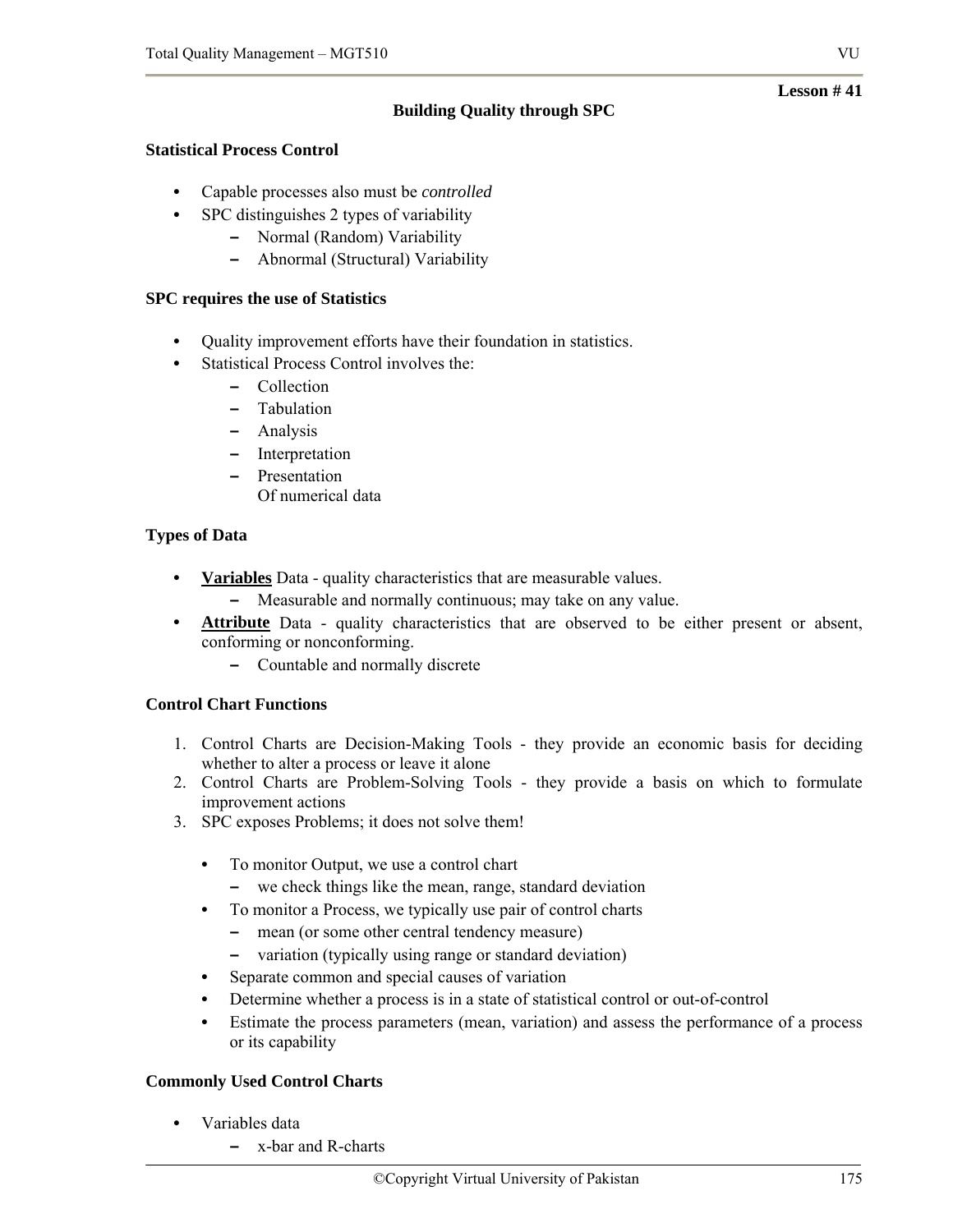- x-bar and s-charts
- Charts for individuals (x-charts)
- Attribute data
	- For "defectives" (p-chart, np-chart)
	- For "defects" (c-chart, u-chart)

## **Defining Process Capability**

• Process capability refers to the ability of the process to meet the specifications set by the customer or designer.

## **Process Capability Analysis**

- Objective is to determine how well the output from a process meets specification limits
- Compare total process variation and tolerance



## **Capability versus Control**

A process is said to be in control or stable, if it is in statistical control. A process is in statistical control when all special causes of variation have been removed and only common cause variation remains.

Control charts are used to determine whether a process is in statistical control or not. If there are no points beyond the control limits, no trends up, down, above, or below the centerline, and no patterns, the process is said to be in statistical control.

Capability is the ability of the process to produce output that meets specifications. A process is said to be capable if nearly 100% of the output from the process is within the specifications. A process can be in control, yet fail to meet specification requirements. In this situation, you would need to take steps to improve or redesign the process.

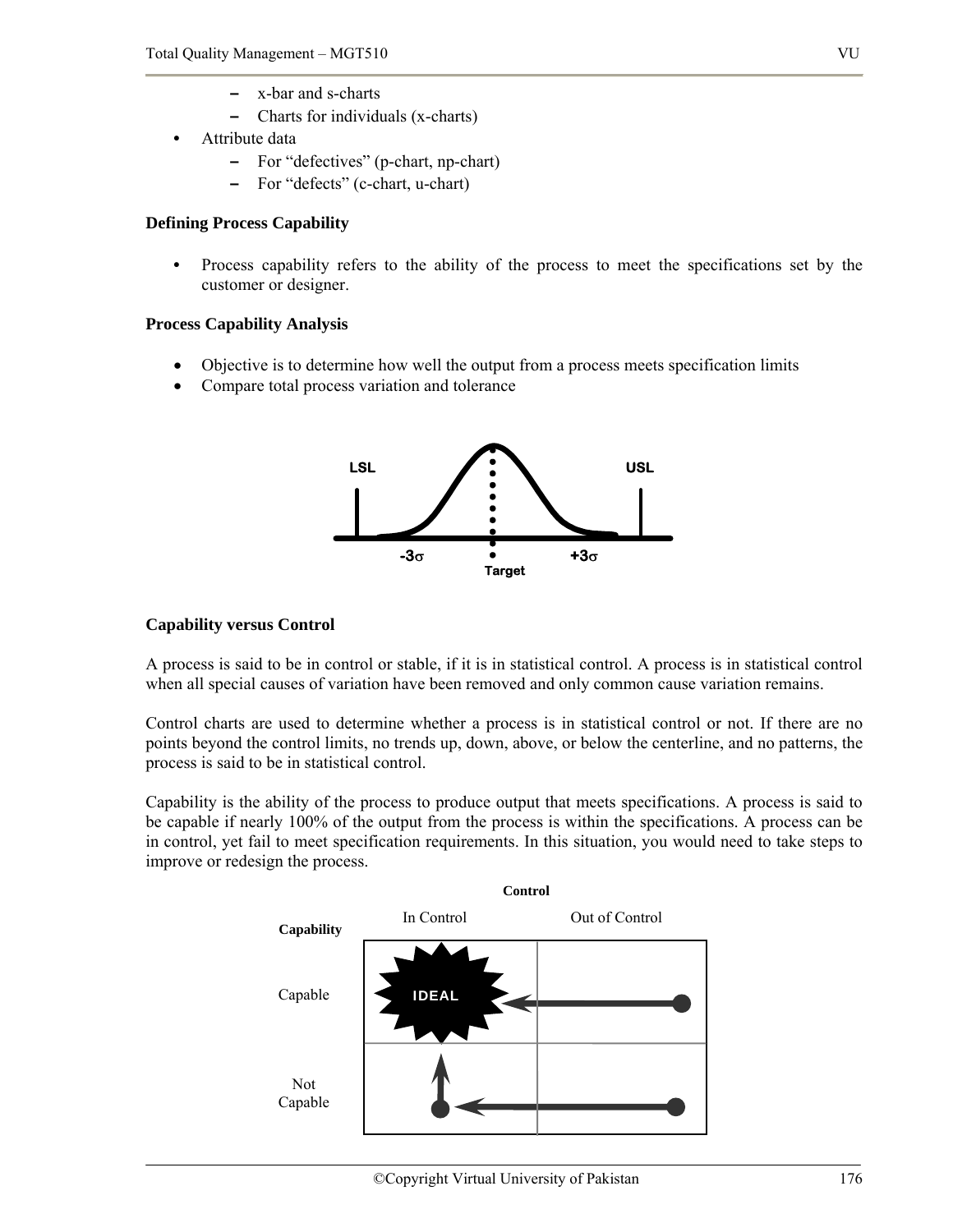# **Lesson # 42**

## **An interview Session with Officers of a CMMI Level 5 Quality IT Pakistani Company**

In this session you will meet the CEO of a Pakistani IT company. He will share how the policy decision was taken to move on the journey of quality in the software development process. It took several years of time, dedicated efforts of the team and leadership commitment along with financial investment. As you will hear, they were confident of their return on the investment in improvement of quality of their products and greater satisfaction of their customers with a confidence that they can do better and better and Pakistani managers/engineers are no less than any other country when it comes to making it possible.

You will also hear in this session from head of HR that to meet the challenges of the commercial international market, internal competency market of staff has to be aligned and continually updated to stay ahead of your competition. This was one of the reasons to join the band wagon of highest level of quality in the global market.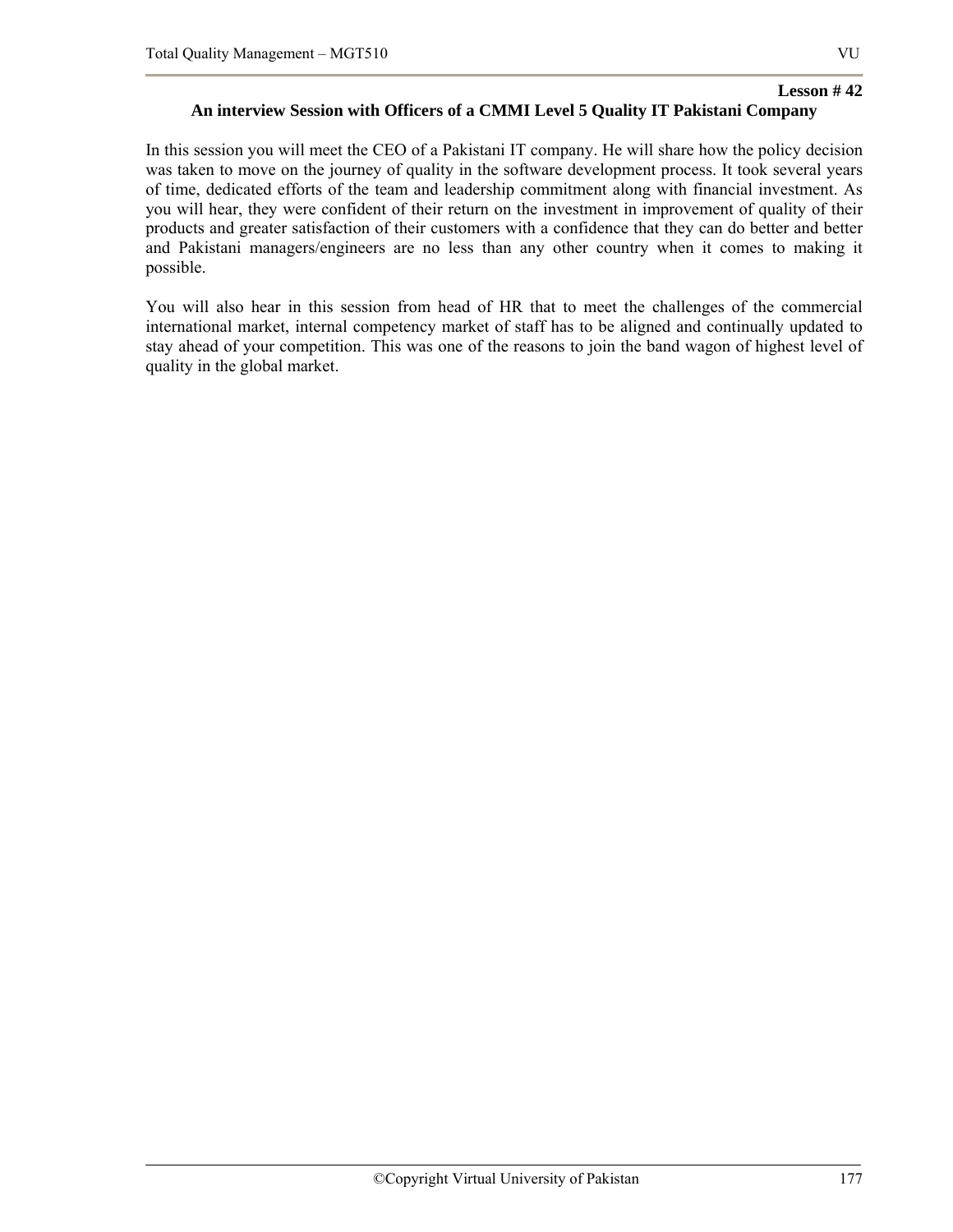## **TEAMWORK CULTURE FOR TQM**

#### **The Importance of Teams in TQ**

Teams are everywhere in TQ organizations: at the top and bottom and in ever function and department in between. Why are there so many teams? The TQ philosophy recognizes the interdependence of various parts of the organization and uses teams as a way to coordinate work. Teamwork enables various parts of the organization work together in meeting customer needs that can seldom be fulfilled by employees limited to one specialty. Teams promote equality among individuals, encouraging a positive attitude and trust. The diversity inherent in tams often provides unique perspective on work, spontaneous thought, and creativity. In addition, teams develop a greater sense of responsibility for achieving goals and performing tasks. In short, teams provide a variety of benefits that are not derived from individuals working alone. TQ organizations recognize that the potential contributions of employees are much greater than in the traditional organization, and teams are an attempt to take advantage this potential. Further, the competitive environment of modern business requires flexible, fast reaction to changes in customer demands or technological capacity. Teams can provide the capacity for rapid response.

#### **Types of TQ Teams**

TQ uses so many different types of teams that sometimes it is difficult to tell one from another. Some common types of teams include:

- Steering committees (or quality councils) management teams that lead an organization and provide direction and focus.
- Problem-solving teams teams of workers and supervisors that met to address workplace problems involving quality and productivity, or ad-hoc teams with a specific mission such as organizational design teams that act as architects of change as discussed in the previous chapter.
- Natural work teams people who work together every day to perform a complete unit of work.
- Self-managed teams Work teams that are empowered to make and control their own decisions.
- Virtual teams teams whose member communicate by computer, take turns as leaders, and jump in an out as necessary. Virtual teams are beginning to play an increasingly important role because of the Internet and electronic communication.

#### **Steering Committees**

Most organizations practicing total quality have a steering committee, called a quality council by Juran and a quality improvement team by Crosby. Steering committees are responsible for establishing policy for TQ and for guiding the implementation and evolution f TQ throughout the organization. The top manager of the organization is usually on the steering committee, as is the manager with overall responsibility for quality- for example, the Vice President /Director of Total quality. The steering committee may meet fairly often when a TQ effort is getting started, but usually meets only monthly or quarterly once things are under way. This group makes key decisions about the quality process – how quality should be measured and what structures and approaches should b used to improve quality. The steering committee also periodically reviews the status of TQ and makes the adjustment necessary to ensure customer satisfaction and continuous improvement. In general, the steering committee has overall responsibility for the progress and success of the TQ effort.

#### **Problem-Solving Teams**

The second, and probably most common, type o team used in TQ is the problem-solving team. As the name implies, problem-solving teams work to improve quality by identifying and solving specific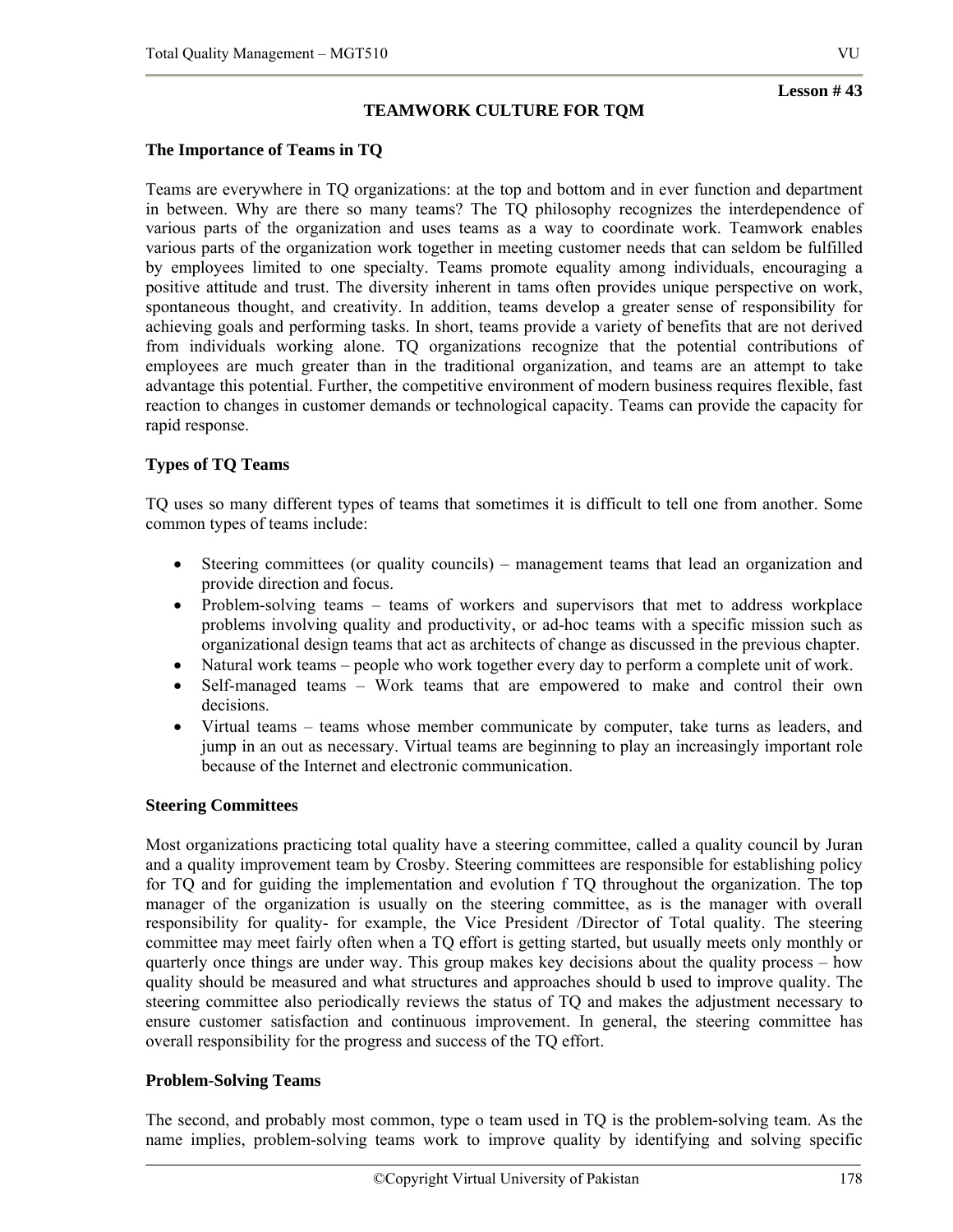quality-related problems facing the organization. Such teams are sometime referred to as corrective action teams, or quality circles, although many organizations have created their own names for them. Two basic types of problem-solving teams are departmental and cross-functional.

#### **Departmental Problem-Solving Teams**

These teams are limited in membership to employees of a specific department and are limited in scope to problems within that department. Such groups typically meet once a week for one to two hours and progress through a standardized problem-solving methodology. First they identify a set of problems and select one to work on. Then they collect data about the causes of the problem and determine the best approach to solving it.

If the solution does not require any major changes in procedures or substantial resources, the group frequently can implement its own solution. If this is not the case, group members will make a presentation to some level of management, requesting approval for their solution and the resources to implement it. These teams typically remain relatively intact as they address a number of problems in succession.

## **Cross-Functional Teams**

Cross-functional teams are not unique to total quality – they are commonly used in new product development, for example – but are increasingly becoming a mainstay of quality programs. These teams are similar in many ways to the departmental teams just discussed: they receive training in problem solving, identify and solve problems, and either implement or recommended solutions.

The differences are that members of cross-functional teams come from several departments or functions, deal with problems that involve a variety of functions, and typically dissolve after the problem is solved. For example, a cross-functional team in a brokerage might deal with problems in handling questions from clients. The issues raised would not be limited to stocks, bonds, or mutual funds, so people from all of these areas would be involved.

Cross-functional teams make a great deal f sense in an organization devoted to process improvement, because most processes do not respect functional boundaries. If a process is to be comprehensively addressed, the team addressing it cannot be limited, by either membership or charter, to only one function. To be effective, cross-functional teams should include people from several departments: those who are feeling the effects of the problems, those who may be causing it, those who can provide remedies, and those who can furnish data.

#### **Natural Work Teams**

Natural work teams are organized to perform a complete unit of work, such as assembling a motorcycle, creating circuit plans for a television set, or performing a market research study from beginning to end. Te "unit of work" need not be the final product, but some intermediate component. Natural work teams replace rather than complement the traditional organizational of work. What is different in this work design structure is that work tasks are not narrowly defined as they would be on an assembly line, for instance. Team members share responsibility for completing the job and are usually cross-trained to perform all work tasks and often rotate among them.

## **Self-Managed Teams**

Self-managed teams (SMTs), also known as self-directed teams or autonomous work groups, are natural work teams with broad responsibilities, including the responsibility to manage them selves. SMTs are empowered to take corrective action and resolve day-to-day problems; they also have direct access to information that allows them to plan, control, and improve their operations. Although self-managed teams have been used for decades, (the SMT concept was developed in Britain and Sweden in the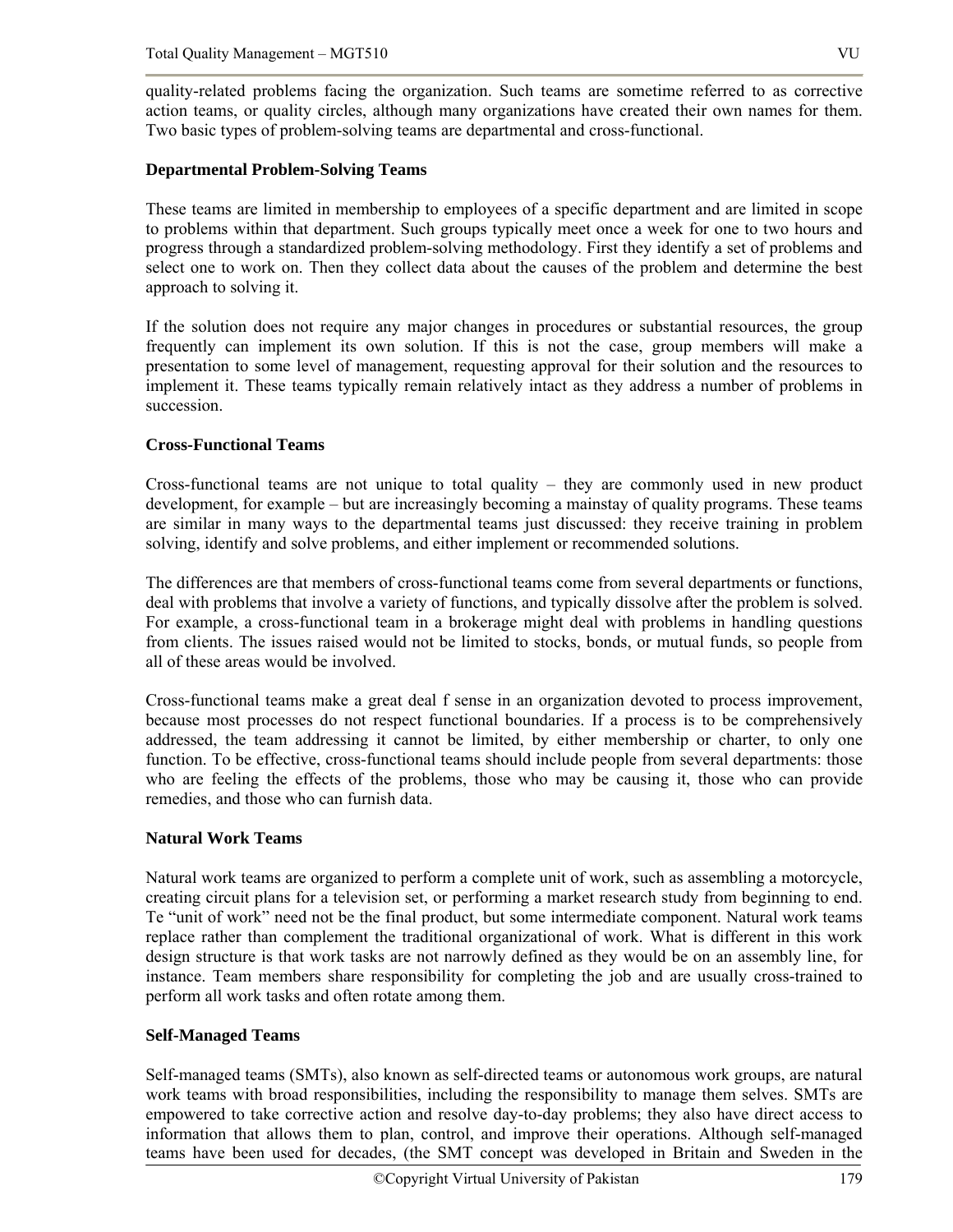1950s, and one of the early companies to adopt it was Volvo, the Swedish auto manufacturer), their popularity has increased in recent years, due in part to their use in TQ. In the absence of a supervisor, SMTs often handle budgeting, scheduling, setting goals, and ordering supplies. Some teams even evaluate one another's performance and hire replacements for departing team members.

SMTs have resulted in improved quality and customer service, greater flexibility, reduced costs, faster response, simpler job classifications, increased employee commitment to the organization, and the ability to attract and retain the best people.

## **Virtual Teams**

Virtual teams are groups of people who work closely together despite being geographically separated. Virtual teams rarely meet face-to-face; their primary interaction is through technologies such as telephone, fax, shared databases and collaborative software systems, the Internet, e-mail, and video conferencing, In 1998, over 8 million workers were members of such teams, and this number has undoubtedly grown as new technology has proliferated. Virtual teams are becoming important because of increasing globalization, flatter organizational structures, an increasing shift to knowledge work, and the need to bring diverse talents and expertise to complex projects and customize solutions to meet market demands. For example, a product design team in the United States can hand off its work to another team in Asia or Australia, resulting in an almost continuous work effort that speeds up development time considerably.

Because of their physical separation, some have difficulty applying the team concept t virtual teams. Virtual teams can face some unique challenges including language, culture, style differences, and the lack of social relationships that can lessen team commitment. These require special efforts to ensure that a team environment is truly realized, particularly paying attention to communication, strong interpersonal relationships, and formal structures that support their work.

## **Effective Teamwork**

Teams are the main structure of many TQ organizations. Thus, effective teamwork is critical to a successful TQ effort. If teams are not effective, TQ processes will suffer. Steering committees will choose poor directions and policies for the organization; departmental and cross-functional problemsolving teams will choose inappropriate problems or won't be able to solve the problems they identify; and self-managed teams will not be able to fulfill the promise of an empowered, creative workforce.

## **Criteria for Team Effectiveness**

There are several criteria for team effectiveness. First, the team must achieve its goals of quality improvement. For example, a steering committee must move the TQ effort ahead, a problem-solving team must identify and solve important problems, and a self-managed team must operate and improve a set of production or service processes.

Second, teams that improve quality performance quickly are more effective than those that take a long period of time to do so. One of the strengths of teams is their potential for rapid adaptation to changing conditions. A team that takes a long time to accomplish anything is losing the potential benefits of having problems solved sooner and is consuming a greater-than-necessary amount of resources, including the time devoted to team meetings. In short, it is inefficient.

Third, the team must maintain and increase its strength as a unit. Think of the team as representing as asset-a quantity of human capital-beyond that represented by its individual members. This additional human capital is based on the ability to understand and adjust to one another's work styles, the development of an effective set of routines, the growth of trust among team members, and so on. A team that remains intact over a period of time preserves and enhances this human capital and a team that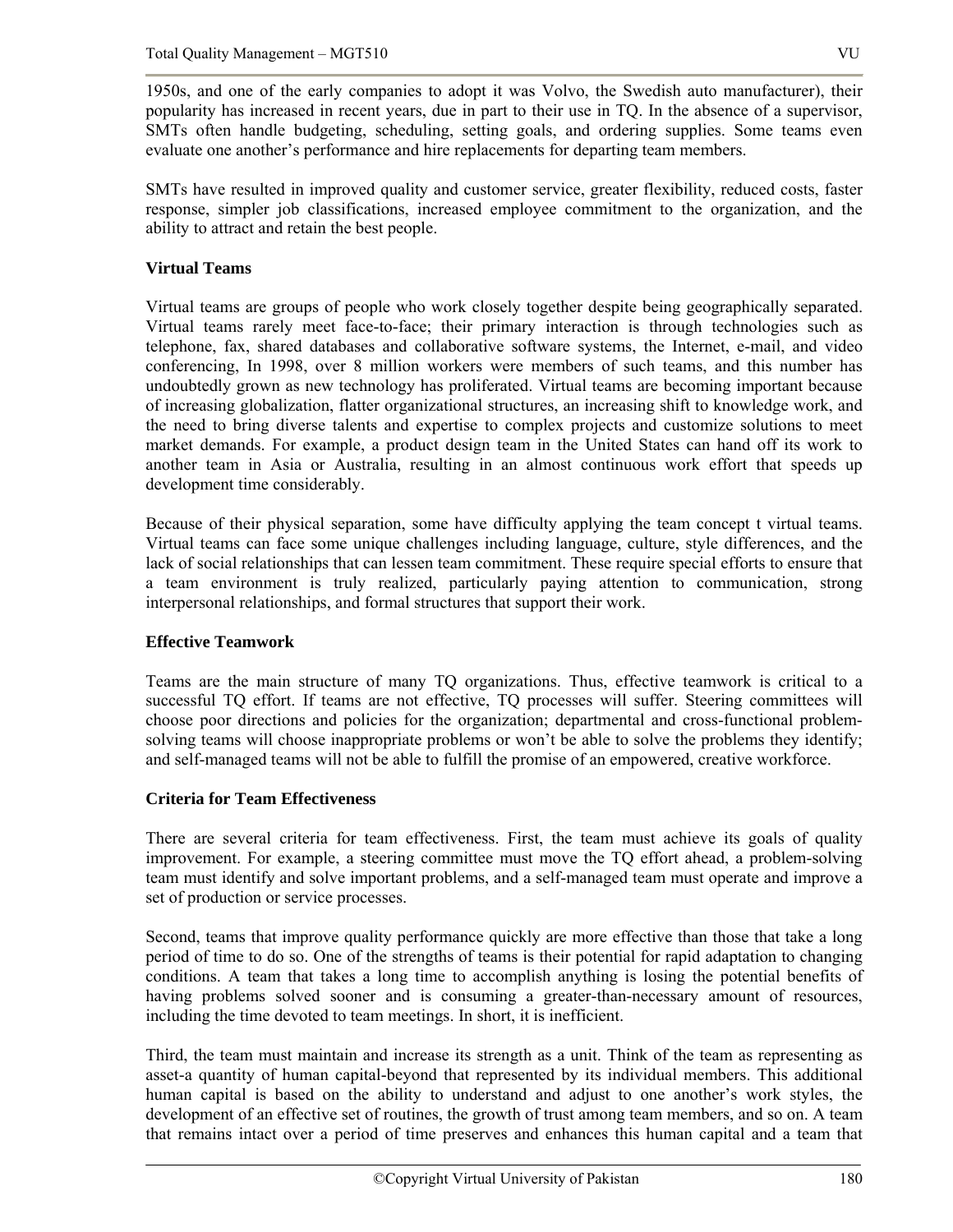solves an important problem but has such miserable relations that it dissolves, reduces this human capital. It may make a contribution to the TQ effort, but it squander a considerable amount of human capital in the process.

Fourth, the team must preserve or strengthen its relationship with the rest of the organization. A team that accomplishes its goals at the cost of alienating others in the organization violates the TQ spirit of teamwork and compromises its ability to perform successfully in the future, when the collaboration of others may well be needed. Peter Scholtes, a leading authority on teams for quality improvements, has suggested 10 ingredients for a successful team:

- 1. **Clarity in team goals.** As a sound basis, a team agrees on a mission, purpose, and goals.
- 2. **An improvement plan.** A plan guides the team in determining schedules and mileposts by helping the team decide what advice, assistance, training, materials, and other resources it may need.
- 3. **Clearly defined roles.** All members must understand their duties and know who is responsible for what issues and tasks.
- 4. **Clear communication.** Team members should speak with clarity, listen actively, and share information.
- 5. **Beneficial team behaviors.** Teams should encourage members to use effective skills and practices to facilitate discussions and meetings.
- 6. **Well-defined decision procedures.** Teams should use data as the basis for decisions and learn to reach consensus on important issues.
- 7. **Balanced participation.** Everyone should participate, contribute their talents, and share commitment to the team's success.
- 8. **Established ground rules.** The group outlines acceptable and unacceptable behaviors.
- 9. **Awareness of group process.** Team members exhibit sensitivity to nonverbal communication, understand group dynamics, and work on group process issues.
- 10. **Use of the scientific approach.** With structured problem-solving processes, teams can more easily find root causes of problems.

## **Team Processes**

Many processes are undertaken within TQ teams, including quality planning, problem selection and diagnosis, communication, data collection, and implementation of solutions. Team processes are not fundamentally different from other processes, such as assembling an electronic device, or taking a patient's vital signs. The customers of all these processes can be identified, their elements can be placed in a flowchart, steps that do not add value can be removed, and their quality can be improved continuously.

# **Problems Selection**

One of the processes undertaken at least occasionally by most teams and frequently by problem-solving teams is the choice of problems or issues on which to work. This process can be particularly difficult for newly empowered employees, who are more accustomed to being told what to do than they are to establishing their own agenda. New teams generally are not skilled enough to solve massive problems, and a failure to address such a visible problem successfully may be difficult for the team to overcome. It makes more sense for a team initially to select a problem of moderate importance and difficulty and to move on to more complex and difficult problems when the team is better established. This approach is more likely to lead to successful solutions, which will build momentum for each team and for the quality effort as a whole.

# **Problem Diagnosis**

After problems to be addressed are identified, their causes must be ascertained. Thus a second critical process in TQ groups is problem diagnosis, the process by which the team investigates potential causes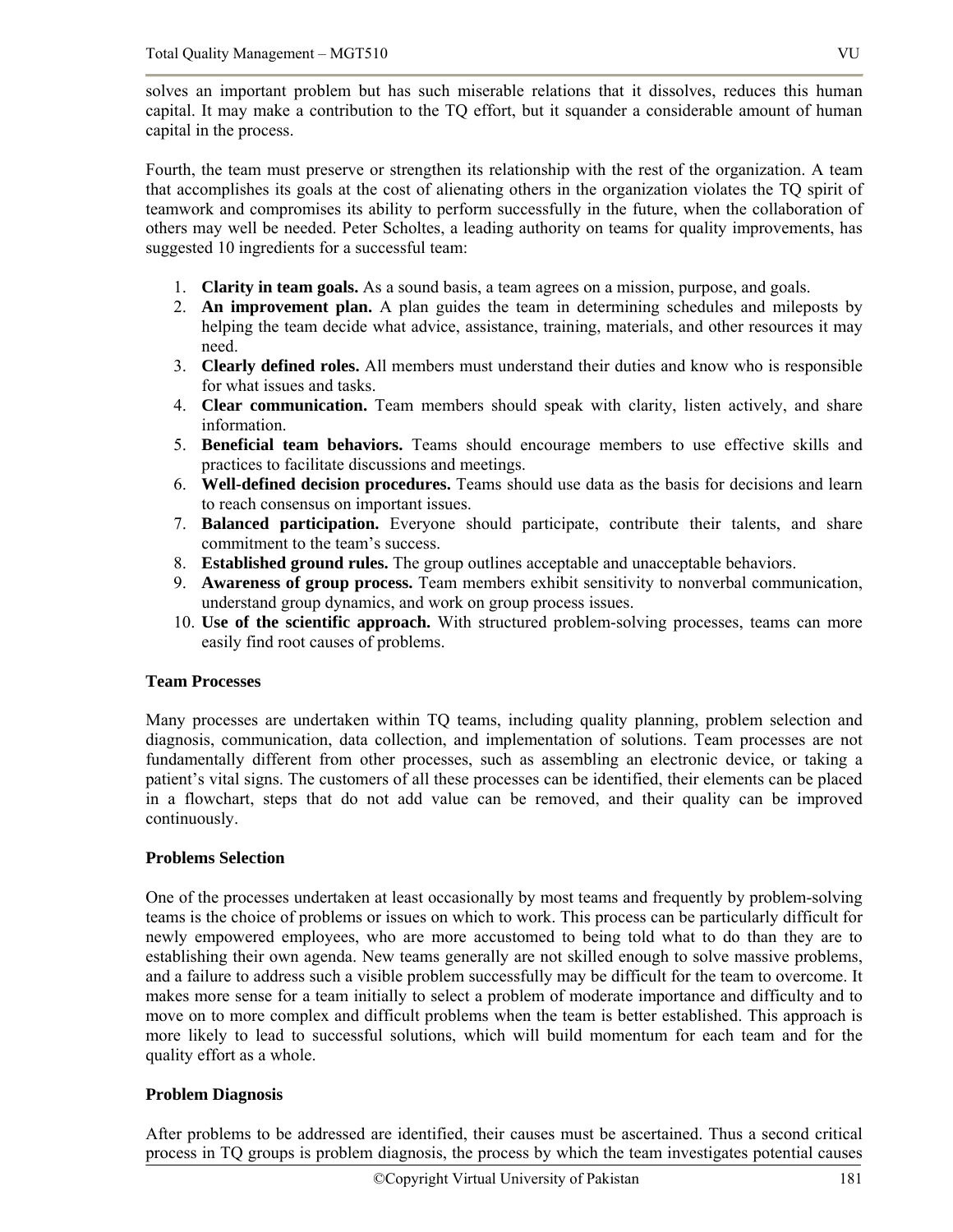of problems to identify potential solutions. Juan refers to this step as the "diagnostic journey" and explains that it consists of three parts:

- 1. Understanding the symptoms (for example, a process out of control),
- 2. Theorizing as to causes (for example, preventive maintenance neglected), and
- 3. Testing the theories (for example, reviewing preventive maintenance records to see whether they relate to the problems experienced).

Many teams want to bypass problem diagnosis and begin problem solving as soon as possible, usually because they mistakenly believe that the problem's causes are obvious. Teams that spend more time diagnosing problems have been shown to be much more effective than those that proceed immediately to solutions.

## **Work Allocation**

Another important process is the allocation of work within the team. Many teams approach this process haphazardly, assigning tasks to the next in line or the first person who volunteers. Assigning tasks is one of the keys to team effectiveness and should not be taken so lightly. Each team member has certain skills and will perform well on tasks that use those skills and not o well on tasks that use other skills. The team needs to assign people tasks that will utilize their skills to the greatest extent possible.

## **Communication**

Communication is a key process for any team attempting to improve quality. Steering committees communicate priorities to employees. Members of problem-solving teams communicate among themselves and to their internal and external customers. For example, problem-solving teams often have to present their recommendations to management. Self-managed teams have similar communication needs and often must communicate effectively across shifts.

Communication within and across teams can also be enhanced by suing a variety of media. Many TQ teams use electronic mail and fax machines, but also benefit from such low-tech media as posters and graphs posted on the walls. As with many team processes, any specific recommendations are less important than the general idea of recognizing communication as a process that consists of a series of steps that can be improved.

## **Coordination**

Another key process is coordinating the team's work with other teams and departments in the organization. Team cannot work in isolation, and maintaining good relationships outside the team is one criterion of team effectiveness. New product teams, for example, depend on other parts of the organization for resources, information, and support while also acting as primary internal suppliers. Coordination often involves resolving issues of interdependent schedules, but may also include some negotiation. Thus, teams often play a "boundary spanner" role. The boundary-spanning literature shows positive relationships between communication and performance. However, researchers have often found a tendency among teams to turn inward, believing that their own needs, ideas, and plan are more valid than those of "outsider." Ironically, the more cohesive the team becomes, the greater the likelihood of this occurring.

In summary, team processes can be improved just like any other process. Several key processes that are candidates for improvement are problem identification and diagnosis, work allocation, communication, and coordination of work with other teams and departments.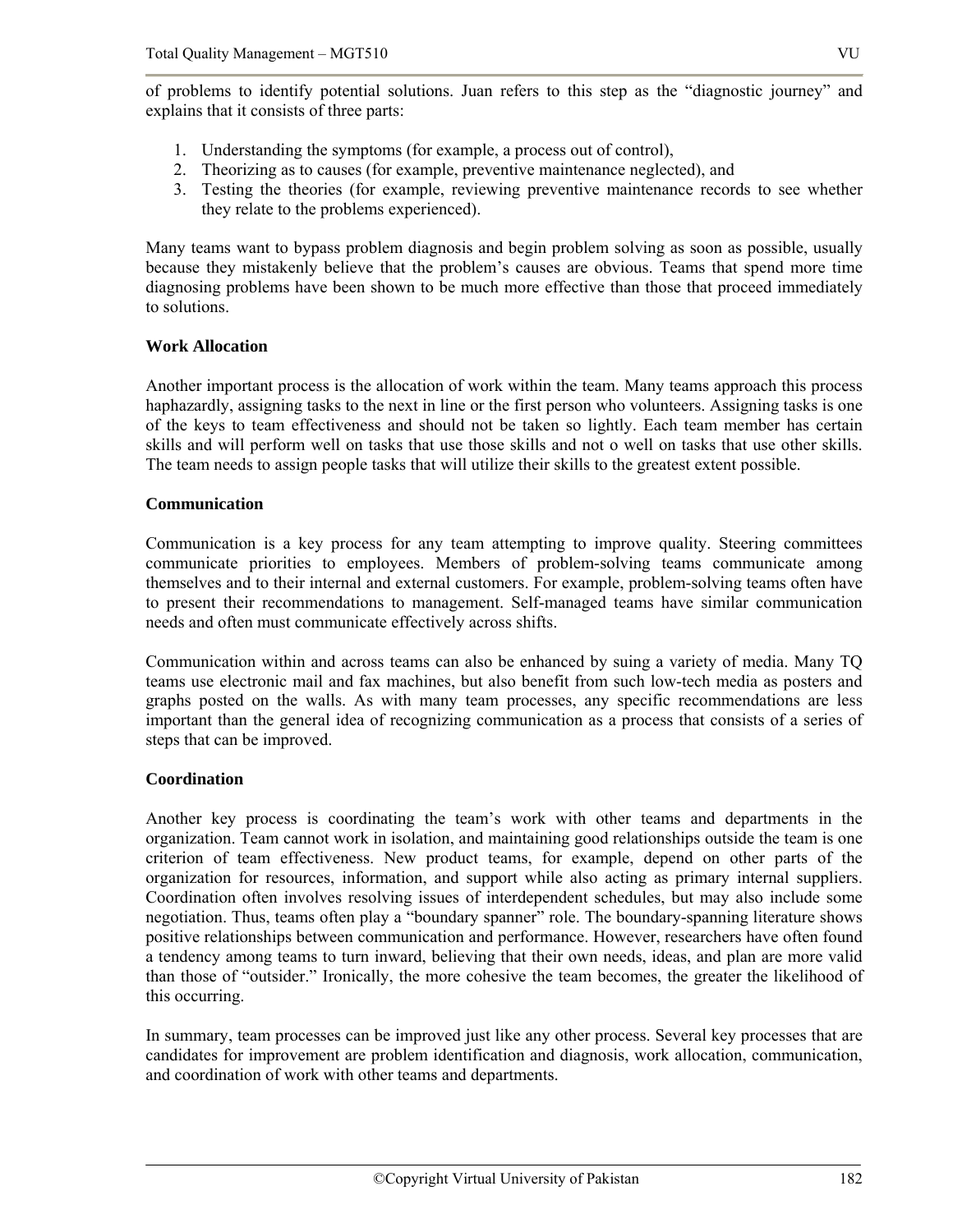## **Organizational Support**

However skillful the team, they will find it hard to be successful unless their efforts are supported by the organization in general and by management in particular. Organizational support is the foundation for effective teamwork. Management must provide the following if a TQ team is to be successful.

First, management must issue a clear charge to the group; that is, a description of what the group is and is not expected to do. This is often called a team charter. Many teams have wasted a great deal of time and energy on issues that they later found they were not authorized t pursue. Management's guidance as to the quality priorities of the organization is crucial, especially in the early stages of a team's work. Several organizational researchers have found that team performance improved for teams with charters and clear expectations.

Second, human resource management (HRM) systems often must be adjusted. Conventional HRM systems may be barriers to effective teamwork that will undermine TQ if not changed the need for enhanced training is particularly acute, as team members must be brought up to speed on the various types of skills necessary for effective teamwork.

Performance appraisal and reward systems are also a concern. Many of these systems are designed to reward individual effort or the attainment of functional goals, rather than teamwork. Numerous research studies over the past several decades have pointed out the problems and pitfalls of performance appraisals many legitimate objections can be made:

- They tend to foster mediocrity and discourage risk taking.
- Thy focus on short-term and measurable results, thereby discouraging long-term planning or thinking and ignoring important behaviors that are more difficult to measure.
- They focus on the individual and therefore tend to discourage or destroy teamwork within and between departments.
- The process is detection-oriented rather than prevention-oriented.
- They are often unfair, since manager frequently don't possess observational accuracy.
- They fail to distinguish between factors that are within the employees' control and systemdetermined factors that are beyond their control.

This can greatly undermine teamwork and can be fatal t the team if not addressed.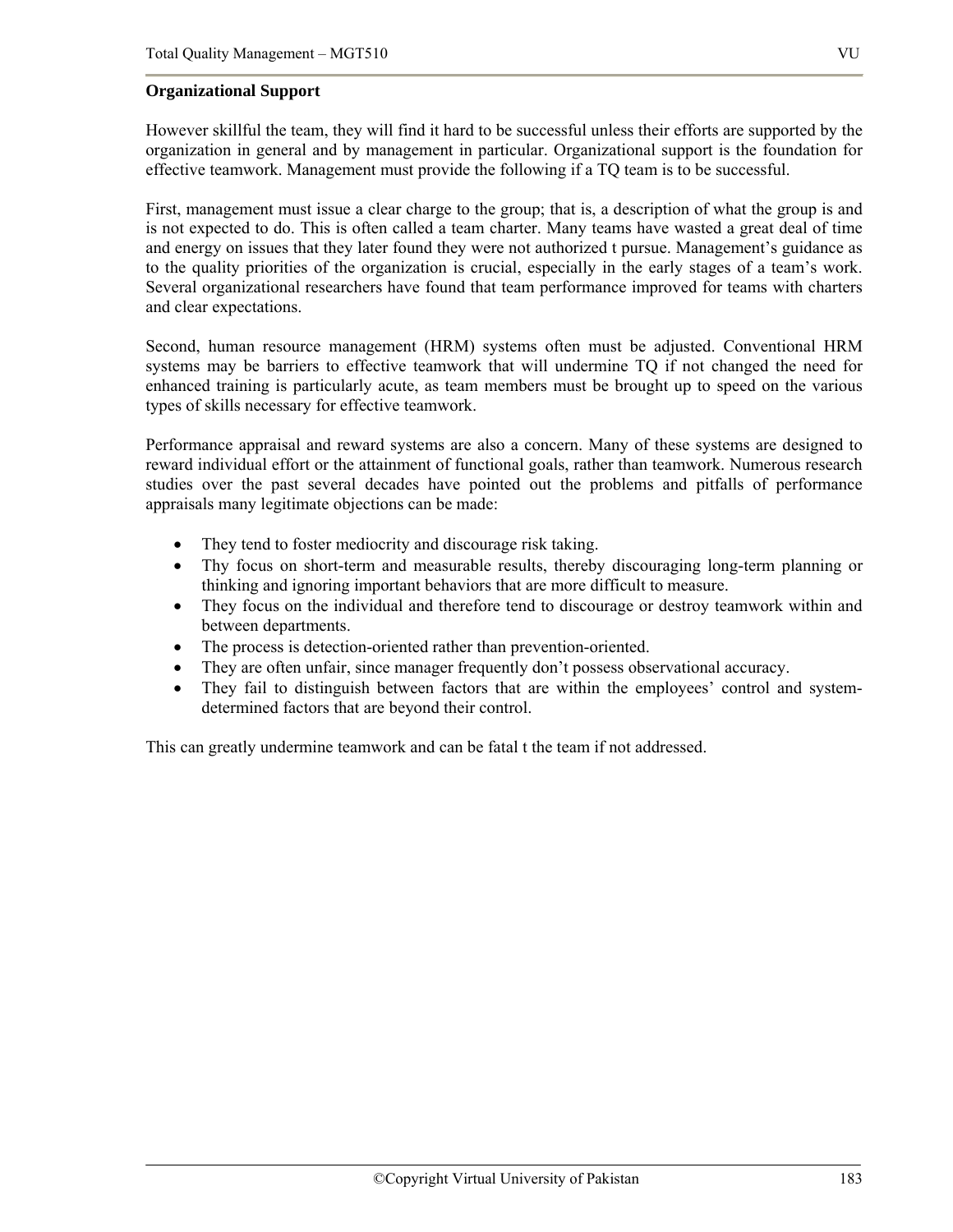#### **Lesson # 44 UNDERSTANDING EMPOWERMENT FOR TQ AND CUSTOMER-SUPPLIER RELATIONSHIP**

## **Introduction to Empowerment**

Empowerment means giving someone power-granting the authority to do whatever is necessary to satisfy customers, and trusting employees to make the right choices without waiting for management approval. By empowering employees, organizations drive decision making down to its lowest possible level. Empowerment allows organizations to flatten their organizational structure because fewer managers are needed to "direct and control" employees. Many companies have found that giving people throughout the organization the power to make a difference contributes greatly to providing quality products and services to their customers. The need to empower the entire workforce in order for quality to succeed has long been recognized, even if it is only recently coming into practice. Five of Deming's 14 Points relate directly to the nation of empowerment.

- Point 6: Institute training
- Point 7: Teach and institute leadership
- Point 8: Drive out fear. Create trust. Create a climate for innovation
- Point 10: Eliminate exhortations for the workforce.
- Point 13: Encourage education and self-improvement for everyone

Juran wrote that "ideally, quality control should be delegated to the workforce to the maximum extent possible." Empowerment resembles Juran's concept of "self-control." For employees to practice selfcontrol, they must know their unit's goals and their actual performance and have a means for changing performance if the goals are not being met. Although it is a difficult struggle, organizations are increasingly meeting these conditions. Empowerment is a natural extension of employee involvement concepts such as worker participation in decision making. In some companies empowerment is used as the umbrella term for increasing employee involvement in decision making. Empowerment is more than another term for involvement, however. It represents a high degree of involvement in which employees make decisions themselves and are responsible for their outcomes. This is a more radical change than having employees merely participate in managers' decisions, even when they are given some influence.

For empowerment to occur, managers must undertake tow major initiatives:

- Identify and change organizational conditions that make people powerless, and
- Increase people's confidence that their efforts to accomplish something important will be successful.

The need to do both of these implies that organizational system often creates powerless employees and that these systems must be changed first. Examples of systems in need of change are those that specify who can (and cannot) make certain types of decisions and systems of standard operating procedures (and who can override them).

| Participation |                                              | Empowerment |
|---------------|----------------------------------------------|-------------|
| Low           | Involvement                                  | High        |
| Small         | Change from Traditional Organizational Style | Large       |

## **Continuum of Employee Involvement Practices**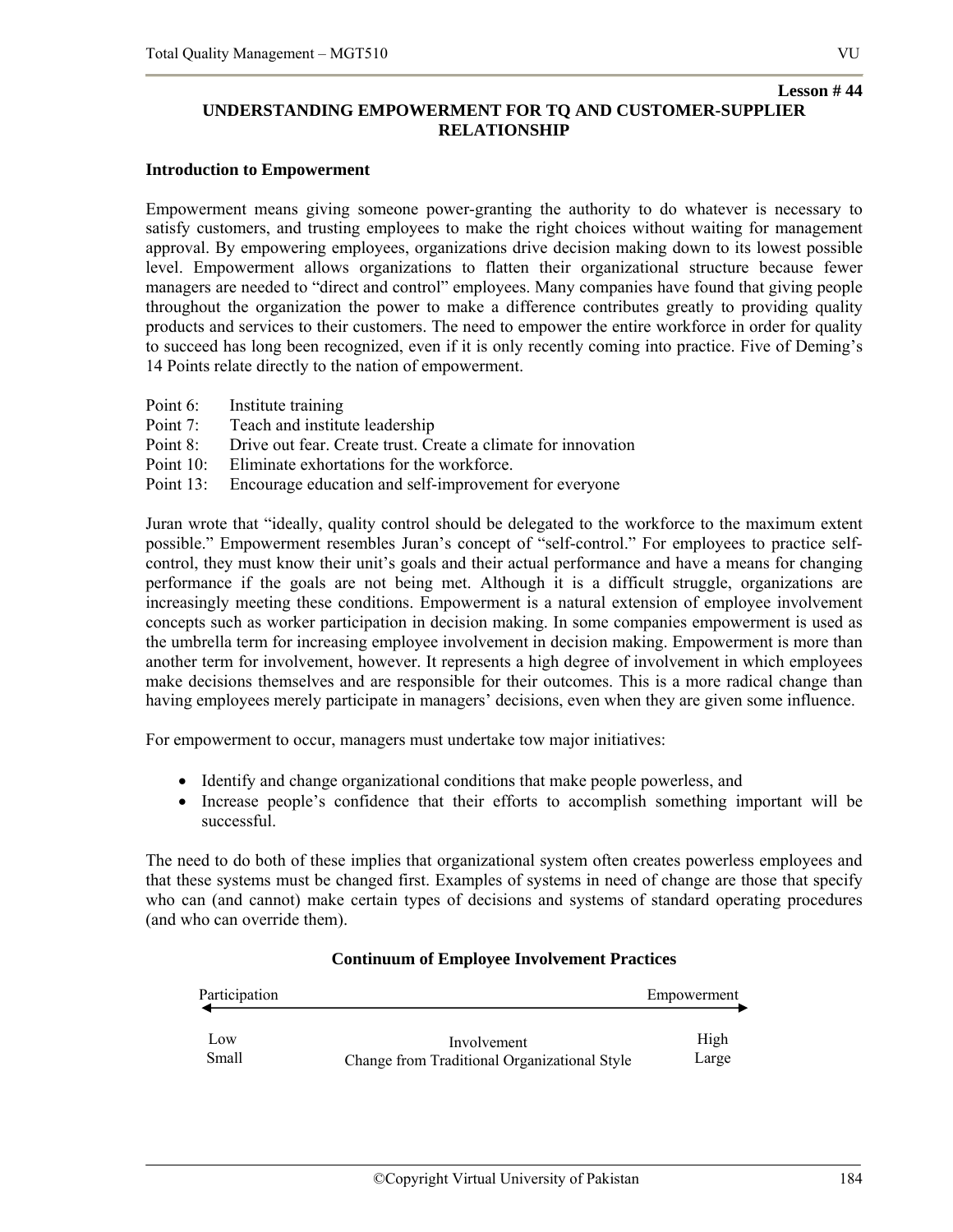Even when systems are changed to permit empowerment, individuals who have lived under those systems are not readily able to operate in an empowered manner. The other need for empowering people is to deal with the psychological aftereffects of powerlessness by convincing people that they are in fact able to "make a difference"

Empowerment is an application of the teamwork principle of total quality, embodying "vertical" teamwork between managerial and non managerial personnel. If employees are given important responsibilities – and the authority that goes along with them – it is more realistic to describe their relationship with management as teamwork than it would be in hierarchical system. After all, people can hardly be seen as team members if they only execute decisions made by others.

## **How Empowerment Leads To Quality**



Everyone in organizations is an asset, albeit an asset whose value is not automatically realized. If money is put into a closet instead of a bank, it will not gain interest. Employees who are put into jobs that are like being in a closet (in the dark, isolated) similarly will not provide value to the organization. Giving employees responsibility for their own work has led not only to improvements in motivation, customer service, and morale, but also to improvements in quality, productivity, and the speed of decision making.

## **Principles of Empowerment**

Although many organizations have undertaken the journey toward empowerment, many have become lost along the way. Semi empowerment just doesn't work. Senior managers need to ask three critical questions:

- 1. How can I make fewer decisions, thereby letting others become more involved in managing the business?
- 2. How can teach others how to make solid decisions once they're given the chance?
- 3. How can I recruit others to be more aware of changes that need to be made in order to keep our company competitive – and then help them feel they can make these changes without begging for permission each and every time?

This does not mean that there should be no limits. On the contrary, managers must be clear on exactly what responsibility and authority rests with employees. Questions such as "What procedures can we change?" and "how much money can we commit?" must be answered ahead of time. Finally, managers must be willing to wait for results, as miracles do not happen overnight.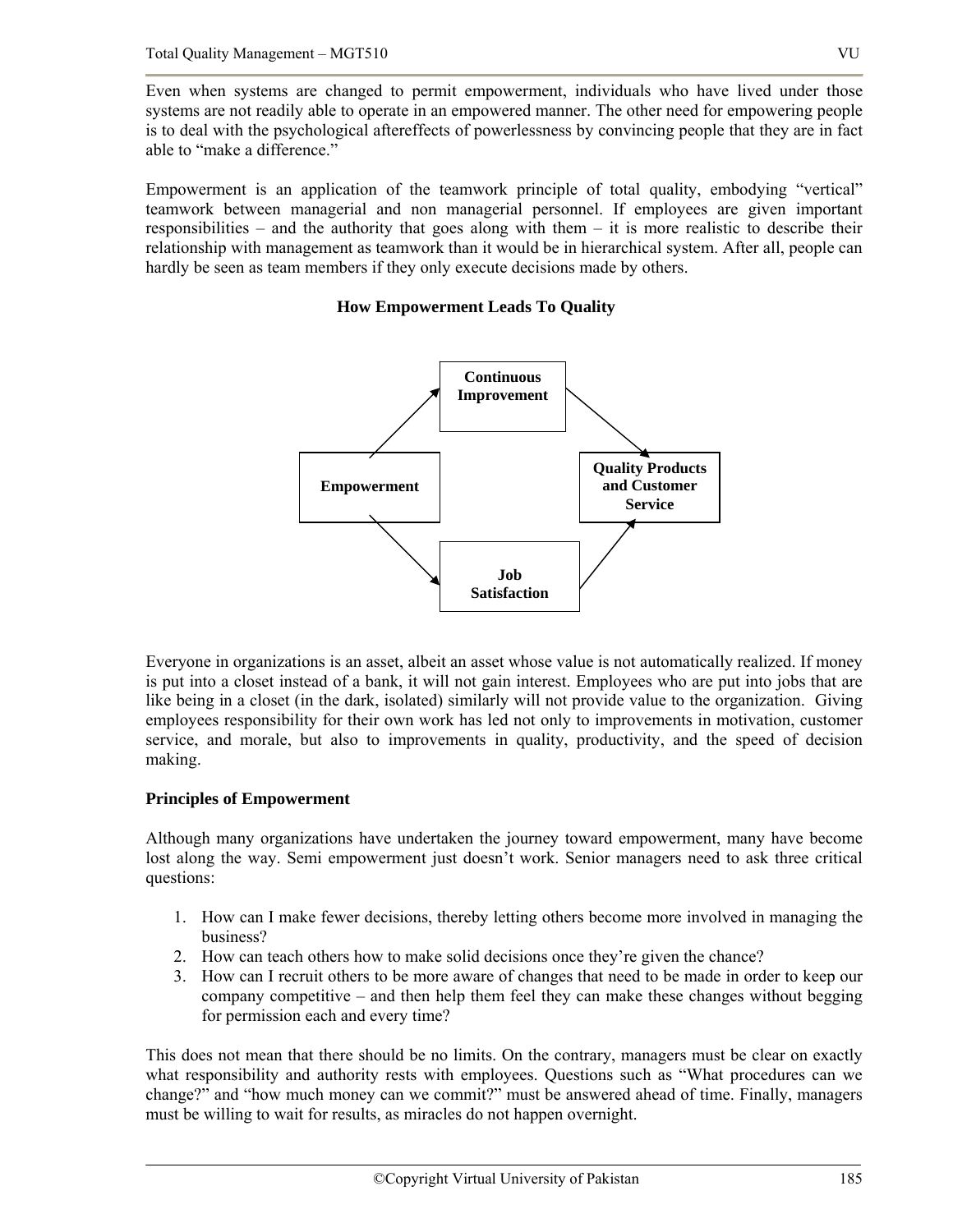#### **Establishment of Mutual Trust**

As Juran has put it, "The managers must trust the workforce enough to be willing to make the delegation, and the workforce must have enough confidence in the managers to be willing to accept the responsibility." Trust is not created just by saying you trust someone; it must be backed up by actions.

#### **Provide Employees with Business Information**

For empowerment to succeed, it must focus on making the organization more competitive. Empowerment can contribute to organizational performance only if employees have access to the necessary information about the business and its performance, such as their personnel files and resources such as the quality improvement budget. Information about the employees' department or other subunit is particularly necessary, as this is the level of performance that they can affect. Sharing business information with employees relates directly to quality, customer service, and competitiveness.

In the absence of appropriate information, empowered employees may squander their power on problems that are not very important. As Peter Senge has put it, "empowering the individual where there is a relatively low level of alignment [between organizational and employee goals] worsens the chaos and makes managing . . . even more difficult." The criticism of misplaced goals was often leveled at earlier employee-involvement efforts, such as quality circles. Although managers formerly blamed employees for having the wrong priorities, sophisticated managers today recognize that they are responsible for providing employees with the information necessary to develop educated priorities.

#### **Ensure That Employees Are Capable**

"You can't empower incompetence," says one manager. If employees are going to take on important organizational responsibilities, they must be prepared t do so. To operate in an empowered, TQ environment, employees must possess not only technical skills (including statistics) but also interpersonal and problem-solving skills. Unfortunately, many people entering the workforce today lack even the most basic skills in reading and math, let alone these relatively advanced skills.

Employee capability can be ensured through selection and training processes. Unless the human resource processes are adapted to provide capable employees, empowerment cannot succeed, and management's worst nightmares will be realized. Unfortunately, many employees are not trained in these areas, which helps explain the mixed results many organizations have had with empowerment. Empowerment also requires that employees understand their appropriate limits of discretion.

#### **Don't Ignore Middle Management**

A well-known principle of organization theory popularized by Deming is that organizations are systems. When changing one part of an organization, it is necessary to consider the effects of the change on other parts of the system. Thus, managers must consider how empowering lower-level employees will affect middle managers. If the needs and expectations of middle manager are ignored, empowerment will be confusing at best and disastrous at worst. Among the roles for middle managers in organizations with empowered workforces are:

- Maintaining focus on the organization's values,
- Managing solutions to system-level problems (those that involve many functions and departments), and
- Acting as teachers and coaches.

It's tempting to think of middle managers faced with empowerment efforts as dinosaurs, rapidly becoming extinct because the world has changed too quickly for them. However, remember that most middle managers are a product of their organizations and have attained their level of success in an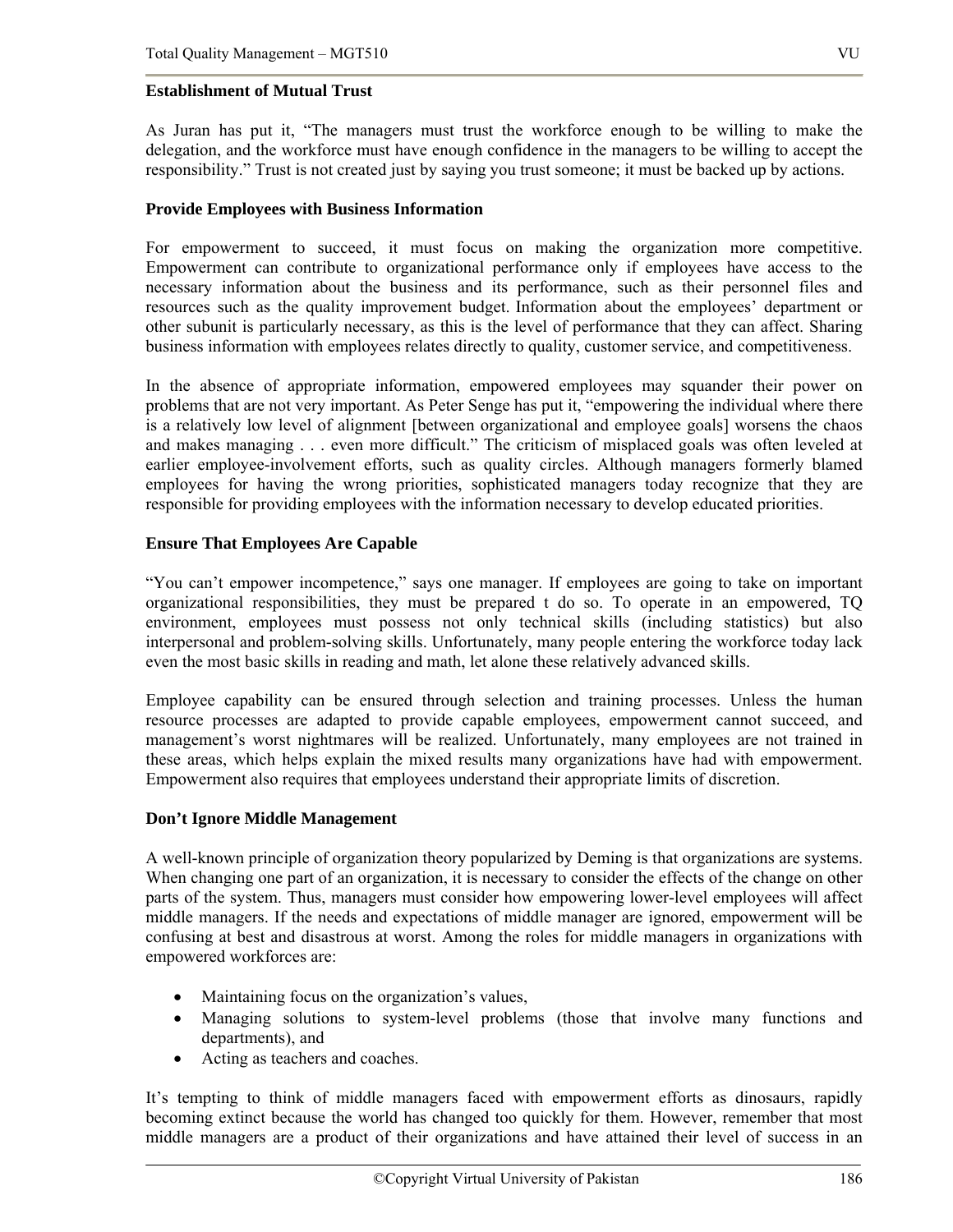environment that rewarded different things than are needed from managers now. Given a new set of instructions from top management, backed up by new performance appraisal criteria. Many (but far from al) managers will be able to make the necessary transition.

#### **Change the Reward System**

Rarely can substantial organizational change be created without changing the reward system. When organizations ask employees to assume new challenges and responsibilities, the question "What's init for me?" ultimately gets asked. The reward system includes all of the rewards that employees receive, as well as the criteria for distributing these rewards. An organization is to its reward system like a boat is to its anchor: unless the reward system is changed, the organization may drift a little bit in one direction or another, but it won't get very far.

It is hard to specify exactly what kind of reward systems will be needed to complement empowerment. Some of the practices common to organizations utilizing employee involvement include pay-for-skills, in which employees' pay increases as they learn new job-relevant skills, and profit sharing, in which employees receive bonuses related to the profits of their organization.

## **Quality in Customer-Supplier Relationships**

Businesses have recognized that supply chain management is crucial for effective operations and meeting customer needs. A supply chain includes the materials and other inputs purchased from suppliers, their use in the production of goods and services, and distribution and service to customers. Quality should start with the customer, and extend back through the supply chain to the root sources of procurement.

## **Customer-Supplier Relationship and Total Quality**

From the TQ perspective, every company is part of a long chain (actually many long chains) of customers and suppliers. Each company is a customer to its suppliers and a supplier to its customers, so it does not make sense to think of a company as only one or the other. One implication of this concept is that your customer's customers are, in a sense, your customers as well. Sometimes a company must focus on both their immediate customers and those next in the chain. Procter & Gamble, for example, works hard to satisfy the needs of both the people who use their products and the retail establishments that sell them, labeling the former "consumers" and the latter "customers."

Companies should try to establish the same kinds of productive relationships with their suppliers that they have with their customers. By developing partnerships, customers and suppliers can build relationships that will help them satisfy their shared customers further along the customer-supplier chain. The idea of creating mutually beneficial relationships with both customers and suppliers is a major departure from the traditional approach to customer and supplier relationships (CSRs).

#### **The Customer-Supplier Chain**

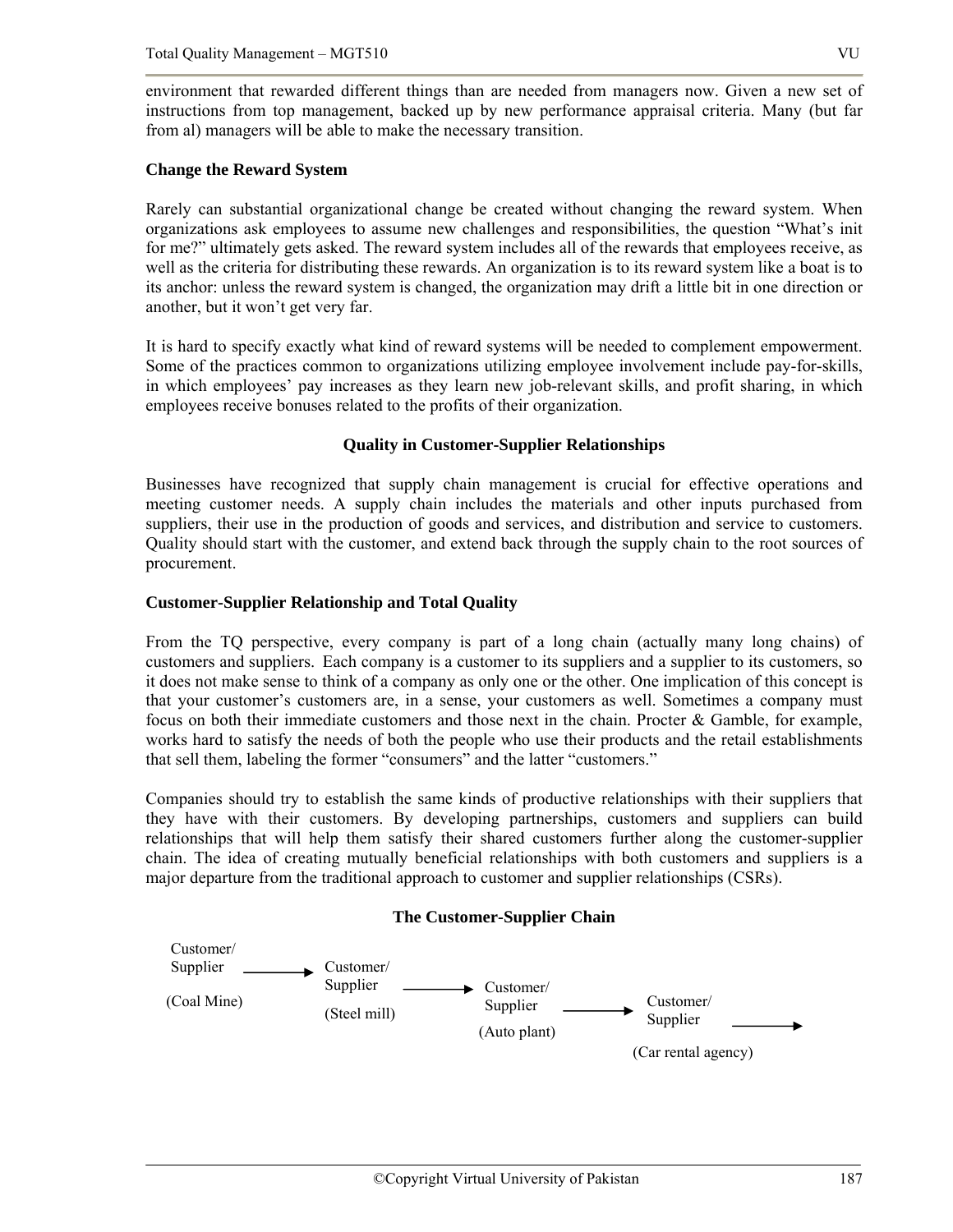**Lesson # 45** 

# **CSR, INNOVATION, KNOWLEDGE MANAGEMENT AND INTRODUCING LEARNING ORGANIZATION**

#### **The Importance of Customers in CSR:**

The importance of customers has evolved over the years, from a view of the customer as a buyer to increase profitability, to a view of the customer as an active partner and the focus of all quality activities. Customer satisfaction translates directly into increased profits. However, while satisfaction is important, modern firms need to look further. Achieving strong profitability and market share requires loyal customers-those who stay with a company and make positive referrals. Poor-quality products and services, on the other hand, lead to customer dissatisfaction in the form of complaints, returns, and unfavorable word-of-mouth publicity. Dissatisfied customers purchase from competitors. One study found that customers are five times more likely to switch because of perceived service problems than for price concerns or product quality issues. Studies have also shown that dissatisfied customers tell at least twice as many friends about bad experiences than they tell about good ones. For many companies, "The Customer Comes First" is a guiding principle. It is impossible to overstate the importance of customers to TQ. Customers are at the very center of every TQ activity, and devotion to satisfying them is the first principle of TQ. Customers are recognized as the guarantee of the organization's continued existence. Therefore, a focus on customers, rather than internal issues, is the foundation of the TQ approach to management.

#### **The Importance of Suppliers**

The quality of goods and services received from suppliers, the upstream potion of the supply chain, has a significant effect on the quality of goods and services that downstream customers receive. Suppliers are those companies that provide the organization with goods and services that help them to satisfy the needs of their own customers. A manufacturing company assembling parts made by suppliers illustrates this point: the final product cannot be any better than the parts that comprise it. If a supplier's performance is of consistently high quality; its customer can decrease or eliminate costly incoming inspections that add no value to the product. For these reasons, many organizations have increasingly demanded tangible progress in quality from all their suppliers. Companies that do not accept this requirement are dropped from supplier lists. The importance of suppliers is at least as great when they provide training, software, or other goods or services that do not physically become part of the final product; they will influence its quality nevertheless by shaping the quality of the processes used to produce it. In business today, operations are often highly decentralized and dispersed around the world. Consequently, managing a complex network of suppliers becomes a critical inter organizational issue. Suppliers play a vital role throughout the product development process, from design through distribution. Suppliers can provide technology or production processes not internally available, early design advice, and increased capacity, which can result in lower costs, faster time-to-market, and improved quality for their customers. In turn, they are assured of stable and long-term business.

#### **Principles for Customer-Supplier Relationships**

Three governing principles describe CSRs under total quality:

- Recognition of the strategic importance of customers and suppliers,
- Development of win-win relationships between customers and suppliers, and
- Establishing relationships based on trust.

Customer must be at the center of the organizational universe. Satisfying their needs leads to repeat business and positive referrals, as opposed to one-shot business and negative referrals. Suppliers must also be considered crucial to organizational success, because they make it possible to create customer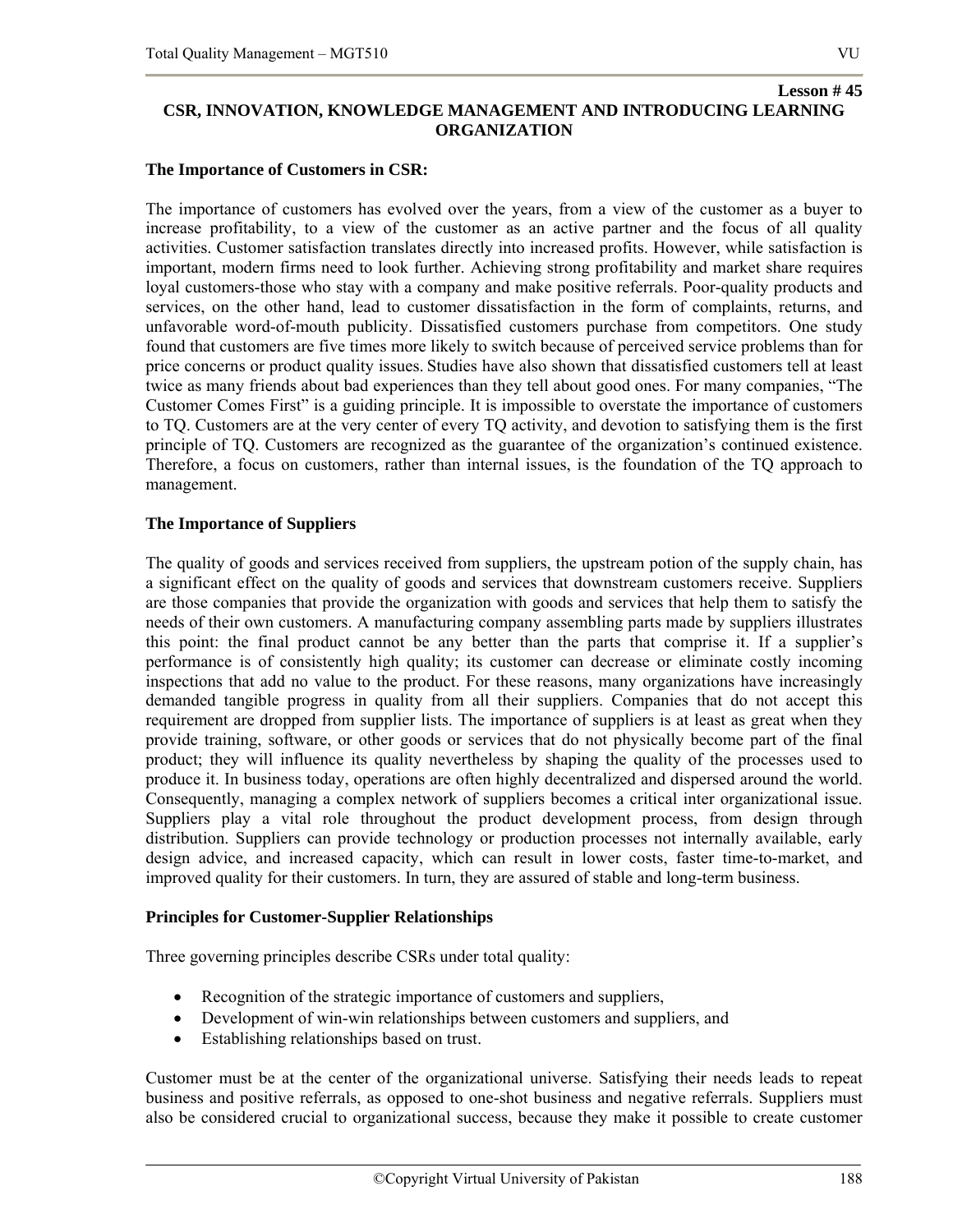The second principle of customer-supplier relationships is the need to develop mutually beneficial (often called win-win) relationships between customers and suppliers. This was discussed previously as working together to increase the size of the pie, rather than competing over how to divide it. The goal of building partnerships with customers and suppliers can be seen as an extension of the teamwork principle that applies to all TQ activities and as recognition that the needs of both partners must be satisfied if productive long-term relationships are to be created.

The third principle of effective CSRs is that they must be based on trust rather than suspicion. Aside from the obvious teamwork implications for relationships based on trust versus suspicion, monitoring supplier or customer behavior does not add any value to the product. If a trusting relationship between customers and suppliers can be developed so that, neither must check up on the behavior of the other, the costs of monitoring, such as inspection and auditing, can be avoided. Many Japanese firms do not inspect items purchased from other companies in Japan; they do, however, often inspect those purchased from America.

## **Practices for Dealing with Customers**

How can these principles be translated into specific practices? The most basic practices for dealing with customers are (1) to collect information constantly on customer expectations, (2) to disseminate this information widely within the organization, and (3) to use this information to design, produce, and deliver the organization's products and services.

## **Collect Customer Information**

Acquiring customer information is critical to understanding customer needs and identifying opportunities for improvement. The Japanese auto industry is known for trying to understand customer needs so thoroughly that it can incorporate design features that customers would never have asked for but love once they experience them. Teams of automobile designers visit people at home and observe how they live in order to anticipate their automotive needs.

Perhaps one of the best examples of understanding customer needs and using this information to improve competitiveness is XYZ chicken business. XYZ Company learned what customers' key purchase criteria were; these included a yellow bird, high meat-to-bone ration, no pinfeathers, freshness, availability, and brand image. He also determined the relative importance of each criterion, and how well the company and its competitors were meting, each of them. By systematically improving his ability to exceed customers' expectations relative to the competition, XYZ gained market share even though his chickens were premium-priced.

In trying to understand customer needs, it is important to go beyond what customers say the need and anticipate what will really excite them. It is a well-known principle of innovation that customers will seldom express enthusiasm for a product that is different from anything they have experienced. Some of the most popular ways to collect information about customers are surveys, service evaluation cards, focus groups, and listening to what customers say during business transactions, especially when they complain. Getting employees involved in collecting customer information improves worker skills and learning, makes work more meaningful, and enhances motivation.

## **Disseminate Customer Information**

After people in the organization have gathered information about customer needs, the next step is to broadcast this information within the organization. After all, if the people in the firm are going to work as a team to meet customer expectations, they must all be "signing from the same hymnbook," as the saying goes. Information does little good if it stays with the person or department that brought it into the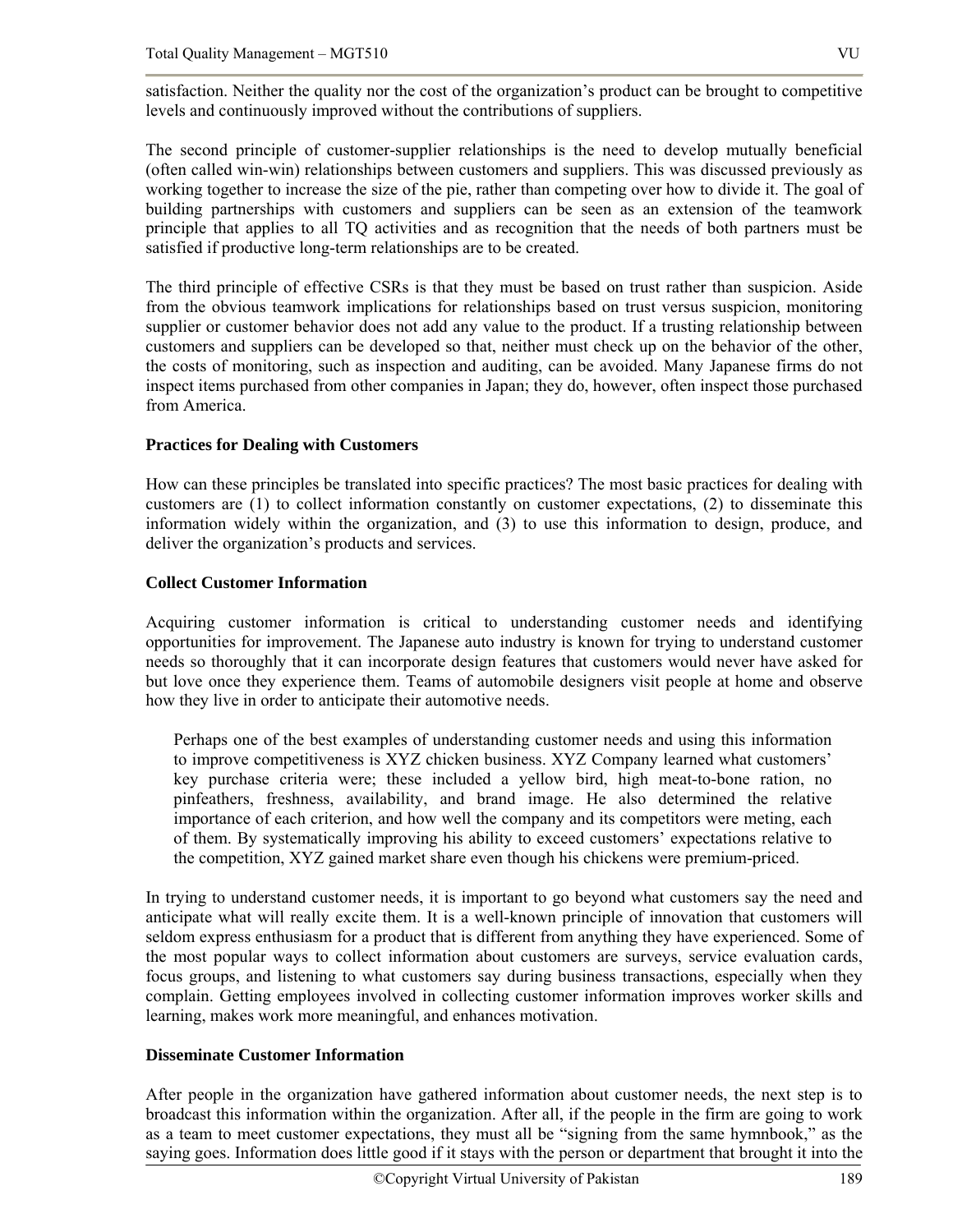organization. Customer information must be translated into the features of the organization's products and services. This is the bottom line of quality customer-supplier relations from the supplier's point of view: giving the customers what they want. Translating customer needs into product features can be done in a structured manner using quality function deployment (QFD).

## **Use Customer Information**

Customer information is worthless unless it is used. Customer feedback should be integrated into continuous improvement activities.

## **Manage Customer Relationships**

A company builds customer loyalty by developing trust and effectively managing the interactions and relationships with customers through customer-contact employees. Truly excellent companies foster close and total relationships with customers. These companies also provide easy access to their employee.

## **Practices for Dealing with Suppliers**

In business today, operations are often highly decentralized and dispersed around the world. Consequently, managing a complex network of suppliers becomes a critical inter-organizational issue. Suppliers play a vital role throughout the product development process, from design through distribution. Suppliers can provide technology or production processes not internally available, early design advice, and increased capacity, which can result in lower costs, faster time-to-market, and improved quality for their customers. In turn, they are assured of stable a long-term business.

Successful suppliers have a culture where employees and managers share in customers' goals, commitments, and risks to promote such long-term relationships (recall one of Deming's 14 Points about supplier relationships–not purchasing solely on the basis of price). Strong customer / supplier relationships are based on three guiding principles:

- 1. recognizing the strategic importance of suppliers in accomplishing business objectives, particularly minimizing the total cost of ownership,
- 2. developing win-win relationships through partnerships rather than as adversaries, and
- 3. establishing trust through openness and honesty, thus leading to mutual advantages

Although the principles of CSRs are the same in dealing with supplier as they are with customers, the practices are somewhat different. In many companies, suppliers are treated as if they were actually a part of the organization. For example, functions such as cafeteria service, mailroom operations, and information processing are being performed by suppliers at their customers' facilities. As more and more of this type of outsourcing are done, the lines between the customer and the supplier become increasingly blurred.

## **Creativity and Innovation**

Creativity is the ability to discover useful new relationships or ideas; innovation refers to the practical implementation of such ideas. Research studies have suggested that the achievement of business excellence requires a change-oriented environment where creativity of employees is nurtured, developed, and sustained.

From the perspective of total quality, creativity and innovation are needed to better respond to customer needs, particularly the "exciters / delighters" that customers cannot articulate, and to develop the products and services that will position an organization strategically ahead of its competitors. Thus, creativity and innovation are instrumental in achieving the principles of total quality.